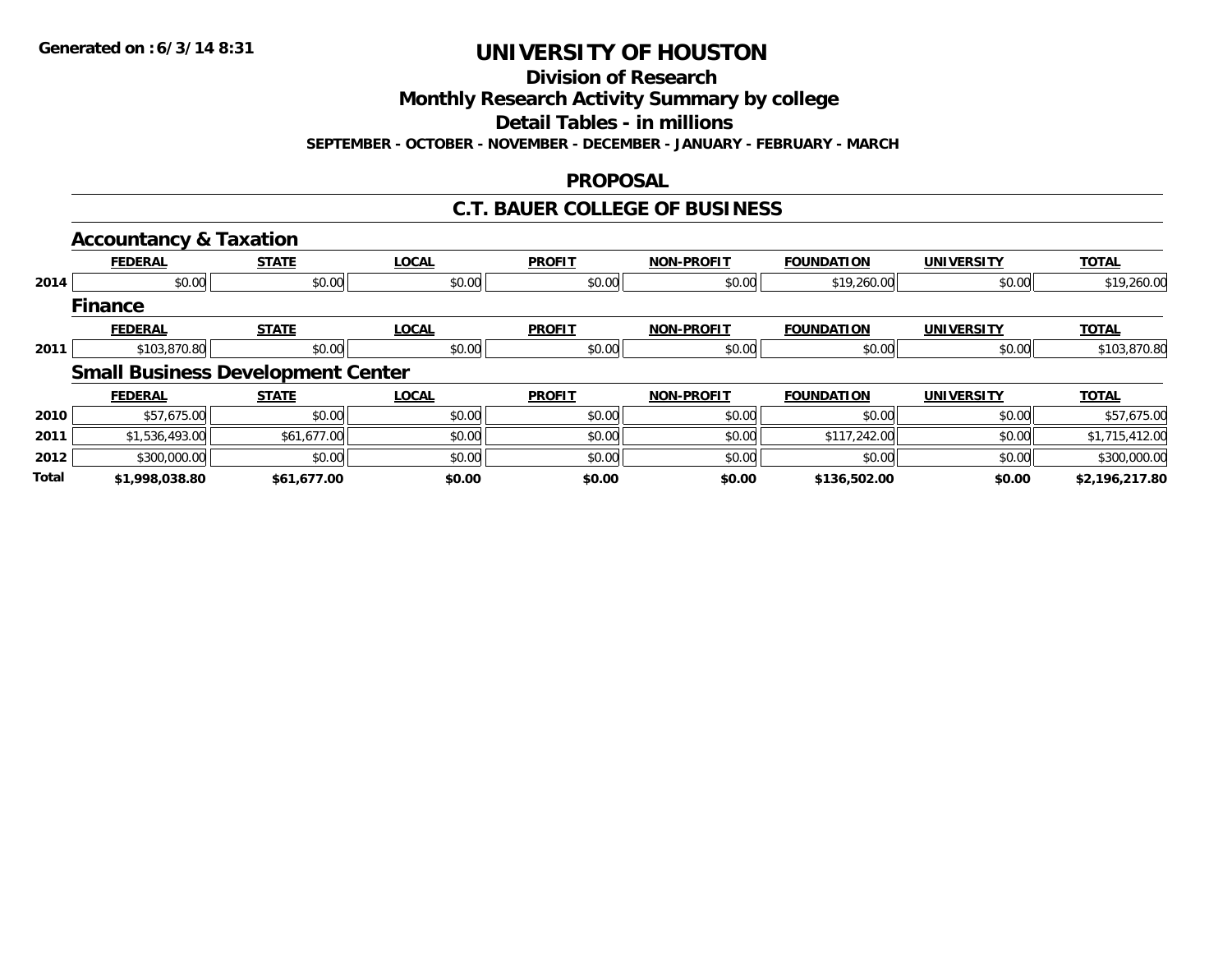## **Division of Research Monthly Research Activity Summary by college**

#### **Detail Tables - in millions**

**SEPTEMBER - OCTOBER - NOVEMBER - DECEMBER - JANUARY - FEBRUARY - MARCH**

#### **PROPOSAL**

### **COLLEGE OF ARCHITECTURE**

|       | Architecture   |              |              |               |                   |                   |                   |                |  |  |  |  |  |
|-------|----------------|--------------|--------------|---------------|-------------------|-------------------|-------------------|----------------|--|--|--|--|--|
|       | <b>FEDERAL</b> | <b>STATE</b> | <b>LOCAL</b> | <b>PROFIT</b> | <b>NON-PROFIT</b> | <b>FOUNDATION</b> | <b>UNIVERSITY</b> | <b>TOTAL</b>   |  |  |  |  |  |
| 2010  | \$2,239,560.10 | \$0.00       | \$0.00       | \$0.00        | \$0.00            | \$0.00            | \$0.00            | \$2,239,560.10 |  |  |  |  |  |
| 2011  | \$1,587,604.88 | \$0.00       | \$0.00       | \$5,000.00    | \$0.00            | \$25,000.00       | \$0.00            | \$1,617,604.88 |  |  |  |  |  |
| 2012  | \$140,758.05   | \$0.00       | \$0.00       | \$0.00        | \$0.00            | \$8,200.00        | \$0.00            | \$148,958.05   |  |  |  |  |  |
| 2013  | \$89,843.25    | \$0.00       | \$0.00       | \$0.00        | \$0.00            | \$0.00            | \$0.00            | \$89,843.25    |  |  |  |  |  |
| 2014  | \$0.00         | \$0.00       | \$0.00       | \$0.00        | \$19,925.20       | \$0.00            | \$0.00            | \$19,925.20    |  |  |  |  |  |
| Total | \$4,057,766.28 | \$0.00       | \$0.00       | \$5,000.00    | \$19,925.20       | \$33,200.00       | \$0.00            | \$4,115,891.48 |  |  |  |  |  |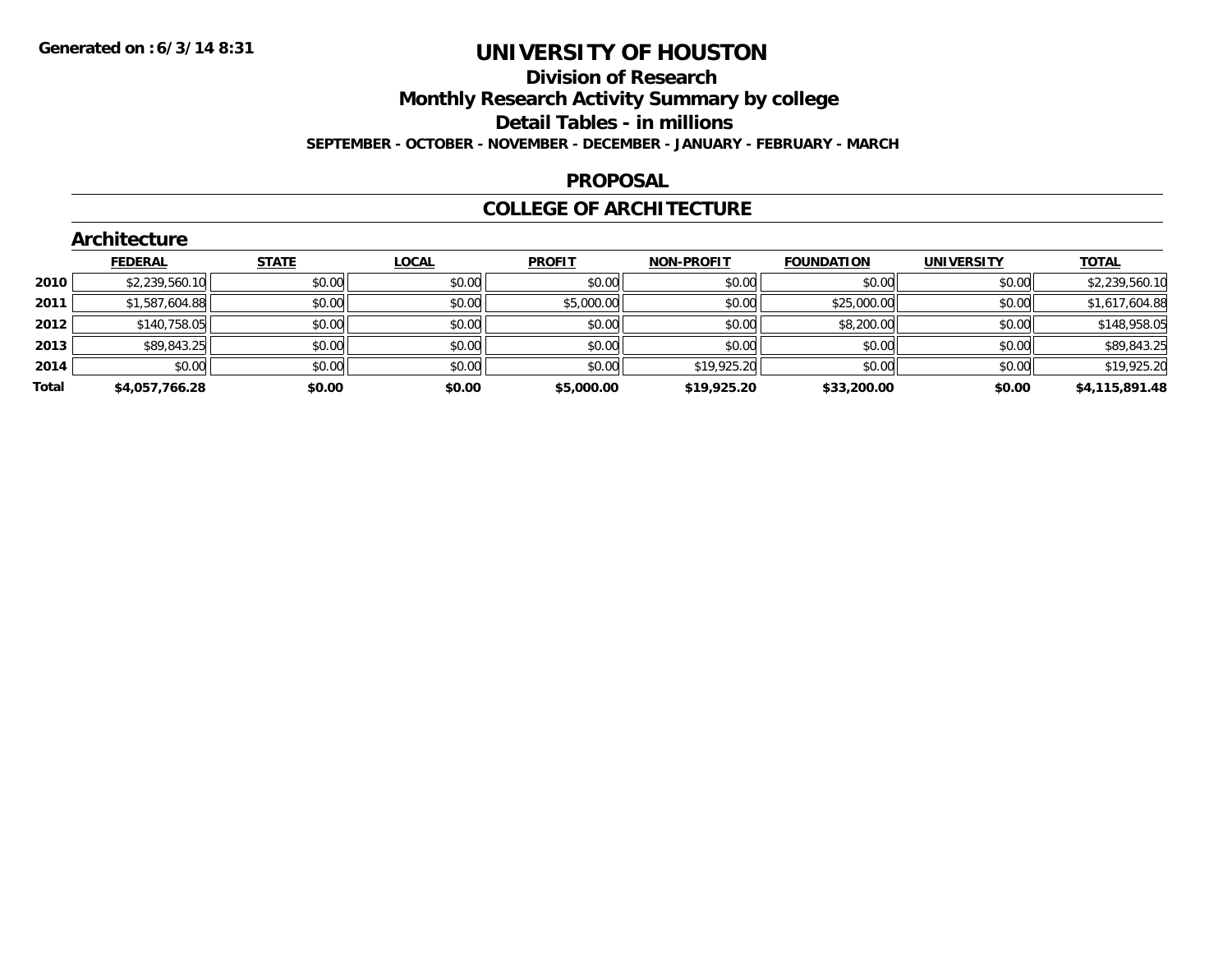## **Division of Research**

**Monthly Research Activity Summary by college**

**Detail Tables - in millions**

**SEPTEMBER - OCTOBER - NOVEMBER - DECEMBER - JANUARY - FEBRUARY - MARCH**

#### **PROPOSAL**

### **COLLEGE OF EDUCATION**

### **Consistency Mgmt and Coop Disc**

|      | <b>FEDERAL</b>                                       | <b>STATE</b>   | <b>LOCAL</b> | <b>PROFIT</b> | <b>NON-PROFIT</b> | <b>FOUNDATION</b> | <b>UNIVERSITY</b> | <b>TOTAL</b>    |  |  |  |
|------|------------------------------------------------------|----------------|--------------|---------------|-------------------|-------------------|-------------------|-----------------|--|--|--|
| 2010 | \$65,632.50                                          | \$0.00         | \$37,786.00  | \$0.00        | \$115,778.00      | \$0.00            | \$0.00            | \$219,196.50    |  |  |  |
| 2011 | \$0.00                                               | \$0.00         | \$295,410.00 | \$0.00        | \$152,868.00      | \$0.00            | \$0.00            | \$448,278.00    |  |  |  |
| 2012 | \$4,176,056.65                                       | \$0.00         | \$30,000.00  | \$0.00        | \$957,408.00      | \$0.00            | \$0.00            | \$5,163,464.65  |  |  |  |
| 2013 | \$2,480,018.64                                       | \$0.00         | \$0.00       | \$0.00        | \$0.00            | \$0.00            | \$0.00            | \$2,480,018.64  |  |  |  |
| 2014 | \$2,632,766.14                                       | \$0.00         | \$235,590.00 | \$0.00        | \$0.00            | \$0.00            | \$0.00            | \$2,868,356.14  |  |  |  |
|      | <b>Curriculum and Instruction</b>                    |                |              |               |                   |                   |                   |                 |  |  |  |
|      | <b>FEDERAL</b>                                       | <b>STATE</b>   | <b>LOCAL</b> | <b>PROFIT</b> | <b>NON-PROFIT</b> | <b>FOUNDATION</b> | <b>UNIVERSITY</b> | <b>TOTAL</b>    |  |  |  |
| 2010 | \$183,541.75                                         | \$322,538.00   | \$0.00       | \$0.00        | \$0.00            | \$39,952.00       | \$0.00            | \$546,031.75    |  |  |  |
| 2011 | \$4,103,792.00                                       | \$1,422,733.00 | \$0.00       | \$124,500.00  | \$75,000.00       | \$0.00            | \$246,279.00      | \$5,972,304.00  |  |  |  |
| 2012 | \$2,161,385.90                                       | \$714,991.00   | \$120,000.00 | \$0.00        | \$57,153.00       | \$0.00            | \$1,024,174.00    | \$4,077,703.90  |  |  |  |
| 2013 | \$2,665,964.50                                       | \$351,775.00   | \$0.00       | \$0.00        | \$19,325.00       | \$0.00            | \$258,964.50      | \$3,296,029.00  |  |  |  |
| 2014 | \$1,203,283.19                                       | \$2,305,653.00 | \$21,958.00  | \$0.00        | \$483,500.00      | \$50,000.00       | \$380,999.00      | \$4,445,393.19  |  |  |  |
|      | Dean, Education                                      |                |              |               |                   |                   |                   |                 |  |  |  |
|      | <b>FEDERAL</b>                                       | <b>STATE</b>   | <b>LOCAL</b> | <b>PROFIT</b> | <b>NON-PROFIT</b> | <b>FOUNDATION</b> | <b>UNIVERSITY</b> | <b>TOTAL</b>    |  |  |  |
| 2014 | \$0.00                                               | \$258,000.00   | \$0.00       | \$0.00        | \$0.00            | \$0.00            | \$0.00            | \$258,000.00    |  |  |  |
|      | <b>Educational Leadership &amp; Cultural Studies</b> |                |              |               |                   |                   |                   |                 |  |  |  |
|      | <b>FEDERAL</b>                                       | <b>STATE</b>   | <b>LOCAL</b> | <b>PROFIT</b> | <b>NON-PROFIT</b> | <b>FOUNDATION</b> | <b>UNIVERSITY</b> | <b>TOTAL</b>    |  |  |  |
| 2010 | \$0.00                                               | \$0.00         | \$0.00       | \$0.00        | \$0.00            | \$169,377.00      | \$0.00            | \$169,377.00    |  |  |  |
|      | <b>Educational Psychology</b>                        |                |              |               |                   |                   |                   |                 |  |  |  |
|      | <b>FEDERAL</b>                                       | <b>STATE</b>   | <b>LOCAL</b> | <b>PROFIT</b> | NON-PROFIT        | <b>FOUNDATION</b> | <b>UNIVERSITY</b> | <b>TOTAL</b>    |  |  |  |
| 2010 | \$7,916,872.05                                       | \$1,625,982.90 | \$0.00       | \$118,211.00  | \$295,140.00      | \$0.00            | \$281,528.00      | \$10,237,733.95 |  |  |  |
| 2011 | \$4,544,127.00                                       | \$485,699.60   | \$0.00       | \$68,419.00   | \$0.00            | \$510,310.65      | \$20,758.00       | \$5,629,314.25  |  |  |  |
| 2012 | \$4,916,811.26                                       | \$1,562,159.00 | \$0.00       | \$0.00        | \$32,160.00       | \$87,667.00       | \$1,518,602.74    | \$8,117,400.00  |  |  |  |
| 2013 | \$3,053,773.00                                       | \$71,610.00    | \$0.00       | \$0.00        | \$0.00            | \$387,327.00      | \$464,621.50      | \$3,977,331.50  |  |  |  |
| 2014 | \$5,091,557.50                                       | \$814,606.00   | \$27,400.00  | \$0.00        | \$12,031.00       | \$0.00            | \$620,119.00      | \$6,565,713.50  |  |  |  |
|      | <b>Institute for Urban Education</b>                 |                |              |               |                   |                   |                   |                 |  |  |  |
|      | <b>FEDERAL</b>                                       | <b>STATE</b>   | <b>LOCAL</b> | <b>PROFIT</b> | <b>NON-PROFIT</b> | <b>FOUNDATION</b> | <b>UNIVERSITY</b> | <b>TOTAL</b>    |  |  |  |
| 2011 | \$609,499.90                                         | \$0.00         | \$0.00       | \$0.00        | \$41,000.00       | \$0.00            | \$0.00            | \$650,499.90    |  |  |  |
| 2013 | \$0.00                                               | \$0.00         | \$0.00       | \$0.00        | \$0.00            | \$0.00            | \$0.00            | \$0.00          |  |  |  |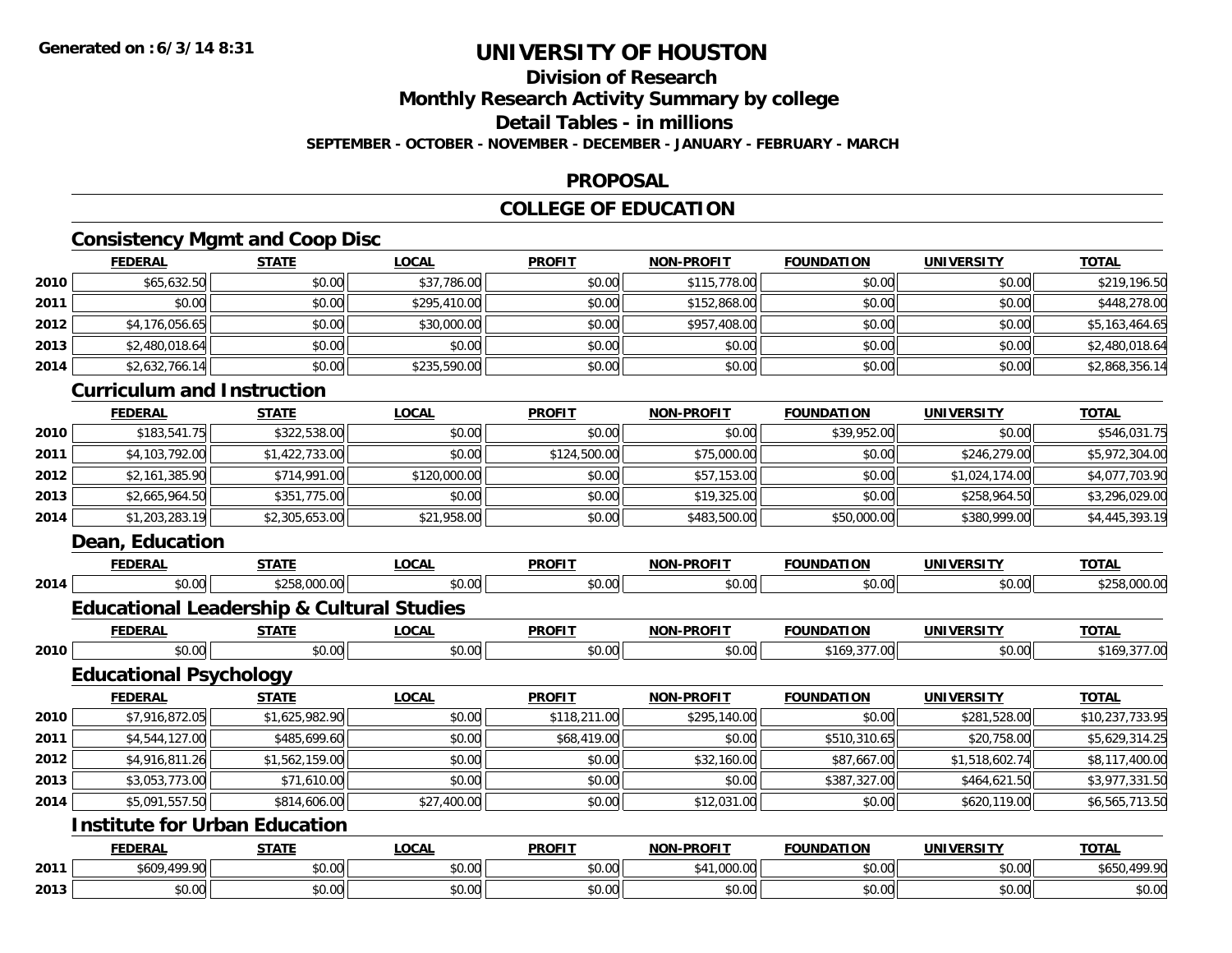# **Division of Research**

**Monthly Research Activity Summary by college**

**Detail Tables - in millions**

**SEPTEMBER - OCTOBER - NOVEMBER - DECEMBER - JANUARY - FEBRUARY - MARCH**

### **PROPOSAL**

### **COLLEGE OF EDUCATION**

### **UH Charter School**

|       | <u>FEDERAL</u>  | <b>STATE</b>   | <b>LOCAL</b> | <b>PROFIT</b> | <b>NON-PROFIT</b> | <b>FOUNDATION</b> | <b>UNIVERSITY</b> | <b>TOTAL</b>    |
|-------|-----------------|----------------|--------------|---------------|-------------------|-------------------|-------------------|-----------------|
| 2011  | \$0.00          | \$20,843.00    | \$0.00       | \$0.00        | \$0.00            | \$0.00            | \$0.00            | \$20,843.00     |
| 2012  | \$0.00          | \$7,150.00     | \$0.00       | \$0.00        | \$0.00            | \$0.00            | \$0.00            | \$7,150.00      |
| 2013  | \$0.00          | \$1,489.55     | \$0.00       | \$0.00        | \$0.00            | \$0.00            | \$0.00            | \$1,489.55      |
| 2014  | \$187,811.00    | \$0.00         | \$0.00       | \$0.00        | \$0.00            | \$0.00            | \$0.00            | \$187,811.00    |
| Total | \$45,992,892.98 | \$9,965,230.05 | \$768,144.00 | \$311,130.00  | \$2,241,363.00    | \$1,244,633.65    | \$4,816,045.74    | \$65,339,439.42 |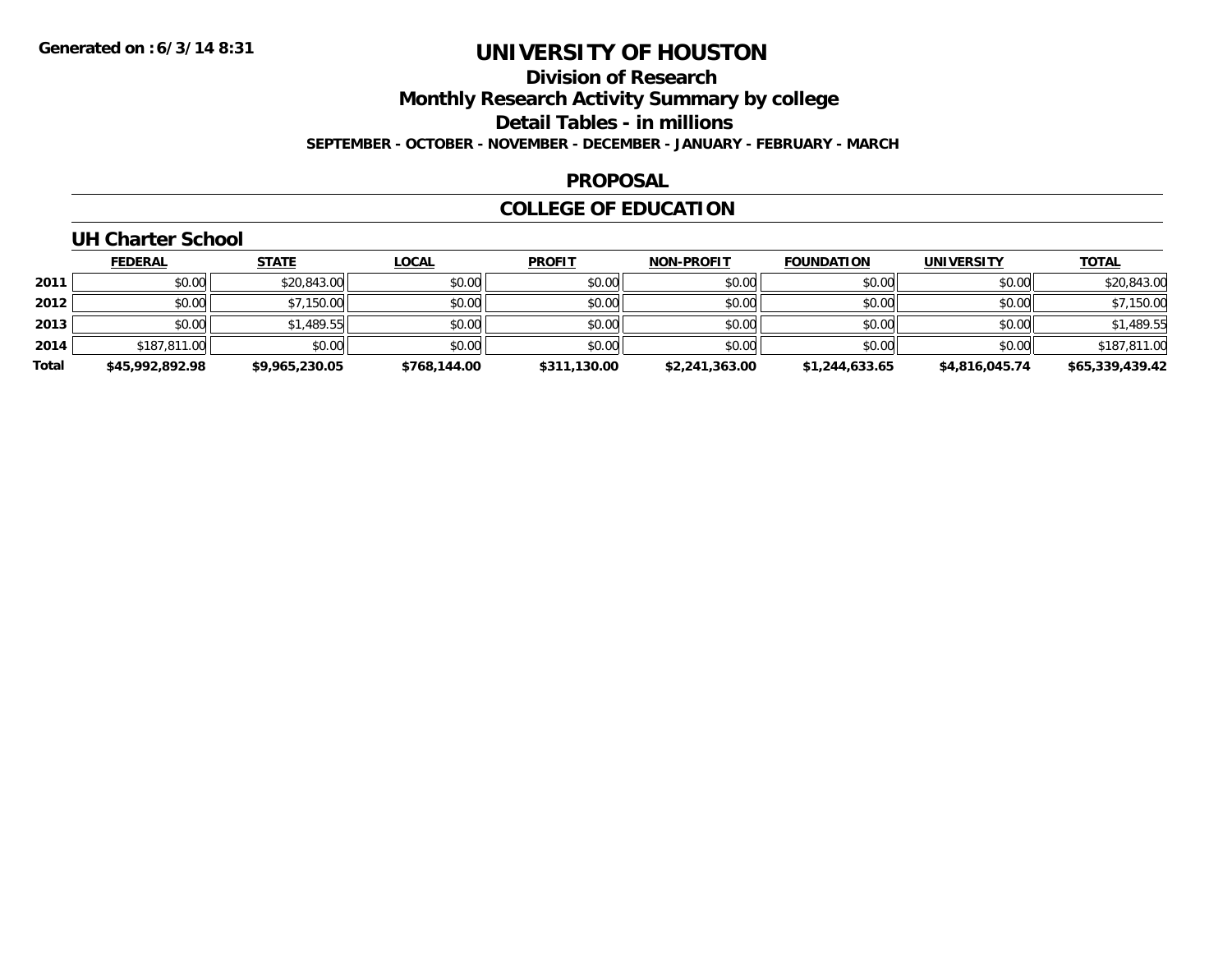**Division of Research**

**Monthly Research Activity Summary by college**

**Detail Tables - in millions**

**SEPTEMBER - OCTOBER - NOVEMBER - DECEMBER - JANUARY - FEBRUARY - MARCH**

#### **PROPOSAL**

|      | <b>African-American Studies</b>  |              |              |               |                   |                   |                   |                |
|------|----------------------------------|--------------|--------------|---------------|-------------------|-------------------|-------------------|----------------|
|      | <b>FEDERAL</b>                   | <b>STATE</b> | <b>LOCAL</b> | <b>PROFIT</b> | <b>NON-PROFIT</b> | <b>FOUNDATION</b> | <b>UNIVERSITY</b> | <b>TOTAL</b>   |
| 2014 | \$0.00                           | \$0.00       | \$0.00       | \$0.00        | \$17,500.00       | \$0.00            | \$0.00            | \$17,500.00    |
|      | Art                              |              |              |               |                   |                   |                   |                |
|      | <b>FEDERAL</b>                   | <b>STATE</b> | <b>LOCAL</b> | <b>PROFIT</b> | <b>NON-PROFIT</b> | <b>FOUNDATION</b> | <b>UNIVERSITY</b> | <b>TOTAL</b>   |
| 2011 | \$14,979.30                      | \$0.00       | \$0.00       | \$0.00        | \$0.00            | \$0.00            | \$0.00            | \$14,979.30    |
| 2012 | \$238,306.59                     | \$0.00       | \$0.00       | \$0.00        | \$35,000.00       | \$0.00            | \$0.00            | \$273,306.59   |
|      | <b>Arte Publico Press</b>        |              |              |               |                   |                   |                   |                |
|      | <b>FEDERAL</b>                   | <b>STATE</b> | <b>LOCAL</b> | <b>PROFIT</b> | <b>NON-PROFIT</b> | <b>FOUNDATION</b> | <b>UNIVERSITY</b> | <b>TOTAL</b>   |
| 2010 | \$100,000.00                     | \$120,000.00 | \$0.00       | \$0.00        | \$145,536.00      | \$75,000.00       | \$0.00            | \$440,536.00   |
| 2011 | \$100,000.00                     | \$0.00       | \$0.00       | \$0.00        | \$94,479.00       | \$120,000.00      | \$0.00            | \$314,479.00   |
| 2012 | \$298,497.00                     | \$20,000.00  | \$0.00       | \$0.00        | \$98,393.00       | \$0.00            | \$0.00            | \$416,890.00   |
| 2013 | \$100,000.00                     | \$40,000.00  | \$0.00       | \$0.00        | \$50,000.00       | \$150,000.00      | \$0.00            | \$340,000.00   |
| 2014 | \$100,000.00                     | \$6,000.00   | \$0.00       | \$0.00        | \$170,074.00      | \$150,000.00      | \$0.00            | \$426,074.00   |
|      | <b>Blaffer Gallery</b>           |              |              |               |                   |                   |                   |                |
|      | <b>FEDERAL</b>                   | <b>STATE</b> | <b>LOCAL</b> | <b>PROFIT</b> | <b>NON-PROFIT</b> | <b>FOUNDATION</b> | <b>UNIVERSITY</b> | <b>TOTAL</b>   |
| 2010 | \$10,000.00                      | \$8,500.00   | \$0.00       | \$0.00        | \$149,425.00      | \$0.00            | \$0.00            | \$167,925.00   |
| 2011 | \$50,000.00                      | \$8,500.00   | \$0.00       | \$0.00        | \$102,445.00      | \$0.00            | \$0.00            | \$160,945.00   |
| 2012 | \$0.00                           | \$5,132.00   | \$0.00       | \$0.00        | \$85,759.00       | \$0.00            | \$0.00            | \$90,891.00    |
| 2013 | \$50,000.00                      | \$0.00       | \$0.00       | \$0.00        | \$1,500.00        | \$0.00            | \$0.00            | \$51,500.00    |
| 2014 | \$0.00                           | \$14,000.00  | \$0.00       | \$0.00        | \$80,000.00       | \$0.00            | \$0.00            | \$94,000.00    |
|      | <b>Center for Public History</b> |              |              |               |                   |                   |                   |                |
|      | <b>FEDERAL</b>                   | <b>STATE</b> | <b>LOCAL</b> | <b>PROFIT</b> | <b>NON-PROFIT</b> | <b>FOUNDATION</b> | <b>UNIVERSITY</b> | <b>TOTAL</b>   |
| 2011 | \$0.00                           | \$0.00       | \$0.00       | \$0.00        | \$369,000.00      | \$0.00            | \$0.00            | \$369,000.00   |
|      | <b>Communication Disorders</b>   |              |              |               |                   |                   |                   |                |
|      | <b>FEDERAL</b>                   | <b>STATE</b> | <b>LOCAL</b> | <b>PROFIT</b> | <b>NON-PROFIT</b> | <b>FOUNDATION</b> | <b>UNIVERSITY</b> | <b>TOTAL</b>   |
| 2010 | \$797.623.00                     | \$227,907.00 | \$0.00       | \$0.00        | \$227,284.00      | \$0.00            | \$0.00            | \$1,252,814.00 |
| 2011 | \$148,670.00                     | \$0.00       | \$0.00       | \$0.00        | \$0.00            | \$0.00            | \$0.00            | \$148,670.00   |
| 2012 | \$447,207.00                     | \$11,723.40  | \$0.00       | \$0.00        | \$58,248.00       | \$22,770.00       | \$263,177.00      | \$803,125.40   |
| 2013 | \$535,125.00                     | \$13,290.00  | \$0.00       | \$0.00        | \$54,922.00       | \$0.00            | \$396,469.00      | \$999,806.00   |
| 2014 | \$295,718.47                     | \$0.00       | \$0.00       | \$0.00        | \$0.00            | \$33,553.60       | \$0.00            | \$329,272.07   |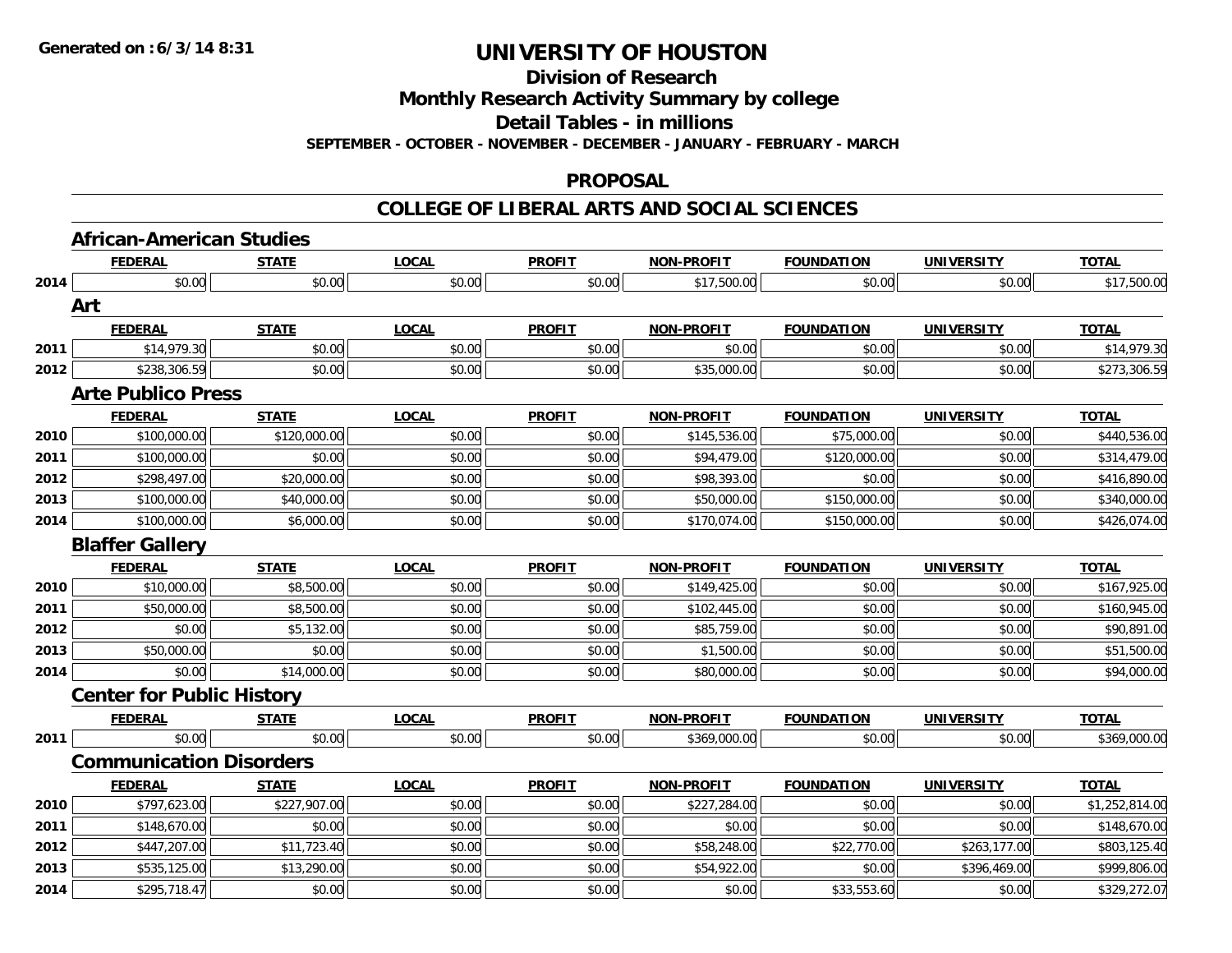**Division of Research**

**Monthly Research Activity Summary by college**

**Detail Tables - in millions**

**SEPTEMBER - OCTOBER - NOVEMBER - DECEMBER - JANUARY - FEBRUARY - MARCH**

### **PROPOSAL**

|      | <b>FEDERAL</b>                         | <b>STATE</b>   | <b>LOCAL</b> | <b>PROFIT</b>  | <b>NON-PROFIT</b> | <b>FOUNDATION</b> | <b>UNIVERSITY</b> | <b>TOTAL</b>    |
|------|----------------------------------------|----------------|--------------|----------------|-------------------|-------------------|-------------------|-----------------|
| 2013 | \$0.00                                 | \$150,000.00   | \$0.00       | \$0.00         | \$10,000.00       | \$0.00            | \$0.00            | \$160,000.00    |
| 2014 | \$0.00                                 | \$8,000.00     | \$0.00       | \$200,000.00   | \$0.00            | \$1,400.00        | \$0.00            | \$209,400.00    |
|      | Dean, Liberal Arts and Social Sciences |                |              |                |                   |                   |                   |                 |
|      | <b>FEDERAL</b>                         | <b>STATE</b>   | <b>LOCAL</b> | <b>PROFIT</b>  | <b>NON-PROFIT</b> | <b>FOUNDATION</b> | <b>UNIVERSITY</b> | <b>TOTAL</b>    |
| 2011 | \$0.00                                 | \$0.00         | \$0.00       | \$0.00         | \$0.00            | \$0.00            | \$0.00            | \$0.00          |
| 2014 | \$0.00                                 | \$0.00         | \$0.00       | \$0.00         | \$55,000.00       | \$0.00            | \$0.00            | \$55,000.00     |
|      | <b>Economics</b>                       |                |              |                |                   |                   |                   |                 |
|      | <b>FEDERAL</b>                         | <b>STATE</b>   | <b>LOCAL</b> | <b>PROFIT</b>  | <b>NON-PROFIT</b> | <b>FOUNDATION</b> | <b>UNIVERSITY</b> | <b>TOTAL</b>    |
| 2010 | \$0.00                                 | \$0.00         | \$0.00       | \$0.00         | \$0.00            | \$37,000.00       | \$227,082.00      | \$264,082.00    |
| 2011 | \$0.00                                 | \$0.00         | \$0.00       | \$0.00         | \$78,014.00       | \$234,719.00      | \$75,000.00       | \$387,733.00    |
| 2012 | \$882,933.40                           | \$0.00         | \$0.00       | \$0.00         | \$777,891.00      | \$158,086.00      | \$0.00            | \$1,818,910.40  |
| 2013 | \$133,160.00                           | \$0.00         | \$0.00       | \$0.00         | \$0.00            | \$34,967.00       | \$0.00            | \$168,127.00    |
| 2014 | \$0.00                                 | \$0.00         | \$0.00       | \$0.00         | \$0.00            | \$28,449.00       | \$90,353.00       | \$118,802.00    |
|      | English                                |                |              |                |                   |                   |                   |                 |
|      | <b>FEDERAL</b>                         | <b>STATE</b>   | <b>LOCAL</b> | <b>PROFIT</b>  | <b>NON-PROFIT</b> | <b>FOUNDATION</b> | <b>UNIVERSITY</b> | <b>TOTAL</b>    |
| 2010 | \$190,000.00                           | \$0.00         | \$0.00       | \$0.00         | \$1,000.00        | \$0.00            | \$0.00            | \$191,000.00    |
| 2011 | \$0.00                                 | \$0.00         | \$0.00       | \$0.00         | \$1,500.00        | \$0.00            | \$0.00            | \$1,500.00      |
| 2012 | \$932,888.40                           | \$0.00         | \$0.00       | \$0.00         | \$0.00            | \$0.00            | \$0.00            | \$932,888.40    |
| 2014 | \$0.00                                 | \$7,109.00     | \$0.00       | \$0.00         | \$0.00            | \$0.00            | \$0.00            | \$7,109.00      |
|      | <b>Health and Human Performance</b>    |                |              |                |                   |                   |                   |                 |
|      | <b>FEDERAL</b>                         | <b>STATE</b>   | <b>LOCAL</b> | <b>PROFIT</b>  | <b>NON-PROFIT</b> | <b>FOUNDATION</b> | <b>UNIVERSITY</b> | <b>TOTAL</b>    |
| 2010 | \$8,410,462.50                         | \$3,784,030.95 | \$0.00       | \$1,756,942.66 | \$80,000.00       | \$249,999.00      | \$6,000.00        | \$14,287,435.11 |
| 2011 | $\overline{\$9,322,424.40}$            | \$0.00         | \$0.00       | \$94,276.00    | \$0.00            | \$209,569.30      | \$908,023.00      | \$10,534,292.70 |
| 2012 | \$6,858,777.61                         | \$302,818.00   | \$0.00       | \$726,663.00   | \$141,879.20      | \$0.00            | \$1,179,339.00    | \$9,209,476.81  |
| 2013 | \$5,419,000.52                         | \$0.00         | \$0.00       | \$66,142.80    | \$472,354.00      | \$69,976.00       | \$133,652.00      | \$6,161,125.32  |
| 2014 | \$3,586,918.50                         | \$0.00         | \$0.00       | \$0.00         | \$40,000.00       | \$88,482.40       | \$0.00            | \$3,715,400.90  |
|      | <b>Hispanic Studies</b>                |                |              |                |                   |                   |                   |                 |
|      |                                        |                |              |                |                   |                   |                   |                 |
|      | <b>FEDERAL</b>                         | <b>STATE</b>   | <b>LOCAL</b> | <b>PROFIT</b>  | <b>NON-PROFIT</b> | <b>FOUNDATION</b> | <b>UNIVERSITY</b> | <b>TOTAL</b>    |
| 2010 | \$0.00                                 | \$0.00         | \$0.00       | \$0.00         | \$0.00            | \$0.00            | \$0.00            | \$0.00          |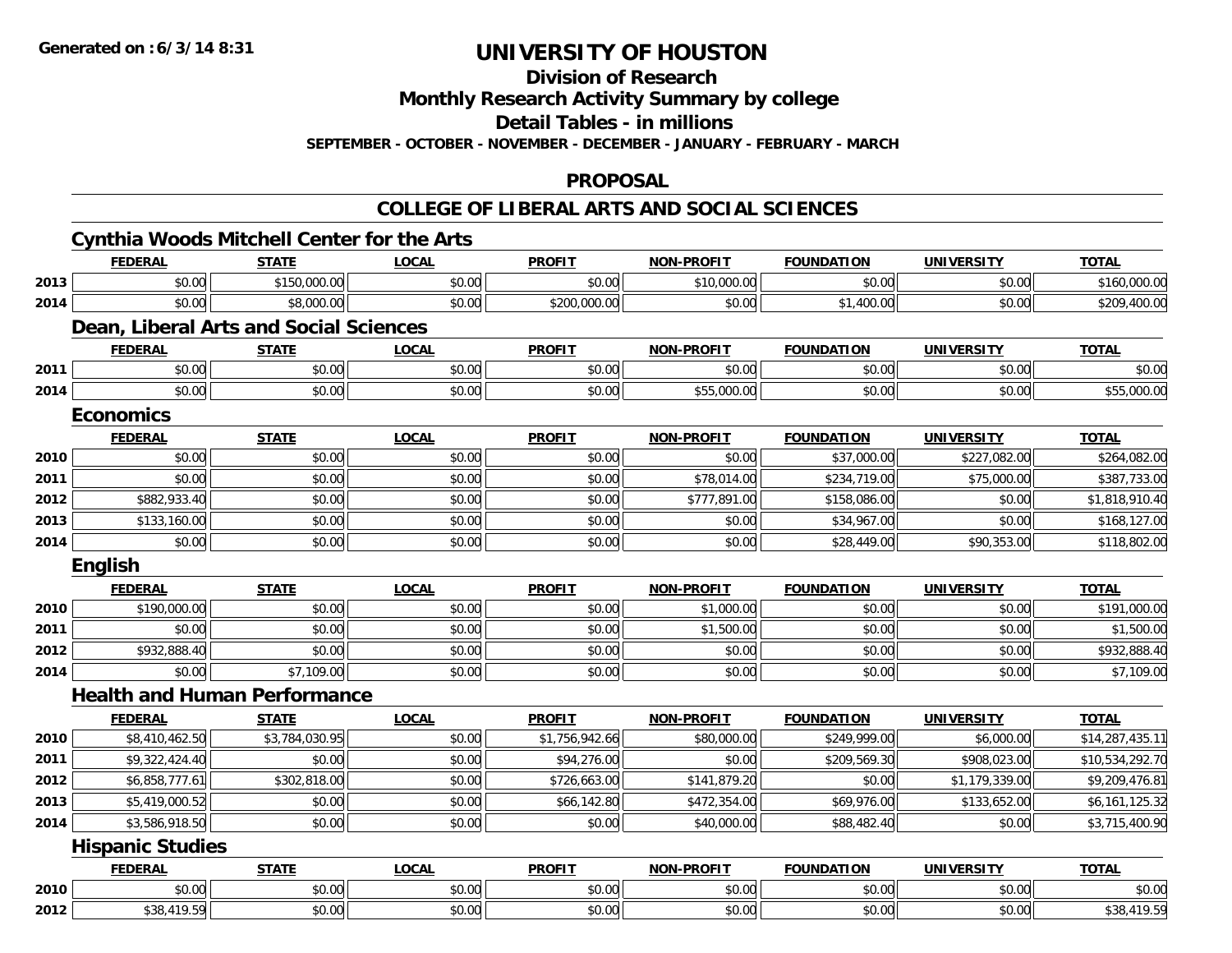## **Division of Research**

**Monthly Research Activity Summary by college**

**Detail Tables - in millions**

**SEPTEMBER - OCTOBER - NOVEMBER - DECEMBER - JANUARY - FEBRUARY - MARCH**

#### **PROPOSAL**

|      | <b>Hispanic Studies</b>               |              |              |               |                   |                   |                   |              |
|------|---------------------------------------|--------------|--------------|---------------|-------------------|-------------------|-------------------|--------------|
|      | <b>FEDERAL</b>                        | <b>STATE</b> | <b>LOCAL</b> | <b>PROFIT</b> | <b>NON-PROFIT</b> | <b>FOUNDATION</b> | <b>UNIVERSITY</b> | <b>TOTAL</b> |
| 2013 | \$0.00                                | \$0.00       | \$0.00       | \$0.00        | \$0.00            | \$0.00            | \$11,992.50       | \$11,992.50  |
| 2014 | \$295,629.77                          | \$0.00       | \$0.00       | \$0.00        | \$0.00            | \$0.00            | \$0.00            | \$295,629.77 |
|      | <b>History</b>                        |              |              |               |                   |                   |                   |              |
|      | <b>FEDERAL</b>                        | <b>STATE</b> | <b>LOCAL</b> | <b>PROFIT</b> | <b>NON-PROFIT</b> | <b>FOUNDATION</b> | <b>UNIVERSITY</b> | <b>TOTAL</b> |
| 2010 | \$569,406.00                          | \$0.00       | \$0.00       | \$0.00        | \$0.00            | \$0.00            | \$0.00            | \$569,406.00 |
| 2011 | \$0.00                                | \$0.00       | \$0.00       | \$0.00        | \$14,000.00       | \$0.00            | \$0.00            | \$14,000.00  |
| 2012 | \$63,776.82                           | \$0.00       | \$0.00       | \$0.00        | \$0.00            | \$0.00            | \$0.00            | \$63,776.82  |
|      | <b>Hobby Center for Public Policy</b> |              |              |               |                   |                   |                   |              |
|      | <b>FEDERAL</b>                        | <b>STATE</b> | <b>LOCAL</b> | <b>PROFIT</b> | <b>NON-PROFIT</b> | <b>FOUNDATION</b> | <b>UNIVERSITY</b> | <b>TOTAL</b> |
| 2010 | \$9,997.00                            | \$0.00       | \$0.00       | \$0.00        | \$0.00            | \$0.00            | \$0.00            | \$9,997.00   |
| 2011 | \$8,435.00                            | \$0.00       | \$0.00       | \$0.00        | \$0.00            | \$0.00            | \$0.00            | \$8,435.00   |
| 2013 | \$164,250.00                          | \$0.00       | \$0.00       | \$0.00        | \$0.00            | \$0.00            | \$0.00            | \$164,250.00 |
| 2014 | \$1,800.00                            | \$0.00       | \$0.00       | \$0.00        | \$0.00            | \$7,000.00        | \$0.00            | \$8,800.00   |
|      | <b>Modern/Classical Languages</b>     |              |              |               |                   |                   |                   |              |
|      | <b>FEDERAL</b>                        | <b>STATE</b> | <b>LOCAL</b> | <b>PROFIT</b> | <b>NON-PROFIT</b> | <b>FOUNDATION</b> | <b>UNIVERSITY</b> | <b>TOTAL</b> |
| 2010 | \$0.00                                | \$0.00       | \$0.00       | \$0.00        | \$7,000.00        | \$0.00            | \$0.00            | \$7,000.00   |
| 2011 | \$0.00                                | \$0.00       | \$0.00       | \$0.00        | \$0.00            | \$0.00            | \$0.00            | \$0.00       |
| 2012 | \$396,977.00                          | \$0.00       | \$0.00       | \$0.00        | \$0.00            | \$0.00            | \$0.00            | \$396,977.00 |
| 2013 | \$99,251.00                           | \$0.00       | \$0.00       | \$0.00        | \$0.00            | \$0.00            | \$0.00            | \$99,251.00  |
|      | Philosophy                            |              |              |               |                   |                   |                   |              |
|      | <b>FEDERAL</b>                        | <b>STATE</b> | <b>LOCAL</b> | <b>PROFIT</b> | <b>NON-PROFIT</b> | <b>FOUNDATION</b> | <b>UNIVERSITY</b> | <b>TOTAL</b> |
| 2011 | \$29,932.50                           | \$0.00       | \$0.00       | \$0.00        | \$0.00            | \$0.00            | \$0.00            | \$29,932.50  |
| 2012 | \$23,229.00                           | \$0.00       | \$0.00       | \$0.00        | \$0.00            | \$0.00            | \$0.00            | \$23,229.00  |
| 2013 | \$24,897.00                           | \$0.00       | \$0.00       | \$0.00        | \$0.00            | \$0.00            | \$0.00            | \$24,897.00  |
|      | <b>Political Science</b>              |              |              |               |                   |                   |                   |              |
|      | <b>FEDERAL</b>                        | <b>STATE</b> | <b>LOCAL</b> | <b>PROFIT</b> | <b>NON-PROFIT</b> | <b>FOUNDATION</b> | <b>UNIVERSITY</b> | <b>TOTAL</b> |
| 2010 | \$156,642.00                          | \$0.00       | \$0.00       | \$0.00        | \$0.00            | \$0.00            | \$0.00            | \$156,642.00 |
| 2011 | \$315,129.00                          | \$0.00       | \$0.00       | \$0.00        | \$0.00            | \$0.00            | \$0.00            | \$315,129.00 |
| 2012 | \$383,429.00                          | \$77,296.00  | \$0.00       | \$0.00        | \$0.00            | \$0.00            | \$0.00            | \$460,725.00 |
| 2013 | \$857,738.00                          | \$0.00       | \$0.00       | \$0.00        | \$0.00            | \$0.00            | \$0.00            | \$857,738.00 |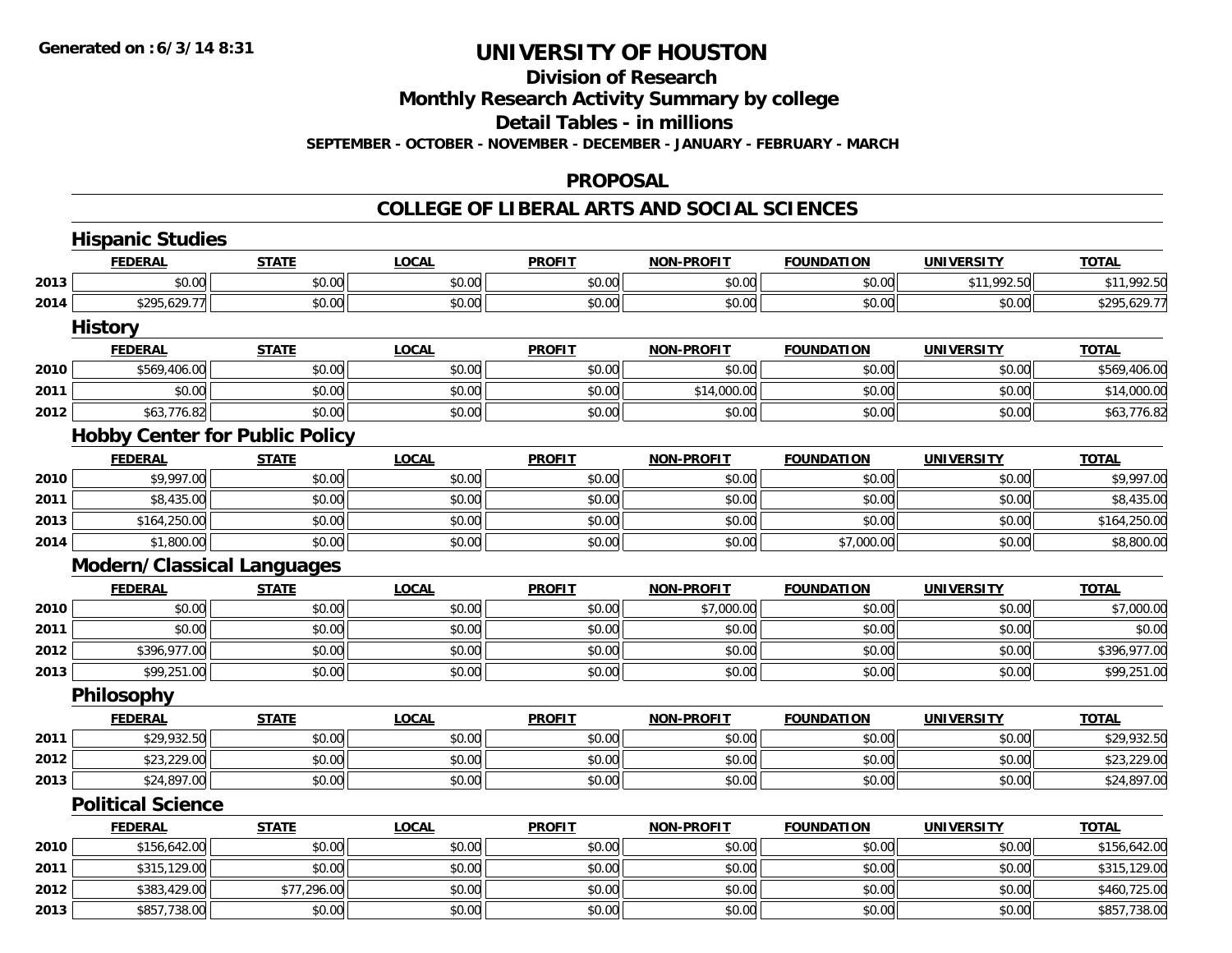**Division of Research**

**Monthly Research Activity Summary by college**

**Detail Tables - in millions**

**SEPTEMBER - OCTOBER - NOVEMBER - DECEMBER - JANUARY - FEBRUARY - MARCH**

#### **PROPOSAL**

| <b>FEDERAL</b>  | <b>STATE</b>                                             | <b>LOCAL</b>                                                                         | <b>PROFIT</b> | <b>NON-PROFIT</b> | <b>FOUNDATION</b> | <b>UNIVERSITY</b> | <b>TOTAL</b>    |
|-----------------|----------------------------------------------------------|--------------------------------------------------------------------------------------|---------------|-------------------|-------------------|-------------------|-----------------|
| \$77,661.00     | \$0.00                                                   | \$0.00                                                                               | \$0.00        | \$3,300.00        | \$13,706.00       | \$0.00            | \$94,667.00     |
|                 |                                                          |                                                                                      |               |                   |                   |                   |                 |
| <b>FEDERAL</b>  | <b>STATE</b>                                             | <b>LOCAL</b>                                                                         | <b>PROFIT</b> | <b>NON-PROFIT</b> | <b>FOUNDATION</b> | <b>UNIVERSITY</b> | <b>TOTAL</b>    |
| \$14,087,619.06 | \$6,253,199.25                                           | \$0.00                                                                               | \$56,000.00   | \$121,704.00      | \$14,672.00       | \$2,220,633.00    | \$22,753,827.31 |
| \$4,963,549.80  | \$2,723,603.30                                           | \$331,088.80                                                                         | \$275,000.00  | \$0.00            | \$174,672.00      | \$1,769,460.00    | \$10,237,373.90 |
| \$7,566,175.47  | \$13,431.15                                              | \$0.00                                                                               | \$344,793.00  | \$0.00            | \$0.00            | \$1,008,351.00    | \$8,932,750.62  |
| \$11,557,338.69 | \$936,366.00                                             | \$0.00                                                                               | \$43,240.00   | \$144,345.00      | \$5,400.00        | \$1,705,309.50    | \$14,391,999.19 |
| \$10,383,996.91 | \$407,153.00                                             | \$0.00                                                                               | \$24,000.00   | \$368,067.60      | \$0.00            | \$3,333,032.40    | \$14,516,249.91 |
|                 |                                                          |                                                                                      |               |                   |                   |                   |                 |
| <b>FEDERAL</b>  | <b>STATE</b>                                             | <b>LOCAL</b>                                                                         | <b>PROFIT</b> | <b>NON-PROFIT</b> | <b>FOUNDATION</b> | <b>UNIVERSITY</b> | <b>TOTAL</b>    |
| \$294,900.00    | \$0.00                                                   | \$0.00                                                                               | \$0.00        | \$0.00            | \$0.00            | \$0.00            | \$294,900.00    |
| \$336,545.00    | \$0.00                                                   | \$0.00                                                                               | \$0.00        | \$0.00            | \$0.00            | \$0.00            | \$336,545.00    |
| \$0.00          | \$0.00                                                   | \$0.00                                                                               | \$0.00        | \$9,800.00        | \$0.00            | \$76,763.00       | \$86,563.00     |
| \$0.00          | \$0.00                                                   | \$0.00                                                                               | \$0.00        | \$1,500.00        | \$34,993.00       | \$9,591.00        | \$46,084.00     |
|                 |                                                          |                                                                                      |               |                   |                   |                   |                 |
| <b>FEDERAL</b>  | <b>STATE</b>                                             | <b>LOCAL</b>                                                                         | <b>PROFIT</b> | <b>NON-PROFIT</b> | <b>FOUNDATION</b> | <b>UNIVERSITY</b> | <b>TOTAL</b>    |
| \$0.00          | \$14,500.00                                              | \$0.00                                                                               | \$0.00        | \$0.00            | \$0.00            | \$0.00            | \$14,500.00     |
| \$0.00          | \$26,500.00                                              | \$0.00                                                                               | \$0.00        | \$0.00            | \$0.00            | \$0.00            | \$26,500.00     |
| \$0.00          | \$5,000.00                                               | \$0.00                                                                               | \$0.00        | \$0.00            | \$0.00            | \$0.00            | \$5,000.00      |
| \$0.00          | \$9,000.00                                               | \$0.00                                                                               | \$0.00        | \$0.00            | \$7,918.40        | \$0.00            | \$16,918.40     |
|                 |                                                          |                                                                                      |               |                   |                   |                   |                 |
| <b>FEDERAL</b>  | <b>STATE</b>                                             | <b>LOCAL</b>                                                                         | <b>PROFIT</b> | <b>NON-PROFIT</b> | <b>FOUNDATION</b> | <b>UNIVERSITY</b> | <b>TOTAL</b>    |
| \$1,415,674.00  | \$0.00                                                   | \$0.00                                                                               | \$0.00        | \$0.00            | \$0.00            | \$0.00            | \$1,415,674.00  |
| \$796,309.80    | \$0.00                                                   | \$0.00                                                                               | \$0.00        | \$0.00            | \$0.00            | \$0.00            | \$796,309.80    |
| \$0.00          | \$0.00                                                   | \$0.00                                                                               | \$0.00        | \$0.00            | \$16,808.00       | \$508,467.30      | \$525,275.30    |
| \$160,063.00    | \$0.00                                                   | \$18,000.00                                                                          | \$0.00        | \$0.00            | \$0.00            | \$0.00            | \$178,063.00    |
| \$0.00          | \$0.00                                                   | \$31,200.00                                                                          | \$0.00        | \$0.00            | \$0.00            | \$0.00            | \$31,200.00     |
|                 |                                                          |                                                                                      |               |                   |                   |                   |                 |
| <b>FEDERAL</b>  | <b>STATE</b>                                             | <b>LOCAL</b>                                                                         | <b>PROFIT</b> | <b>NON-PROFIT</b> | <b>FOUNDATION</b> | <b>UNIVERSITY</b> | <b>TOTAL</b>    |
| \$119,000.00    | \$0.00                                                   | \$0.00                                                                               | \$0.00        | \$0.00            | \$0.00            | \$0.00            | \$119,000.00    |
| 2014            | <b>Psychology</b><br>Sociology<br><b>Theatre</b><br>2010 | <b>Political Science</b><br><b>School of Communication</b><br><b>School of Music</b> |               |                   |                   |                   |                 |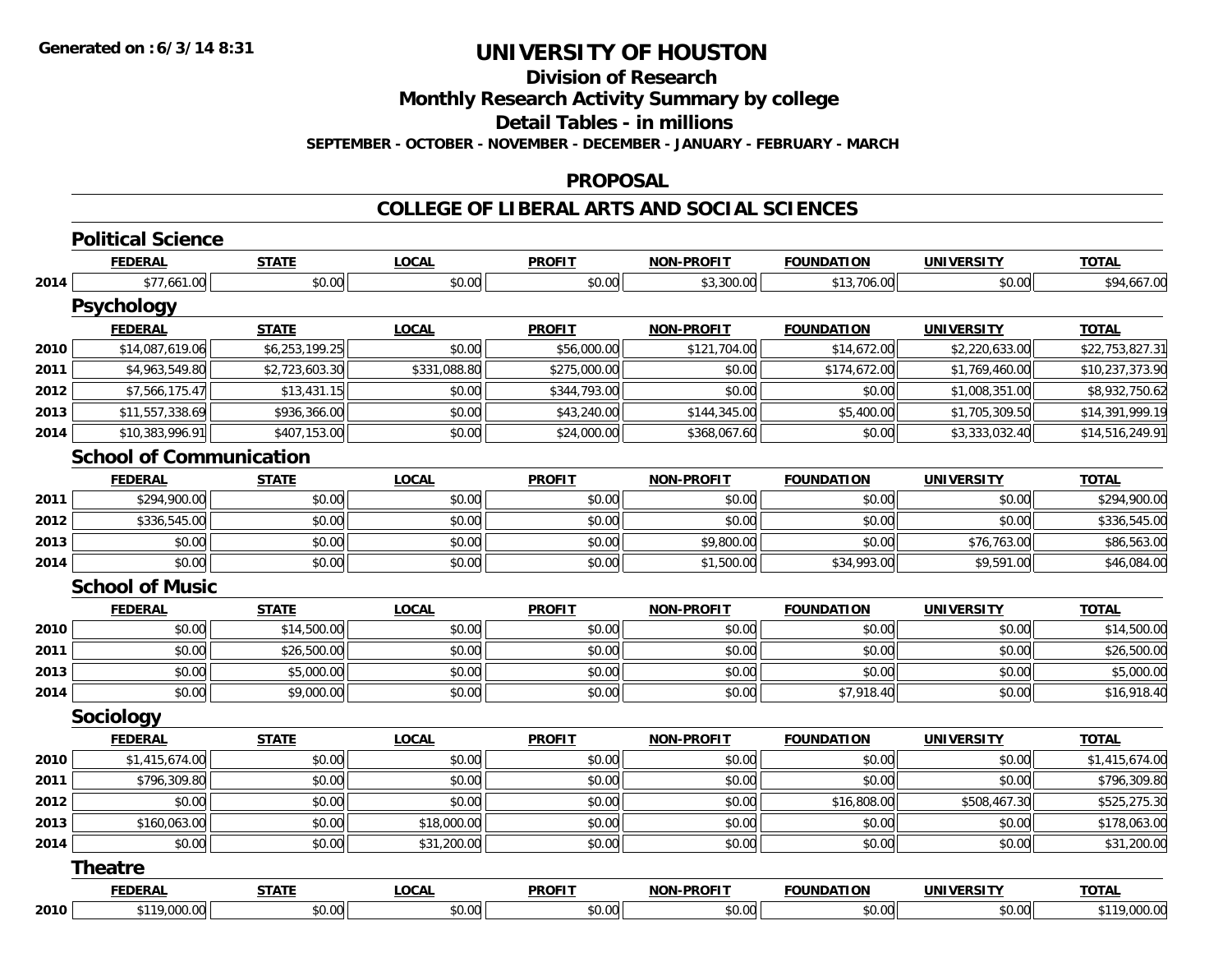#### **Division of Research**

**Monthly Research Activity Summary by college**

**Detail Tables - in millions**

**SEPTEMBER - OCTOBER - NOVEMBER - DECEMBER - JANUARY - FEBRUARY - MARCH**

### **PROPOSAL**

|              | Theatre         |                 |              |                |                   |                   |                 |                  |
|--------------|-----------------|-----------------|--------------|----------------|-------------------|-------------------|-----------------|------------------|
|              | <b>FEDERAL</b>  | STATE           | <u>LOCAL</u> | <b>PROFIT</b>  | <b>NON-PROFIT</b> | <b>FOUNDATION</b> | UNIVERSITY      | <b>TOTAL</b>     |
| 2013         | \$0.00          | \$0.00          | \$0.00       | \$0.00         | \$100.027.00      | \$0.00            | \$0.00          | \$100,027.00     |
| 2014         | \$187,811,00    | \$0.00          | \$0.00       | \$0.00         | \$0.00            | \$0.00            | \$0.00          | \$187,811.00     |
| <b>Total</b> | \$94,408,274.09 | \$15,193,059.05 | \$380,288.80 | \$3,587,057.46 | \$4,166,946.80    | \$1,939,140.70    | \$13,922,694.70 | \$133,597,461.60 |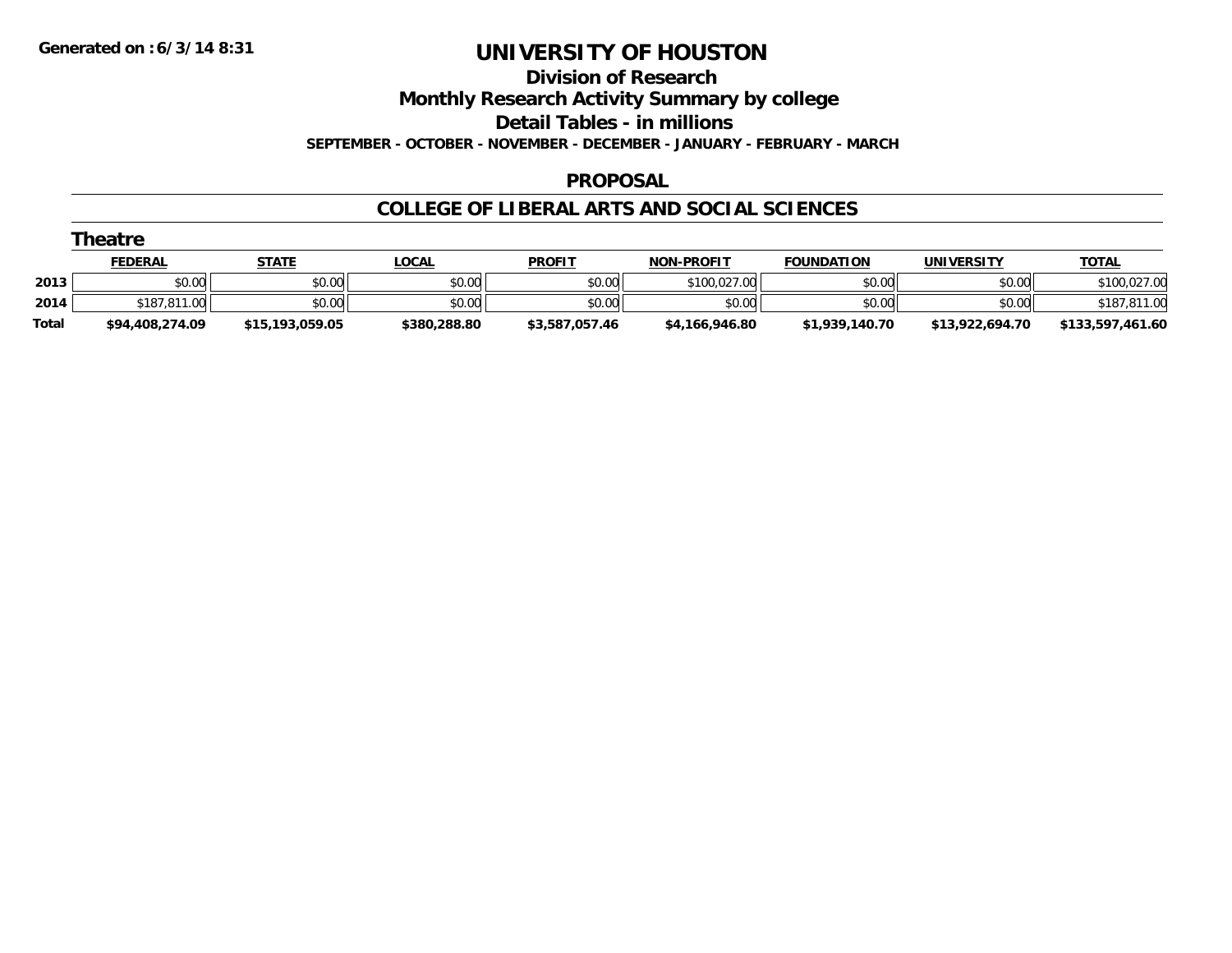### **Division of ResearchMonthly Research Activity Summary by college**

**Detail Tables - in millions**

**SEPTEMBER - OCTOBER - NOVEMBER - DECEMBER - JANUARY - FEBRUARY - MARCH**

### **PROPOSAL**

### **COLLEGE OF NATURAL SCIENCES AND MATHEMATICS**

### **Biology/Biochemistry**

|      | <b>FEDERAL</b>  | <b>STATE</b>    | <u>LOCAL</u> | <b>PROFIT</b>  | <b>NON-PROFIT</b> | <b>FOUNDATION</b> | <b>UNIVERSITY</b> | <b>TOTAL</b>    |
|------|-----------------|-----------------|--------------|----------------|-------------------|-------------------|-------------------|-----------------|
| 2010 | \$17,497,160.50 | \$12,655,049.50 | \$0.00       | \$1,314,639.00 | \$1,471,402.00    | \$3,255,847.80    | \$3,705,330.00    | \$39,899,428.80 |
| 2011 | \$30,732,092.20 | \$225,000.00    | \$0.00       | \$520,396.57   | \$959,421.31      | \$839,882.00      | \$833,857.00      | \$34,110,649.08 |
| 2012 | \$24,326,423.66 | \$3,739,930.00  | \$0.00       | \$60,000.00    | \$3,055,527.80    | \$1,574,822.00    | \$1,438,642.08    | \$34,195,345.54 |
| 2013 | \$19,095,650.90 | \$1,779,239.83  | \$0.00       | \$93,325.00    | \$0.00            | \$1,861,964.60    | \$815,265.00      | \$23,645,445.33 |
| 2014 | \$15,254,643.40 | \$5,463,378.75  | \$0.00       | \$64,786.00    | \$1,065,759.26    | \$1,874,390.00    | \$627,934.00      | \$24,350,891.41 |

### **Center for Nuclear Receptors and Cell Signaling**

|      | <b>FEDERAL</b>  | <b>STATE</b>   | <b>LOCAL</b> | <b>PROFIT</b> | <b>NON-PROFIT</b> | <b>FOUNDATION</b> | <b>UNIVERSITY</b> | <u>TOTAL</u>    |
|------|-----------------|----------------|--------------|---------------|-------------------|-------------------|-------------------|-----------------|
| 2010 | \$5,442,626.00  | \$8,778,690.50 | \$0.00       | \$58,989.00   | \$190,000.00      | \$4,509,025.00    | \$237,415.00      | \$19,216,745.50 |
| 2011 | \$5,259,331.00  | \$7,420,923.00 | \$0.00       | \$240,000.00  | \$270,126,00      | \$1,060,000.00    | \$818,762,00      | \$15,069,142.00 |
| 2012 | \$7,313,740.00  | \$0.00         | \$0.00       | \$0.00        | \$403,096.00      | \$300,000.00      | \$0.00            | \$8,016,836.00  |
| 2013 | \$15,354,855.00 | \$0.00         | \$0.00       | \$200,000.00  | \$454,000.00      | \$730,000.00      | \$0.00            | \$16,738,855.00 |
| 2014 | \$18,485,058.00 | \$7,674,201.00 | \$0.00       | \$44,640.00   | \$1,864,612.00    | \$1,100,000.00    | \$0.00            | \$29,168,511.00 |

### **Chemistry**

|      | <b>FEDERAL</b>  | <b>STATE</b>   | <b>LOCAL</b> | <b>PROFIT</b> | <b>NON-PROFIT</b> | <b>FOUNDATION</b> | <b>UNIVERSITY</b> | <u>TOTAL</u>    |
|------|-----------------|----------------|--------------|---------------|-------------------|-------------------|-------------------|-----------------|
| 2010 | \$16,925,216.75 | \$8,382,114.10 | \$0.00       | \$0.00        | \$2,930,116.26    | \$1,417,156.99    | \$685,992.00      | \$30,340,596.10 |
| 2011 | \$13,399,195.95 | \$217,519.00   | \$0.00       | \$130,000.00  | \$219,998.00      | \$840,000.00      | \$669,942.00      | \$15,476,654.95 |
| 2012 | \$13,850,652.14 | \$2,914,220.00 | \$0.00       | \$80,000.00   | \$1,114,109.00    | \$940,000.00      | \$214,591.00      | \$19,113,572.14 |
| 2013 | \$12,454,129.94 | \$2,688,596.00 | \$0.00       | \$0.00        | \$0.00            | \$2,210,000.00    | \$16,030.00       | \$17,368,755.94 |
| 2014 | \$9,645,197.35  | \$221,405.58   | \$0.00       | \$0.00        | \$815,000.00      | \$4,695,000.00    | \$353,677.00      | \$15,730,279.93 |

#### **Computer Science**

|      | <b>FEDERAL</b>  | <b>STATE</b>   | <b>LOCAL</b> | <b>PROFIT</b>  | <b>NON-PROFIT</b> | <b>FOUNDATION</b> | <b>UNIVERSITY</b> | <b>TOTAL</b>    |
|------|-----------------|----------------|--------------|----------------|-------------------|-------------------|-------------------|-----------------|
| 2010 | \$12,413,705.25 | \$4,701,502.00 | \$0.00       | \$3,239,303.80 | \$1,217,143.50    | \$0.00            | \$1,274,392.00    | \$22,846,046.55 |
| 2011 | \$13,209,210.86 | \$433,402.00   | \$0.00       | \$1,037,248.00 | \$212,696.00      | \$302,606.25      | \$0.00            | \$15,195,163.11 |
| 2012 | \$25,360,018.24 | \$1,396,932.00 | \$0.00       | \$139,721.00   | \$1,447,357.00    | \$185,918.20      | \$1,186,195.20    | \$29,716,141.64 |
| 2013 | \$17,661,050.99 | \$508,212.00   | \$0.00       | \$945,463.57   | \$1,841,700.00    | \$0.00            | \$592,552.00      | \$21,548,978.56 |
| 2014 | \$27,619,452.62 | \$1,426,471.50 | \$0.00       | \$22,411.41    | \$1,400,779.00    | \$78,646.25       | \$77,902.00       | \$30,625,662.78 |

## **Dean, Natural Sciences and Mathematics**

|      | <b>FEDERAL</b>        | <b>CTATI</b> | <b>_OCAL</b>              | <b>PROFIT</b>              | <b>M-PROF!</b><br><b>NICHI</b> | UNDATION             | UNIVERSITY | ᆩᇧ           |
|------|-----------------------|--------------|---------------------------|----------------------------|--------------------------------|----------------------|------------|--------------|
| 2010 | \$108,398.00<br>70.UU | \$0.00       | $\sim$<br>$\sim$<br>70.UU | 0.00<br>טט.טי              | 0000<br>vv.vv                  | 0000<br>JU.UU        | \$0.00     | \$108,398.00 |
| 2011 | ′.o.∪∪                | $\sim$       | $\sim$ 00<br>PU.UU        | $*$ $\cap$ $\cap$<br>טט.טע | $\sim$ 00<br>PO.OO             | 0000<br><b>JU.UU</b> | \$0.00     | 120.UU       |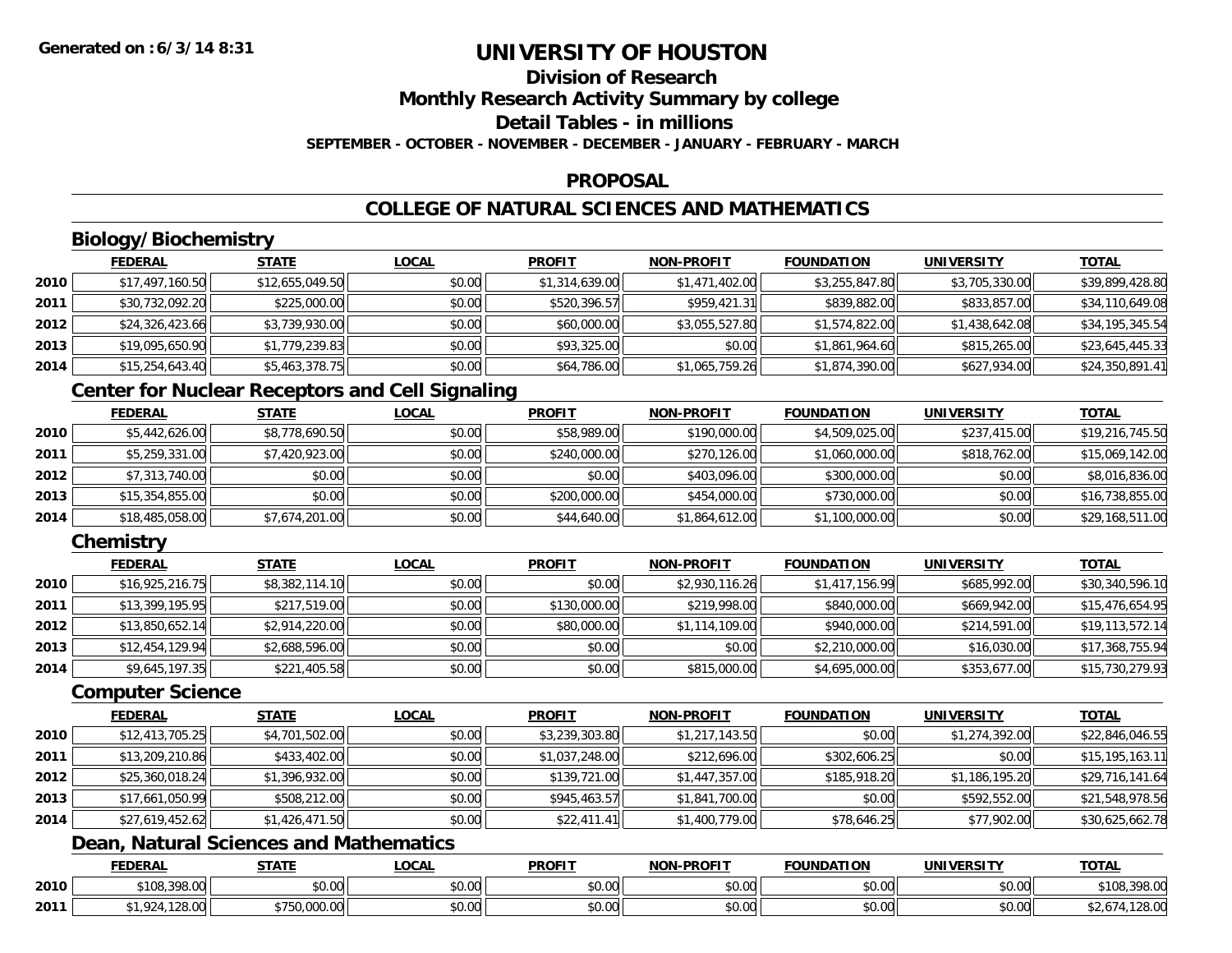### **Division of Research**

**Monthly Research Activity Summary by college**

**Detail Tables - in millions**

**SEPTEMBER - OCTOBER - NOVEMBER - DECEMBER - JANUARY - FEBRUARY - MARCH**

#### **PROPOSAL**

### **COLLEGE OF NATURAL SCIENCES AND MATHEMATICS**

### **Dean, Natural Sciences and Mathematics**

|      | -DERAL       | <b>STATE</b>               | <b>OCAL</b>   | <b>PROFIT</b> | -PROFIT<br><b>NON</b> | <b>FOUNDATION</b>      | <b>IINIVEDSITV</b> | <b>TOTAL</b>  |
|------|--------------|----------------------------|---------------|---------------|-----------------------|------------------------|--------------------|---------------|
| 2012 | *499 922 50H | ልስ ሀሀ<br>JU.UU             | 0000<br>PO.OO | 0000<br>JU.UL | nn na<br>pu.uu        | $\sim$ $\sim$<br>JU.UU | nn nn<br>J∪.∪∪     | 100<br>$\sim$ |
| 2014 | \$0.00       | $*$ $\cap$ $\cap$<br>JU.UU | 0000<br>JU.UU | ററ            | 0000<br>JU.UU         | $\sim$ 00<br>JU.UU     | $\sim$ 00<br>JU.UU | . ററ:         |

### **Earth & Atmospheric Sciences**

|      | <b>FEDERAL</b> | <b>STATE</b> | <b>LOCAL</b> | <b>PROFIT</b> | <b>NON-PROFIT</b> | <b>FOUNDATION</b> | <b>UNIVERSITY</b> | <b>TOTAL</b>    |
|------|----------------|--------------|--------------|---------------|-------------------|-------------------|-------------------|-----------------|
| 2010 | \$2,039,978.50 | \$743,750.00 | \$0.00       | \$281,605.00  | \$551,664.00      | \$0.00            | \$1,132,394.00    | \$4,749,391.50  |
| 2011 | \$3,962,098.00 | \$990,980.20 | \$0.00       | \$87,000.00   | \$2,426,934.80    | \$0.00            | \$1,021,113.00    | \$8,488,126.00  |
| 2012 | \$3,727,203.10 | \$58,305.00  | \$0.00       | \$915,154.00  | \$51,387.00       | \$150,000.00      | \$355,768,00      | \$5,257,817.10  |
| 2013 | \$4,228,874.00 | \$270,000.00 | \$0.00       | \$429,906.45  | \$566,502.00      | \$180,000.00      | \$379,607.68      | \$6,054,890.13  |
| 2014 | \$7,721,944.55 | \$679,654.00 | \$0.00       | \$145,354.00  | \$355,000.00      | \$0.00            | \$2,219,745.00    | \$11,121,697.55 |

### **Institute for Climate and Atmospheric Science**

|      | <b>FEDERAL</b> | <b>STATE</b> | <u>_OCAL</u>            | <b>PROFIT</b>                                            | <b>NON-PROFIT</b> | <b>FOUNDATION</b> | <b>UNIVERSITY</b> | <b>TOTAL</b> |
|------|----------------|--------------|-------------------------|----------------------------------------------------------|-------------------|-------------------|-------------------|--------------|
| 2011 | \$0.00         | \$0.00       | 0.00<br>DU.UU           | ≮N UU<br>JU.UU                                           | \$0.00            | \$0.00            | \$0.00            | \$0.00       |
| 2012 | \$0.00         | \$0.00       | 0 <sup>n</sup><br>DU.UG | $\mathsf{A}\cap\mathsf{A}\cap\mathsf{A}$<br><b>JU.UU</b> | \$0.00            | \$0.00            | \$0.00            | \$0.00       |
| 2013 | \$0.00         | \$0.00       | 0000<br>\$U.UU          | <b>SU.UU</b>                                             | \$0.00            | \$0.00            | \$0.00            | \$0.00       |

#### **Mathematics**

|      | <b>FEDERAL</b> | <b>STATE</b>   | <u>LOCAL</u> | <b>PROFIT</b> | NON-PROFIT   | <b>FOUNDATION</b> | <b>UNIVERSITY</b> | <b>TOTAL</b>   |
|------|----------------|----------------|--------------|---------------|--------------|-------------------|-------------------|----------------|
| 2010 | \$7,149,235.10 | \$1,543,437.00 | \$0.00       | \$604,786.50  | \$459,604.50 | \$80,000.00       | \$0.00            | \$9,837,063.10 |
| 2011 | \$6,270,560.28 | \$645,077.00   | \$0.00       | \$321,626.00  | \$22,622.00  | \$115,000.00      | \$64,383.00       | \$7,439,268.28 |
| 2012 | \$4,145,693.97 | \$0.00         | \$0.00       | \$210,000.00  | \$0.00       | \$222,725.00      | \$703,825.00      | \$5,282,243.97 |
| 2013 | \$6,087,426.05 | \$0.00         | \$0.00       | \$169,348.17  | \$0.00       | \$106,456.00      | \$0.00            | \$6,363,230.22 |
| 2014 | \$8,539,127.87 | \$0.00         | \$0.00       | \$90,000.00   | \$375,000.00 | \$192,924.00      | \$75,112.00       | \$9,272,163.87 |

**Physics**

|              | <b>FEDERAL</b>   | <b>STATE</b>    | <u>LOCAL</u> | <b>PROFIT</b>   | <b>NON-PROFIT</b> | <b>FOUNDATION</b> | <b>UNIVERSITY</b> | <b>TOTAL</b>     |
|--------------|------------------|-----------------|--------------|-----------------|-------------------|-------------------|-------------------|------------------|
| 2010         | \$16,632,398.80  | \$3,398,850.00  | \$0.00       | \$2,096,703.50  | \$2,657,368.74    | \$870,990.21      | \$24,160.00       | \$25,680,471.25  |
| 2011         | \$16,414,275.68  | \$0.00          | \$0.00       | \$1,165,599.00  | \$0.00            | \$778,356.00      | \$0.00            | \$18,358,230.68  |
| 2012         | \$11,657,852.57  | \$177,557.00    | \$0.00       | \$560,517.00    | \$258,667.00      | \$964,851.80      | \$1,060,600.00    | \$14,680,045.37  |
| 2013         | \$13,836,455.19  | \$272,094.50    | \$0.00       | \$589,575.00    | \$2,365,165.60    | \$900,000.00      | \$1,493,367.00    | \$19,456,657.29  |
| 2014         | \$31,051,992.62  | \$1,405,181.66  | \$0.00       | \$887,055.50    | \$905,500.00      | \$1,023,646.25    | \$4,991,292.00    | \$40,264,668.03  |
| <b>Total</b> | \$467,296,975.52 | \$81,561,673.12 | \$0.00       | \$16,822,060.97 | \$31,928,258.77   | \$33,360,208.35   | \$27,069,844.96   | \$658.039.021.69 |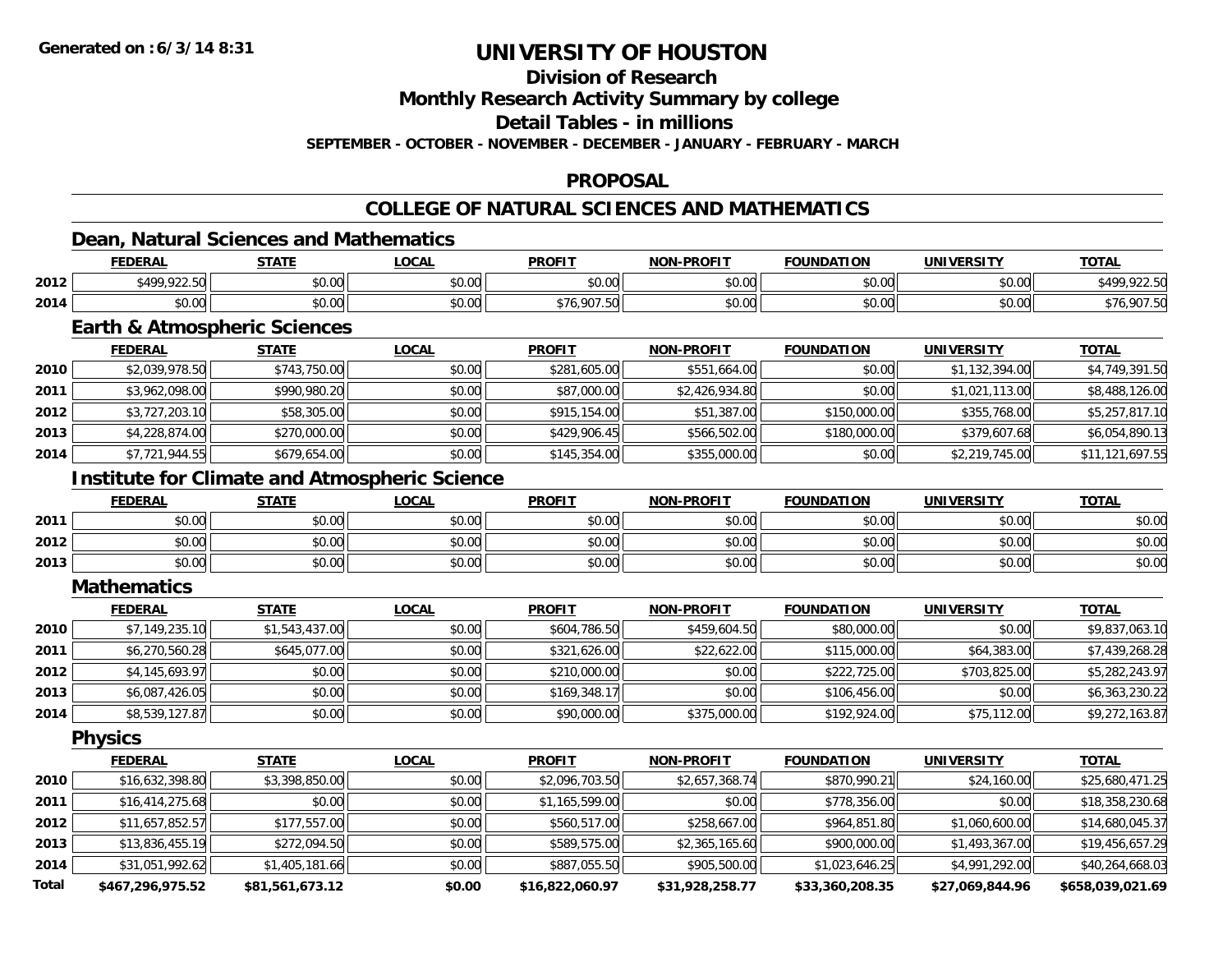### **Division of ResearchMonthly Research Activity Summary by college Detail Tables - in millions SEPTEMBER - OCTOBER - NOVEMBER - DECEMBER - JANUARY - FEBRUARY - MARCH**

#### **PROPOSAL**

### **COLLEGE OF OPTOMETRY**

## **Optometry, Community**

|       | <b>FEDERAL</b>  | <b>STATE</b> | <b>LOCAL</b> | <b>PROFIT</b>  | <b>NON-PROFIT</b> | <b>FOUNDATION</b> | <b>UNIVERSITY</b> | <b>TOTAL</b>    |
|-------|-----------------|--------------|--------------|----------------|-------------------|-------------------|-------------------|-----------------|
| 2010  | \$4,721,808.00  | \$832,859.00 | \$0.00       | \$427,914.40   | \$47,927.00       | \$0.00            | \$875,487.00      | \$6,905,995.40  |
| 2011  | \$12,969,594.25 | \$62,945.00  | \$0.00       | \$1,346,770.16 | \$328,078.00      | \$220,000.00      | \$0.00            | \$14,927,387.41 |
| 2012  | \$11,034,820.00 | \$74,750.00  | \$0.00       | \$238,178.00   | \$0.00            | \$0.00            | \$1,257,311.00    | \$12,605,059.00 |
| 2013  | \$11,882,759.00 | \$0.00       | \$0.00       | \$972,086.00   | \$0.00            | \$0.00            | \$321,274.00      | \$13,176,119.00 |
| 2014  | \$9,370,936.05  | \$10,989.00  | \$0.00       | \$917,073.32   | \$19,900.00       | \$0.00            | \$349,349.00      | \$10,668,247.37 |
| Total | \$49,979,917.30 | \$981,543.00 | \$0.00       | \$3,902,021.88 | \$395,905.00      | \$220,000.00      | \$2,803,421.00    | \$58,282,808.18 |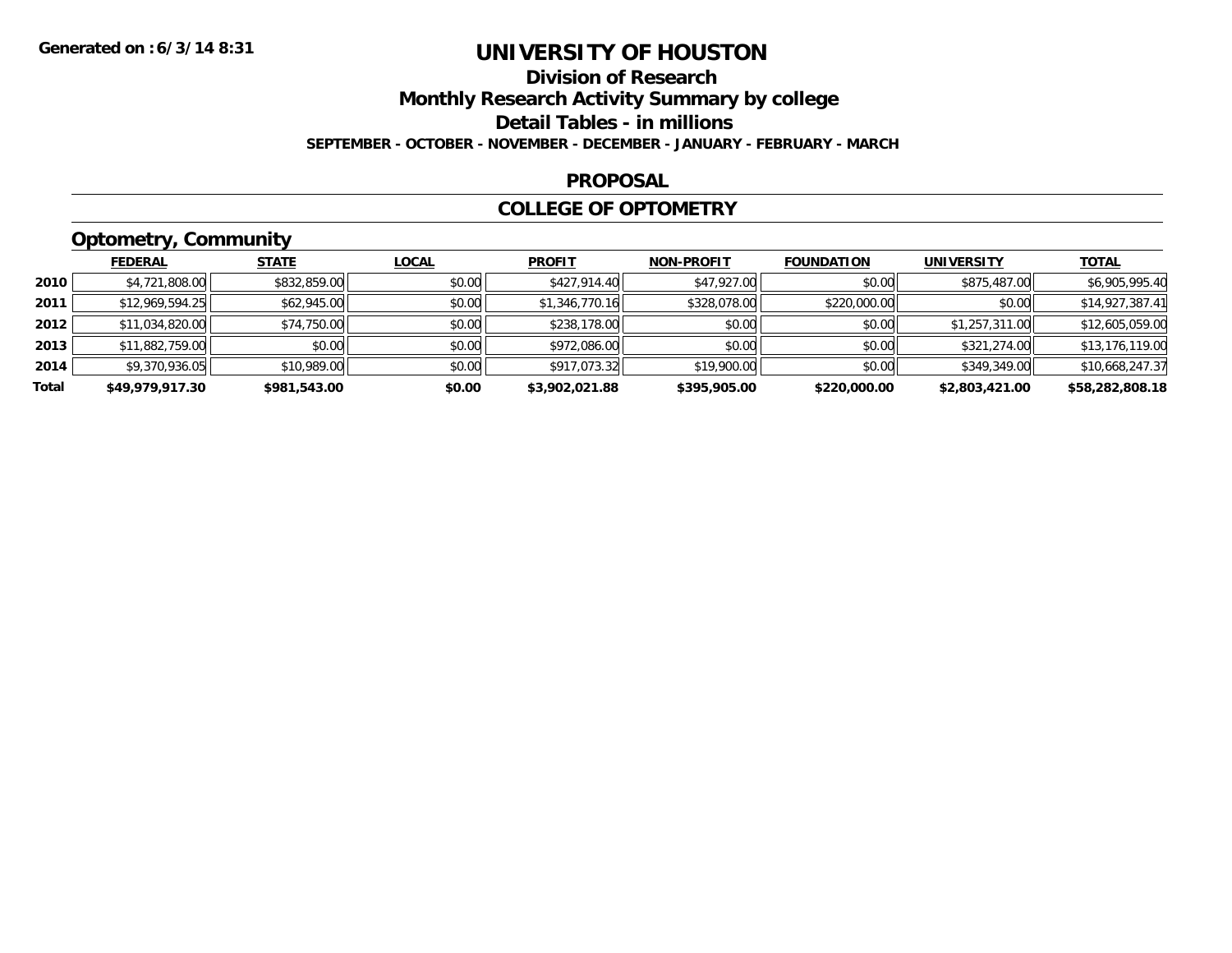## **Division of ResearchMonthly Research Activity Summary by college**

### **Detail Tables - in millions**

**SEPTEMBER - OCTOBER - NOVEMBER - DECEMBER - JANUARY - FEBRUARY - MARCH**

#### **PROPOSAL**

### **COLLEGE OF PHARMACY**

### **Clinical Sciences and Administration**

|        | <b>FEDERAL</b> | <u>STATE</u>   | <b>LOCAL</b> | <b>PROFIT</b>  | <b>NON-PROFIT</b> | <b>FOUNDATION</b> | <b>UNIVERSITY</b> | <b>TOTAL</b>   |
|--------|----------------|----------------|--------------|----------------|-------------------|-------------------|-------------------|----------------|
| ا 2010 | \$4,583,489.58 | \$521,897.80   | \$0.00       | \$1,138,462.57 | \$589,500.00      | \$5,000.00        | \$49,809.00       | \$6,888,158.95 |
| 2011   | \$5,231,267.40 | \$11,000.00    | \$0.00       | \$308,065.80   | \$410,354.50      | \$170,340.00      | \$50,578.00       | \$6,181,605.70 |
| 2012   | \$5,244,856.84 | \$35,547.00    | \$0.00       | \$516,468.00   | \$131,000.00      | \$142,630.00      | \$567,654.72      | \$6,638,156.56 |
| 2013   | \$6,500,323.40 | \$0.00         | \$144,311,00 | \$644,036.00   | \$170,000.00      | \$0.00            | \$528,418.00      | \$7,987,088.40 |
| 2014   | \$1,604,832.97 | \$1,424,647.00 | \$0.00       | \$429,553.25   | \$115,716.00      | \$0.00            | \$0.00            | \$3,574,749.22 |

### **Dean, Pharmacy**

|      | <b>FEDERAL</b> | <b>STATE</b> | <u>LOCAL</u> | <b>PROFIT</b> | <b>NON-PROFIT</b> | <b>FOUNDATION</b> | <b>UNIVERSITY</b> | <b>TOTAL</b> |
|------|----------------|--------------|--------------|---------------|-------------------|-------------------|-------------------|--------------|
| 2010 | \$0.00         | \$0.00       | \$0.00       | \$0.00        | \$0.00            | \$0.00            | \$0.00            | \$0.00       |
| 2011 | \$0.00         | \$0.00       | \$0.00       | \$0.00        | \$0.00            | \$0.00            | \$0.00            | \$0.00       |
| 2012 | \$0.00         | \$0.00       | \$0.00       | \$0.00        | \$0.00            | \$0.00            | \$0.00            | \$0.00       |
| 2013 | \$0.00         | \$0.00       | \$0.00       | \$0.00        | \$0.00            | \$0.00            | \$0.00            | \$0.00       |

### **Pharmacological and Pharmaceutical Sciences**

|       | <b>FEDERAL</b>   | <b>STATE</b>    | <b>LOCAL</b> | <b>PROFIT</b>  | <b>NON-PROFIT</b> | <b>FOUNDATION</b> | UNIVERSITY     | <b>TOTAL</b>     |
|-------|------------------|-----------------|--------------|----------------|-------------------|-------------------|----------------|------------------|
| 2010  | \$18,449,304.64  | \$7,460,115.20  | \$0.00       | \$71,200.00    | \$2,715,560.00    | \$235,210.00      | \$214,489.00   | \$29,145,878.84  |
| 2011  | \$16,442,517.60  | \$0.00          | \$0.00       | \$25,760.00    | \$573,454.50      | \$1,204,169.00    | \$976,878.00   | \$19,222,779.10  |
| 2012  | \$23,847,075.12  | \$172,389.00    | \$0.00       | \$282,500.00   | \$1,927,924.20    | \$74,822.00       | \$2,057,556.00 | \$28,362,266.32  |
| 2013  | \$18,987,944.69  | \$295,560.00    | \$0.00       | \$228,590.00   | \$771,995.00      | \$785,000.00      | \$1,971,440.00 | \$23,040,529.69  |
| 2014  | \$7,193,721.11   | \$95,955.00     | \$0.00       | \$509,031.75   | \$759,434.00      | \$173,919.90      | \$1,735,477.00 | \$10,467,538.76  |
| Total | \$108,085,333.35 | \$10,017,111.00 | \$144,311.00 | \$4,153,667.37 | \$8,164,938.20    | \$2,791,090.90    | \$8,152,299.72 | \$141,508,751.54 |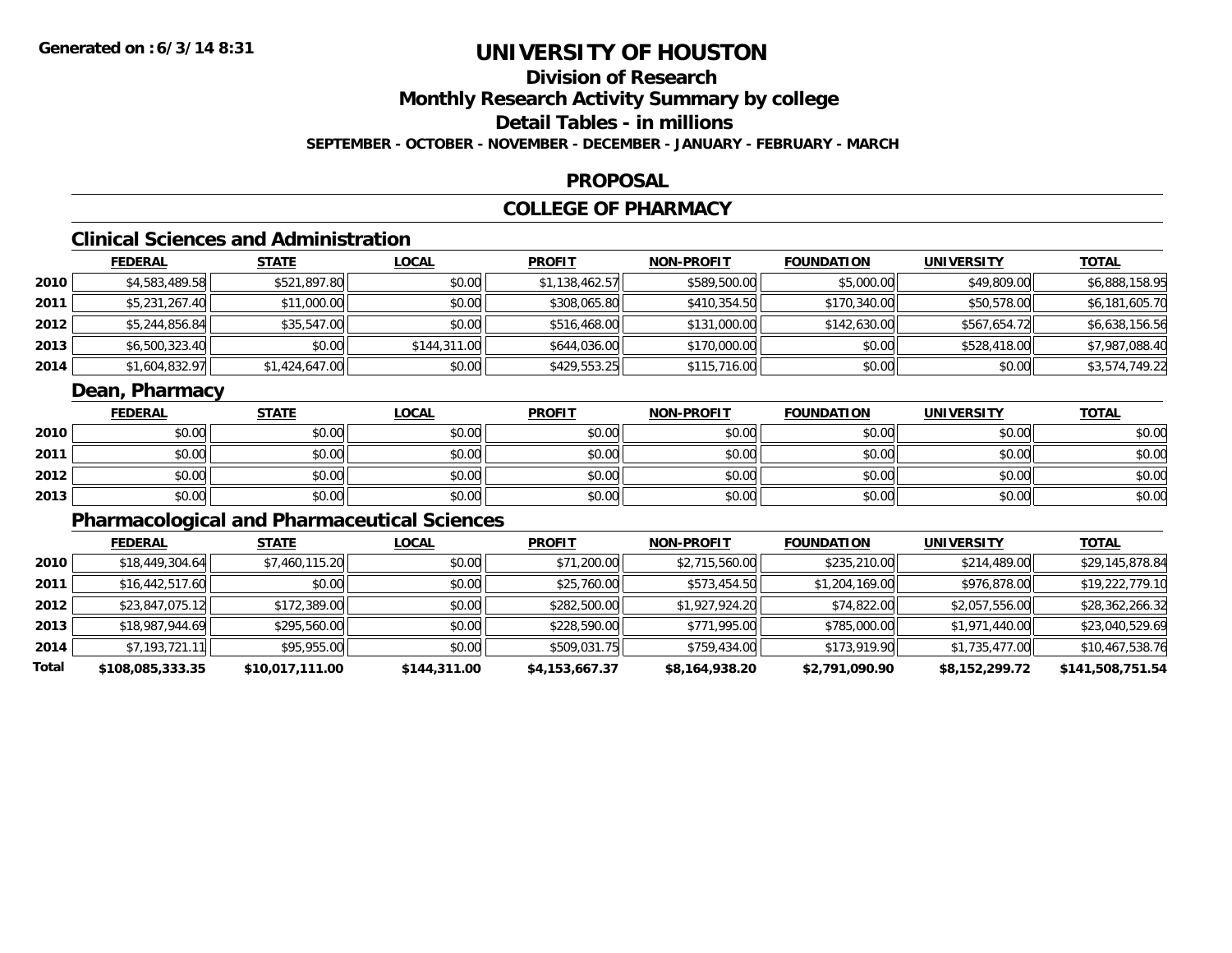**2014**

## **UNIVERSITY OF HOUSTON**

## **Division of Research**

**Monthly Research Activity Summary by college**

**Detail Tables - in millions**

**SEPTEMBER - OCTOBER - NOVEMBER - DECEMBER - JANUARY - FEBRUARY - MARCH**

### **PROPOSAL**

### **COLLEGE OF TECHNOLOGY**

|      | <b>FEDERAL</b>                 | <b>STATE</b>                                  | <b>LOCAL</b> | <b>PROFIT</b> | <b>NON-PROFIT</b> | <b>FOUNDATION</b> | <b>UNIVERSITY</b> | <b>TOTAL</b>    |
|------|--------------------------------|-----------------------------------------------|--------------|---------------|-------------------|-------------------|-------------------|-----------------|
| 2010 | \$2,499,903.90                 | \$0.00                                        | \$0.00       | \$0.00        | \$0.00            | \$0.00            | \$0.00            | \$2,499,903.90  |
| 2011 | \$59,903.20                    | \$0.00                                        | \$0.00       | \$0.00        | \$0.00            | \$0.00            | \$0.00            | \$59,903.20     |
| 2012 | \$0.00                         | \$111,690.00                                  | \$0.00       | \$0.00        | \$0.00            | \$0.00            | \$0.00            | \$111,690.00    |
| 2013 | \$0.00                         | \$994,528.00                                  | \$0.00       | \$0.00        | \$0.00            | \$0.00            | \$0.00            | \$994,528.00    |
| 2014 | \$0.00                         | \$931,847.00                                  | \$0.00       | \$0.00        | \$0.00            | \$62,917.00       | \$0.00            | \$994,764.00    |
|      | <b>Construction Management</b> |                                               |              |               |                   |                   |                   |                 |
|      | <b>FEDERAL</b>                 | <b>STATE</b>                                  | <b>LOCAL</b> | <b>PROFIT</b> | <b>NON-PROFIT</b> | <b>FOUNDATION</b> | <b>UNIVERSITY</b> | <b>TOTAL</b>    |
| 2012 | \$0.00                         | \$515,515.80                                  | \$0.00       | \$0.00        | \$0.00            | \$44,810.00       | \$0.00            | \$560,325.80    |
| 2013 | \$0.00                         | \$0.00                                        | \$0.00       | \$0.00        | \$0.00            | \$0.00            | \$50,633.00       | \$50,633.00     |
| 2014 | \$121,019.00                   | \$0.00                                        | \$0.00       | \$0.00        | \$0.00            | \$0.00            | \$0.00            | \$121,019.00    |
|      | Dean, Technology               |                                               |              |               |                   |                   |                   |                 |
|      | <b>FEDERAL</b>                 | <b>STATE</b>                                  | <b>LOCAL</b> | <b>PROFIT</b> | <b>NON-PROFIT</b> | <b>FOUNDATION</b> | <b>UNIVERSITY</b> | <b>TOTAL</b>    |
| 2010 | \$0.00                         | \$1,460,115.00                                | \$0.00       | \$0.00        | \$0.00            | \$0.00            | \$0.00            | \$1,460,115.00  |
| 2011 | \$501,908.50                   | \$1,153,800.00                                | \$0.00       | \$0.00        | \$0.00            | \$0.00            | \$31,415.00       | \$1,687,123.50  |
| 2012 | \$514,128.64                   | \$342,089.00                                  | \$0.00       | \$0.00        | \$100,000.00      | \$0.00            | \$0.00            | \$956,217.64    |
| 2014 | \$825,312.70                   | \$0.00                                        | \$0.00       | \$0.00        | \$0.00            | \$0.00            | \$0.00            | \$825,312.70    |
|      | <b>Engineering Technology</b>  |                                               |              |               |                   |                   |                   |                 |
|      | <b>FEDERAL</b>                 | <b>STATE</b>                                  | <b>LOCAL</b> | <b>PROFIT</b> | <b>NON-PROFIT</b> | <b>FOUNDATION</b> | <b>UNIVERSITY</b> | <b>TOTAL</b>    |
| 2010 | \$5,956,542.25                 | \$3,463,067.00                                | \$0.00       | \$89,928.00   | \$566,570.00      | \$0.00            | \$201,163.92      | \$10,277,271.17 |
| 2011 | \$3,768,520.10                 | \$1,443,594.00                                | \$0.00       | \$0.00        | \$334,158.00      | \$55,473.30       | \$0.00            | \$5,601,745.40  |
| 2012 | \$4,405,661.46                 | \$123,310.20                                  | \$0.00       | \$100,000.00  | \$175,268.00      | \$150,000.00      | \$156,774.00      | \$5,111,013.66  |
| 2013 | \$3,505,712.70                 | \$0.00                                        | \$0.00       | \$83,821.00   | \$182,815.00      | \$179,046.00      | \$3,705,895.00    | \$7,657,289.70  |
| 2014 | \$7,391,820.50                 | \$170,352.58                                  | \$0.00       | \$57,800.00   | \$15,000.00       | \$634,375.50      | \$277,927.80      | \$8,547,276.38  |
|      |                                | <b>Human Development and Consumer Science</b> |              |               |                   |                   |                   |                 |
|      | <b>FEDERAL</b>                 | <b>STATE</b>                                  | <b>LOCAL</b> | <b>PROFIT</b> | <b>NON-PROFIT</b> | <b>FOUNDATION</b> | <b>UNIVERSITY</b> | <b>TOTAL</b>    |
| 2010 | \$13,498.75                    | \$0.00                                        | \$0.00       | \$62,704.00   | \$0.00            | \$66,442.00       | \$0.00            | \$142,644.75    |
| 2011 | \$115,500.00                   | \$0.00                                        | \$0.00       | \$0.00        | \$0.00            | \$0.00            | \$0.00            | \$115,500.00    |
| 2012 | \$898,718.00                   | \$0.00                                        | \$0.00       | \$0.00        | \$0.00            | \$0.00            | \$0.00            | \$898,718.00    |
| 2013 | \$119,995.20                   | \$0.00                                        | \$0.00       | \$0.00        | \$0.00            | \$0.00            | \$0.00            | \$119,995.20    |

 $\textbf{4} \parallel \textcolor{red}{\textbf{8865,098.80}} \parallel \textcolor{red}{\textbf{80.00}} \parallel \textcolor{red}{\textbf{80.00}} \parallel \textcolor{red}{\textbf{80.00}} \parallel \textcolor{red}{\textbf{80.00}} \parallel \textcolor{red}{\textbf{80.00}} \parallel \textcolor{red}{\textbf{80.00}} \parallel \textcolor{red}{\textbf{80.00}} \parallel \textcolor{red}{\textbf{80.00}} \parallel \textcolor{red}{\textbf{80.00}} \parallel \textcolor{red}{\textbf{80.00}} \parallel \textcolor{red}{\textbf$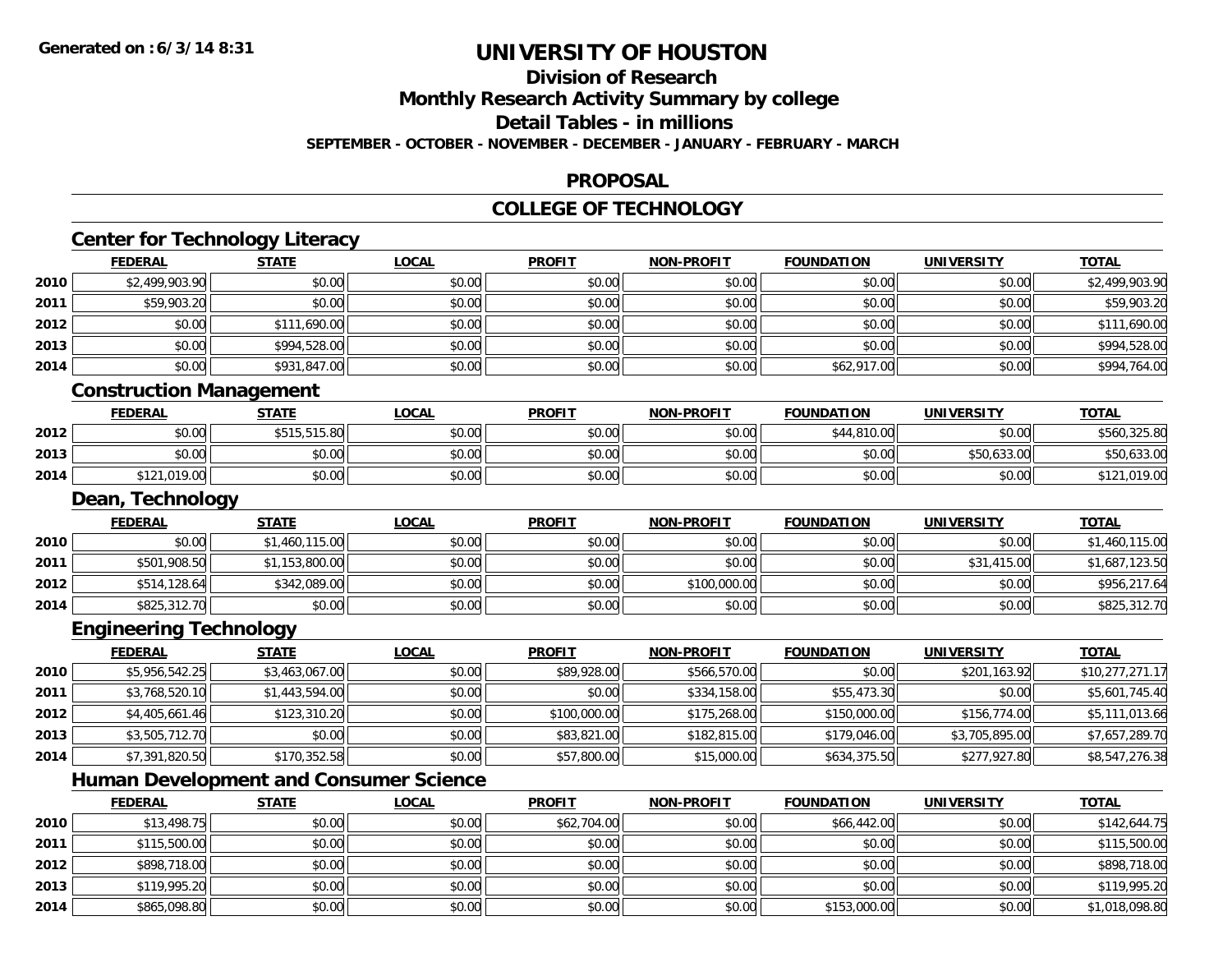# **Division of Research**

**Monthly Research Activity Summary by college**

**Detail Tables - in millions**

**SEPTEMBER - OCTOBER - NOVEMBER - DECEMBER - JANUARY - FEBRUARY - MARCH**

### **PROPOSAL**

### **COLLEGE OF TECHNOLOGY**

### **Information & Logistics Technology**

|      | <b>FEDERAL</b> | <b>STATE</b> | <u>LOCAL</u> | <b>PROFIT</b> | <b>NON-PROFIT</b> | <b>FOUNDATION</b> | <b>UNIVERSITY</b> | <b>TOTAL</b>   |
|------|----------------|--------------|--------------|---------------|-------------------|-------------------|-------------------|----------------|
| 2010 | \$4,649,095.00 | \$200,000.00 | \$0.00       | \$0.00        | \$0.00            | \$19,999.00       | \$0.00            | \$4,869,094.00 |
| 2011 | \$464,749.40   | \$0.00       | \$0.00       | \$0.00        | \$0.00            | \$0.00            | \$0.00            | \$464,749.40   |
| 2012 | \$15,784.60    | \$0.00       | \$0.00       | \$70,625.00   | \$0.00            | \$0.00            | \$111,934.00      | \$198,343.60   |
| 2013 | \$348,075.00   | \$0.00       | \$0.00       | \$0.00        | \$50,000.00       | \$0.00            | \$0.00            | \$398,075.00   |
| 2014 | \$3,980,106.00 | \$0.00       | \$0.00       | \$0.00        | \$0.00            | \$0.00            | \$0.00            | \$3,980,106.00 |

### **Texas Manufacturing Assistance Center**

|              | <b>FEDERAL</b>  | <b>STATE</b>    | <u>LOCAL</u> | <b>PROFIT</b> | <b>NON-PROFIT</b> | <b>FOUNDATION</b> | <b>UNIVERSITY</b> | <b>TOTAL</b>    |
|--------------|-----------------|-----------------|--------------|---------------|-------------------|-------------------|-------------------|-----------------|
| 2010         | \$0.00          | \$0.00          | \$0.00       | \$0.00        | \$0.00            | \$0.00            | \$0.00            | \$0.00          |
| 2011         | \$0.00          | \$0.00          | \$0.00       | \$0.00        | \$0.00            | \$0.00            | \$0.00            | \$0.00          |
| 2012         | \$0.00          | \$0.00          | \$0.00       | \$0.00        | \$0.00            | \$0.00            | \$0.00            | \$0.00          |
| 2013         | \$0.00          | \$0.00          | \$0.00       | \$0.00        | \$0.00            | \$0.00            | \$0.00            | \$0.00          |
| 2014         | \$0.00          | \$0.00          | \$0.00       | \$0.00        | \$0.00            | \$0.00            | \$0.00            | \$0.00          |
| <b>Total</b> | \$41,021,053.70 | \$10,909,908.58 | \$0.00       | \$464,878.00  | \$1,423,811.00    | \$1,366,062.80    | \$4,535,742.72    | \$59,721,456.80 |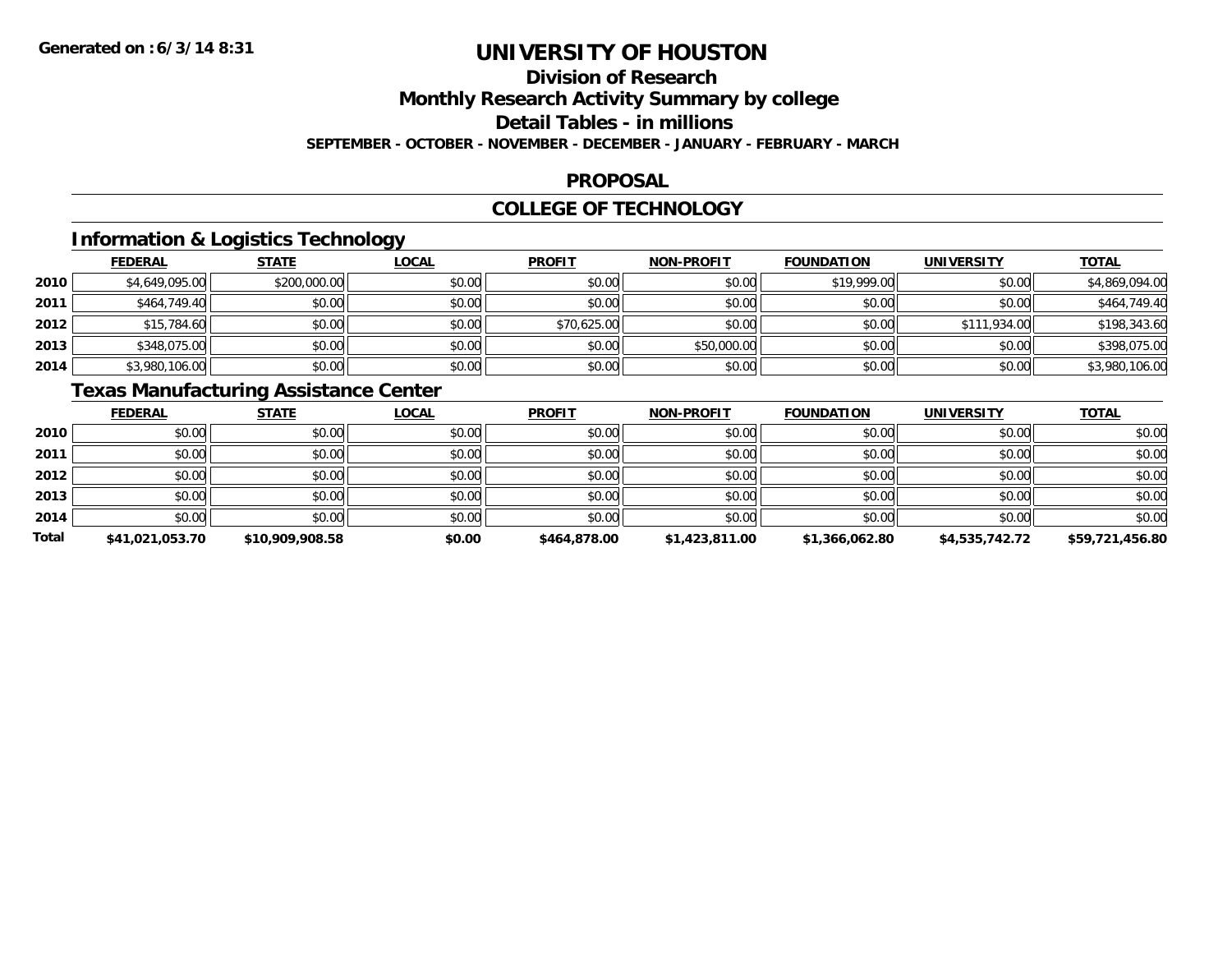**Division of Research**

**Monthly Research Activity Summary by college**

**Detail Tables - in millions**

**SEPTEMBER - OCTOBER - NOVEMBER - DECEMBER - JANUARY - FEBRUARY - MARCH**

#### **PROPOSAL**

## **CULLEN COLLEGE OF ENGINEERING**

|      | <b>FEDERAL</b>                                                          | <b>STATE</b>   | <b>LOCAL</b>                                             | <b>PROFIT</b>  | <b>NON-PROFIT</b> | <b>FOUNDATION</b> | <b>UNIVERSITY</b> | <b>TOTAL</b>    |
|------|-------------------------------------------------------------------------|----------------|----------------------------------------------------------|----------------|-------------------|-------------------|-------------------|-----------------|
| 2014 | \$0.00                                                                  | \$0.00         | \$0.00                                                   | \$0.00         | \$0.00            | \$0.00            | \$0.00            | \$0.00          |
|      | <b>Biomedical Engineering</b>                                           |                |                                                          |                |                   |                   |                   |                 |
|      | <b>FEDERAL</b>                                                          | <b>STATE</b>   | <b>LOCAL</b>                                             | <b>PROFIT</b>  | <b>NON-PROFIT</b> | <b>FOUNDATION</b> | <b>UNIVERSITY</b> | <b>TOTAL</b>    |
| 2010 | \$1,333,721.32                                                          | \$0.00         | \$0.00                                                   | \$0.00         | \$525,000.00      | \$0.00            | \$206,250.00      | \$2,064,971.32  |
| 2011 | \$2,755,645.95                                                          | \$0.00         | \$0.00                                                   | \$0.00         | \$0.00            | \$0.00            | \$821,250.00      | \$3,576,895.95  |
| 2012 | \$8,121,830.10                                                          | \$672,750.00   | \$0.00                                                   | \$0.00         | \$0.00            | \$0.00            | \$1,403,125.00    | \$10,197,705.10 |
| 2013 | \$8,171,125.08                                                          | \$202,500.00   | \$0.00                                                   | \$66,477.00    | \$0.00            | \$250,003.00      | \$921,081.00      | \$9,611,186.08  |
| 2014 | \$52,228,849.28                                                         | \$20,000.00    | \$0.00                                                   | \$213,938.00   | \$631,364.00      | \$829,250.00      | \$2,196,052.00    | \$56,119,453.28 |
|      |                                                                         |                | <b>Center for Innovative Grouting Materials and Tech</b> |                |                   |                   |                   |                 |
|      | <b>FEDERAL</b>                                                          | <b>STATE</b>   | <b>LOCAL</b>                                             | <b>PROFIT</b>  | <b>NON-PROFIT</b> | <b>FOUNDATION</b> | <b>UNIVERSITY</b> | <b>TOTAL</b>    |
| 2011 | \$0.00                                                                  | \$0.00         | \$0.00                                                   | \$0.00         | \$0.00            | \$0.00            | \$0.00            | \$0.00          |
| 2012 | \$0.00                                                                  | \$0.00         | \$0.00                                                   | \$0.00         | \$0.00            | \$0.00            | \$0.00            | \$0.00          |
|      | <b>Chemical Engineering</b>                                             |                |                                                          |                |                   |                   |                   |                 |
|      | <b>FEDERAL</b>                                                          | <b>STATE</b>   | <b>LOCAL</b>                                             | <b>PROFIT</b>  | <b>NON-PROFIT</b> | <b>FOUNDATION</b> | <b>UNIVERSITY</b> | <b>TOTAL</b>    |
| 2010 | \$13,152,480.17                                                         | \$4,320,491.00 | \$59,400.00                                              | \$567,076.43   | \$200,000.00      | \$624,140.00      | \$289,193.00      | \$19,212,780.60 |
| 2011 | \$17,790,299.50                                                         | \$559,512.00   | \$153,000.00                                             | \$3,976,981.21 | \$2,783,651.00    | \$899,695.00      | \$411,805.00      | \$26,574,943.71 |
| 2012 | \$9,526,114.18                                                          | \$1,649,348.10 | \$0.00                                                   | \$1,583,754.00 | \$1,493,238.75    | \$3,142,448.00    | \$553,490.00      | \$17,948,393.03 |
| 2013 | \$13,316,792.05                                                         | \$476,499.30   | \$0.00                                                   | \$3,809,604.00 | \$773,000.00      | \$1,818,668.40    | \$1,462,134.00    | \$21,656,697.75 |
| 2014 | \$18,469,559.67                                                         | \$1,276,679.00 | \$0.00                                                   | \$3,412,943.00 | \$0.00            | \$3,133,950.00    | \$263,470.00      | \$26,556,601.67 |
|      | <b>Civil Engineering</b>                                                |                |                                                          |                |                   |                   |                   |                 |
|      | <b>FEDERAL</b>                                                          | <b>STATE</b>   | <b>LOCAL</b>                                             | <b>PROFIT</b>  | <b>NON-PROFIT</b> | <b>FOUNDATION</b> | <b>UNIVERSITY</b> | <b>TOTAL</b>    |
| 2010 | \$4,091,781.80                                                          | \$4,202,890.00 | \$0.00                                                   | \$158,529.20   | \$12,000.00       | \$0.00            | \$1,829,387.00    | \$10,294,588.00 |
| 2011 | \$16,694,796.83                                                         | \$3,684,082.20 | \$100,000.00                                             | \$83,500.00    | \$1,360,000.00    | \$112,854.25      | \$470,464.00      | \$22,505,697.28 |
| 2012 | \$4,692,025.85                                                          | \$2,248,284.00 | \$0.00                                                   | \$1,850,109.10 | \$3,328,048.50    | \$177,426.20      | \$2,173,776.00    | \$14,469,669.65 |
| 2013 | \$10,537,811.47                                                         | \$723,896.00   | \$0.00                                                   | \$203,590.00   | \$1,318,473.40    | \$2,982,335.00    | \$1,578,388.00    | \$17,344,493.87 |
|      | \$14,220,716.29                                                         | \$578,481.84   | \$0.00                                                   | \$358,883.00   | \$110,000.00      | \$3,700,738.54    | \$369,945.00      | \$19,338,764.67 |
|      |                                                                         |                |                                                          |                |                   |                   |                   |                 |
|      |                                                                         |                |                                                          |                |                   |                   |                   |                 |
| 2014 | <b>Composites Engineering and Applications Center</b><br><b>FEDERAL</b> | <b>STATE</b>   | <b>LOCAL</b>                                             | <b>PROFIT</b>  | <b>NON-PROFIT</b> | <b>FOUNDATION</b> | <b>UNIVERSITY</b> | <b>TOTAL</b>    |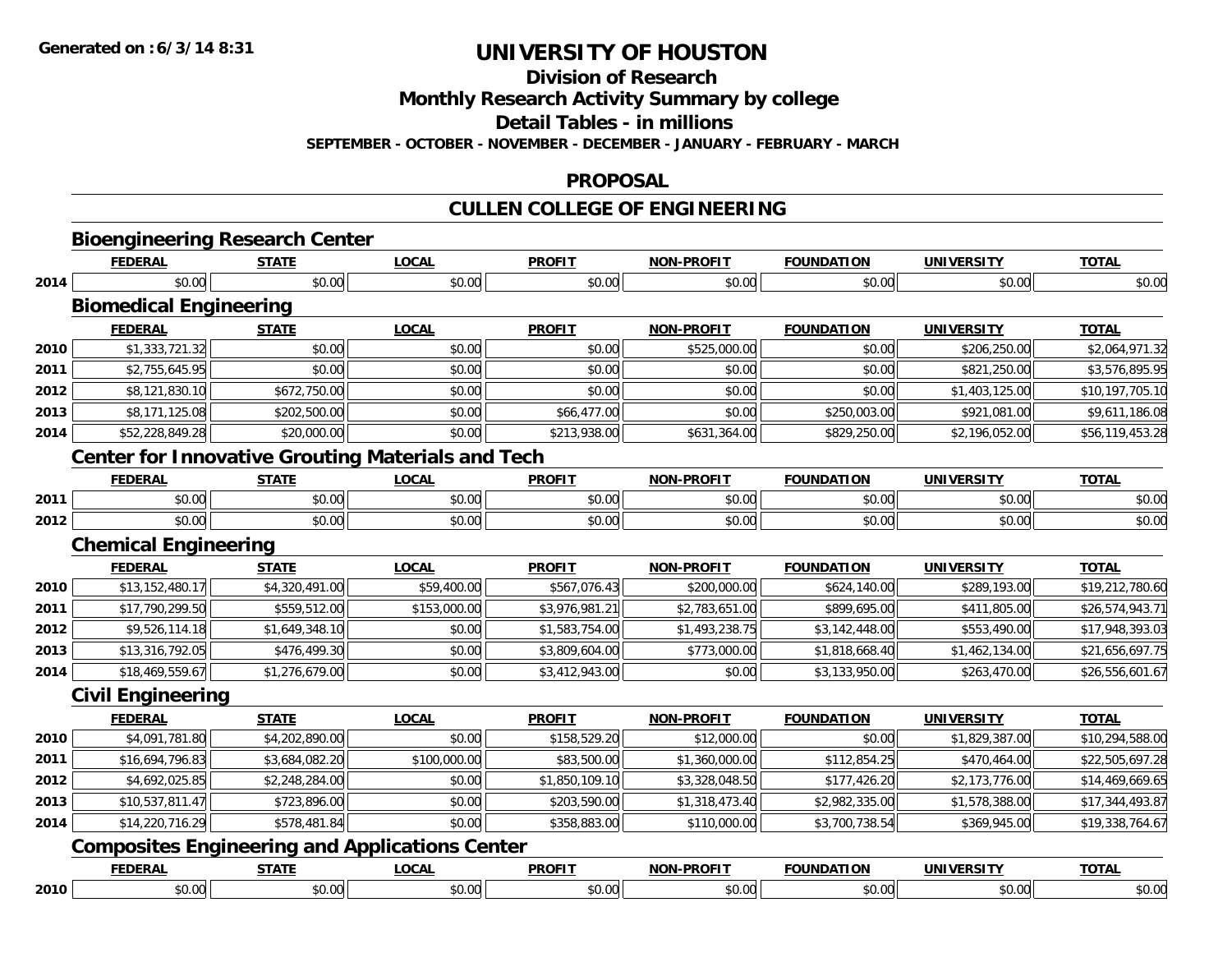## **Division of Research**

**Monthly Research Activity Summary by college**

**Detail Tables - in millions**

**SEPTEMBER - OCTOBER - NOVEMBER - DECEMBER - JANUARY - FEBRUARY - MARCH**

#### **PROPOSAL**

## **CULLEN COLLEGE OF ENGINEERING**

|       | <b>FEDERAL</b>                     | <b>STATE</b>                                 | <b>LOCAL</b> | <b>PROFIT</b>   | <b>NON-PROFIT</b> | <b>FOUNDATION</b> | <b>UNIVERSITY</b> | <b>TOTAL</b>     |
|-------|------------------------------------|----------------------------------------------|--------------|-----------------|-------------------|-------------------|-------------------|------------------|
| 2010  | \$0.00                             | \$0.00                                       | \$0.00       | \$0.00          | \$0.00            | \$12,465.50       | \$0.00            | \$12,465.50      |
| 2012  | \$882,933.40                       | \$0.00                                       | \$0.00       | \$0.00          | \$0.00            | \$0.00            | \$0.00            | \$882,933.40     |
| 2013  | \$0.00                             | \$0.00                                       | \$0.00       | \$0.00          | \$0.00            | \$0.00            | \$0.00            | \$0.00           |
| 2014  | \$865,098.80                       | \$0.00                                       | \$0.00       | \$0.00          | \$0.00            | \$0.00            | \$0.00            | \$865,098.80     |
|       |                                    | <b>Electrical &amp; Computer Engineering</b> |              |                 |                   |                   |                   |                  |
|       | <b>FEDERAL</b>                     | <b>STATE</b>                                 | <b>LOCAL</b> | <b>PROFIT</b>   | <b>NON-PROFIT</b> | <b>FOUNDATION</b> | <b>UNIVERSITY</b> | <b>TOTAL</b>     |
| 2010  | \$10,500,825.77                    | \$4,339,878.70                               | \$204,000.00 | \$284,990.00    | \$758,835.00      | \$281,665.06      | \$35,678.08       | \$16,405,872.61  |
| 2011  | \$15,332,901.39                    | \$0.00                                       | \$0.00       | \$1,512,617.81  | \$308,012.00      | \$320,524.00      | \$1,301,812.00    | \$18,775,867.20  |
| 2012  | \$21,064,232.37                    | \$1,341,947.90                               | \$0.00       | \$1,227,851.00  | \$1,073,562.25    | \$415,800.00      | \$2,154,413.00    | \$27,277,806.52  |
| 2013  | \$18,148,738.17                    | \$879,486.40                                 | \$0.00       | \$1,170,814.00  | \$476,250.00      | \$964,395.00      | \$1,309,653.00    | \$22,949,336.57  |
| 2014  | \$20,783,288.58                    | \$444,837.00                                 | \$0.00       | \$740,597.00    | \$1,237,800.00    | \$794,321.10      | \$1,523,810.80    | \$25,524,654.48  |
|       | <b>Industrial Engineering</b>      |                                              |              |                 |                   |                   |                   |                  |
|       | <b>FEDERAL</b>                     | <b>STATE</b>                                 | <b>LOCAL</b> | <b>PROFIT</b>   | <b>NON-PROFIT</b> | <b>FOUNDATION</b> | <b>UNIVERSITY</b> | <b>TOTAL</b>     |
| 2010  | \$709,746.50                       | \$409,080.00                                 | \$404,701.00 | \$0.00          | \$0.00            | \$0.00            | \$0.00            | \$1,523,527.50   |
| 2011  | \$574,762.38                       | \$0.00                                       | \$0.00       | \$11,317.00     | \$0.00            | \$336,822.00      | \$0.00            | \$922,901.38     |
| 2012  | \$3,720,622.80                     | \$397,915.60                                 | \$0.00       | \$61,162.50     | \$0.00            | \$0.00            | \$0.00            | \$4,179,700.90   |
| 2013  | \$560,968.25                       | \$113,001.00                                 | \$0.00       | \$0.00          | \$0.00            | \$413,072.00      | \$0.00            | \$1,087,041.25   |
| 2014  | \$18,885,631.34                    | \$745,364.00                                 | \$0.00       | \$0.00          | \$29,887.80       | \$779,564.00      | \$0.00            | \$20,440,447.14  |
|       | <b>Mechanical Engineering</b>      |                                              |              |                 |                   |                   |                   |                  |
|       | <b>FEDERAL</b>                     | <b>STATE</b>                                 | <b>LOCAL</b> | <b>PROFIT</b>   | <b>NON-PROFIT</b> | <b>FOUNDATION</b> | <b>UNIVERSITY</b> | <b>TOTAL</b>     |
| 2010  | \$9,512,395.20                     | \$8,881,067.40                               | \$0.00       | \$398,630.80    | \$292,498.00      | \$2,711,972.44    | \$230,000.00      | \$22,026,563.84  |
| 2011  | \$17,667,553.91                    | \$226,312.00                                 | \$0.00       | \$788,355.50    | \$1,090,000.00    | \$1,338,678.20    | \$1,165,283.00    | \$22,276,182.61  |
| 2012  | \$26,208,597.72                    | \$367,485.00                                 | \$0.00       | \$1,251,646.90  | \$1,019,270.76    | \$975,274.60      | \$1,000,244.00    | \$30,822,518.98  |
| 2013  | \$4,234,588.25                     | \$710,530.00                                 | \$0.00       | \$882,922.00    | \$100,000.00      | \$814,713.16      | \$567,007.00      | \$7,309,760.41   |
| 2014  | \$15,092,803.98                    | \$10,000.00                                  | \$0.00       | \$1,284,321.00  | \$735,000.00      | \$993,278.76      | \$224,963.00      | \$18,340,366.74  |
|       | <b>National Wind Energy Center</b> |                                              |              |                 |                   |                   |                   |                  |
|       | <b>FEDERAL</b>                     | <b>STATE</b>                                 | <b>LOCAL</b> | <b>PROFIT</b>   | <b>NON-PROFIT</b> | <b>FOUNDATION</b> | <b>UNIVERSITY</b> | <b>TOTAL</b>     |
| 2010  | \$0.00                             | \$0.00                                       | \$0.00       | \$0.00          | \$0.00            | \$0.00            | \$0.00            | \$0.00           |
| Total | \$379,849,238.34                   | \$39,482,318.44                              | \$921,101.00 | \$25,900,610.44 | \$19,655,891.46   | \$28,824,054.21   | \$24,462,673.88   | \$519,095,887.78 |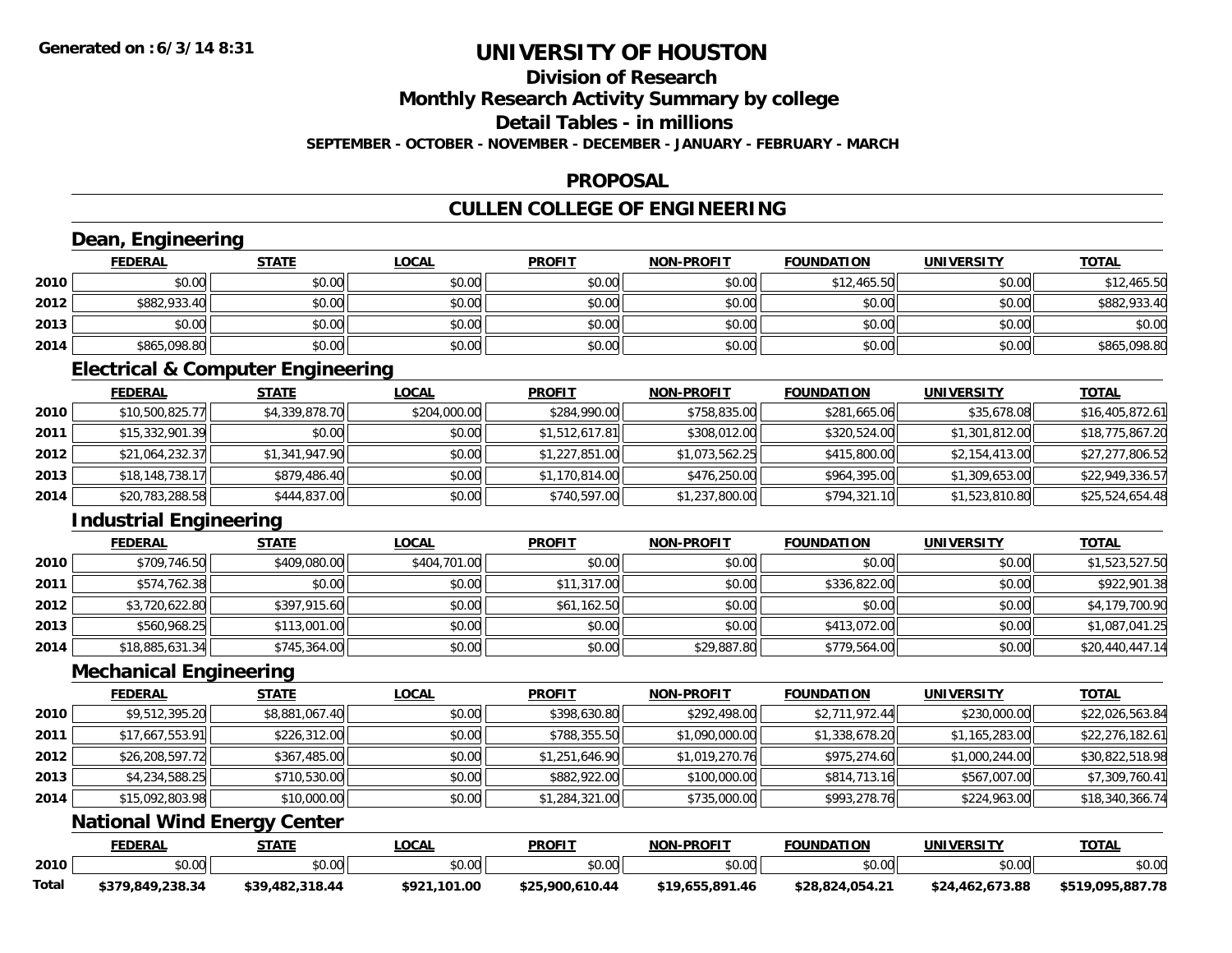**Division of Research**

**Monthly Research Activity Summary by college**

**Detail Tables - in millions**

**SEPTEMBER - OCTOBER - NOVEMBER - DECEMBER - JANUARY - FEBRUARY - MARCH**

#### **PROPOSAL**

### **DIVISION OF RESEARCH**

|      | <b>FEDERAL</b>                                            | <b>STATE</b>   | <b>LOCAL</b> | <b>PROFIT</b> | <b>NON-PROFIT</b> | <b>FOUNDATION</b> | <b>UNIVERSITY</b> | <b>TOTAL</b>   |
|------|-----------------------------------------------------------|----------------|--------------|---------------|-------------------|-------------------|-------------------|----------------|
| 2011 | \$0.00                                                    | \$0.00         | \$0.00       | \$70,000.00   | \$0.00            | \$0.00            | \$0.00            | \$70,000.00    |
|      | <b>Center for Advanced Computing and Data Systems</b>     |                |              |               |                   |                   |                   |                |
|      | <b>FEDERAL</b>                                            | <b>STATE</b>   | <b>LOCAL</b> | <b>PROFIT</b> | <b>NON-PROFIT</b> | <b>FOUNDATION</b> | <b>UNIVERSITY</b> | <b>TOTAL</b>   |
| 2010 | \$0.00                                                    | \$0.00         | \$0.00       | \$71,992.20   | \$0.00            | \$0.00            | \$0.00            | \$71,992.20    |
| 2011 | \$0.00                                                    | \$0.00         | \$0.00       | \$0.00        | \$0.00            | \$0.00            | \$0.00            | \$0.00         |
| 2012 | \$0.00                                                    | \$0.00         | \$0.00       | \$0.00        | \$2,000.00        | \$0.00            | \$0.00            | \$2,000.00     |
| 2013 | \$0.00                                                    | \$0.00         | \$0.00       | \$0.00        | \$0.00            | \$0.00            | \$0.00            | \$0.00         |
|      | <b>Center for Advanced Materials</b>                      |                |              |               |                   |                   |                   |                |
|      | <b>FEDERAL</b>                                            | <b>STATE</b>   | <b>LOCAL</b> | <b>PROFIT</b> | <b>NON-PROFIT</b> | <b>FOUNDATION</b> | <b>UNIVERSITY</b> | <b>TOTAL</b>   |
| 2010 | \$13,000.00                                               | \$485,594.19   | \$0.00       | \$10,000.00   | \$0.00            | \$0.00            | \$0.00            | \$508,594.19   |
| 2011 | \$952,781.50                                              | \$0.00         | \$0.00       | \$409,411.00  | \$0.00            | \$0.00            | \$0.00            | \$1,362,192.50 |
| 2012 | \$846,829.10                                              | \$0.00         | \$0.00       | \$0.00        | \$0.00            | \$109,222.20      | \$0.00            | \$956,051.30   |
|      | <b>Center for Biomedical &amp; Environmental Genomics</b> |                |              |               |                   |                   |                   |                |
|      | <b>FEDERAL</b>                                            | <b>STATE</b>   | <b>LOCAL</b> | <b>PROFIT</b> | <b>NON-PROFIT</b> | <b>FOUNDATION</b> | <b>UNIVERSITY</b> | <b>TOTAL</b>   |
| 2010 | \$0.00                                                    | \$0.00         | \$0.00       | \$0.00        | \$0.00            | \$0.00            | \$0.00            | \$0.00         |
| 2011 | \$0.00                                                    | \$0.00         | \$0.00       | \$0.00        | \$0.00            | \$0.00            | \$0.00            | \$0.00         |
| 2012 | \$0.00                                                    | \$0.00         | \$0.00       | \$0.00        | \$0.00            | \$0.00            | \$0.00            | \$0.00         |
| 2013 | \$0.00                                                    | \$0.00         | \$0.00       | \$0.00        | \$0.00            | \$0.00            | \$0.00            | \$0.00         |
|      | <b>Center for Industrial Partnerships</b>                 |                |              |               |                   |                   |                   |                |
|      | <b>FEDERAL</b>                                            | <b>STATE</b>   | <b>LOCAL</b> | <b>PROFIT</b> | <b>NON-PROFIT</b> | <b>FOUNDATION</b> | <b>UNIVERSITY</b> | <b>TOTAL</b>   |
| 2011 | \$160,371.95                                              | \$0.00         | \$0.00       | \$0.00        | \$0.00            | \$0.00            | \$0.00            | \$160,371.95   |
| 2012 | \$696,294.00                                              | \$0.00         | \$0.00       | \$100,500.00  | \$0.00            | \$0.00            | \$0.00            | \$796,794.00   |
| 2013 | \$574,253.00                                              | \$0.00         | \$0.00       | \$0.00        | \$0.00            | \$0.00            | \$0.00            | \$574,253.00   |
|      | <b>Division of Research</b>                               |                |              |               |                   |                   |                   |                |
|      | <b>FEDERAL</b>                                            | <b>STATE</b>   | <b>LOCAL</b> | <b>PROFIT</b> | <b>NON-PROFIT</b> | <b>FOUNDATION</b> | <b>UNIVERSITY</b> | <b>TOTAL</b>   |
| 2011 | \$0.00                                                    | \$0.00         | \$0.00       | \$0.00        | \$0.00            | \$0.00            | \$0.00            | \$0.00         |
| 2013 | \$0.00                                                    | \$7,877,932.00 | \$0.00       | \$0.00        | \$0.00            | \$0.00            | \$0.00            | \$7,877,932.00 |
|      | <b>Institute for Nanoenergy</b>                           |                |              |               |                   |                   |                   |                |
|      | <b>FEDERAL</b>                                            | <b>STATE</b>   | <b>LOCAL</b> | <b>PROFIT</b> | <b>NON-PROFIT</b> | <b>FOUNDATION</b> | <b>UNIVERSITY</b> | <b>TOTAL</b>   |
| 2010 | \$0.00                                                    | \$0.00         | \$0.00       | \$0.00        | \$0.00            | \$0.00            | \$0.00            | \$0.00         |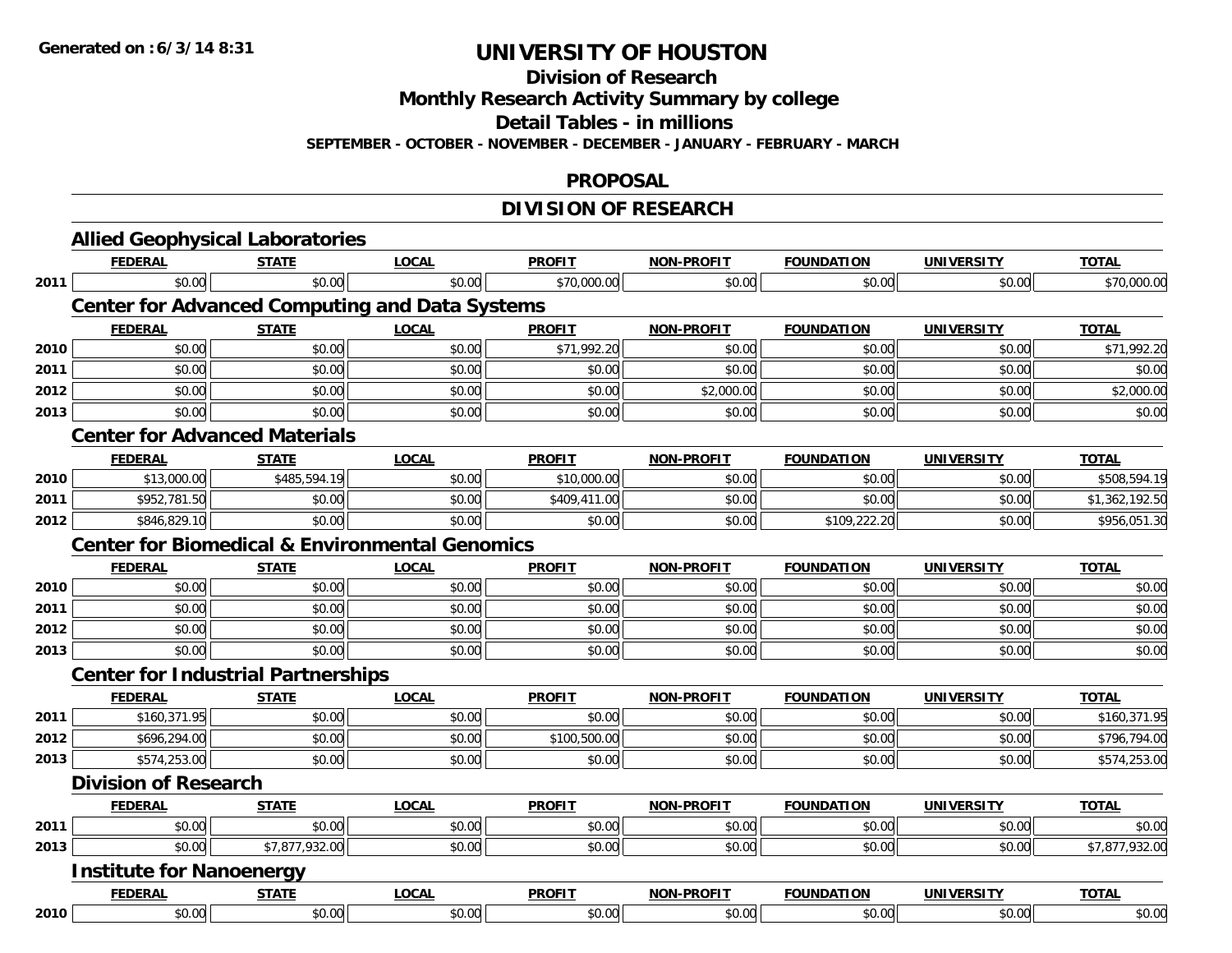#### **Division of Research**

**Monthly Research Activity Summary by college**

**Detail Tables - in millions**

**SEPTEMBER - OCTOBER - NOVEMBER - DECEMBER - JANUARY - FEBRUARY - MARCH**

#### **PROPOSAL**

### **DIVISION OF RESEARCH**

|       | <b>Institute for Nanoenergy</b>      |                 |              |                |                   |                   |                   |                 |
|-------|--------------------------------------|-----------------|--------------|----------------|-------------------|-------------------|-------------------|-----------------|
|       | <b>FEDERAL</b>                       | <b>STATE</b>    | <b>LOCAL</b> | <b>PROFIT</b>  | <b>NON-PROFIT</b> | <b>FOUNDATION</b> | <b>UNIVERSITY</b> | <b>TOTAL</b>    |
| 2011  | \$0.00                               | \$0.00          | \$0.00       | \$0.00         | \$0.00            | \$0.00            | \$0.00            | \$0.00          |
| 2012  | \$0.00                               | \$0.00          | \$0.00       | \$0.00         | \$0.00            | \$0.00            | \$0.00            | \$0.00          |
|       | <b>Research Compliance</b>           |                 |              |                |                   |                   |                   |                 |
|       | <b>FEDERAL</b>                       | <b>STATE</b>    | <b>LOCAL</b> | <b>PROFIT</b>  | <b>NON-PROFIT</b> | <b>FOUNDATION</b> | <b>UNIVERSITY</b> | <b>TOTAL</b>    |
| 2010  | \$7,546,514.00                       | \$0.00          | \$0.00       | \$0.00         | \$0.00            | \$0.00            | \$0.00            | \$7,546,514.00  |
|       | <b>TcSUH</b>                         |                 |              |                |                   |                   |                   |                 |
|       | <b>FEDERAL</b>                       | <b>STATE</b>    | <b>LOCAL</b> | <b>PROFIT</b>  | <b>NON-PROFIT</b> | <b>FOUNDATION</b> | <b>UNIVERSITY</b> | <b>TOTAL</b>    |
| 2010  | \$418,260.00                         | \$689,508.00    | \$0.00       | \$55,000.00    | \$0.00            | \$98,596.00       | \$65,718.00       | \$1,327,082.00  |
| 2011  | \$346,446.76                         | \$0.00          | \$0.00       | \$40,000.00    | \$72,000.00       | \$0.00            | \$0.00            | \$458,446.76    |
| 2012  | \$2,304,745.15                       | \$0.00          | \$0.00       | \$70,000.00    | \$37,926.00       | \$0.00            | \$80,077.00       | \$2,492,748.15  |
| 2013  | \$1,126,772.20                       | \$50,000.00     | \$0.00       | \$178,821.00   | \$0.00            | \$0.00            | \$0.00            | \$1,355,593.20  |
| 2014  | \$4,339,903.67                       | \$0.00          | \$0.00       | \$167,200.00   | \$0.00            | \$0.00            | \$848,356.00      | \$5,355,459.67  |
|       | <b>Texas Obesity Research Center</b> |                 |              |                |                   |                   |                   |                 |
|       | <b>FEDERAL</b>                       | <b>STATE</b>    | <b>LOCAL</b> | <b>PROFIT</b>  | <b>NON-PROFIT</b> | <b>FOUNDATION</b> | <b>UNIVERSITY</b> | <b>TOTAL</b>    |
| 2010  | \$0.00                               | \$0.00          | \$0.00       | \$0.00         | \$0.00            | \$0.00            | \$0.00            | \$0.00          |
| 2011  | \$0.00                               | \$0.00          | \$0.00       | \$0.00         | \$0.00            | \$0.00            | \$0.00            | \$0.00          |
| 2012  | \$0.00                               | \$0.00          | \$0.00       | \$0.00         | \$0.00            | \$0.00            | \$0.00            | \$0.00          |
|       | <b>TIMES</b>                         |                 |              |                |                   |                   |                   |                 |
|       | <b>FEDERAL</b>                       | <b>STATE</b>    | <b>LOCAL</b> | <b>PROFIT</b>  | <b>NON-PROFIT</b> | <b>FOUNDATION</b> | <b>UNIVERSITY</b> | <b>TOTAL</b>    |
| 2010  | \$5,360,371.00                       | \$2,803,477.10  | \$630,307.00 | \$408,000.00   | \$903,009.00      | \$0.00            | \$0.00            | \$10,105,164.10 |
| 2011  | \$3,730,516.00                       | \$168,985.70    | \$141,895.20 | \$820,674.40   | \$254,256.00      | \$0.00            | \$352,023.00      | \$5,468,350.30  |
| 2012  | \$1,194,418.00                       | \$0.00          | \$0.00       | \$869,316.00   | \$119,028.00      | \$0.00            | \$1,032,129.00    | \$3,214,891.00  |
| 2013  | \$3,021,451.80                       | \$29,908.00     | \$0.00       | \$0.00         | \$0.00            | \$0.00            | \$723,267.00      | \$3,774,626.80  |
| 2014  | \$9,264,528.55                       | \$98,197.00     | \$0.00       | \$1,006,321.00 | \$0.00            | \$0.00            | \$60,366.00       | \$10,429,412.55 |
| Total | \$41,897,456.68                      | \$12,203,601.99 | \$772,202.20 | \$4,277,235.60 | \$1,388,219.00    | \$207,818.20      | \$3,161,936.00    | \$63,908,469.67 |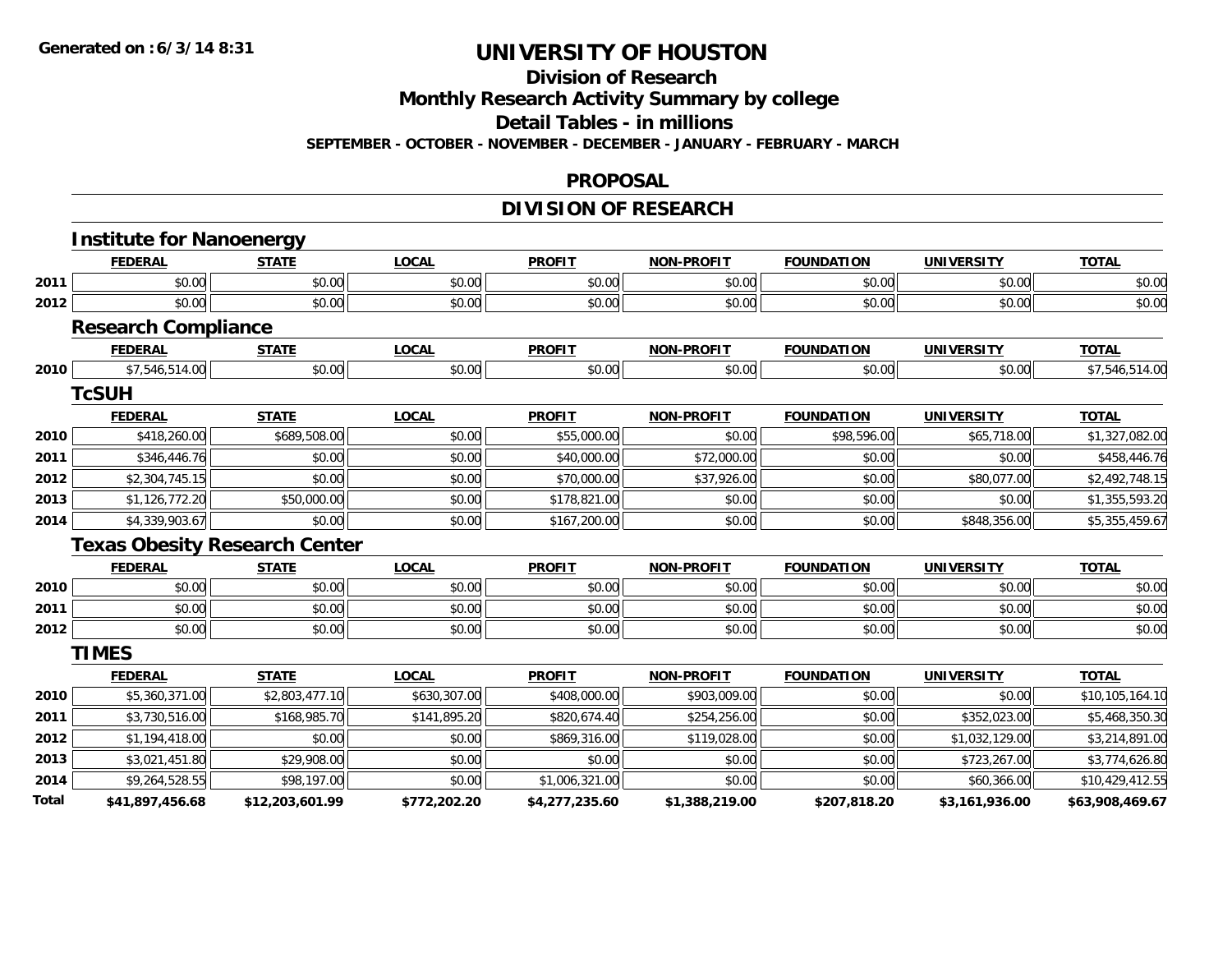**Division of Research**

**Monthly Research Activity Summary by college**

**Detail Tables - in millions**

**SEPTEMBER - OCTOBER - NOVEMBER - DECEMBER - JANUARY - FEBRUARY - MARCH**

### **PROPOSAL**

## **GRADUATE COLLEGE OF SOCIAL WORK**

|       | <b>Center for Drug and Social Policy Research</b> |              |                                                             |                |                   |                   |                   |                 |
|-------|---------------------------------------------------|--------------|-------------------------------------------------------------|----------------|-------------------|-------------------|-------------------|-----------------|
|       | <b>FEDERAL</b>                                    | <b>STATE</b> | <b>LOCAL</b>                                                | <b>PROFIT</b>  | <b>NON-PROFIT</b> | <b>FOUNDATION</b> | <b>UNIVERSITY</b> | <b>TOTAL</b>    |
| 2012  | \$0.00                                            | \$0.00       | \$0.00                                                      | \$0.00         | \$0.00            | \$0.00            | \$0.00            | \$0.00          |
| 2013  | \$0.00                                            | \$0.00       | \$0.00                                                      | \$0.00         | \$0.00            | \$0.00            | \$0.00            | \$0.00          |
|       |                                                   |              | <b>Center for Health Equities &amp; Evaluation Research</b> |                |                   |                   |                   |                 |
|       | <b>FEDERAL</b>                                    | <b>STATE</b> | <b>LOCAL</b>                                                | <b>PROFIT</b>  | <b>NON-PROFIT</b> | <b>FOUNDATION</b> | <b>UNIVERSITY</b> | <b>TOTAL</b>    |
| 2011  | \$743,334.00                                      | \$0.00       | \$0.00                                                      | \$0.00         | \$0.00            | \$0.00            | \$0.00            | \$743,334.00    |
| 2012  | \$163,277.00                                      | \$0.00       | \$0.00                                                      | \$0.00         | \$0.00            | \$0.00            | \$0.00            | \$163,277.00    |
| 2013  | \$0.00                                            | \$0.00       | \$0.00                                                      | \$39,755.90    | \$0.00            | \$0.00            | \$0.00            | \$39,755.90     |
|       | <b>Child &amp; Family for Innovative Research</b> |              |                                                             |                |                   |                   |                   |                 |
|       | <b>FEDERAL</b>                                    | <b>STATE</b> | <b>LOCAL</b>                                                | <b>PROFIT</b>  | <b>NON-PROFIT</b> | <b>FOUNDATION</b> | <b>UNIVERSITY</b> | <b>TOTAL</b>    |
| 2010  | \$0.00                                            | \$99,420.00  | \$0.00                                                      | \$657,165.00   | \$797,794.00      | \$157,829.00      | \$0.00            | \$1,712,208.00  |
| 2011  | \$5,095,862.00                                    | \$0.00       | \$0.00                                                      | \$100,982.00   | \$25,000.00       | \$0.05            | \$150,609.00      | \$5,372,453.05  |
| 2012  | \$2,603,524.82                                    | \$110,342.00 | \$56,704.00                                                 | \$330,559.00   | \$35,469.80       | \$28,560.00       | \$190,477.00      | \$3,355,636.62  |
| 2013  | \$2,748,798.07                                    | \$208,616.00 | \$0.00                                                      | \$99,214.20    | \$440,843.20      | \$19,250.00       | \$0.00            | \$3,516,721.47  |
| 2014  | \$0.00                                            | \$288,991.00 | \$0.00                                                      | \$45,050.00    | \$19,979.00       | \$19,235.70       | \$356,205.00      | \$729,460.70    |
|       | <b>Community Projects - Social Work</b>           |              |                                                             |                |                   |                   |                   |                 |
|       | <b>FEDERAL</b>                                    | <b>STATE</b> | <b>LOCAL</b>                                                | <b>PROFIT</b>  | <b>NON-PROFIT</b> | <b>FOUNDATION</b> | <b>UNIVERSITY</b> | <b>TOTAL</b>    |
| 2011  | \$2,420,245.00                                    | \$0.00       | \$0.00                                                      | \$0.00         | \$0.00            | \$0.00            | \$0.00            | \$2,420,245.00  |
|       | Dean, Social Work                                 |              |                                                             |                |                   |                   |                   |                 |
|       | <b>FEDERAL</b>                                    | <b>STATE</b> | <b>LOCAL</b>                                                | <b>PROFIT</b>  | <b>NON-PROFIT</b> | <b>FOUNDATION</b> | <b>UNIVERSITY</b> | <b>TOTAL</b>    |
| 2010  | \$2,123,511.00                                    | \$0.00       | \$0.00                                                      | \$0.00         | \$0.00            | \$0.00            | \$0.00            | \$2,123,511.00  |
| 2011  | \$3,690,683.80                                    | \$0.00       | \$0.00                                                      | \$0.00         | \$0.00            | \$0.00            | \$0.00            | \$3,690,683.80  |
| 2012  | \$0.00                                            | \$0.00       | \$0.00                                                      | \$0.00         | \$0.00            | \$0.00            | \$0.00            | \$0.00          |
| 2013  | \$0.00                                            | \$0.00       | \$0.00                                                      | \$0.00         | \$0.00            | \$0.00            | \$0.00            | \$0.00          |
| 2014  | \$0.00                                            | \$0.00       | \$0.00                                                      | \$0.00         | \$0.00            | \$0.00            | \$0.00            | \$0.00          |
| Total | \$19,589,235.69                                   | \$707,369.00 | \$56,704.00                                                 | \$1,272,726.10 | \$1,319,086.00    | \$224,874.75      | \$697,291.00      | \$23,867,286.54 |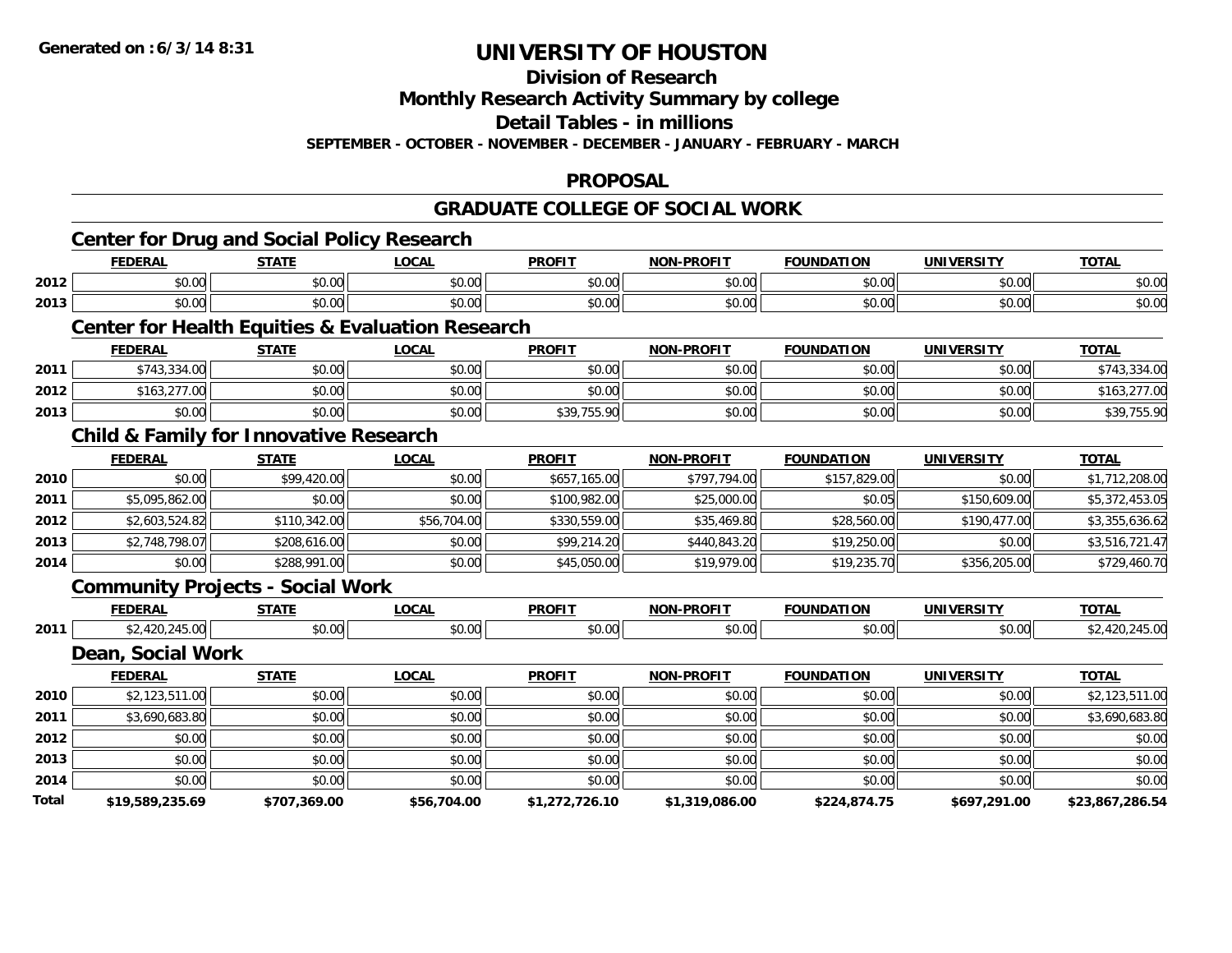#### **Division of Research**

**Monthly Research Activity Summary by college**

**Detail Tables - in millions**

**SEPTEMBER - OCTOBER - NOVEMBER - DECEMBER - JANUARY - FEBRUARY - MARCH**

#### **PROPOSAL**

### **HILTON COLLEGE OF HOTEL AND RESTAURANT MANAGEMENT**

### **Hotel and Restaurant Management**

|       | <b>FEDERAL</b> | <b>STATE</b> | <b>LOCAL</b> | <b>PROFIT</b> | <b>NON-PROFIT</b> | <b>FOUNDATION</b> | <b>UNIVERSITY</b> | <b>TOTAL</b>   |
|-------|----------------|--------------|--------------|---------------|-------------------|-------------------|-------------------|----------------|
| 2010  | \$560,802.00   | \$188,158.00 | \$70,000.00  | \$82,548.00   | \$0.00            | \$28,750.00       | \$163,662.00      | \$1,093,920.00 |
| 2011  | \$0.00         | \$0.00       | \$0.00       | \$0.00        | \$27,280.00       | \$0.00            | \$113,780.00      | \$141,060.00   |
| 2012  | \$0.00         | \$174,830.00 | \$0.00       | \$0.00        | \$118,422.00      | \$0.00            | \$37,354.00       | \$330,606.00   |
| 2013  | \$553,755.00   | \$0.00       | \$16,154.00  | \$0.00        | \$10,987.00       | \$111,711.00      | \$143,232.00      | \$835,839.00   |
| 2014  | \$224,955.00   | \$0.00       | \$0.00       | \$0.00        | \$5,000.00        | \$0.00            | \$0.00            | \$229,955.00   |
| Total | \$1,339,512.00 | \$362,988.00 | \$86,154.00  | \$82,548.00   | \$161,689.00      | \$140,461.00      | \$458,028.00      | \$2,631,380.00 |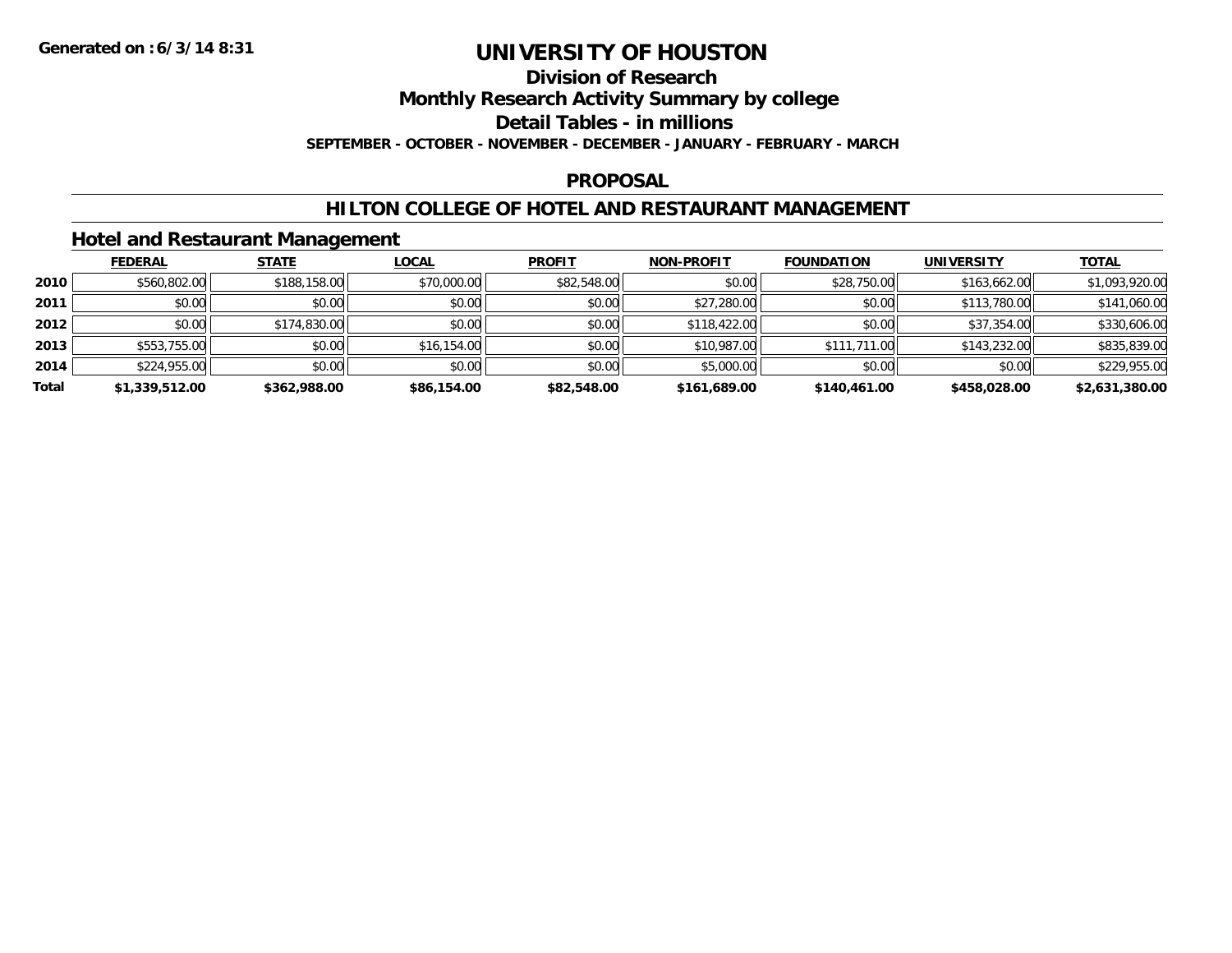### **Division of Research Monthly Research Activity Summary by college Detail Tables - in millions SEPTEMBER - OCTOBER - NOVEMBER - DECEMBER - JANUARY - FEBRUARY - MARCH**

#### **PROPOSAL**

#### **HONORS COLLEGE**

## **Dean, Honors College**

|       | <b>FEDERAL</b> | <b>STATE</b> | <b>LOCAL</b> | <b>PROFIT</b> | <b>NON-PROFIT</b> | <b>FOUNDATION</b> | <b>UNIVERSITY</b> | <u>TOTAL</u>   |
|-------|----------------|--------------|--------------|---------------|-------------------|-------------------|-------------------|----------------|
| 2010  | \$500.851.00   | \$25,000.00  | \$0.00       | \$0.00        | \$0.00            | \$0.00            | \$0.00            | \$525,851.00   |
| 2011  | \$34,951.70    | \$0.00       | \$0.00       | \$0.00        | \$53,185.20       | \$0.00            | \$0.00            | \$88,136.90    |
| 2013  | \$0.00         | \$0.00       | \$0.00       | \$341,900.74  | \$0.00            | \$0.00            | \$9,150.32        | \$351,051.06   |
| 2014  | \$0.00         | \$457,985.75 | \$0.00       | \$0.00        | \$1,495.00        | \$0.00            | \$0.00            | \$459,480.75   |
| Total | \$535,802.70   | \$482,985.75 | \$0.00       | \$341,900.74  | \$54,680.20       | \$0.00            | \$9,150.32        | \$1,424,519.71 |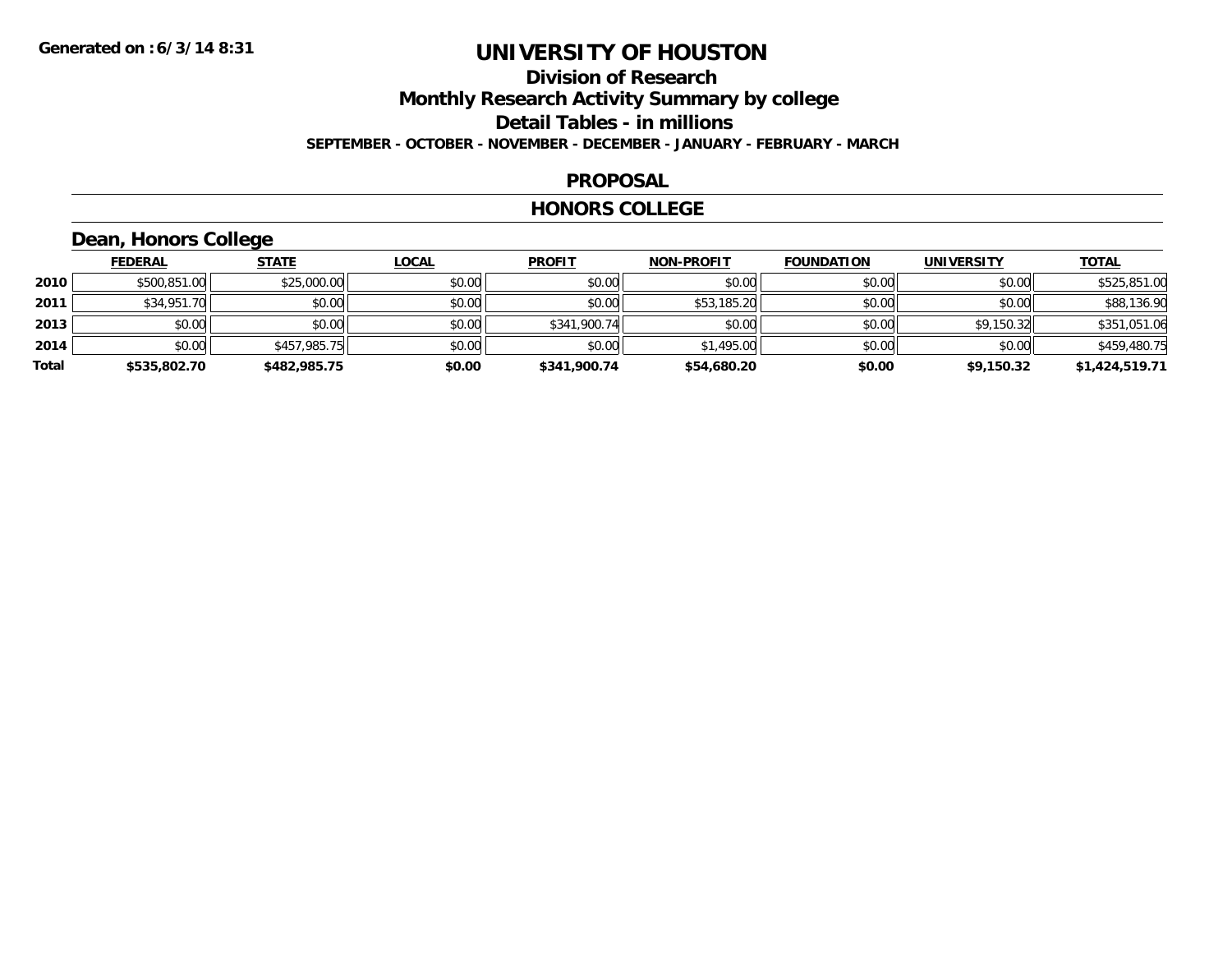## **Division of Research**

**Monthly Research Activity Summary by college**

**Detail Tables - in millions**

**SEPTEMBER - OCTOBER - NOVEMBER - DECEMBER - JANUARY - FEBRUARY - MARCH**

#### **PROPOSAL**

#### **LIBRARY**

### **Administration, Library**

|              | DERAI  | <b>STATE</b>                 | <b>LOCAL</b>            | <b>PROFIT</b> | <b>DDAEIT</b><br><b>ארות</b> | <b>DATION</b>                      | UNIVERSITY | TOTA.                 |
|--------------|--------|------------------------------|-------------------------|---------------|------------------------------|------------------------------------|------------|-----------------------|
| 2010         | \$0.00 | -863                         | 0 <sup>n</sup><br>50.UC | 0000<br>JU.UU | 0000<br>,uu                  | $\mathfrak{c}\cap\mathfrak{a}\cap$ | \$0.00     | 0.0000<br>,,,,,,,,,,, |
| <b>Total</b> | \$0.00 | . OLD OC<br>t 1 C<br>.803.00 | \$0.00                  | \$0.00        | \$0.00                       | \$0.00                             | \$0.00     | 863.00                |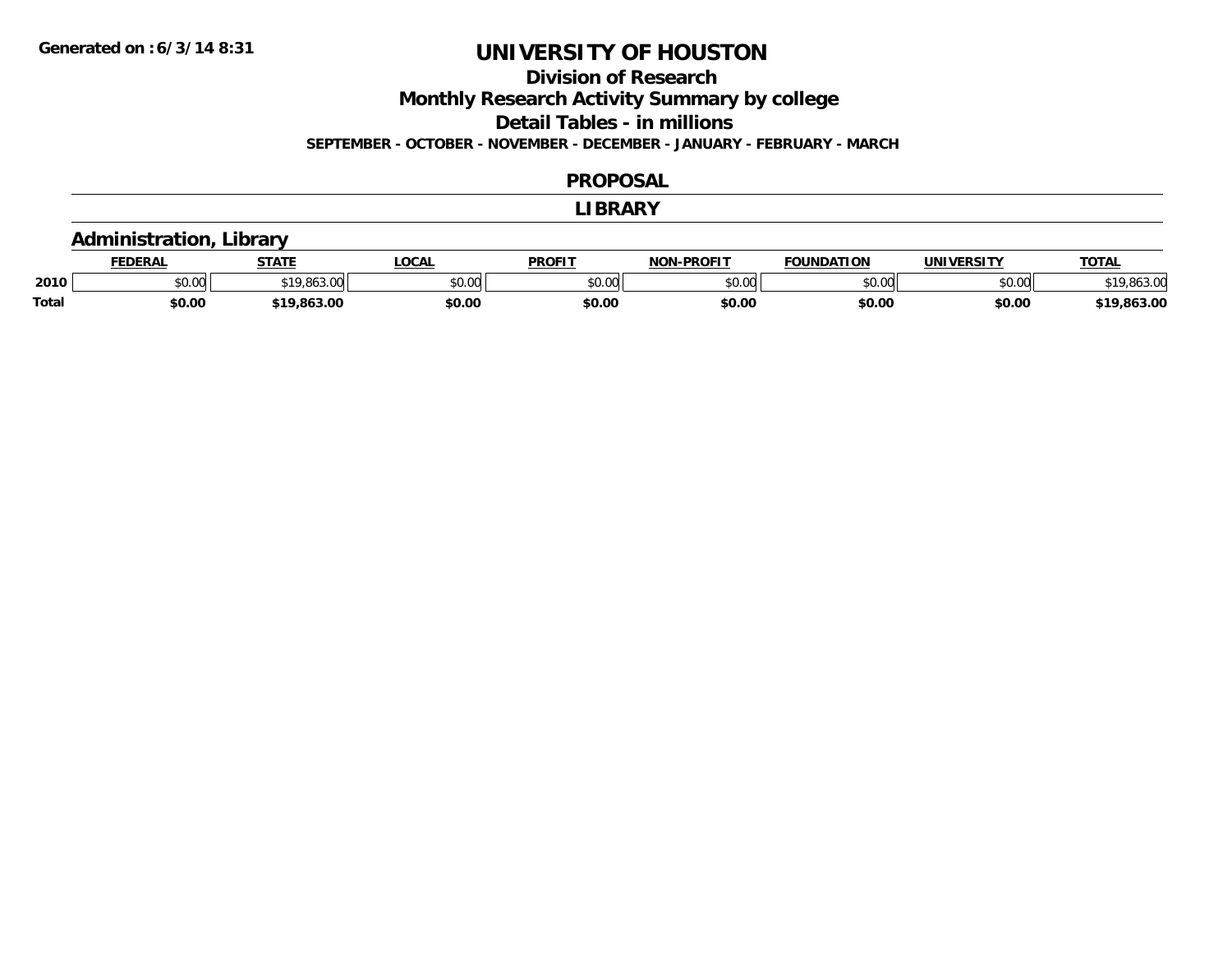## **Division of Research**

**Monthly Research Activity Summary by college**

**Detail Tables - in millions**

**SEPTEMBER - OCTOBER - NOVEMBER - DECEMBER - JANUARY - FEBRUARY - MARCH**

#### **PROPOSAL**

#### **PRESIDENT**

#### **Office of the President**

|      | <b>FEDERAL</b> | <b>STATE</b>                        | <u>LOCAL</u> | <b>PROFIT</b> | <b>NON-PROFIT</b> | <b>FOUNDATION</b> | <b>UNIVERSITY</b> | <b>TOTAL</b> |
|------|----------------|-------------------------------------|--------------|---------------|-------------------|-------------------|-------------------|--------------|
| 2014 | \$865,098.80   | \$0.00                              | \$0.00       | \$0.00        | \$0.00            | \$0.00            | \$0.00            | \$865,098.80 |
|      |                | <b>Vice President Admin/Finance</b> |              |               |                   |                   |                   |              |
|      |                |                                     |              |               |                   |                   |                   |              |
|      | <b>FEDERAL</b> | <b>STATE</b>                        | <u>LOCAL</u> | <b>PROFIT</b> | <b>NON-PROFIT</b> | <b>FOUNDATION</b> | <b>UNIVERSITY</b> | <b>TOTAL</b> |
| 2011 | \$15,000.00    | \$0.00                              | \$0.00       | \$0.00        | \$0.00            | \$0.00            | \$0.00            | \$15,000.00  |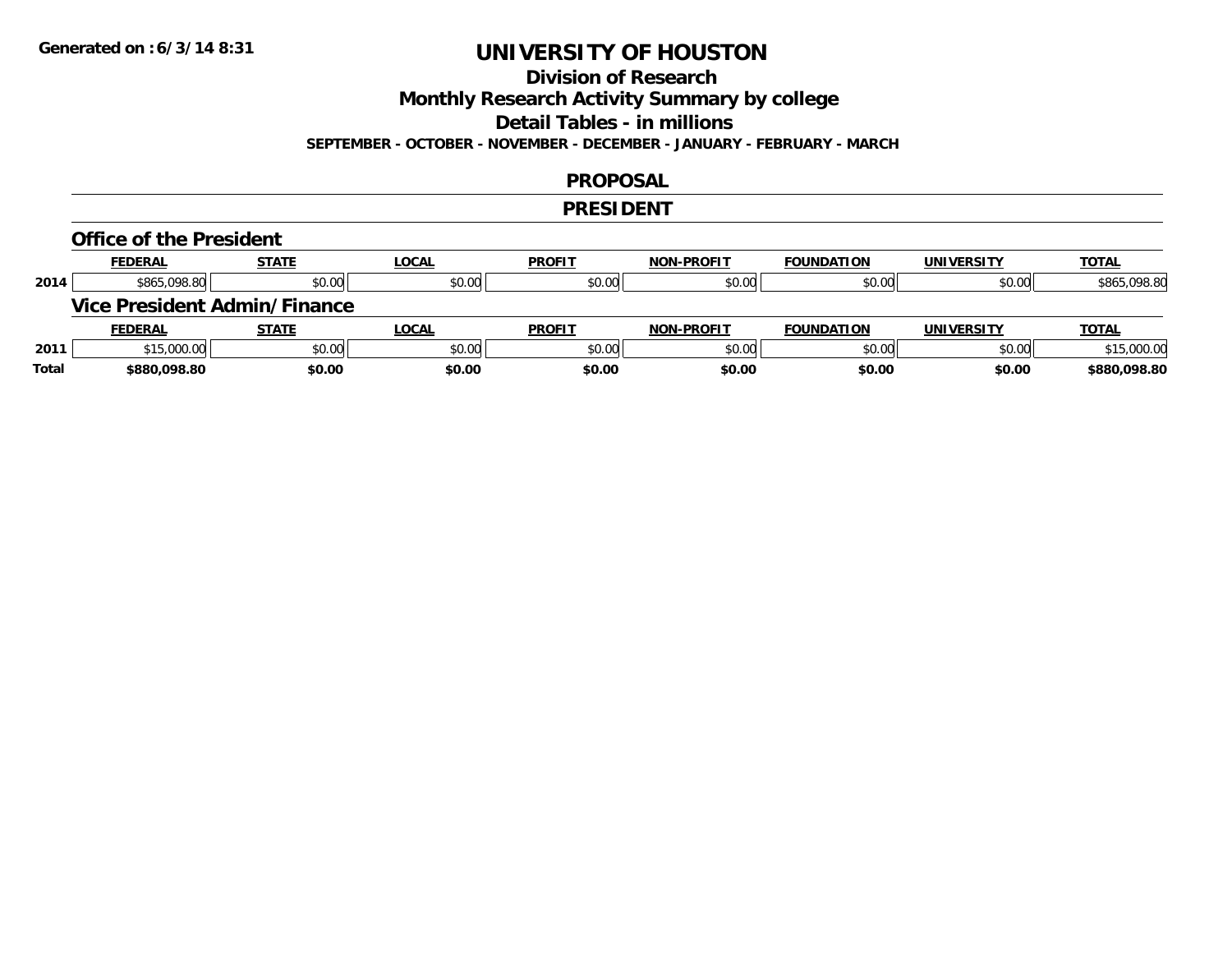**Division of Research**

**Monthly Research Activity Summary by college**

**Detail Tables - in millions**

**SEPTEMBER - OCTOBER - NOVEMBER - DECEMBER - JANUARY - FEBRUARY - MARCH**

#### **PROPOSAL**

### **SENIOR V.P. FOR ACADEMIC AFFAIRS AND PROVOST**

|              | <b>Learning and Assessment Services</b>             |              |              |               |                   |                   |                   |                |
|--------------|-----------------------------------------------------|--------------|--------------|---------------|-------------------|-------------------|-------------------|----------------|
|              | <b>FEDERAL</b>                                      | <b>STATE</b> | <b>LOCAL</b> | <b>PROFIT</b> | <b>NON-PROFIT</b> | <b>FOUNDATION</b> | <b>UNIVERSITY</b> | <b>TOTAL</b>   |
| 2010         | \$1,869,569.00                                      | \$0.00       | \$0.00       | \$0.00        | \$0.00            | \$10,000.00       | \$0.00            | \$1,879,569.00 |
| 2011         | \$0.00                                              | \$0.00       | \$0.00       | \$0.00        | \$430,048.00      | \$0.00            | \$0.00            | \$430,048.00   |
|              | <b>Senior V.P. for Academic Affairs and Provost</b> |              |              |               |                   |                   |                   |                |
|              | <b>FEDERAL</b>                                      | <b>STATE</b> | <b>LOCAL</b> | <b>PROFIT</b> | <b>NON-PROFIT</b> | <b>FOUNDATION</b> | <b>UNIVERSITY</b> | <b>TOTAL</b>   |
| 2012         | \$0.00                                              | \$75,000.00  | \$0.00       | \$0.00        | \$0.00            | \$0.00            | \$0.00            | \$75,000.00    |
| 2013         | \$0.00                                              | \$0.00       | \$0.00       | \$0.00        | \$149,488.00      | \$0.00            | \$0.00            | \$149,488.00   |
|              | <b>Student Support Services</b>                     |              |              |               |                   |                   |                   |                |
|              | <b>FEDERAL</b>                                      | <b>STATE</b> | <b>LOCAL</b> | <b>PROFIT</b> | <b>NON-PROFIT</b> | <b>FOUNDATION</b> | <b>UNIVERSITY</b> | <b>TOTAL</b>   |
| 2012         | \$198,944.00                                        | \$0.00       | \$0.00       | \$0.00        | \$0.00            | \$0.00            | \$0.00            | \$198,944.00   |
|              | <b>Undergraduate Scholars</b>                       |              |              |               |                   |                   |                   |                |
|              | <b>FEDERAL</b>                                      | <b>STATE</b> | <b>LOCAL</b> | <b>PROFIT</b> | <b>NON-PROFIT</b> | <b>FOUNDATION</b> | <b>UNIVERSITY</b> | <b>TOTAL</b>   |
| 2010         | \$0.00                                              | \$15,000.00  | \$0.00       | \$0.00        | \$0.00            | \$0.00            | \$0.00            | \$15,000.00    |
| 2011         | \$0.00                                              | \$29,456.00  | \$0.00       | \$0.00        | \$0.00            | \$0.00            | \$0.00            | \$29,456.00    |
| 2012         | \$0.00                                              | \$19,051.00  | \$0.00       | \$0.00        | \$0.00            | \$0.00            | \$0.00            | \$19,051.00    |
| 2014         | \$0.00                                              | \$20,330.00  | \$0.00       | \$0.00        | \$0.00            | \$0.00            | \$0.00            | \$20,330.00    |
|              | <b>Undergraduate Studies</b>                        |              |              |               |                   |                   |                   |                |
|              | <b>FEDERAL</b>                                      | <b>STATE</b> | <b>LOCAL</b> | <b>PROFIT</b> | <b>NON-PROFIT</b> | <b>FOUNDATION</b> | <b>UNIVERSITY</b> | <b>TOTAL</b>   |
| 2011         | \$0.00                                              | \$300,000.00 | \$0.00       | \$0.00        | \$0.00            | \$0.00            | \$0.00            | \$300,000.00   |
| 2013         | \$0.00                                              | \$30,000.00  | \$0.00       | \$0.00        | \$0.00            | \$0.00            | \$0.00            | \$30,000.00    |
| 2014         | \$0.00                                              | \$10,000.00  | \$0.00       | \$0.00        | \$0.00            | \$0.00            | \$0.00            | \$10,000.00    |
| <b>Total</b> | \$2,068,513.00                                      | \$498,837.00 | \$0.00       | \$0.00        | \$579,536.00      | \$10,000.00       | \$0.00            | \$3,156,886.00 |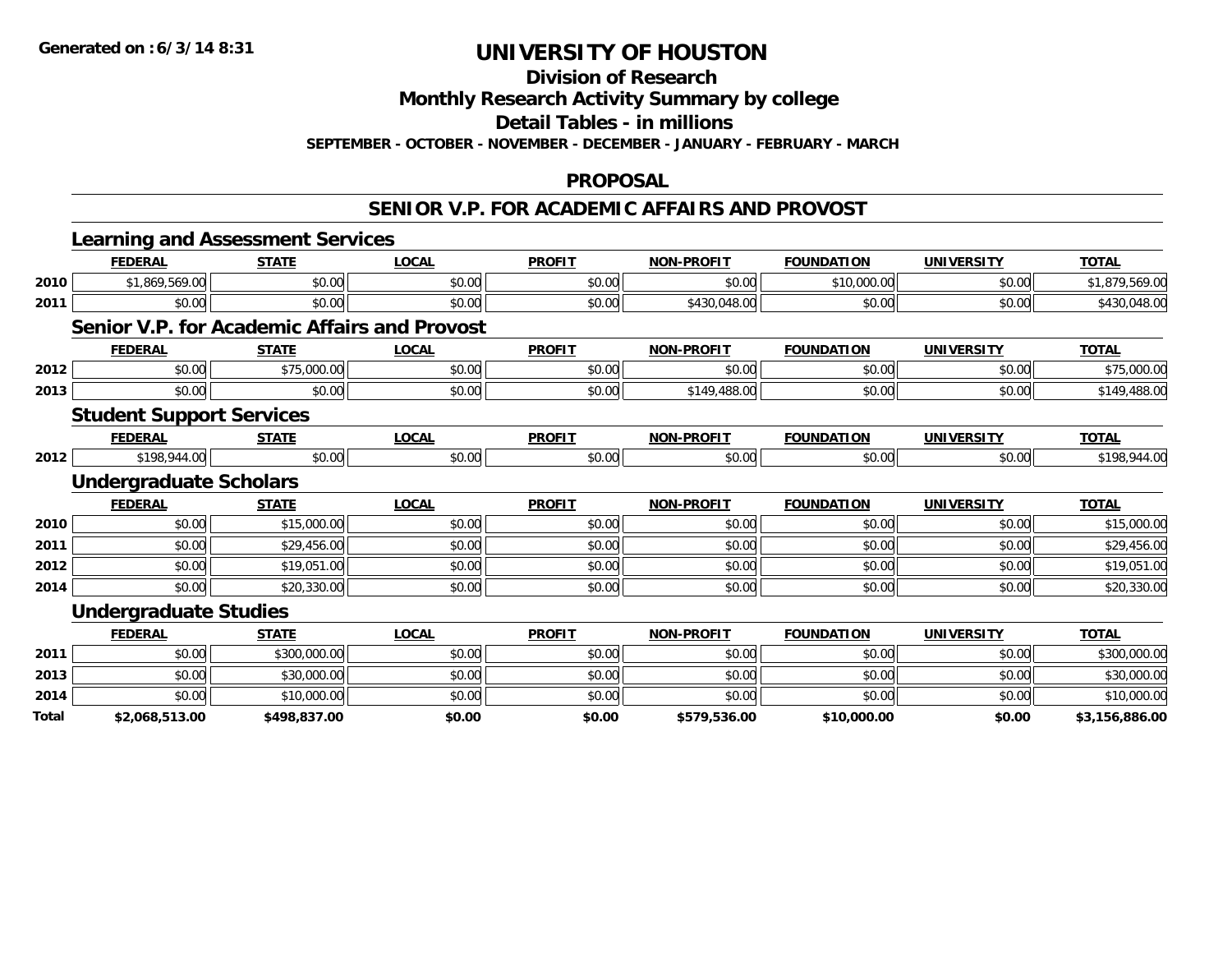**Division of Research**

**Monthly Research Activity Summary by college**

**Detail Tables - in millions**

**SEPTEMBER - OCTOBER - NOVEMBER - DECEMBER - JANUARY - FEBRUARY - MARCH**

#### **PROPOSAL**

#### **UH LAW CENTER**

|       | Dean, Law      |              |              |               |                   |                   |                   |              |
|-------|----------------|--------------|--------------|---------------|-------------------|-------------------|-------------------|--------------|
|       | <b>FEDERAL</b> | <b>STATE</b> | <b>LOCAL</b> | <b>PROFIT</b> | <b>NON-PROFIT</b> | <b>FOUNDATION</b> | <b>UNIVERSITY</b> | <b>TOTAL</b> |
| 2013  | \$0.00         | \$0.00       | \$0.00       | \$71,560.62   | \$0.00            | \$0.00            | \$0.00            | \$71,560.62  |
|       | Law-UH         |              |              |               |                   |                   |                   |              |
|       | <b>FEDERAL</b> | <b>STATE</b> | <b>LOCAL</b> | <b>PROFIT</b> | <b>NON-PROFIT</b> | <b>FOUNDATION</b> | <b>UNIVERSITY</b> | <b>TOTAL</b> |
| 2010  | \$0.00         | \$200,000.00 | \$0.00       | \$0.00        | \$0.00            | \$0.00            | \$0.00            | \$200,000.00 |
| 2011  | \$0.00         | \$103,966.00 | \$0.00       | \$10,063.00   | \$0.00            | \$0.00            | \$68,956.00       | \$182,985.00 |
| 2012  | \$0.00         | \$160,000.00 | \$0.00       | \$0.00        | \$0.00            | \$0.00            | \$0.00            | \$160,000.00 |
| 2013  | \$0.00         | \$0.00       | \$0.00       | \$0.00        | \$63,430.80       | \$0.00            | \$0.00            | \$63,430.80  |
| 2014  | \$0.00         | \$200,000.00 | \$0.00       | \$0.00        | \$0.00            | \$0.00            | \$14,164.00       | \$214,164.00 |
| Total | \$0.00         | \$663,966.00 | \$0.00       | \$81,623.62   | \$63,430.80       | \$0.00            | \$83,120.00       | \$892,140.42 |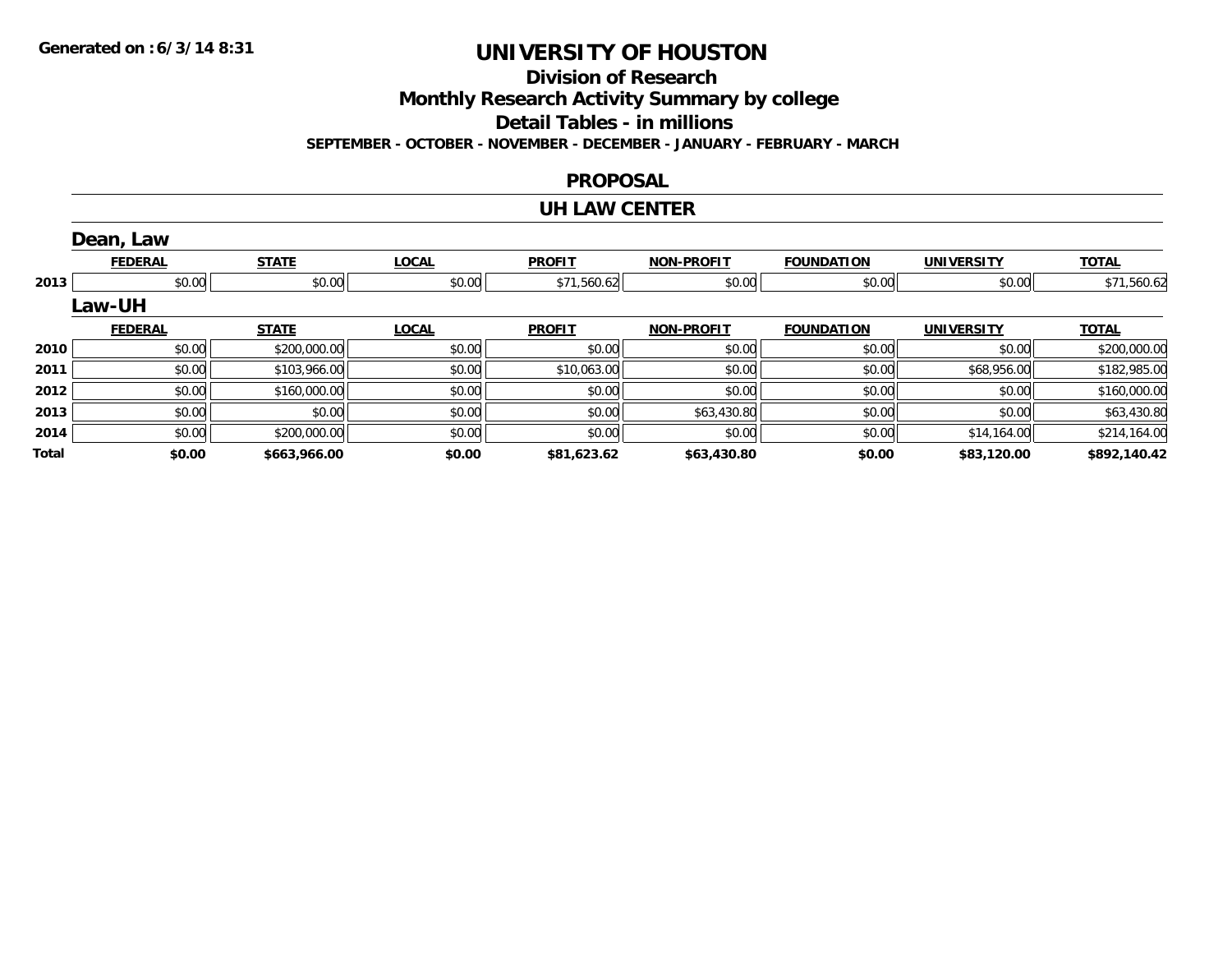**Division of Research**

**Monthly Research Activity Summary by college**

**Detail Tables - in millions**

**SEPTEMBER - OCTOBER - NOVEMBER - DECEMBER - JANUARY - FEBRUARY - MARCH**

### **PROPOSAL**

### **UKNOWN COLLEGE**

### **Unknown Department**

|              | <b>JERAI</b> | <b>STATE</b> | <b>LOCAL</b>      | <b>PROFIT</b>       | <b>DDAEIT</b><br><b>BIAB</b> | ΙΑΤΙΩΝ | JNI V<br><b>IEDCITY</b> | TOTA.  |
|--------------|--------------|--------------|-------------------|---------------------|------------------------------|--------|-------------------------|--------|
| 2013         | \$0.00       | JU.          | $\sim$ 00<br>ט.טע | 0000<br>JU.UU       | ስ ለሰ<br>ט.טע                 | 0000   | \$0.00                  | \$0.00 |
| <b>Total</b> | 60.00        | \$0.00       | \$0.00            | <b>¢∩ ∩</b><br>DU.U | \$0.00                       | \$0.00 | \$0.00                  | \$0.00 |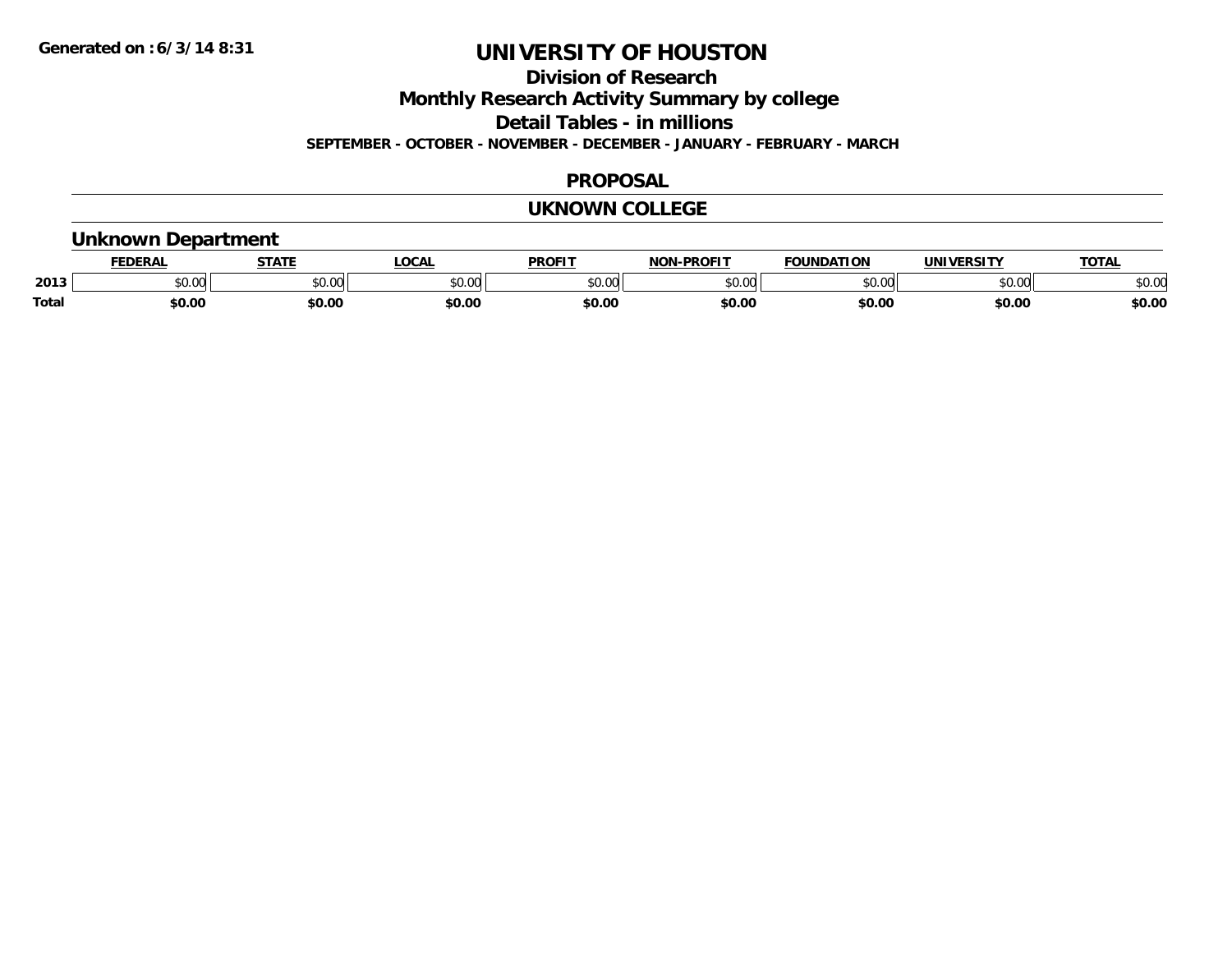### **Division of ResearchMonthly Research Activity Summary by college Detail Tables - in millions SEPTEMBER - OCTOBER - NOVEMBER - DECEMBER - JANUARY - FEBRUARY - MARCH**

#### **PROPOSAL**

### **VICE PRESIDENT FOR ADMINISTRATION**

|       | <b>KUHF - Radio</b>         |              |              |               |                   |                   |                   |                 |
|-------|-----------------------------|--------------|--------------|---------------|-------------------|-------------------|-------------------|-----------------|
|       | <b>FEDERAL</b>              | <b>STATE</b> | <b>LOCAL</b> | <b>PROFIT</b> | <b>NON-PROFIT</b> | <b>FOUNDATION</b> | <b>UNIVERSITY</b> | <b>TOTAL</b>    |
| 2010  | \$88,143.00                 | \$0.00       | \$0.00       | \$0.00        | \$566,302.17      | \$0.00            | \$0.00            | \$654,445.17    |
| 2011  | \$0.00                      | \$12,500.00  | \$0.00       | \$0.00        | \$623,146.00      | \$0.00            | \$0.00            | \$635,646.00    |
| 2013  | \$0.00                      | \$0.00       | \$0.00       | \$0.00        | \$2,044,710.00    | \$0.00            | \$0.00            | \$2,044,710.00  |
| 2014  | \$0.00                      | \$0.00       | \$0.00       | \$0.00        | \$2,147,877.00    | \$0.00            | \$0.00            | \$2,147,877.00  |
|       | <b>KUHT-TV</b>              |              |              |               |                   |                   |                   |                 |
|       | <b>FEDERAL</b>              | <b>STATE</b> | <b>LOCAL</b> | <b>PROFIT</b> | <b>NON-PROFIT</b> | <b>FOUNDATION</b> | <b>UNIVERSITY</b> | <b>TOTAL</b>    |
| 2010  | \$104,421.00                | \$0.00       | \$0.00       | \$0.00        | \$1,483,936.12    | \$0.00            | \$0.00            | \$1,588,357.12  |
| 2011  | \$0.00                      | \$0.00       | \$0.00       | \$0.00        | \$1,606,903.00    | \$0.00            | \$0.00            | \$1,606,903.00  |
| 2012  | \$0.00                      | \$0.00       | \$0.00       | \$0.00        | \$14,132.00       | \$0.00            | \$0.00            | \$14,132.00     |
|       | <b>Physical Plant</b>       |              |              |               |                   |                   |                   |                 |
|       | <b>FEDERAL</b>              | <b>STATE</b> | <b>LOCAL</b> | <b>PROFIT</b> | <b>NON-PROFIT</b> | <b>FOUNDATION</b> | <b>UNIVERSITY</b> | <b>TOTAL</b>    |
| 2010  | \$104,421.00                | \$0.00       | \$0.00       | \$0.00        | \$78,007.29       | \$0.00            | \$0.00            | \$182,428.29    |
| 2011  | \$0.00                      | \$0.00       | \$0.00       | \$0.00        | \$0.00            | \$0.00            | \$0.00            | \$0.00          |
| 2012  | \$24,500.00                 | \$0.00       | \$0.00       | \$0.00        | \$2,261,596.00    | \$0.00            | \$0.00            | \$2,286,096.00  |
|       | <b>UH Police Department</b> |              |              |               |                   |                   |                   |                 |
|       | <b>FEDERAL</b>              | <b>STATE</b> | <b>LOCAL</b> | <b>PROFIT</b> | <b>NON-PROFIT</b> | <b>FOUNDATION</b> | <b>UNIVERSITY</b> | <b>TOTAL</b>    |
| 2010  | \$88,917.00                 | \$0.00       | \$0.00       | \$0.00        | \$0.00            | \$0.00            | \$0.00            | \$88,917.00     |
| 2011  | \$53,805.00                 | \$0.00       | \$0.00       | \$0.00        | \$0.00            | \$0.00            | \$0.00            | \$53,805.00     |
| 2014  | \$0.00                      | \$3,000.00   | \$0.00       | \$0.00        | \$0.00            | \$0.00            | \$0.00            | \$3,000.00      |
| Total | \$464,207.00                | \$15,500.00  | \$0.00       | \$0.00        | \$10,826,609.58   | \$0.00            | \$0.00            | \$11,306,316.58 |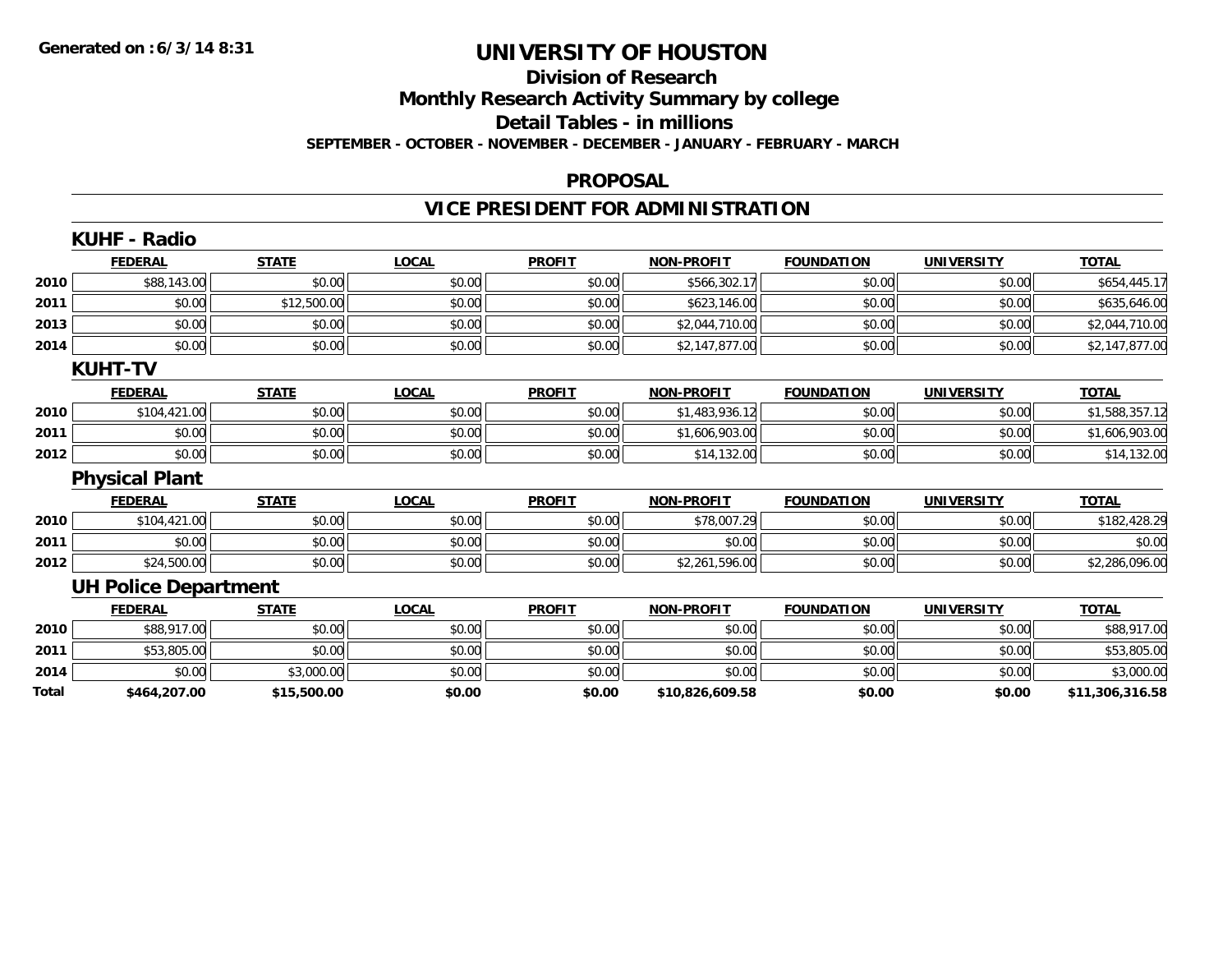#### **Division of Research**

**Monthly Research Activity Summary by college**

**Detail Tables - in millions**

**SEPTEMBER - OCTOBER - NOVEMBER - DECEMBER - JANUARY - FEBRUARY - MARCH**

#### **PROPOSAL**

### **VICE PRESIDENT FOR STUDENT AFFAIRS**

#### **Dean, Student Affairs**

|       | <b>FEDERAL</b> | <b>STATE</b>                           | <b>LOCAL</b> | <b>PROFIT</b> | <b>NON-PROFIT</b> | <b>FOUNDATION</b> | <b>UNIVERSITY</b> | <b>TOTAL</b> |
|-------|----------------|----------------------------------------|--------------|---------------|-------------------|-------------------|-------------------|--------------|
| 2012  | \$58,828.50    | \$0.00                                 | \$0.00       | \$0.00        | \$0.00            | \$0.00            | \$0.00            | \$58,828.50  |
|       |                | <b>Vice President, Student Affairs</b> |              |               |                   |                   |                   |              |
|       | <b>FEDERAL</b> | <b>STATE</b>                           | <b>LOCAL</b> | <b>PROFIT</b> | <b>NON-PROFIT</b> | <b>FOUNDATION</b> | <b>UNIVERSITY</b> | <b>TOTAL</b> |
| 2012  | \$0.00         | \$224,837.00                           | \$0.00       | \$0.00        | \$0.00            | \$0.00            | \$0.00            | \$224,837.00 |
| 2014  | \$0.00         | \$0.00                                 | \$0.00       | \$0.00        | \$0.00            | \$0.00            | \$0.00            | \$0.00       |
| Total | \$58,828.50    | \$224,837.00                           | \$0.00       | \$0.00        | \$0.00            | \$0.00            | \$0.00            | \$283,665.50 |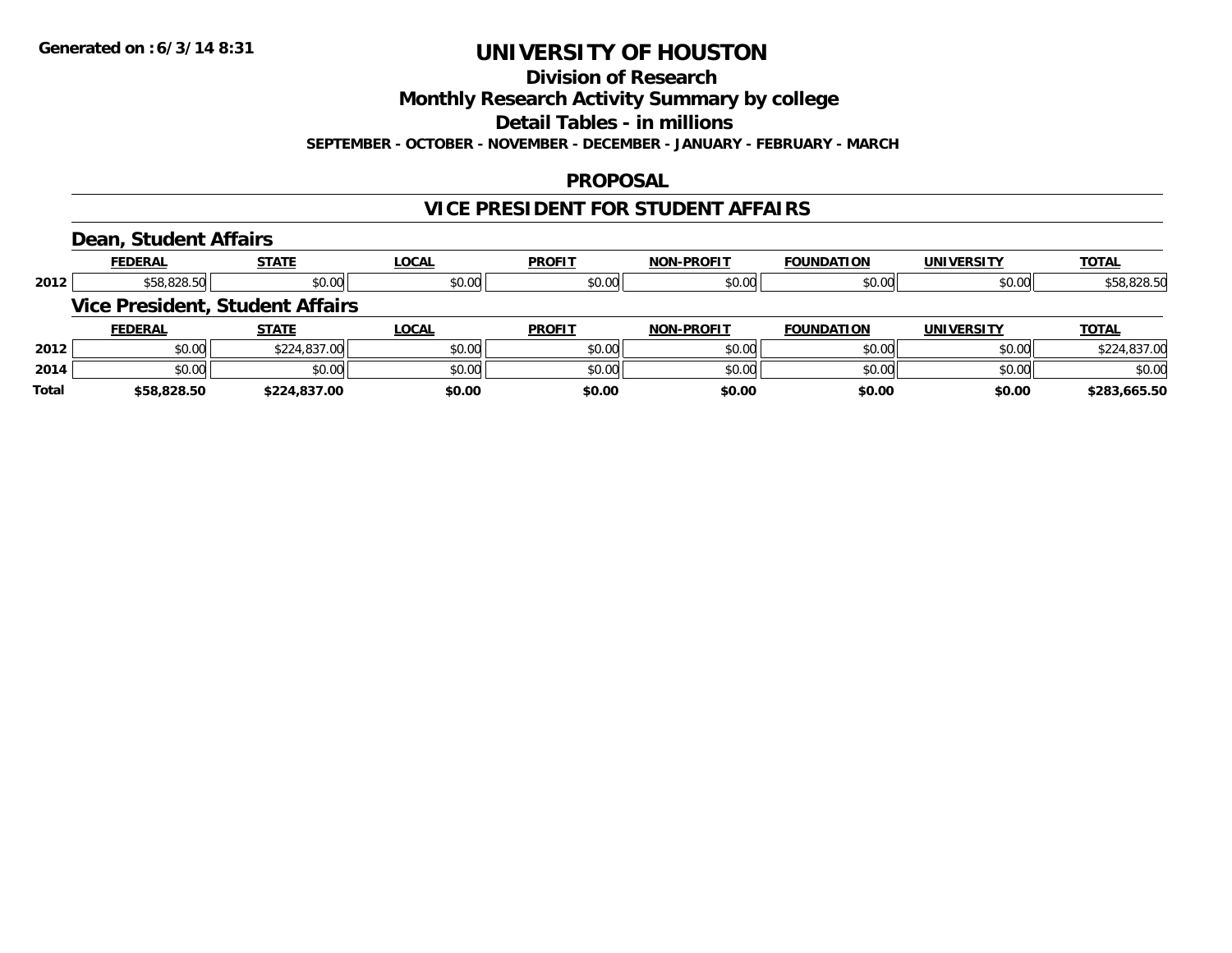**Division of Research**

**Monthly Research Activity Summary by college**

**Detail Tables - in millions**

**SEPTEMBER - OCTOBER - NOVEMBER - DECEMBER - JANUARY - FEBRUARY - MARCH**

#### **AWARD**

#### **C.T. BAUER COLLEGE OF BUSINESS**

|       | <b>Accountancy &amp; Taxation</b>        |              |              |               |                   |                   |                   |                |
|-------|------------------------------------------|--------------|--------------|---------------|-------------------|-------------------|-------------------|----------------|
|       | <b>FEDERAL</b>                           | <b>STATE</b> | <b>LOCAL</b> | <b>PROFIT</b> | <b>NON-PROFIT</b> | <b>FOUNDATION</b> | <b>UNIVERSITY</b> | <b>TOTAL</b>   |
| 2014  | \$0.00                                   | \$0.00       | \$0.00       | \$0.00        | \$0.00            | \$19,260.00       | \$0.00            | \$19,260.00    |
|       | <b>Finance</b>                           |              |              |               |                   |                   |                   |                |
|       | <b>FEDERAL</b>                           | <b>STATE</b> | <b>LOCAL</b> | <b>PROFIT</b> | <b>NON-PROFIT</b> | <b>FOUNDATION</b> | <b>UNIVERSITY</b> | <b>TOTAL</b>   |
| 2010  | \$100,000.00                             | \$0.00       | \$0.00       | \$0.00        | \$0.00            | \$0.00            | \$0.00            | \$100,000.00   |
| 2011  | \$198,870.80                             | \$0.00       | \$0.00       | \$0.00        | \$0.00            | \$0.00            | \$0.00            | \$198,870.80   |
|       | Management                               |              |              |               |                   |                   |                   |                |
|       | <b>FEDERAL</b>                           | <b>STATE</b> | <b>LOCAL</b> | <b>PROFIT</b> | <b>NON-PROFIT</b> | <b>FOUNDATION</b> | <b>UNIVERSITY</b> | <b>TOTAL</b>   |
| 2010  | \$8,250.00                               | \$0.00       | \$0.00       | \$0.00        | \$0.00            | \$0.00            | \$0.00            | \$8,250.00     |
|       | <b>Marketing</b>                         |              |              |               |                   |                   |                   |                |
|       | <b>FEDERAL</b>                           | <b>STATE</b> | <b>LOCAL</b> | <b>PROFIT</b> | <b>NON-PROFIT</b> | <b>FOUNDATION</b> | <b>UNIVERSITY</b> | <b>TOTAL</b>   |
| 2012  | \$0.00                                   | \$0.00       | \$0.00       | \$0.00        | \$0.00            | \$0.00            | \$0.00            | \$0.00         |
|       | <b>Small Business Development Center</b> |              |              |               |                   |                   |                   |                |
|       | <b>FEDERAL</b>                           | <b>STATE</b> | <b>LOCAL</b> | <b>PROFIT</b> | <b>NON-PROFIT</b> | <b>FOUNDATION</b> | <b>UNIVERSITY</b> | <b>TOTAL</b>   |
| 2010  | \$3,453,724.00                           | \$0.00       | \$0.00       | \$0.00        | \$0.00            | \$0.00            | \$0.00            | \$3,453,724.00 |
| 2011  | \$30,274.00                              | \$61,677.00  | \$0.00       | \$0.00        | \$0.00            | \$0.00            | \$0.00            | \$91,951.00    |
| 2012  | \$2,821,600.00                           | \$0.00       | \$0.00       | \$0.00        | \$0.00            | \$0.00            | \$0.00            | \$2,821,600.00 |
| 2013  | \$885,781.00                             | \$0.00       | \$0.00       | \$0.00        | \$0.00            | \$0.00            | \$0.00            | \$885,781.00   |
| 2014  | \$657,590.00                             | \$0.00       | \$0.00       | \$0.00        | \$0.00            | \$0.00            | \$0.00            | \$657,590.00   |
| Total | \$8,156,089.80                           | \$61,677.00  | \$0.00       | \$0.00        | \$0.00            | \$19,260.00       | \$0.00            | \$8,237,026.80 |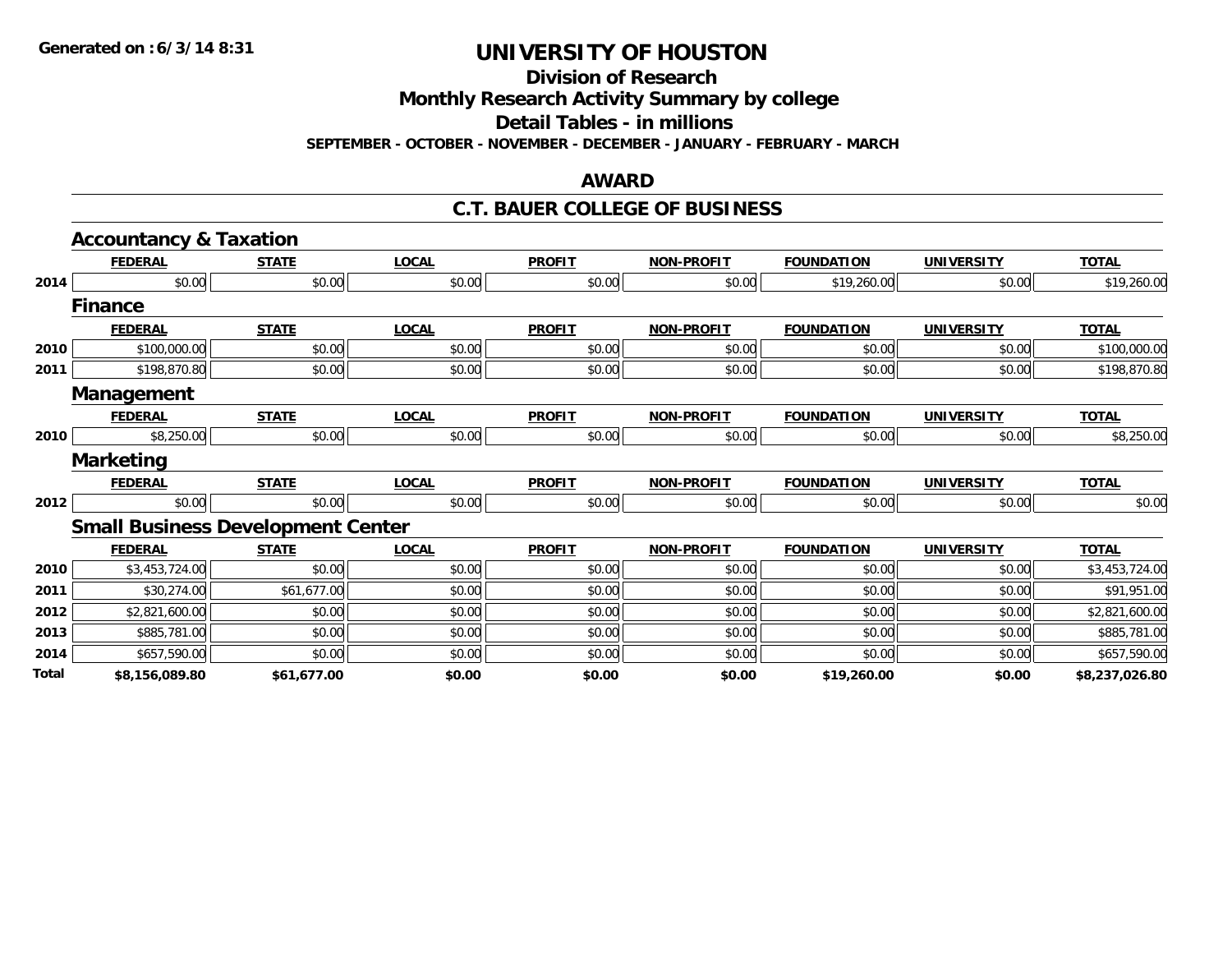**Division of Research**

**Monthly Research Activity Summary by college**

**Detail Tables - in millions**

**SEPTEMBER - OCTOBER - NOVEMBER - DECEMBER - JANUARY - FEBRUARY - MARCH**

#### **AWARD**

### **COLLEGE OF ARCHITECTURE**

|              | Architecture   |              |              |               |                   |                   |                   |              |
|--------------|----------------|--------------|--------------|---------------|-------------------|-------------------|-------------------|--------------|
|              | <b>FEDERAL</b> | <b>STATE</b> | <u>LOCAL</u> | <b>PROFIT</b> | <b>NON-PROFIT</b> | <b>FOUNDATION</b> | <b>UNIVERSITY</b> | <b>TOTAL</b> |
| 2011         | \$0.00         | \$0.00       | \$0.00       | \$7,500.00    | \$0.00            | \$0.00            | \$0.00            | \$7,500.00   |
| 2012         | \$0.00         | \$0.00       | \$0.00       | \$0.00        | \$5,000.00        | \$0.00            | \$0.00            | \$5,000.00   |
| <b>Total</b> | \$0.00         | \$0.00       | \$0.00       | \$7,500.00    | \$5,000.00        | \$0.00            | \$0.00            | \$12,500.00  |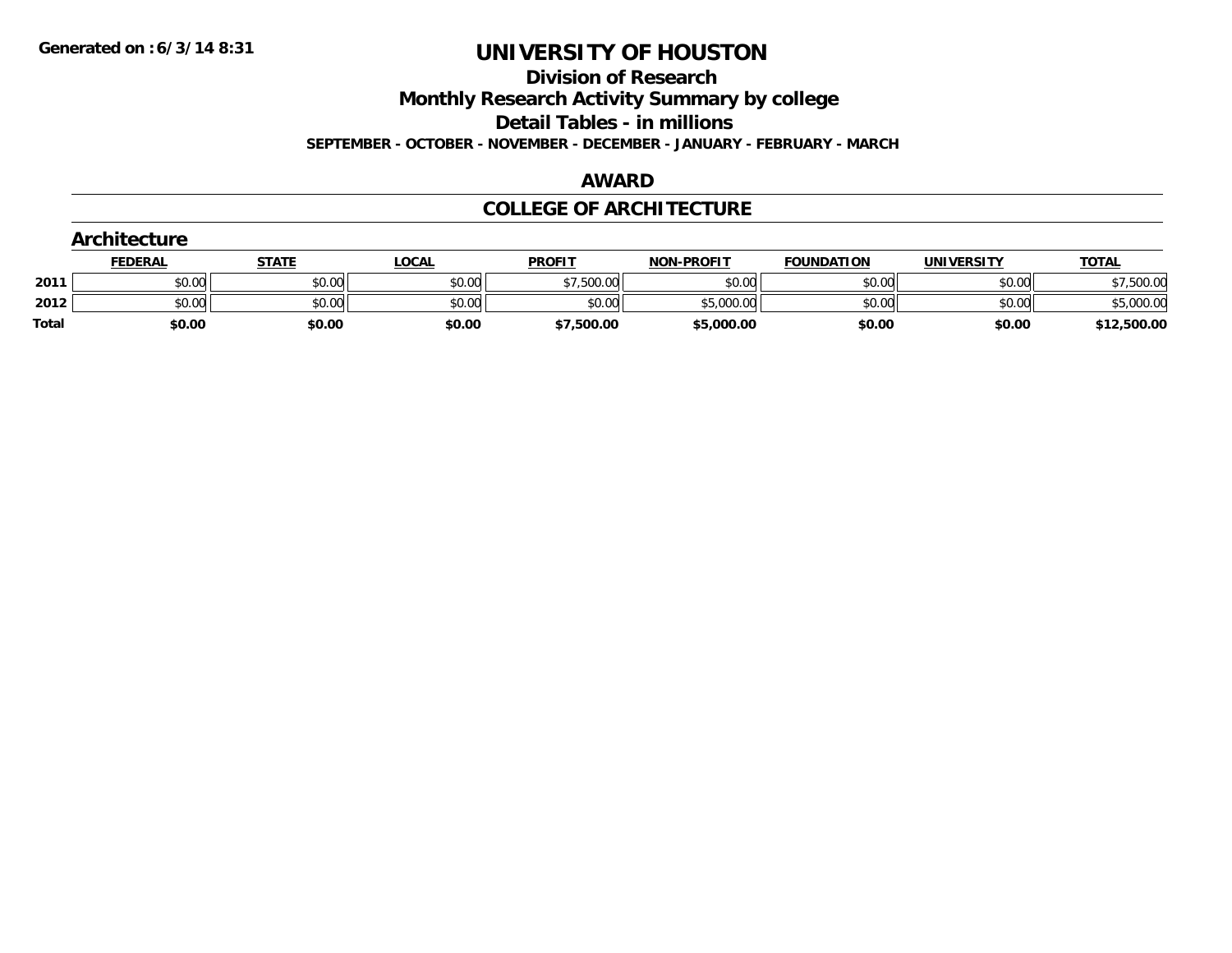## **Division of Research**

**Monthly Research Activity Summary by college**

**Detail Tables - in millions**

**SEPTEMBER - OCTOBER - NOVEMBER - DECEMBER - JANUARY - FEBRUARY - MARCH**

### **AWARD**

### **COLLEGE OF EDUCATION**

### **Consistency Mgmt and Coop Disc**

|      | <b>FEDERAL</b> | <b>STATE</b> | <b>LOCAL</b> | <b>PROFIT</b> | <b>NON-PROFIT</b> | <b>FOUNDATION</b> | <b>UNIVERSITY</b> | <b>TOTAL</b> |
|------|----------------|--------------|--------------|---------------|-------------------|-------------------|-------------------|--------------|
| 2010 | \$38,889.00    | \$0.00       | \$37,786.06  | \$120.61      | \$116,095.00      | \$0.00            | \$0.00            | \$192,890.67 |
| 2011 | \$40,276.75    | \$0.00       | \$0.00       | \$0.00        | \$150,601.00      | \$0.00            | \$0.00            | \$190,877.75 |
| 2012 | \$30,000.00    | \$0.00       | \$0.00       | \$0.00        | \$84,725.00       | \$0.00            | \$0.00            | \$114,725.00 |
| 2013 | \$17,324.58    | \$0.00       | \$0.00       | \$4.26        | \$3,500.00        | \$0.00            | \$0.00            | \$20,828.84  |
| 2014 | \$0.00         | \$0.00       | \$235,590.00 | \$0.00        | \$0.00            | \$0.00            | \$0.00            | \$235,590.00 |

#### **Curriculum and Instruction**

|      | <u>FEDERAL</u> | <b>STATE</b> | <b>LOCAL</b> | <b>PROFIT</b> | <b>NON-PROFIT</b> | <b>FOUNDATION</b> | <b>UNIVERSITY</b> | <b>TOTAL</b> |
|------|----------------|--------------|--------------|---------------|-------------------|-------------------|-------------------|--------------|
| 2010 | \$17,854.20    | \$50,000.00  | \$0.00       | \$0.00        | \$0.00            | \$0.00            | \$0.00            | \$67,854.20  |
| 2011 | \$283,736.00   | \$50,000.00  | \$0.00       | \$0.00        | \$75,000.00       | \$0.00            | \$0.00            | \$408,736.00 |
| 2012 | \$180,872.20   | \$0.00       | \$0.00       | \$0.00        | \$0.00            | \$18,400.00       | \$0.00            | \$199,272.20 |
| 2013 | \$489,701.00   | \$15,999.00  | \$0.00       | \$0.00        | \$15,825.00       | \$0.00            | \$0.00            | \$521,525.00 |
| 2014 | \$62,348.80    | \$0.00       | \$0.00       | \$0.00        | \$5,000.00        | \$0.00            | \$0.00            | \$67,348.80  |

## **Educational Psychology**

|      | <b>FEDERAL</b> | <u>STATE</u> | <u>LOCAL</u> | <b>PROFIT</b> | <b>NON-PROFIT</b> | <b>FOUNDATION</b> | <b>UNIVERSITY</b> | <b>TOTAL</b>   |
|------|----------------|--------------|--------------|---------------|-------------------|-------------------|-------------------|----------------|
| 2010 | \$0.00         | \$0.00       | \$0.00       | \$0.00        | \$0.00            | \$0.00            | \$0.00            | \$0.00         |
| 2011 | \$106,186,00   | \$49,995.00  | \$0.00       | \$0.00        | \$0.00            | \$14,901.90       | \$0.00            | \$171,082.90   |
| 2012 | \$110,884.90   | \$0.00       | \$0.00       | \$0.00        | \$12,718.04       | \$0.00            | \$0.00            | \$123,602.94   |
| 2013 | \$337,092.50   | \$0.00       | \$0.00       | \$0.00        | \$31,863.00       | \$0.00            | \$23,378.00       | \$392,333.50   |
| 2014 | \$965,598.00   | \$0.00       | \$0.00       | \$0.00        | \$44,723.53       | \$0.00            | \$0.00            | \$1,010,321.53 |

### **Institute for Urban Education**

|      | <b>FEDERAL</b> | <b>STATE</b> | <b>LOCAL</b> | <b>PROFIT</b> | <b>NON-PROFIT</b> | <b>FOUNDATION</b> | <b>UNIVERSITY</b> | <b>TOTAL</b> |
|------|----------------|--------------|--------------|---------------|-------------------|-------------------|-------------------|--------------|
| 2010 | \$250,000.00   | \$0.00       | \$0.00       | \$0.00        | \$0.00            | \$0.00            | \$0.00            | \$250,000.00 |
| 2011 | \$469,169.00   | \$0.00       | \$0.00       | \$0.00        | \$0.00            | \$0.00            | \$0.00            | \$469,169.00 |
| 2012 | \$19,558.00    | \$0.00       | \$0.00       | \$0.00        | \$0.00            | \$0.00            | \$0.00            | \$19,558.00  |
| 2013 | \$0.00         | \$0.00       | \$0.00       | \$0.00        | \$0.00            | \$0.00            | \$0.00            | \$0.00       |
| 2014 | \$0.00         | \$0.00       | \$0.00       | \$0.00        | \$0.00            | \$0.00            | \$0.00            | \$0.00       |

### **UH Charter School**

|      | <b>FEDERAL</b>       | <b>STATE</b>              | _OCAL              | <b>PROFIT</b> | NON-DDOELT           | <b>FOUNDATION</b> | UNIVERSITY | <b>TOTAL</b>                                      |
|------|----------------------|---------------------------|--------------------|---------------|----------------------|-------------------|------------|---------------------------------------------------|
| 2012 | $\sim$<br>4.VV<br>ℸ◡ | \$97<br>707.00            | $\sim$ 00<br>vv.vv | 0000<br>vu.vu | 0.00<br>pu.uu        | \$0.00            | \$0.00     | $\lambda$ $\lambda$ $\lambda$<br>, 10.04<br>. . U |
| 2013 | \$3.084              | 225<br>4004<br>986.335.61 | $\sim$ 00<br>vv.vv | 0000<br>JU.UU | 0.00<br><b>DU.UU</b> | \$0.00            | \$0.00     | \$989<br>™ 4Z∪.⊾                                  |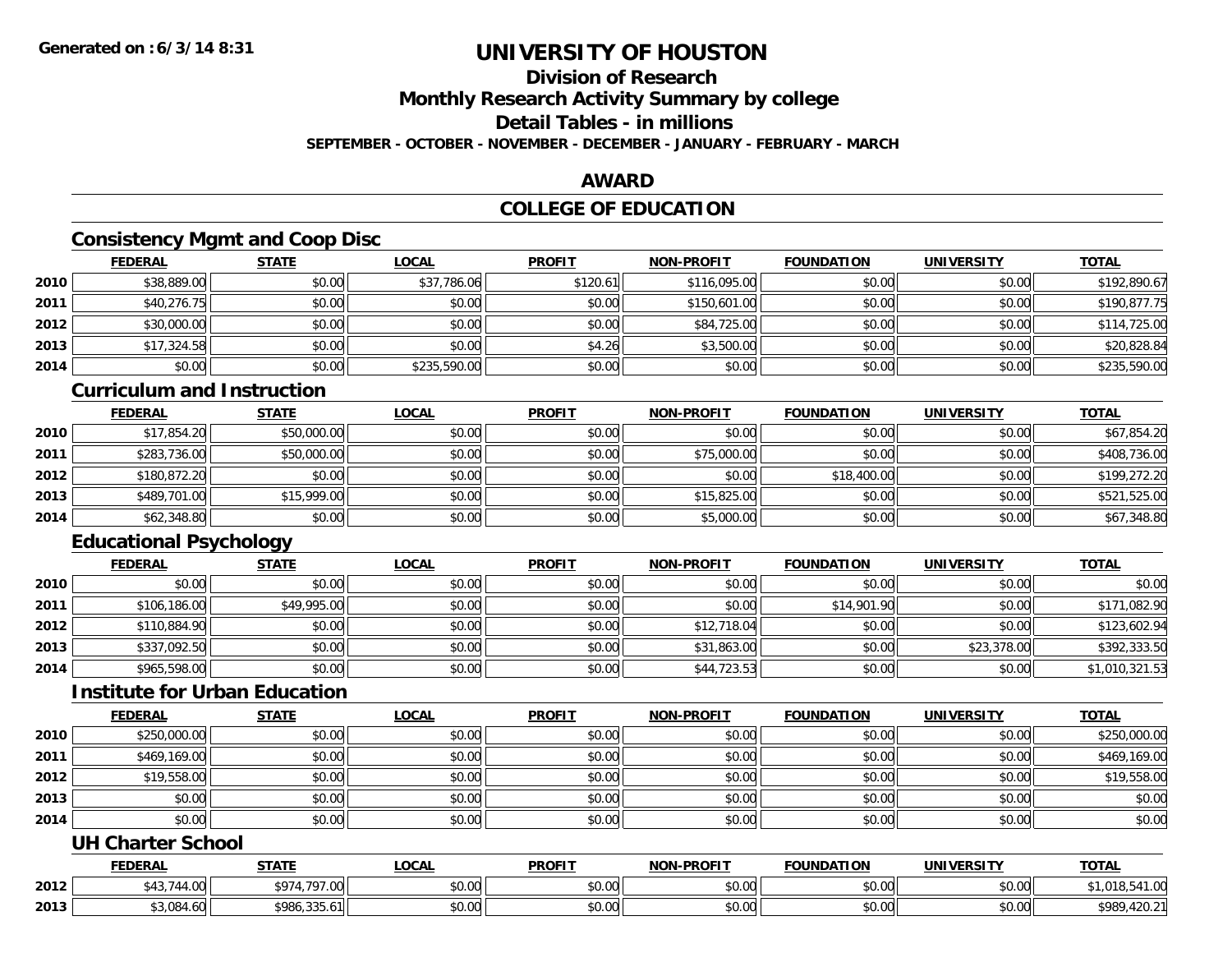**Division of Research**

**Monthly Research Activity Summary by college**

**Detail Tables - in millions**

**SEPTEMBER - OCTOBER - NOVEMBER - DECEMBER - JANUARY - FEBRUARY - MARCH**

### **AWARD**

### **COLLEGE OF EDUCATION**

#### **UH Charter School**

|              | <b>FEDERAL</b>       | <b>STATE</b><br>171 | LOCAL                | <b>PROFIT</b>  | NON-PROFIT    | <b>FOUNDATION</b> | UNIVERSITY  | TOTA.                    |
|--------------|----------------------|---------------------|----------------------|----------------|---------------|-------------------|-------------|--------------------------|
| 2014         | $\overline{a}$<br>טש | \$999,880,00        | 0.00<br><b>DU.UU</b> | \$0.01<br>vu.u | 0000<br>JU.UU | \$0.00            | \$0.00      | 2050<br>٬ ባራ″            |
| <b>Total</b> | 734.53<br>53,529     |                     |                      | \$124.87       | \$540,050.57  | よつつ<br>.301.90    | \$23,378.00 | 072E<br>′ ∠ ت.<br>- د. ک |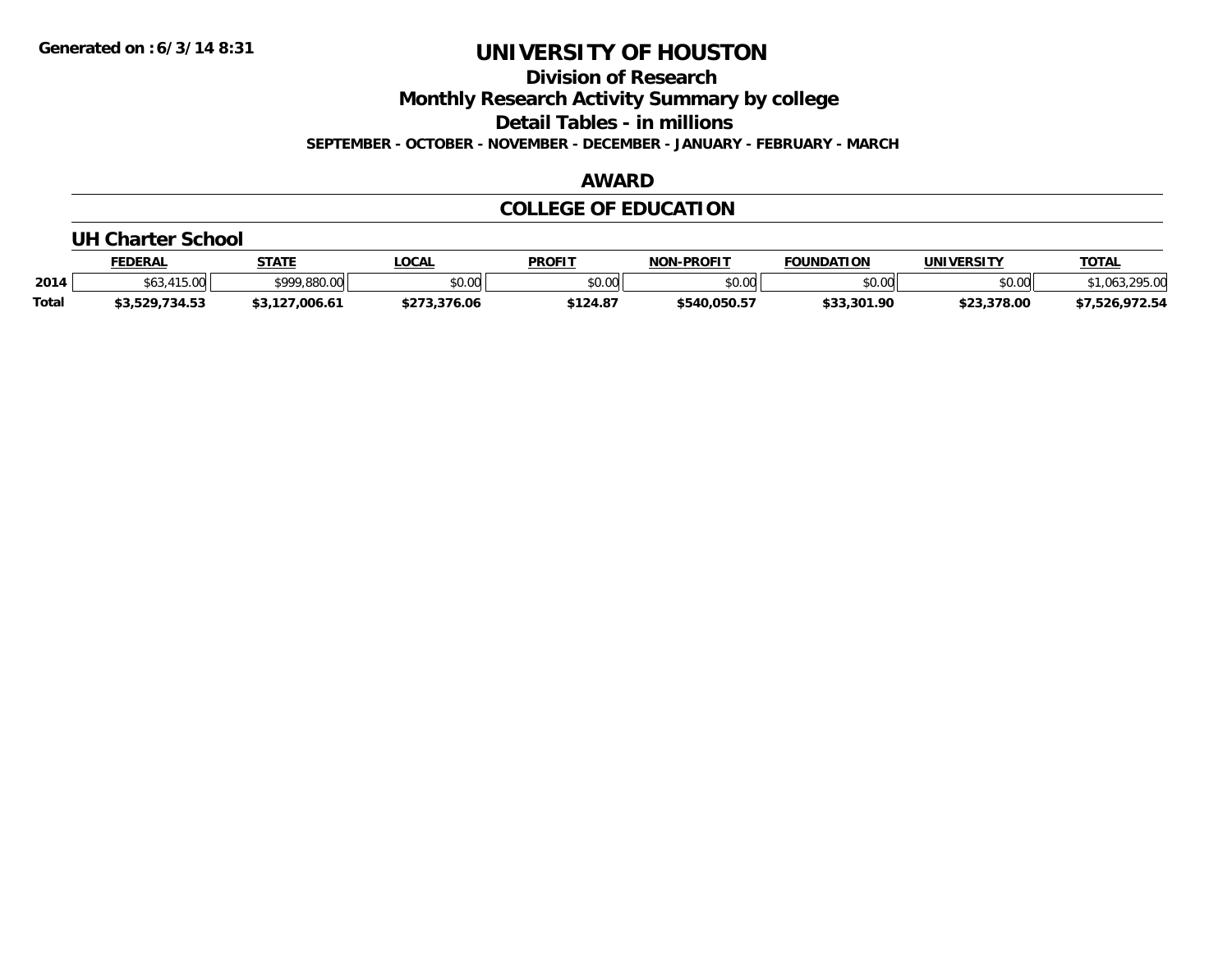**Division of Research**

**Monthly Research Activity Summary by college**

**Detail Tables - in millions**

**SEPTEMBER - OCTOBER - NOVEMBER - DECEMBER - JANUARY - FEBRUARY - MARCH**

### **AWARD**

|      | <b>African-American Studies</b>  |              |              |               |                   |                   |                   |              |
|------|----------------------------------|--------------|--------------|---------------|-------------------|-------------------|-------------------|--------------|
|      | <b>FEDERAL</b>                   | <b>STATE</b> | <b>LOCAL</b> | <b>PROFIT</b> | <b>NON-PROFIT</b> | <b>FOUNDATION</b> | <b>UNIVERSITY</b> | <b>TOTAL</b> |
| 2014 | \$1,500.00                       | \$0.00       | \$0.00       | \$0.00        | \$0.00            | \$0.00            | \$0.00            | \$1,500.00   |
|      | Art                              |              |              |               |                   |                   |                   |              |
|      | <b>FEDERAL</b>                   | <b>STATE</b> | <b>LOCAL</b> | <b>PROFIT</b> | <b>NON-PROFIT</b> | <b>FOUNDATION</b> | <b>UNIVERSITY</b> | <b>TOTAL</b> |
| 2012 | \$14,979.30                      | \$0.00       | \$0.00       | \$0.00        | \$0.00            | \$0.00            | \$0.00            | \$14,979.30  |
| 2014 | \$1,400.00                       | \$0.00       | \$0.00       | \$0.00        | \$0.00            | \$0.00            | \$0.00            | \$1,400.00   |
|      | <b>Arte Publico Press</b>        |              |              |               |                   |                   |                   |              |
|      | <b>FEDERAL</b>                   | <b>STATE</b> | <b>LOCAL</b> | <b>PROFIT</b> | <b>NON-PROFIT</b> | <b>FOUNDATION</b> | <b>UNIVERSITY</b> | <b>TOTAL</b> |
| 2010 | \$30,000.00                      | \$0.00       | \$0.00       | \$0.00        | \$51,200.00       | \$0.00            | \$0.00            | \$81,200.00  |
| 2011 | \$30,000.00                      | \$9,500.00   | \$0.00       | \$0.00        | \$56,600.00       | \$0.00            | \$0.00            | \$96,100.00  |
| 2012 | \$6,000.00                       | \$2,250.00   | \$0.00       | \$0.00        | \$39,100.00       | \$0.00            | \$0.00            | \$47,350.00  |
| 2014 | \$0.00                           | \$10,000.00  | \$0.00       | \$0.00        | \$80,074.00       | \$50,000.00       | \$0.00            | \$140,074.00 |
|      | <b>Blaffer Gallery</b>           |              |              |               |                   |                   |                   |              |
|      | <b>FEDERAL</b>                   | <b>STATE</b> | <b>LOCAL</b> | <b>PROFIT</b> | <b>NON-PROFIT</b> | <b>FOUNDATION</b> | <b>UNIVERSITY</b> | <b>TOTAL</b> |
| 2010 | \$60,000.00                      | \$8,500.00   | \$0.00       | \$0.00        | \$67,300.00       | \$0.00            | \$0.00            | \$135,800.00 |
| 2011 | \$0.00                           | \$11,500.00  | \$0.00       | \$0.00        | \$70,200.00       | \$0.00            | \$0.00            | \$81,700.00  |
| 2012 | \$20,000.00                      | \$5,132.00   | \$0.00       | \$0.00        | \$50,800.00       | \$0.00            | \$0.00            | \$75,932.00  |
| 2013 | \$1,500.00                       | \$0.00       | \$0.00       | \$0.00        | \$0.00            | \$0.00            | \$0.00            | \$1,500.00   |
| 2014 | \$0.00                           | \$14,000.00  | \$0.00       | \$0.00        | \$0.00            | \$0.00            | \$0.00            | \$14,000.00  |
|      | <b>Center for Public History</b> |              |              |               |                   |                   |                   |              |
|      | <b>FEDERAL</b>                   | <b>STATE</b> | <b>LOCAL</b> | <b>PROFIT</b> | <b>NON-PROFIT</b> | <b>FOUNDATION</b> | <b>UNIVERSITY</b> | <b>TOTAL</b> |
| 2012 | \$100,000.00                     | \$0.00       | \$0.00       | \$0.00        | \$0.00            | \$0.00            | \$0.00            | \$100,000.00 |
|      | <b>Communication Disorders</b>   |              |              |               |                   |                   |                   |              |
|      | <b>FEDERAL</b>                   | <b>STATE</b> | <b>LOCAL</b> | <b>PROFIT</b> | <b>NON-PROFIT</b> | <b>FOUNDATION</b> | <b>UNIVERSITY</b> | <b>TOTAL</b> |
| 2010 | \$0.00                           | \$0.00       | \$0.00       | \$0.00        | \$56,821.00       | \$0.00            | \$0.00            | \$56,821.00  |
| 2011 | \$0.00                           | \$0.00       | \$0.00       | \$0.00        | \$56,693.00       | \$0.00            | \$0.00            | \$56,693.00  |
| 2012 | \$2,942.90                       | \$0.00       | \$0.00       | \$0.00        | \$58,428.00       | \$0.00            | \$0.00            | \$61,370.90  |
| 2013 | \$0.00                           | \$0.00       | \$0.00       | \$0.00        | \$0.00            | \$10,000.00       | \$0.00            | \$10,000.00  |
| 2014 | \$1,269.75                       | \$0.00       | \$0.00       | \$0.00        | \$18,752.98       | \$0.00            | \$0.00            | \$20,022.73  |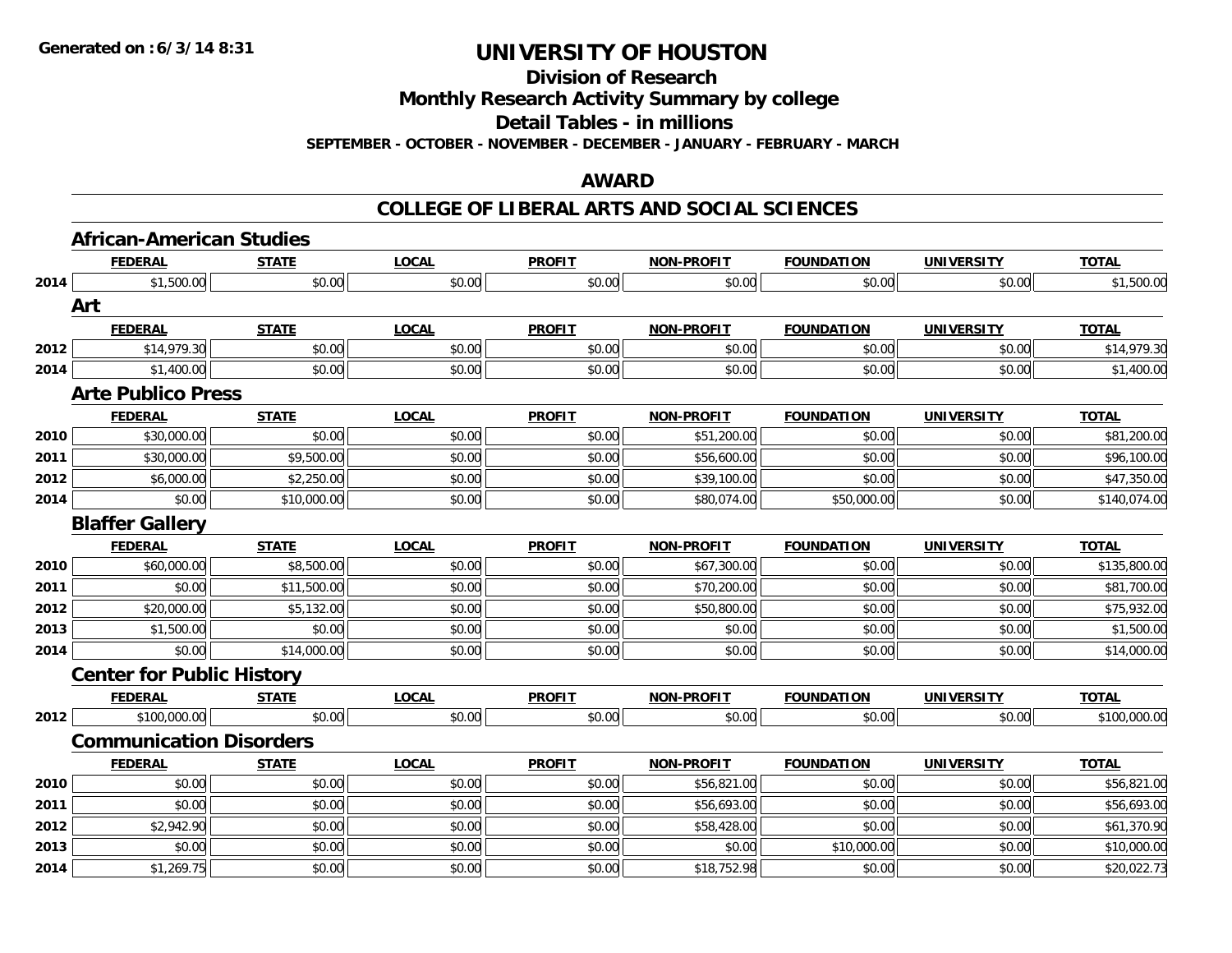**2014**

## **UNIVERSITY OF HOUSTON**

**Division of Research**

**Monthly Research Activity Summary by college**

**Detail Tables - in millions**

**SEPTEMBER - OCTOBER - NOVEMBER - DECEMBER - JANUARY - FEBRUARY - MARCH**

### **AWARD**

### **COLLEGE OF LIBERAL ARTS AND SOCIAL SCIENCES**

|      |                  | <b>Cynthia Woods Mitchell Center for the Arts</b> |              |               |                   |                   |                   |                |
|------|------------------|---------------------------------------------------|--------------|---------------|-------------------|-------------------|-------------------|----------------|
|      | <b>FEDERAL</b>   | <b>STATE</b>                                      | <b>LOCAL</b> | <b>PROFIT</b> | <b>NON-PROFIT</b> | <b>FOUNDATION</b> | <b>UNIVERSITY</b> | <b>TOTAL</b>   |
| 2011 | \$0.00           | \$0.00                                            | \$0.00       | \$0.00        | \$15,000.00       | \$0.00            | \$0.00            | \$15,000.00    |
| 2013 | \$0.00           | \$6,000.00                                        | \$0.00       | \$0.00        | \$0.00            | \$0.00            | \$0.00            | \$6,000.00     |
| 2014 | \$0.00           | \$4,500.00                                        | \$0.00       | \$5,000.00    | \$0.00            | \$1,400.00        | \$0.00            | \$10,900.00    |
|      |                  | Dean, Liberal Arts and Social Sciences            |              |               |                   |                   |                   |                |
|      | <b>FEDERAL</b>   | <b>STATE</b>                                      | <b>LOCAL</b> | <b>PROFIT</b> | <b>NON-PROFIT</b> | <b>FOUNDATION</b> | <b>UNIVERSITY</b> | <b>TOTAL</b>   |
| 2010 | \$8,250.00       | \$0.00                                            | \$0.00       | \$0.00        | \$0.00            | \$0.00            | \$0.00            | \$8,250.00     |
| 2012 | \$0.00           | \$0.00                                            | \$0.00       | \$0.00        | \$0.00            | \$0.00            | \$0.00            | \$0.00         |
| 2013 | \$0.00           | \$0.00                                            | \$0.00       | \$0.00        | \$0.00            | \$0.00            | \$0.00            | \$0.00         |
| 2014 | \$0.00           | \$0.00                                            | \$0.00       | \$0.00        | \$0.00            | \$0.00            | \$0.00            | \$0.00         |
|      | <b>Economics</b> |                                                   |              |               |                   |                   |                   |                |
|      | <b>FEDERAL</b>   | <b>STATE</b>                                      | <b>LOCAL</b> | <b>PROFIT</b> | <b>NON-PROFIT</b> | <b>FOUNDATION</b> | <b>UNIVERSITY</b> | <b>TOTAL</b>   |
| 2011 | \$0.00           | \$0.00                                            | \$0.00       | \$0.00        | \$55,000.00       | \$0.00            | \$0.00            | \$55,000.00    |
| 2012 | \$0.00           | \$0.00                                            | \$0.00       | \$0.00        | \$0.00            | \$38,500.00       | \$0.00            | \$38,500.00    |
| 2013 | \$0.00           | \$0.00                                            | \$0.00       | \$0.00        | \$0.00            | \$25,000.00       | \$0.00            | \$25,000.00    |
| 2014 | \$0.00           | \$0.00                                            | \$0.00       | \$0.00        | \$0.00            | \$18,354.00       | \$0.00            | \$18,354.00    |
|      | <b>English</b>   |                                                   |              |               |                   |                   |                   |                |
|      | <b>FEDERAL</b>   | <b>STATE</b>                                      | <b>LOCAL</b> | <b>PROFIT</b> | <b>NON-PROFIT</b> | <b>FOUNDATION</b> | <b>UNIVERSITY</b> | <b>TOTAL</b>   |
| 2010 | \$1,000.00       | \$0.00                                            | \$0.00       | \$14,264.60   | \$0.00            | \$0.00            | \$0.00            | \$15,264.60    |
| 2011 | \$1,000.00       | \$0.00                                            | \$0.00       | \$0.00        | \$0.00            | \$0.00            | \$0.00            | \$1,000.00     |
| 2012 | \$0.00           | \$0.00                                            | \$0.00       | \$0.00        | \$0.00            | \$0.00            | \$0.00            | \$0.00         |
| 2013 | \$0.00           | \$0.00                                            | \$0.00       | \$0.00        | \$0.00            | \$0.00            | \$0.00            | \$0.00         |
| 2014 | \$0.00           | \$0.00                                            | \$0.00       | \$0.00        | \$0.00            | \$0.00            | \$0.00            | \$0.00         |
|      |                  | <b>Health and Human Performance</b>               |              |               |                   |                   |                   |                |
|      | <b>FEDERAL</b>   | <b>STATE</b>                                      | <b>LOCAL</b> | <b>PROFIT</b> | <b>NON-PROFIT</b> | <b>FOUNDATION</b> | <b>UNIVERSITY</b> | <b>TOTAL</b>   |
| 2010 | \$2,072,229.60   | \$0.00                                            | \$0.00       | \$0.00        | \$0.00            | \$0.00            | \$0.00            | \$2,072,229.60 |
| 2011 | \$1,074,868.38   | \$0.00                                            | \$0.00       | \$91,870.00   | \$0.00            | \$56,877.80       | \$0.00            | \$1,223,616.18 |
| 2012 | \$1,559,942.26   | \$0.00                                            | \$0.00       | \$506,934.00  | \$0.00            | \$0.00            | \$0.00            | \$2,066,876.26 |
| 2013 | \$2,346,830.77   | \$0.00                                            | \$0.00       | \$6,759.60    | \$0.00            | \$38,628.00       | \$0.00            | \$2,392,218.37 |

4 \$1,533,258.70 \$0.00 \$0.00 \$0.00 \$0.00 \$0.00 \$0.00 \$0.00 \$0.00 \$15,000.00 \$15,000.00 \$0.00 \$1,548,258.70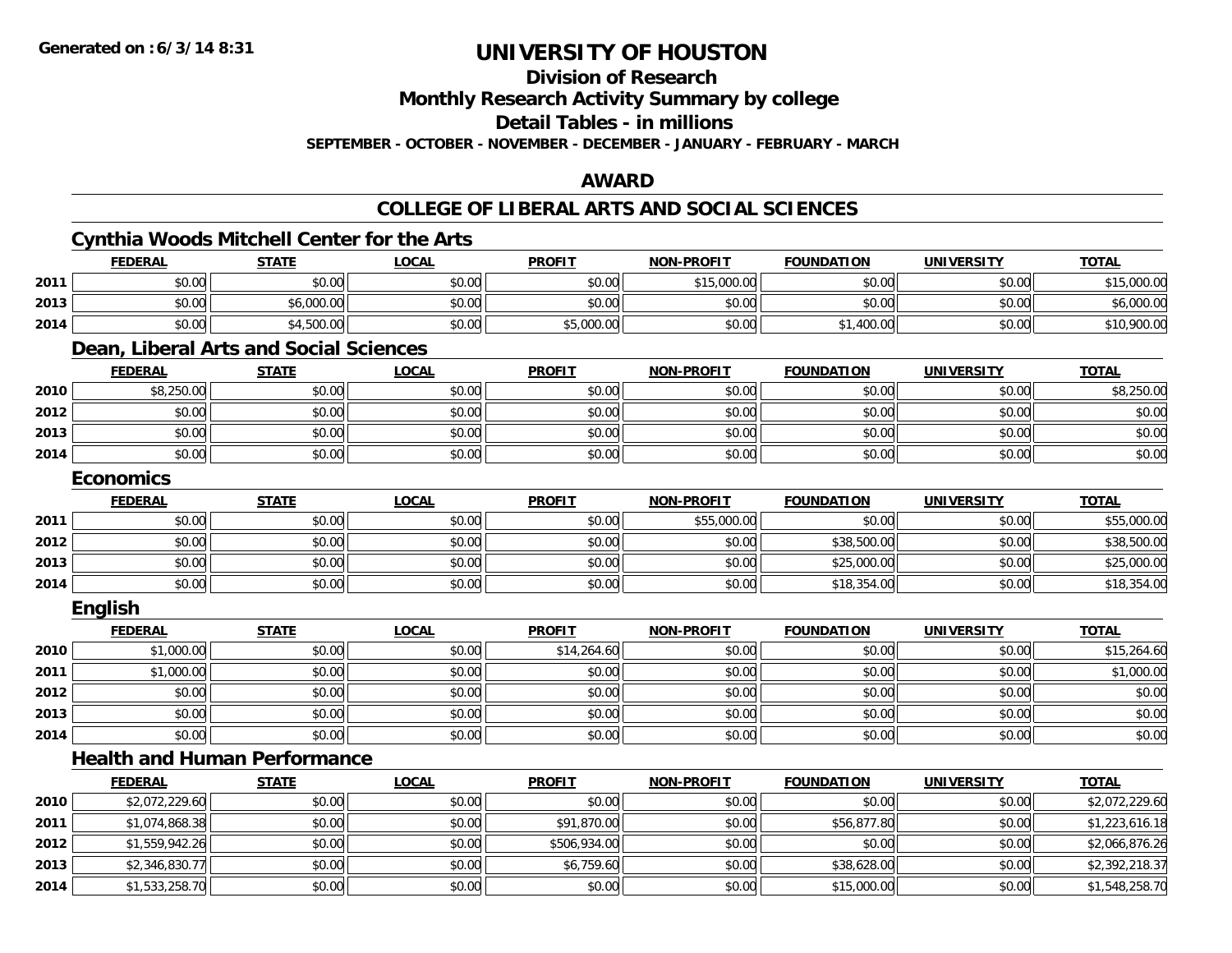### **Division of ResearchMonthly Research Activity Summary by college Detail Tables - in millions SEPTEMBER - OCTOBER - NOVEMBER - DECEMBER - JANUARY - FEBRUARY - MARCH**

### **AWARD**

|      | <b>Hispanic Studies</b>               |              |              |               |                   |                   |                   |              |
|------|---------------------------------------|--------------|--------------|---------------|-------------------|-------------------|-------------------|--------------|
|      | <b>FEDERAL</b>                        | <b>STATE</b> | <b>LOCAL</b> | <b>PROFIT</b> | <b>NON-PROFIT</b> | <b>FOUNDATION</b> | <b>UNIVERSITY</b> | <b>TOTAL</b> |
| 2010 | \$0.00                                | \$0.00       | \$0.00       | \$0.00        | \$0.00            | \$0.00            | \$0.00            | \$0.00       |
| 2011 | \$0.00                                | \$0.00       | \$0.00       | \$0.00        | \$0.00            | \$72,400.00       | \$0.00            | \$72,400.00  |
| 2012 | \$0.00                                | \$0.00       | \$0.00       | \$0.00        | \$0.00            | \$55,200.00       | \$0.00            | \$55,200.00  |
|      | <b>History</b>                        |              |              |               |                   |                   |                   |              |
|      | <b>FEDERAL</b>                        | <b>STATE</b> | <b>LOCAL</b> | <b>PROFIT</b> | <b>NON-PROFIT</b> | <b>FOUNDATION</b> | <b>UNIVERSITY</b> | <b>TOTAL</b> |
| 2010 | \$8,500.00                            | \$0.00       | \$0.00       | \$47,990.42   | \$0.00            | \$0.00            | \$0.00            | \$56,490.42  |
| 2011 | \$14,000.00                           | \$0.00       | \$0.00       | \$19,256.96   | \$0.00            | \$0.00            | \$0.00            | \$33,256.96  |
| 2012 | \$0.00                                | \$0.00       | \$0.00       | \$16,965.60   | \$0.00            | \$0.00            | \$0.00            | \$16,965.60  |
| 2013 | \$0.00                                | \$0.00       | \$0.00       | \$73,662.21   | \$0.00            | \$0.00            | \$0.00            | \$73,662.21  |
| 2014 | \$0.00                                | \$0.00       | \$0.00       | \$78,388.66   | \$0.00            | \$0.00            | \$0.00            | \$78,388.66  |
|      | <b>Hobby Center for Public Policy</b> |              |              |               |                   |                   |                   |              |
|      | <b>FEDERAL</b>                        | <b>STATE</b> | <b>LOCAL</b> | <b>PROFIT</b> | <b>NON-PROFIT</b> | <b>FOUNDATION</b> | <b>UNIVERSITY</b> | <b>TOTAL</b> |
| 2010 | \$249,989.00                          | \$0.00       | \$0.00       | \$0.00        | \$0.00            | \$0.00            | \$0.00            | \$249,989.00 |
| 2014 | \$0.00                                | \$19,298.00  | \$0.00       | \$0.00        | \$0.00            | \$6,000.00        | \$0.00            | \$25,298.00  |
|      | <b>Modern/Classical Languages</b>     |              |              |               |                   |                   |                   |              |
|      | <b>FEDERAL</b>                        | <b>STATE</b> | <b>LOCAL</b> | <b>PROFIT</b> | <b>NON-PROFIT</b> | <b>FOUNDATION</b> | <b>UNIVERSITY</b> | <b>TOTAL</b> |
| 2011 | \$0.00                                | \$0.00       | \$0.00       | \$0.00        | \$0.00            | \$0.00            | \$0.00            | \$0.00       |
|      | Philosophy                            |              |              |               |                   |                   |                   |              |
|      | <b>FEDERAL</b>                        | <b>STATE</b> | <b>LOCAL</b> | <b>PROFIT</b> | <b>NON-PROFIT</b> | <b>FOUNDATION</b> | <b>UNIVERSITY</b> | <b>TOTAL</b> |
| 2010 | \$0.00                                | \$0.00       | \$0.00       | \$0.00        | \$0.00            | \$0.00            | \$0.00            | \$0.00       |
| 2012 | \$29,932.50                           | \$0.00       | \$0.00       | \$0.00        | \$0.00            | \$0.00            | \$0.00            | \$29,932.50  |
|      | <b>Political Science</b>              |              |              |               |                   |                   |                   |              |
|      | <b>FEDERAL</b>                        | <b>STATE</b> | <b>LOCAL</b> | <b>PROFIT</b> | <b>NON-PROFIT</b> | <b>FOUNDATION</b> | <b>UNIVERSITY</b> | <b>TOTAL</b> |
| 2010 | \$0.00                                | \$0.00       | \$0.00       | \$0.00        | \$0.00            | \$0.00            | \$0.00            | \$0.00       |
| 2011 | \$11,941.00                           | \$0.00       | \$0.00       | \$0.00        | \$0.00            | \$0.00            | \$0.00            | \$11,941.00  |
| 2012 | \$0.00                                | \$0.00       | \$0.00       | \$0.00        | \$0.00            | \$0.00            | \$0.00            | \$0.00       |
| 2013 | \$0.00                                | \$0.00       | \$0.00       | \$0.00        | \$0.00            | \$0.00            | \$0.00            | \$0.00       |
| 2014 | \$0.00                                | \$0.00       | \$0.00       | \$0.00        | \$0.00            | \$0.00            | \$0.00            | \$0.00       |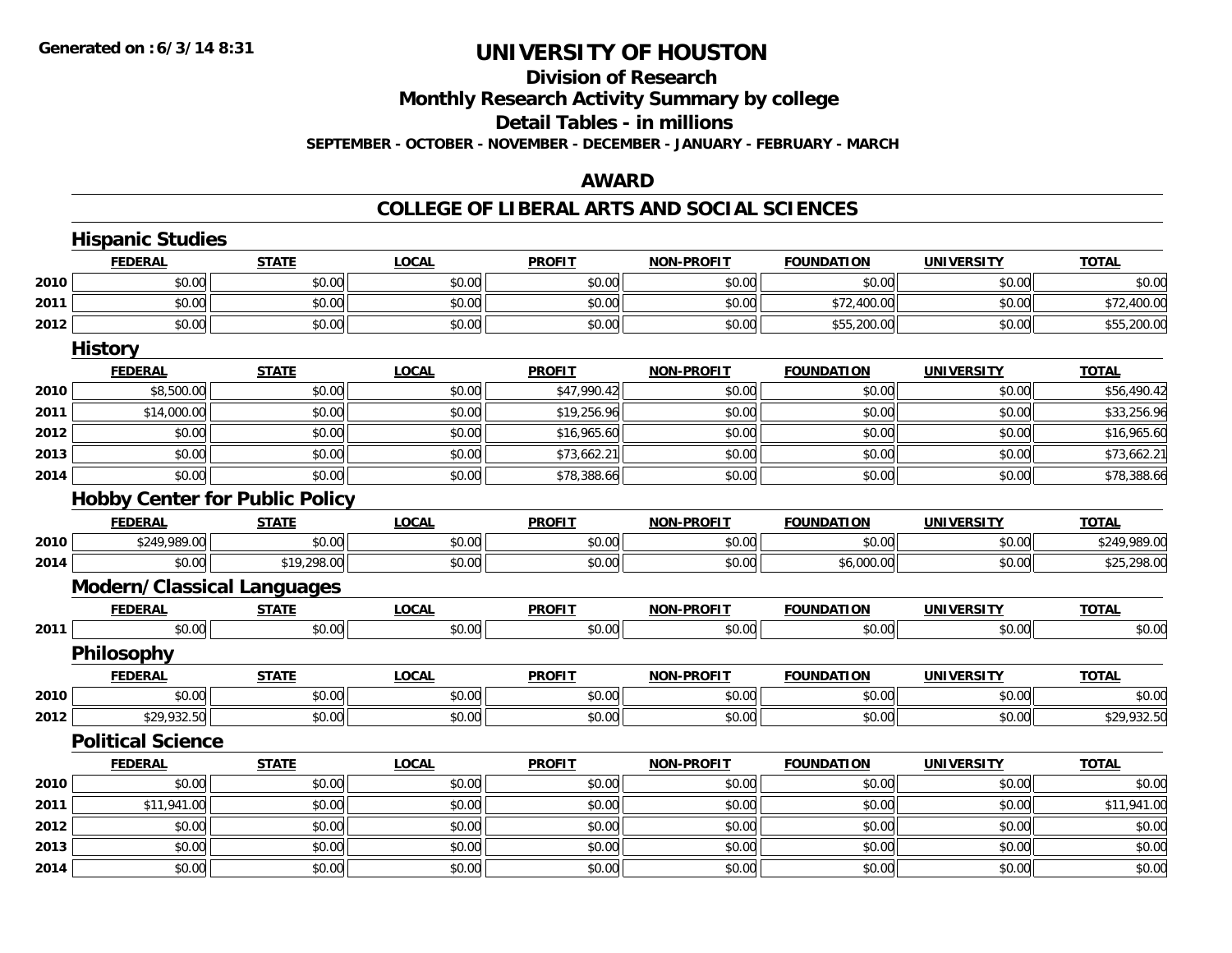### **Division of ResearchMonthly Research Activity Summary by college Detail Tables - in millions SEPTEMBER - OCTOBER - NOVEMBER - DECEMBER - JANUARY - FEBRUARY - MARCH**

### **AWARD**

### **COLLEGE OF LIBERAL ARTS AND SOCIAL SCIENCES**

|              | Psychology                     |                |              |                |                   |                   |                   |                 |
|--------------|--------------------------------|----------------|--------------|----------------|-------------------|-------------------|-------------------|-----------------|
|              | <b>FEDERAL</b>                 | <b>STATE</b>   | <b>LOCAL</b> | <b>PROFIT</b>  | <b>NON-PROFIT</b> | <b>FOUNDATION</b> | <b>UNIVERSITY</b> | <b>TOTAL</b>    |
| 2010         | \$3,247,754.82                 | \$819,845.00   | \$0.00       | \$58,067.00    | \$86,556.00       | \$0.00            | \$36,067.00       | \$4,248,289.82  |
| 2011         | \$3,468,939.21                 | \$554,880.00   | \$0.00       | \$153,430.00   | \$105,759.00      | \$229,331.15      | \$18,852.00       | \$4,531,191.36  |
| 2012         | \$3,628,608.60                 | \$61,089.16    | \$0.00       | \$38,168.00    | \$304,641.00      | \$53,798.00       | \$36,531.00       | \$4,122,835.76  |
| 2013         | \$2,130,580.50                 | \$17,656.00    | \$0.00       | \$45,015.00    | \$101,003.48      | \$55,818.00       | \$0.00            | \$2,350,072.98  |
| 2014         | \$2,579,486.80                 | \$19,559.00    | \$0.00       | \$17,923.92    | \$154,520.00      | \$0.00            | \$23,691.00       | \$2,795,180.72  |
|              | <b>School of Communication</b> |                |              |                |                   |                   |                   |                 |
|              | <b>FEDERAL</b>                 | <b>STATE</b>   | <b>LOCAL</b> | <b>PROFIT</b>  | <b>NON-PROFIT</b> | <b>FOUNDATION</b> | <b>UNIVERSITY</b> | <b>TOTAL</b>    |
| 2011         | \$0.00                         | \$0.00         | \$0.00       | \$0.00         | \$0.00            | \$0.00            | \$0.00            | \$0.00          |
| 2012         | \$0.00                         | \$0.00         | \$0.00       | \$0.00         | \$0.00            | \$0.00            | \$0.00            | \$0.00          |
| 2013         | \$0.00                         | \$0.00         | \$0.00       | \$0.00         | \$9,800.00        | \$0.00            | \$0.00            | \$9,800.00      |
| 2014         | \$0.00                         | \$0.00         | \$0.00       | \$0.00         | \$0.00            | \$0.00            | \$3,000.00        | \$3,000.00      |
|              | <b>School of Music</b>         |                |              |                |                   |                   |                   |                 |
|              | <b>FEDERAL</b>                 | <b>STATE</b>   | <b>LOCAL</b> | <b>PROFIT</b>  | <b>NON-PROFIT</b> | <b>FOUNDATION</b> | <b>UNIVERSITY</b> | <b>TOTAL</b>    |
| 2010         | \$14,500.00                    | \$0.00         | \$0.00       | \$0.00         | \$40,900.00       | \$0.00            | \$0.00            | \$55,400.00     |
| 2011         | \$0.00                         | \$15,865.00    | \$0.00       | \$0.00         | \$0.00            | \$0.00            | \$0.00            | \$15,865.00     |
| 2012         | \$0.00                         | \$3,347.00     | \$0.00       | \$0.00         | \$0.00            | \$0.00            | \$0.00            | \$3,347.00      |
| 2013         | \$0.00                         | \$3,347.00     | \$0.00       | \$0.00         | \$0.00            | \$0.00            | \$0.00            | \$3,347.00      |
| 2014         | \$0.00                         | \$9,000.00     | \$0.00       | \$0.00         | \$0.00            | \$0.00            | \$0.00            | \$9,000.00      |
|              | Sociology                      |                |              |                |                   |                   |                   |                 |
|              | <b>FEDERAL</b>                 | <b>STATE</b>   | <b>LOCAL</b> | <b>PROFIT</b>  | <b>NON-PROFIT</b> | <b>FOUNDATION</b> | <b>UNIVERSITY</b> | <b>TOTAL</b>    |
| 2011         | \$0.00                         | \$0.00         | \$0.00       | \$0.00         | \$3,500.00        | \$0.00            | \$0.00            | \$3,500.00      |
| 2012         | \$54,502.40                    | \$0.00         | \$0.00       | \$0.00         | \$0.00            | \$0.00            | \$0.00            | \$54,502.40     |
| 2013         | \$14,728.00                    | \$0.00         | \$18,000.00  | \$0.00         | \$0.00            | \$0.00            | \$0.00            | \$32,728.00     |
| 2014         | \$0.00                         | \$0.00         | \$0.00       | \$0.00         | \$0.00            | \$0.00            | \$0.00            | \$0.00          |
|              | <b>Theatre</b>                 |                |              |                |                   |                   |                   |                 |
|              | <b>FEDERAL</b>                 | <b>STATE</b>   | <b>LOCAL</b> | <b>PROFIT</b>  | <b>NON-PROFIT</b> | <b>FOUNDATION</b> | <b>UNIVERSITY</b> | <b>TOTAL</b>    |
| 2010         | \$0.00                         | \$0.00         | \$0.00       | \$0.00         | \$46,537.16       | \$0.00            | \$0.00            | \$46,537.16     |
| 2011         | \$0.00                         | \$0.00         | \$0.00       | \$0.00         | \$47,990.37       | \$0.00            | \$0.00            | \$47,990.37     |
| 2014         | \$0.00                         | \$0.00         | \$0.00       | \$0.00         | \$90,000.00       | \$0.00            | \$0.00            | \$90,000.00     |
| <b>Total</b> | \$24,320,434.48                | \$1,595,268.16 | \$18,000.00  | \$1,173,695.97 | \$1,667,175.99    | \$726,306.95      | \$118,141.00      | \$29.619.022.55 |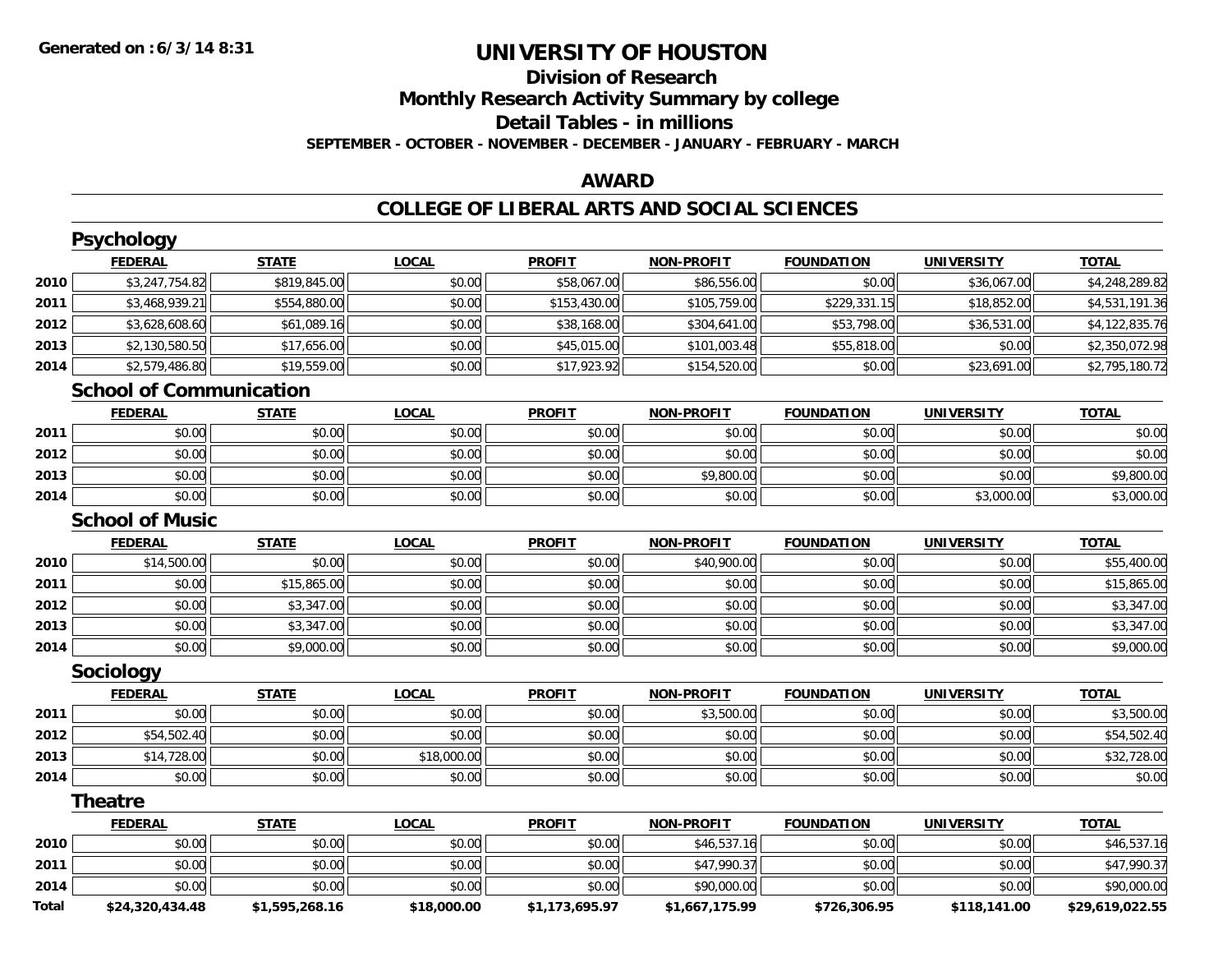#### **Division of ResearchMonthly Research Activity Summary by college Detail Tables - in millionsSEPTEMBER - OCTOBER - NOVEMBER - DECEMBER - JANUARY - FEBRUARY - MARCH**

### **AWARD**

### **COLLEGE OF NATURAL SCIENCES AND MATHEMATICS**

### **Biology/Biochemistry**

|      | <b>FEDERAL</b> | <b>STATE</b> | <u>LOCAL</u> | <b>PROFIT</b> | <b>NON-PROFIT</b> | <b>FOUNDATION</b> | <b>UNIVERSITY</b> | <b>TOTAL</b>   |
|------|----------------|--------------|--------------|---------------|-------------------|-------------------|-------------------|----------------|
| 2010 | \$2,695,489.50 | \$0.00       | \$0.00       | \$0.00        | \$324,759.00      | \$103,171.61      | \$0.00            | \$3,123,420.11 |
| 2011 | \$2,488,289.36 | \$300,565.75 | \$0.00       | \$0.00        | \$539,496.11      | \$84,378.25       | \$0.00            | \$3,412,729.47 |
| 2012 | \$1,050,920.76 | \$146,670.00 | \$0.00       | \$0.00        | \$301,000.00      | \$0.00            | \$0.00            | \$1,498,590.76 |
| 2013 | \$1,057,645.69 | \$64,175.00  | \$0.00       | \$478,412.00  | \$666,310.00      | \$0.00            | \$0.00            | \$2,266,542.69 |
| 2014 | \$1,475,845.45 | \$223.06     | \$0.00       | \$0.00        | \$77,000.00       | \$0.00            | \$0.00            | \$1,553,068.51 |

### **Center for Nuclear Receptors and Cell Signaling**

|      | <b>FEDERAL</b> | <b>STATE</b>   | <u>LOCAL</u> | <b>PROFIT</b> | <b>NON-PROFIT</b> | <b>FOUNDATION</b> | <b>UNIVERSITY</b> | <b>TOTAL</b>   |
|------|----------------|----------------|--------------|---------------|-------------------|-------------------|-------------------|----------------|
| 2010 | \$843,984.00   | \$0.00         | \$0.00       | \$0.00        | \$0.00            | \$41,181.28       | \$0.00            | \$885,165.28   |
| 2011 | \$947,348.09   | \$45,000.00    | \$0.00       | \$240,000.00  | \$0.00            | \$50,000.00       | \$0.00            | \$1,282,348.09 |
| 2012 | \$519,968.00   | \$1,035,286.00 | \$0.00       | \$0.00        | \$20,000.00       | \$50,000.00       | \$0.00            | \$1,625,254.00 |
| 2013 | \$202,124.00   | \$0.00         | \$0.00       | \$0.00        | \$14,000.00       | \$100,000.00      | \$0.00            | \$316,124.00   |
| 2014 | \$244,596.00   | \$0.00         | \$0.00       | \$0.00        | \$0.00            | \$0.00            | \$0.00            | \$244,596.00   |

### **Chemistry**

|      | <b>FEDERAL</b> | <b>STATE</b>   | <b>LOCAL</b> | <b>PROFIT</b> | <b>NON-PROFIT</b> | <b>FOUNDATION</b> | <b>UNIVERSITY</b> | <b>TOTAL</b>   |
|------|----------------|----------------|--------------|---------------|-------------------|-------------------|-------------------|----------------|
| 2010 | \$3,027,867.60 | \$1,772,622.00 | \$0.00       | \$0.00        | \$0.00            | \$301,623.61      | \$226,934.00      | \$5,329,047.21 |
| 2011 | \$2,964,136.39 | \$0.00         | \$0.00       | \$80,000.00   | \$0.00            | \$275,272.58      | \$200,000.00      | \$3,519,408.97 |
| 2012 | \$1,414,370.88 | \$0.00         | \$0.00       | \$0.00        | \$30,000.00       | \$0.00            | \$0.00            | \$1,444,370.88 |
| 2013 | \$726,338.94   | \$0.00         | \$0.00       | \$0.00        | \$0.00            | \$376,039.62      | \$29,030.00       | \$1,131,408.56 |
| 2014 | \$916,406.50   | \$0.00         | \$0.00       | \$0.00        | \$0.00            | \$0.00            | \$0.00            | \$916,406.50   |

#### **Computer Science**

|      | <b>FEDERAL</b> | <b>STATE</b> | <b>LOCAL</b> | <b>PROFIT</b> | <b>NON-PROFIT</b> | <b>FOUNDATION</b> | <b>UNIVERSITY</b> | <b>TOTAL</b>   |
|------|----------------|--------------|--------------|---------------|-------------------|-------------------|-------------------|----------------|
| 2010 | \$3,242,471.52 | \$88,746.00  | \$0.00       | \$152,865.00  | \$134,364.18      | \$0.00            | \$0.00            | \$3,618,446.70 |
| 2011 | \$1,753,666.50 | \$9,392.00   | \$0.00       | \$373,576.00  | \$181,323.12      | \$0.00            | \$0.00            | \$2,317,957.62 |
| 2012 | \$1,585,309.88 | \$61,050.00  | \$0.00       | \$165,000.00  | \$10,000.00       | \$65,940.00       | \$25,000.00       | \$1,912,299.88 |
| 2013 | \$2,807,390.00 | \$0.00       | \$0.00       | \$139,976.00  | \$9,000.00        | \$0.00            | \$25,000.00       | \$2,981,366.00 |
| 2014 | \$1,280,469.45 | \$0.00       | \$0.00       | \$330,000.00  | \$35,010.00       | \$0.00            | \$0.00            | \$1,645,479.45 |

### **Dean, Natural Sciences and Mathematics**

|      | <b>FEDERAL</b> | <b>CTATE</b>    | LOCAI              | <b>PROFIT</b> | <b>DDAEIT</b><br><b>MAN</b><br>ж. | <b>FOUNDATION</b> | UNIVERSITY           | <b>TOTAL</b>             |
|------|----------------|-----------------|--------------------|---------------|-----------------------------------|-------------------|----------------------|--------------------------|
| 2010 | ልስ ባህ<br>שט.טע | ሖጣ<br>JU.UU     | $\sim$ 00<br>DU.UU | 0000<br>JU.UU | $\sim$<br>$\sim$<br>PO.OO         | 0000<br>JU.UU     | 0000<br><b>DU.UG</b> | $\sim$<br><b>JU.UU</b>   |
| 2011 | \$0.00         | $\sim$<br>JU.UU | $\sim$ 00<br>PU.UU | 0000<br>JU.UU | 0.00<br>vv.vv                     | 0.00<br>JU.UU     | 0000<br><b>DU.UG</b> | $\cdots$<br><b>JU.UU</b> |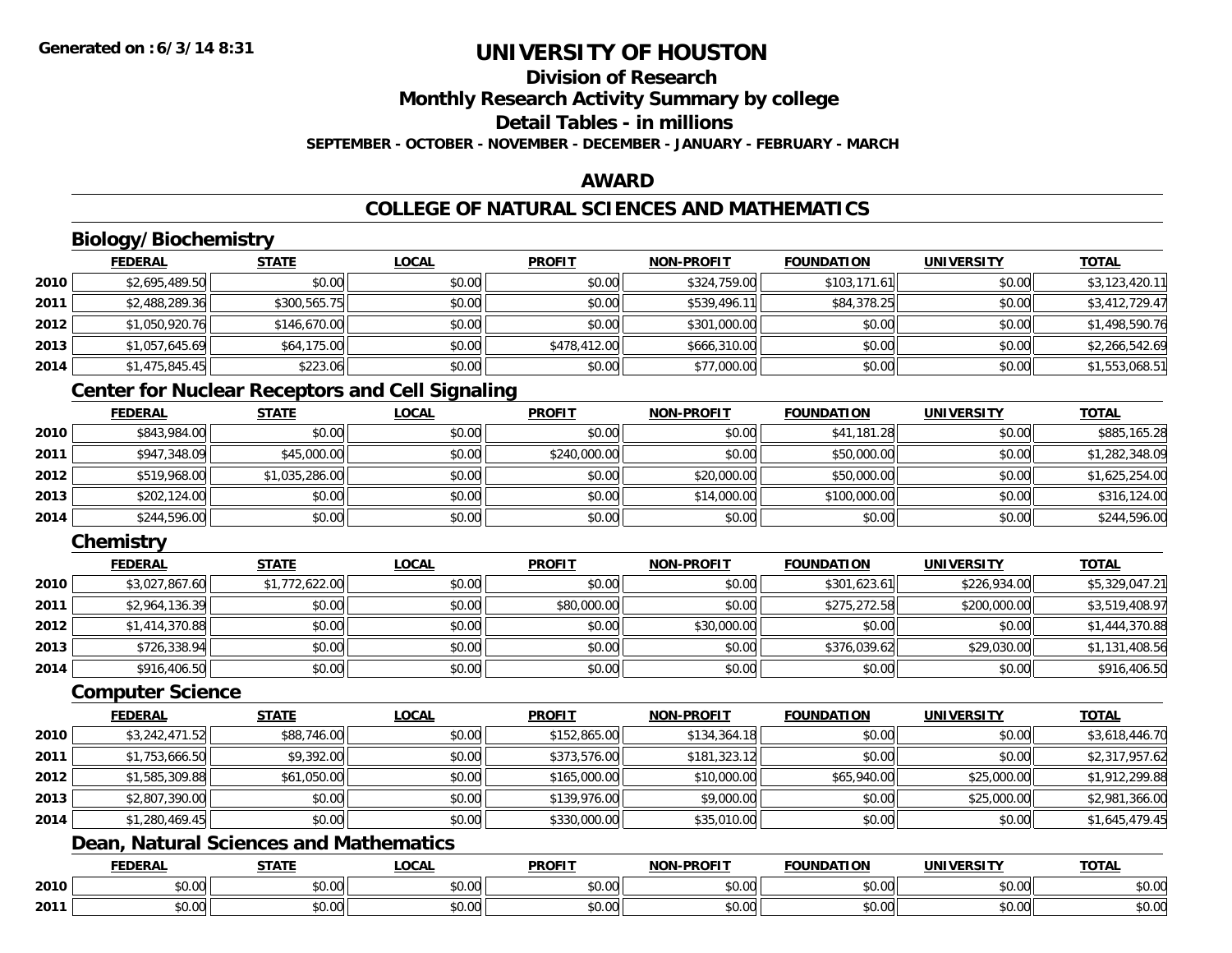### **Division of Research**

**Monthly Research Activity Summary by college**

**Detail Tables - in millions**

**SEPTEMBER - OCTOBER - NOVEMBER - DECEMBER - JANUARY - FEBRUARY - MARCH**

### **AWARD**

### **COLLEGE OF NATURAL SCIENCES AND MATHEMATICS**

### **Dean, Natural Sciences and Mathematics**

|      | <b>FEDERAL</b>         | <b>STATE</b> | LOCAL  | <b>PROFIT</b> | <b>NON-PROFIT</b> | <b>FOUNDATION</b> | UNIVERSITY | <b>TOTAL</b> |
|------|------------------------|--------------|--------|---------------|-------------------|-------------------|------------|--------------|
| 2012 | \$119,730.00           | \$0.00       | \$0.00 | \$0.00        | \$0.00            | \$0.00            | \$0.00     | \$119,730.00 |
| 2013 | .412.00<br>$+110$<br>. | \$0.00       | \$0.00 | \$0.00        | \$0.00            | \$0.00            | \$0.00     |              |
| 2014 | \$0.00                 | \$0.00       | \$0.00 | \$0.00        | \$0.00            | \$0.00            | \$0.00     | \$0.00       |

#### **Earth & Atmospheric Sciences**

|      | <b>FEDERAL</b> | <b>STATE</b> | <b>LOCAL</b> | <b>PROFIT</b>  | <b>NON-PROFIT</b> | <b>FOUNDATION</b> | <b>UNIVERSITY</b> | <u>TOTAL</u>   |
|------|----------------|--------------|--------------|----------------|-------------------|-------------------|-------------------|----------------|
| 2010 | \$656,118.00   | \$258,850.00 | \$0.00       | \$588,819.00   | \$0.00            | \$0.00            | \$0.00            | \$1,503,787.00 |
| 2011 | \$1,797,833.00 | \$273,954.00 | \$0.00       | \$806,766.00   | \$0.00            | \$0.00            | \$0.00            | \$2,878,553.00 |
| 2012 | \$732,057.00   | \$265,950.00 | \$0.00       | \$3,158,564.68 | \$262,752.00      | \$0.00            | \$0.00            | \$4,419,323.68 |
| 2013 | \$1,216,012.80 | \$474,854,00 | \$0.00       | \$1,204,661.00 | \$0.00            | \$0.00            | \$0.00            | \$2,895,527.80 |
| 2014 | \$516,460.81   | \$55,145.75  | \$0.00       | \$746,949.00   | \$100,915.00      | \$0.00            | \$0.00            | \$1,419,470.56 |

### **Institute for Climate and Atmospheric Science**

|      | <b>FEDERAL</b> | <b>STATE</b> | <u>LOCAL</u> | <b>PROFIT</b> | <b>NON-PROFIT</b> | <b>FOUNDATION</b> | <b>UNIVERSITY</b> | <b>TOTAL</b> |
|------|----------------|--------------|--------------|---------------|-------------------|-------------------|-------------------|--------------|
| 2010 | \$0.00         | \$0.00       | \$0.00       | \$0.00        | \$0.00            | \$0.00            | \$0.00            | \$0.00       |
| 2012 | \$0.00         | \$0.00       | \$0.00       | \$0.00        | \$0.00            | \$0.00            | \$0.00            | \$0.00       |
| 2013 | \$0.00         | \$0.00       | \$0.00       | \$0.00        | \$0.00            | \$0.00            | \$0.00            | \$0.00       |
| 2014 | \$0.00         | \$0.00       | \$0.00       | \$0.00        | \$0.00            | \$0.00            | \$0.00            | \$0.00       |

**Mathematics**

|      | <b>FEDERAL</b> | <b>STATE</b> | <u>LOCAL</u> | <b>PROFIT</b> | <b>NON-PROFIT</b> | <b>FOUNDATION</b> | <b>UNIVERSITY</b> | <b>TOTAL</b>   |
|------|----------------|--------------|--------------|---------------|-------------------|-------------------|-------------------|----------------|
| 2010 | \$540,982.98   | \$350,000.00 | \$0.00       | \$300,000.00  | \$44,000.00       | \$127,436.75      | \$0.00            | \$1,362,419.73 |
| 2011 | \$981,993.00   | \$100,036.00 | \$0.00       | \$150,000.00  | \$22,622.00       | \$111,708.69      | \$10,000.00       | \$1,376,359.69 |
| 2012 | \$728,425.92   | \$139,739.00 | \$0.00       | \$210,000.00  | \$99,312.00       | \$80,000.00       | \$10,000.00       | \$1,267,476.92 |
| 2013 | \$353,938.00   | \$0.00       | \$0.00       | \$90,000.00   | \$0.00            | \$21,000.00       | \$0.00            | \$464,938.00   |
| 2014 | \$984,324.50   | \$0.00       | \$0.00       | \$120,000.00  | \$0.00            | \$87,024.29       | \$0.00            | \$1,191,348.79 |

**Physics**

|      | <b>FEDERAL</b> | <u>STATE</u> | <u>LOCAL</u> | <b>PROFIT</b>  | <b>NON-PROFIT</b> | <b>FOUNDATION</b> | <b>UNIVERSITY</b> | <b>TOTAL</b>   |
|------|----------------|--------------|--------------|----------------|-------------------|-------------------|-------------------|----------------|
| 2010 | \$1,962,211.00 | \$11,498.25  | \$0.00       | \$900,457.88   | \$45,397.10       | \$0.00            | \$0.00            | \$2,919,564.23 |
| 2011 | \$3,012,872.03 | \$0.00       | \$0.00       | \$810,300.00   | \$5,333.00        | \$0.00            | \$0.00            | \$3,828,505.03 |
| 2012 | \$1,833,541.94 | \$0.00       | \$0.00       | \$1,149,600.00 | \$49,225.00       | \$0.00            | \$0.00            | \$3,032,366.94 |
| 2013 | \$2,324,532.98 | \$0.00       | \$0.00       | \$517,900.00   | \$56,040.00       | \$0.00            | \$0.00            | \$2,898,472.98 |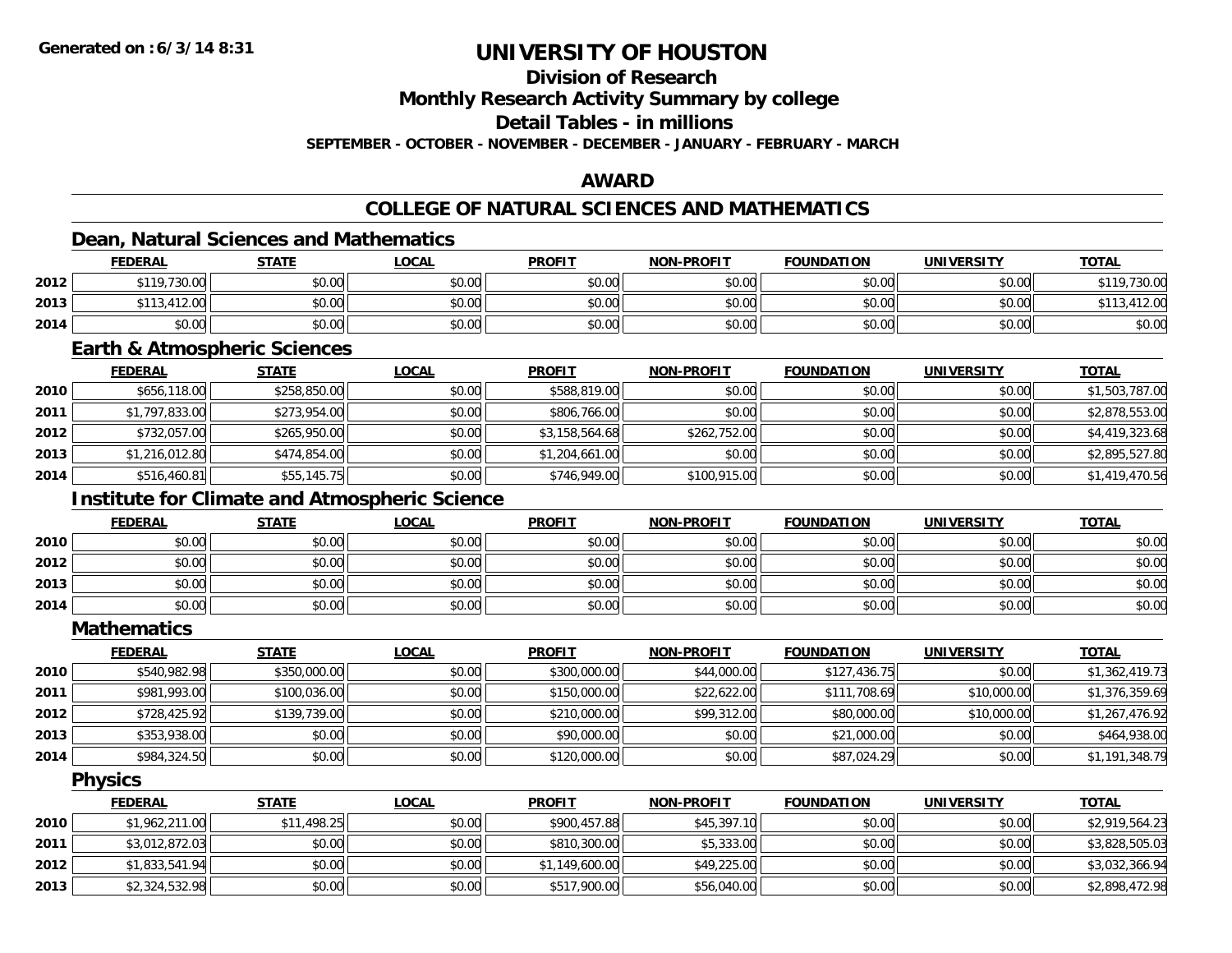#### **Division of Research**

**Monthly Research Activity Summary by college**

**Detail Tables - in millions**

**SEPTEMBER - OCTOBER - NOVEMBER - DECEMBER - JANUARY - FEBRUARY - MARCH**

#### **AWARD**

#### **COLLEGE OF NATURAL SCIENCES AND MATHEMATICS**

|              | <b>Physics</b>  |                |             |                 |                   |                   |              |                 |  |  |  |  |
|--------------|-----------------|----------------|-------------|-----------------|-------------------|-------------------|--------------|-----------------|--|--|--|--|
|              | <b>FEDERAL</b>  | <b>STATE</b>   | <b>OCAL</b> | <b>PROFIT</b>   | <b>NON-PROFIT</b> | <b>FOUNDATION</b> | UNIVERSITY   | <b>TOTAL</b>    |  |  |  |  |
| 2014         | \$2,596,056.02  | \$0.00         | \$0.00      | \$388,200.00    | \$115,000.00      | \$0.00            | \$0.00       | \$3,099,256.02  |  |  |  |  |
| <b>Total</b> | \$51,715,140.49 | \$5,453,756.81 | \$0.00      | \$13,102,046.56 | \$3,142,858.51    | \$1,874,776.68    | \$525,964.00 | \$75,814,543.05 |  |  |  |  |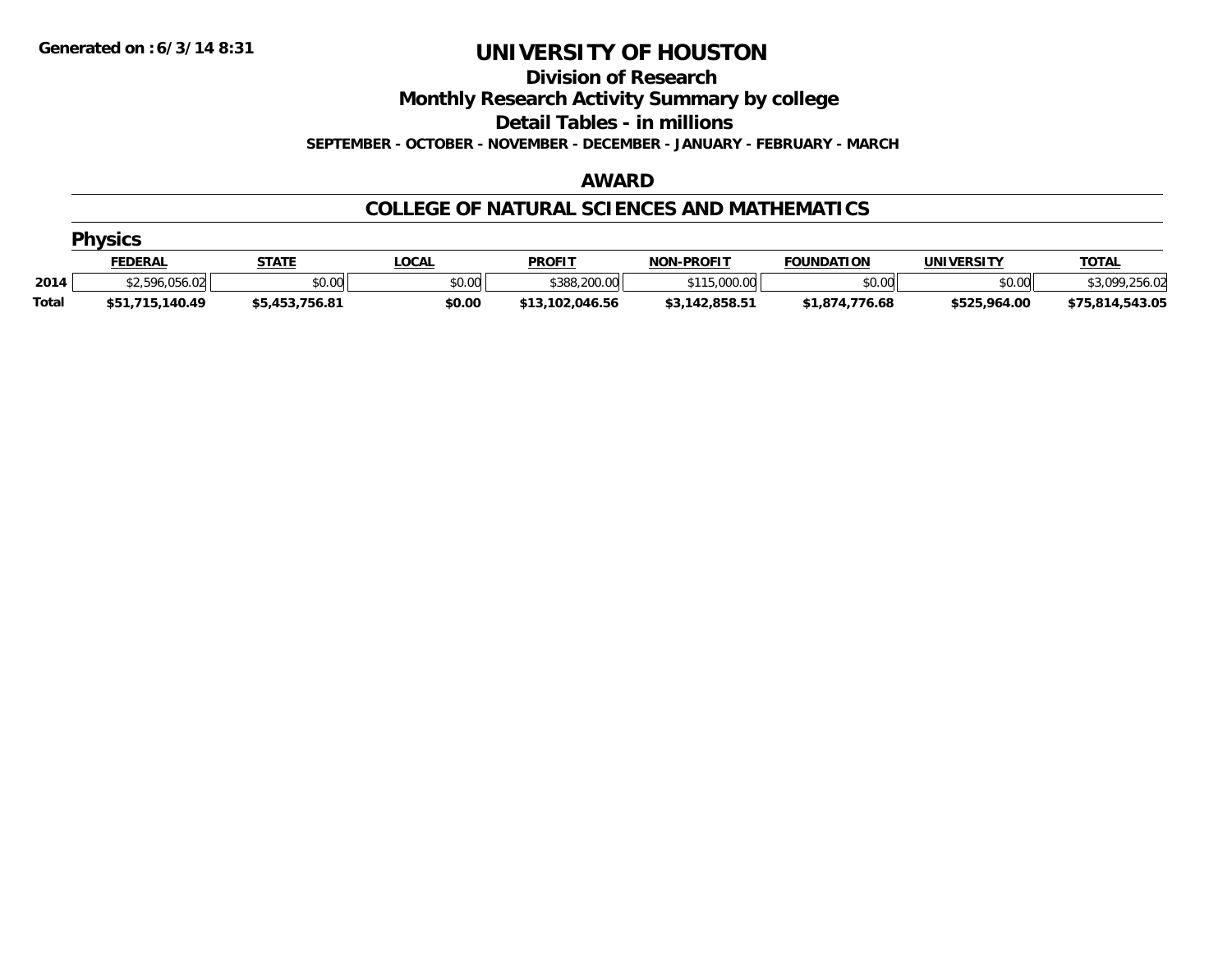### **Division of ResearchMonthly Research Activity Summary by college Detail Tables - in millions SEPTEMBER - OCTOBER - NOVEMBER - DECEMBER - JANUARY - FEBRUARY - MARCH**

#### **AWARD**

### **COLLEGE OF OPTOMETRY**

### **Optometry, Community**

|       | <b>FEDERAL</b>  | <b>STATE</b> | <b>LOCAL</b> | <b>PROFIT</b>  | <b>NON-PROFIT</b> | <b>FOUNDATION</b> | <b>UNIVERSITY</b> | <b>TOTAL</b>    |
|-------|-----------------|--------------|--------------|----------------|-------------------|-------------------|-------------------|-----------------|
| 2010  | \$3,587,258.96  | \$37,297.00  | \$0.00       | \$278,498.00   | \$2,100.00        | \$0.00            | \$178,976.28      | \$4,084,130.24  |
| 2011  | \$2,311,367.00  | \$0.00       | \$0.00       | \$264,111.26   | \$0.00            | \$0.00            | \$193,620.00      | \$2,769,098.26  |
| 2012  | \$2,787,789.80  | \$0.00       | \$0.00       | \$393,188.04   | \$0.00            | \$40,000.00       | \$207,310.00      | \$3,428,287.84  |
| 2013  | \$1,869,458.80  | \$0.00       | \$0.00       | \$1,306,414.85 | \$0.00            | \$0.00            | \$102,670.00      | \$3,278,543.65  |
| 2014  | \$3,471,884.90  | \$0.00       | \$0.00       | \$654,262.09   | \$0.00            | \$0.00            | \$184,640.00      | \$4,310,786.99  |
| Total | \$14,027,759.46 | \$37,297.00  | \$0.00       | \$2,896,474.24 | \$2,100.00        | \$40,000.00       | \$867,216.28      | \$17,870,846.98 |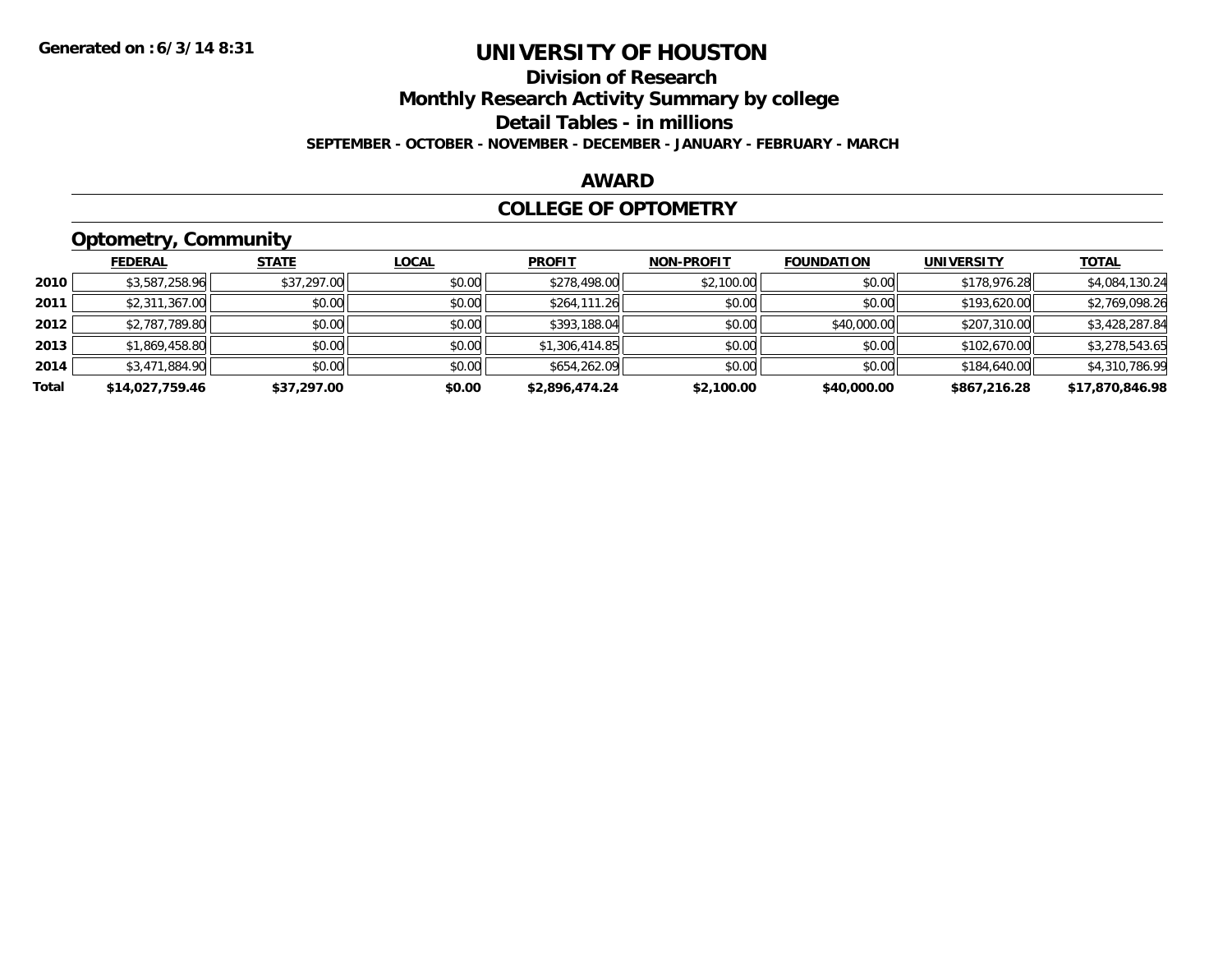### **Division of Research**

**Monthly Research Activity Summary by college**

**Detail Tables - in millions**

**SEPTEMBER - OCTOBER - NOVEMBER - DECEMBER - JANUARY - FEBRUARY - MARCH**

### **AWARD**

### **COLLEGE OF PHARMACY**

### **Clinical Sciences and Administration**

|      | <b>FEDERAL</b> | <b>STATE</b> | <b>LOCAL</b> | <b>PROFIT</b> | <b>NON-PROFIT</b> | <b>FOUNDATION</b> | <b>UNIVERSITY</b> | <b>TOTAL</b> |
|------|----------------|--------------|--------------|---------------|-------------------|-------------------|-------------------|--------------|
| 2010 | \$42,151.25    | \$0.00       | \$0.00       | \$85,140.00   | \$60,001.00       | \$0.00            | \$0.00            | \$187,292.25 |
| 2011 | \$73,572.60    | \$14,886.00  | \$0.00       | \$4,438.80    | \$359,968.00      | \$0.00            | \$0.00            | \$452,865.40 |
| 2012 | \$299,290.30   | \$17,618.62  | \$0.00       | \$218,750.00  | \$6,500.00        | \$0.00            | \$0.00            | \$542,158.92 |
| 2013 | \$225,015.00   | \$0.00       | \$0.00       | \$321,459.50  | \$10,000.00       | \$2,500.00        | \$0.00            | \$558,974.50 |
| 2014 | \$0.00         | \$0.00       | \$0.00       | \$270,000.00  | \$545,894.00      | \$0.00            | \$0.00            | \$815,894.00 |

### **Dean, Pharmacy**

|      | <b>FEDERAL</b> | <b>STATE</b> | <u>LOCAL</u> | <b>PROFIT</b> | <b>NON-PROFIT</b> | <b>FOUNDATION</b> | <b>UNIVERSITY</b> | <b>TOTAL</b> |
|------|----------------|--------------|--------------|---------------|-------------------|-------------------|-------------------|--------------|
| 2010 | \$0.00         | \$0.00       | \$0.00       | \$0.00        | \$0.00            | \$0.00            | \$0.00            | \$0.00       |
| 2011 | \$0.00         | \$0.00       | \$0.00       | \$0.00        | \$0.00            | \$0.00            | \$0.00            | \$0.00       |
| 2012 | \$0.00         | \$0.00       | \$0.00       | \$0.00        | \$0.00            | \$0.00            | \$0.00            | \$0.00       |
| 2013 | \$0.00         | \$0.00       | \$0.00       | \$0.00        | \$0.00            | \$0.00            | \$0.00            | \$0.00       |
| 2014 | \$0.00         | \$0.00       | \$0.00       | \$0.00        | \$0.00            | \$0.00            | \$0.00            | \$0.00       |

### **Pharmacological and Pharmaceutical Sciences**

|       | <b>FEDERAL</b> | <b>STATE</b> | <b>LOCAL</b> | <b>PROFIT</b>  | <b>NON-PROFIT</b> | <b>FOUNDATION</b> | <b>UNIVERSITY</b> | <b>TOTAL</b>   |
|-------|----------------|--------------|--------------|----------------|-------------------|-------------------|-------------------|----------------|
| 2010  | \$2,297,199.00 | \$36,660.00  | \$0.00       | \$19,200.00    | \$0.00            | \$0.00            | \$0.00            | \$2,353,059.00 |
| 2011  | \$1,929,840.40 | \$0.00       | \$0.00       | \$25,760.00    | \$0.00            | \$0.00            | \$0.00            | \$1,955,600.40 |
| 2012  | \$854,609.70   | \$0.00       | \$0.00       | \$16,000.00    | \$147,000.00      | \$0.00            | \$0.00            | \$1,017,609.70 |
| 2013  | \$837,486.00   | \$0.00       | \$0.00       | \$34,684.00    | \$10,000.00       | \$0.00            | \$0.00            | \$882,170.00   |
| 2014  | \$372,923.00   | \$0.00       | \$0.00       | \$70,174.00    | \$0.00            | \$88,961.00       | \$0.00            | \$532,058.00   |
| Total | \$6,932,087.25 | \$69,164.62  | \$0.00       | \$1,065,606.30 | \$1,139,363.00    | \$91,461.00       | \$0.00            | \$9,297,682.17 |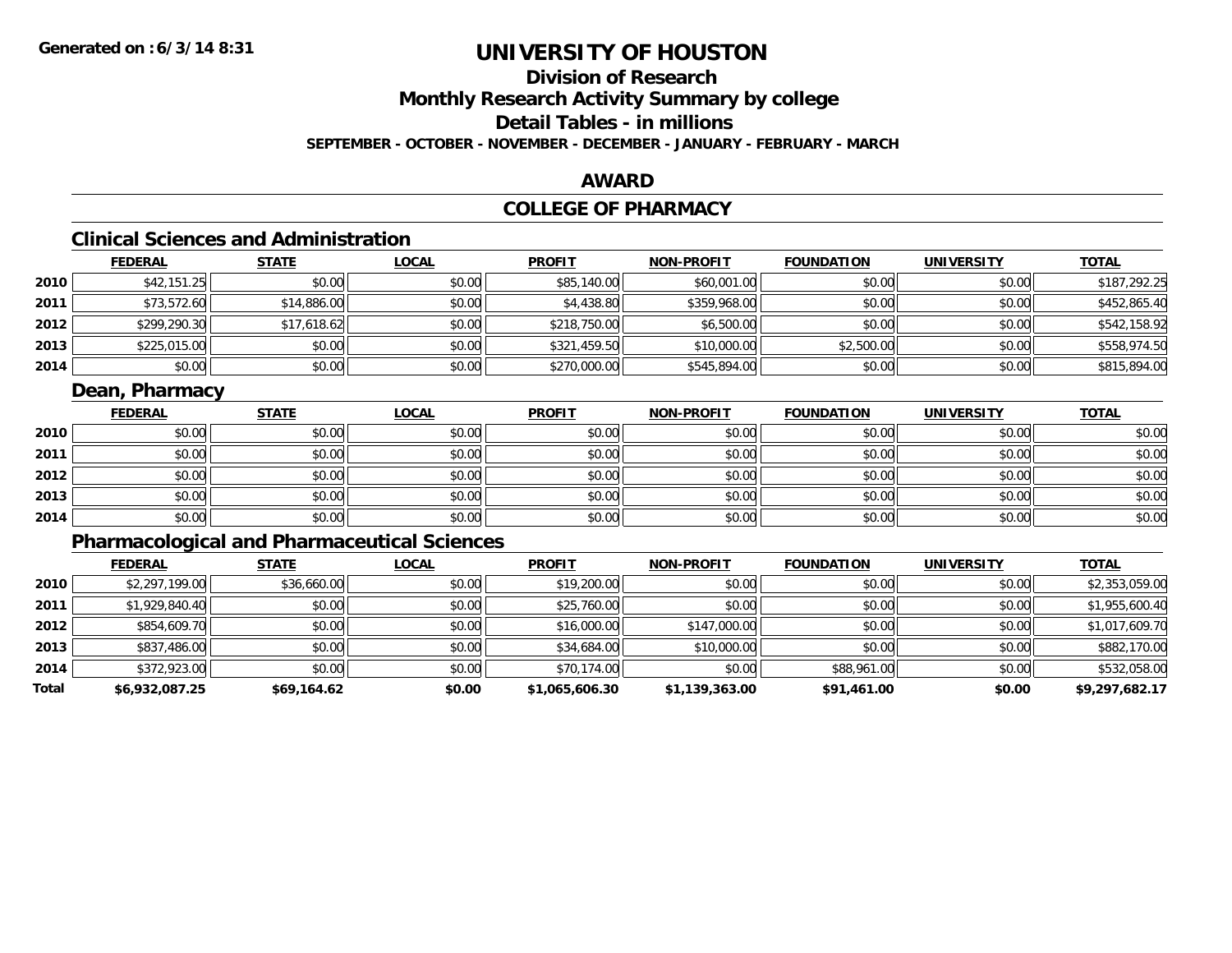**Division of Research**

**Monthly Research Activity Summary by college**

**Detail Tables - in millions**

**SEPTEMBER - OCTOBER - NOVEMBER - DECEMBER - JANUARY - FEBRUARY - MARCH**

### **AWARD**

#### **COLLEGE OF TECHNOLOGY**

|      | <b>Center for Life Sciences Technology</b>    |              |              |               |                   |                   |                   |                |
|------|-----------------------------------------------|--------------|--------------|---------------|-------------------|-------------------|-------------------|----------------|
|      | <b>FEDERAL</b>                                | <b>STATE</b> | <b>LOCAL</b> | <b>PROFIT</b> | <b>NON-PROFIT</b> | <b>FOUNDATION</b> | <b>UNIVERSITY</b> | <b>TOTAL</b>   |
| 2011 | \$0.00                                        | \$0.00       | \$0.00       | \$0.00        | \$0.00            | \$0.00            | \$0.00            | \$0.00         |
|      | <b>Center for Technology Literacy</b>         |              |              |               |                   |                   |                   |                |
|      | <b>FEDERAL</b>                                | <b>STATE</b> | <b>LOCAL</b> | <b>PROFIT</b> | <b>NON-PROFIT</b> | <b>FOUNDATION</b> | <b>UNIVERSITY</b> | <b>TOTAL</b>   |
| 2010 | \$16,800.00                                   | \$0.00       | \$0.00       | \$0.00        | \$0.00            | \$0.00            | \$0.00            | \$16,800.00    |
| 2013 | \$203,427.00                                  | \$0.00       | \$0.00       | \$0.00        | \$0.00            | \$0.00            | \$0.00            | \$203,427.00   |
| 2014 | \$252,853.00                                  | \$0.00       | \$0.00       | \$0.00        | \$0.00            | \$0.00            | \$0.00            | \$252,853.00   |
|      | <b>Construction Management</b>                |              |              |               |                   |                   |                   |                |
|      | <b>FEDERAL</b>                                | <b>STATE</b> | <b>LOCAL</b> | <b>PROFIT</b> | <b>NON-PROFIT</b> | <b>FOUNDATION</b> | <b>UNIVERSITY</b> | <b>TOTAL</b>   |
| 2010 | \$24,462.50                                   | \$0.00       | \$0.00       | \$0.00        | \$0.00            | \$0.00            | \$0.00            | \$24,462.50    |
| 2013 | \$0.00                                        | \$74,568.00  | \$0.00       | \$0.00        | \$0.00            | \$0.00            | \$0.00            | \$74,568.00    |
| 2014 | \$0.00                                        | \$74,922.00  | \$0.00       | \$0.00        | \$0.00            | \$0.00            | \$0.00            | \$74,922.00    |
|      | Dean, Technology                              |              |              |               |                   |                   |                   |                |
|      | <b>FEDERAL</b>                                | <b>STATE</b> | <b>LOCAL</b> | <b>PROFIT</b> | <b>NON-PROFIT</b> | <b>FOUNDATION</b> | <b>UNIVERSITY</b> | <b>TOTAL</b>   |
| 2010 | \$178,336.10                                  | \$0.00       | \$0.00       | \$0.00        | \$0.00            | \$0.00            | \$0.00            | \$178,336.10   |
| 2011 | \$138,001.49                                  | \$0.00       | \$0.00       | \$0.00        | \$0.00            | \$0.00            | \$0.00            | \$138,001.49   |
| 2012 | \$342,089.00                                  | \$0.00       | \$0.00       | \$0.00        | \$0.00            | \$0.00            | \$0.00            | \$342,089.00   |
| 2013 | \$0.00                                        | \$0.00       | \$0.00       | \$0.00        | \$0.00            | \$0.00            | \$0.00            | \$0.00         |
| 2014 | \$0.00                                        | \$0.00       | \$0.00       | \$0.00        | \$20,000.00       | \$0.00            | \$0.00            | \$20,000.00    |
|      | <b>Engineering Technology</b>                 |              |              |               |                   |                   |                   |                |
|      | <b>FEDERAL</b>                                | <b>STATE</b> | <b>LOCAL</b> | <b>PROFIT</b> | <b>NON-PROFIT</b> | <b>FOUNDATION</b> | <b>UNIVERSITY</b> | <b>TOTAL</b>   |
| 2010 | \$319,098.20                                  | \$0.00       | \$0.00       | \$111,000.00  | \$0.00            | \$0.00            | \$0.00            | \$430,098.20   |
| 2011 | \$431,491.00                                  | \$0.00       | \$0.00       | \$0.00        | \$16,732.00       | \$18,100.00       | \$0.00            | \$466,323.00   |
| 2012 | \$171,655.00                                  | \$0.00       | \$0.00       | \$0.00        | \$0.00            | \$18,400.00       | \$0.00            | \$190,055.00   |
| 2013 | \$261,215.00                                  | \$0.00       | \$0.00       | \$75,000.00   | \$0.00            | \$0.00            | \$0.00            | \$336,215.00   |
| 2014 | \$1,024,060.80                                | \$0.00       | \$0.00       | \$125,000.00  | \$0.00            | \$0.00            | \$0.00            | \$1,149,060.80 |
|      | <b>Human Development and Consumer Science</b> |              |              |               |                   |                   |                   |                |
|      | <b>FEDERAL</b>                                | <b>STATE</b> | <b>LOCAL</b> | <b>PROFIT</b> | <b>NON-PROFIT</b> | <b>FOUNDATION</b> | <b>UNIVERSITY</b> | <b>TOTAL</b>   |
| 2010 | \$1,000.00                                    | \$0.00       | \$0.00       | \$20,704.00   | \$0.00            | \$0.00            | \$0.00            | \$21,704.00    |
| 2013 | \$5,000.00                                    | \$0.00       | \$0.00       | \$0.00        | \$0.00            | \$0.00            | \$0.00            | \$5,000.00     |
| 2014 | \$5,000.00                                    | \$0.00       | \$0.00       | \$0.00        | \$0.00            | \$153,000.00      | \$0.00            | \$158,000.00   |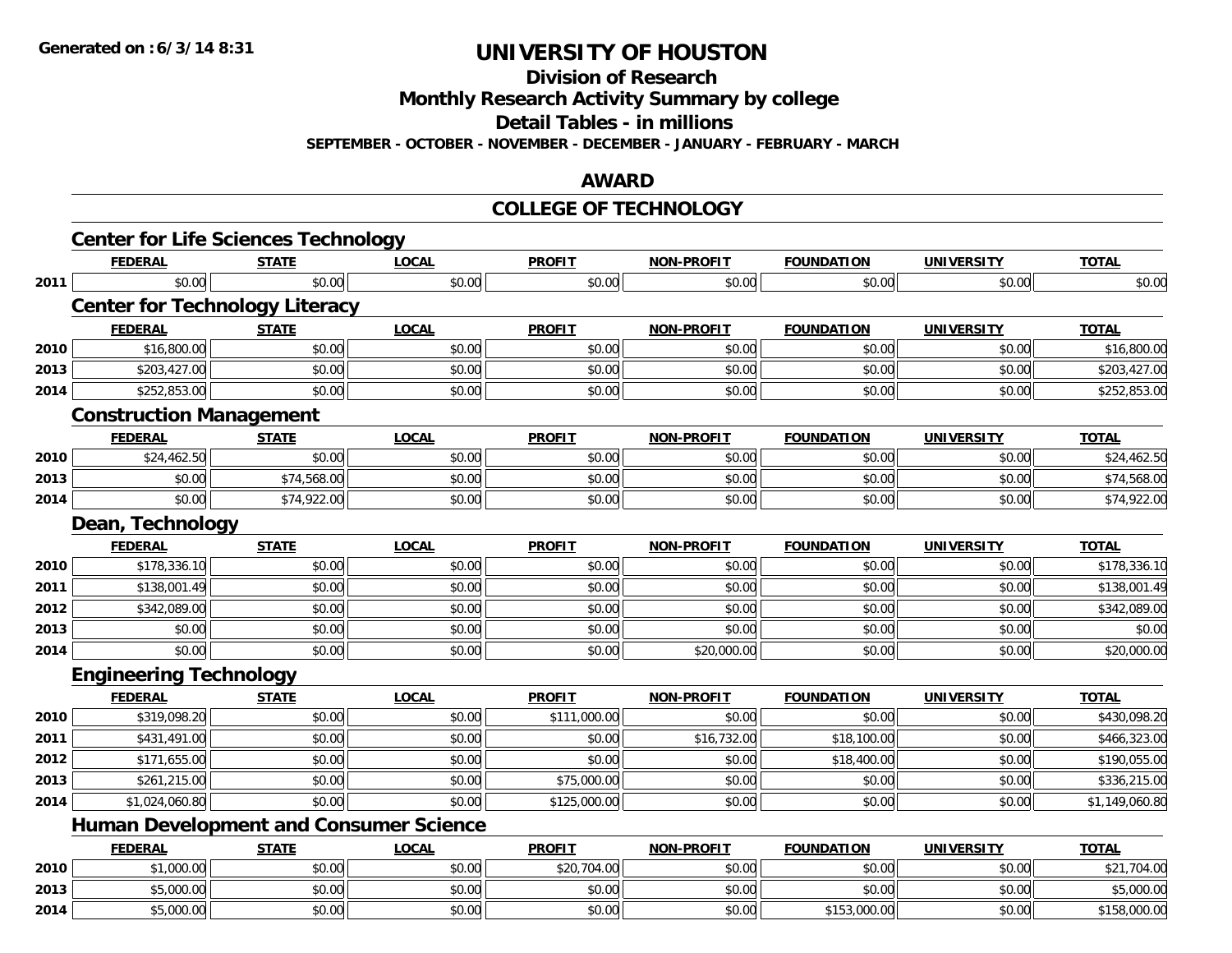### **Division of Research**

**Monthly Research Activity Summary by college**

**Detail Tables - in millions**

**SEPTEMBER - OCTOBER - NOVEMBER - DECEMBER - JANUARY - FEBRUARY - MARCH**

### **AWARD**

### **COLLEGE OF TECHNOLOGY**

### **Information & Logistics Technology**

|      | <b>FEDERAL</b>         | <b>STATE</b>   | <u>LOCAL</u>         | <b>PROFIT</b> | <b>NON-PROFIT</b>    | <b>FOUNDATION</b> | <b>UNIVERSITY</b> | <b>TOTAL</b> |
|------|------------------------|----------------|----------------------|---------------|----------------------|-------------------|-------------------|--------------|
| 2010 | .248.00<br><b>¢121</b> | ደስ ሰሰ<br>DU.UU | 0000<br>JU.UU        | \$0.00        | \$0.00               | \$0.00            | \$0.00            | .248.00      |
| 2011 | \$65,000.00            | \$0.00         | 0000<br>JU.UU        | \$0.00        | $E = 1000$<br>TUU.UU | \$0.00            | \$0.00            | ,100.00      |
| 2012 | \$5,000.00             | \$0.00         | 0000<br><b>DU.UU</b> | \$0.00        | \$0.00               | \$0.00            | \$0.00            | -5,000.0Ր    |

### **Texas Manufacturing Assistance Center**

|       | <b>FEDERAL</b> | <b>STATE</b> | <b>LOCAL</b> | <b>PROFIT</b> | <b>NON-PROFIT</b> | <b>FOUNDATION</b> | <b>UNIVERSITY</b> | <b>TOTAL</b>   |
|-------|----------------|--------------|--------------|---------------|-------------------|-------------------|-------------------|----------------|
| 2010  | \$0.00         | \$0.00       | \$0.00       | \$0.00        | \$0.00            | \$0.00            | \$0.00            | \$0.00         |
| 2011  | \$0.00         | \$0.00       | \$0.00       | \$0.00        | \$0.00            | \$0.00            | \$0.00            | \$0.00         |
| 2012  | \$0.00         | \$0.00       | \$0.00       | \$0.00        | \$0.00            | \$0.00            | \$0.00            | \$0.00         |
| 2013  | \$0.00         | \$0.00       | \$0.00       | \$0.00        | \$0.00            | \$0.00            | \$0.00            | \$0.00         |
| 2014  | \$0.00         | \$0.00       | \$0.00       | \$0.00        | \$0.00            | \$0.00            | \$0.00            | \$0.00         |
| Total | \$3,565,737.09 | \$149,490.00 | \$0.00       | \$331,704.00  | \$41,832.00       | \$189,500.00      | \$0.00            | \$4,278,263.09 |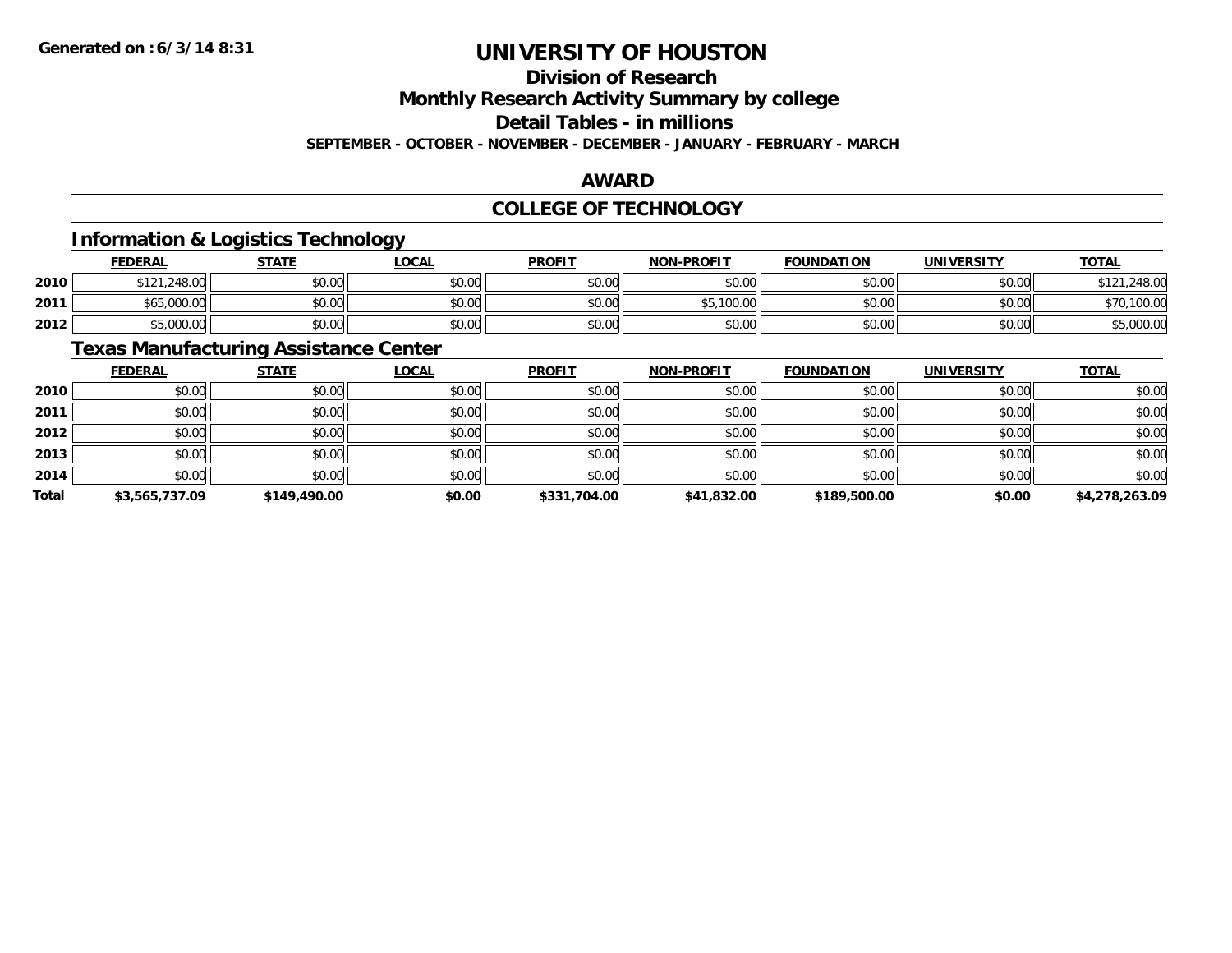**Division of Research**

**Monthly Research Activity Summary by college**

**Detail Tables - in millions**

**SEPTEMBER - OCTOBER - NOVEMBER - DECEMBER - JANUARY - FEBRUARY - MARCH**

#### **AWARD**

### **CULLEN COLLEGE OF ENGINEERING**

|      |                               | <b>Bioengineering Research Center</b>                    |              |                |                   |                   |                   |                |
|------|-------------------------------|----------------------------------------------------------|--------------|----------------|-------------------|-------------------|-------------------|----------------|
|      | <b>FEDERAL</b>                | <b>STATE</b>                                             | <b>LOCAL</b> | <b>PROFIT</b>  | <b>NON-PROFIT</b> | <b>FOUNDATION</b> | <b>UNIVERSITY</b> | <b>TOTAL</b>   |
| 2014 | \$0.00                        | \$0.00                                                   | \$0.00       | \$0.00         | \$0.00            | \$0.00            | \$0.00            | \$0.00         |
|      | <b>Biomedical Engineering</b> |                                                          |              |                |                   |                   |                   |                |
|      | <b>FEDERAL</b>                | <b>STATE</b>                                             | <b>LOCAL</b> | <b>PROFIT</b>  | <b>NON-PROFIT</b> | <b>FOUNDATION</b> | <b>UNIVERSITY</b> | <b>TOTAL</b>   |
| 2010 | \$250,710.00                  | \$0.00                                                   | \$0.00       | \$0.00         | \$0.00            | \$4,594.00        | \$0.00            | \$255,304.00   |
| 2011 | \$228,016.00                  | \$0.00                                                   | \$0.00       | \$0.00         | \$0.00            | \$0.00            | \$0.00            | \$228,016.00   |
| 2012 | \$719,467.00                  | \$0.00                                                   | \$0.00       | \$0.00         | \$0.00            | \$0.00            | \$0.00            | \$719,467.00   |
| 2013 | \$406,394.00                  | \$0.00                                                   | \$0.00       | \$66,477.00    | \$0.00            | \$0.00            | \$0.00            | \$472,871.00   |
| 2014 | \$1,445,686.00                | \$0.00                                                   | \$0.00       | \$0.00         | \$50,000.00       | \$45,833.34       | \$0.00            | \$1,541,519.34 |
|      |                               | <b>Center for Innovative Grouting Materials and Tech</b> |              |                |                   |                   |                   |                |
|      | <b>FEDERAL</b>                | <b>STATE</b>                                             | <b>LOCAL</b> | <b>PROFIT</b>  | <b>NON-PROFIT</b> | <b>FOUNDATION</b> | <b>UNIVERSITY</b> | <b>TOTAL</b>   |
| 2010 | \$0.00                        | \$0.00                                                   | \$0.00       | \$0.00         | \$0.00            | \$0.00            | \$0.00            | \$0.00         |
| 2011 | \$0.00                        | \$0.00                                                   | \$0.00       | \$0.00         | \$0.00            | \$0.00            | \$0.00            | \$0.00         |
| 2012 | \$0.00                        | \$0.00                                                   | \$0.00       | \$0.00         | \$0.00            | \$0.00            | \$0.00            | \$0.00         |
| 2013 | \$0.00                        | \$0.00                                                   | \$0.00       | \$0.00         | \$0.00            | \$0.00            | \$0.00            | \$0.00         |
| 2014 | \$0.00                        | \$0.00                                                   | \$0.00       | \$0.00         | \$0.00            | \$0.00            | \$0.00            | \$0.00         |
|      | <b>Chemical Engineering</b>   |                                                          |              |                |                   |                   |                   |                |
|      | <b>FEDERAL</b>                | <b>STATE</b>                                             | <b>LOCAL</b> | <b>PROFIT</b>  | <b>NON-PROFIT</b> | <b>FOUNDATION</b> | <b>UNIVERSITY</b> | <b>TOTAL</b>   |
| 2010 | \$5,105,489.85                | \$37,500.00                                              | \$60,588.00  | \$436,766.79   | \$0.00            | \$12,200.00       | \$40,818.00       | \$5,693,362.64 |
| 2011 | \$3,210,970.21                | \$301,766.25                                             | \$0.00       | \$662,881.00   | \$0.00            | \$10,900.00       | \$114,642.00      | \$4,301,159.46 |
| 2012 | \$1,671,868.30                | \$0.00                                                   | \$0.00       | \$952,746.57   | \$0.00            | \$10,900.00       | \$0.00            | \$2,635,514.87 |
| 2013 | \$1,565,921.72                | \$26,500.00                                              | \$0.00       | \$1,351,978.00 | \$200,000.00      | \$0.00            | \$0.00            | \$3,144,399.72 |
| 2014 | \$1,701,391.37                | \$0.00                                                   | \$0.00       | \$990,693.00   | \$0.00            | \$42,250.00       | \$0.00            | \$2,734,334.37 |
|      | <b>Civil Engineering</b>      |                                                          |              |                |                   |                   |                   |                |
|      | <b>FEDERAL</b>                | <b>STATE</b>                                             | <b>LOCAL</b> | <b>PROFIT</b>  | <b>NON-PROFIT</b> | <b>FOUNDATION</b> | <b>UNIVERSITY</b> | <b>TOTAL</b>   |
| 2010 | \$704,854.20                  | \$584,367.00                                             | \$0.00       | \$0.00         | \$0.00            | \$0.00            | \$0.00            | \$1,289,221.20 |
| 2011 | \$725,154.00                  | \$523,795.00                                             | \$100,000.00 | \$195,311.80   | \$75,623.00       | \$0.00            | \$0.00            | \$1,619,883.80 |
| 2012 | \$2,310,284.31                | \$612,633.00                                             | \$0.00       | \$70,253.10    | \$185,685.00      | \$66,667.00       | \$0.00            | \$3,245,522.41 |
| 2013 | \$1,174,793.63                | \$367,006.00                                             | \$0.00       | \$1,878,215.00 | \$114,953.70      | \$360,295.00      | \$0.00            | \$3,895,263.33 |
| 2014 | \$2,116,140.71                | \$555,648.00                                             | \$0.00       | \$408,425.50   | \$111,679.95      | \$66,666.00       | \$0.00            | \$3,258,560.16 |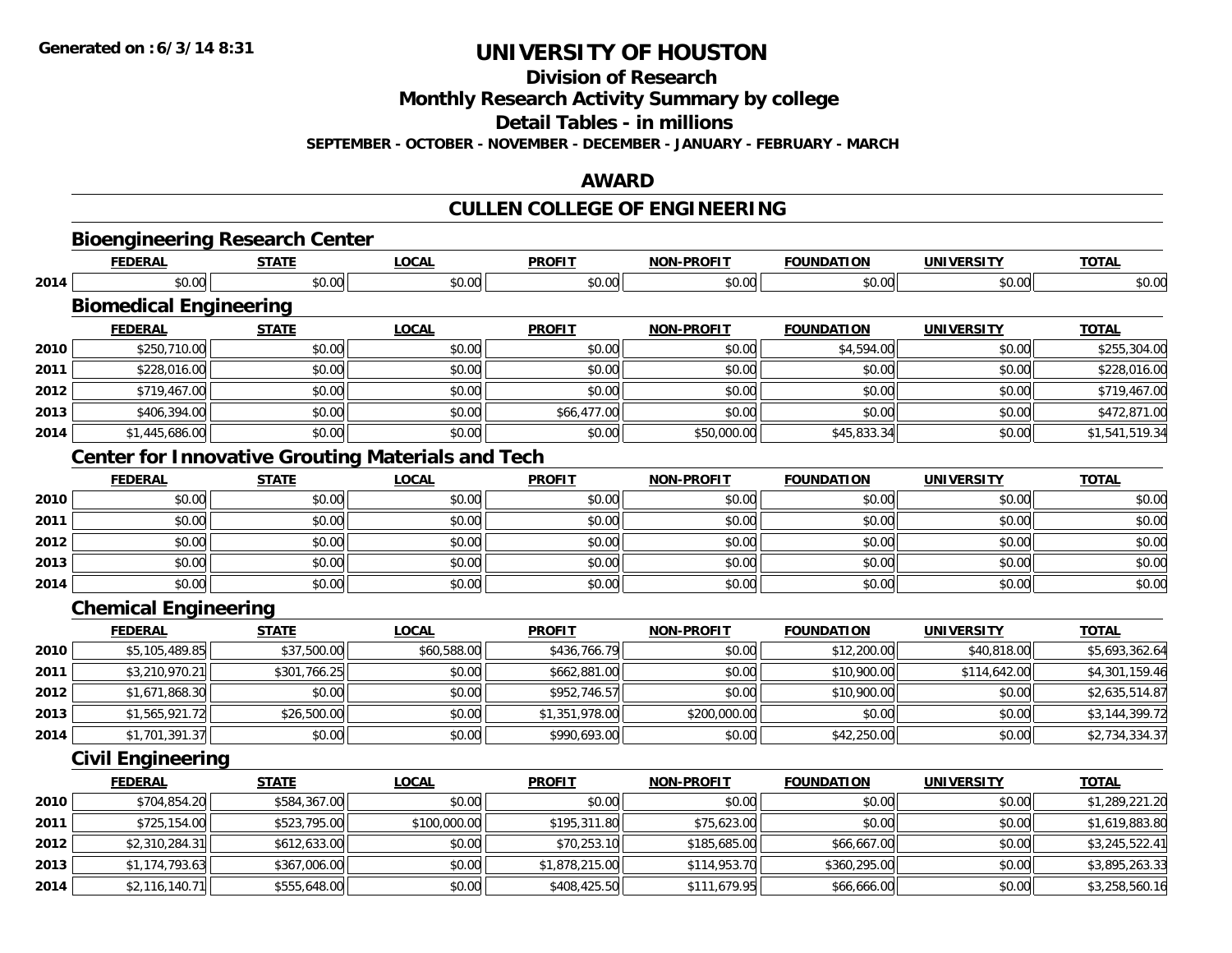**Division of Research**

**Monthly Research Activity Summary by college**

**Detail Tables - in millions**

**SEPTEMBER - OCTOBER - NOVEMBER - DECEMBER - JANUARY - FEBRUARY - MARCH**

### **AWARD**

### **CULLEN COLLEGE OF ENGINEERING**

|       |                                                       |                |              |                 | <u>UULLEIN UULLEUL UI LINUIINLEINIINU</u> |                   |                   |                 |
|-------|-------------------------------------------------------|----------------|--------------|-----------------|-------------------------------------------|-------------------|-------------------|-----------------|
|       | <b>Composites Engineering and Applications Center</b> |                |              |                 |                                           |                   |                   |                 |
|       | <b>FEDERAL</b>                                        | <b>STATE</b>   | <b>LOCAL</b> | <b>PROFIT</b>   | <b>NON-PROFIT</b>                         | <b>FOUNDATION</b> | <b>UNIVERSITY</b> | <b>TOTAL</b>    |
| 2010  | \$0.00                                                | \$0.00         | \$0.00       | \$0.00          | \$0.00                                    | \$0.00            | \$0.00            | \$0.00          |
|       | Dean, Engineering                                     |                |              |                 |                                           |                   |                   |                 |
|       | <b>FEDERAL</b>                                        | <b>STATE</b>   | <b>LOCAL</b> | <b>PROFIT</b>   | <b>NON-PROFIT</b>                         | <b>FOUNDATION</b> | <b>UNIVERSITY</b> | <b>TOTAL</b>    |
| 2011  | \$0.00                                                | \$0.00         | \$0.00       | \$0.00          | \$0.00                                    | \$0.00            | \$0.00            | \$0.00          |
| 2013  | \$39,999.10                                           | \$0.00         | \$0.00       | \$0.00          | \$0.00                                    | \$0.00            | \$0.00            | \$39,999.10     |
|       | <b>Electrical &amp; Computer Engineering</b>          |                |              |                 |                                           |                   |                   |                 |
|       | <b>FEDERAL</b>                                        | <b>STATE</b>   | <b>LOCAL</b> | <b>PROFIT</b>   | <b>NON-PROFIT</b>                         | <b>FOUNDATION</b> | <b>UNIVERSITY</b> | <b>TOTAL</b>    |
| 2010  | \$2,813,633.58                                        | \$310,294.51   | \$0.00       | \$205,000.00    | \$31,500.00                               | \$0.00            | \$0.00            | \$3,360,428.09  |
| 2011  | \$4,287,863.17                                        | \$23,391.24    | \$0.00       | \$298,530.00    | \$0.00                                    | \$0.00            | \$0.00            | \$4,609,784.41  |
| 2012  | \$1,816,266.85                                        | \$19,441.00    | \$0.00       | \$335,157.50    | \$27,500.00                               | \$0.00            | \$0.00            | \$2,198,365.35  |
| 2013  | \$1,266,798.05                                        | \$35,263.20    | \$0.00       | \$485,698.00    | \$221,967.30                              | \$0.00            | \$0.00            | \$2,009,726.55  |
| 2014  | \$1,886,026.13                                        | \$0.00         | \$0.00       | \$364,170.00    | \$203,416.05                              | \$87,500.00       | \$0.00            | \$2,541,112.18  |
|       | <b>Industrial Engineering</b>                         |                |              |                 |                                           |                   |                   |                 |
|       | <b>FEDERAL</b>                                        | <b>STATE</b>   | <b>LOCAL</b> | <b>PROFIT</b>   | <b>NON-PROFIT</b>                         | <b>FOUNDATION</b> | <b>UNIVERSITY</b> | <b>TOTAL</b>    |
| 2010  | \$166,198.00                                          | \$45,741.00    | \$26,566.00  | \$0.00          | \$0.00                                    | \$0.00            | \$0.00            | \$238,505.00    |
| 2011  | \$0.00                                                | \$16,828.00    | \$0.00       | \$0.00          | \$0.00                                    | \$0.00            | \$0.00            | \$16,828.00     |
| 2012  | \$0.00                                                | \$0.00         | \$0.00       | \$0.00          | \$0.00                                    | \$0.00            | \$0.00            | \$0.00          |
| 2013  | \$0.00                                                | \$39,855.00    | \$0.00       | \$0.00          | \$0.00                                    | \$0.00            | \$0.00            | \$39,855.00     |
| 2014  | \$132,655.00                                          | \$17,115.00    | \$0.00       | \$0.00          | \$0.00                                    | \$0.00            | \$0.00            | \$149,770.00    |
|       | <b>Mechanical Engineering</b>                         |                |              |                 |                                           |                   |                   |                 |
|       | <b>FEDERAL</b>                                        | <b>STATE</b>   | <b>LOCAL</b> | <b>PROFIT</b>   | <b>NON-PROFIT</b>                         | <b>FOUNDATION</b> | <b>UNIVERSITY</b> | <b>TOTAL</b>    |
| 2010  | \$1,275,228.40                                        | \$1,784,494.75 | \$0.00       | \$284,210.00    | \$0.00                                    | \$0.00            | \$0.00            | \$3,343,933.15  |
| 2011  | \$531,723.00                                          | \$0.00         | \$0.00       | \$507,038.20    | \$0.00                                    | \$0.00            | \$0.00            | \$1,038,761.20  |
| 2012  | \$3,851,625.40                                        | \$0.00         | \$0.00       | \$66,443.90     | \$0.00                                    | \$133,096.00      | \$0.00            | \$4,051,165.30  |
| 2013  | \$3,348,841.53                                        | \$122,500.00   | \$0.00       | \$452,732.00    | \$22,000.00                               | \$124,784.00      | \$0.00            | \$4,070,857.53  |
| 2014  | \$254,425.00                                          | \$0.00         | \$0.00       | \$179,029.00    | \$0.00                                    | \$175,289.84      | \$0.00            | \$608,743.84    |
| Total | \$45,008,424.50                                       | \$5,424,138.95 | \$187,154.00 | \$10,191,756.36 | \$1,244,325.00                            | \$1,140,975.18    | \$155,460.00      | \$63,352,233.99 |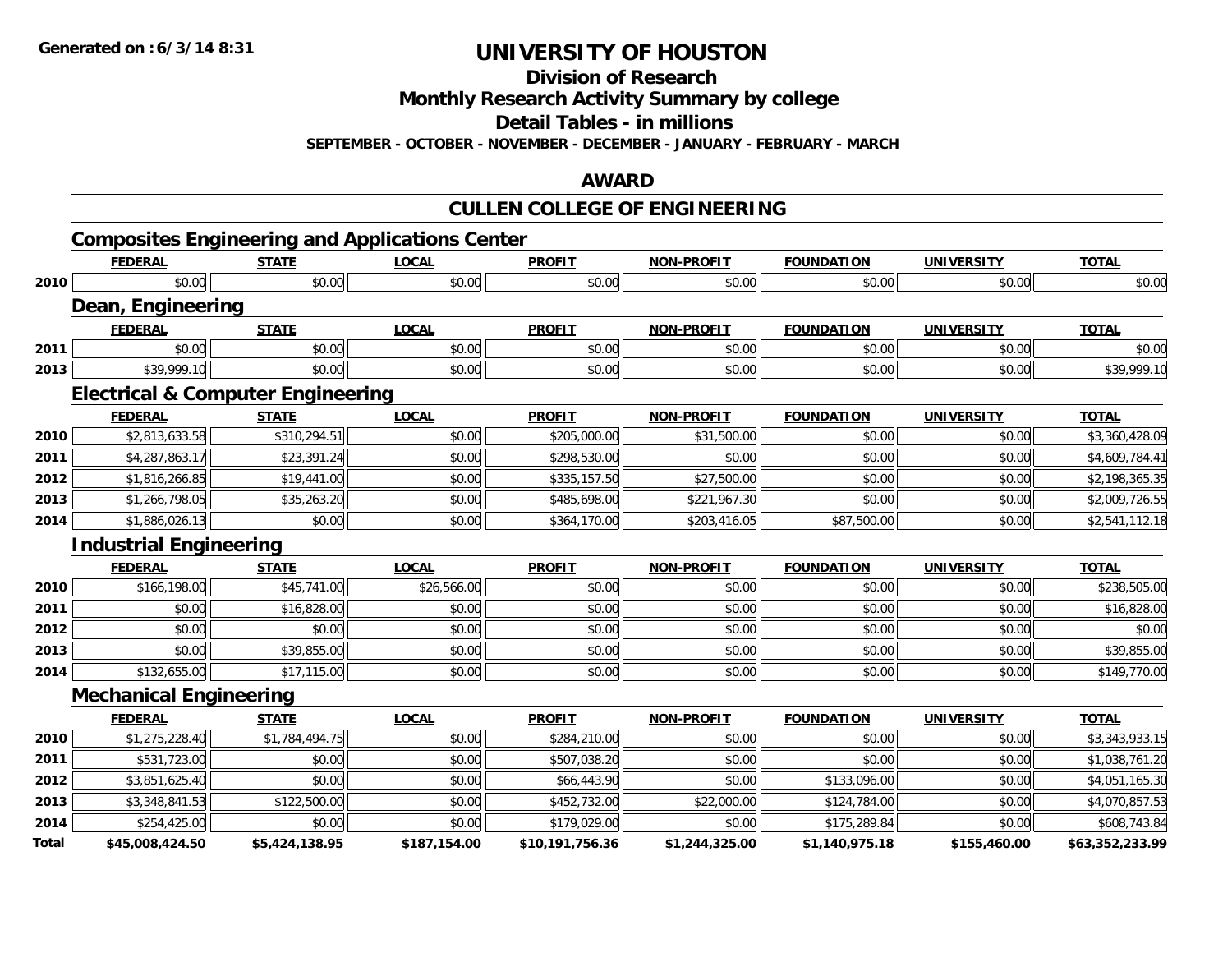**Division of Research**

**Monthly Research Activity Summary by college**

**Detail Tables - in millions**

**SEPTEMBER - OCTOBER - NOVEMBER - DECEMBER - JANUARY - FEBRUARY - MARCH**

### **AWARD**

### **DIVISION OF RESEARCH**

|      | <b>Allied Geophysical Laboratories</b>                    |              |              |               |                   |                   |                   |              |  |  |
|------|-----------------------------------------------------------|--------------|--------------|---------------|-------------------|-------------------|-------------------|--------------|--|--|
|      | <b>FEDERAL</b>                                            | <b>STATE</b> | <b>LOCAL</b> | <b>PROFIT</b> | <b>NON-PROFIT</b> | <b>FOUNDATION</b> | <b>UNIVERSITY</b> | <b>TOTAL</b> |  |  |
| 2011 | \$0.00                                                    | \$0.00       | \$0.00       | \$70,000.00   | \$0.00            | \$0.00            | \$0.00            | \$70,000.00  |  |  |
|      | <b>Center for Advanced Computing and Data Systems</b>     |              |              |               |                   |                   |                   |              |  |  |
|      | <b>FEDERAL</b>                                            | <b>STATE</b> | <b>LOCAL</b> | <b>PROFIT</b> | <b>NON-PROFIT</b> | <b>FOUNDATION</b> | <b>UNIVERSITY</b> | <b>TOTAL</b> |  |  |
| 2010 | \$0.00                                                    | \$0.00       | \$0.00       | \$0.00        | \$0.00            | \$0.00            | \$0.00            | \$0.00       |  |  |
| 2011 | \$38,806.50                                               | \$0.00       | \$0.00       | \$0.00        | \$0.00            | \$0.00            | \$0.00            | \$38,806.50  |  |  |
| 2012 | \$33,185.70                                               | \$0.00       | \$0.00       | \$0.00        | \$0.00            | \$0.00            | \$0.00            | \$33,185.70  |  |  |
| 2013 | \$0.00                                                    | \$0.00       | \$0.00       | \$0.00        | \$1,000.00        | \$0.00            | \$0.00            | \$1,000.00   |  |  |
| 2014 | \$7,475.00                                                | \$0.00       | \$0.00       | \$0.00        | \$0.00            | \$0.00            | \$0.00            | \$7,475.00   |  |  |
|      | <b>Center for Advanced Materials</b>                      |              |              |               |                   |                   |                   |              |  |  |
|      | <b>FEDERAL</b>                                            | <b>STATE</b> | <b>LOCAL</b> | <b>PROFIT</b> | <b>NON-PROFIT</b> | <b>FOUNDATION</b> | <b>UNIVERSITY</b> | <b>TOTAL</b> |  |  |
| 2010 | \$0.00                                                    | \$68,153.35  | \$0.00       | \$10,000.00   | \$0.00            | \$0.00            | \$0.00            | \$78,153.35  |  |  |
| 2011 | \$40,000.00                                               | \$2,229.90   | \$0.00       | \$0.00        | \$0.00            | \$0.00            | \$0.00            | \$42,229.90  |  |  |
| 2012 | \$0.00                                                    | \$0.00       | \$0.00       | \$0.00        | \$0.00            | \$0.00            | \$0.00            | \$0.00       |  |  |
| 2013 | \$0.00                                                    | \$0.00       | \$0.00       | \$0.00        | \$0.00            | \$0.00            | \$0.00            | \$0.00       |  |  |
| 2014 | \$0.00                                                    | \$0.00       | \$0.00       | \$0.00        | \$0.00            | \$0.00            | \$0.00            | \$0.00       |  |  |
|      | <b>Center for Biomedical &amp; Environmental Genomics</b> |              |              |               |                   |                   |                   |              |  |  |
|      | <b>FEDERAL</b>                                            | <b>STATE</b> | <b>LOCAL</b> | <b>PROFIT</b> | <b>NON-PROFIT</b> | <b>FOUNDATION</b> | <b>UNIVERSITY</b> | <b>TOTAL</b> |  |  |
| 2010 | \$0.00                                                    | \$0.00       | \$0.00       | \$0.00        | \$0.00            | \$0.00            | \$0.00            | \$0.00       |  |  |
| 2011 | \$0.00                                                    | \$0.00       | \$0.00       | \$0.00        | \$0.00            | \$0.00            | \$0.00            | \$0.00       |  |  |
| 2012 | \$0.00                                                    | \$0.00       | \$0.00       | \$0.00        | \$0.00            | \$0.00            | \$0.00            | \$0.00       |  |  |
| 2013 | \$0.00                                                    | \$0.00       | \$0.00       | \$0.00        | \$0.00            | \$0.00            | \$0.00            | \$0.00       |  |  |
| 2014 | \$0.00                                                    | \$0.00       | \$0.00       | \$0.00        | \$0.00            | \$0.00            | \$0.00            | \$0.00       |  |  |
|      | <b>Center for Industrial Partnerships</b>                 |              |              |               |                   |                   |                   |              |  |  |
|      | <b>FEDERAL</b>                                            | <b>STATE</b> | <b>LOCAL</b> | <b>PROFIT</b> | <b>NON-PROFIT</b> | <b>FOUNDATION</b> | <b>UNIVERSITY</b> | <b>TOTAL</b> |  |  |
| 2012 | \$10,571.52                                               | \$0.00       | \$0.00       | \$100,500.00  | \$0.00            | \$0.00            | \$0.00            | \$111,071.52 |  |  |
| 2013 | \$9,370.49                                                | \$0.00       | \$0.00       | \$0.00        | \$0.00            | \$0.00            | \$0.00            | \$9,370.49   |  |  |
| 2014 | \$3,250.00                                                | \$0.00       | \$0.00       | \$0.00        | \$0.00            | \$0.00            | \$0.00            | \$3,250.00   |  |  |
|      | <b>Division of Research</b>                               |              |              |               |                   |                   |                   |              |  |  |
|      | <b>FEDERAL</b>                                            | <b>STATE</b> | <b>LOCAL</b> | <b>PROFIT</b> | <b>NON-PROFIT</b> | <b>FOUNDATION</b> | <b>UNIVERSITY</b> | <b>TOTAL</b> |  |  |
| 2013 | \$0.00                                                    | \$0.00       | \$0.00       | \$0.00        | \$0.00            | \$0.00            | \$0.00            | \$0.00       |  |  |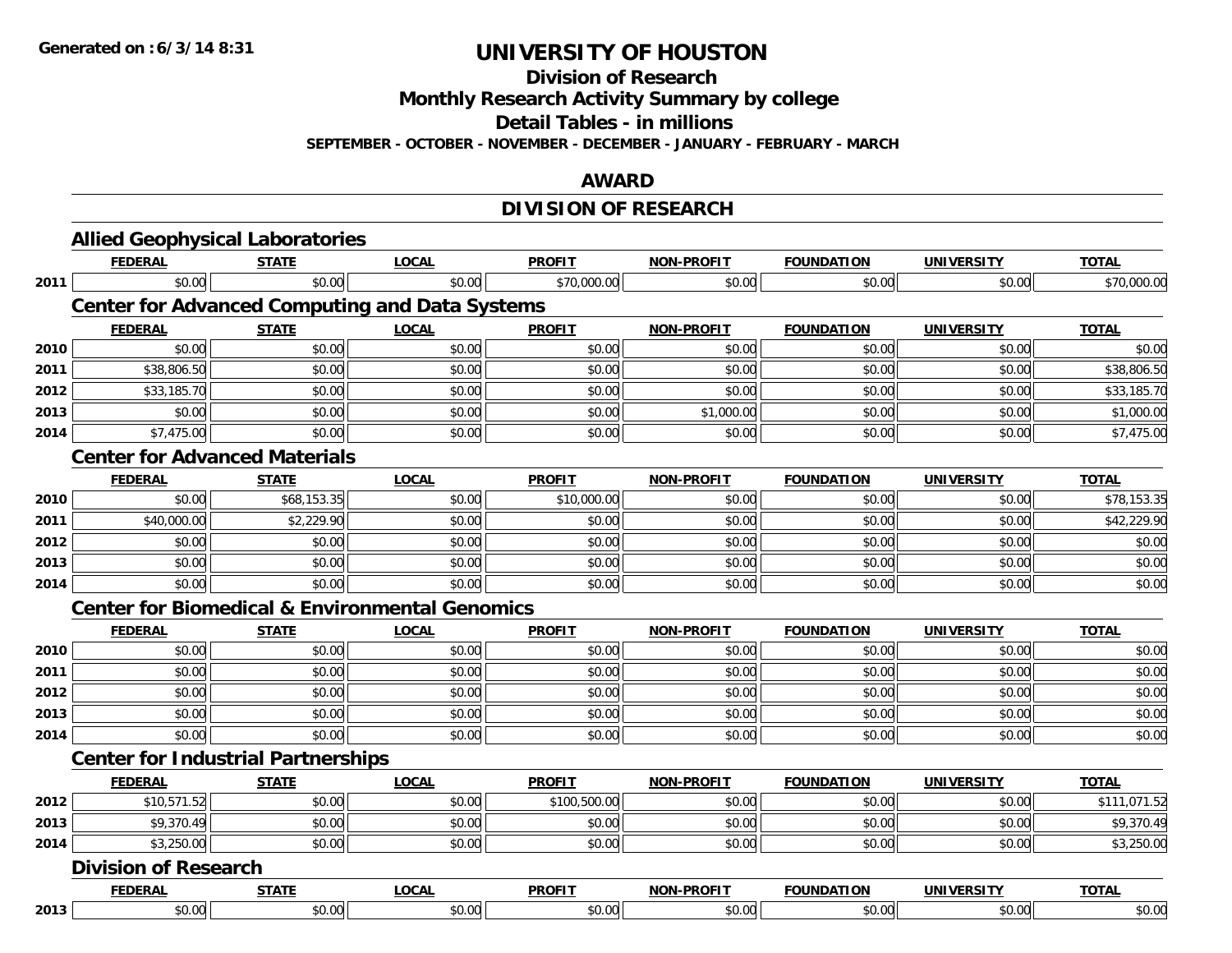**Division of Research**

**Monthly Research Activity Summary by college**

**Detail Tables - in millions**

**SEPTEMBER - OCTOBER - NOVEMBER - DECEMBER - JANUARY - FEBRUARY - MARCH**

### **AWARD**

### **DIVISION OF RESEARCH**

|      | <b>Division of Research</b>           |                |              |               |                   |                   |                   |                |
|------|---------------------------------------|----------------|--------------|---------------|-------------------|-------------------|-------------------|----------------|
|      | <b>FEDERAL</b>                        | <b>STATE</b>   | <b>LOCAL</b> | <b>PROFIT</b> | NON-PROFIT        | <b>FOUNDATION</b> | <b>UNIVERSITY</b> | <b>TOTAL</b>   |
| 2014 | \$0.00                                | \$3,568,840.00 | \$0.00       | \$0.00        | \$0.00            | \$0.00            | \$0.00            | \$3,568,840.00 |
|      | <b>Institute for Nanoenergy</b>       |                |              |               |                   |                   |                   |                |
|      | <b>FEDERAL</b>                        | <b>STATE</b>   | <b>LOCAL</b> | <b>PROFIT</b> | <b>NON-PROFIT</b> | <b>FOUNDATION</b> | <b>UNIVERSITY</b> | <b>TOTAL</b>   |
| 2010 | \$0.00                                | \$0.00         | \$0.00       | \$0.00        | \$0.00            | \$0.00            | \$0.00            | \$0.00         |
| 2011 | \$0.00                                | \$0.00         | \$0.00       | \$0.00        | \$0.00            | \$0.00            | \$0.00            | \$0.00         |
| 2012 | \$0.00                                | \$0.00         | \$0.00       | \$0.00        | \$0.00            | \$0.00            | \$0.00            | \$0.00         |
| 2013 | \$0.00                                | \$0.00         | \$0.00       | \$0.00        | \$0.00            | \$0.00            | \$0.00            | \$0.00         |
| 2014 | \$0.00                                | \$0.00         | \$0.00       | \$0.00        | \$0.00            | \$0.00            | \$0.00            | \$0.00         |
|      | <b>Office of Contracts and Grants</b> |                |              |               |                   |                   |                   |                |
|      | <b>FEDERAL</b>                        | <b>STATE</b>   | <b>LOCAL</b> | <b>PROFIT</b> | <b>NON-PROFIT</b> | <b>FOUNDATION</b> | <b>UNIVERSITY</b> | <b>TOTAL</b>   |
| 2010 | \$0.00                                | \$0.00         | \$0.00       | \$0.00        | \$0.00            | \$565,426.64      | \$0.00            | \$565,426.64   |
| 2011 | \$0.00                                | \$0.00         | \$0.00       | \$0.00        | \$0.00            | \$367,340.00      | \$0.00            | \$367,340.00   |
| 2012 | \$0.00                                | \$0.00         | \$0.00       | \$0.00        | \$0.00            | \$11,942.60       | \$0.00            | \$11,942.60    |
| 2013 | \$0.00                                | \$0.00         | \$0.00       | \$0.00        | \$0.00            | \$420,136.15      | \$0.00            | \$420,136.15   |
|      | <b>TcSAM</b>                          |                |              |               |                   |                   |                   |                |
|      | <b>FEDERAL</b>                        | <b>STATE</b>   | <b>LOCAL</b> | <b>PROFIT</b> | <b>NON-PROFIT</b> | <b>FOUNDATION</b> | <b>UNIVERSITY</b> | <b>TOTAL</b>   |
| 2010 | \$0.00                                | \$0.00         | \$0.00       | \$0.00        | \$0.00            | \$0.00            | \$0.00            | \$0.00         |
|      | <b>TcSUH</b>                          |                |              |               |                   |                   |                   |                |
|      | <b>FEDERAL</b>                        | <b>STATE</b>   | <b>LOCAL</b> | <b>PROFIT</b> | <b>NON-PROFIT</b> | <b>FOUNDATION</b> | <b>UNIVERSITY</b> | <b>TOTAL</b>   |
| 2010 | \$30,000.00                           | \$0.00         | \$0.00       | \$0.00        | \$0.00            | \$0.00            | \$0.00            | \$30,000.00    |
| 2011 | \$40,000.00                           | \$0.00         | \$0.00       | \$200,227.00  | \$0.00            | \$0.00            | \$0.00            | \$240,227.00   |
| 2012 | \$70,000.00                           | \$0.00         | \$0.00       | \$100,554.00  | \$0.00            | \$0.00            | \$0.00            | \$170,554.00   |
| 2013 | \$95,000.00                           | \$37,894.80    | \$0.00       | \$99,321.00   | \$0.00            | \$0.00            | \$0.00            | \$232,215.80   |
| 2014 | \$160,033.15                          | \$0.00         | \$0.00       | \$0.00        | \$0.00            | \$0.00            | \$0.00            | \$160,033.15   |
|      | <b>Texas Obesity Research Center</b>  |                |              |               |                   |                   |                   |                |
|      | <b>FEDERAL</b>                        | <b>STATE</b>   | <b>LOCAL</b> | <b>PROFIT</b> | <b>NON-PROFIT</b> | <b>FOUNDATION</b> | <b>UNIVERSITY</b> | <b>TOTAL</b>   |
| 2010 | \$0.00                                | \$0.00         | \$0.00       | \$0.00        | \$0.00            | \$0.00            | \$0.00            | \$0.00         |
| 2011 | \$0.00                                | \$0.00         | \$0.00       | \$0.00        | \$0.00            | \$0.00            | \$0.00            | \$0.00         |
| 2012 | \$0.00                                | \$0.00         | \$0.00       | \$0.00        | \$0.00            | \$0.00            | \$0.00            | \$0.00         |
| 2013 | \$0.00                                | \$0.00         | \$0.00       | \$0.00        | \$0.00            | \$0.00            | \$0.00            | \$0.00         |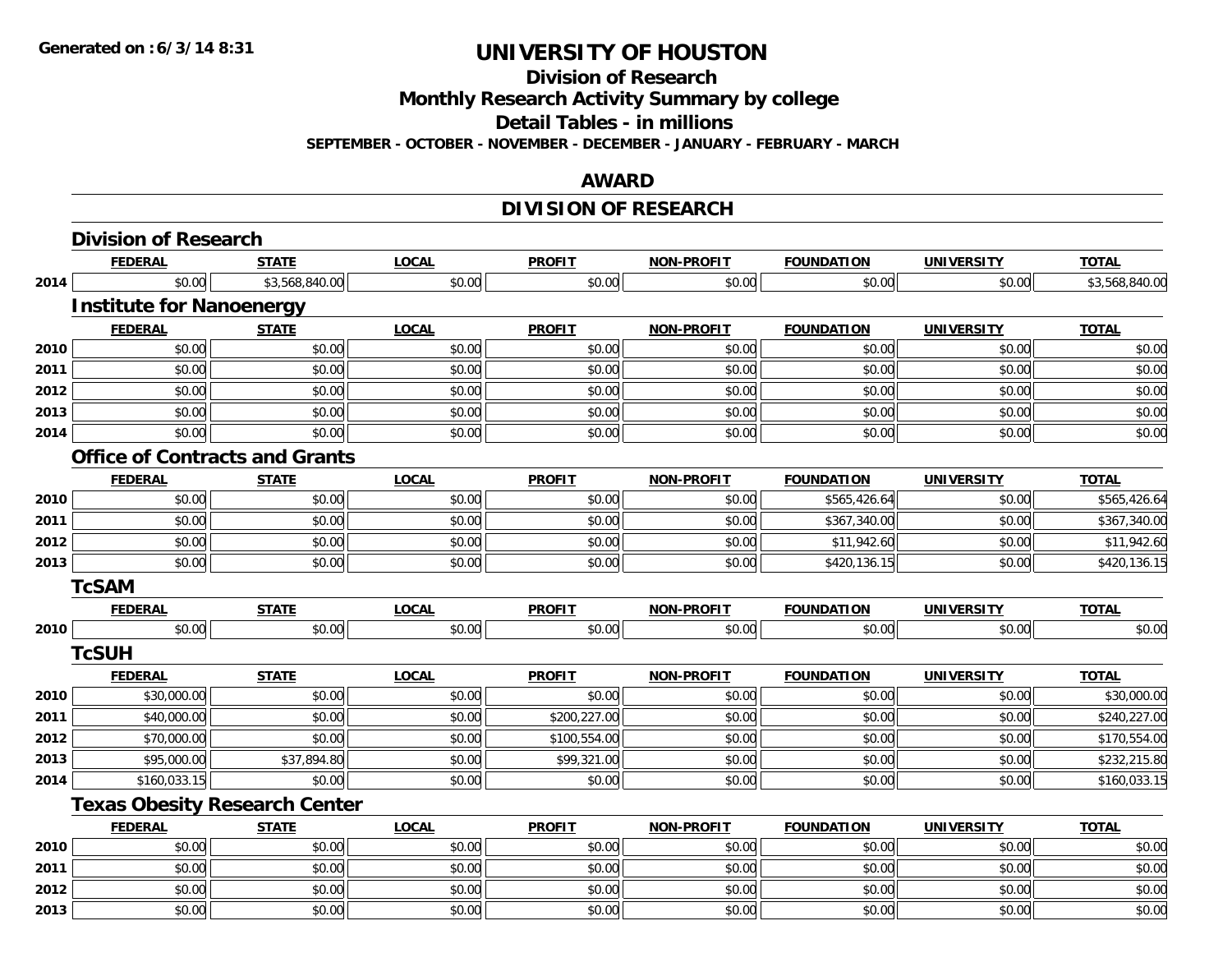**Division of Research**

**Monthly Research Activity Summary by college**

**Detail Tables - in millions**

**SEPTEMBER - OCTOBER - NOVEMBER - DECEMBER - JANUARY - FEBRUARY - MARCH**

### **AWARD**

### **DIVISION OF RESEARCH**

#### **Texas Obesity Research Center**

|       | <b>FEDERAL</b> | <b>STATE</b>   | <b>LOCAL</b> | <b>PROFIT</b> | <b>NON-PROFIT</b> | <b>FOUNDATION</b> | <b>UNIVERSITY</b> | <b>TOTAL</b>    |
|-------|----------------|----------------|--------------|---------------|-------------------|-------------------|-------------------|-----------------|
| 2014  | \$0.00         | \$0.00         | \$0.00       | \$0.00        | \$0.00            | \$0.00            | \$0.00            | \$0.00          |
|       | <b>TIMES</b>   |                |              |               |                   |                   |                   |                 |
|       | <b>FEDERAL</b> | <b>STATE</b>   | <b>LOCAL</b> | <b>PROFIT</b> | <b>NON-PROFIT</b> | <b>FOUNDATION</b> | <b>UNIVERSITY</b> | <b>TOTAL</b>    |
| 2010  | \$2,372,226.73 | \$212,544.00   | \$0.00       | \$0.00        | \$0.00            | \$0.00            | \$0.00            | \$2,584,770.73  |
| 2011  | \$988,717.64   | \$8,000.00     | \$0.00       | \$0.00        | \$0.00            | \$0.00            | \$0.00            | \$996,717.64    |
| 2012  | \$2,003,719.11 | \$0.00         | \$0.00       | \$0.00        | \$0.00            | \$0.00            | \$0.00            | \$2,003,719.11  |
| 2013  | \$2,327,930.70 | \$0.00         | \$0.00       | \$0.00        | \$0.00            | \$0.00            | \$0.00            | \$2,327,930.70  |
| 2014  | \$1,739,325.00 | \$98,197.00    | \$0.00       | \$0.00        | \$0.00            | \$0.00            | \$0.00            | \$1,837,522.00  |
| Total | \$9,969,611.54 | \$3,995,859.05 | \$0.00       | \$580,602.00  | \$1,000.00        | \$1,364,845.39    | \$0.00            | \$15,911,917.98 |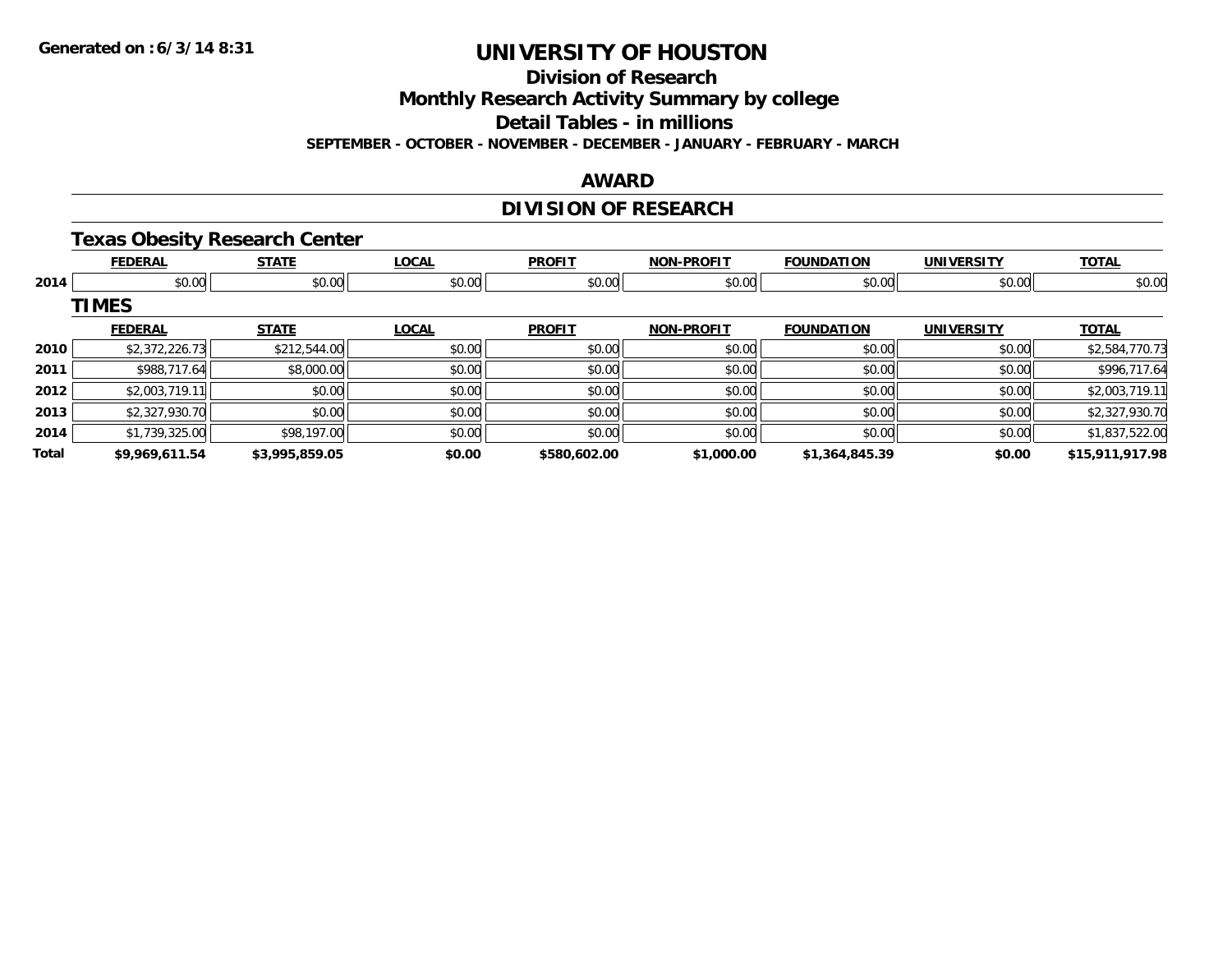**Total**

### **UNIVERSITY OF HOUSTON**

**Division of Research**

**Monthly Research Activity Summary by college**

**Detail Tables - in millions**

**SEPTEMBER - OCTOBER - NOVEMBER - DECEMBER - JANUARY - FEBRUARY - MARCH**

### **AWARD**

#### **GRADUATE COLLEGE OF SOCIAL WORK**

# **Center for Drug and Social Policy Research**

|      | <u>FEDERAL</u>                                    | <b>STATE</b> | LOCAL                                                       | <u>PROFIT</u> | <u>NON-PROFIT</u> | <u>FOUNDATION</u> | <u>UNIVERSITY</u> | <u>TOTAL</u> |
|------|---------------------------------------------------|--------------|-------------------------------------------------------------|---------------|-------------------|-------------------|-------------------|--------------|
| 2010 | \$0.00                                            | \$0.00       | \$0.00                                                      | \$0.00        | \$0.00            | \$0.00            | \$0.00            | \$0.00       |
| 2011 | \$0.00                                            | \$0.00       | \$0.00                                                      | \$0.00        | \$0.00            | \$0.00            | \$0.00            | \$0.00       |
| 2012 | \$0.00                                            | \$0.00       | \$0.00                                                      | \$0.00        | \$0.00            | \$0.00            | \$0.00            | \$0.00       |
| 2013 | \$0.00                                            | \$0.00       | \$0.00                                                      | \$0.00        | \$0.00            | \$0.00            | \$0.00            | \$0.00       |
|      |                                                   |              | <b>Center for Health Equities &amp; Evaluation Research</b> |               |                   |                   |                   |              |
|      | <b>FEDERAL</b>                                    | <b>STATE</b> | <b>LOCAL</b>                                                | <b>PROFIT</b> | <b>NON-PROFIT</b> | <b>FOUNDATION</b> | <b>UNIVERSITY</b> | <b>TOTAL</b> |
| 2012 | \$151,349.55                                      | \$0.00       | \$0.00                                                      | \$0.00        | \$0.00            | \$0.00            | \$0.00            | \$151,349.55 |
| 2013 | \$249,359.00                                      | \$0.00       | \$0.00                                                      | \$0.00        | \$0.00            | \$0.00            | \$0.00            | \$249,359.00 |
| 2014 | \$206,260.00                                      | \$0.00       | \$0.00                                                      | \$0.00        | \$0.00            | \$0.00            | \$0.00            | \$206,260.00 |
|      | <b>Child &amp; Family for Innovative Research</b> |              |                                                             |               |                   |                   |                   |              |
|      | <b>FEDERAL</b>                                    | <b>STATE</b> | <b>LOCAL</b>                                                | <b>PROFIT</b> | <b>NON-PROFIT</b> | <b>FOUNDATION</b> | <b>UNIVERSITY</b> | <b>TOTAL</b> |
| 2010 | \$383,239.68                                      | \$401,203.26 | \$0.00                                                      | \$0.00        | \$17,000.00       | \$0.00            | \$0.00            | \$801,442.94 |
| 2011 | \$569,631.62                                      | \$0.00       | \$0.00                                                      | \$0.00        | \$0.00            | \$1,146.30        | \$0.00            | \$570,777.92 |
| 2012 | \$136,407.79                                      | \$0.00       | \$0.00                                                      | \$176,507.00  | \$0.00            | \$0.00            | \$0.00            | \$312,914.79 |
| 2013 | \$524,147.28                                      | \$120,342.00 | \$0.00                                                      | \$100,000.00  | \$0.00            | \$0.00            | \$0.00            | \$744,489.28 |
| 2014 | \$311,441.64                                      | \$0.00       | \$0.00                                                      | \$0.00        | \$80,000.00       | \$0.00            | \$0.00            | \$391,441.64 |
|      | <b>Community Projects - Social Work</b>           |              |                                                             |               |                   |                   |                   |              |
|      | <b>FEDERAL</b>                                    | <b>STATE</b> | <b>LOCAL</b>                                                | <b>PROFIT</b> | <b>NON-PROFIT</b> | <b>FOUNDATION</b> | <b>UNIVERSITY</b> | <b>TOTAL</b> |
| 2010 | \$0.00                                            | \$0.00       | \$0.00                                                      | \$0.00        | \$0.00            | \$0.00            | \$0.00            | \$0.00       |
| 2012 | \$2,942.90                                        | \$0.00       | \$0.00                                                      | \$0.00        | \$0.00            | \$0.00            | \$0.00            | \$2,942.90   |
|      | Dean, Social Work                                 |              |                                                             |               |                   |                   |                   |              |
|      | <b>FEDERAL</b>                                    | <b>STATE</b> | <b>LOCAL</b>                                                | <b>PROFIT</b> | NON-PROFIT        | <b>FOUNDATION</b> | <b>UNIVERSITY</b> | <b>TOTAL</b> |
| 2010 | \$0.00                                            | \$0.00       | \$0.00                                                      | \$0.00        | \$0.00            | \$0.00            | \$0.00            | \$0.00       |
| 2011 | \$0.00                                            | \$0.00       | \$0.00                                                      | \$0.00        | \$0.00            | \$0.00            | \$0.00            | \$0.00       |
| 2012 | \$16,568.50                                       | \$0.00       | \$0.00                                                      | \$0.00        | \$0.00            | \$0.00            | \$0.00            | \$16,568.50  |
| 2013 | \$0.00                                            | \$0.00       | \$0.00                                                      | \$0.00        | \$0.00            | \$0.00            | \$0.00            | \$0.00       |

**\$2,551,347.96 \$521,545.26 \$0.00 \$276,507.00 \$97,000.00 \$1,146.30 \$0.00 \$3,447,546.52**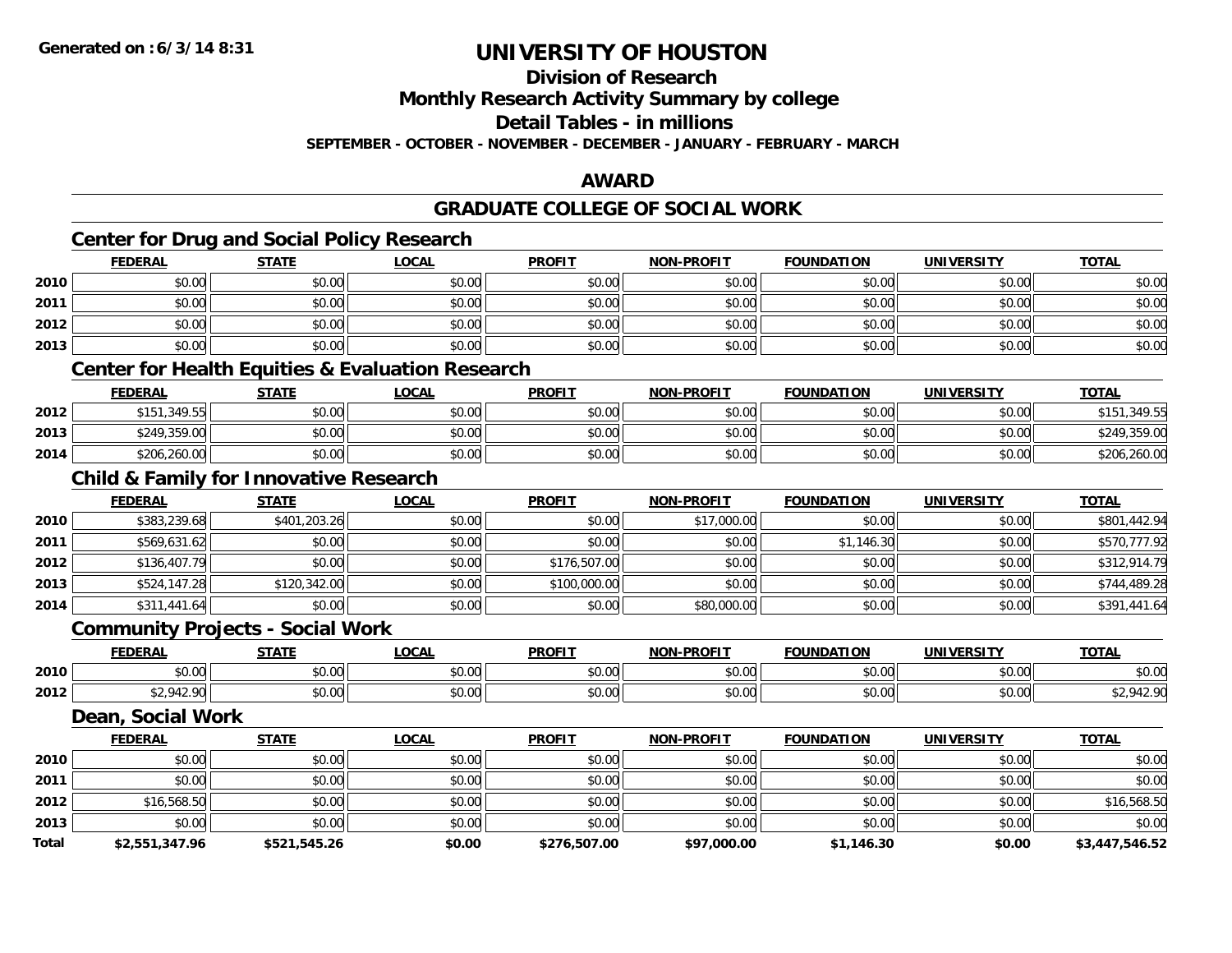#### **Division of Research**

**Monthly Research Activity Summary by college**

**Detail Tables - in millions**

**SEPTEMBER - OCTOBER - NOVEMBER - DECEMBER - JANUARY - FEBRUARY - MARCH**

### **AWARD**

#### **HILTON COLLEGE OF HOTEL AND RESTAURANT MANAGEMENT**

#### **Hotel and Restaurant Management**

|       | <b>FEDERAL</b> | <b>STATE</b> | <b>LOCAL</b> | <b>PROFIT</b> | <b>NON-PROFIT</b> | <b>FOUNDATION</b> | <b>UNIVERSITY</b> | <b>TOTAL</b>   |
|-------|----------------|--------------|--------------|---------------|-------------------|-------------------|-------------------|----------------|
| 2010  | \$70,000.00    | \$210,000.00 | \$0.00       | \$82,548.00   | \$0.00            | \$28,750.00       | \$0.00            | \$391,298.00   |
| 2011  | \$173,995.00   | \$140,000.00 | \$0.00       | \$0.00        | \$27,280.00       | \$0.00            | \$0.00            | \$341,275.00   |
| 2012  | \$58,837.68    | \$103,763.44 | \$0.00       | \$1,500.00    | \$10,887.00       | \$0.00            | \$0.00            | \$174,988.12   |
| 2013  | \$106,747.00   | \$0.00       | \$0.00       | \$0.00        | \$0.00            | \$0.00            | \$0.00            | \$106,747.00   |
| 2014  | \$384,849.00   | \$0.00       | \$0.00       | \$0.00        | \$0.00            | \$58,902.00       | \$0.00            | \$443,751.00   |
| Total | \$794,428.68   | \$453.763.44 | \$0.00       | \$84,048,00   | \$38,167.00       | \$87,652.00       | \$0.00            | \$1,458,059.12 |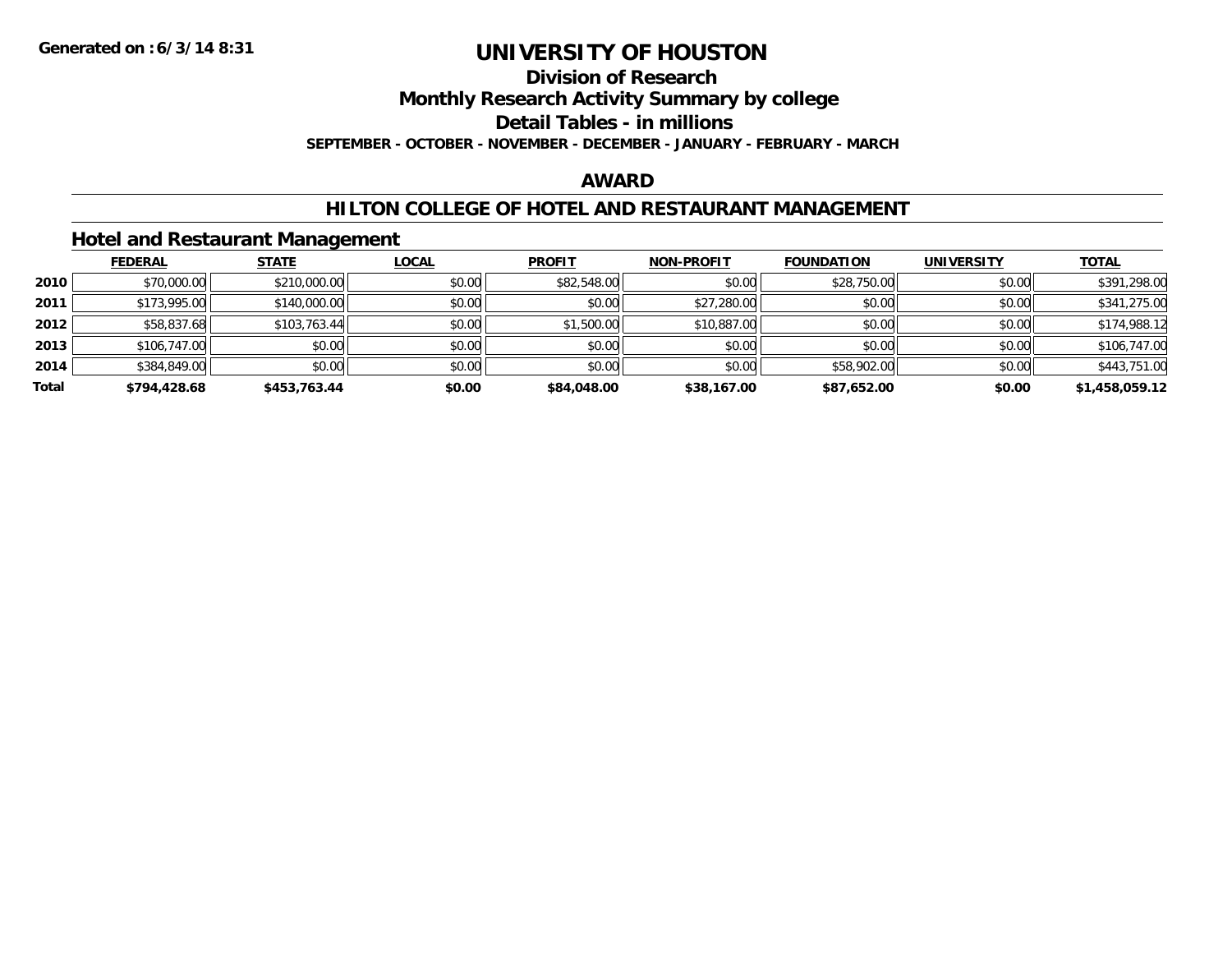**Division of Research**

**Monthly Research Activity Summary by college**

**Detail Tables - in millions**

**SEPTEMBER - OCTOBER - NOVEMBER - DECEMBER - JANUARY - FEBRUARY - MARCH**

### **AWARD**

#### **HONORS COLLEGE**

### **Dean, Honors College**

|              | <b>FEDERAL</b>           | <b>STATE</b> | <b>_OCAL</b>  | <b>PROFIT</b> | <b>NON-PROFIT</b> | <b>FOUNDATION</b> | <b>UNIVERSITY</b> | TOTA.                  |
|--------------|--------------------------|--------------|---------------|---------------|-------------------|-------------------|-------------------|------------------------|
| 2012         | $\overline{\phantom{0}}$ | \$0.00       | 0000<br>DU.UU | \$0.00        | 60.00<br>JU.UU    | \$0.00            | \$0.00            | 0.51.70<br>\$34,901.70 |
| <b>Total</b> | .951.70<br>\$34          | \$0.00       | \$0.00        | \$0.00        | \$0.00            | \$0.00            | \$0.00            | ,951.70<br>\$34        |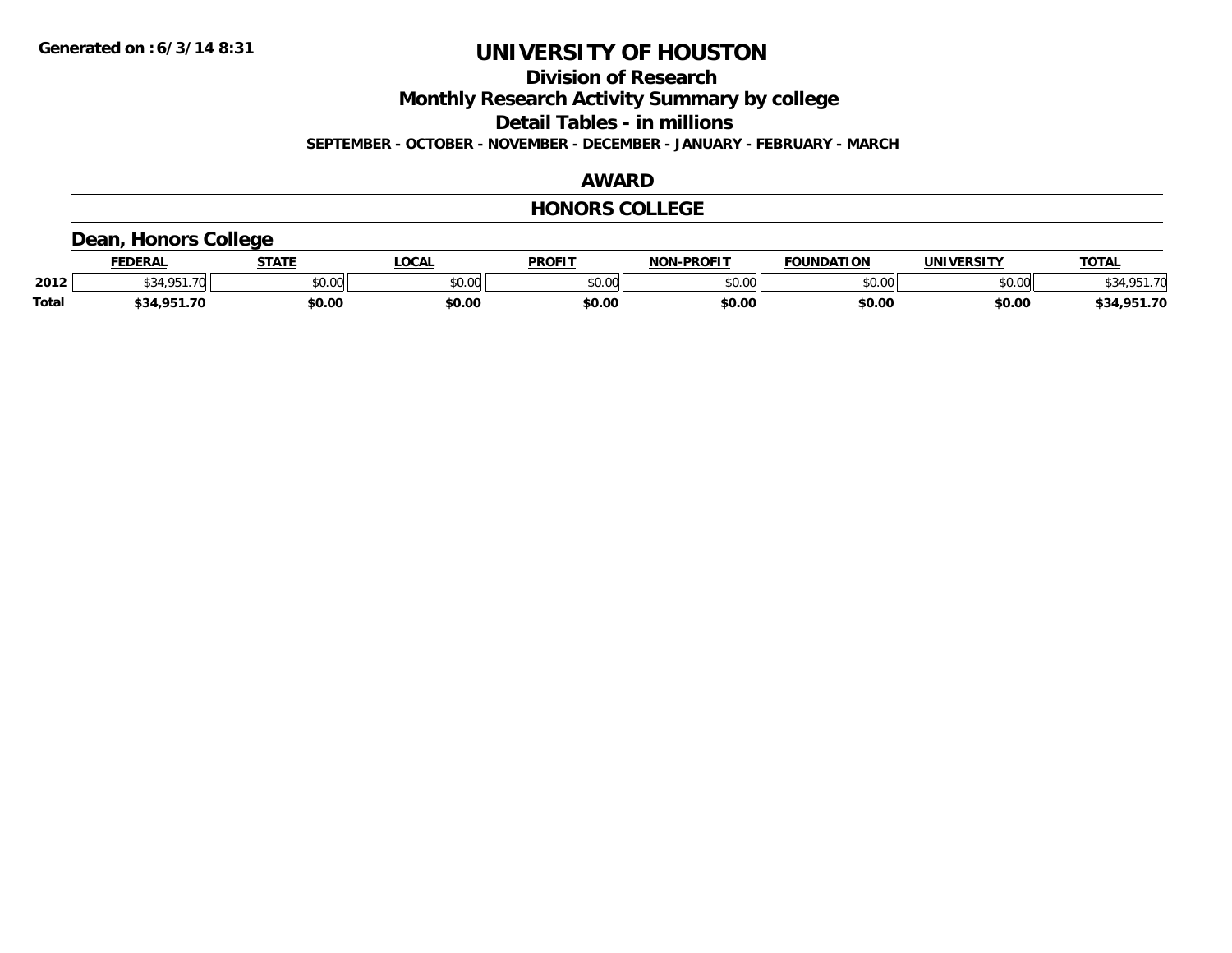**Division of Research**

**Monthly Research Activity Summary by college**

**Detail Tables - in millions**

**SEPTEMBER - OCTOBER - NOVEMBER - DECEMBER - JANUARY - FEBRUARY - MARCH**

### **AWARD**

#### **INSTITUTIONAL**

#### **Associate Vice Chancellor**

|              | <b>FEDERAL</b>  | <b>STATE</b> | <b>OCAL</b>             | <b>PROFIT</b> | -PROFIT<br>NON- | <b>FOUNDATION</b> | UNIVERSITY | <b>TOTAL</b> |
|--------------|-----------------|--------------|-------------------------|---------------|-----------------|-------------------|------------|--------------|
| 2010         | .492.36         | \$0.00       | 0 <sub>n</sub><br>JU.UU | \$0.00        | ልስ ለሰ<br>pu.uu  | \$0.00            | \$0.00     |              |
| <b>Total</b> | 1023<br>,492.30 | \$0.00       | \$0.00                  | \$0.00        | \$0.00          | \$0.00            | \$0.00     | 7,492.36     |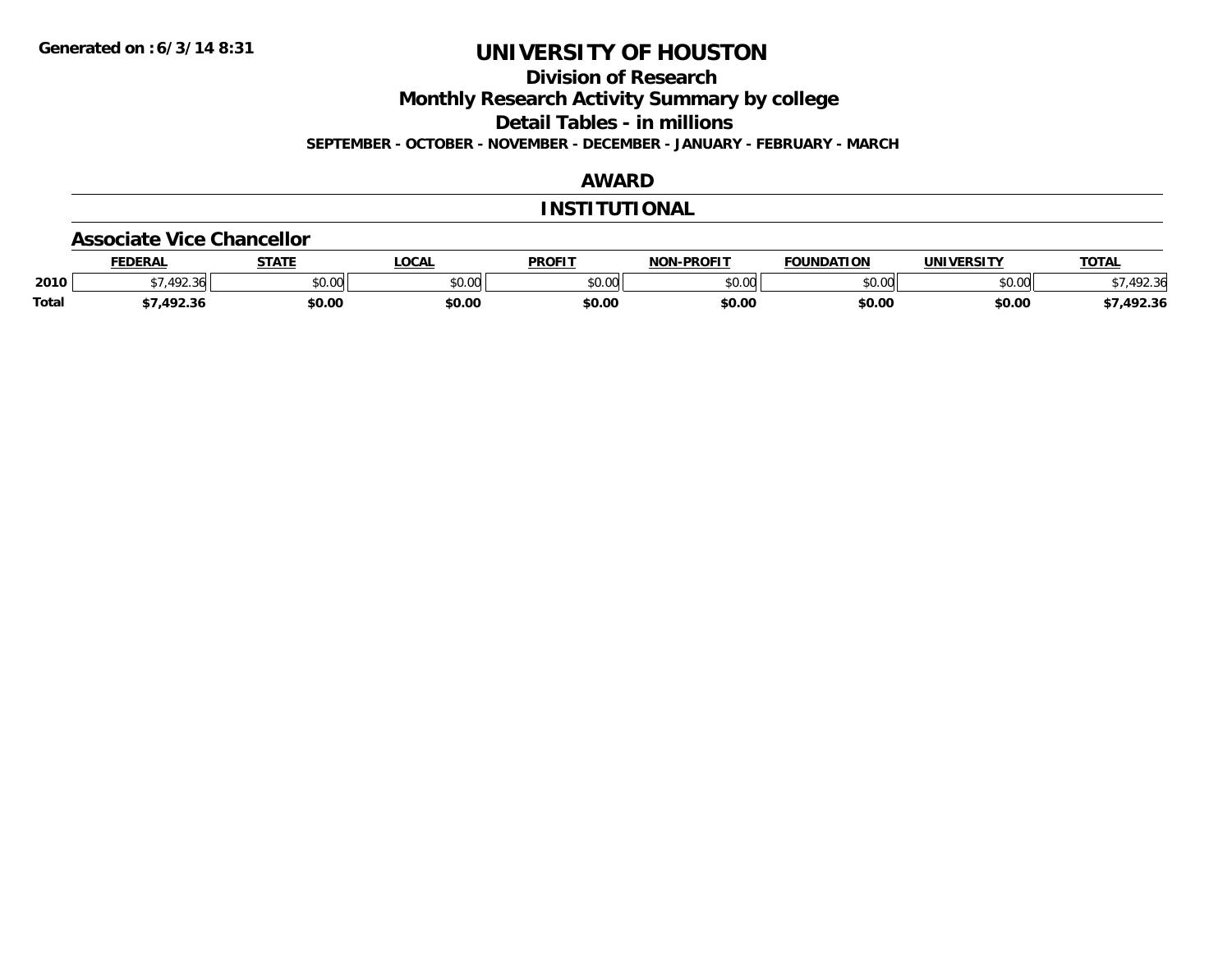### **Division of ResearchMonthly Research Activity Summary by college Detail Tables - in millions SEPTEMBER - OCTOBER - NOVEMBER - DECEMBER - JANUARY - FEBRUARY - MARCH**

#### **AWARD**

#### **LIBRARY**

#### **Administration, Library FEDERAL STATE LOCAL PROFIT NON-PROFIT FOUNDATION UNIVERSITY TOTALTOTAL 2010** $\textsf{[0]} \quad \textsf{[0]} \quad \textsf{[0]} \quad \textsf{[0]} \quad \textsf{[0]} \quad \textsf{[0]} \quad \textsf{[0]} \quad \textsf{[0]} \quad \textsf{[0]} \quad \textsf{[0]} \quad \textsf{[0]} \quad \textsf{[0]} \quad \textsf{[0]} \quad \textsf{[0]} \quad \textsf{[0]} \quad \textsf{[0]} \quad \textsf{[0]} \quad \textsf{[0]} \quad \textsf{[0]} \quad \textsf{[0]} \quad \textsf{[0]} \quad \textsf{[0]} \quad \textsf{[0]} \quad \textsf{[0]} \quad \textsf{$ **2011**1 \$19,863.00 \$0.00 \$0.00 \$0.00 \$0.00 \$0.00 \$0.00 \$0.00 \$0.00 \$0.00 \$0.00 \$0.00 \$0.00 \$19,863.00 \$19,863.00 **Total\$54,338.00 \$0.00 \$0.00 \$0.00 \$0.00 \$0.00 \$0.00 \$54,338.00**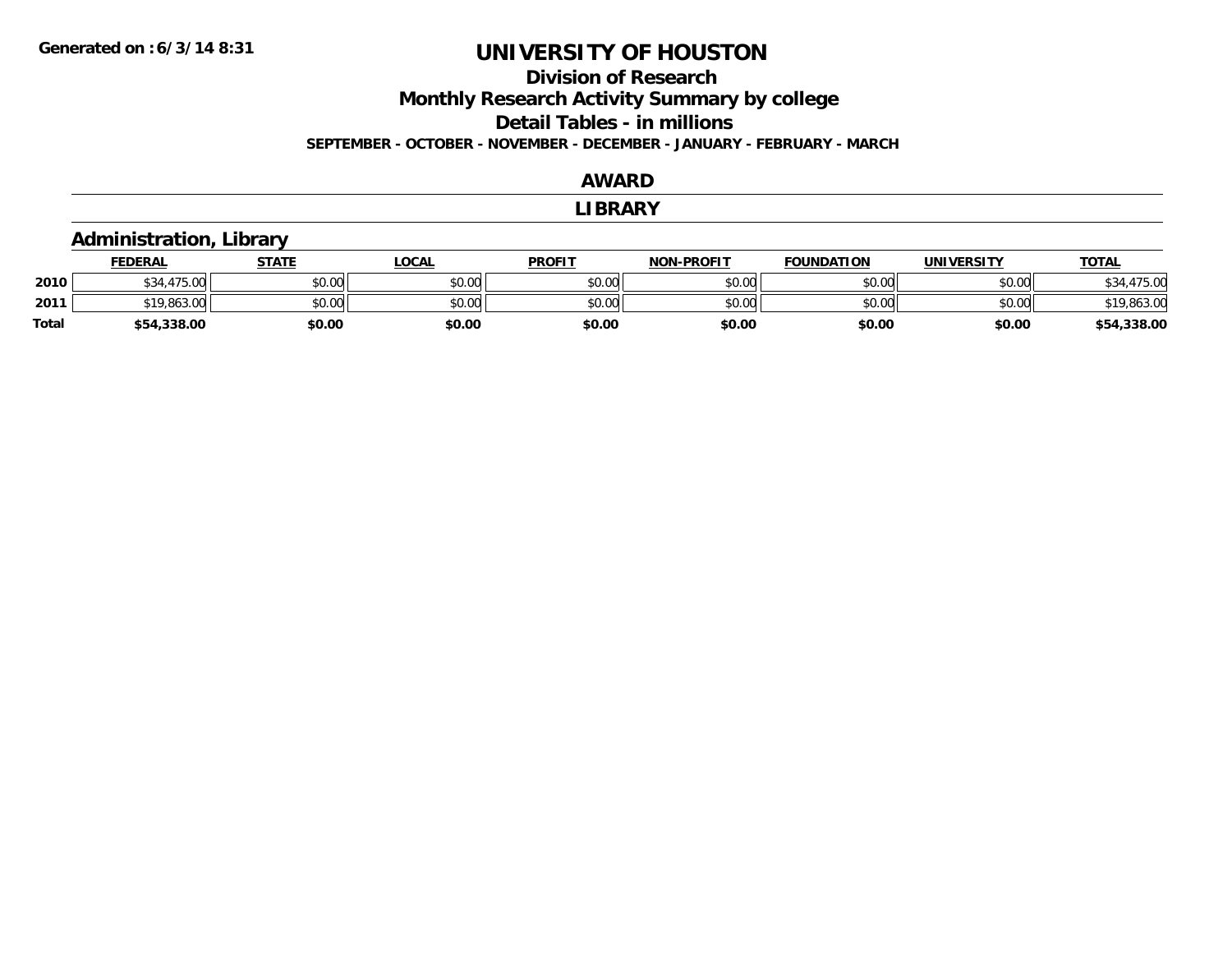### **Division of ResearchMonthly Research Activity Summary by college**

**Detail Tables - in millions**

**SEPTEMBER - OCTOBER - NOVEMBER - DECEMBER - JANUARY - FEBRUARY - MARCH**

### **AWARD**

#### **PRESIDENT**

#### **Office of the President**

|       | <b>FEDERAL</b> | STATE  | <b>LOCAL</b> | <b>PROFIT</b> | <b>NON-PROFIT</b> | <b>FOUNDATION</b> | UNIVERSITY | <u> ΤΟΤΑL</u> |
|-------|----------------|--------|--------------|---------------|-------------------|-------------------|------------|---------------|
| 2011  | \$0.00         | \$0.00 | \$0.00       | \$0.00        | \$0.00            | \$0.00            | \$0.00     | \$0.00        |
| 2014  | \$0.00         | \$0.00 | \$0.00       | \$0.00        | \$0.00            | \$0.00            | \$0.00     | \$0.00        |
| Total | \$0.00         | \$0.00 | \$0.00       | \$0.00        | \$0.00            | \$0.00            | \$0.00     | \$0.00        |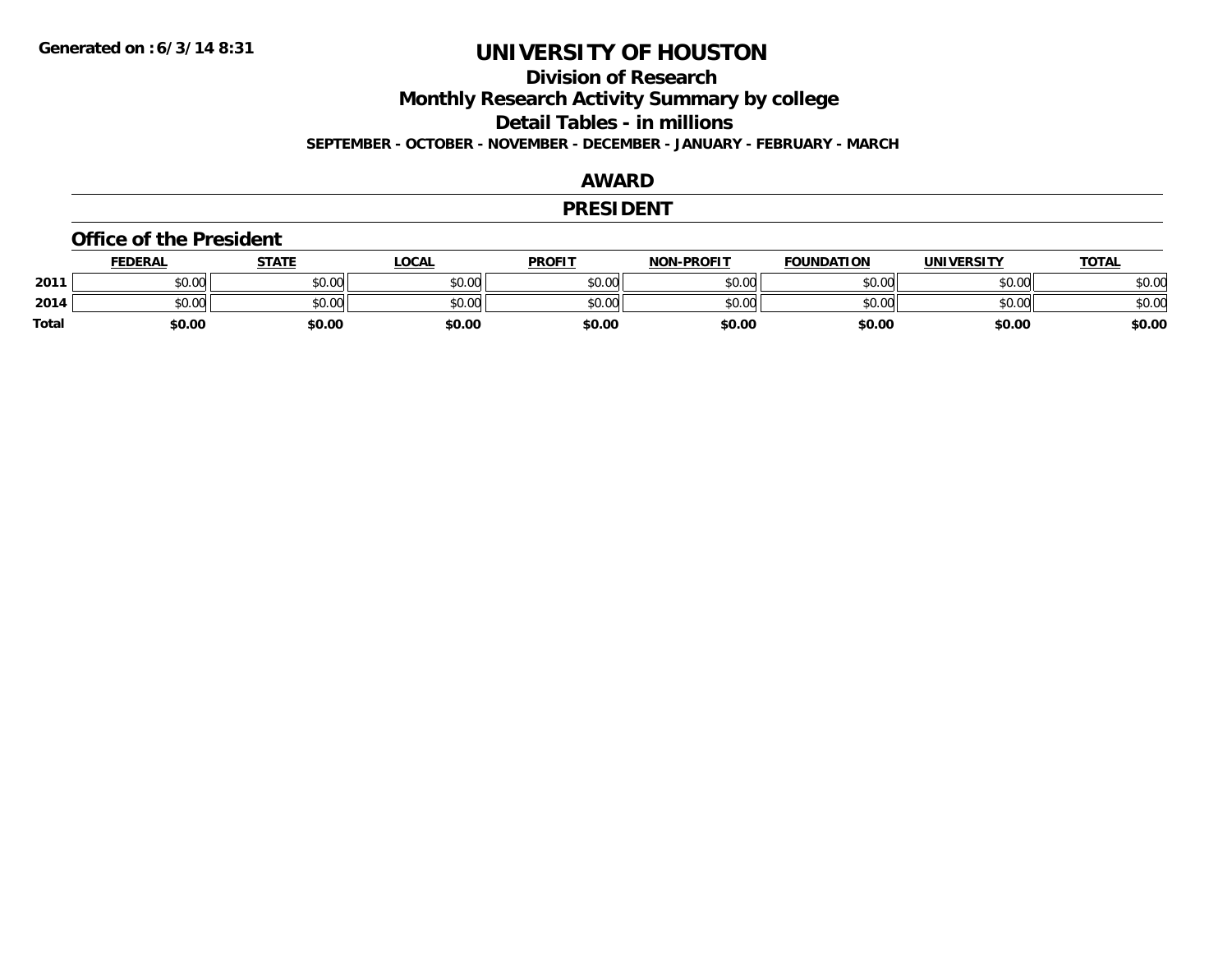**Division of Research**

**Monthly Research Activity Summary by college**

**Detail Tables - in millions**

**SEPTEMBER - OCTOBER - NOVEMBER - DECEMBER - JANUARY - FEBRUARY - MARCH**

### **AWARD**

#### **SENIOR V.P. FOR ACADEMIC AFFAIRS AND PROVOST**

|      | <b>Learning and Assessment Services</b><br><b>FEDERAL</b> | <b>STATE</b> | <b>LOCAL</b> | <b>PROFIT</b> | <b>NON-PROFIT</b> | <b>FOUNDATION</b> | <b>UNIVERSITY</b> | <b>TOTAL</b> |
|------|-----------------------------------------------------------|--------------|--------------|---------------|-------------------|-------------------|-------------------|--------------|
| 2010 | \$227,609.00                                              | \$148,027.00 | \$0.00       | \$0.00        | \$67,500.00       | \$10,000.00       | \$0.00            | \$453,136.00 |
| 2011 | \$311,018.00                                              | \$0.00       | \$0.00       | \$0.00        | \$67,500.00       | \$0.00            | \$0.00            | \$378,518.00 |
| 2012 | \$301,376.00                                              | \$130,000.00 | \$0.00       | \$0.00        | \$77,158.00       | \$0.00            | \$0.00            | \$508,534.00 |
| 2013 | \$378,534.00                                              | \$134,767.00 | \$0.00       | \$0.00        | \$0.00            | \$0.00            | \$0.00            | \$513,301.00 |
| 2014 | \$364,114.00                                              | \$134,767.00 | \$0.00       | \$0.00        | \$0.00            | \$0.00            | \$0.00            | \$498,881.00 |
|      | <b>Learning Support Services</b>                          |              |              |               |                   |                   |                   |              |
|      | <b>FEDERAL</b>                                            | <b>STATE</b> | <b>LOCAL</b> | <b>PROFIT</b> | <b>NON-PROFIT</b> | <b>FOUNDATION</b> | <b>UNIVERSITY</b> | <b>TOTAL</b> |
| 2012 | \$0.00                                                    | \$0.00       | \$0.00       | \$0.00        | \$0.00            | \$0.00            | \$0.00            | \$0.00       |
|      | <b>Office of Admissions</b>                               |              |              |               |                   |                   |                   |              |
|      | <b>FEDERAL</b>                                            | <b>STATE</b> | <b>LOCAL</b> | <b>PROFIT</b> | <b>NON-PROFIT</b> | <b>FOUNDATION</b> | <b>UNIVERSITY</b> | <b>TOTAL</b> |
| 2010 | \$0.00                                                    | \$0.00       | \$0.00       | \$0.00        | \$0.00            | \$0.00            | \$0.00            | \$0.00       |
| 2011 | \$0.00                                                    | \$0.00       | \$0.00       | \$0.00        | \$0.00            | \$0.00            | \$0.00            | \$0.00       |
|      | <b>Senior V.P. for Academic Affairs and Provost</b>       |              |              |               |                   |                   |                   |              |
|      | <b>FEDERAL</b>                                            | <b>STATE</b> | <b>LOCAL</b> | <b>PROFIT</b> | <b>NON-PROFIT</b> | <b>FOUNDATION</b> | <b>UNIVERSITY</b> | <b>TOTAL</b> |
| 2012 | \$0.00                                                    | \$0.00       | \$0.00       | \$75,000.00   | \$0.00            | \$0.00            | \$0.00            | \$75,000.00  |
|      | <b>Undergraduate Scholars</b>                             |              |              |               |                   |                   |                   |              |
|      | <b>FEDERAL</b>                                            | <b>STATE</b> | <b>LOCAL</b> | <b>PROFIT</b> | <b>NON-PROFIT</b> | <b>FOUNDATION</b> | <b>UNIVERSITY</b> | <b>TOTAL</b> |
| 2010 | \$0.00                                                    | \$15,000.00  | \$0.00       | \$0.00        | \$0.00            | \$0.00            | \$0.00            | \$15,000.00  |
| 2011 | \$0.00                                                    | \$29,456.00  | \$0.00       | \$0.00        | \$0.00            | \$0.00            | \$0.00            | \$29,456.00  |
| 2012 | \$0.00                                                    | \$19,051.00  | \$0.00       | \$0.00        | \$0.00            | \$0.00            | \$0.00            | \$19,051.00  |
| 2013 | \$0.00                                                    | \$19,050.00  | \$0.00       | \$0.00        | \$0.00            | \$0.00            | \$0.00            | \$19,050.00  |
| 2014 | \$0.00                                                    | \$20,330.00  | \$0.00       | \$0.00        | \$0.00            | \$0.00            | \$0.00            | \$20,330.00  |
|      | <b>Undergraduate Studies</b>                              |              |              |               |                   |                   |                   |              |
|      | <b>FEDERAL</b>                                            | <b>STATE</b> | <b>LOCAL</b> | <b>PROFIT</b> | <b>NON-PROFIT</b> | <b>FOUNDATION</b> | <b>UNIVERSITY</b> | <b>TOTAL</b> |
| 2010 | \$0.00                                                    | \$0.00       | \$0.00       | \$0.00        | \$0.00            | \$0.00            | \$0.00            | \$0.00       |
| 2011 | \$0.00                                                    | \$0.00       | \$0.00       | \$0.00        | \$0.00            | \$0.00            | \$0.00            | \$0.00       |
| 2013 | \$0.00                                                    | \$130,000.00 | \$0.00       | \$0.00        | \$0.00            | \$0.00            | \$0.00            | \$130,000.00 |
|      |                                                           |              |              |               |                   |                   |                   |              |
| 2014 | \$0.00                                                    | \$10,000.00  | \$0.00       | \$0.00        | \$0.00            | \$0.00            | \$0.00            | \$10,000.00  |

**\$1,582,651.00 \$790,448.00 \$0.00 \$75,000.00 \$212,158.00 \$10,000.00 \$0.00 \$2,670,257.00**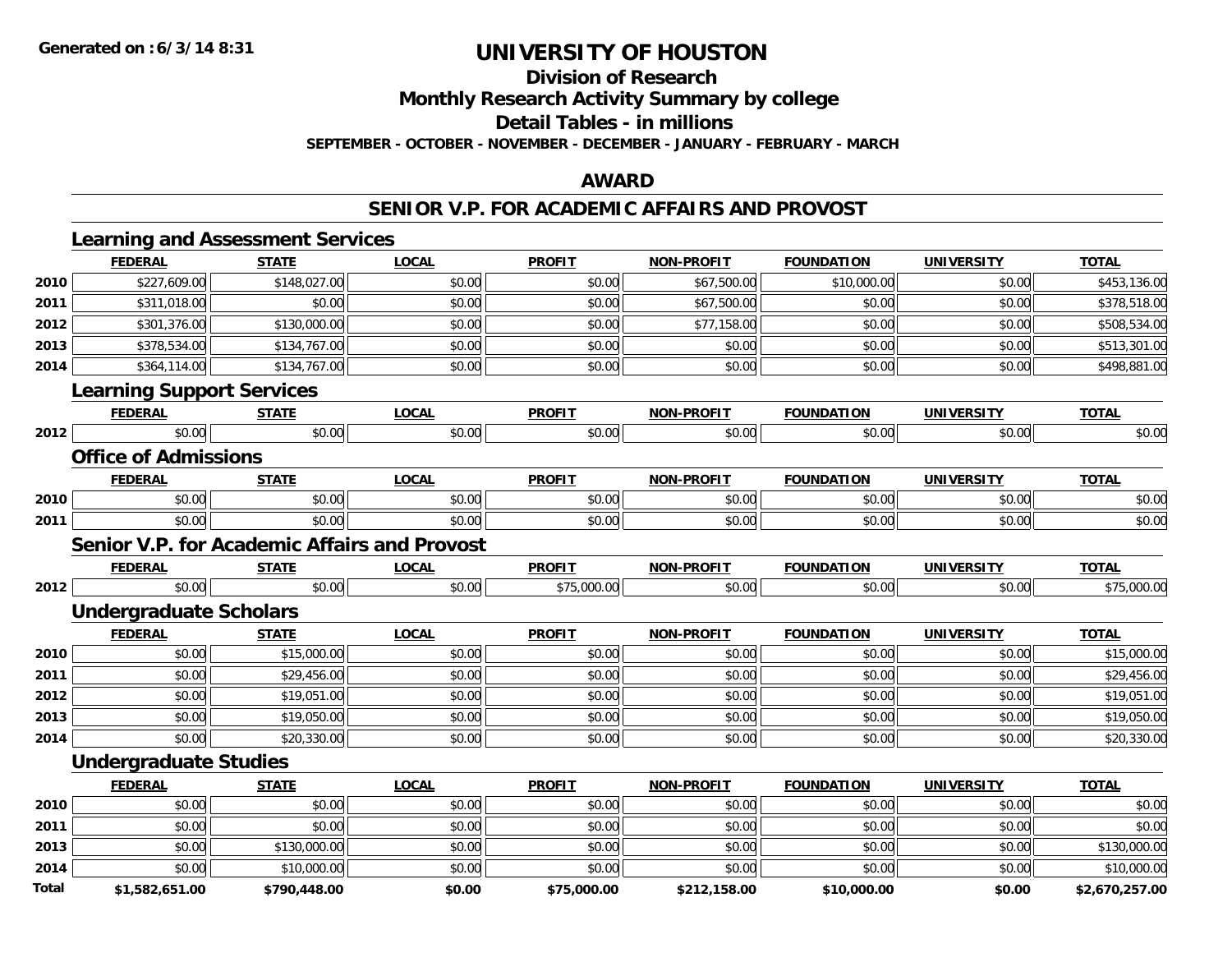**Division of Research**

**Monthly Research Activity Summary by college**

**Detail Tables - in millions**

**SEPTEMBER - OCTOBER - NOVEMBER - DECEMBER - JANUARY - FEBRUARY - MARCH**

#### **AWARD**

#### **UH LAW CENTER**

|       | Dean, Law      |              |              |               |                   |                   |                   |                |
|-------|----------------|--------------|--------------|---------------|-------------------|-------------------|-------------------|----------------|
|       | <b>FEDERAL</b> | <b>STATE</b> | <b>LOCAL</b> | <b>PROFIT</b> | <b>NON-PROFIT</b> | <b>FOUNDATION</b> | <b>UNIVERSITY</b> | <b>TOTAL</b>   |
| 2013  | \$0.00         | \$0.00       | \$0.00       | \$0.00        | \$0.00            | \$0.00            | \$0.00            | \$0.00         |
|       | Law-UH         |              |              |               |                   |                   |                   |                |
|       | <b>FEDERAL</b> | <b>STATE</b> | <b>LOCAL</b> | <b>PROFIT</b> | <b>NON-PROFIT</b> | <b>FOUNDATION</b> | <b>UNIVERSITY</b> | <b>TOTAL</b>   |
| 2010  | \$20,000.00    | \$200,000.00 | \$0.00       | \$0.00        | \$0.00            | \$21.72           | \$0.00            | \$220,021.72   |
| 2011  | \$68,103.00    | \$50,000.00  | \$0.00       | \$0.00        | \$0.00            | \$0.00            | \$0.00            | \$118,103.00   |
| 2012  | \$2,942.90     | \$160,000.00 | \$0.00       | \$0.00        | \$0.00            | \$0.00            | \$0.00            | \$162,942.90   |
| 2013  | \$110,000.00   | \$114,000.00 | \$0.00       | \$0.00        | \$0.00            | \$0.00            | \$0.00            | \$224,000.00   |
| 2014  | \$28,145.65    | \$314,000.00 | \$0.00       | \$0.00        | \$0.00            | \$0.00            | \$0.00            | \$342,145.65   |
| Total | \$229,191.55   | \$838,000.00 | \$0.00       | \$0.00        | \$0.00            | \$21.72           | \$0.00            | \$1,067,213.27 |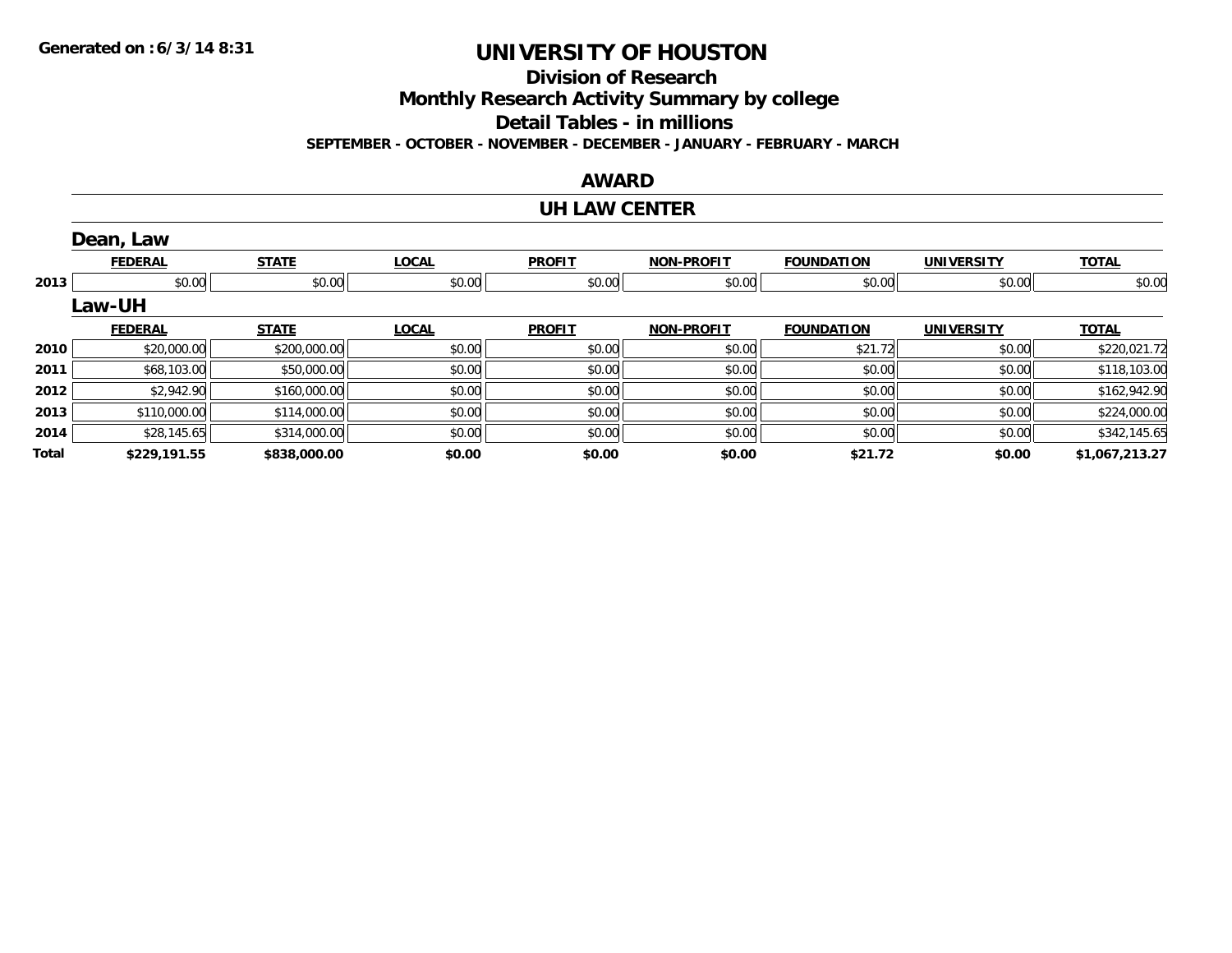### **Division of ResearchMonthly Research Activity Summary by college Detail Tables - in millions SEPTEMBER - OCTOBER - NOVEMBER - DECEMBER - JANUARY - FEBRUARY - MARCH**

### **AWARD**

#### **UKNOWN COLLEGE**

### **Unknown Department**

|       | <b>FEDERAL</b> | <b>STATE</b> | <u>LOCAL</u> | <b>PROFIT</b> | <b>NON-PROFIT</b> | <b>FOUNDATION</b> | <b>UNIVERSITY</b> | <b>TOTAL</b> |
|-------|----------------|--------------|--------------|---------------|-------------------|-------------------|-------------------|--------------|
| 2010  | \$0.00         | \$0.00       | \$0.00       | \$0.00        | \$0.00            | \$0.00            | \$0.00            | \$0.00       |
| 2011  | \$0.00         | \$0.00       | \$0.00       | \$0.00        | \$0.00            | \$0.00            | \$0.00            | \$0.00       |
| 2013  | \$0.00         | \$0.00       | \$0.00       | \$0.00        | \$0.00            | \$0.00            | \$0.00            | \$0.00       |
| 2014  | \$0.00         | \$0.00       | \$0.00       | \$0.00        | \$0.00            | \$0.00            | \$0.00            | \$0.00       |
| Total | \$0.00         | \$0.00       | \$0.00       | \$0.00        | \$0.00            | \$0.00            | \$0.00            | \$0.00       |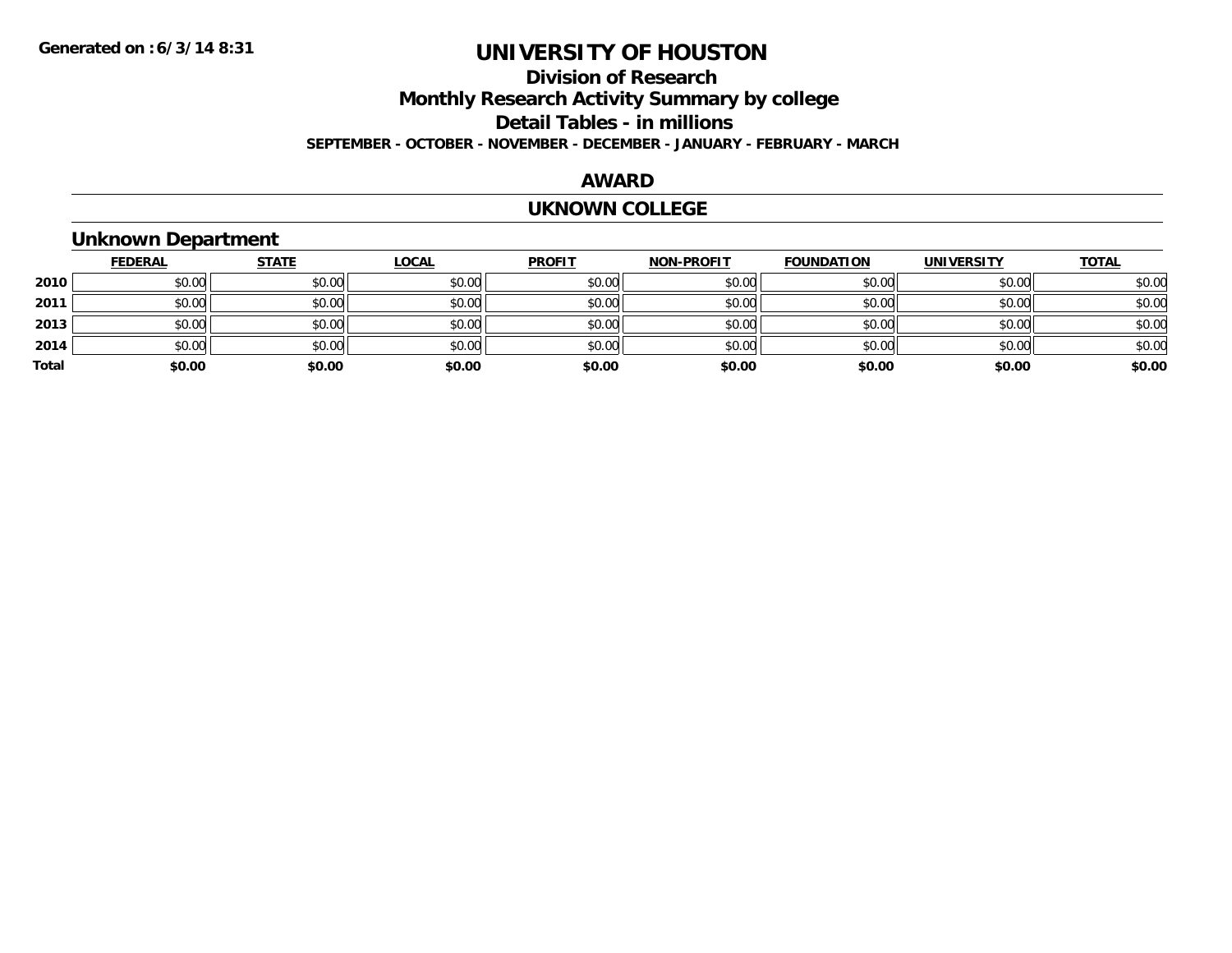#### **Division of Research Monthly Research Activity Summary by college Detail Tables - in millions SEPTEMBER - OCTOBER - NOVEMBER - DECEMBER - JANUARY - FEBRUARY - MARCH**

#### **AWARD**

### **VICE PRESIDENT FOR ADMINISTRATION**

|       | <b>KUHF - Radio</b>         |              |              |               |                   |                   |                   |                 |
|-------|-----------------------------|--------------|--------------|---------------|-------------------|-------------------|-------------------|-----------------|
|       | <b>FEDERAL</b>              | <b>STATE</b> | <b>LOCAL</b> | <b>PROFIT</b> | <b>NON-PROFIT</b> | <b>FOUNDATION</b> | <b>UNIVERSITY</b> | <b>TOTAL</b>    |
| 2010  | \$0.00                      | \$12,500.00  | \$0.00       | \$0.00        | \$576,302.17      | \$0.00            | \$0.00            | \$588,802.17    |
| 2011  | \$38,616.00                 | \$0.00       | \$0.00       | \$0.00        | \$588,146.00      | \$0.00            | \$0.00            | \$626,762.00    |
| 2012  | \$0.00                      | \$0.00       | \$0.00       | \$0.00        | \$5,000.00        | \$0.00            | \$0.00            | \$5,000.00      |
| 2013  | \$0.00                      | \$0.00       | \$0.00       | \$0.00        | \$2,044,710.00    | \$0.00            | \$0.00            | \$2,044,710.00  |
| 2014  | \$148,489.00                | \$0.00       | \$0.00       | \$0.00        | \$2,147,867.00    | \$0.00            | \$0.00            | \$2,296,356.00  |
|       | <b>KUHT-TV</b>              |              |              |               |                   |                   |                   |                 |
|       | <b>FEDERAL</b>              | <b>STATE</b> | <b>LOCAL</b> | <b>PROFIT</b> | <b>NON-PROFIT</b> | <b>FOUNDATION</b> | <b>UNIVERSITY</b> | <b>TOTAL</b>    |
| 2010  | \$0.00                      | \$0.00       | \$0.00       | \$0.00        | \$1,483,936.12    | \$0.00            | \$0.00            | \$1,483,936.12  |
| 2011  | \$0.00                      | \$0.00       | \$0.00       | \$0.00        | \$1,606,903.00    | \$0.00            | \$0.00            | \$1,606,903.00  |
| 2012  | \$0.00                      | \$0.00       | \$0.00       | \$0.00        | \$14,132.00       | \$0.00            | \$0.00            | \$14,132.00     |
|       | <b>Physical Plant</b>       |              |              |               |                   |                   |                   |                 |
|       | <b>FEDERAL</b>              | <b>STATE</b> | <b>LOCAL</b> | <b>PROFIT</b> | <b>NON-PROFIT</b> | <b>FOUNDATION</b> | <b>UNIVERSITY</b> | <b>TOTAL</b>    |
| 2010  | \$0.00                      | \$0.00       | \$0.00       | \$0.00        | \$78,007.29       | \$0.00            | \$0.00            | \$78,007.29     |
| 2011  | \$0.00                      | \$0.00       | \$0.00       | \$0.00        | \$0.00            | \$0.00            | \$0.00            | \$0.00          |
| 2012  | \$0.00                      | \$0.00       | \$0.00       | \$0.00        | \$2,261,596.00    | \$0.00            | \$0.00            | \$2,261,596.00  |
|       | <b>UH Police Department</b> |              |              |               |                   |                   |                   |                 |
|       | <b>FEDERAL</b>              | <b>STATE</b> | <b>LOCAL</b> | <b>PROFIT</b> | <b>NON-PROFIT</b> | <b>FOUNDATION</b> | <b>UNIVERSITY</b> | <b>TOTAL</b>    |
| 2014  | \$3,000.00                  | \$0.00       | \$0.00       | \$0.00        | \$0.00            | \$0.00            | \$0.00            | \$3,000.00      |
| Total | \$190,105.00                | \$12,500.00  | \$0.00       | \$0.00        | \$10,806,599.58   | \$0.00            | \$0.00            | \$11,009,204.58 |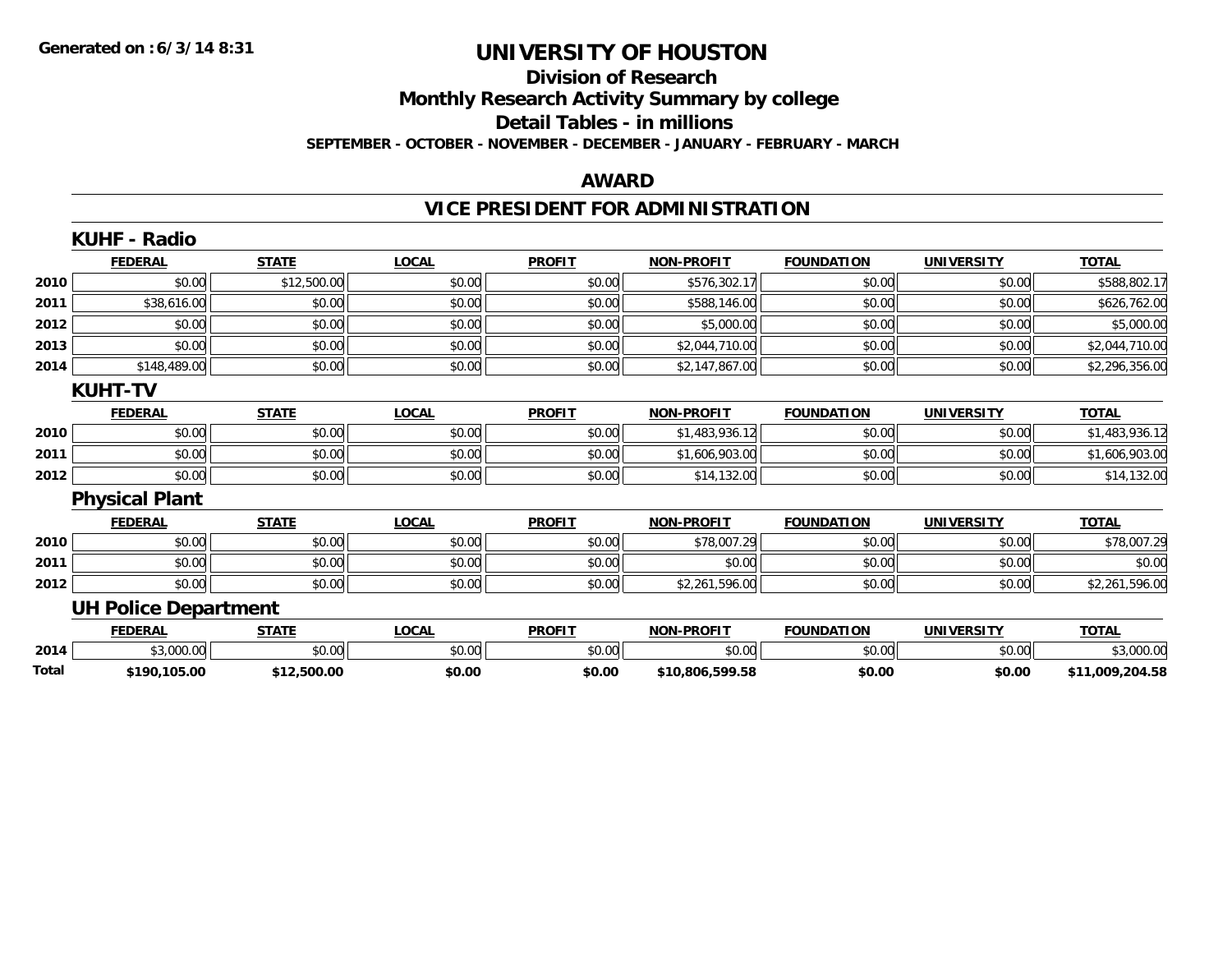**Division of Research**

**Monthly Research Activity Summary by college**

**Detail Tables - in millions**

**SEPTEMBER - OCTOBER - NOVEMBER - DECEMBER - JANUARY - FEBRUARY - MARCH**

#### **AWARD**

### **VICE PRESIDENT FOR STUDENT AFFAIRS**

#### **Childrens Learning Centers**

|       | <b>FEDERAL</b>                         | <b>STATE</b> | <b>LOCAL</b> | <b>PROFIT</b> | <b>NON-PROFIT</b> | <b>FOUNDATION</b> | <b>UNIVERSITY</b> | <b>TOTAL</b> |
|-------|----------------------------------------|--------------|--------------|---------------|-------------------|-------------------|-------------------|--------------|
| 2014  | \$235,891.00                           | \$0.00       | \$0.00       | \$0.00        | \$0.00            | \$0.00            | \$0.00            | \$235,891.00 |
|       | <b>Vice President, Student Affairs</b> |              |              |               |                   |                   |                   |              |
|       | <b>FEDERAL</b>                         | <b>STATE</b> | <b>LOCAL</b> | <b>PROFIT</b> | <b>NON-PROFIT</b> | <b>FOUNDATION</b> | <b>UNIVERSITY</b> | <b>TOTAL</b> |
| 2010  | \$236,300.00                           | \$0.00       | \$0.00       | \$0.00        | \$0.00            | \$0.00            | \$0.00            | \$236,300.00 |
| 2011  | \$236,300.00                           | \$0.00       | \$0.00       | \$0.00        | \$0.00            | \$0.00            | \$0.00            | \$236,300.00 |
| 2013  | \$250,891.00                           | \$0.00       | \$0.00       | \$0.00        | \$0.00            | \$0.00            | \$0.00            | \$250,891.00 |
| 2014  | \$0.00                                 | \$0.00       | \$0.00       | \$0.00        | \$0.00            | \$10,000.00       | \$0.00            | \$10,000.00  |
| Total | \$959,382.00                           | \$0.00       | \$0.00       | \$0.00        | \$0.00            | \$10,000.00       | \$0.00            | \$969,382.00 |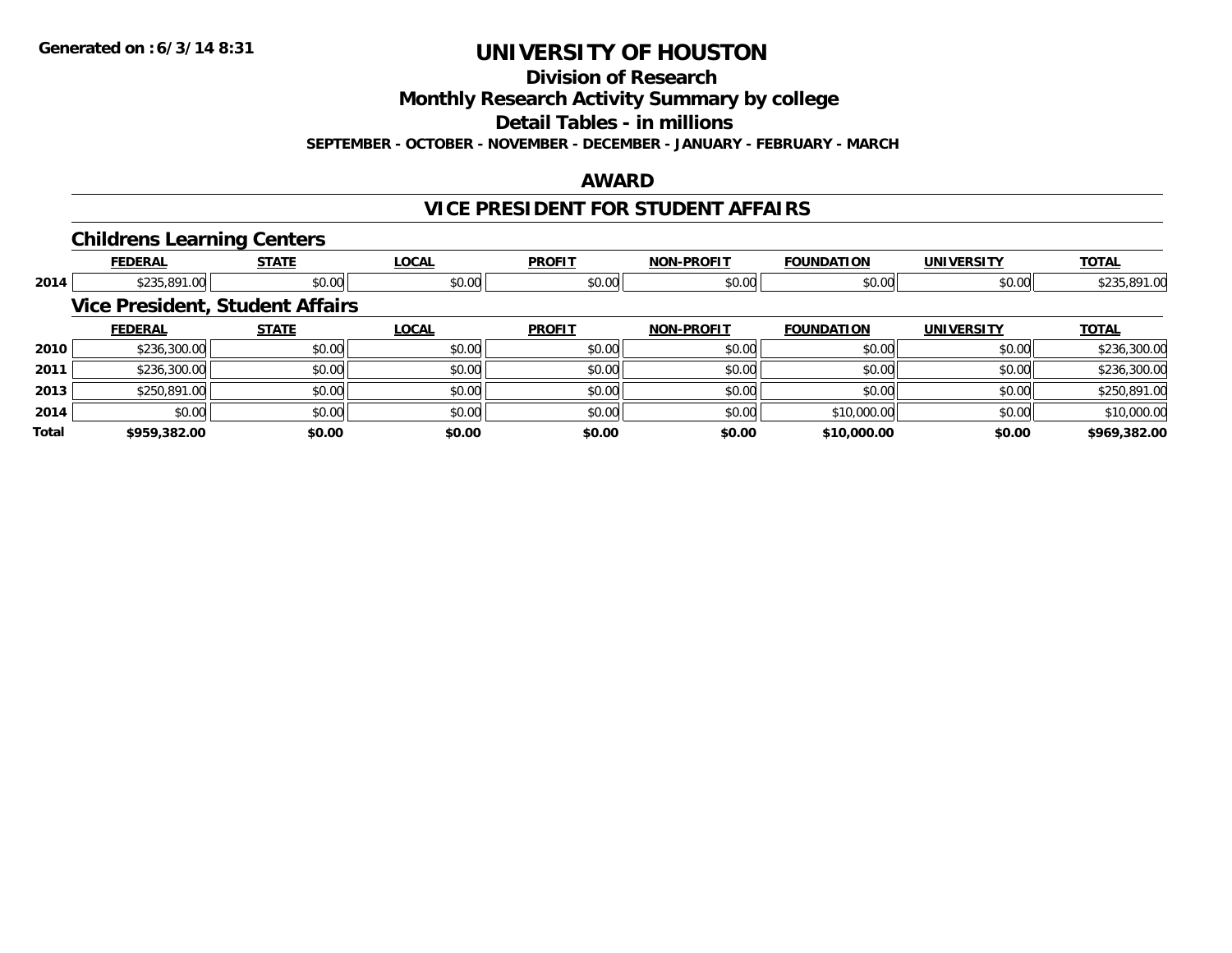**Division of Research**

**Monthly Research Activity Summary by college**

**Detail Tables - in millions**

**SEPTEMBER - OCTOBER - NOVEMBER - DECEMBER - JANUARY - FEBRUARY - MARCH**

### **TOTAL EXPENDITURE**

### **C.T. BAUER COLLEGE OF BUSINESS**

### **Dean, Business Administration**

|              | <b>FEDERAL</b>                           | <b>STATE</b> | <b>LOCAL</b> | <b>PROFIT</b> | <b>NON-PROFIT</b> | <b>FOUNDATION</b> | <b>UNIVERSITY</b> | <b>TOTAL</b>    |
|--------------|------------------------------------------|--------------|--------------|---------------|-------------------|-------------------|-------------------|-----------------|
| 2014         | \$0.00                                   | \$0.00       | \$0.00       | \$0.00        | \$0.00            | \$0.00            | \$0.00            | \$0.00          |
|              | <b>Finance</b>                           |              |              |               |                   |                   |                   |                 |
|              | <b>FEDERAL</b>                           | <b>STATE</b> | <b>LOCAL</b> | <b>PROFIT</b> | <b>NON-PROFIT</b> | <b>FOUNDATION</b> | <b>UNIVERSITY</b> | <b>TOTAL</b>    |
| 2010         | \$88,142.22                              | \$0.00       | \$0.00       | \$0.00        | \$0.00            | \$0.00            | \$0.00            | \$88,142.22     |
| 2011         | \$73,637.71                              | \$0.00       | \$0.00       | \$0.00        | \$0.00            | \$0.00            | \$0.00            | \$73,637.71     |
| 2012         | \$42,107.04                              | \$0.00       | \$0.00       | \$0.00        | \$0.00            | \$0.00            | \$0.00            | \$42,107.04     |
| 2013         | \$0.00                                   | \$0.00       | \$0.00       | \$0.00        | \$0.00            | \$0.00            | \$0.00            | \$0.00          |
| 2014         | \$0.00                                   | \$0.00       | \$0.00       | \$0.00        | \$0.00            | \$0.00            | \$0.00            | \$0.00          |
|              | Management                               |              |              |               |                   |                   |                   |                 |
|              | <b>FEDERAL</b>                           | <b>STATE</b> | <b>LOCAL</b> | <b>PROFIT</b> | <b>NON-PROFIT</b> | <b>FOUNDATION</b> | <b>UNIVERSITY</b> | <b>TOTAL</b>    |
| 2010         | \$161,541.23                             | \$0.00       | \$0.00       | \$0.00        | \$0.00            | \$41,250.00       | \$0.00            | \$202,791.23    |
| 2011         | \$94,963.88                              | \$0.00       | \$0.00       | \$0.00        | \$0.00            | \$27,500.00       | \$0.00            | \$122,463.88    |
| 2012         | (\$506.27)                               | \$0.00       | \$0.00       | \$0.00        | \$0.00            | \$27,500.00       | \$0.00            | \$26,993.73     |
| 2013         | \$10,850.00                              | \$0.00       | \$0.00       | \$0.00        | \$0.00            | \$0.00            | \$0.00            | \$10,850.00     |
| 2014         | \$6,510.00                               | \$0.00       | \$0.00       | \$0.00        | \$0.00            | \$0.00            | \$0.00            | \$6,510.00      |
|              | <b>Marketing</b>                         |              |              |               |                   |                   |                   |                 |
|              | <b>FEDERAL</b>                           | <b>STATE</b> | <b>LOCAL</b> | <b>PROFIT</b> | <b>NON-PROFIT</b> | <b>FOUNDATION</b> | <b>UNIVERSITY</b> | <b>TOTAL</b>    |
| 2012         | \$0.00                                   | \$0.00       | \$0.00       | \$0.00        | \$0.00            | \$0.00            | \$0.00            | \$0.00          |
| 2013         | \$0.00                                   | \$0.00       | \$0.00       | \$0.00        | \$0.00            | \$0.00            | \$0.00            | \$0.00          |
| 2014         | \$0.00                                   | \$0.00       | \$0.00       | \$0.00        | \$0.00            | \$0.00            | \$0.00            | \$0.00          |
|              | <b>Small Business Development Center</b> |              |              |               |                   |                   |                   |                 |
|              | <b>FEDERAL</b>                           | <b>STATE</b> | <b>LOCAL</b> | <b>PROFIT</b> | <b>NON-PROFIT</b> | <b>FOUNDATION</b> | <b>UNIVERSITY</b> | <b>TOTAL</b>    |
| 2010         | \$1,381,324.02                           | \$0.00       | \$0.00       | \$0.00        | \$0.00            | \$0.00            | \$0.00            | \$1,381,324.02  |
| 2011         | \$1,860,106.54                           | \$41,080.19  | \$0.00       | \$0.00        | \$0.00            | \$0.00            | \$0.00            | \$1,901,186.73  |
| 2012         | \$2,046,911.71                           | \$0.00       | \$0.00       | \$0.00        | \$0.00            | \$0.00            | \$0.00            | \$2,046,911.71  |
| 2013         | \$2,789,425.25                           | \$0.00       | \$0.00       | \$0.00        | \$0.00            | \$16,175.03       | \$0.00            | \$2,805,600.28  |
| 2014         | \$1,753,830.33                           | \$0.00       | \$0.00       | \$0.00        | \$0.00            | \$34,007.17       | \$0.00            | \$1,787,837.50  |
| <b>Total</b> | \$10,308,843.65                          | \$41,080.19  | \$0.00       | \$0.00        | \$0.00            | \$146,432.20      | \$0.00            | \$10,496,356.04 |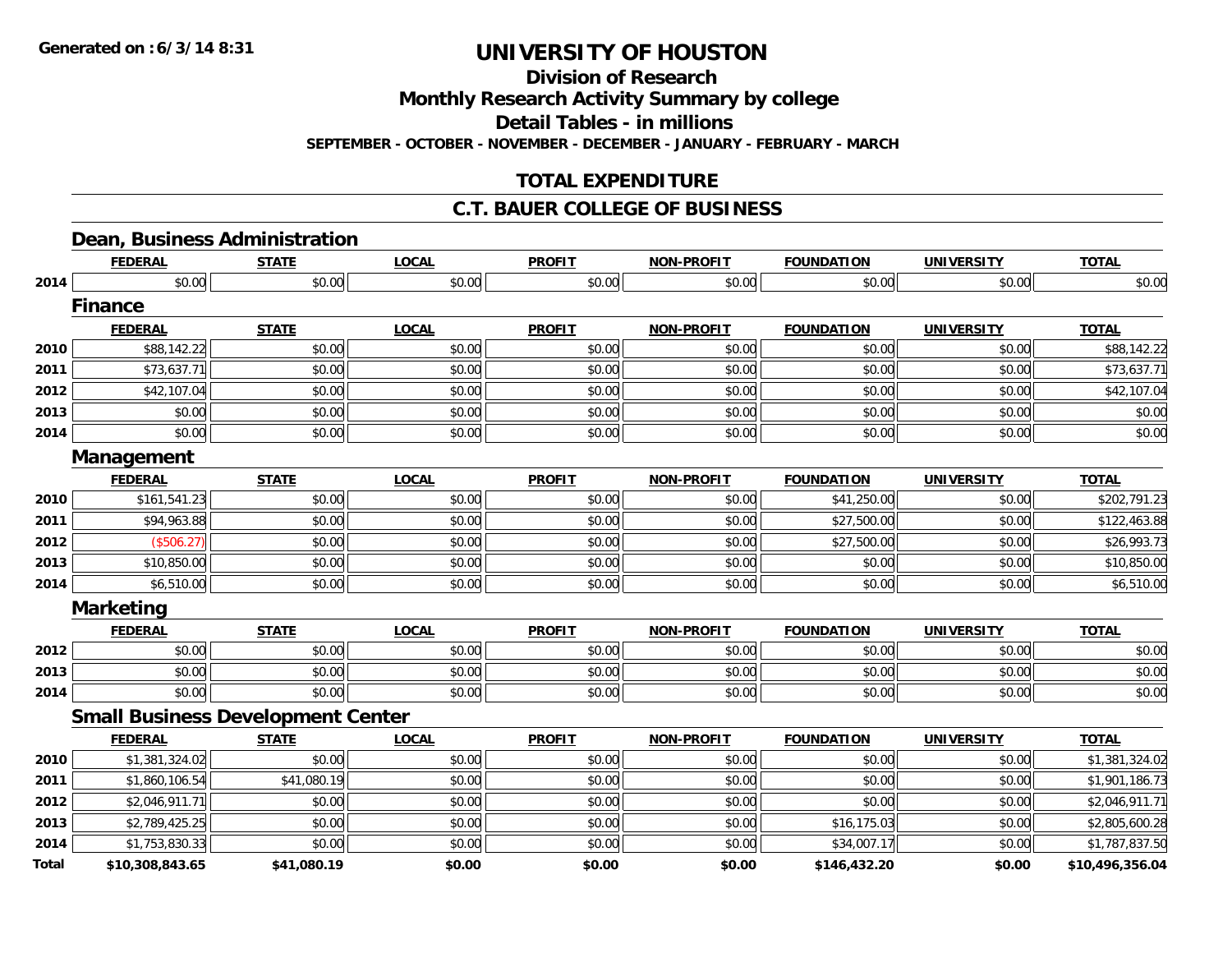### **Division of Research Monthly Research Activity Summary by college Detail Tables - in millions SEPTEMBER - OCTOBER - NOVEMBER - DECEMBER - JANUARY - FEBRUARY - MARCH**

#### **TOTAL EXPENDITURE**

#### **COLLEGE OF ARCHITECTURE**

|       | <b>Architecture</b> |              |              |               |                   |                   |                   |              |
|-------|---------------------|--------------|--------------|---------------|-------------------|-------------------|-------------------|--------------|
|       | <b>FEDERAL</b>      | <b>STATE</b> | <b>LOCAL</b> | <b>PROFIT</b> | <b>NON-PROFIT</b> | <b>FOUNDATION</b> | <b>UNIVERSITY</b> | <b>TOTAL</b> |
| 2010  | \$3,499.65          | \$0.00       | \$0.00       | \$0.00        | \$0.00            | \$19,898.68       | \$0.00            | \$23,398.33  |
| 2011  | \$0.00              | \$0.00       | \$0.00       | \$0.00        | \$0.00            | \$33,437.12       | \$0.00            | \$33,437.12  |
| 2012  | \$5,785.86          | \$0.00       | \$0.00       | \$0.00        | \$4,815.68        | \$3,235.46        | \$0.00            | \$13,837.00  |
| 2013  | \$0.00              | \$0.00       | \$0.00       | \$0.00        | \$0.00            | \$3,817.54        | \$2,968.83        | \$6,786.37   |
| 2014  | \$25,000.00         | \$0.00       | \$0.00       | \$0.00        | \$0.00            | \$6,260.63        | \$0.00            | \$31,260.63  |
| Total | \$34,285.51         | \$0.00       | \$0.00       | \$0.00        | \$4,815.68        | \$66,649.44       | \$2,968.83        | \$108,719.46 |

#### **Architecture**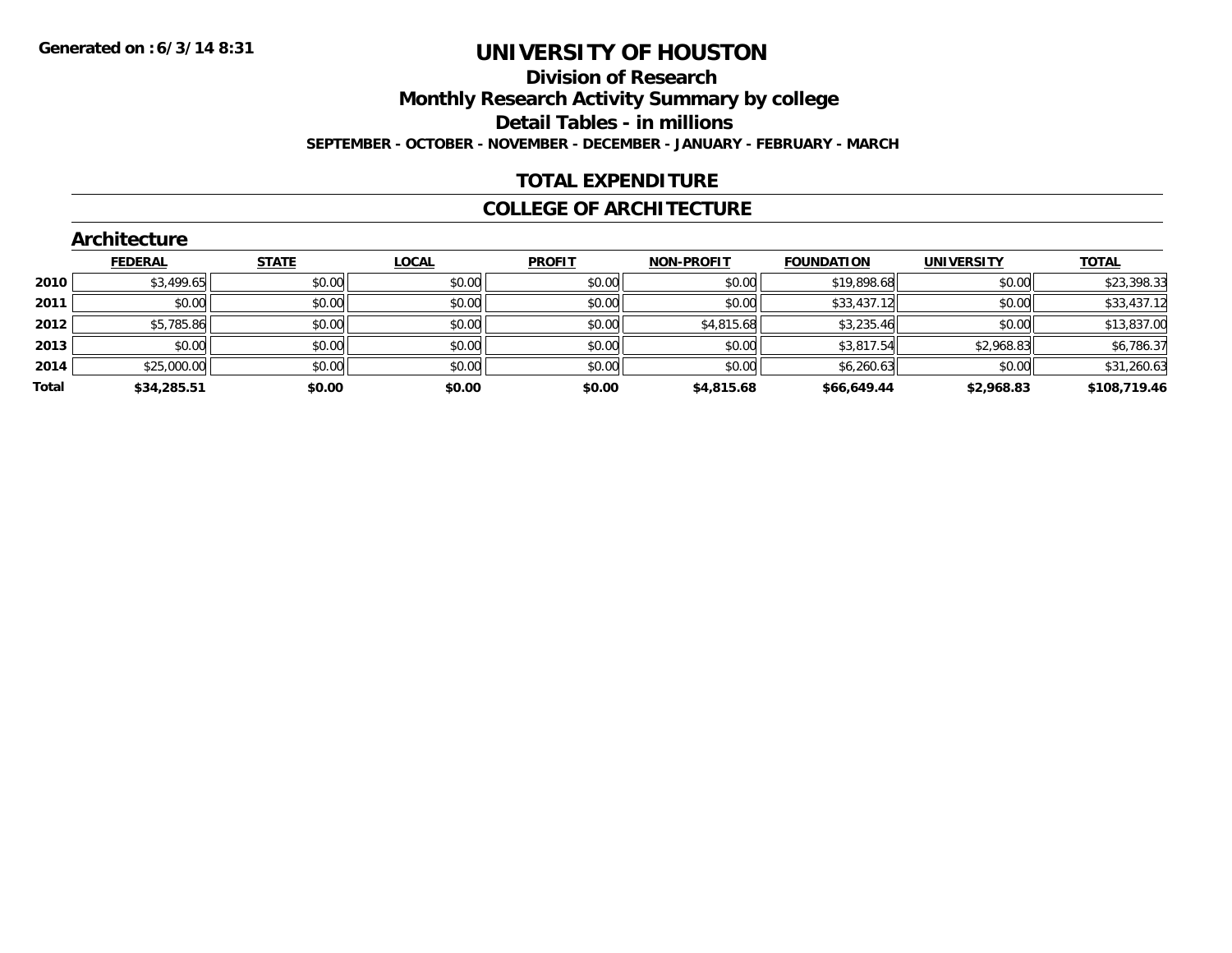#### **Division of ResearchMonthly Research Activity Summary by college Detail Tables - in millions SEPTEMBER - OCTOBER - NOVEMBER - DECEMBER - JANUARY - FEBRUARY - MARCH**

### **TOTAL EXPENDITURE**

### **COLLEGE OF EDUCATION**

### **Consistency Mgmt and Coop Disc**

|      | <b>FEDERAL</b> | <b>STATE</b> | <u>LOCAL</u> | <b>PROFIT</b> | <b>NON-PROFIT</b> | <b>FOUNDATION</b> | <b>UNIVERSITY</b> | <u>TOTAL</u> |
|------|----------------|--------------|--------------|---------------|-------------------|-------------------|-------------------|--------------|
| 2010 | \$1,696.24     | \$0.00       | \$8,662.36   | \$0.00        | \$312,899.68      | \$0.00            | \$0.00            | \$323,258.28 |
| 2011 | \$788.83       | \$0.00       | \$0.00       | \$0.00        | \$68,797.56       | \$0.00            | \$0.00            | \$69,586.39  |
| 2012 | \$0.00         | \$0.00       | \$0.00       | \$0.00        | \$74,400.33       | \$0.00            | \$0.00            | \$74,400.33  |
| 2013 | \$0.00         | \$0.00       | \$0.00       | \$0.00        | \$46,418.78       | \$0.00            | \$0.00            | \$46,418.78  |
| 2014 | \$2,762.70     | \$0.00       | \$77,722.62  | \$0.00        | \$3,323.08        | \$0.00            | \$0.00            | \$83,808.40  |

#### **Curriculum and Instruction**

|      | <b>FEDERAL</b> | <b>STATE</b> | <u>LOCAL</u> | <b>PROFIT</b> | <b>NON-PROFIT</b> | <b>FOUNDATION</b> | <b>UNIVERSITY</b> | <b>TOTAL</b> |
|------|----------------|--------------|--------------|---------------|-------------------|-------------------|-------------------|--------------|
| 2010 | \$309,894.06   | \$16,138.78  | \$0.00       | \$0.00        | \$63,437.67       | \$30,138.52       | \$0.00            | \$419,609.03 |
| 2011 | \$430,181.33   | \$17,822.42  | \$0.00       | \$0.00        | \$80,480.24       | \$123,572.42      | \$0.00            | \$652,056.41 |
| 2012 | \$603.955.55   | \$128,776.20 | \$0.00       | \$0.00        | \$61,794.50       | \$185,919.05      | \$0.00            | \$980,445.30 |
| 2013 | \$507,147.74   | \$52,200.22  | \$0.00       | \$0.00        | \$55,231.05       | \$179,677.63      | \$0.00            | \$794,256.64 |
| 2014 | \$550,811.73   | \$0.00       | \$0.00       | \$0.00        | \$75,999.27       | \$148,532.20      | \$0.00            | \$775,343.19 |

### **Dean, Education**

|      | <b>FEDERAL</b> | <b>STATE</b> | <u>LOCAL</u> | <b>PROFIT</b> | <b>NON-PROFIT</b> | <b>FOUNDATION</b> | <b>UNIVERSITY</b> | <b>TOTAL</b> |
|------|----------------|--------------|--------------|---------------|-------------------|-------------------|-------------------|--------------|
| 2010 | \$0.00         | \$0.00       | \$0.00       | \$0.00        | \$0.00            | \$0.00            | \$0.00            | \$0.00       |
| 2011 | \$0.00         | \$0.00       | \$0.00       | \$0.00        | \$0.00            | \$0.00            | \$0.00            | \$0.00       |
| 2012 | \$0.00         | \$0.00       | \$0.00       | \$0.00        | \$0.00            | \$0.00            | \$0.00            | \$0.00       |
| 2013 | \$0.00         | \$0.00       | \$0.00       | \$0.00        | \$0.00            | \$0.00            | \$0.00            | \$0.00       |
| 2014 | \$0.00         | \$0.00       | \$0.00       | \$0.00        | \$0.00            | \$0.00            | \$0.00            | \$0.00       |

#### **Educational Leadership & Cultural Studies**

|      | <b>FEDERAL</b>                 | <b>CTATE</b> | <b>OCAL</b> | <b>PROFIT</b>          | <b>DDAFIT</b><br>NON. | <b>FOUNDATION</b> | UNIVERSITY     | <b>TOTAL</b> |
|------|--------------------------------|--------------|-------------|------------------------|-----------------------|-------------------|----------------|--------------|
| 2010 | $\sim$<br>$\sim$<br>טט.טע      |              | \$0.00      | 0 <sub>n</sub><br>JU.U | 0000<br>vv.vv         | 0000<br>ט.טע      | 0000<br>JU.UU. |              |
| 2011 | $\sim$<br>$\sim$ $\sim$<br>טט. |              | \$0.00      | 0 <sub>n</sub><br>JU.U | 0000<br>vv.vv         | 0.00              | \$0.00         |              |

### **Educational Psychology**

|      | <b>FEDERAL</b> | <u>STATE</u> | <b>LOCAL</b> | <b>PROFIT</b> | <b>NON-PROFIT</b> | <b>FOUNDATION</b> | <b>UNIVERSITY</b> | <b>TOTAL</b> |
|------|----------------|--------------|--------------|---------------|-------------------|-------------------|-------------------|--------------|
| 2010 | \$89,348.01    | \$1,493.95   | \$0.00       | \$0.00        | \$9,137.35        | \$57,279.23       | \$0.00            | \$157,258.53 |
| 2011 | \$42,882.21    | \$94,616.15  | \$0.00       | \$0.00        | \$1,234.66        | \$66,051.65       | \$0.00            | \$204,784.67 |
| 2012 | \$251,590.59   | \$71,148.51  | \$0.00       | \$0.00        | \$6,878.26        | \$1,656.63        | \$0.00            | \$331,273.99 |
| 2013 | \$267,360.55   | \$119.78     | \$0.00       | \$0.00        | \$24,698.55       | (\$214.71)        | \$10,904.64       | \$302,868.81 |
| 2014 | \$477,961.47   | \$0.00       | \$0.00       | \$0.00        | \$21,903.82       | \$1,912.89        | \$0.00            | \$501,778.18 |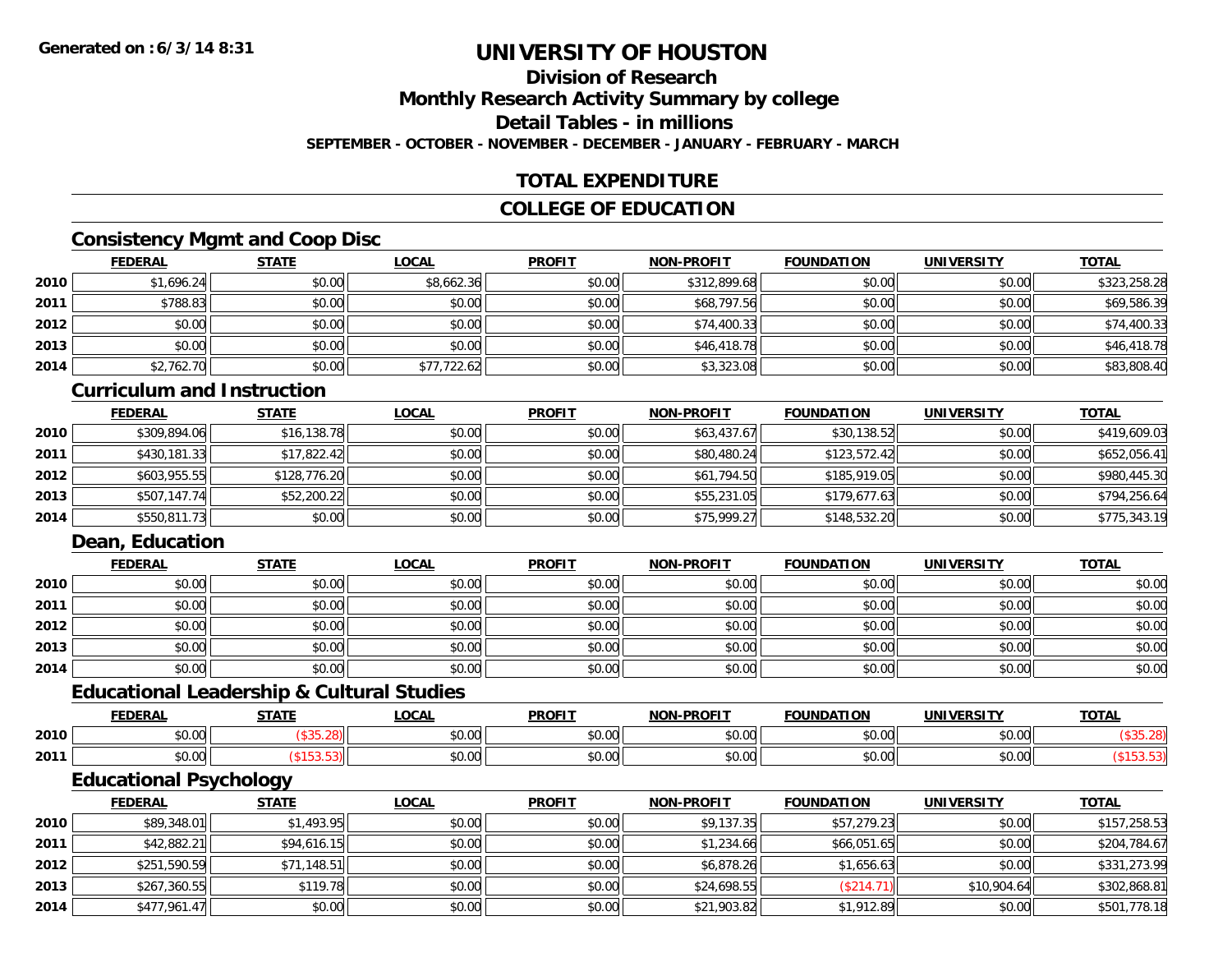### **Division of ResearchMonthly Research Activity Summary by college Detail Tables - in millions SEPTEMBER - OCTOBER - NOVEMBER - DECEMBER - JANUARY - FEBRUARY - MARCH**

### **TOTAL EXPENDITURE**

### **COLLEGE OF EDUCATION**

#### **Institute for Urban Education**

|      | <b>FEDERAL</b> | <b>STATE</b> | <b>LOCAL</b> | <b>PROFIT</b> | <b>NON-PROFIT</b> | <b>FOUNDATION</b> | <b>UNIVERSITY</b> | <b>TOTAL</b> |
|------|----------------|--------------|--------------|---------------|-------------------|-------------------|-------------------|--------------|
| 2010 | \$186,538.55   | \$0.00       | \$0.00       | \$0.00        | \$0.00            | \$0.00            | \$0.00            | \$186,538.55 |
| 2011 | \$110,229.14   | \$0.00       | \$0.00       | \$0.00        | \$0.00            | \$0.00            | \$0.00            | \$110,229.14 |
| 2012 | \$129,153.81   | \$0.00       | \$0.00       | \$0.00        | \$0.00            | \$0.00            | \$0.00            | \$129,153.81 |
| 2013 | \$35,989.17    | \$0.00       | \$0.00       | \$0.00        | \$0.00            | \$0.00            | \$0.00            | \$35,989.17  |
| 2014 | \$14,347.67    | \$0.00       | \$0.00       | \$0.00        | \$0.00            | \$0.00            | \$0.00            | \$14,347.67  |

#### **UH Charter School**

|       | <b>FEDERAL</b> | <u>STATE</u>   | <u>LOCAL</u> | <b>PROFIT</b> | <b>NON-PROFIT</b> | <b>FOUNDATION</b> | <b>UNIVERSITY</b> | <b>TOTAL</b>   |
|-------|----------------|----------------|--------------|---------------|-------------------|-------------------|-------------------|----------------|
| 2012  | \$43,685.62    | \$508,622.31   | \$0.00       | \$0.00        | \$0.00            | \$0.00            | \$0.00            | \$552,307.93   |
| 2013  | \$20,847.51    | \$542,005.64   | \$0.00       | \$0.00        | \$0.00            | \$0.00            | \$0.00            | \$562,853.15   |
| 2014  | \$33,362.36    | \$599,599.08   | \$0.00       | \$0.00        | \$0.00            | \$0.00            | \$0.00            | \$632,961.44   |
| Total | \$4,110,534.81 | \$2,032,354.23 | \$86,384.98  | \$0.00        | \$906,634.80      | \$794,525.51      | \$10,904.64       | \$7,941,338.97 |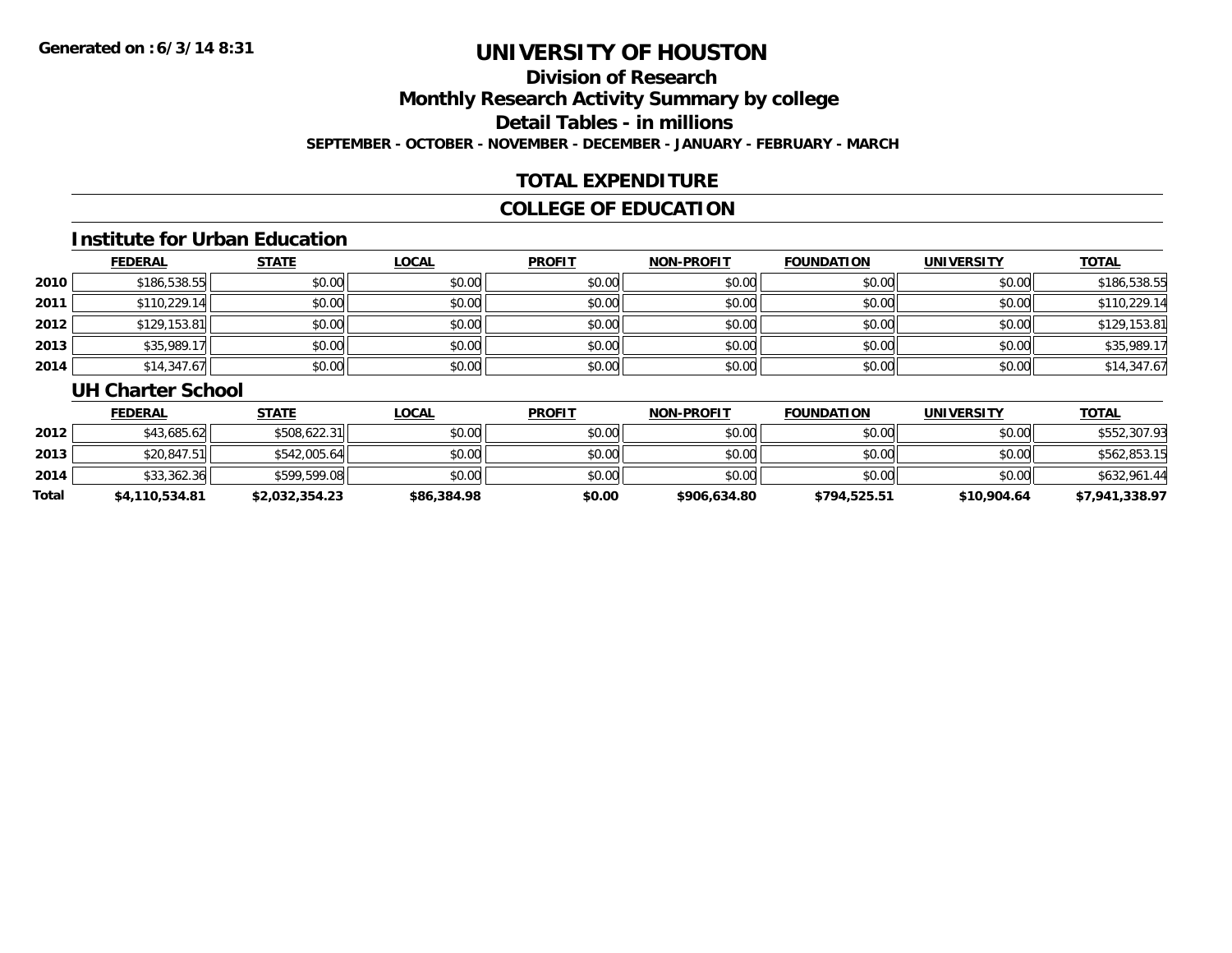**Division of Research**

**Monthly Research Activity Summary by college**

**Detail Tables - in millions**

**SEPTEMBER - OCTOBER - NOVEMBER - DECEMBER - JANUARY - FEBRUARY - MARCH**

### **TOTAL EXPENDITURE**

#### **COLLEGE OF LIBERAL ARTS AND SOCIAL SCIENCES**

## **African-American Studies**

|      | <b>FEDERAL</b>                   | <b>STATE</b> | <b>LOCAL</b> | <b>PROFIT</b> | <b>NON-PROFIT</b> | <b>FOUNDATION</b> | <b>UNIVERSITY</b> | <b>TOTAL</b> |
|------|----------------------------------|--------------|--------------|---------------|-------------------|-------------------|-------------------|--------------|
| 2014 | \$1,212.80                       | \$0.00       | \$0.00       | \$0.00        | \$4,283.60        | \$0.00            | \$0.00            | \$5,496.40   |
|      | Art                              |              |              |               |                   |                   |                   |              |
|      | <b>FEDERAL</b>                   | <b>STATE</b> | <b>LOCAL</b> | <b>PROFIT</b> | <b>NON-PROFIT</b> | <b>FOUNDATION</b> | <b>UNIVERSITY</b> | <b>TOTAL</b> |
| 2012 | \$861.09                         | \$0.00       | \$0.00       | \$0.00        | \$0.00            | \$0.00            | \$0.00            | \$861.09     |
| 2013 | \$6,042.19                       | \$0.00       | \$0.00       | \$0.00        | \$0.00            | \$0.00            | \$0.00            | \$6,042.19   |
| 2014 | \$2,054.89                       | \$0.00       | \$0.00       | \$0.00        | \$0.00            | \$0.00            | \$0.00            | \$2,054.89   |
|      | <b>Arte Publico Press</b>        |              |              |               |                   |                   |                   |              |
|      | <b>FEDERAL</b>                   | <b>STATE</b> | <b>LOCAL</b> | <b>PROFIT</b> | <b>NON-PROFIT</b> | <b>FOUNDATION</b> | <b>UNIVERSITY</b> | <b>TOTAL</b> |
| 2010 | \$24,918.28                      | \$0.00       | \$0.00       | \$0.00        | \$39,319.57       | \$91,216.10       | \$0.00            | \$155,453.95 |
| 2011 | \$11,973.77                      | \$1,785.00   | \$0.00       | \$0.00        | \$52,714.85       | \$184,114.81      | \$0.00            | \$250,588.43 |
| 2012 | \$26,794.39                      | \$410.70     | \$0.00       | \$0.00        | \$34,899.09       | \$0.00            | \$0.00            | \$62,104.18  |
| 2013 | \$31,469.84                      | \$0.00       | \$0.00       | \$0.00        | \$33,200.00       | \$101,957.23      | \$0.00            | \$166,627.07 |
| 2014 | \$0.00                           | \$8,780.44   | \$0.00       | \$0.00        | \$52,900.96       | \$157,556.26      | \$0.00            | \$219,237.66 |
|      | <b>Blaffer Gallery</b>           |              |              |               |                   |                   |                   |              |
|      | <b>FEDERAL</b>                   | <b>STATE</b> | <b>LOCAL</b> | <b>PROFIT</b> | <b>NON-PROFIT</b> | <b>FOUNDATION</b> | <b>UNIVERSITY</b> | <b>TOTAL</b> |
| 2010 | \$56,647.04                      | \$407.88     | \$0.00       | \$0.00        | \$32,934.43       | \$0.00            | \$0.00            | \$89,989.35  |
| 2011 | \$9,418.06                       | \$4,451.34   | \$0.00       | \$0.00        | \$18,830.05       | \$0.00            | \$0.00            | \$32,699.45  |
| 2012 | \$2,604.93                       | \$1,420.49   | \$0.00       | \$0.00        | \$7,399.70        | \$0.00            | \$0.00            | \$11,425.12  |
| 2013 | \$5,356.06                       | \$0.00       | \$0.00       | \$0.00        | \$0.00            | \$0.00            | \$0.00            | \$5,356.06   |
| 2014 | \$50,000.58                      | \$10,387.81  | \$0.00       | \$0.00        | \$7,143.75        | \$0.00            | \$0.00            | \$67,532.14  |
|      | <b>Center for Public History</b> |              |              |               |                   |                   |                   |              |
|      | <b>FEDERAL</b>                   | <b>STATE</b> | <b>LOCAL</b> | <b>PROFIT</b> | <b>NON-PROFIT</b> | <b>FOUNDATION</b> | <b>UNIVERSITY</b> | <b>TOTAL</b> |
| 2012 | \$18,516.19                      | \$0.00       | \$0.00       | \$0.00        | \$0.00            | \$0.00            | \$0.00            | \$18,516.19  |
| 2013 | \$27,480.00                      | \$0.00       | \$0.00       | \$0.00        | \$0.00            | \$0.00            | \$0.00            | \$27,480.00  |
| 2014 | \$1,117.26                       | \$0.00       | \$0.00       | \$0.00        | \$0.00            | \$0.00            | \$0.00            | \$1,117.26   |
|      | <b>Communication Disorders</b>   |              |              |               |                   |                   |                   |              |
|      | <b>FEDERAL</b>                   | <b>STATE</b> | <b>LOCAL</b> | <b>PROFIT</b> | <b>NON-PROFIT</b> | <b>FOUNDATION</b> | <b>UNIVERSITY</b> | <b>TOTAL</b> |
| 2010 | (\$0.09)                         | \$0.00       | \$0.00       | \$0.00        | \$141,555.06      | \$0.00            | \$0.00            | \$141,554.97 |
| 2011 | \$5,793.14                       | \$0.00       | \$0.00       | \$0.00        | \$43,667.39       | \$0.00            | \$0.00            | \$49,460.53  |
| 2012 | \$4,713.77                       | \$0.00       | \$0.00       | \$0.00        | \$118,900.96      | \$0.00            | \$0.00            | \$123,614.73 |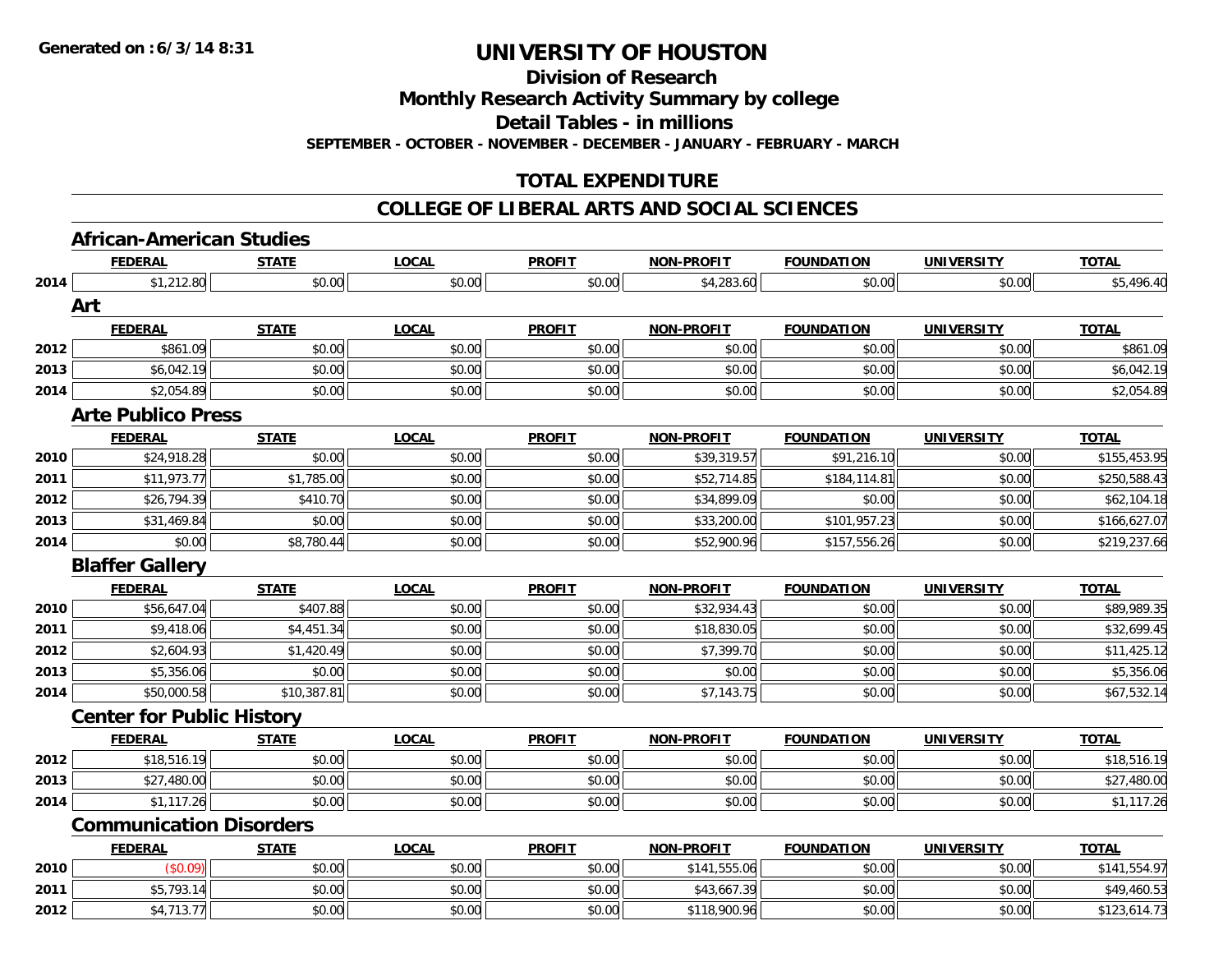**Division of Research**

**Monthly Research Activity Summary by college**

**Detail Tables - in millions**

**SEPTEMBER - OCTOBER - NOVEMBER - DECEMBER - JANUARY - FEBRUARY - MARCH**

### **TOTAL EXPENDITURE**

#### **COLLEGE OF LIBERAL ARTS AND SOCIAL SCIENCES**

|      | <b>Communication Disorders</b>                    |              |              |               |                   |                   |                   |              |
|------|---------------------------------------------------|--------------|--------------|---------------|-------------------|-------------------|-------------------|--------------|
|      | <b>FEDERAL</b>                                    | <b>STATE</b> | <b>LOCAL</b> | <b>PROFIT</b> | <b>NON-PROFIT</b> | <b>FOUNDATION</b> | <b>UNIVERSITY</b> | <b>TOTAL</b> |
| 2013 | (\$0.01)                                          | \$0.00       | \$0.00       | \$0.00        | \$104,307.35      | \$3,100.00        | \$0.00            | \$107,407.34 |
| 2014 | \$50,373.08                                       | \$0.00       | \$0.00       | \$0.00        | \$235,860.91      | \$166.70          | \$0.00            | \$286,400.69 |
|      | <b>Comparative Cultural Studies</b>               |              |              |               |                   |                   |                   |              |
|      | <b>FEDERAL</b>                                    | <b>STATE</b> | <b>LOCAL</b> | <b>PROFIT</b> | <b>NON-PROFIT</b> | <b>FOUNDATION</b> | <b>UNIVERSITY</b> | <b>TOTAL</b> |
| 2010 | \$0.00                                            | \$0.00       | \$0.00       | \$0.00        | (\$88.94)         | \$0.00            | \$0.00            | (\$88.94)    |
| 2011 | \$0.00                                            | \$0.00       | \$0.00       | \$757.50      | \$0.00            | \$0.00            | \$0.00            | \$757.50     |
|      | <b>Cynthia Woods Mitchell Center for the Arts</b> |              |              |               |                   |                   |                   |              |
|      | <b>FEDERAL</b>                                    | <b>STATE</b> | <b>LOCAL</b> | <b>PROFIT</b> | <b>NON-PROFIT</b> | <b>FOUNDATION</b> | <b>UNIVERSITY</b> | <b>TOTAL</b> |
| 2011 | \$0.00                                            | \$0.00       | \$0.00       | \$0.00        | \$15,000.00       | \$0.00            | \$0.00            | \$15,000.00  |
| 2013 | \$0.00                                            | \$6,000.00   | \$0.00       | \$0.00        | \$0.00            | \$0.00            | \$0.00            | \$6,000.00   |
| 2014 | \$0.00                                            | \$4,500.00   | \$0.00       | \$5,000.00    | \$0.00            | \$1,400.00        | \$0.00            | \$10,900.00  |
|      | Dean, Liberal Arts and Social Sciences            |              |              |               |                   |                   |                   |              |
|      | <b>FEDERAL</b>                                    | <b>STATE</b> | <b>LOCAL</b> | <b>PROFIT</b> | <b>NON-PROFIT</b> | <b>FOUNDATION</b> | <b>UNIVERSITY</b> | <b>TOTAL</b> |
| 2010 | \$1,085.32                                        | \$0.00       | \$0.00       | \$0.00        | \$0.00            | \$0.00            | \$0.00            | \$1,085.32   |
| 2011 | (\$659.56)                                        | \$0.00       | \$0.00       | \$0.00        | \$0.00            | \$0.00            | \$0.00            | (\$659.56)   |
| 2012 | \$1,474.57                                        | \$0.00       | \$0.00       | \$0.00        | \$0.00            | \$0.00            | \$0.00            | \$1,474.57   |
| 2013 | \$0.00                                            | \$0.00       | \$0.00       | \$0.00        | \$0.00            | \$0.00            | \$0.00            | \$0.00       |
| 2014 | \$0.00                                            | \$0.00       | \$0.00       | \$0.00        | \$0.00            | \$0.00            | \$0.00            | \$0.00       |
|      | <b>Economics</b>                                  |              |              |               |                   |                   |                   |              |
|      | <b>FEDERAL</b>                                    | <b>STATE</b> | <b>LOCAL</b> | <b>PROFIT</b> | <b>NON-PROFIT</b> | <b>FOUNDATION</b> | <b>UNIVERSITY</b> | <b>TOTAL</b> |
| 2010 | \$7,424.99                                        | \$0.00       | \$0.00       | \$0.00        | \$0.00            | \$0.00            | \$0.00            | \$7,424.99   |
| 2011 | \$0.00                                            | \$0.00       | \$0.00       | \$0.00        | \$5,027.39        | \$22,021.38       | \$0.00            | \$27,048.77  |
| 2012 | \$0.00                                            | \$0.00       | \$0.00       | \$16,543.97   | \$2,419.06        | \$20,885.82       | \$0.00            | \$39,848.85  |
| 2013 | \$0.00                                            | \$0.00       | \$0.00       | \$0.00        | \$232,045.64      | \$16,735.34       | \$0.00            | \$248,780.98 |
| 2014 | \$0.00                                            | \$0.00       | \$0.00       | \$0.00        | \$33,972.45       | \$19,853.99       | \$0.00            | \$53,826.44  |
|      | <b>English</b>                                    |              |              |               |                   |                   |                   |              |
|      | <b>FEDERAL</b>                                    | <b>STATE</b> | <b>LOCAL</b> | <b>PROFIT</b> | <b>NON-PROFIT</b> | <b>FOUNDATION</b> | <b>UNIVERSITY</b> | <b>TOTAL</b> |
| 2010 | \$565.00                                          | \$0.00       | \$0.00       | \$0.00        | \$0.00            | \$0.00            | \$0.00            | \$565.00     |
| 2011 | \$0.00                                            | \$0.00       | \$0.00       | \$0.00        | \$0.00            | \$0.00            | \$0.00            | \$0.00       |
| 2012 | \$1,000.00                                        | \$0.00       | \$0.00       | \$0.00        | \$0.00            | \$0.00            | \$0.00            | \$1,000.00   |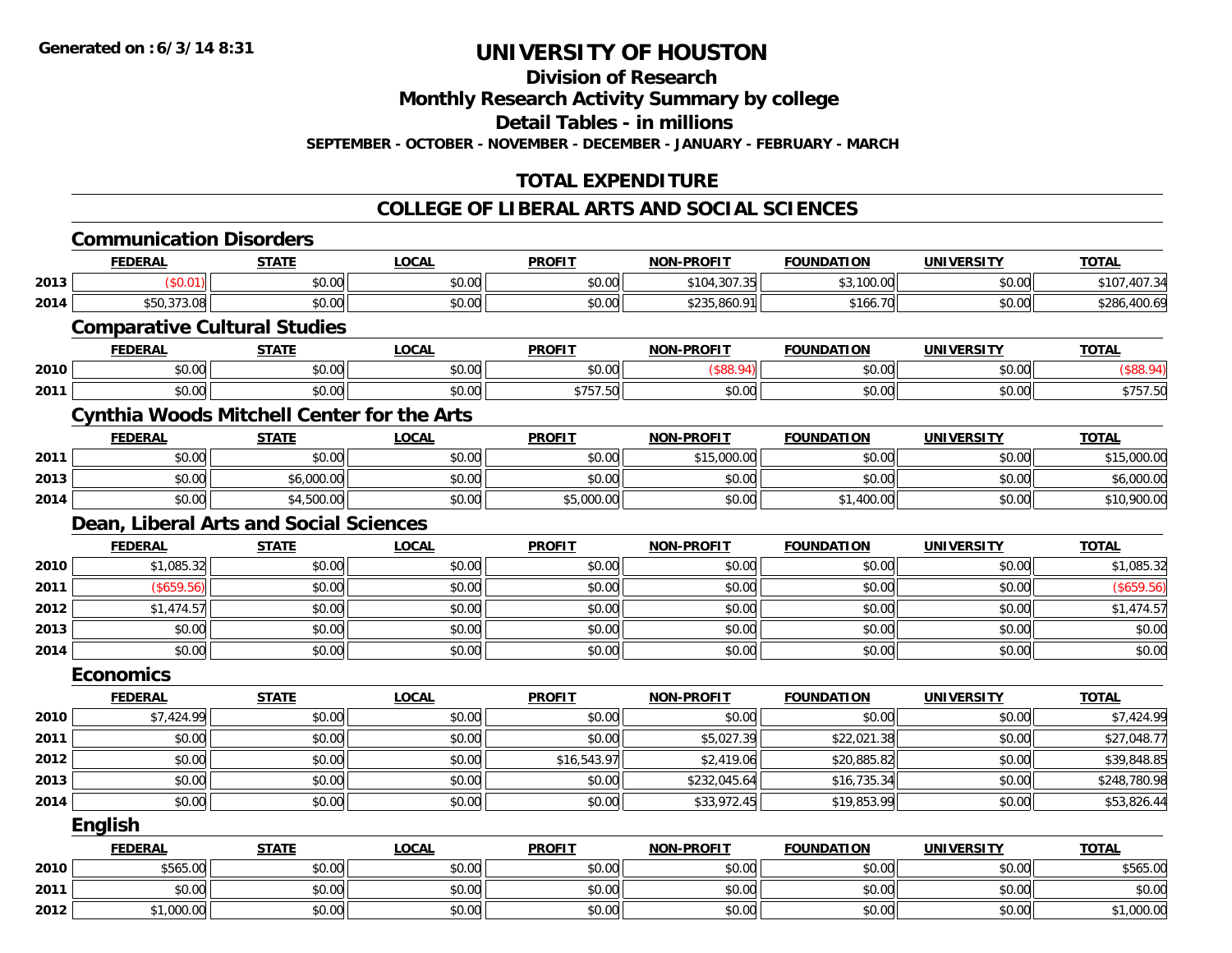#### **Division of Research**

**Monthly Research Activity Summary by college**

**Detail Tables - in millions**

**SEPTEMBER - OCTOBER - NOVEMBER - DECEMBER - JANUARY - FEBRUARY - MARCH**

### **TOTAL EXPENDITURE**

#### **COLLEGE OF LIBERAL ARTS AND SOCIAL SCIENCES**

|      | <b>English</b>                        |              |              |               |                   |                   |                   |                |
|------|---------------------------------------|--------------|--------------|---------------|-------------------|-------------------|-------------------|----------------|
|      | <b>FEDERAL</b>                        | <b>STATE</b> | <b>LOCAL</b> | <b>PROFIT</b> | <b>NON-PROFIT</b> | <b>FOUNDATION</b> | <b>UNIVERSITY</b> | <b>TOTAL</b>   |
| 2013 | \$17,566.26                           | \$0.00       | \$0.00       | \$0.00        | \$0.00            | \$0.00            | \$0.00            | \$17,566.26    |
| 2014 | \$14,950.00                           | \$0.00       | \$0.00       | \$0.00        | \$0.00            | \$0.00            | \$0.00            | \$14,950.00    |
|      | <b>Health and Human Performance</b>   |              |              |               |                   |                   |                   |                |
|      | <b>FEDERAL</b>                        | <b>STATE</b> | <b>LOCAL</b> | <b>PROFIT</b> | <b>NON-PROFIT</b> | <b>FOUNDATION</b> | <b>UNIVERSITY</b> | <b>TOTAL</b>   |
| 2010 | \$970,479.37                          | \$0.00       | \$0.00       | \$34,786.40   | \$0.00            | \$8,947.91        | \$0.00            | \$1,014,213.69 |
| 2011 | \$669,079.82                          | \$0.00       | \$0.00       | \$198,107.02  | \$0.00            | \$7,245.94        | \$0.00            | \$874,432.78   |
| 2012 | \$434,561.51                          | \$0.00       | \$0.00       | \$165,140.30  | \$0.00            | \$12,638.82       | \$0.00            | \$612,340.63   |
| 2013 | \$1,535,320.91                        | \$0.00       | \$0.00       | \$58,565.54   | \$0.00            | \$668.57          | \$0.00            | \$1,594,555.02 |
| 2014 | \$1,268,010.57                        | \$0.00       | \$0.00       | \$52,719.86   | \$0.00            | \$10,174.55       | \$0.00            | \$1,330,904.99 |
|      | <b>Hispanic Studies</b>               |              |              |               |                   |                   |                   |                |
|      | <b>FEDERAL</b>                        | <b>STATE</b> | <b>LOCAL</b> | <b>PROFIT</b> | <b>NON-PROFIT</b> | <b>FOUNDATION</b> | <b>UNIVERSITY</b> | <b>TOTAL</b>   |
| 2012 | \$0.00                                | \$0.00       | \$0.00       | \$0.00        | \$0.00            | \$59,802.75       | \$0.00            | \$59,802.75    |
| 2013 | \$0.00                                | \$0.00       | \$0.00       | \$0.00        | \$0.00            | \$15,257.47       | \$0.00            | \$15,257.47    |
| 2014 | \$0.00                                | \$0.00       | \$0.00       | \$0.00        | \$0.00            | \$4,437.02        | \$0.00            | \$4,437.02     |
|      | <b>History</b>                        |              |              |               |                   |                   |                   |                |
|      | <b>FEDERAL</b>                        | <b>STATE</b> | <b>LOCAL</b> | <b>PROFIT</b> | <b>NON-PROFIT</b> | <b>FOUNDATION</b> | <b>UNIVERSITY</b> | <b>TOTAL</b>   |
| 2010 | \$0.00                                | \$0.00       | \$0.00       | \$49,979.32   | \$0.00            | \$0.00            | \$0.00            | \$49,979.32    |
| 2011 | \$7,398.88                            | \$0.00       | \$0.00       | \$23,624.22   | \$0.00            | \$0.00            | \$0.00            | \$31,023.10    |
| 2012 | \$1,519.25                            | \$0.00       | \$0.00       | \$10,446.10   | (\$332.43)        | \$0.00            | \$0.00            | \$11,632.92    |
| 2013 | (\$6,756.75)                          | \$0.00       | \$0.00       | \$31,484.52   | (\$13,435.64)     | \$0.00            | \$0.00            | \$11,292.13    |
| 2014 | \$3,291.01                            | \$0.00       | \$0.00       | \$43,401.86   | \$0.00            | \$0.00            | \$0.00            | \$46,692.87    |
|      | <b>Hobby Center for Public Policy</b> |              |              |               |                   |                   |                   |                |
|      | <b>FEDERAL</b>                        | <b>STATE</b> | <b>LOCAL</b> | <b>PROFIT</b> | <b>NON-PROFIT</b> | <b>FOUNDATION</b> | <b>UNIVERSITY</b> | <b>TOTAL</b>   |
| 2010 | \$12,872.17                           | \$0.00       | \$0.00       | \$0.00        | \$0.00            | \$0.00            | \$0.00            | \$12,872.17    |
| 2011 | \$8,719.82                            | \$0.00       | \$0.00       | \$0.00        | \$0.00            | \$0.00            | \$0.00            | \$8,719.82     |
| 2012 | \$47,797.83                           | \$0.00       | \$0.00       | \$0.00        | \$0.00            | \$0.00            | \$0.00            | \$47,797.83    |
| 2013 | \$69,715.75                           | \$0.00       | \$0.00       | \$0.00        | \$0.00            | \$0.00            | \$0.00            | \$69,715.75    |
| 2014 | \$0.00                                | \$19,635.70  | \$0.00       | \$0.00        | \$0.00            | \$0.00            | \$0.00            | \$19,635.70    |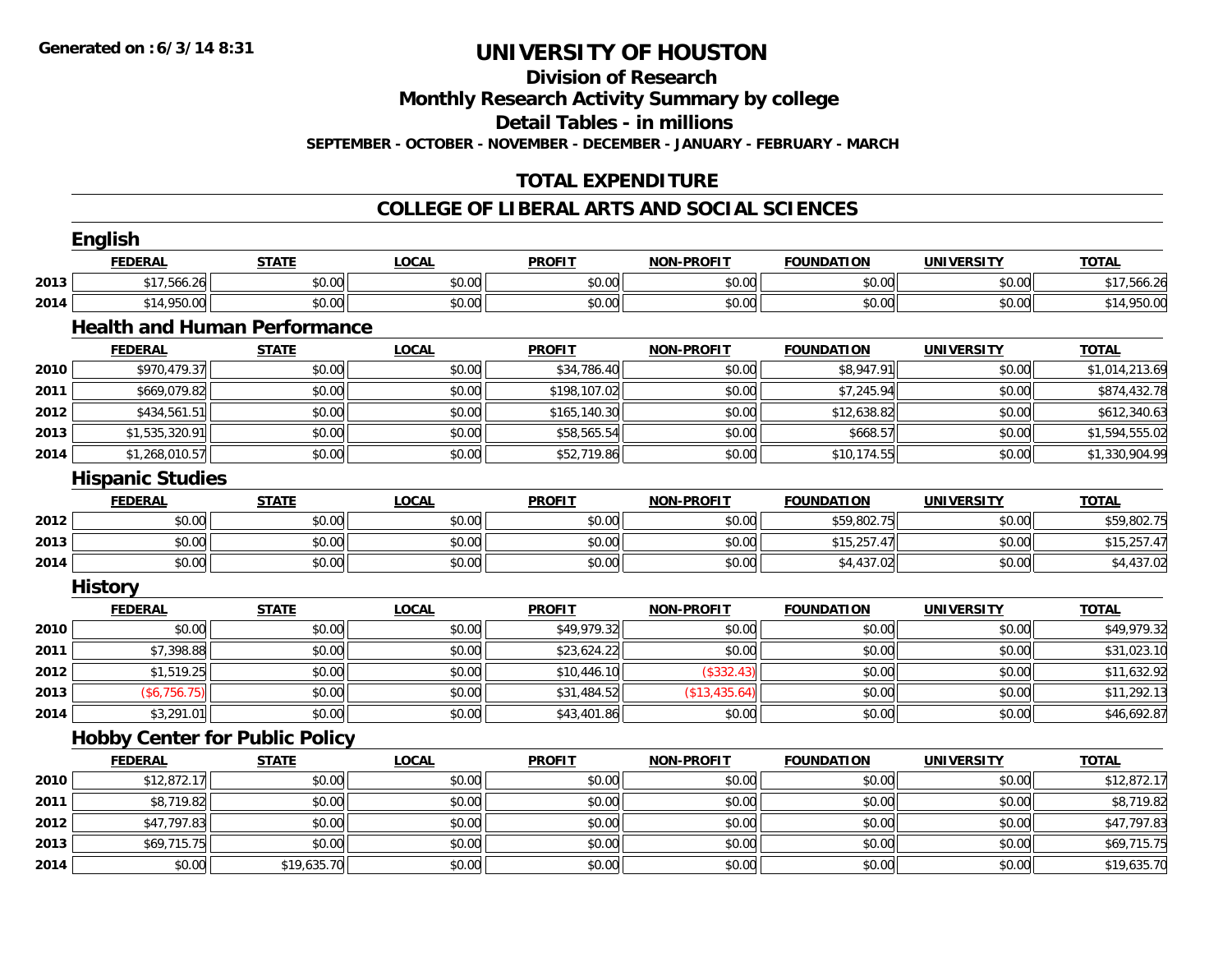**2012**

### **UNIVERSITY OF HOUSTON**

### **Division of Research**

**Monthly Research Activity Summary by college**

**Detail Tables - in millions**

**SEPTEMBER - OCTOBER - NOVEMBER - DECEMBER - JANUARY - FEBRUARY - MARCH**

### **TOTAL EXPENDITURE**

#### **COLLEGE OF LIBERAL ARTS AND SOCIAL SCIENCES**

### **Modern/Classical Languages**

|      | <b>FEDERAL</b>                 | <b>STATE</b> | <b>LOCAL</b> | <b>PROFIT</b> | <b>NON-PROFIT</b> | <b>FOUNDATION</b> | <b>UNIVERSITY</b> | <b>TOTAL</b>   |
|------|--------------------------------|--------------|--------------|---------------|-------------------|-------------------|-------------------|----------------|
| 2011 | \$0.00                         | \$0.00       | \$0.00       | \$0.00        | \$0.00            | \$0.00            | \$0.00            | \$0.00         |
| 2012 | \$0.00                         | \$0.00       | \$0.00       | \$0.00        | \$0.00            | \$0.00            | \$0.00            | \$0.00         |
| 2013 | \$17,003.03                    | \$0.00       | \$0.00       | \$0.00        | \$0.00            | \$0.00            | \$0.00            | \$17,003.03    |
| 2014 | \$59,378.36                    | \$0.00       | \$0.00       | \$0.00        | \$0.00            | \$0.00            | \$0.00            | \$59,378.36    |
|      | <b>Philosophy</b>              |              |              |               |                   |                   |                   |                |
|      | <b>FEDERAL</b>                 | <b>STATE</b> | <b>LOCAL</b> | <b>PROFIT</b> | <b>NON-PROFIT</b> | <b>FOUNDATION</b> | <b>UNIVERSITY</b> | <b>TOTAL</b>   |
| 2010 | \$0.00                         | \$0.00       | \$0.00       | \$0.00        | \$0.00            | \$0.00            | \$0.00            | \$0.00         |
| 2011 | \$0.00                         | \$0.00       | \$0.00       | \$0.00        | \$0.00            | \$0.00            | \$0.00            | \$0.00         |
| 2012 | \$3,871.66                     | \$0.00       | \$0.00       | \$0.00        | \$0.00            | \$0.00            | \$0.00            | \$3,871.66     |
| 2013 | \$4,312.81                     | \$0.00       | \$0.00       | \$0.00        | \$0.00            | \$0.00            | \$0.00            | \$4,312.81     |
| 2014 | \$6,996.24                     | \$0.00       | \$0.00       | \$0.00        | \$0.00            | \$0.00            | \$0.00            | \$6,996.24     |
|      | <b>Political Science</b>       |              |              |               |                   |                   |                   |                |
|      | <b>FEDERAL</b>                 | <b>STATE</b> | <b>LOCAL</b> | <b>PROFIT</b> | <b>NON-PROFIT</b> | <b>FOUNDATION</b> | <b>UNIVERSITY</b> | <b>TOTAL</b>   |
| 2010 | \$4,227.71                     | \$0.00       | \$0.00       | \$0.00        | \$0.00            | \$0.00            | \$0.00            | \$4,227.71     |
| 2011 | \$0.00                         | \$0.00       | \$0.00       | (\$179.60)    | \$0.00            | \$0.00            | \$0.00            | (\$179.60)     |
| 2012 | \$0.00                         | \$0.00       | \$0.00       | \$0.00        | \$0.00            | \$0.00            | \$0.00            | \$0.00         |
| 2013 | \$11,190.53                    | \$0.00       | \$0.00       | \$0.00        | \$0.00            | \$2,000.00        | \$0.00            | \$13,190.53    |
| 2014 | \$0.00                         | \$0.00       | \$0.00       | \$0.00        | \$0.00            | \$0.00            | \$0.00            | \$0.00         |
|      | <b>Psychology</b>              |              |              |               |                   |                   |                   |                |
|      | <b>FEDERAL</b>                 | <b>STATE</b> | <b>LOCAL</b> | <b>PROFIT</b> | <b>NON-PROFIT</b> | <b>FOUNDATION</b> | <b>UNIVERSITY</b> | <b>TOTAL</b>   |
| 2010 | \$3,513,922.69                 | \$293,678.90 | \$0.00       | \$79,451.47   | \$71,284.94       | \$6,416.28        | \$35,636.31       | \$4,000,390.58 |
| 2011 | \$3,698,491.26                 | \$285,225.39 | \$0.00       | \$43,583.31   | \$133,674.00      | \$138,823.05      | \$9,178.23        | \$4,308,975.24 |
| 2012 | \$3,073,027.48                 | \$68,553.65  | \$0.00       | \$38,423.55   | \$134,789.68      | \$97,468.54       | (\$458.24)        | \$3,411,804.67 |
| 2013 | \$3,381,277.45                 | \$32,581.43  | \$0.00       | \$25,361.16   | \$143,007.90      | \$62,333.80       | \$0.00            | \$3,644,561.74 |
| 2014 | \$2,331,884.84                 | \$8,561.07   | \$0.00       | \$9,888.17    | \$196,063.08      | (\$94.40)         | \$5,973.73        | \$2,552,276.48 |
|      | <b>School of Communication</b> |              |              |               |                   |                   |                   |                |
|      | <b>FEDERAL</b>                 | <b>STATE</b> | <b>LOCAL</b> | <b>PROFIT</b> | <b>NON-PROFIT</b> | <b>FOUNDATION</b> | <b>UNIVERSITY</b> | <b>TOTAL</b>   |
| 2010 | \$0.00                         | \$0.00       | \$0.00       | \$0.00        | \$0.00            | \$0.00            | \$0.00            | \$0.00         |
| 2011 | \$0.00                         | \$0.00       | \$0.00       | \$0.00        | \$0.00            | \$0.00            | \$0.00            | \$0.00         |

2 | \$0.00 \$0.00 \$0.00 \$0.00 \$0.00 \$0.00 \$0.00 \$0.00 \$0.00 \$0.00 \$0.00 \$0.00 \$0.00 \$0.00 \$0.00 \$0.00 \$0.00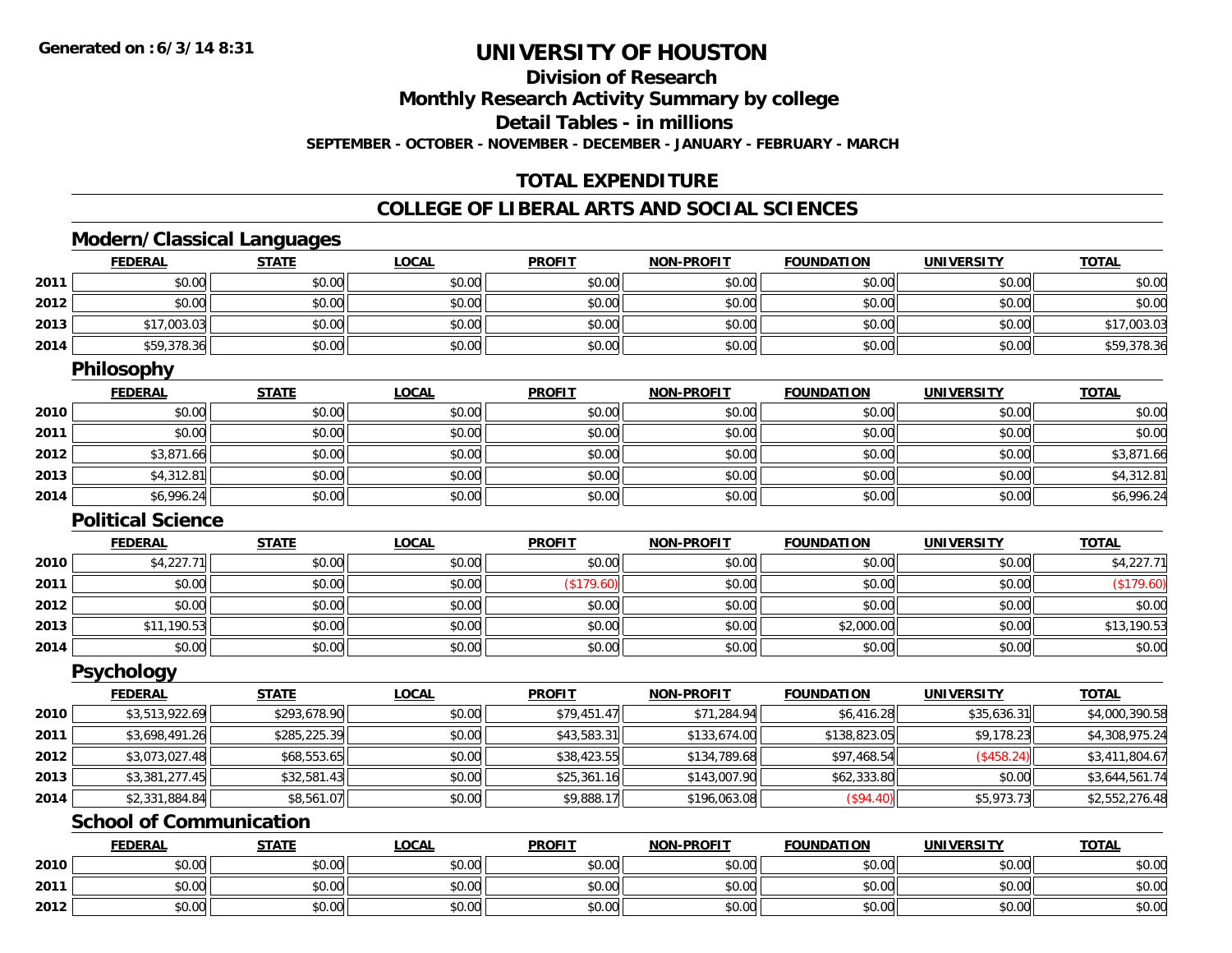**Division of Research**

**Monthly Research Activity Summary by college**

**Detail Tables - in millions**

**SEPTEMBER - OCTOBER - NOVEMBER - DECEMBER - JANUARY - FEBRUARY - MARCH**

### **TOTAL EXPENDITURE**

#### **COLLEGE OF LIBERAL ARTS AND SOCIAL SCIENCES**

|       | <b>School of Communication</b> |              |              |               |                   |                   |                   |                 |
|-------|--------------------------------|--------------|--------------|---------------|-------------------|-------------------|-------------------|-----------------|
|       | <b>FEDERAL</b>                 | <b>STATE</b> | <b>LOCAL</b> | <b>PROFIT</b> | <b>NON-PROFIT</b> | <b>FOUNDATION</b> | <b>UNIVERSITY</b> | <b>TOTAL</b>    |
| 2013  | \$0.00                         | \$0.00       | \$0.00       | \$0.00        | \$733.16          | \$0.00            | \$0.00            | \$733.16        |
| 2014  | \$0.00                         | \$990.14     | \$0.00       | \$0.00        | \$1,392.25        | \$0.00            | \$1,000.00        | \$3,382.39      |
|       | <b>School of Music</b>         |              |              |               |                   |                   |                   |                 |
|       | <b>FEDERAL</b>                 | <b>STATE</b> | <b>LOCAL</b> | <b>PROFIT</b> | <b>NON-PROFIT</b> | <b>FOUNDATION</b> | <b>UNIVERSITY</b> | <b>TOTAL</b>    |
| 2011  | \$0.00                         | \$1,365.00   | \$0.00       | \$0.00        | \$0.00            | \$0.00            | \$0.00            | \$1,365.00      |
|       | <b>Sociology</b>               |              |              |               |                   |                   |                   |                 |
|       | <b>FEDERAL</b>                 | <b>STATE</b> | <b>LOCAL</b> | <b>PROFIT</b> | <b>NON-PROFIT</b> | <b>FOUNDATION</b> | <b>UNIVERSITY</b> | <b>TOTAL</b>    |
| 2010  | \$111,849.89                   | \$0.00       | \$5,405.91   | \$0.00        | \$18,492.38       | \$0.00            | \$0.00            | \$135,748.18    |
| 2011  | \$89,466.34                    | \$0.00       | \$0.00       | \$0.00        | \$0.00            | \$0.00            | \$0.00            | \$89,466.34     |
| 2012  | \$3,475.49                     | \$0.00       | \$0.00       | \$0.00        | \$0.00            | \$0.00            | \$0.00            | \$3,475.49      |
| 2013  | ( \$5,733.18)                  | \$0.00       | \$0.00       | \$0.00        | \$0.00            | \$0.00            | \$0.00            | (\$5,733.18)    |
| 2014  | \$19,401.50                    | \$0.00       | \$0.00       | \$0.00        | \$0.00            | \$0.00            | \$0.00            | \$19,401.50     |
|       | <b>Theatre</b>                 |              |              |               |                   |                   |                   |                 |
|       | <b>FEDERAL</b>                 | <b>STATE</b> | <b>LOCAL</b> | <b>PROFIT</b> | <b>NON-PROFIT</b> | <b>FOUNDATION</b> | <b>UNIVERSITY</b> | <b>TOTAL</b>    |
| 2011  | \$0.00                         | \$0.00       | \$0.00       | \$0.00        | \$47,031.09       | \$0.00            | \$0.00            | \$47,031.09     |
| 2012  | \$0.00                         | \$0.00       | \$0.00       | \$0.00        | (\$8,884.27)      | \$0.00            | \$0.00            | (\$8,884.27)    |
| 2013  | \$0.00                         | \$0.00       | \$0.00       | \$0.00        | \$101.00          | \$0.00            | \$0.00            | \$101.00        |
| 2014  | \$0.00                         | \$0.00       | \$0.00       | \$0.00        | \$45,000.00       | \$0.00            | \$0.00            | \$45,000.00     |
| Total | \$21,726,808.09                | \$748.734.94 | \$5,405.91   | \$887,084.68  | \$1,985,210.41    | \$1,045,127.92    | \$51,330.03       | \$26,449,701.97 |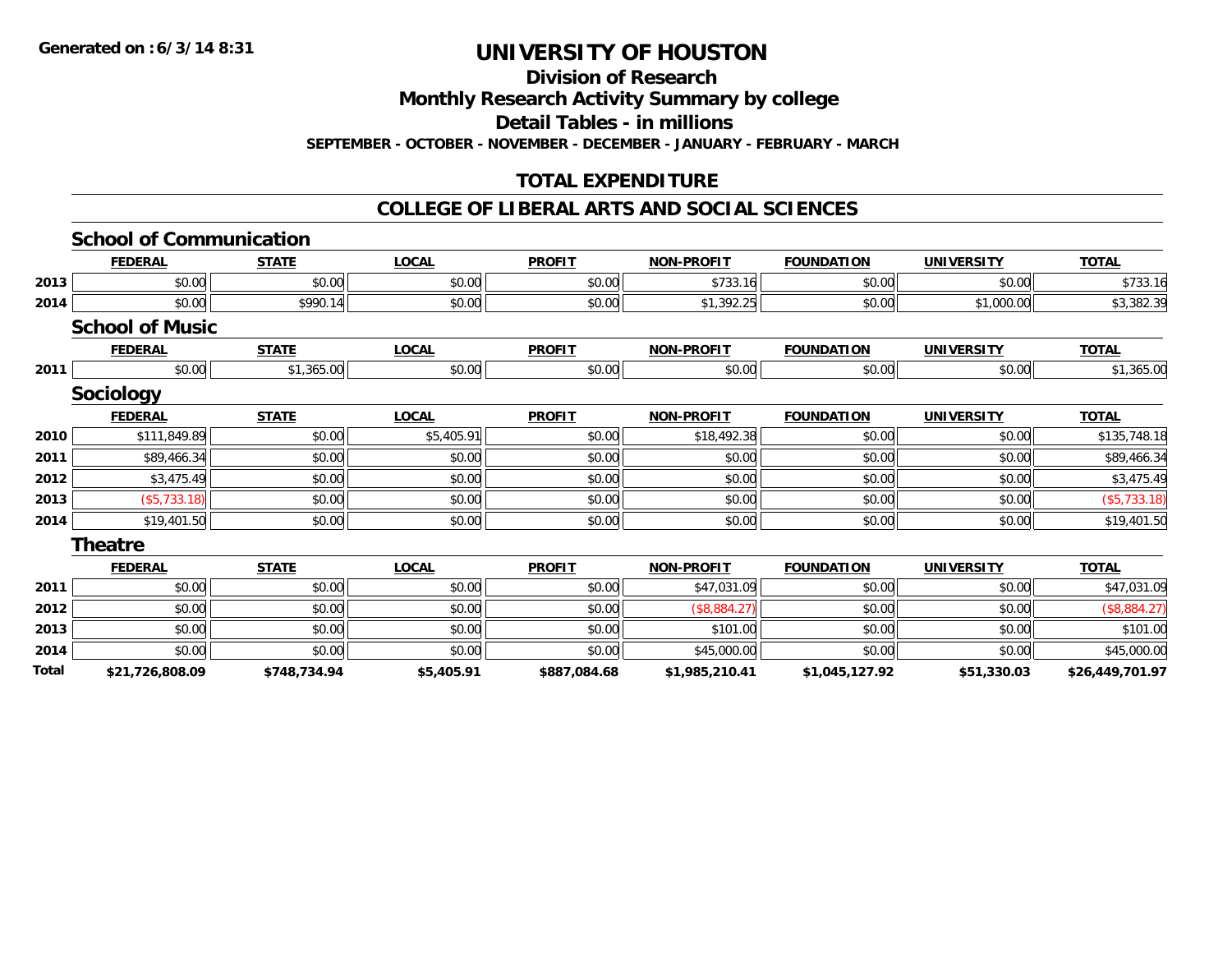### **Division of Research**

**Monthly Research Activity Summary by college**

**Detail Tables - in millions**

**SEPTEMBER - OCTOBER - NOVEMBER - DECEMBER - JANUARY - FEBRUARY - MARCH**

### **TOTAL EXPENDITURE**

### **COLLEGE OF NATURAL SCIENCES AND MATHEMATICS**

### **Biology/Biochemistry**

**2014**

|      | <b>FEDERAL</b>                                  | <b>STATE</b>   | <b>LOCAL</b>                                           | <b>PROFIT</b> | <b>NON-PROFIT</b> | <b>FOUNDATION</b> | <b>UNIVERSITY</b> | <b>TOTAL</b>   |
|------|-------------------------------------------------|----------------|--------------------------------------------------------|---------------|-------------------|-------------------|-------------------|----------------|
| 2010 | \$2,037,799.72                                  | \$59,434.02    | \$0.00                                                 | \$0.00        | \$223,428.34      | \$126,000.17      | \$0.00            | \$2,446,662.25 |
| 2011 | \$2,331,537.37                                  | \$305,429.81   | \$0.00                                                 | \$0.00        | \$380,019.39      | \$148,672.29      | \$0.00            | \$3,165,658.87 |
| 2012 | \$1,952,737.77                                  | \$647,308.06   | \$0.00                                                 | \$0.01        | \$457,259.00      | \$84,242.36       | \$0.00            | \$3,141,547.20 |
| 2013 | \$2,066,070.59                                  | \$565,342.40   | \$0.00                                                 | \$61,741.36   | \$467,423.94      | \$132,680.48      | \$0.00            | \$3,293,258.77 |
| 2014 | \$1,144,821.83                                  | \$482,465.47   | \$0.00                                                 | \$115,676.18  | \$343,875.62      | \$107,385.31      | \$0.00            | \$2,194,224.40 |
|      | <b>Center for Applied Geoscience Excellence</b> |                |                                                        |               |                   |                   |                   |                |
|      | <b>FEDERAL</b>                                  | <b>STATE</b>   | <b>LOCAL</b>                                           | <b>PROFIT</b> | <b>NON-PROFIT</b> | <b>FOUNDATION</b> | <b>UNIVERSITY</b> | <b>TOTAL</b>   |
| 2010 | \$0.00                                          | \$0.00         | \$0.00                                                 | \$0.00        | \$0.00            | \$0.00            | \$0.00            | \$0.00         |
|      |                                                 |                | <b>Center for Nuclear Receptors and Cell Signaling</b> |               |                   |                   |                   |                |
|      | <b>FEDERAL</b>                                  | <b>STATE</b>   | <b>LOCAL</b>                                           | <b>PROFIT</b> | <b>NON-PROFIT</b> | <b>FOUNDATION</b> | <b>UNIVERSITY</b> | <b>TOTAL</b>   |
| 2010 | \$370,499.21                                    | \$1,301,986.93 | \$0.00                                                 | \$0.00        | \$0.00            | \$13,862.24       | \$0.00            | \$1,686,348.38 |
| 2011 | \$771,045.01                                    | \$67,979.34    | \$0.00                                                 | \$0.00        | \$46,682.61       | \$27,473.89       | \$0.00            | \$913,180.85   |
| 2012 | \$1,217,731.07                                  | \$812,078.69   | \$0.00                                                 | \$209,582.78  | (\$63.33)         | \$243,705.38      | \$0.00            | \$2,483,034.59 |
| 2013 | \$969,406.03                                    | \$428,953.05   | \$0.00                                                 | \$3,626.63    | \$150.00          | \$26,980.75       | \$0.00            | \$1,429,116.46 |
| 2014 | \$831,390.09                                    | \$591,631.48   | \$0.00                                                 | \$0.00        | \$21,760.31       | \$56,069.17       | \$0.00            | \$1,500,851.05 |
|      | Chemistry                                       |                |                                                        |               |                   |                   |                   |                |
|      | <b>FEDERAL</b>                                  | <b>STATE</b>   | <b>LOCAL</b>                                           | <b>PROFIT</b> | NON-PROFIT        | <b>FOUNDATION</b> | <b>UNIVERSITY</b> | <b>TOTAL</b>   |
| 2010 | \$2,877,216.92                                  | \$1,385,582.42 | \$0.00                                                 | \$50,277.96   | \$22,265.32       | \$535,804.55      | \$121,807.51      | \$4,992,954.68 |
| 2011 | \$1,917,668.04                                  | \$351,272.11   | \$0.00                                                 | \$2,252.51    | \$35,295.25       | \$1,139,115.21    | \$42,379.14       | \$3,487,982.26 |
| 2012 | \$1,446,456.19                                  | \$329,151.27   | \$0.00                                                 | \$875.80      | \$29,359.19       | \$1,016,253.09    | \$34,826.31       | \$2,856,921.85 |
| 2013 | \$1,278,758.83                                  | \$517,533.59   | \$0.00                                                 | \$33,160.63   | \$7,647.66        | \$621,384.03      | (\$44,386.25)     | \$2,414,098.49 |
| 2014 | \$1,431,884.07                                  | \$364,911.73   | \$0.00                                                 | \$400.95      | \$11,521.49       | \$1,221,576.59    | \$16,022.37       | \$3,046,317.20 |
|      | <b>Computer Science</b>                         |                |                                                        |               |                   |                   |                   |                |
|      | <b>FEDERAL</b>                                  | <b>STATE</b>   | <b>LOCAL</b>                                           | <b>PROFIT</b> | <b>NON-PROFIT</b> | <b>FOUNDATION</b> | <b>UNIVERSITY</b> | <b>TOTAL</b>   |
| 2010 | \$1,957,837.28                                  | \$87,373.99    | \$0.00                                                 | \$71,362.12   | \$77,766.11       | \$0.00            | \$0.00            | \$2,194,339.51 |
| 2011 | \$3,296,082.29                                  | \$105,876.04   | \$0.00                                                 | \$195,402.51  | \$41,752.96       | \$0.00            | \$0.00            | \$3,639,113.79 |
| 2012 | \$1,669,508.52                                  | \$21,450.18    | \$0.00                                                 | \$283,107.61  | \$58,837.87       | \$16,465.08       | \$0.00            | \$2,049,369.25 |
| 2013 | \$1,572,578.44                                  | \$25,074.07    | \$0.00                                                 | \$186,532.89  | \$22,816.24       | \$17,924.92       | \$26,387.80       | \$1,851,314.36 |

3 \$1,572,578.44|| \$25,074.07|| \$0.00|| \$186,532.89|| \$2,816.24|| \$17,924.92|| \$26,387.80|| \$1,851,314.36|

4 \$981,359.13|| \$0.00|| \$0.00|| \$346,941.20|| \$237,524.39|| \$11,445.83|| \$10,667.18|| \$1,587,937.74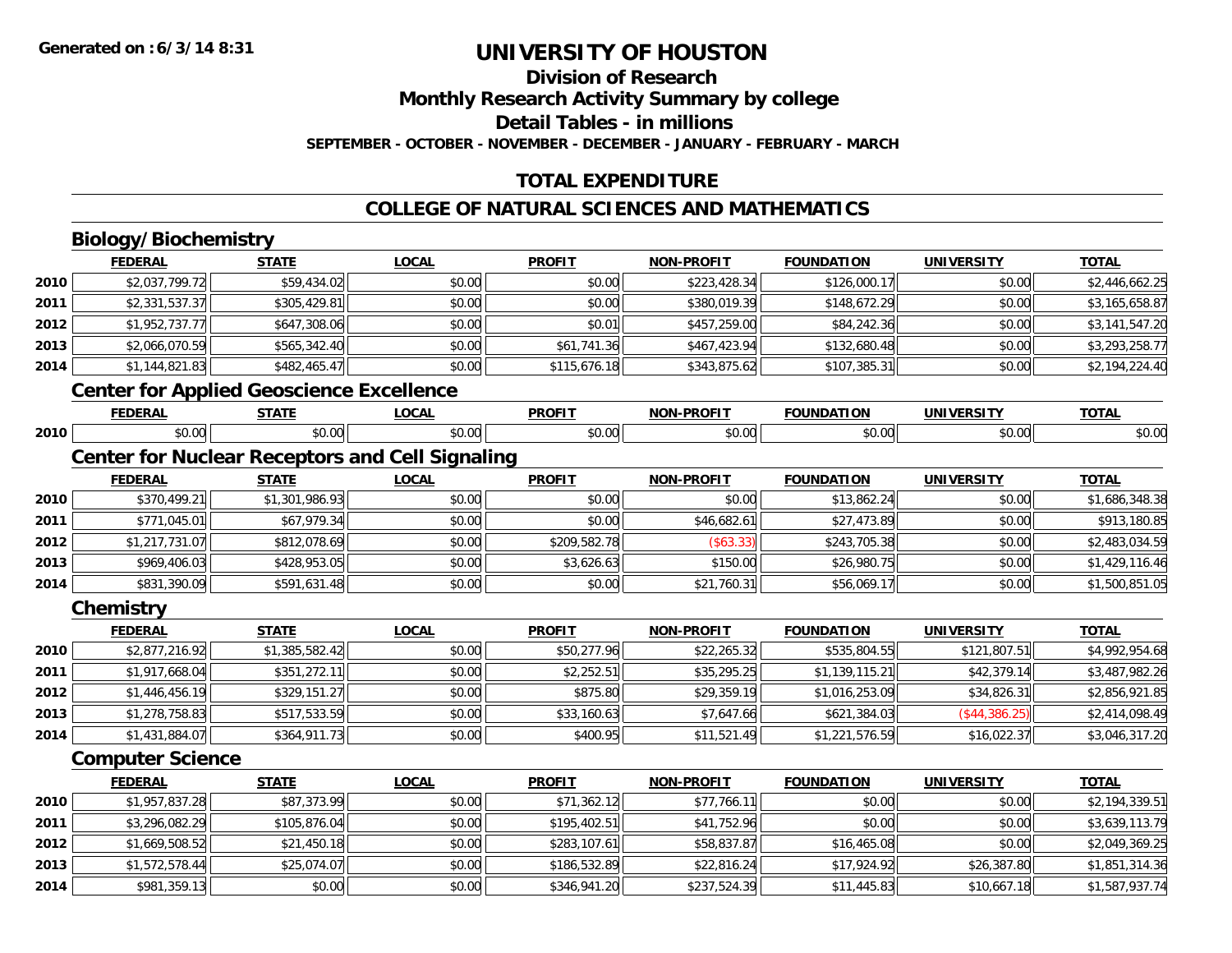### **Division of Research**

**Monthly Research Activity Summary by college**

**Detail Tables - in millions**

**SEPTEMBER - OCTOBER - NOVEMBER - DECEMBER - JANUARY - FEBRUARY - MARCH**

### **TOTAL EXPENDITURE**

### **COLLEGE OF NATURAL SCIENCES AND MATHEMATICS**

### **Dean, Natural Sciences and Mathematics**

|      | <b>FEDERAL</b> | <b>STATE</b> | <u>LOCAL</u> | <b>PROFIT</b> | <b>NON-PROFIT</b> | <b>FOUNDATION</b> | <b>UNIVERSITY</b> | <b>TOTAL</b> |
|------|----------------|--------------|--------------|---------------|-------------------|-------------------|-------------------|--------------|
| 2010 | \$0.00         | \$0.00       | \$0.00       | \$0.00        | \$0.00            | \$0.00            | \$0.00            | \$0.00       |
| 2011 | \$0.00         | \$0.00       | \$0.00       | \$0.00        | \$0.00            | \$0.00            | \$0.00            | \$0.00       |
| 2012 | \$15,486.64    | \$0.00       | \$0.00       | \$0.00        | \$0.00            | \$0.00            | \$0.00            | \$15,486.64  |
| 2013 | \$86,385.35    | \$0.00       | \$0.00       | \$0.00        | \$0.00            | \$0.00            | \$0.00            | \$86,385.35  |
| 2014 | \$27,856.76    | \$0.00       | \$0.00       | \$0.00        | \$0.00            | \$0.00            | \$0.00            | \$27,856.76  |

#### **Earth & Atmospheric Sciences**

|      | <b>FEDERAL</b> | <u>STATE</u> | <b>LOCAL</b> | <b>PROFIT</b>  | <b>NON-PROFIT</b> | <b>FOUNDATION</b> | <b>UNIVERSITY</b> | <b>TOTAL</b>   |
|------|----------------|--------------|--------------|----------------|-------------------|-------------------|-------------------|----------------|
| 2010 | \$936,022.88   | \$317,493.87 | \$0.00       | \$1,083,779.83 | \$685,504.45      | \$0.00            | \$0.00            | \$3,022,801.03 |
| 2011 | \$562,878.29   | \$572,504.86 | \$0.00       | \$967,972.75   | \$110,909.68      | \$0.00            | \$0.00            | \$2,214,265.58 |
| 2012 | \$910,561.84   | \$358,523.00 | \$0.00       | \$1,251,678.67 | \$104.948.54      | \$0.00            | \$0.00            | \$2,625,712.05 |
| 2013 | \$664,815.50   | \$122,697.69 | \$0.00       | \$1,872,520.83 | \$102,520.04      | \$0.00            | \$0.00            | \$2,762,554.07 |
| 2014 | \$537,522.67   | \$208,841.14 | \$0.00       | \$1,521,748.07 | \$227,837.68      | \$107,764.82      | \$0.00            | \$2,603,714.38 |

### **Institute for Climate and Atmospheric Science**

|      | <b>FEDERAL</b> | <b>STATE</b> | <b>LOCAL</b> | <b>PROFIT</b> | <b>NON-PROFIT</b> | <b>FOUNDATION</b> | <b>UNIVERSITY</b> | <b>TOTAL</b> |
|------|----------------|--------------|--------------|---------------|-------------------|-------------------|-------------------|--------------|
| 2010 | \$0.00         | \$0.00       | \$0.00       | \$0.00        | \$0.00            | \$0.00            | \$0.00            | \$0.00       |
| 2011 | \$0.00         | \$0.00       | \$0.00       | \$0.00        | \$0.00            | \$0.00            | \$0.00            | \$0.00       |
| 2012 | \$0.00         | \$0.00       | \$0.00       | \$0.00        | \$0.00            | \$0.00            | \$0.00            | \$0.00       |
| 2013 | \$0.00         | \$0.00       | \$0.00       | \$0.00        | \$0.00            | \$0.00            | \$0.00            | \$0.00       |
| 2014 | \$0.00         | \$0.00       | \$0.00       | \$0.00        | \$0.00            | \$0.00            | \$0.00            | \$0.00       |

### **Mathematics**

|      | <b>FEDERAL</b> | <b>STATE</b> | <b>LOCAL</b> | <b>PROFIT</b> | <b>NON-PROFIT</b> | <b>FOUNDATION</b> | <b>UNIVERSITY</b> | <b>TOTAL</b>   |
|------|----------------|--------------|--------------|---------------|-------------------|-------------------|-------------------|----------------|
| 2010 | \$714,485.69   | \$111,398.25 | \$0.00       | \$14,677.98   | \$63,142.10       | \$22,242.86       | \$0.00            | \$925,946.88   |
| 2011 | \$687,770.94   | \$226,959.11 | \$0.00       | \$50,474.28   | \$99,076.60       | \$22,514.97       | \$10,000.00       | \$1,096,795.90 |
| 2012 | \$641,493.69   | \$194,599.93 | \$7,488.83   | \$108,402.32  | \$75,681.85       | \$20,155.42       | \$13,759.72       | \$1,061,581.76 |
| 2013 | \$800,558.50   | \$76,559.21  | \$0.00       | \$67,251.20   | \$467.88          | \$24,619.30       | \$21,185.69       | \$990,641.78   |
| 2014 | \$964,800.52   | (\$1,525.67) | \$0.00       | \$44,095.32   | \$0.00            | \$11,937.12       | \$0.00            | \$1,019,307.29 |

### **Physics**

|      | <b>FEDERAL</b>       | STATE       | LOCAL  | <b>PROFIT</b>     | <b>NON-PROFIT</b>                | <b>FOUNDATION</b> | <b>UNIVERSITY</b> | <b>TOTAL</b>                     |
|------|----------------------|-------------|--------|-------------------|----------------------------------|-------------------|-------------------|----------------------------------|
| 2010 | .037.131.89<br>כט, ו | \$37.949.81 | \$0.00 | .458.52<br>\$677. | \$43,406.43                      | \$202,236.17      | \$0.00            | $^{\star}$ 1 009 192 91<br>102.O |
| 2011 | 1,378,415.60         | \$18,201.65 | \$0.00 | \$727,075.05      | $+47$ roo $\sqrt{2}$<br>1,533.02 | \$209,085.23      | \$0.00            | \$2,350.3                        |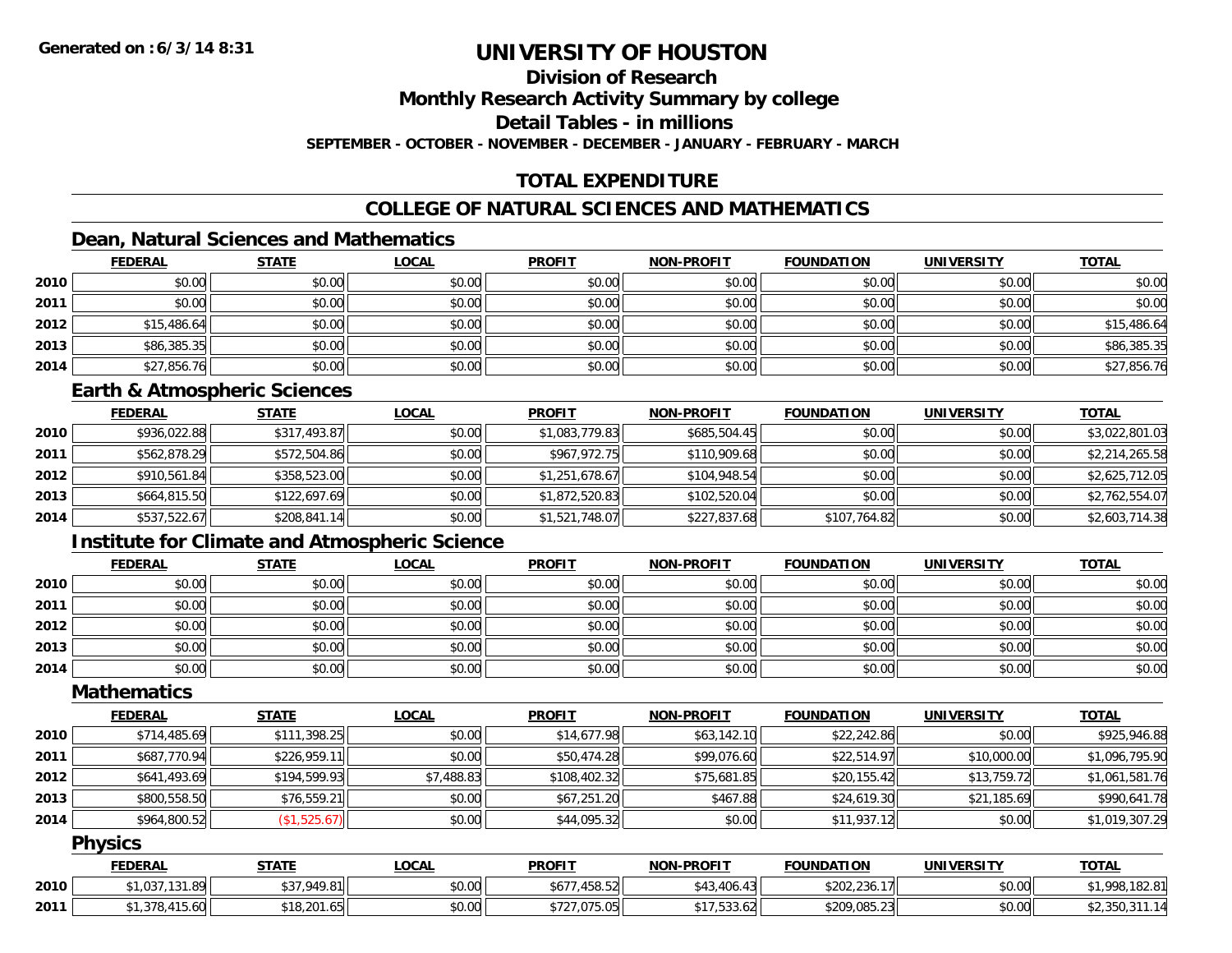**Division of Research**

**Monthly Research Activity Summary by college**

**Detail Tables - in millions**

**SEPTEMBER - OCTOBER - NOVEMBER - DECEMBER - JANUARY - FEBRUARY - MARCH**

### **TOTAL EXPENDITURE**

#### **COLLEGE OF NATURAL SCIENCES AND MATHEMATICS**

|       | <b>Physics</b>  |                 |              |                 |                   |                   |                   |                 |
|-------|-----------------|-----------------|--------------|-----------------|-------------------|-------------------|-------------------|-----------------|
|       | <b>FEDERAL</b>  | <b>STATE</b>    | <b>LOCAL</b> | <b>PROFIT</b>   | <b>NON-PROFIT</b> | <b>FOUNDATION</b> | <b>UNIVERSITY</b> | <b>TOTAL</b>    |
| 2012  | \$1,827,433.04  | (\$2,803.94)    | \$0.00       | \$656,362.51    | \$30,579.66       | \$197,107.94      | \$0.00            | \$2,708,679.22  |
| 2013  | \$1,771,061.30  | \$0.00          | \$0.00       | \$957,229.45    | \$36,655.69       | \$138,286.99      | \$0.00            | \$2,903,233.43  |
| 2014  | \$2,626,796.28  | \$0.00          | \$0.00       | \$1,061,441.12  | \$16,484.82       | \$152,943.28      | \$0.00            | \$3,857,665.50  |
| Total | \$48,313,865.80 | \$10,692,233.55 | \$7,488.83   | \$12,623,109.03 | \$4,100,071.39    | \$6,655,935.44    | \$252,649.47      | \$82,645,353.50 |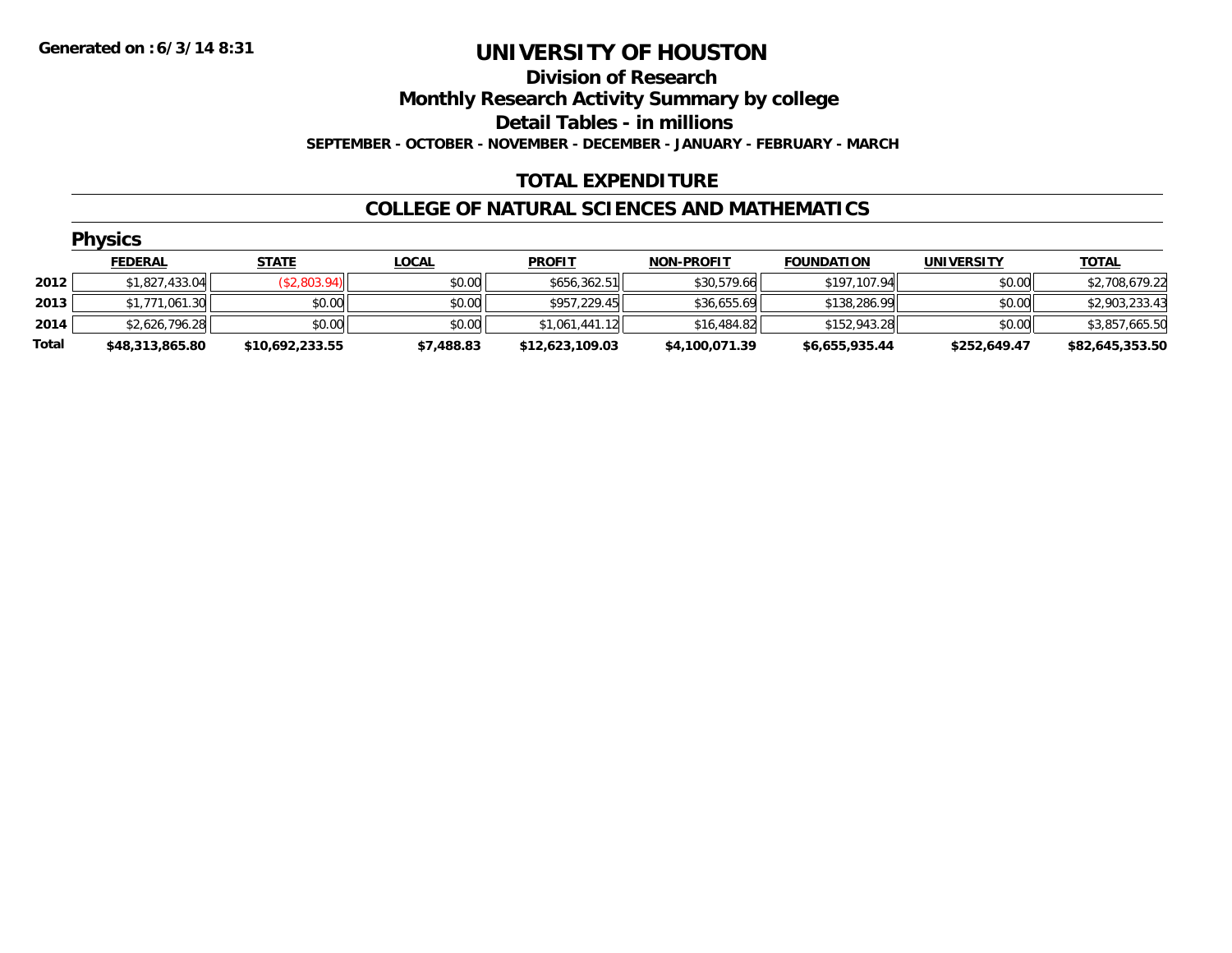# **Division of ResearchMonthly Research Activity Summary by college Detail Tables - in millions SEPTEMBER - OCTOBER - NOVEMBER - DECEMBER - JANUARY - FEBRUARY - MARCH**

#### **TOTAL EXPENDITURE**

#### **COLLEGE OF OPTOMETRY**

# **Optometry, Community**

|       | <b>FEDERAL</b>  | <b>STATE</b> | <b>LOCAL</b> | <b>PROFIT</b>  | <b>NON-PROFIT</b> | <b>FOUNDATION</b> | UNIVERSITY   | <b>TOTAL</b>    |
|-------|-----------------|--------------|--------------|----------------|-------------------|-------------------|--------------|-----------------|
| 2010  | \$2,558,872.40  | \$108,287.19 | \$0.00       | \$318,206.86   | \$9,641.84        | \$24,208.72       | \$97,724.65  | \$3,116,941.66  |
| 2011  | \$1,904,920.95  | \$58,748.57  | \$0.00       | \$154,772.90   | (\$103.90)        | \$0.00            | \$104,258.77 | \$2,222,597.29  |
| 2012  | \$2,196,253.39  | \$1,922.24   | \$0.00       | \$199,649.30   | (\$105.00)        | \$13,582.99       | \$165,735.65 | \$2,577,038.57  |
| 2013  | \$2,326,417.52  | \$0.00       | \$0.00       | \$536,173.79   | \$0.00            | \$19,473.85       | \$103,688.50 | \$2,985,753.66  |
| 2014  | \$2,630,651.79  | \$0.00       | \$0.00       | \$454,687.44   | \$6,300.00        | (\$1,388.89)      | \$163,710.02 | \$3,253,960.36  |
| Total | \$11,617,116.05 | \$168,958.00 | \$0.00       | \$1,663,490.29 | \$15,732.94       | \$55,876.67       | \$635,117.59 | \$14,156,291.54 |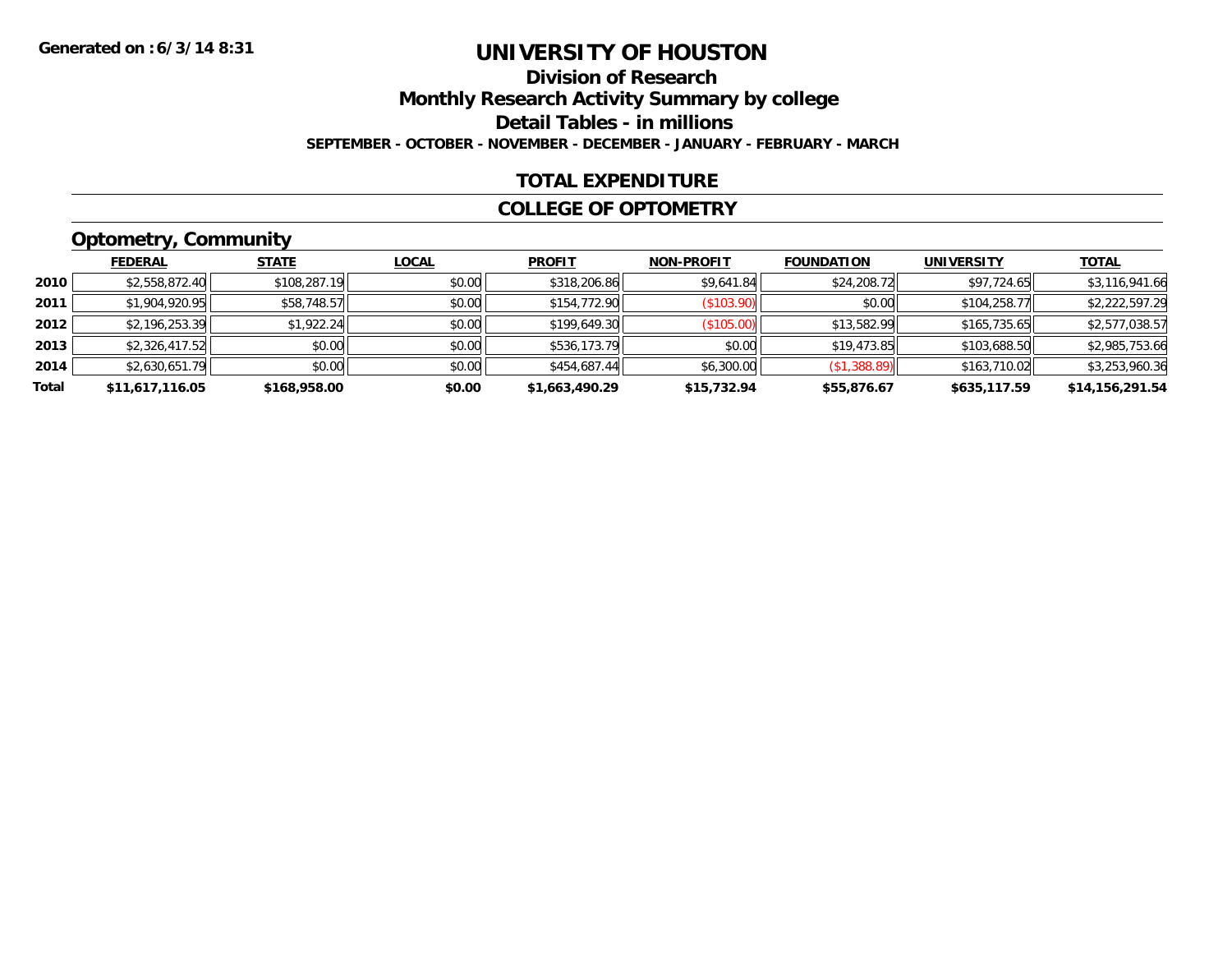**2014**

**Total**

# **UNIVERSITY OF HOUSTON**

**Division of Research**

**Monthly Research Activity Summary by college**

**Detail Tables - in millions**

**SEPTEMBER - OCTOBER - NOVEMBER - DECEMBER - JANUARY - FEBRUARY - MARCH**

## **TOTAL EXPENDITURE**

#### **COLLEGE OF PHARMACY**

4 \$1,014,389.55|| \$0.00|| \$0.00|| \$11,445.71|| \$18,047.51|| \$36,996.02|| \$0.00|| \$1,080,878.79|

**\$7,116,993.27 \$159,293.96 \$0.00 \$1,221,605.54 \$673,129.18 \$196,007.94 \$1,107.09 \$9,368,136.98**

**TOTAL** 

**TOTAL** 

**TOTAL** 

#### **Center for Experimental Therapeutics and Pharmacoi FEDERAL STATE LOCAL PROFIT NON-PROFIT FOUNDATION UNIVERSITY TOTAL2014**4 \$0.00 \$0.00 \$0.00 \$0.00 \$0.00 \$0.00 \$0.00 \$0.00 \$0.00 \$0.00 \$0.00 \$0.00 \$0.00 \$0.00 \$0.00 \$0.00 \$0.00 **Clinical Sciences and AdministrationFEDERAL STATE LOCAL PROFIT NON-PROFIT FOUNDATION UNIVERSITY TOTAL2010** \$59,146.01 (\$5,752.46) \$0.00 \$196,773.13 \$111,735.32 \$4,319.59 \$1,082.24 \$367,303.83 **2011**.500,497.65 || \$111,127.81|| \$1,750.90|| \$1,750.90|| \$0.00|| \$234,639.07|| \$152,955.02|| \$0.00|| \$0.00| **2012**2 | \$89,746.56|| \$14,931.88|| \$0.00|| \$237,938.80|| \$47,212.66| \$11,000.00|| \$0.00|| \$400,829.90| **2013** \$222,184.78 \$0.00 \$0.00 \$243,416.01 \$7,416.89 \$4,103.00 \$0.00 \$477,120.68 **2014** \$79,596.77 (\$336.65) \$0.00 \$270,650.16 \$20,867.19 \$2,435.82 \$0.00 \$373,213.29 **Dean, Pharmacy FEDERAL STATE LOCAL PROFIT NON-PROFIT FOUNDATION UNIVERSITY TOTAL2010**0 \$0.00 \$0.00 \$0.00 \$0.00 \$0.00 \$0.00 \$0.00 \$0.00 \$0.00 \$0.00 \$0.00 \$0.00 \$0.00 \$0.00 \$0.00 \$0.00 \$0.00 **2011** \$0.00 \$0.00 \$0.00 \$0.00 \$0.00 \$0.00 \$0.00 \$0.00 **2012**2 | \$0.00 \$0.00 \$0.00 \$0.00 \$0.00 \$0.00 \$0.00 \$0.00 \$0.00 \$0.00 \$0.00 \$0.00 \$0.00 \$0.00 \$0.00 \$0.00 \$0.00 **2013** \$0.00 \$0.00 \$0.00 \$0.00 \$0.00 \$0.00 \$0.00 \$0.00 **2014**4 \$0.00 | \$0.00 | \$0.00 | \$0.00 | \$0.00 | \$0.00 | \$0.00 | \$0 **Pharmacological and Pharmaceutical Sciences FEDERAL STATE LOCAL PROFIT NON-PROFIT FOUNDATION UNIVERSITY TOTAL2010**0 \$1,500,033.66|| \$72,551.37|| \$0.00|| (\$1,013.47)|| \$119,258.84|| \$39,216.82|| \$0.00|| \$1,730,047.22| **2011** \$1,923,834.21 \$76,148.91 \$0.00 \$11,821.89 \$119,841.98 \$31,236.68 \$0.00 \$2,162,883.67 **2012**2 | \$950,826.56|| \$0.01|| \$0.00|| \$0.00|| \$5,073.40|| \$58,936.47|| \$33,189.88|| \$0.00|| \$1,048,026.32| **2013** $\textbf{3} \quad \textbf{\textcolor{blue}{\textbf{51}},\textbf{166,107.37}}$   $\textbf{\textcolor{red}{\textbf{51}},\textbf{27,335.64}}$   $\textbf{\textcolor{red}{\textbf{50.00}}} \quad \textbf{\textcolor{red}{\textbf{51}},\textbf{80.00}}$   $\textbf{\textcolor{red}{\textbf{51}},\textbf{80.00}}$   $\textbf{\textcolor{red}{\textbf{51}},\textbf{857.30}}$   $\textbf{\textcolor{red}{\textbf{53}},\textbf{510.13}}$   $\textbf{\textcolor$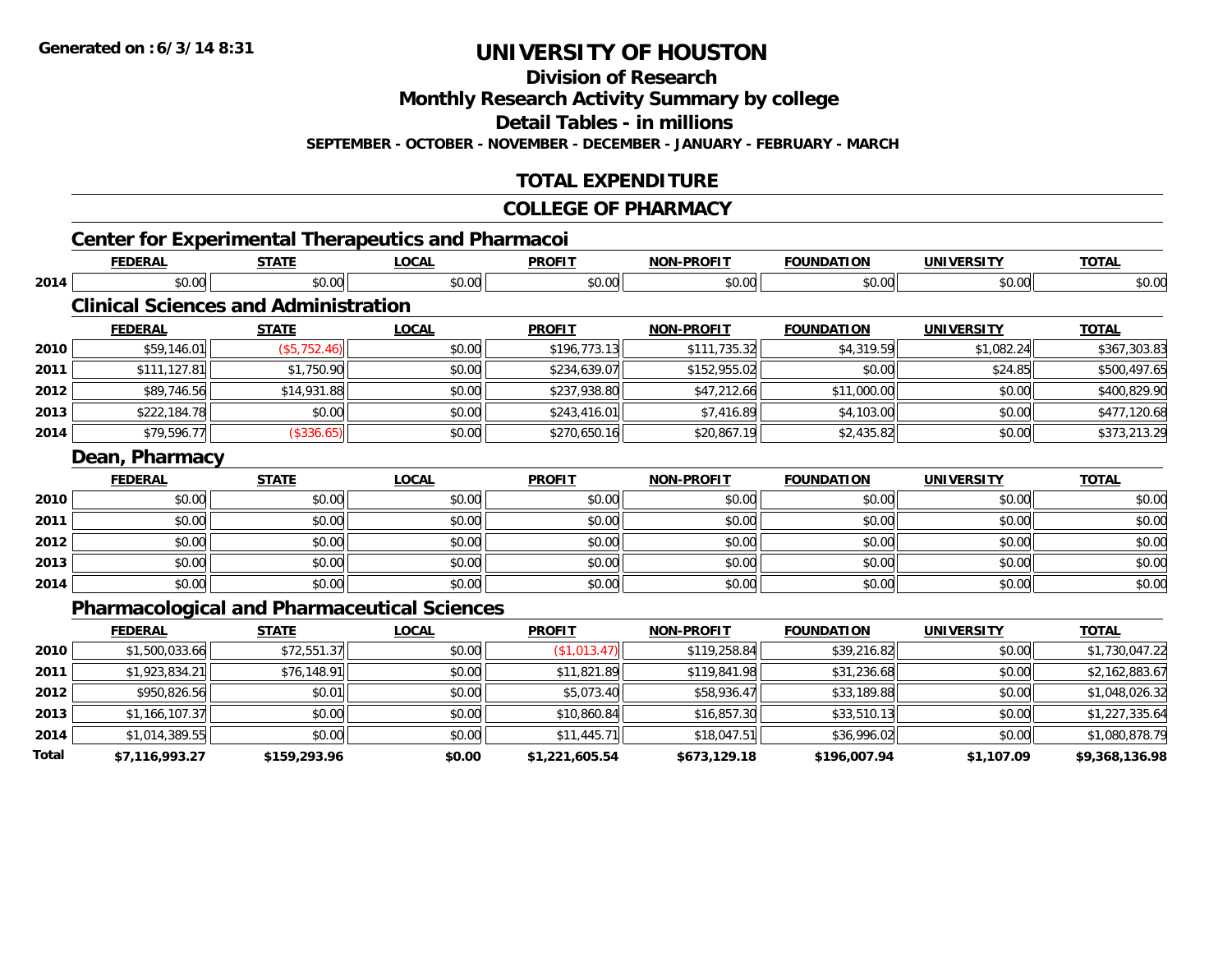# **Division of Research**

**Monthly Research Activity Summary by college**

**Detail Tables - in millions**

**SEPTEMBER - OCTOBER - NOVEMBER - DECEMBER - JANUARY - FEBRUARY - MARCH**

# **TOTAL EXPENDITURE**

#### **COLLEGE OF TECHNOLOGY**

### **Center for Life Sciences Technology**

|      | <b>FEDERAL</b>                        | <b>STATE</b> | <b>_OCAL</b> | <b>PROFIT</b> | <b>NON-PROFIT</b> | <b>FOUNDATION</b> | UNIVERSITY     | <b>TOTAL</b> |
|------|---------------------------------------|--------------|--------------|---------------|-------------------|-------------------|----------------|--------------|
| 2010 | $\uparrow$ $\wedge$ $\wedge$<br>JU.UU | \$0.00       | \$0.00       | \$0.00        | \$0.00            | \$0.00            | mn n¢<br>JU.UU | \$0.00       |
| 2011 | ልስ ሰሰ<br>JU.UU                        | \$0.00       | \$0.00       | \$0.00        | \$0.00            | \$0.00            | \$0.00         | \$0.00       |
| 2012 | ሶስ ሰስ<br>DU.UG                        | \$0.00       | \$0.00       | \$0.00        | \$0.00            | \$0.00            | \$0.00         | \$0.00       |

# **Center for Technology Literacy**

|      | <b>FEDERAL</b> | <b>STATE</b> | <u>LOCAL</u> | <b>PROFIT</b> | <b>NON-PROFIT</b> | <b>FOUNDATION</b> | <b>UNIVERSITY</b> | <b>TOTAL</b> |
|------|----------------|--------------|--------------|---------------|-------------------|-------------------|-------------------|--------------|
| 2010 | \$8,164.12     | \$0.00       | \$0.00       | \$0.00        | \$0.00            | \$0.00            | \$0.00            | \$8,164.12   |
| 2011 | \$360,161.48   | \$0.00       | \$0.00       | \$0.00        | \$0.00            | \$0.00            | \$0.00            | \$360,161.48 |
| 2012 | \$499,637.99   | \$0.00       | \$0.00       | \$0.00        | \$0.00            | \$0.00            | \$0.00            | \$499,637.99 |
| 2013 | \$158,280.75   | \$0.00       | \$0.00       | \$0.00        | \$0.00            | \$0.00            | \$0.00            | \$158,280.75 |
| 2014 | \$287,207.67   | \$0.00       | \$0.00       | \$0.00        | \$0.00            | \$0.00            | \$0.00            | \$287,207.67 |

#### **Construction Management**

|      | <b>FEDERAL</b> | <u>STATE</u> | <u>LOCAL</u> | <b>PROFIT</b> | <b>NON-PROFIT</b> | <b>FOUNDATION</b> | UNIVERSITY | <b>TOTAL</b> |
|------|----------------|--------------|--------------|---------------|-------------------|-------------------|------------|--------------|
| 2010 | \$11,760.90    | \$0.00       | \$0.00       | \$0.00        | \$11,175.98       | \$0.00            | \$0.00     | \$22,936.88  |
| 2011 | \$4,322.71     | \$0.00       | \$0.00       | \$0.00        | \$0.00            | \$0.00            | \$0.00     | \$4,322.71   |
| 2013 | \$0.00         | \$12,399.35  | \$0.00       | \$0.00        | \$0.00            | \$12,047.03       | \$0.00     | \$24,446.38  |
| 2014 | \$0.00         | \$30,400.42  | \$0.00       | \$0.00        | \$0.00            | \$8,945.87        | \$0.00     | \$39,346.29  |

### **Dean, Technology**

|      | <b>FEDERAL</b> | <b>STATE</b> | <u>LOCAL</u> | <b>PROFIT</b> | <b>NON-PROFIT</b> | <b>FOUNDATION</b> | <b>UNIVERSITY</b> | <b>TOTAL</b> |
|------|----------------|--------------|--------------|---------------|-------------------|-------------------|-------------------|--------------|
| 2010 | \$133,468.82   | \$0.00       | \$0.00       | \$0.00        | \$0.00            | \$0.00            | \$0.00            | \$133,468.82 |
| 2011 | \$92,958.41    | \$0.00       | \$0.00       | \$0.00        | \$0.00            | \$0.00            | \$0.00            | \$92,958.41  |
| 2012 | \$134,691.34   | \$0.00       | \$0.00       | \$0.00        | \$0.00            | \$0.00            | \$0.00            | \$134,691.34 |
| 2013 | \$33,703.59    | \$0.00       | \$0.00       | \$0.00        | \$0.00            | \$0.00            | \$0.00            | \$33,703.59  |
| 2014 | \$0.00         | \$0.00       | \$0.00       | \$0.00        | \$12,609.38       | \$0.00            | \$0.00            | \$12,609.38  |

# **Engineering Technology**

|      | <b>FEDERAL</b> | <u>STATE</u> | <b>LOCAL</b> | <b>PROFIT</b> | <b>NON-PROFIT</b> | <b>FOUNDATION</b> | <b>UNIVERSITY</b> | <b>TOTAL</b> |
|------|----------------|--------------|--------------|---------------|-------------------|-------------------|-------------------|--------------|
| 2010 | \$405,914.14   | \$0.00       | \$0.00       | \$22,553.72   | (\$103.81)        | \$38,694.36       | \$229.32          | \$467,287.73 |
| 2011 | \$205,472.56   | \$0.00       | \$0.00       | \$16,485.25   | \$1,161.51        | \$25,317.90       | \$0.00            | \$248,437.22 |
| 2012 | \$302,995.46   | \$0.00       | \$0.00       | \$26,099.90   | (\$3,366.00)      | \$22,023.95       | \$0.00            | \$347,753.31 |
| 2013 | \$326,981.74   | \$0.00       | \$0.00       | \$41,631.20   | \$6,345.05        | \$8,222.33        | \$0.00            | \$383,180.32 |
| 2014 | \$136,585.27   | \$0.00       | \$0.00       | \$74,601.93   | (\$5,440.00)      | \$0.00            | \$0.00            | \$205,747.20 |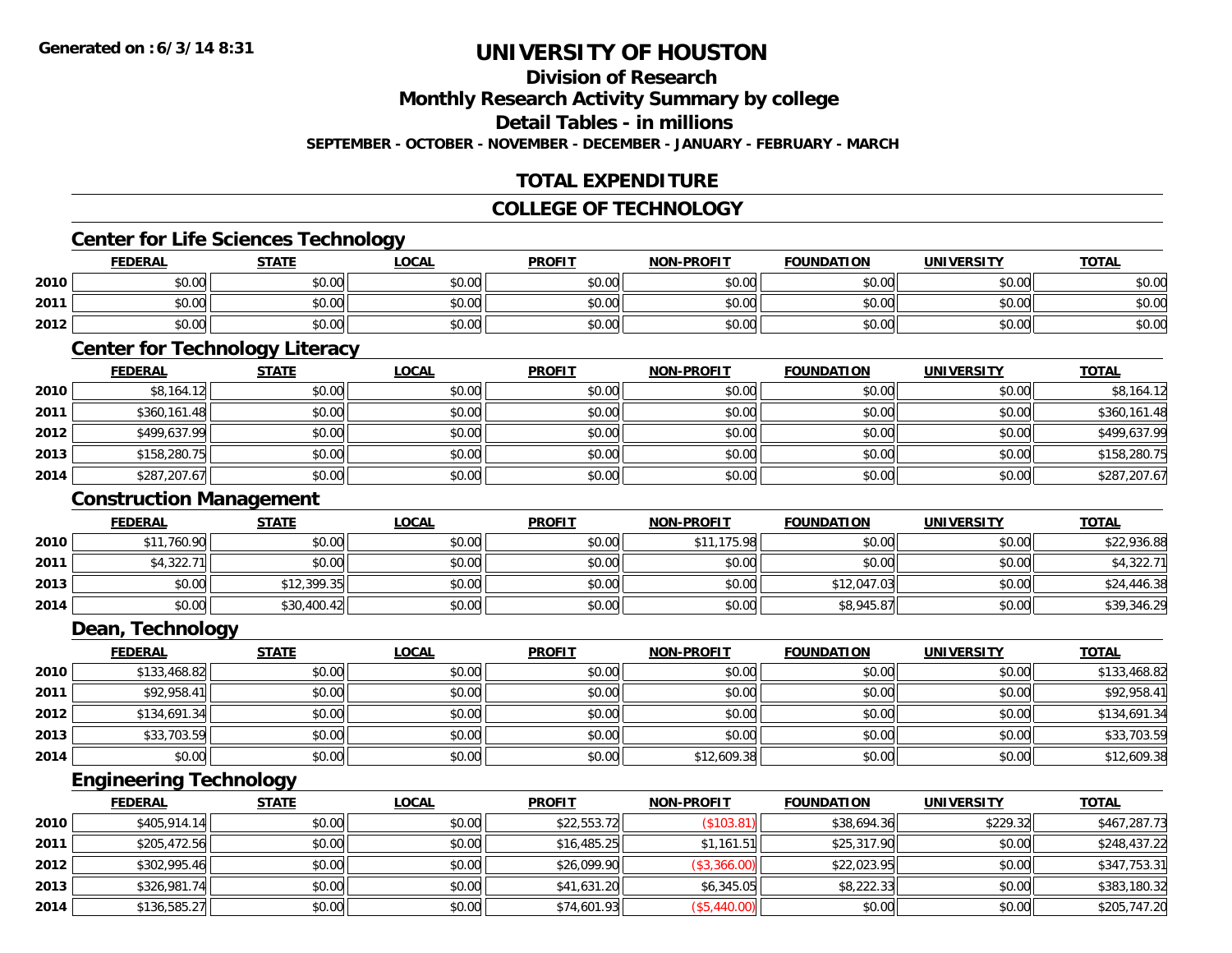# **Division of Research**

**Monthly Research Activity Summary by college**

**Detail Tables - in millions**

**SEPTEMBER - OCTOBER - NOVEMBER - DECEMBER - JANUARY - FEBRUARY - MARCH**

# **TOTAL EXPENDITURE**

#### **COLLEGE OF TECHNOLOGY**

# **Human Development and Consumer Science**

|      | <b>FEDERAL</b> | <b>STATE</b> | <b>LOCAL</b> | <b>PROFIT</b> | <b>NON-PROFIT</b> | <b>FOUNDATION</b> | <b>UNIVERSITY</b> | <b>TOTAL</b> |
|------|----------------|--------------|--------------|---------------|-------------------|-------------------|-------------------|--------------|
| 2010 | \$3,255.03     | \$0.00       | \$0.00       | \$10,699.21   | \$0.00            | \$0.00            | \$0.00            | \$13,954.24  |
| 2011 | \$952.48       | \$0.00       | \$0.00       | \$1,184.15    | \$0.00            | \$0.00            | \$0.00            | \$2,136.63   |
| 2012 | \$241.00       | \$0.00       | \$0.00       | \$0.00        | \$0.00            | \$0.00            | \$0.00            | \$241.00     |
| 2013 | \$460.68       | \$0.00       | \$0.00       | \$0.00        | \$0.00            | \$0.00            | \$0.00            | \$460.68     |
| 2014 | \$7,718.61     | \$0.00       | \$0.00       | \$0.00        | \$0.00            | \$32,606.44       | \$0.00            | \$40,325.05  |

# **Information & Logistics Technology**

|      | <b>FEDERAL</b> | <b>STATE</b> | <u>LOCAL</u> | <b>PROFIT</b> | <b>NON-PROFIT</b> | <b>FOUNDATION</b> | <b>UNIVERSITY</b> | <b>TOTAL</b>  |
|------|----------------|--------------|--------------|---------------|-------------------|-------------------|-------------------|---------------|
| 2010 | \$21,370.55    | \$0.00       | \$0.00       | \$0.00        | \$3,109.70        | \$0.00            | \$0.00            | \$24,480.25   |
| 2011 | \$10,848.37    | \$0.00       | \$0.00       | \$0.00        | \$5,273.45        | \$0.00            | \$0.00            | \$16,121.82   |
| 2012 | \$35,204.09    | \$0.00       | \$0.00       | \$0.00        | \$0.00            | \$0.00            | \$0.00            | \$35,204.09   |
| 2013 | \$10,735.08    | \$0.00       | \$0.00       | \$0.00        | \$0.00            | \$0.00            | \$0.00            | (\$10,735.08) |
| 2014 | \$277.50       | \$0.00       | \$0.00       | \$0.00        | \$0.00            | \$0.00            | \$0.00            | (\$277.50)    |

### **Texas Manufacturing Assistance Center**

|       | <b>FEDERAL</b> | <b>STATE</b> | <u>LOCAL</u> | <b>PROFIT</b> | <b>NON-PROFIT</b> | <b>FOUNDATION</b> | <b>UNIVERSITY</b> | <b>TOTAL</b>   |
|-------|----------------|--------------|--------------|---------------|-------------------|-------------------|-------------------|----------------|
| 2010  | \$0.00         | \$0.00       | \$0.00       | \$0.00        | \$0.00            | \$0.00            | \$0.00            | \$0.00         |
| 2011  | \$0.00         | \$0.00       | \$0.00       | \$0.00        | \$0.00            | \$0.00            | \$0.00            | \$0.00         |
| 2012  | \$0.00         | \$0.00       | \$0.00       | \$0.00        | \$0.00            | \$0.00            | \$0.00            | \$0.00         |
| 2013  | \$0.00         | \$0.00       | \$0.00       | \$0.00        | \$0.00            | \$0.00            | \$0.00            | \$0.00         |
| 2014  | \$0.00         | \$0.00       | \$0.00       | \$0.00        | \$0.00            | \$0.00            | \$0.00            | \$0.00         |
| Total | \$3,171,345.15 | \$42,799.77  | \$0.00       | \$193,255.36  | \$30,765.26       | \$147.857.88      | \$229.32          | \$3,586,252.74 |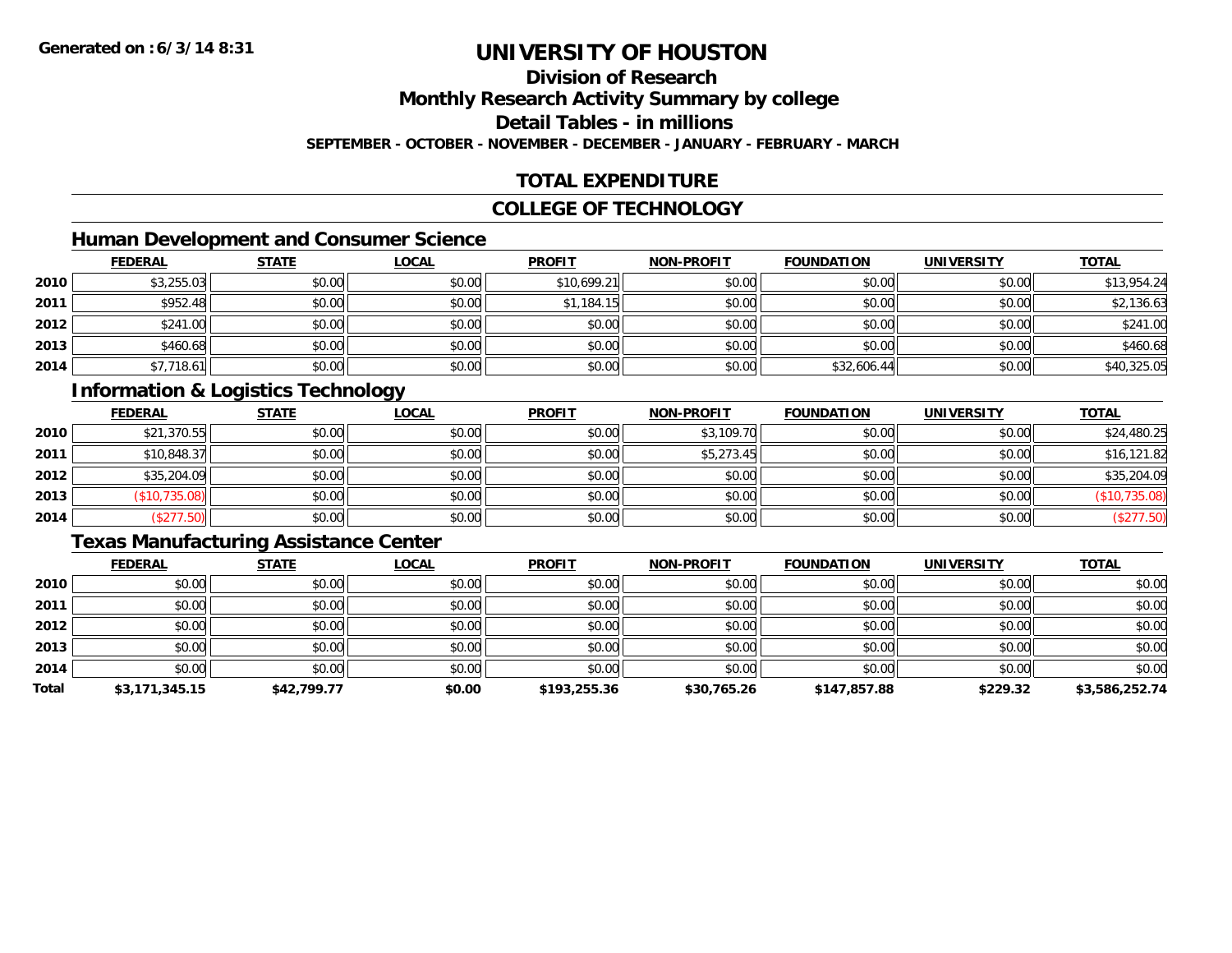**Division of Research**

**Monthly Research Activity Summary by college**

**Detail Tables - in millions**

**SEPTEMBER - OCTOBER - NOVEMBER - DECEMBER - JANUARY - FEBRUARY - MARCH**

# **TOTAL EXPENDITURE**

#### **CULLEN COLLEGE OF ENGINEERING**

**TOTAL** 

**TOTAL** 

**TOTAL** 

#### **Bioengineering Research Center FEDERAL STATE LOCAL PROFIT NON-PROFIT FOUNDATION UNIVERSITY TOTAL2014**4 \$0.00 \$0.00 \$0.00 \$0.00 \$0.00 \$0.00 \$0.00 \$0.00 \$0.00 \$0.00 \$0.00 \$0.00 \$0.00 \$0.00 \$0.00 \$0.00 \$0.00 **Biomedical Engineering FEDERAL STATE LOCAL PROFIT NON-PROFIT FOUNDATION UNIVERSITY TOTAL2010** $\textsf{[0]} \quad \textsf{[0]} \quad \textsf{[0]} \quad \textsf{[1]} \quad \textsf{[0]} \quad \textsf{[1]} \quad \textsf{[0]} \quad \textsf{[1]} \quad \textsf{[0]} \quad \textsf{[1]} \quad \textsf{[0]} \quad \textsf{[1]} \quad \textsf{[1]} \quad \textsf{[1]} \quad \textsf{[1]} \quad \textsf{[1]} \quad \textsf{[1]} \quad \textsf{[1]} \quad \textsf{[1]} \quad \textsf{[1]} \quad \textsf{[1]} \quad \textsf{[1]} \quad \textsf{[1]} \quad \textsf{[1]} \quad \textsf{$ **2011** \$137,124.42 \$0.00 \$0.00 \$0.00 \$0.00 \$0.00 \$0.00 \$137,124.42 **2012**2 | \$152,953.35|| \$0.00|| \$0.00|| \$0.00|| \$0.00|| \$0.00|| \$0.00|| \$152,953.35| **2013** \$571,762.67 \$0.00 \$0.00 \$0.00 \$0.00 \$0.00 \$0.00 \$571,762.67 **2014**4 \$1,184,374.75|| \$0.00|| \$0.00|| (\$35,409.81)|| \$42,204.19|| \$36,032.67|| \$0.00|| \$1,227,201.80| **Center for Innovative Grouting Materials and Tech FEDERAL STATE LOCAL PROFIT NON-PROFIT FOUNDATION UNIVERSITY TOTAL2010**0 \$0.00 \$0.00 \$0.00 \$0.00 \$0.00 \$0.00 \$0.00 \$0.00 \$0.00 \$0.00 \$0.00 \$0.00 \$0.00 \$0.00 \$0.00 \$0.00 \$0.00 **2011** \$0.00 \$0.00 \$0.00 \$0.00 \$0.00 \$0.00 \$0.00 \$0.00 **2012**2 | \$0.00 \$0.00 \$0.00 \$0.00 \$0.00 \$0.00 \$0.00 \$0.00 \$0.00 \$0.00 \$0.00 \$0.00 \$0.00 \$0.00 \$0.00 \$0.00 \$0.00 **2013** \$0.00 \$0.00 \$0.00 \$0.00 \$0.00 \$0.00 \$0.00 \$0.00 **2014**4 \$0.00 | \$0.00 | \$0.00 | \$0.00 | \$0.00 | \$0.00 | \$0.00 | \$0 **Chemical Engineering**

|      | <b>FEDERAL</b> | <u>STATE</u>   | <u>LOCAL</u> | <b>PROFIT</b> | <b>NON-PROFIT</b> | <b>FOUNDATION</b> | <b>UNIVERSITY</b> | <b>TOTAL</b>   |
|------|----------------|----------------|--------------|---------------|-------------------|-------------------|-------------------|----------------|
| 2010 | \$1,897,802.79 | \$1,869,716.93 | \$12,560.20  | \$189,508.66  | \$0.00            | \$59,813.37       | \$85,387.53       | \$4,114,789.48 |
| 2011 | \$2,747,852.72 | \$137,969.21   | \$6,838.80   | \$398,835.89  | \$0.00            | \$57,762.96       | \$86,421.13       | \$3,435,680.71 |
| 2012 | \$2,477,213.84 | \$148,398.84   | \$1,086.31   | \$533,670.11  | \$0.00            | \$73,341.88       | \$800.02          | \$3,234,511.00 |
| 2013 | \$1,866,587.94 | \$98,986.37    | \$0.00       | \$391,248.74  | \$49,887.62       | \$140,509.44      | (S14, 776.20)     | \$2,532,443.91 |
| 2014 | \$1,749,817.70 | \$123,647.34   | \$0.00       | \$803,649.83  | \$118,856.39      | \$108,732.51      | \$2,970.64        | \$2,907,674.41 |

#### **Civil Engineering**

|      | <b>FEDERAL</b> | <b>STATE</b> | <b>LOCAL</b> | <b>PROFIT</b> | <b>NON-PROFIT</b> | <b>FOUNDATION</b> | <b>UNIVERSITY</b> | <b>TOTAL</b>   |
|------|----------------|--------------|--------------|---------------|-------------------|-------------------|-------------------|----------------|
| 2010 | \$595,949.93   | \$205,652.37 | \$76,522.11  | \$41,230.41   | \$31,288.29       | \$95,181.22       | \$0.00            | \$1,045,824.33 |
| 2011 | \$664,341.62   | \$204,848.66 | \$7,479.54   | \$110,086.63  | \$43,453.46       | \$67,887.50       | \$15,995.64       | \$1,114,093.04 |
| 2012 | \$1,395,470.54 | \$227,564.21 | \$46,115.72  | \$52,113.87   | \$31,373.43       | \$20,055.84       | \$0.00            | \$1,772,693.61 |
| 2013 | \$1,419,015.07 | \$221,407.02 | \$9,644.18   | \$187,031.79  | \$57,311.33       | \$6,284.33        | \$17,272.44       | \$1,917,966.16 |
| 2014 | \$1,657,817.76 | \$95,651.74  | (\$3,925.97) | \$358,161.72  | \$59,673.42       | \$43,415.12       | \$0.00            | \$2,210,793.80 |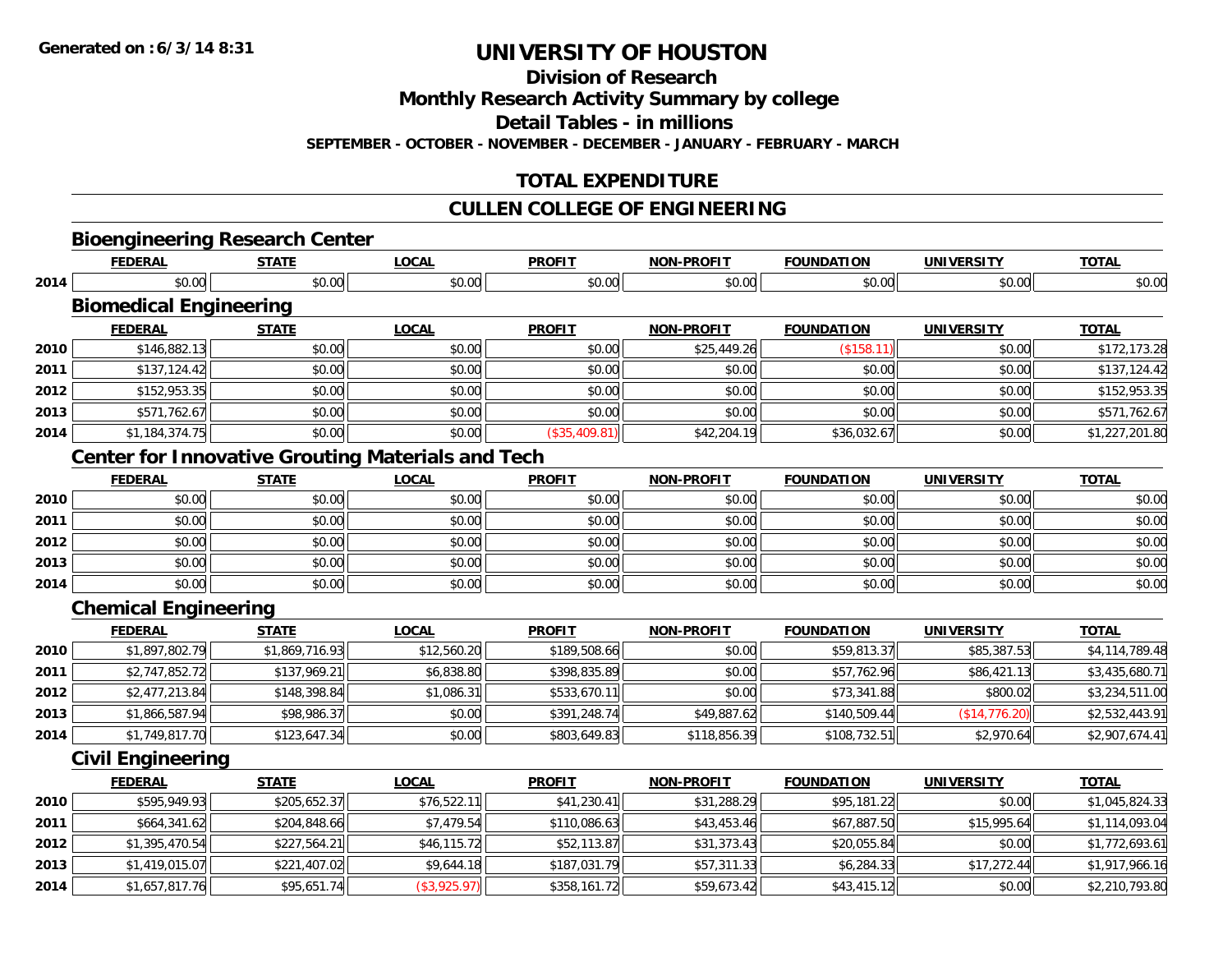# **Division of Research**

**Monthly Research Activity Summary by college**

**Detail Tables - in millions**

**SEPTEMBER - OCTOBER - NOVEMBER - DECEMBER - JANUARY - FEBRUARY - MARCH**

# **TOTAL EXPENDITURE**

### **CULLEN COLLEGE OF ENGINEERING**

# **Composites Engineering and Applications Center**

|      | <b>FEDERAL</b> | <b>STATE</b> | <u>LOCAL</u> | <b>PROFIT</b> | <b>NON-PROFIT</b> | <b>FOUNDATION</b> | <b>UNIVERSITY</b> | <b>TOTAL</b> |
|------|----------------|--------------|--------------|---------------|-------------------|-------------------|-------------------|--------------|
| 2010 | \$0.00         | \$0.00       | \$0.00       | \$0.00        | \$0.00            | \$0.00            | \$0.00            | \$0.00       |
| 2011 | \$0.00         | \$0.00       | \$0.00       | \$0.00        | \$0.00            | \$0.00            | \$0.00            | \$0.00       |
| 2012 | \$0.00         | \$0.00       | \$0.00       | \$0.00        | \$0.00            | \$0.00            | \$0.00            | \$0.00       |
| 2013 | \$0.00         | \$0.00       | \$0.00       | \$0.00        | \$0.00            | \$0.00            | \$0.00            | \$0.00       |
| 2014 | \$0.00         | \$0.00       | \$0.00       | \$0.00        | \$0.00            | \$0.00            | \$0.00            | \$0.00       |

# **Dean, Engineering**

|      | <u>FEDERAL</u> | <b>STATE</b> | <u>LOCAL</u> | <b>PROFIT</b> | <b>NON-PROFIT</b> | <b>FOUNDATION</b> | <b>UNIVERSITY</b> | <b>TOTAL</b> |
|------|----------------|--------------|--------------|---------------|-------------------|-------------------|-------------------|--------------|
| 2010 | \$82,153.95    | \$0.00       | \$0.00       | \$0.00        | \$0.00            | \$0.00            | \$0.00            | \$82,153.95  |
| 2011 | \$92,240.62    | \$0.00       | \$0.00       | \$0.00        | \$0.00            | \$0.00            | \$0.00            | \$92,240.62  |
| 2012 | \$126,272.28   | \$0.00       | \$0.00       | \$0.00        | \$0.00            | \$0.00            | \$0.00            | \$126,272.28 |
| 2013 | \$34,681.61    | \$0.00       | \$0.00       | \$0.00        | \$0.00            | \$0.00            | \$0.00            | \$34,681.61  |
| 2014 | \$20,766.68    | \$0.00       | \$0.00       | \$0.00        | \$0.00            | \$0.00            | \$0.00            | \$20,766.68  |

# **Electrical & Computer Engineering**

|      | <b>FEDERAL</b> | <b>STATE</b>  | <u>LOCAL</u> | <b>PROFIT</b> | <b>NON-PROFIT</b> | <b>FOUNDATION</b> | <b>UNIVERSITY</b> | <b>TOTAL</b>   |
|------|----------------|---------------|--------------|---------------|-------------------|-------------------|-------------------|----------------|
| 2010 | \$1,212,344.38 | \$207,418.51  | \$0.00       | \$348,302.51  | \$102,166.23      | \$0.00            | \$465.12          | \$1,870,696.76 |
| 2011 | \$2,076,094.68 | \$145, 154.51 | \$0.00       | \$173,753.61  | \$51,723.30       | \$21,691.48       | \$7.366.32        | \$2,475,783.89 |
| 2012 | \$2,540,073.72 | \$57,013.86   | \$0.00       | \$376,345.79  | (\$32,074.48)     | (\$5,482.68)      | \$0.21            | \$2,935,876.41 |
| 2013 | \$2,045,010.41 | \$33,332.60   | \$0.00       | \$248,274.08  | \$31,298.10       | \$78,854.70       | \$0.00            | \$2,436,769.89 |
| 2014 | \$1,905,911.62 | \$7,286.24    | \$0.00       | \$472,815.80  | \$67,162.44       | \$73,765.83       | \$3,423.86        | \$2,530,365.78 |

### **Industrial Engineering**

|      | <b>FEDERAL</b> | <b>STATE</b> | <b>LOCAL</b> | <b>PROFIT</b> | <b>NON-PROFIT</b> | <b>FOUNDATION</b> | <b>UNIVERSITY</b> | <b>TOTAL</b> |
|------|----------------|--------------|--------------|---------------|-------------------|-------------------|-------------------|--------------|
| 2010 | \$100,906.94   | \$8,384.33   | \$0.00       | \$0.00        | \$0.00            | \$0.00            | \$0.00            | \$109,291.27 |
| 2011 | \$100,046.59   | \$28,696.15  | \$35,982.30  | \$0.00        | \$0.00            | \$0.00            | \$0.00            | \$164,725.04 |
| 2012 | \$73,441.62    | \$100.00     | \$38,190.17  | \$0.00        | \$0.00            | \$0.00            | \$0.00            | \$111,531.79 |
| 2013 | \$58,141.07    | \$48,064.59  | \$6,910.19   | \$0.00        | \$0.00            | \$11,788.36       | \$0.00            | \$124,904.21 |
| 2014 | \$132,161.20   | \$59,289.78  | \$25,690.76  | \$0.00        | \$0.00            | \$29,769.72       | \$0.00            | \$246,911.46 |

## **Mechanical Engineering**

|      | <b>FEDERAI</b>      | <b>STATE</b>                            | <b>_OCAL</b> | <b>PROFIT</b>                                     | NON-PROFIT                    | <b>FOUNDATION</b> | UNIVERSITY       | <b>TOTAI</b>                    |
|------|---------------------|-----------------------------------------|--------------|---------------------------------------------------|-------------------------------|-------------------|------------------|---------------------------------|
| 2010 | ,,,,,,,,,,          | 1.969.79                                | \$0.00       | $\sim$ $\sim$ $\sim$<br><b>¢12I</b><br>135.237.21 | <b>¢110</b><br>700.70<br>w    | \$0.00            | ,108.57<br>ن ے ب | $\Omega$<br>, אא.ל9ט,           |
| 2011 | \$2.103<br>$\Omega$ | \$346<br>$\sim$ $\sim$<br>en.<br>نداد ا | \$0.00       | $\cdots$<br><b>¢</b> 11<br>.                      | $\Omega$<br>. 10<br>\$68.306. |                   | \$0.00           | $\sim$ $\sim$ $\sim$<br>,5U6.Jl |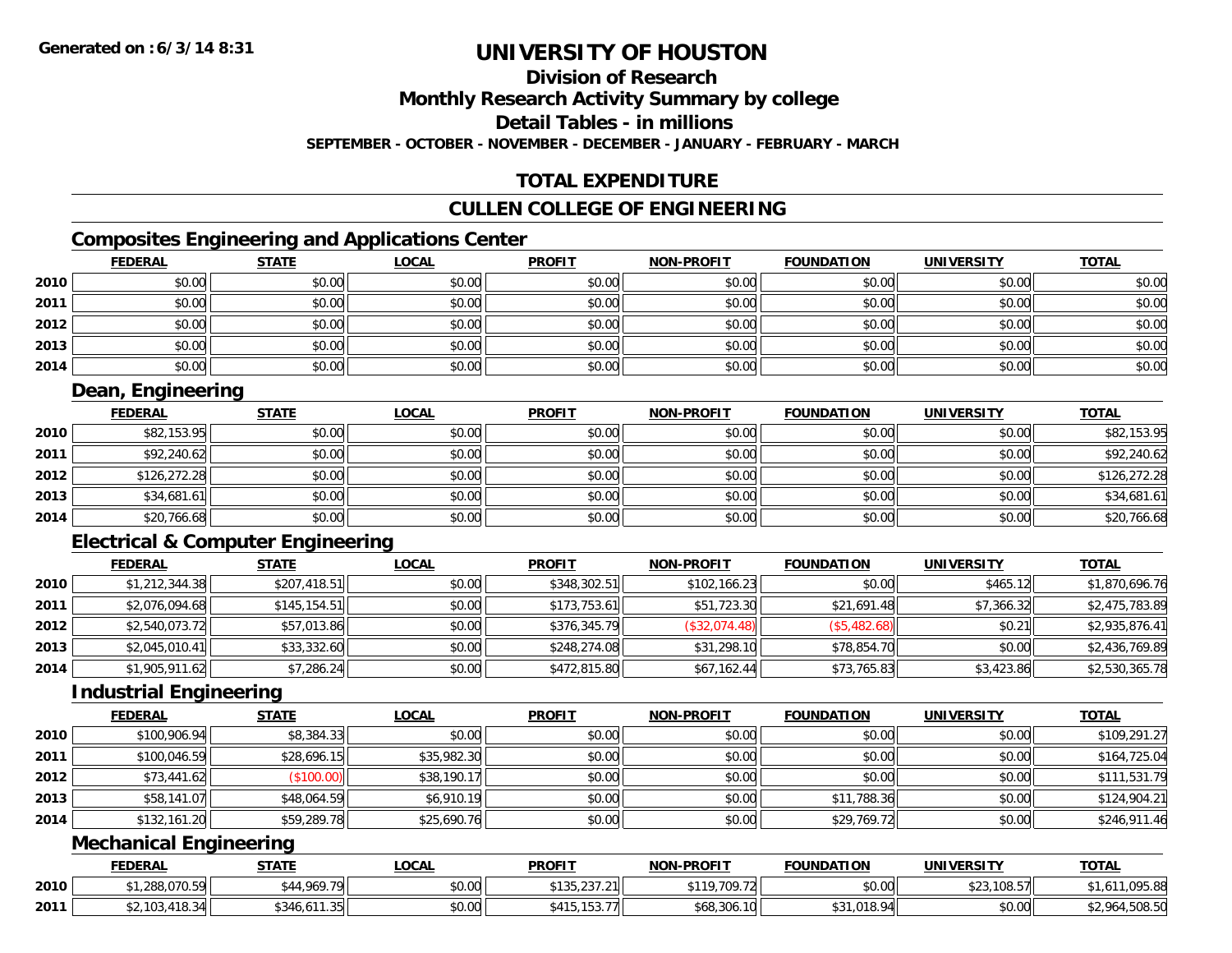# **Division of Research**

**Monthly Research Activity Summary by college**

**Detail Tables - in millions**

**SEPTEMBER - OCTOBER - NOVEMBER - DECEMBER - JANUARY - FEBRUARY - MARCH**

# **TOTAL EXPENDITURE**

### **CULLEN COLLEGE OF ENGINEERING**

### **Mechanical Engineering**

|      | <b>FEDERAL</b> | <u>STATE</u> | <u>LOCAL</u> | <b>PROFIT</b> | <b>NON-PROFIT</b> | <b>FOUNDATION</b> | <b>UNIVERSITY</b> | <b>TOTAL</b>   |
|------|----------------|--------------|--------------|---------------|-------------------|-------------------|-------------------|----------------|
| 2012 | \$1,506,345.35 | \$304,646.68 | \$0.00       | \$209,693.82  | \$62,574.31       | \$18,787.00       | \$0.00            | \$2,102,047.16 |
| 2013 | \$2,065,287.34 | \$298,951.48 | \$0.00       | \$208,330.87  | \$10,817.62       | \$85,193.41       | \$0.00            | \$2,668,580.72 |
| 2014 | \$2,045,583.26 | \$56,547.43  | \$0.00       | \$421,455.94  |                   | \$134,444.05      | \$0.00            | \$2,654,990.41 |

### **National Wind Energy Center**

|              | <b>FEDERAL</b>  | <b>STATE</b>   | <u>LOCAL</u> | <b>PROFIT</b>  | <b>NON-PROFIT</b> | <b>FOUNDATION</b> | <b>UNIVERSITY</b> | <b>TOTAL</b>    |
|--------------|-----------------|----------------|--------------|----------------|-------------------|-------------------|-------------------|-----------------|
| 2011         | \$0.00          | \$0.00         | \$0.00       | \$0.00         | \$0.00            | \$0.00            | \$0.00            | \$0.00          |
| 2012         | \$0.00          | \$0.00         | \$0.00       | \$0.00         | \$0.00            | \$0.00            | \$0.00            | \$0.00          |
| 2013         | \$0.00          | \$0.00         | \$0.00       | \$0.00         | \$0.00            | \$0.00            | \$0.00            | \$0.00          |
| 2014         | \$0.00          | \$0.00         | \$0.00       | \$0.00         | \$0.00            | \$0.00            | \$0.00            | \$0.00          |
| <b>Total</b> | \$38,273,919.46 | \$4,980,109.97 | \$263,094.31 | \$6,039,491.23 | \$938,140.46      | \$1,188,689.53    | \$228,435.28      | \$51,911,880.24 |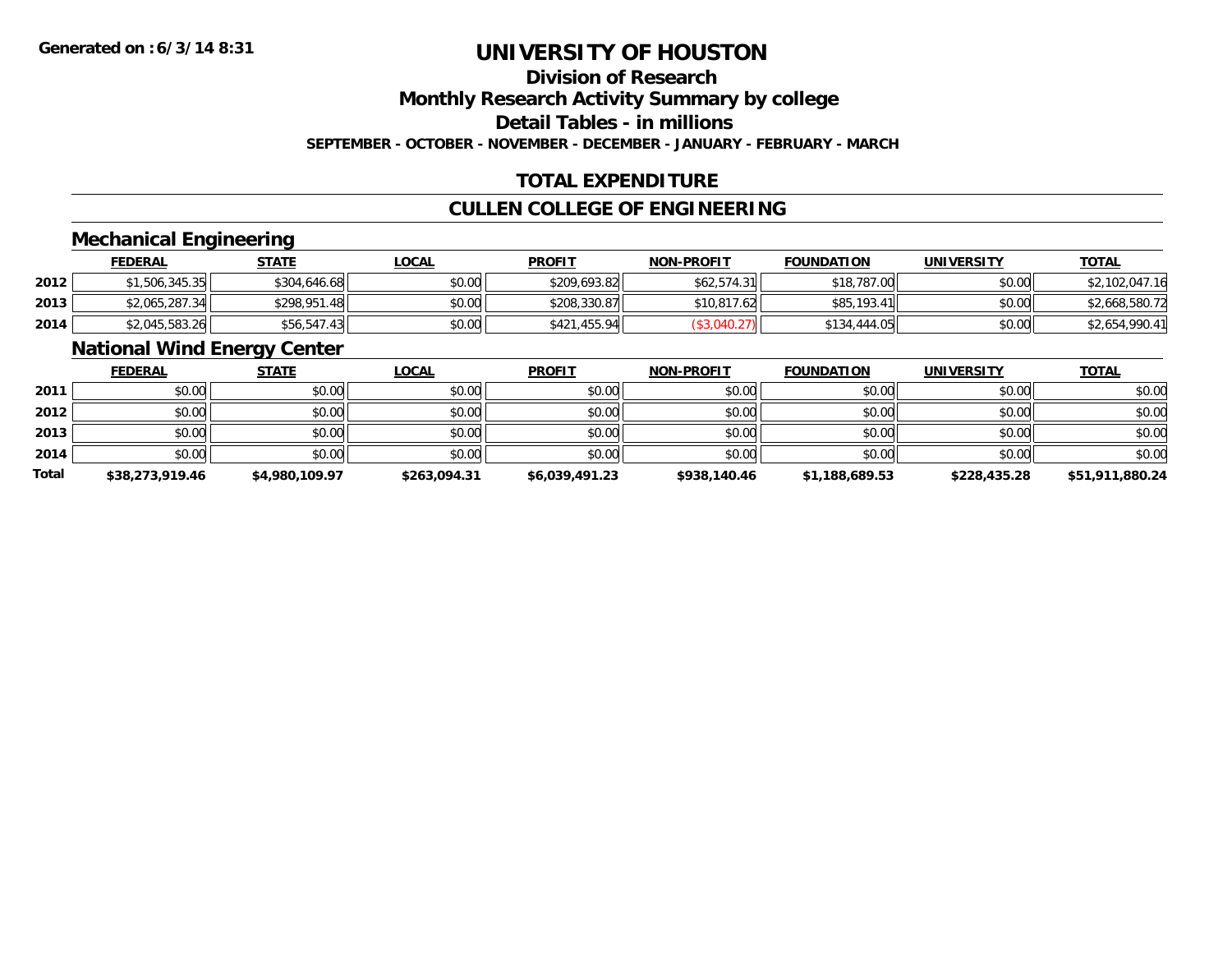# **Division of Research**

**Monthly Research Activity Summary by college**

**Detail Tables - in millions**

**SEPTEMBER - OCTOBER - NOVEMBER - DECEMBER - JANUARY - FEBRUARY - MARCH**

# **TOTAL EXPENDITURE**

#### **DIVISION OF RESEARCH**

### **Allied Geophysical Laboratories**

|      | <b>FEDERAL</b> | <u>STATE</u> | <u>LOCAL</u> | <b>PROFIT</b> | <b>NON-PROFIT</b> | <b>FOUNDATION</b> | UNIVERSITY | <b>TOTAL</b>         |
|------|----------------|--------------|--------------|---------------|-------------------|-------------------|------------|----------------------|
| 2011 | \$0.00         | \$0.00       | \$0.00       | \$14,913.32   | \$0.00            | \$0.00            | \$0.00     | \$14,913.32<br>১। 4. |
| 2012 | \$0.00         | \$0.00       | \$0.00       | \$22,853.49   | \$0.00            | \$0.00            | \$0.00     | \$22,853.49          |
| 2013 | \$0.00         | \$0.00       | \$0.00       | \$12,978.00   | \$0.00            | \$0.00            | \$0.00     | \$12,978.00          |

#### **Center for Advanced Computing and Data Systems**

|      | <u>FEDERAL</u> | <u>STATE</u> | <u>LOCAL</u> | <b>PROFIT</b> | <b>NON-PROFIT</b> | <b>FOUNDATION</b> | <b>UNIVERSITY</b> | <b>TOTAL</b> |
|------|----------------|--------------|--------------|---------------|-------------------|-------------------|-------------------|--------------|
| 2010 | \$0.00         | \$0.00       | \$0.00       | \$0.00        | \$0.00            | \$0.00            | \$0.00            | \$0.00       |
| 2011 | \$17,013.80    | \$0.00       | \$0.00       | \$0.00        | \$0.00            | \$0.00            | \$0.00            | \$17,013.80  |
| 2012 | \$26,627.61    | \$0.00       | \$0.00       | \$0.00        | \$0.00            | \$0.00            | \$0.00            | \$26,627.61  |
| 2013 | \$13,771.25    | \$0.00       | \$0.00       | \$0.00        | \$3.57            | \$0.00            | \$0.00            | \$13,774.82  |
| 2014 | \$1,617.08     | \$0.00       | \$0.00       | \$0.00        | (\$3.76)          | \$0.00            | \$0.00            | \$1,613.33   |

### **Center for Advanced Materials**

|      | <b>FEDERAL</b> | <b>STATE</b> | <u>LOCAL</u> | <b>PROFIT</b> | <b>NON-PROFIT</b> | <b>FOUNDATION</b> | <b>UNIVERSITY</b> | <b>TOTAL</b> |
|------|----------------|--------------|--------------|---------------|-------------------|-------------------|-------------------|--------------|
| 2010 | (\$1.03)       | \$2,475.25   | \$0.00       | \$0.00        | \$0.00            | \$0.00            | \$0.00            | \$2,474.21   |
| 2011 | \$17,675.69    | \$25,146.09  | \$0.00       | \$8,529.75    | \$0.00            | \$0.00            | \$0.00            | \$51,351.53  |
| 2012 | \$6,737.05     | \$0.00       | \$0.00       | \$0.00        | \$0.00            | \$0.00            | \$0.00            | \$6,737.05   |
| 2013 | \$1,100.47     | \$0.00       | \$0.00       | \$0.00        | \$0.00            | \$0.00            | \$0.00            | \$1,100.47   |
| 2014 | \$0.00         | \$0.00       | \$0.00       | \$0.00        | \$0.00            | \$0.00            | \$0.00            | \$0.00       |

#### **Center for Biomedical & Environmental Genomics**

|      | <u>FEDERAL</u> | <b>STATE</b> | <b>LOCAL</b> | <b>PROFIT</b> | <b>NON-PROFIT</b> | <b>FOUNDATION</b> | <b>UNIVERSITY</b> | <b>TOTAL</b> |
|------|----------------|--------------|--------------|---------------|-------------------|-------------------|-------------------|--------------|
| 2010 | \$0.00         | \$0.00       | \$0.00       | \$0.00        | \$0.00            | \$0.00            | \$0.00            | \$0.00       |
| 2011 | \$0.00         | \$0.00       | \$0.00       | \$0.00        | \$0.00            | \$0.00            | \$0.00            | \$0.00       |
| 2012 | \$0.00         | \$0.00       | \$0.00       | \$0.00        | \$0.00            | \$0.00            | \$0.00            | \$0.00       |
| 2013 | \$0.00         | \$0.00       | \$0.00       | \$0.00        | \$0.00            | \$0.00            | \$0.00            | \$0.00       |
| 2014 | \$0.00         | \$0.00       | \$0.00       | \$0.00        | \$0.00            | \$0.00            | \$0.00            | \$0.00       |

# **Center for Industrial Partnerships**

|      | <b>FEDERAL</b> | <b>STATE</b> | <u>LOCAL</u> | <b>PROFIT</b> | <b>NON-PROFIT</b> | <b>FOUNDATION</b> | <b>UNIVERSITY</b> | <b>TOTAL</b> |
|------|----------------|--------------|--------------|---------------|-------------------|-------------------|-------------------|--------------|
| 2010 | \$71,077.50    | \$0.00       | \$0.00       | \$3,629.06    | \$0.00            | \$0.00            | \$0.00            | \$74,706.56  |
| 2011 | \$137,645.61   | \$0.00       | \$0.00       | \$33,258.71   | \$0.00            | \$0.00            | \$0.00            | \$170,904.32 |
| 2012 | \$46,766.91    | \$0.00       | \$0.00       | \$17,993.91   | \$0.00            | \$0.00            | \$0.00            | \$64,760.82  |
| 2013 | \$4,654.45     | \$0.00       | \$0.00       | \$14,715.86   | \$0.00            | \$0.00            | \$0.00            | \$19,370.31  |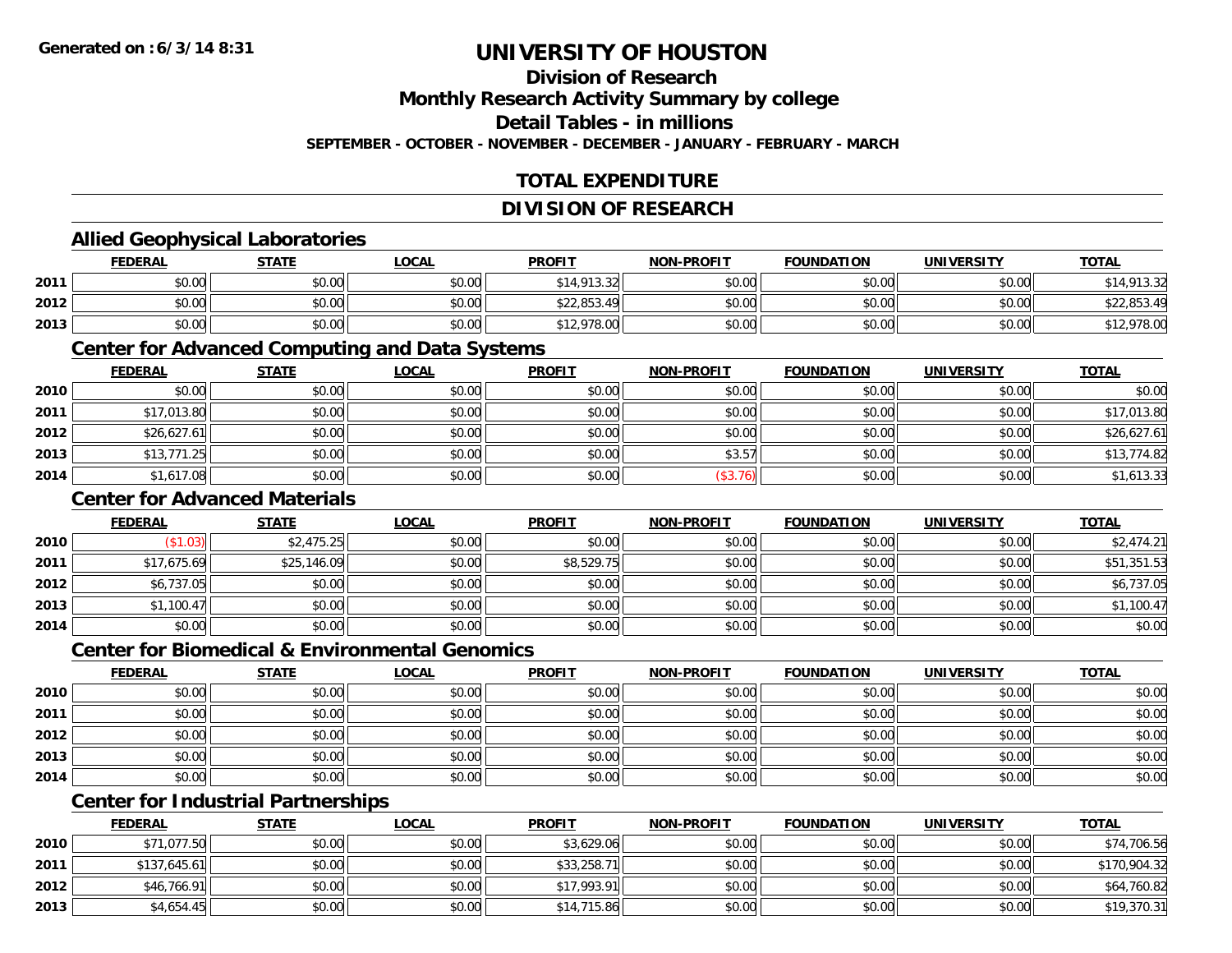**Division of Research**

**Monthly Research Activity Summary by college**

**Detail Tables - in millions**

**SEPTEMBER - OCTOBER - NOVEMBER - DECEMBER - JANUARY - FEBRUARY - MARCH**

# **TOTAL EXPENDITURE**

#### **DIVISION OF RESEARCH**

|      | <b>Center for Industrial Partnerships</b>                |              |              |               |                   |                   |                   |              |
|------|----------------------------------------------------------|--------------|--------------|---------------|-------------------|-------------------|-------------------|--------------|
|      | <b>FEDERAL</b>                                           | <b>STATE</b> | <b>LOCAL</b> | <b>PROFIT</b> | <b>NON-PROFIT</b> | <b>FOUNDATION</b> | <b>UNIVERSITY</b> | <b>TOTAL</b> |
| 2014 | \$4,956.27                                               | \$0.00       | \$0.00       | \$17,739.81   | \$0.00            | \$0.00            | \$0.00            | \$22,696.07  |
|      | <b>Center for Neuromotor &amp; Biomechanics Research</b> |              |              |               |                   |                   |                   |              |
|      | <b>FEDERAL</b>                                           | <b>STATE</b> | <b>LOCAL</b> | <b>PROFIT</b> | <b>NON-PROFIT</b> | <b>FOUNDATION</b> | <b>UNIVERSITY</b> | <b>TOTAL</b> |
| 2011 | \$0.00                                                   | \$0.00       | \$0.00       | \$0.00        | \$0.00            | \$0.00            | \$0.00            | \$0.00       |
|      | <b>Division of Research</b>                              |              |              |               |                   |                   |                   |              |
|      | <b>FEDERAL</b>                                           | <b>STATE</b> | <b>LOCAL</b> | <b>PROFIT</b> | <b>NON-PROFIT</b> | <b>FOUNDATION</b> | <b>UNIVERSITY</b> | <b>TOTAL</b> |
| 2010 | \$17,168.18                                              | \$0.00       | \$0.00       | \$0.00        | \$0.00            | \$0.00            | \$0.00            | \$17,168.18  |
| 2011 | (\$1,063.42)                                             | \$0.00       | \$0.00       | \$0.00        | \$0.00            | \$0.00            | \$0.00            | (\$1,063.42) |
| 2012 | (\$0.00)                                                 | \$0.00       | \$0.00       | \$0.00        | \$0.00            | \$0.00            | \$0.00            | (\$0.00)     |
| 2013 | \$0.00                                                   | \$0.00       | \$0.00       | \$0.00        | \$0.00            | \$0.00            | \$0.00            | \$0.00       |
| 2014 | \$0.00                                                   | \$2,427.04   | \$0.00       | \$0.00        | \$0.00            | \$0.00            | \$0.00            | \$2,427.04   |
|      | <b>Institute for Molecular Design</b>                    |              |              |               |                   |                   |                   |              |
|      | <b>FEDERAL</b>                                           | <b>STATE</b> | <b>LOCAL</b> | <b>PROFIT</b> | <b>NON-PROFIT</b> | <b>FOUNDATION</b> | <b>UNIVERSITY</b> | <b>TOTAL</b> |
| 2012 | \$0.00                                                   | \$0.00       | \$0.00       | \$0.00        | \$0.00            | \$0.00            | \$0.00            | \$0.00       |
|      | <b>Institute for Nanoenergy</b>                          |              |              |               |                   |                   |                   |              |
|      | <b>FEDERAL</b>                                           | <b>STATE</b> | <b>LOCAL</b> | <b>PROFIT</b> | NON-PROFIT        | <b>FOUNDATION</b> | <b>UNIVERSITY</b> | <b>TOTAL</b> |
| 2010 | \$0.00                                                   | \$0.00       | \$0.00       | \$0.00        | \$0.00            | \$0.00            | \$0.00            | \$0.00       |
| 2011 | \$0.00                                                   | \$0.00       | \$0.00       | \$0.00        | \$0.00            | \$0.00            | \$0.00            | \$0.00       |
| 2012 | \$0.00                                                   | \$0.00       | \$0.00       | \$0.00        | \$0.00            | \$0.00            | \$0.00            | \$0.00       |
| 2013 | \$0.00                                                   | \$0.00       | \$0.00       | \$0.00        | \$0.00            | \$0.00            | \$0.00            | \$0.00       |
| 2014 | \$0.00                                                   | \$0.00       | \$0.00       | \$0.00        | \$0.00            | \$0.00            | \$0.00            | \$0.00       |
|      | <b>Office of Contracts and Grants</b>                    |              |              |               |                   |                   |                   |              |
|      | <b>FEDERAL</b>                                           | <b>STATE</b> | <b>LOCAL</b> | <b>PROFIT</b> | <b>NON-PROFIT</b> | <b>FOUNDATION</b> | <b>UNIVERSITY</b> | <b>TOTAL</b> |
| 2010 | \$0.00                                                   | \$0.00       | \$0.00       | \$0.00        | \$0.00            | \$0.00            | \$0.00            | \$0.00       |
| 2011 | \$0.00                                                   | \$0.00       | \$0.00       | \$0.00        | \$0.00            | \$0.00            | \$0.00            | \$0.00       |
| 2012 | \$0.00                                                   | \$0.00       | \$0.00       | \$0.00        | \$0.00            | \$0.00            | \$0.00            | \$0.00       |
| 2013 | \$0.00                                                   | \$0.00       | \$0.00       | \$0.00        | \$0.00            | \$0.00            | \$0.00            | \$0.00       |
| 2014 | \$0.00                                                   | \$0.00       | \$0.00       | \$0.00        | \$0.00            | \$0.00            | \$0.00            | \$0.00       |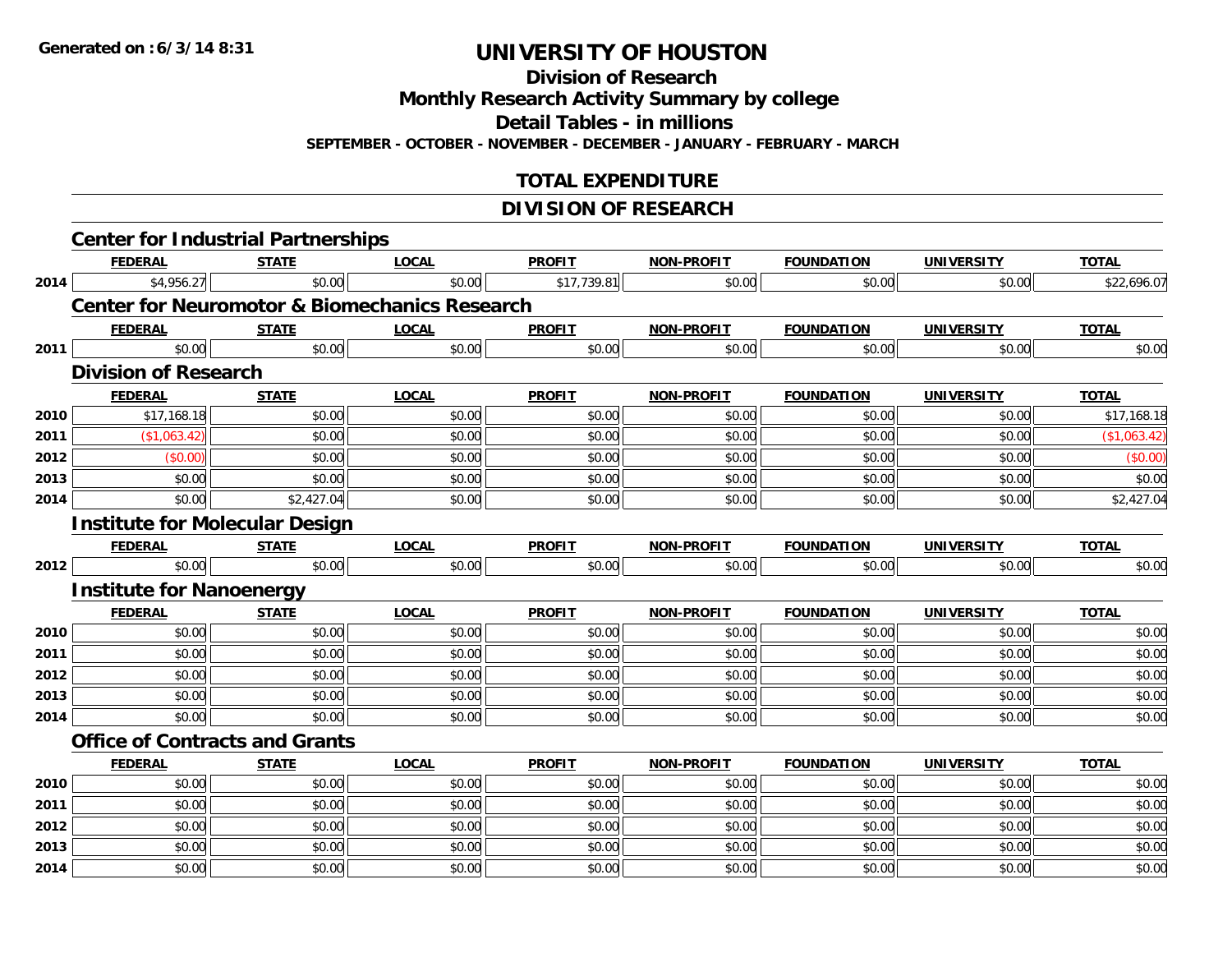# **Division of ResearchMonthly Research Activity Summary by college Detail Tables - in millions SEPTEMBER - OCTOBER - NOVEMBER - DECEMBER - JANUARY - FEBRUARY - MARCH**

### **TOTAL EXPENDITURE**

### **DIVISION OF RESEARCH**

|              | <b>TcSAM</b>                         |                |              |               |                   |                   |                   |                |
|--------------|--------------------------------------|----------------|--------------|---------------|-------------------|-------------------|-------------------|----------------|
|              | <b>FEDERAL</b>                       | <b>STATE</b>   | <b>LOCAL</b> | <b>PROFIT</b> | <b>NON-PROFIT</b> | <b>FOUNDATION</b> | <b>UNIVERSITY</b> | <b>TOTAL</b>   |
| 2010         | \$0.00                               | \$0.00         | \$0.00       | \$0.00        | \$0.00            | \$0.00            | \$0.00            | \$0.00         |
| 2011         | \$0.00                               | \$0.00         | \$0.00       | \$0.00        | \$0.00            | \$0.00            | \$0.00            | \$0.00         |
| 2012         | \$0.00                               | \$0.00         | \$0.00       | \$0.00        | \$0.00            | \$0.00            | \$0.00            | \$0.00         |
|              | <b>TcSUH</b>                         |                |              |               |                   |                   |                   |                |
|              | <b>FEDERAL</b>                       | <b>STATE</b>   | <b>LOCAL</b> | <b>PROFIT</b> | <b>NON-PROFIT</b> | <b>FOUNDATION</b> | <b>UNIVERSITY</b> | <b>TOTAL</b>   |
| 2010         | \$44,086.42                          | \$0.00         | \$0.00       | \$58,038.13   | \$0.00            | \$0.00            | \$0.00            | \$102,124.55   |
| 2011         | \$26,569.53                          | \$0.00         | \$0.00       | \$87,710.03   | \$0.00            | \$0.00            | \$0.00            | \$114,279.56   |
| 2012         | \$31,347.12                          | \$41,708.27    | \$0.00       | \$73,945.85   | \$0.00            | \$0.00            | \$0.00            | \$147,001.24   |
| 2013         | \$41,244.44                          | \$9,585.05     | \$0.00       | \$41,473.33   | \$0.00            | \$0.00            | \$0.00            | \$92,302.82    |
| 2014         | \$136,969.86                         | \$9,553.30     | \$0.00       | \$32,663.96   | \$0.00            | \$0.00            | \$0.00            | \$179,187.12   |
|              | <b>Texas Obesity Research Center</b> |                |              |               |                   |                   |                   |                |
|              | <b>FEDERAL</b>                       | <b>STATE</b>   | <b>LOCAL</b> | <b>PROFIT</b> | <b>NON-PROFIT</b> | <b>FOUNDATION</b> | <b>UNIVERSITY</b> | <b>TOTAL</b>   |
| 2010         | \$0.00                               | \$0.00         | \$0.00       | \$0.00        | \$0.00            | \$0.00            | \$0.00            | \$0.00         |
| 2011         | \$0.00                               | \$0.00         | \$0.00       | \$0.00        | \$0.00            | \$0.00            | \$0.00            | \$0.00         |
| 2012         | \$0.00                               | \$0.00         | \$0.00       | \$0.00        | \$0.00            | \$0.00            | \$0.00            | \$0.00         |
| 2013         | \$0.00                               | \$0.00         | \$0.00       | \$0.00        | \$0.00            | \$0.00            | \$0.00            | \$0.00         |
| 2014         | \$0.00                               | \$0.00         | \$0.00       | \$0.00        | \$0.00            | \$0.00            | \$0.00            | \$0.00         |
|              | <b>TIMES</b>                         |                |              |               |                   |                   |                   |                |
|              | <b>FEDERAL</b>                       | <b>STATE</b>   | <b>LOCAL</b> | <b>PROFIT</b> | <b>NON-PROFIT</b> | <b>FOUNDATION</b> | <b>UNIVERSITY</b> | <b>TOTAL</b>   |
| 2010         | \$695,468.74                         | \$1,388,706.02 | \$0.00       | \$0.00        | \$0.00            | \$0.00            | (\$530.24)        | \$2,083,644.53 |
| 2011         | \$376,864.11                         | \$9,462.97     | \$0.00       | \$0.00        | \$0.00            | \$0.00            | \$0.00            | \$386,327.08   |
| 2012         | \$1,207,909.64                       | \$0.01         | \$0.00       | \$0.00        | \$0.00            | \$0.00            | \$0.00            | \$1,207,909.65 |
| 2013         | \$1,858,027.54                       | (\$759.74)     | \$0.00       | \$0.00        | \$0.00            | \$0.00            | \$0.00            | \$1,857,267.80 |
| 2014         | \$1,509,433.57                       | \$13,849.04    | \$0.00       | \$0.00        | \$0.00            | \$0.00            | \$0.00            | \$1,523,282.61 |
| <b>Total</b> | \$6,293,668.39                       | \$1,502,153.31 | \$0.00       | \$440,443.20  | (\$0.19)          | \$0.00            | (\$530.24)        | \$8,235,734.48 |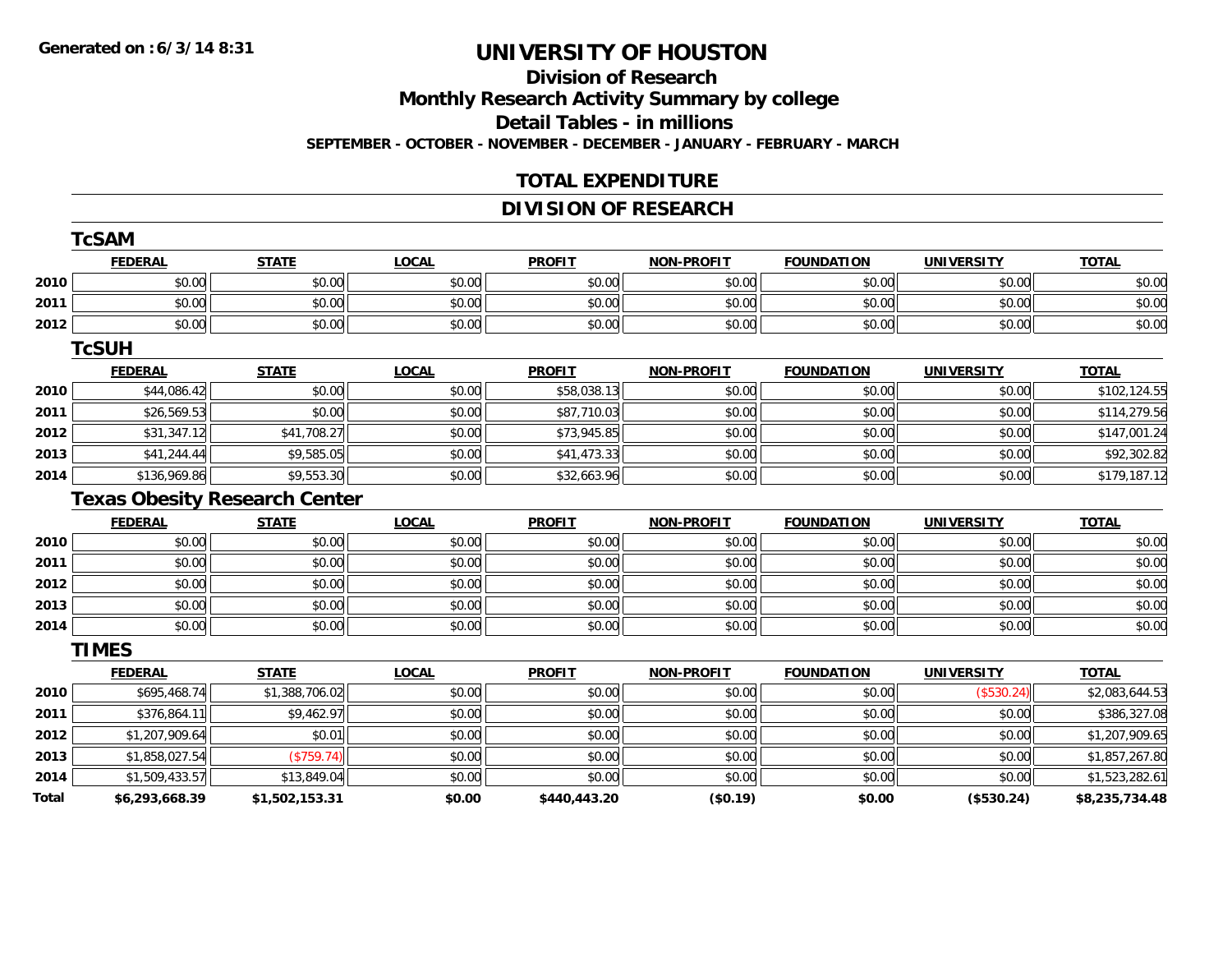**Division of Research**

**Monthly Research Activity Summary by college**

**Detail Tables - in millions**

**SEPTEMBER - OCTOBER - NOVEMBER - DECEMBER - JANUARY - FEBRUARY - MARCH**

# **TOTAL EXPENDITURE**

### **GRADUATE COLLEGE OF SOCIAL WORK**

# **Center for Drug and Social Policy Research**

|      | <b>FEDERAL</b> | <b>STATE</b> | <b>LOCAL</b> | <b>PROFIT</b> | <b>NON-PROFIT</b> | <b>FOUNDATION</b> | <b>UNIVERSITY</b> | <b>TOTAL</b> |
|------|----------------|--------------|--------------|---------------|-------------------|-------------------|-------------------|--------------|
| 2010 | \$0.00         | \$0.00       | \$0.00       | \$0.00        | \$0.00            | \$0.00            | \$0.00            | \$0.00       |
| 2011 | \$0.00         | \$0.00       | \$0.00       | \$0.00        | \$0.00            | \$0.00            | \$0.00            | \$0.00       |
| 2012 | \$0.00         | \$0.00       | \$0.00       | \$0.00        | \$0.00            | \$0.00            | \$0.00            | \$0.00       |
| 2013 | \$0.00         | \$0.00       | \$0.00       | \$0.00        | \$0.00            | \$0.00            | \$0.00            | \$0.00       |
| 2014 | \$0.00         | \$0.00       | \$0.00       | \$0.00        | \$0.00            | \$0.00            | \$0.00            | \$0.00       |

### **Center for Health Equities & Evaluation Research**

|      | <b>FEDERAL</b>    | <b>STATE</b> | <u>LOCAL</u> | <b>PROFIT</b> | <b>NON-PROFIT</b> | <b>FOUNDATION</b> | UNIVERSITY  | <b>TOTAL</b>     |
|------|-------------------|--------------|--------------|---------------|-------------------|-------------------|-------------|------------------|
| 2012 | \$82,646.4<br>471 | \$0.00       | \$0.00       | \$0.00        | \$0.00            | \$0.00            | \$0.00      | \$82,646.47      |
| 2013 | .770.75           | \$0.00       | \$0.00       | \$0.00        | \$0.00            | \$0.00            | \$42,000.00 | .770.75<br>0.015 |
| 2014 | \$93,307.37       | \$0.00       | \$0.00       | \$0.00        | \$0.00            | \$0.00            | \$0.00      | \$93,307.37      |

### **Child & Family for Innovative Research**

|      | <b>FEDERAL</b> | <b>STATE</b> | <b>LOCAL</b> | <b>PROFIT</b> | <b>NON-PROFIT</b> | <b>FOUNDATION</b> | <b>UNIVERSITY</b> | <u>TOTAL</u>   |
|------|----------------|--------------|--------------|---------------|-------------------|-------------------|-------------------|----------------|
| 2010 | \$1,012,171.43 | \$413,064.61 | \$0.00       | \$0.00        | \$10,371.60       | \$1,006.57        | \$0.00            | \$1,436,614.21 |
| 2011 | \$953,191.97   | \$14,040.79  | \$0.00       | \$0.00        | \$0.00            | \$34,237.36       | \$0.00            | \$1,001,470.12 |
| 2012 | \$749,694.09   | (\$107.66)   | \$0.00       | \$28,252.50   | \$0.00            | \$40,367.95       | \$2,109.33        | \$820,316.21   |
| 2013 | \$693,233.50   | \$34,800.86  | \$33,197.94  | (S1, 781.27)  | \$9.17            | \$9,278.00        | \$1,021.48        | \$769,759.68   |
| 2014 | \$573,404.76   | \$41,342.31  | \$6,304.77   | \$25,501.83   | \$23,334.23       | \$37,709.56       | \$0.00            | \$707,597.46   |

#### **Community Projects - Social Work**

|      | <u>FEDERAL</u> | <b>STATE</b> | <u>LOCAL</u> | <b>PROFIT</b> | <b>NON-PROFIT</b> | <b>FOUNDATION</b> | <b>UNIVERSITY</b> | <b>TOTAL</b> |
|------|----------------|--------------|--------------|---------------|-------------------|-------------------|-------------------|--------------|
| 2010 | \$0.00         | \$0.00       | \$0.00       | \$0.00        | \$0.00            | \$0.00            | \$0.00            | \$0.00       |
| 2011 | \$0.00         | \$0.00       | \$0.00       | \$0.00        | \$0.00            | \$0.00            | \$0.00            | \$0.00       |
| 2012 | \$456.08       | \$0.00       | \$0.00       | \$0.00        | \$0.00            | \$0.00            | \$0.00            | \$456.08     |
| 2013 | \$0.01)        | \$0.00       | \$0.00       | \$0.00        | \$0.00            | \$0.00            | \$0.00            | (\$0.01)     |
| 2014 | \$0.00         | \$0.00       | \$0.00       | \$0.00        | \$0.00            | \$0.00            | \$0.00            | \$0.00       |

#### **Dean, Social Work**

|      | <b>FEDERAL</b> | <b>STATE</b> | <u>LOCAL</u> | <b>PROFIT</b> | <b>NON-PROFIT</b> | <b>FOUNDATION</b> | <b>UNIVERSITY</b> | <b>TOTAL</b> |
|------|----------------|--------------|--------------|---------------|-------------------|-------------------|-------------------|--------------|
| 2010 | \$446,124.79   | \$0.00       | \$0.00       | \$0.00        | \$0.00            | \$0.00            | \$0.00            | \$446,124.79 |
| 2011 | \$413,440.81   | \$0.00       | \$0.00       | \$0.00        | \$0.00            | \$0.00            | \$0.00            | \$413,440.81 |
| 2012 | \$17,031.30    | \$0.00       | \$0.00       | \$0.00        | \$0.00            | \$0.00            | \$0.00            | \$17,031.30  |
| 2013 | \$17,787.82    | \$0.00       | \$0.00       | \$0.00        | \$0.00            | \$0.00            | \$0.00            | \$17,787.82  |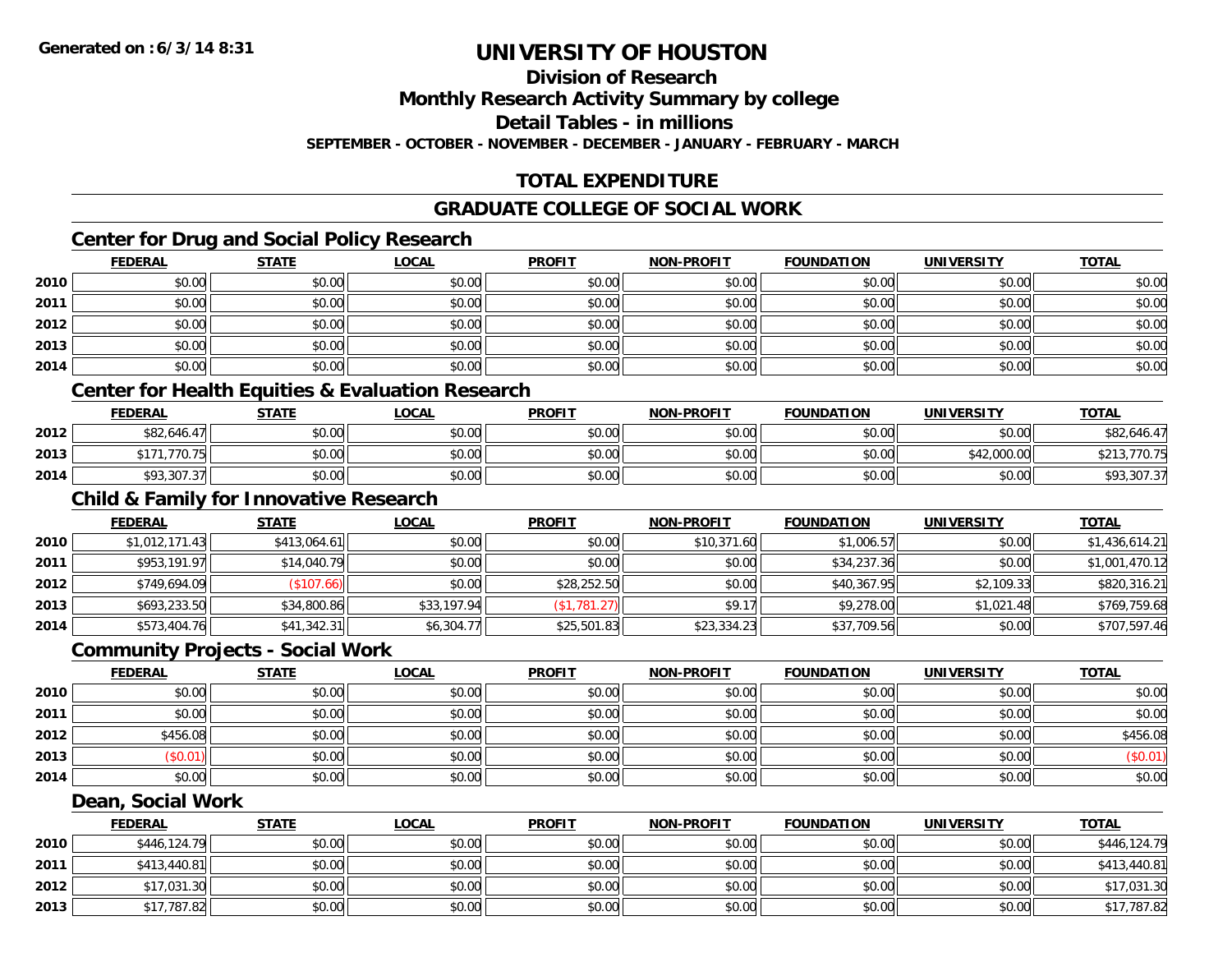**Division of Research**

**Monthly Research Activity Summary by college**

**Detail Tables - in millions**

**SEPTEMBER - OCTOBER - NOVEMBER - DECEMBER - JANUARY - FEBRUARY - MARCH**

## **TOTAL EXPENDITURE**

#### **GRADUATE COLLEGE OF SOCIAL WORK**

# **Dean, Social Work**

|              | <b>FEDERAL</b>             | <b>STATE</b> | <b>LOCAL</b> | <b>PROFIT</b> | <b>NON-PROFIT</b> | <b>FOUNDATION</b> | <b>UNIVERSITY</b> | <b>TOTAL</b>   |
|--------------|----------------------------|--------------|--------------|---------------|-------------------|-------------------|-------------------|----------------|
| 2014         | \$0.00                     | \$0.00       | \$0.00       | \$0.00        | \$0.00            | \$0.00            | \$0.00            | \$0.00         |
|              | <b>Office for Drug SPR</b> |              |              |               |                   |                   |                   |                |
|              | <b>FEDERAL</b>             | <b>STATE</b> | <b>LOCAL</b> | <b>PROFIT</b> | <b>NON-PROFIT</b> | <b>FOUNDATION</b> | <b>UNIVERSITY</b> | <b>TOTAL</b>   |
| 2010         | \$0.00                     | \$0.00       | \$0.00       | \$0.00        | \$0.00            | \$0.00            | \$0.00            | \$0.00         |
| 2011         | \$0.00                     | \$0.00       | \$0.00       | \$0.00        | \$0.00            | \$0.00            | \$0.00            | \$0.00         |
| 2012         | \$0.00                     | \$0.00       | \$0.00       | \$0.00        | \$0.00            | \$0.00            | \$0.00            | \$0.00         |
| 2013         | \$0.00                     | \$0.00       | \$0.00       | \$0.00        | \$0.00            | \$0.00            | \$0.00            | \$0.00         |
| 2014         | \$0.00                     | \$0.00       | \$0.00       | \$0.00        | \$0.00            | \$0.00            | \$0.00            | \$0.00         |
| <b>Total</b> | \$5,224,261.12             | \$503,140.91 | \$39,502.71  | \$51,973.06   | \$33,715.00       | \$122,599.44      | \$45,130.81       | \$6,020,323.05 |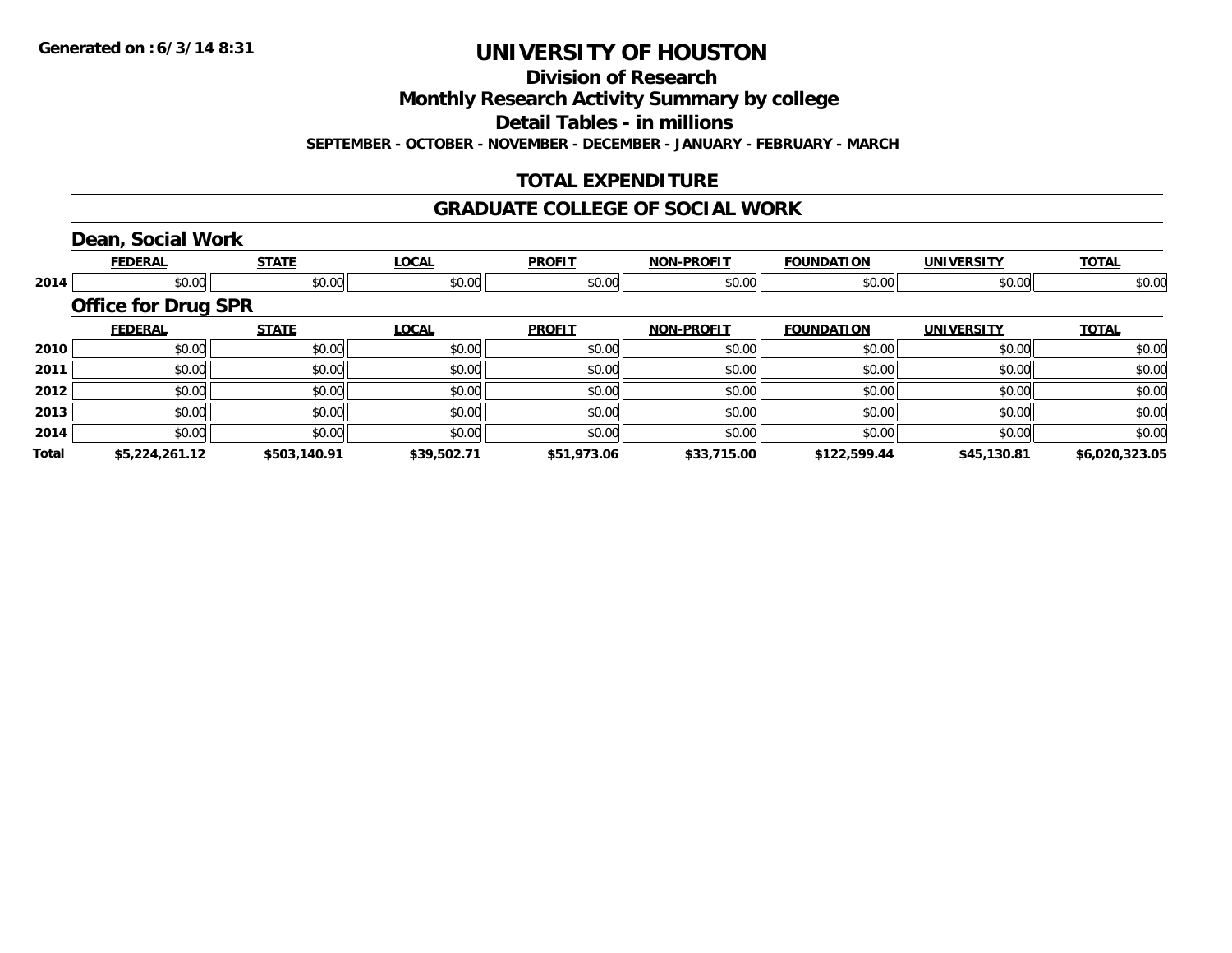# **Division of Research**

**Monthly Research Activity Summary by college**

**Detail Tables - in millions**

**SEPTEMBER - OCTOBER - NOVEMBER - DECEMBER - JANUARY - FEBRUARY - MARCH**

# **TOTAL EXPENDITURE**

### **HILTON COLLEGE OF HOTEL AND RESTAURANT MANAGEMENT**

### **Hotel and Restaurant Management**

|       | <b>FEDERAL</b> | <b>STATE</b> | <b>LOCAL</b> | <b>PROFIT</b> | <b>NON-PROFIT</b> | <b>FOUNDATION</b> | <b>UNIVERSITY</b> | <b>TOTAL</b> |
|-------|----------------|--------------|--------------|---------------|-------------------|-------------------|-------------------|--------------|
| 2010  | \$0.00         | \$45,960.25  | \$0.00       | \$7,417.72    | \$0.00            | \$0.00            | \$0.00            | \$53,377.97  |
| 2011  | \$3,337.71     | \$63,320.87  | \$0.00       | \$1,065.30    | \$1,118.14        | \$0.00            | \$0.00            | \$68,842.02  |
| 2012  | \$12,030.68    | \$95,429.63  | \$0.00       | \$25.76       | \$8,893.73        | \$0.00            | \$0.00            | \$116,379.80 |
| 2013  | \$25,223.05    | \$29,424.88  | \$0.00       | \$0.00        | \$0.00            | \$0.00            | \$0.00            | \$54,647.93  |
| 2014  | \$64,472.62    | (\$278.24)   | \$0.00       | \$0.00        | \$0.00            | \$11,616.23       | \$0.00            | \$75,810.61  |
| Total | \$105,064.06   | \$233,857.39 | \$0.00       | \$8,508.78    | \$10,011.87       | \$11,616.23       | \$0.00            | \$369,058.33 |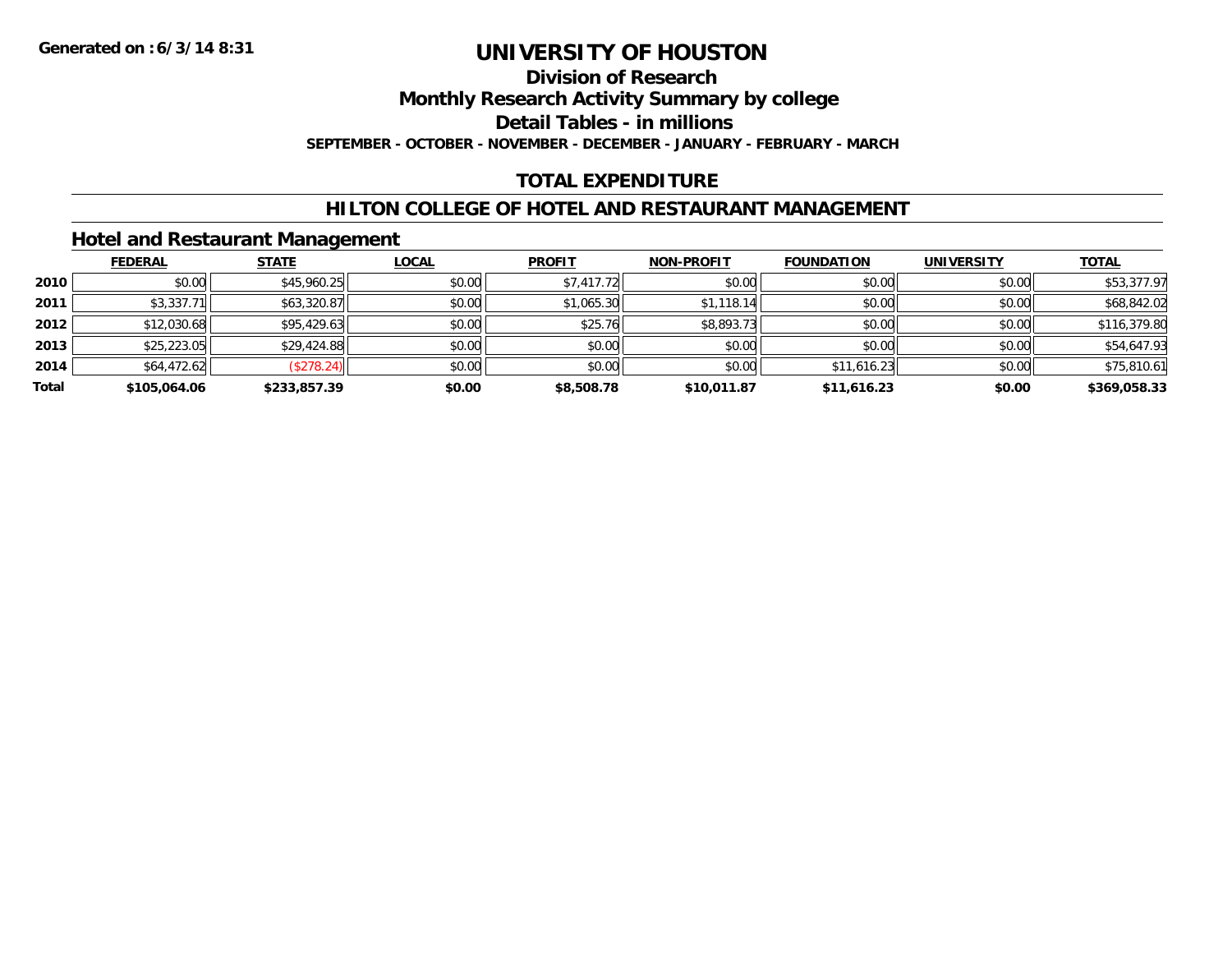# **Division of ResearchMonthly Research Activity Summary by college Detail Tables - in millions SEPTEMBER - OCTOBER - NOVEMBER - DECEMBER - JANUARY - FEBRUARY - MARCH**

### **TOTAL EXPENDITURE**

#### **HONORS COLLEGE**

# **Dean, Honors College**

|       |                | $\sim$       |              |               |                   |                   |                   |              |
|-------|----------------|--------------|--------------|---------------|-------------------|-------------------|-------------------|--------------|
|       | <u>FEDERAL</u> | <b>STATE</b> | <b>LOCAL</b> | <b>PROFIT</b> | <b>NON-PROFIT</b> | <b>FOUNDATION</b> | <b>UNIVERSITY</b> | <b>TOTAL</b> |
| 2010  | \$33,289.38    | \$0.00       | \$0.00       | \$0.00        | \$0.00            | \$0.00            | \$0.00            | \$33,289.38  |
| 2011  | \$5,003.31     | \$0.00       | \$0.00       | \$0.00        | \$0.00            | \$0.00            | \$0.00            | \$5,003.31   |
| 2012  | \$12,993.76    | \$0.00       | \$0.00       | \$0.00        | \$10,274.34       | \$0.00            | \$0.00            | \$23,268.10  |
| 2013  | \$13,923.00    | \$0.00       | \$0.00       | \$0.00        | \$7,244.44        | \$0.00            | \$0.00            | \$21,167.44  |
| 2014  | \$2,694.74     | \$0.00       | \$0.00       | \$0.00        | \$8,956.69        | \$4,490.20        | \$0.00            | \$16,141.63  |
| Total | \$67,904.19    | \$0.00       | \$0.00       | \$0.00        | \$26,475.47       | \$4,490.20        | \$0.00            | \$98,869.86  |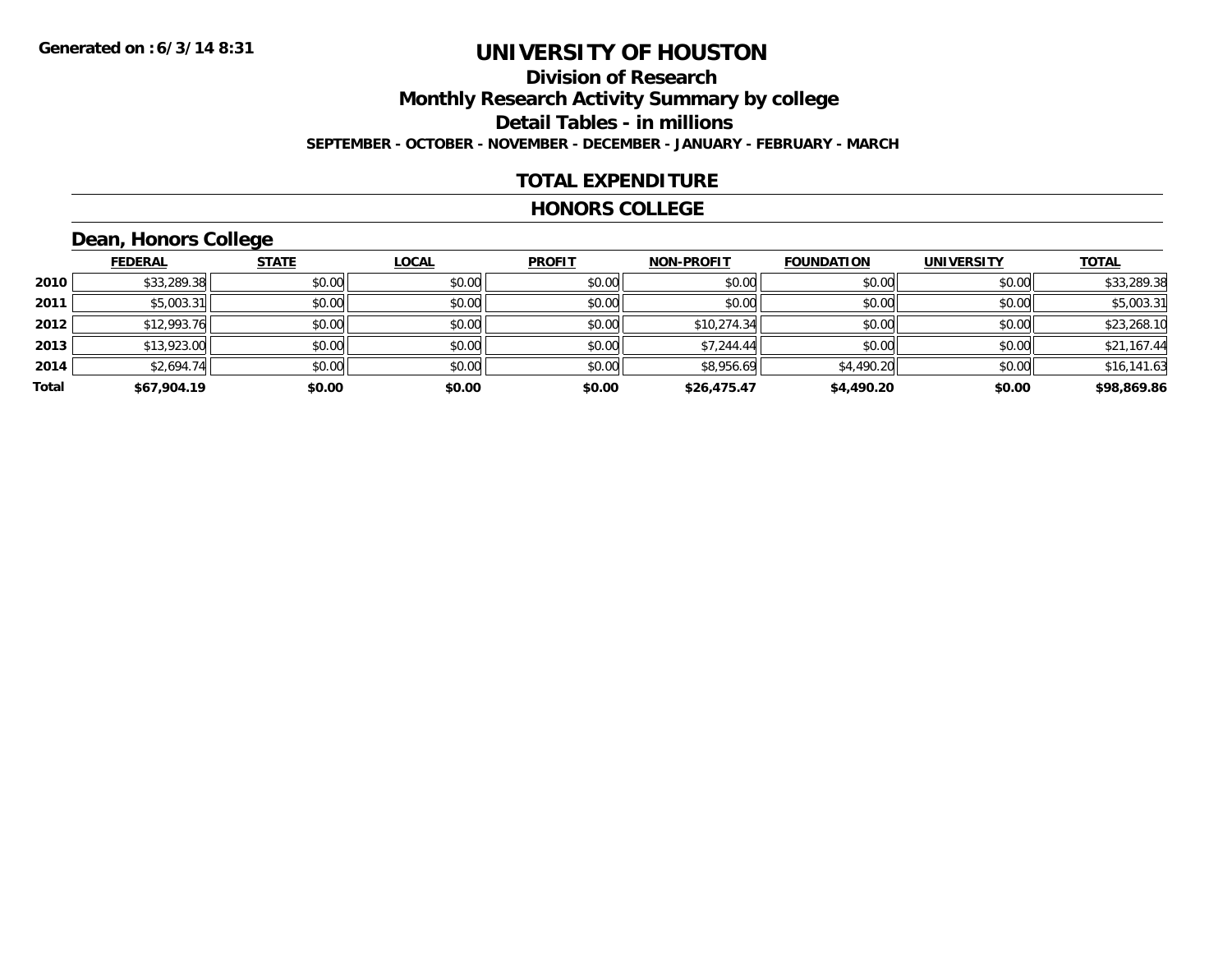### **Division of Research Monthly Research Activity Summary by college Detail Tables - in millions SEPTEMBER - OCTOBER - NOVEMBER - DECEMBER - JANUARY - FEBRUARY - MARCH**

#### **TOTAL EXPENDITURE**

#### **LIBRARY**

# **Administration, Library**

|       | <b>FEDERAL</b> | <b>STATE</b> | <b>LOCAL</b> | <b>PROFIT</b> | <b>NON-PROFIT</b> | <b>FOUNDATION</b> | <b>UNIVERSITY</b> | <b>TOTAL</b> |
|-------|----------------|--------------|--------------|---------------|-------------------|-------------------|-------------------|--------------|
| 2010  | \$16,724.40    | \$0.00       | \$0.00       | \$0.00        | \$0.00            | \$0.00            | \$0.00            | \$16,724.40  |
| 2011  | \$7,417.18     | \$0.00       | \$0.00       | \$0.00        | \$0.00            | \$0.00            | \$0.00            | \$7,417.18   |
| 2012  | \$43.40        | \$0.00       | \$0.00       | \$0.00        | \$0.00            | \$0.00            | \$0.00            | \$43.40      |
| 2013  | \$0.00         | \$0.00       | \$0.00       | \$0.00        | \$0.00            | \$0.00            | \$0.00            | \$0.00       |
| 2014  | \$0.00         | \$0.00       | \$0.00       | \$0.00        | \$0.00            | \$0.00            | \$0.00            | \$0.00       |
| Total | \$24,184.98    | \$0.00       | \$0.00       | \$0.00        | \$0.00            | \$0.00            | \$0.00            | \$24,184.98  |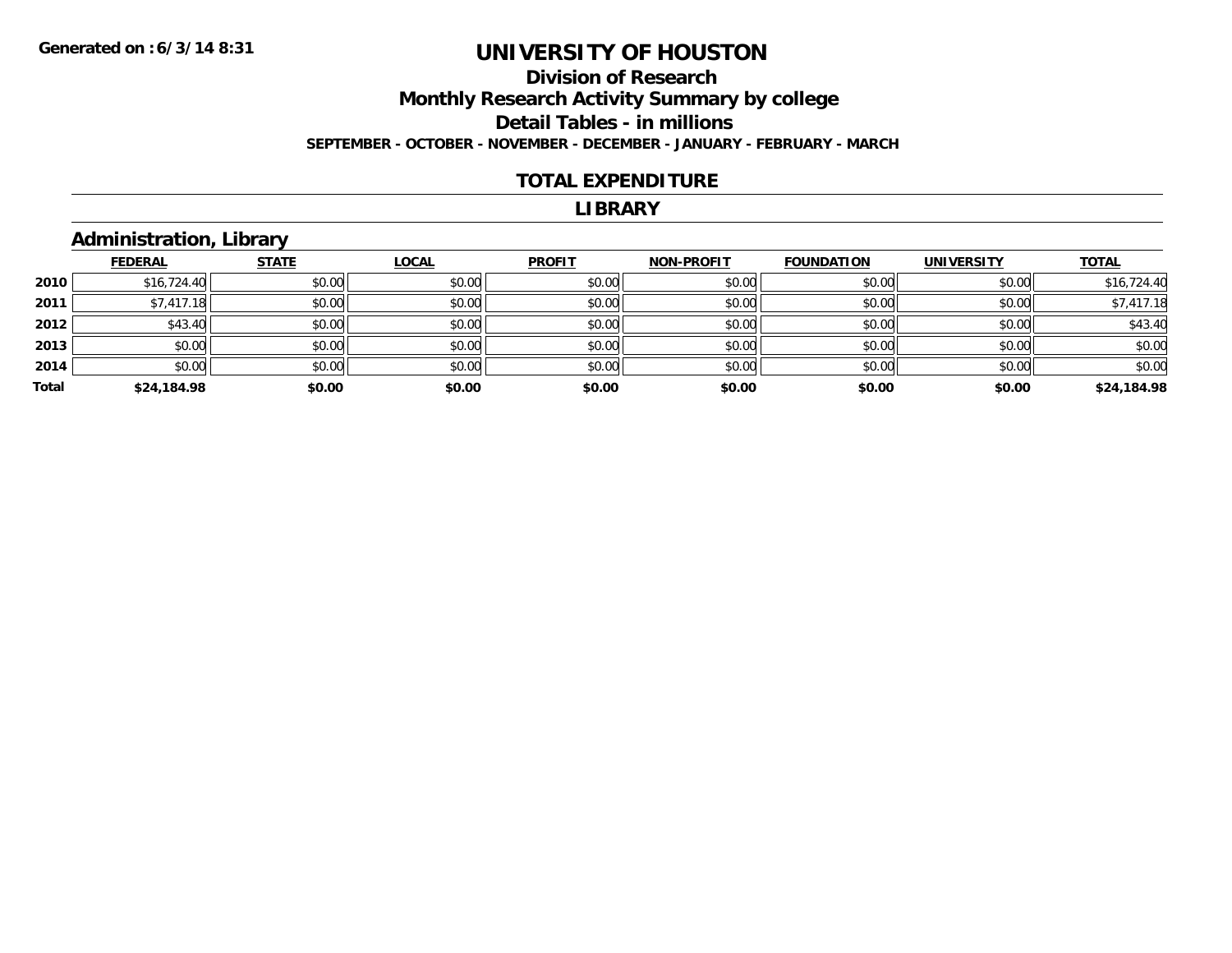# **Division of ResearchMonthly Research Activity Summary by college Detail Tables - in millions SEPTEMBER - OCTOBER - NOVEMBER - DECEMBER - JANUARY - FEBRUARY - MARCH**

#### **TOTAL EXPENDITURE**

#### **PRESIDENT**

### **Office of the President**

|       | <b>FEDERAL</b> | <b>STATE</b> | <b>LOCAL</b> | <b>PROFIT</b> | <b>NON-PROFIT</b> | <b>FOUNDATION</b> | <b>UNIVERSITY</b> | <b>TOTAL</b> |
|-------|----------------|--------------|--------------|---------------|-------------------|-------------------|-------------------|--------------|
| 2010  | \$0.00         | \$0.00       | \$0.00       | \$0.00        | \$0.00            | \$0.00            | \$0.00            | \$0.00       |
| 2011  | \$0.00         | \$0.00       | \$0.00       | \$0.00        | \$0.00            | \$0.00            | \$0.00            | \$0.00       |
| 2012  | \$0.00         | \$0.00       | \$0.00       | \$0.00        | \$0.00            | \$0.00            | \$0.00            | \$0.00       |
| 2013  | \$0.00         | \$0.00       | \$0.00       | \$0.00        | \$0.00            | \$0.00            | \$0.00            | \$0.00       |
| 2014  | \$0.00         | \$0.00       | \$0.00       | \$0.00        | \$0.00            | \$0.00            | \$0.00            | \$0.00       |
| Total | \$0.00         | \$0.00       | \$0.00       | \$0.00        | \$0.00            | \$0.00            | \$0.00            | \$0.00       |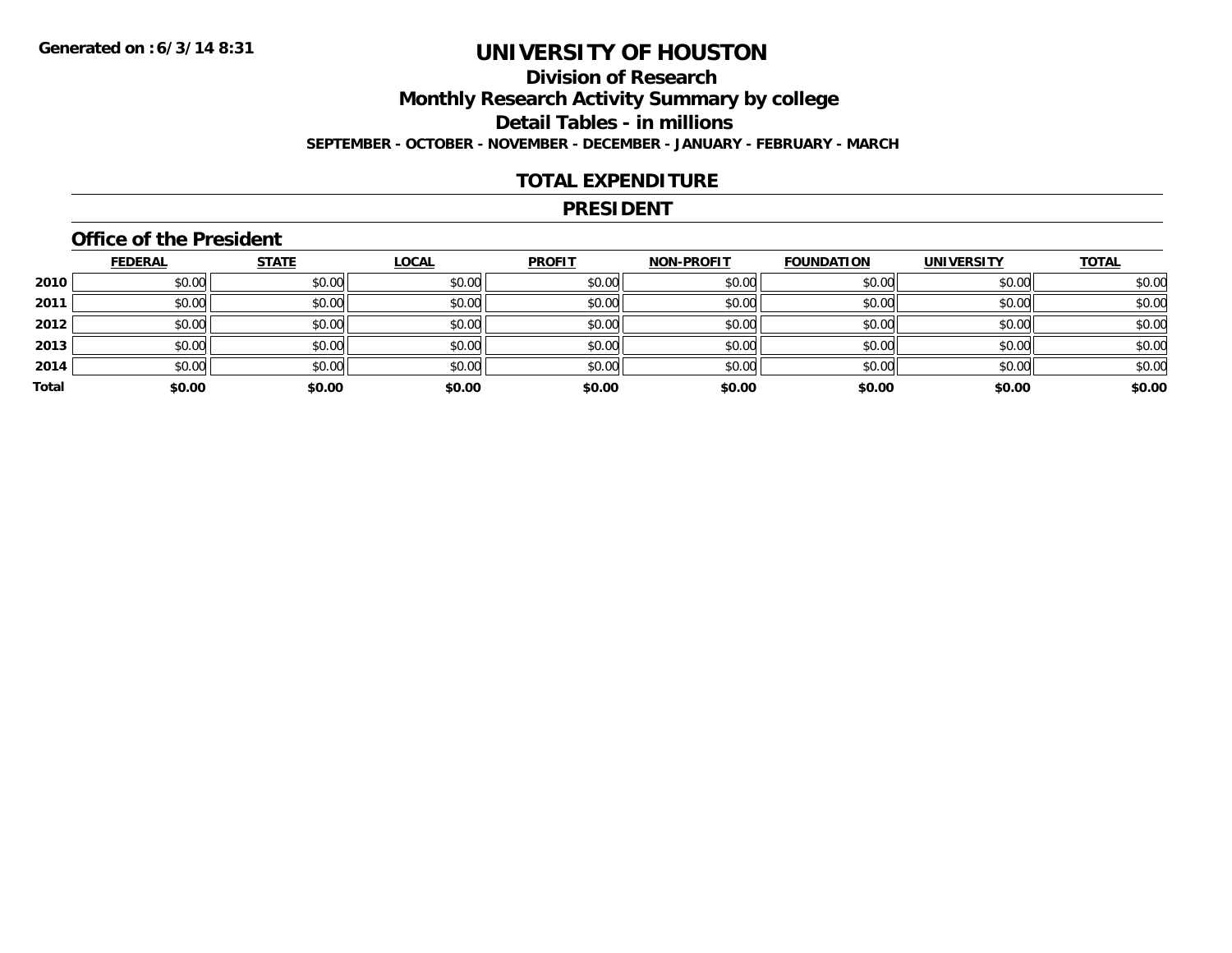**Division of Research**

**Monthly Research Activity Summary by college**

**Detail Tables - in millions**

**SEPTEMBER - OCTOBER - NOVEMBER - DECEMBER - JANUARY - FEBRUARY - MARCH**

## **TOTAL EXPENDITURE**

#### **SENIOR V.P. FOR ACADEMIC AFFAIRS AND PROVOST**

|      | <b>Continuing Education</b>                         |              |              |                   |                   |                   |                   |              |
|------|-----------------------------------------------------|--------------|--------------|-------------------|-------------------|-------------------|-------------------|--------------|
|      | <b>FEDERAL</b>                                      | <b>STATE</b> | <b>LOCAL</b> | <b>PROFIT</b>     | <b>NON-PROFIT</b> | <b>FOUNDATION</b> | <b>UNIVERSITY</b> | <b>TOTAL</b> |
| 2011 | \$0.00                                              | \$1,068.06   | \$0.00       | \$0.00            | \$0.00            | \$0.00            | \$0.00            | \$1,068.06   |
|      | <b>Learning and Assessment Services</b>             |              |              |                   |                   |                   |                   |              |
|      | <b>FEDERAL</b>                                      | <b>STATE</b> | <b>LOCAL</b> | <b>PROFIT</b>     | <b>NON-PROFIT</b> | <b>FOUNDATION</b> | <b>UNIVERSITY</b> | <b>TOTAL</b> |
| 2010 | \$213,712.44                                        | \$70,909.51  | \$0.00       | \$0.00            | \$38,839.51       | \$2,133.40        | \$0.00            | \$325,594.86 |
| 2011 | \$185,819.10                                        | \$76,852.57  | \$0.00       | \$0.00            | \$39,635.91       | \$4,481.04        | \$0.00            | \$306,788.62 |
| 2012 | \$183,730.48                                        | \$74,123.18  | \$0.00       | \$0.00            | \$42,823.62       | \$0.00            | \$0.00            | \$300,677.28 |
| 2013 | \$218,571.28                                        | \$75,671.83  | \$0.00       | \$0.00            | (\$539.58)        | \$0.00            | \$0.00            | \$293,703.53 |
| 2014 | \$230,370.64                                        | \$67,899.69  | \$0.00       | \$0.00            | \$0.00            | \$0.00            | \$0.00            | \$298,270.33 |
|      | <b>Learning Support Services</b>                    |              |              |                   |                   |                   |                   |              |
|      | <b>FEDERAL</b>                                      | <b>STATE</b> | <b>LOCAL</b> | <b>PROFIT</b>     | NON-PROFIT        | <b>FOUNDATION</b> | <b>UNIVERSITY</b> | <b>TOTAL</b> |
| 2012 | \$0.00                                              | \$0.00       | \$0.00       | \$0.00            | \$0.00            | \$0.00            | \$0.00            | \$0.00       |
| 2013 | \$0.00                                              | \$0.00       | \$0.00       | $\frac{1}{2}0.00$ | \$0.00            | \$0.00            | \$0.00            | \$0.00       |
|      | <b>Office of Admissions</b>                         |              |              |                   |                   |                   |                   |              |
|      | <b>FEDERAL</b>                                      | <b>STATE</b> | <b>LOCAL</b> | <b>PROFIT</b>     | <b>NON-PROFIT</b> | <b>FOUNDATION</b> | <b>UNIVERSITY</b> | <b>TOTAL</b> |
| 2010 | \$0.00                                              | \$0.00       | \$0.00       | \$0.00            | \$0.00            | \$0.00            | \$0.00            | \$0.00       |
| 2011 | \$0.00                                              | \$0.00       | \$0.00       | \$0.00            | \$0.00            | \$0.00            | \$0.00            | \$0.00       |
| 2012 | \$0.00                                              | \$0.00       | \$0.00       | \$0.00            | \$0.00            | \$0.00            | \$0.00            | \$0.00       |
| 2013 | \$0.00                                              | \$0.00       | \$0.00       | \$0.00            | \$0.00            | \$0.00            | \$0.00            | \$0.00       |
| 2014 | \$0.00                                              | \$0.00       | \$0.00       | \$0.00            | \$0.00            | \$0.00            | \$0.00            | \$0.00       |
|      | <b>Senior V.P. for Academic Affairs and Provost</b> |              |              |                   |                   |                   |                   |              |
|      | <b>FEDERAL</b>                                      | <b>STATE</b> | <b>LOCAL</b> | <b>PROFIT</b>     | <b>NON-PROFIT</b> | <b>FOUNDATION</b> | <b>UNIVERSITY</b> | <b>TOTAL</b> |
| 2012 | \$0.00                                              | \$0.00       | \$0.00       | \$36,232.62       | \$0.00            | \$0.00            | \$0.00            | \$36,232.62  |
| 2013 | \$0.00                                              | \$0.00       | \$0.00       | \$0.00            | \$0.00            | \$0.00            | \$0.00            | \$0.00       |
| 2014 | \$0.00                                              | \$0.00       | \$0.00       | \$38,767.38       | \$0.00            | \$0.00            | \$0.00            | \$38,767.38  |
|      | <b>Undergraduate Scholars</b>                       |              |              |                   |                   |                   |                   |              |
|      | <b>FEDERAL</b>                                      | <b>STATE</b> | <b>LOCAL</b> | <b>PROFIT</b>     | <b>NON-PROFIT</b> | <b>FOUNDATION</b> | <b>UNIVERSITY</b> | <b>TOTAL</b> |
| 2010 | \$0.00                                              | \$2,305.89   | \$0.00       | \$0.00            | \$0.00            | \$0.00            | \$0.00            | \$2,305.89   |
| 2011 | \$0.00                                              | \$8,533.97   | \$0.00       | \$0.00            | \$0.00            | \$0.00            | \$0.00            | \$8,533.97   |
| 2012 | \$0.00                                              | \$5,853.43   | \$0.00       | \$0.00            | \$0.00            | \$0.00            | \$0.00            | \$5,853.43   |
| 2013 | \$0.00                                              | \$5,254.71   | \$0.00       | \$0.00            | \$0.00            | \$0.00            | \$0.00            | \$5,254.71   |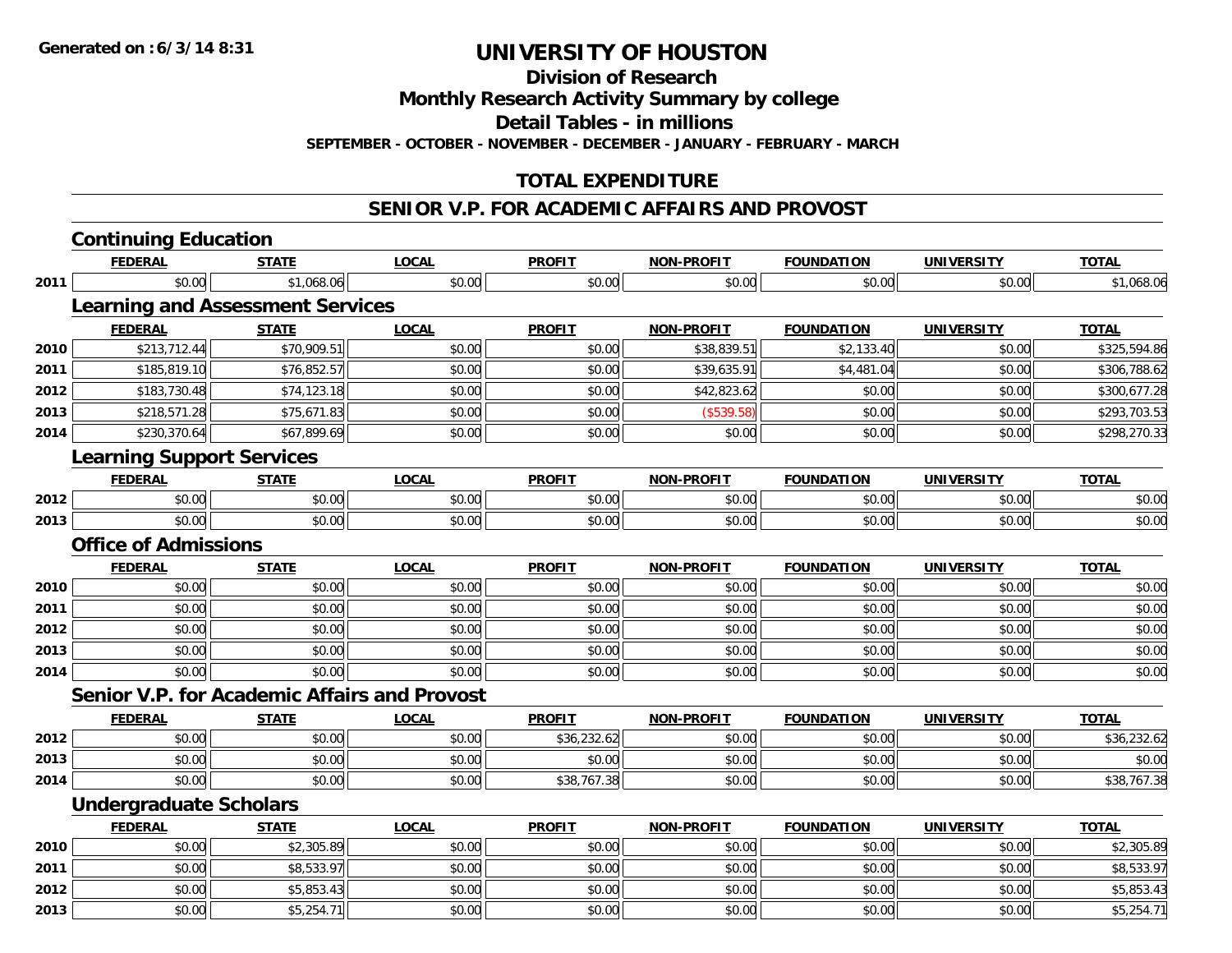**Division of Research**

**Monthly Research Activity Summary by college**

**Detail Tables - in millions**

**SEPTEMBER - OCTOBER - NOVEMBER - DECEMBER - JANUARY - FEBRUARY - MARCH**

# **TOTAL EXPENDITURE**

#### **SENIOR V.P. FOR ACADEMIC AFFAIRS AND PROVOST**

#### **Undergraduate Scholars**

|              | <b>FEDERAL</b>               | <b>STATE</b> | <b>LOCAL</b> | <b>PROFIT</b> | <b>NON-PROFIT</b> | <b>FOUNDATION</b> | <b>UNIVERSITY</b> | <b>TOTAL</b>   |
|--------------|------------------------------|--------------|--------------|---------------|-------------------|-------------------|-------------------|----------------|
| 2014         | \$0.00                       | \$6,279.24   | \$0.00       | \$0.00        | \$0.00            | \$0.00            | \$0.00            | \$6,279.24     |
|              | <b>Undergraduate Studies</b> |              |              |               |                   |                   |                   |                |
|              | <b>FEDERAL</b>               | <b>STATE</b> | <b>LOCAL</b> | <b>PROFIT</b> | <b>NON-PROFIT</b> | <b>FOUNDATION</b> | <b>UNIVERSITY</b> | <b>TOTAL</b>   |
| 2010         | \$0.00                       | \$0.00       | \$0.00       | \$0.00        | \$0.00            | \$0.00            | \$0.00            | \$0.00         |
| 2011         | \$0.00                       | \$0.00       | \$0.00       | \$0.00        | \$0.00            | \$0.00            | \$0.00            | \$0.00         |
| 2012         | \$0.00                       | \$23,163.56  | \$0.00       | \$0.00        | \$0.00            | \$0.00            | \$0.00            | \$23,163.56    |
| 2013         | \$0.00                       | \$12,967.16  | \$0.00       | \$0.00        | \$0.00            | \$0.00            | \$0.00            | \$12,967.16    |
| 2014         | \$0.00                       | \$33,650.38  | \$0.00       | \$0.00        | \$0.00            | \$0.00            | \$0.00            | \$33,650.38    |
| <b>Total</b> | \$1,032,203.94               | \$464,533.18 | \$0.00       | \$75,000.00   | \$120,759.46      | \$6,614.44        | \$0.00            | \$1,699,111.02 |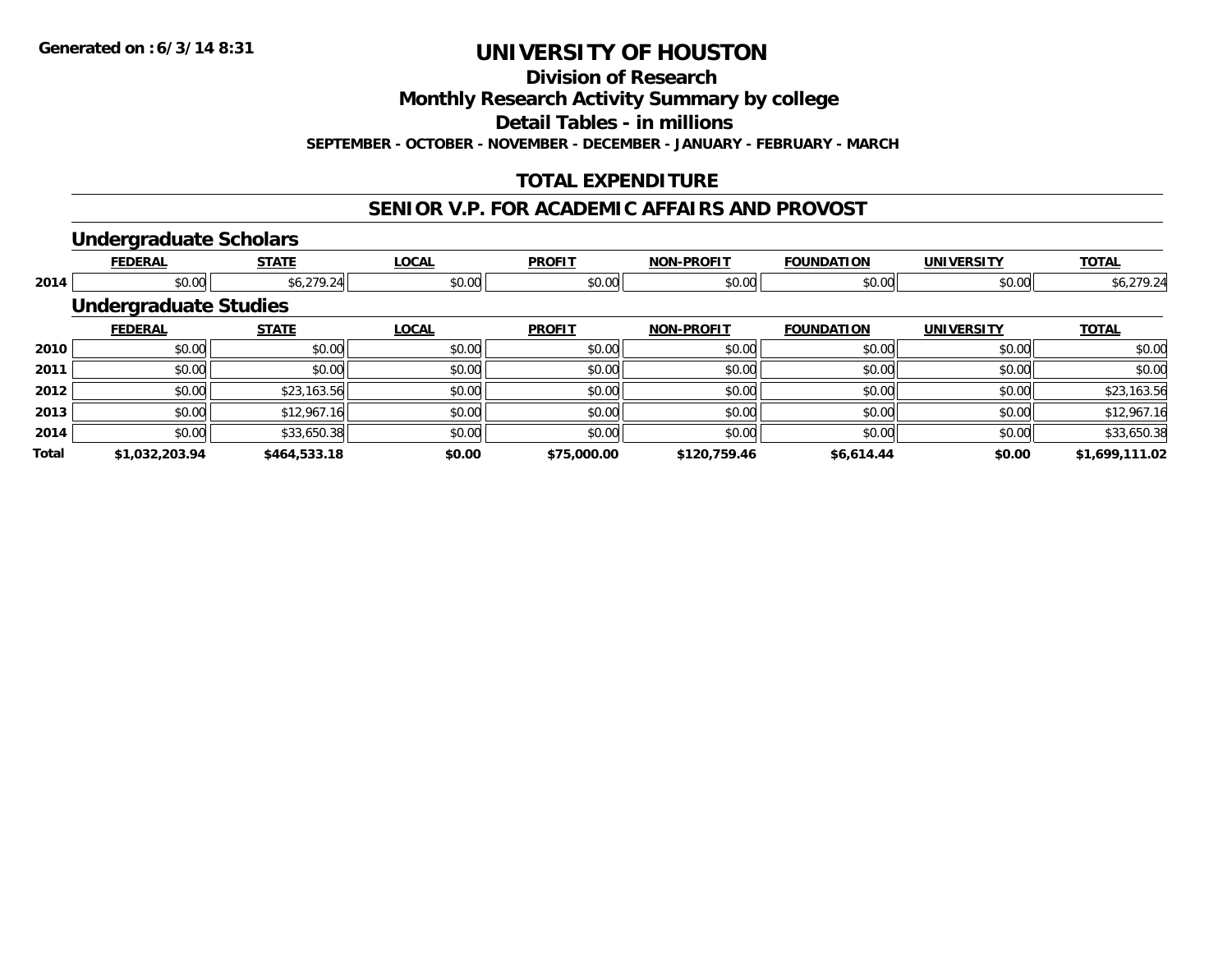# **Division of ResearchMonthly Research Activity Summary by college Detail Tables - in millions SEPTEMBER - OCTOBER - NOVEMBER - DECEMBER - JANUARY - FEBRUARY - MARCH**

### **TOTAL EXPENDITURE**

#### **UH LAW CENTER**

|       | Dean, Law      |              |              |               |                   |                   |                   |                |
|-------|----------------|--------------|--------------|---------------|-------------------|-------------------|-------------------|----------------|
|       | <b>FEDERAL</b> | <b>STATE</b> | <b>LOCAL</b> | <b>PROFIT</b> | <b>NON-PROFIT</b> | <b>FOUNDATION</b> | <b>UNIVERSITY</b> | <b>TOTAL</b>   |
| 2010  | \$113,165.74   | \$0.00       | \$0.00       | \$0.00        | \$0.00            | \$0.00            | \$0.00            | \$113,165.74   |
| 2011  | \$17,904.64    | \$0.00       | \$0.00       | \$0.00        | \$0.00            | \$0.00            | \$0.00            | \$17,904.64    |
| 2012  | (\$221,005.61) | \$0.00       | \$0.00       | \$0.00        | \$0.00            | \$0.00            | \$0.00            | (\$221,005.61) |
| 2013  | \$0.00         | \$0.00       | \$0.00       | \$0.00        | \$0.00            | \$0.00            | \$0.00            | \$0.00         |
|       | Law-UH         |              |              |               |                   |                   |                   |                |
|       | <b>FEDERAL</b> | <b>STATE</b> | <b>LOCAL</b> | <b>PROFIT</b> | <b>NON-PROFIT</b> | <b>FOUNDATION</b> | <b>UNIVERSITY</b> | <b>TOTAL</b>   |
| 2010  | \$709.58       | \$197,954.06 | \$0.00       | \$0.00        | \$0.00            | \$0.00            | \$0.00            | \$198,663.64   |
| 2011  | \$52,572.72    | \$63,134.07  | \$0.00       | \$0.00        | \$0.00            | \$45,284.06       | \$0.00            | \$160,990.85   |
| 2012  | \$6,738.17     | \$104,107.69 | \$0.00       | \$0.00        | \$0.00            | \$37,386.61       | \$0.00            | \$148,232.47   |
| 2013  | \$133,738.92   | \$74,263.04  | \$0.00       | \$0.00        | \$0.00            | \$28,478.77       | \$0.00            | \$236,480.73   |
| 2014  | \$9,182.58     | \$106,306.60 | \$0.00       | \$0.00        | \$0.00            | \$5,636.78        | \$0.00            | \$121,125.96   |
| Total | \$113,006.74   | \$545,765.46 | \$0.00       | \$0.00        | \$0.00            | \$116,786.22      | \$0.00            | \$775,558.42   |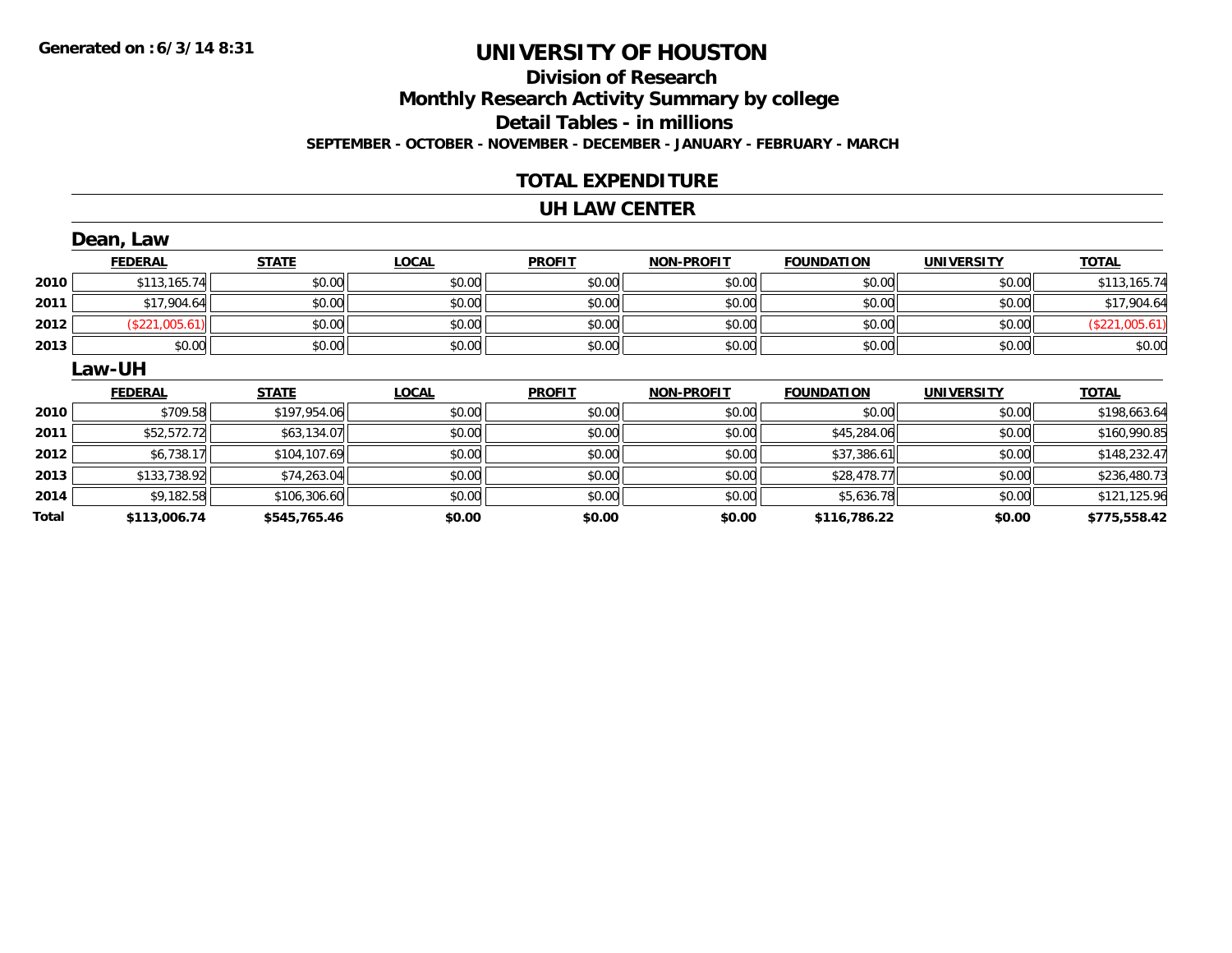# **Division of ResearchMonthly Research Activity Summary by college Detail Tables - in millions SEPTEMBER - OCTOBER - NOVEMBER - DECEMBER - JANUARY - FEBRUARY - MARCH**

### **TOTAL EXPENDITURE**

#### **UKNOWN COLLEGE**

# **Unknown Department**

|       | <b>FEDERAL</b> | <b>STATE</b> | <b>LOCAL</b> | <b>PROFIT</b> | <b>NON-PROFIT</b> | <b>FOUNDATION</b> | <b>UNIVERSITY</b> | <b>TOTAL</b> |
|-------|----------------|--------------|--------------|---------------|-------------------|-------------------|-------------------|--------------|
| 2010  | \$0.00         | \$0.00       | \$0.00       | \$0.00        | \$0.00            | \$0.00            | \$0.00            | \$0.00       |
| 2011  | \$0.00         | \$0.00       | \$0.00       | \$0.00        | \$0.00            | \$0.00            | \$0.00            | \$0.00       |
| 2012  | \$0.00         | \$0.00       | \$0.00       | \$0.00        | \$0.00            | \$0.00            | \$0.00            | \$0.00       |
| 2013  | \$0.00         | \$0.00       | \$0.00       | \$0.00        | \$0.00            | \$0.00            | \$0.00            | \$0.00       |
| 2014  | \$0.00         | \$0.00       | \$0.00       | \$0.00        | \$0.00            | \$0.00            | \$0.00            | \$0.00       |
| Total | \$0.00         | \$0.00       | \$0.00       | \$0.00        | \$0.00            | \$0.00            | \$0.00            | \$0.00       |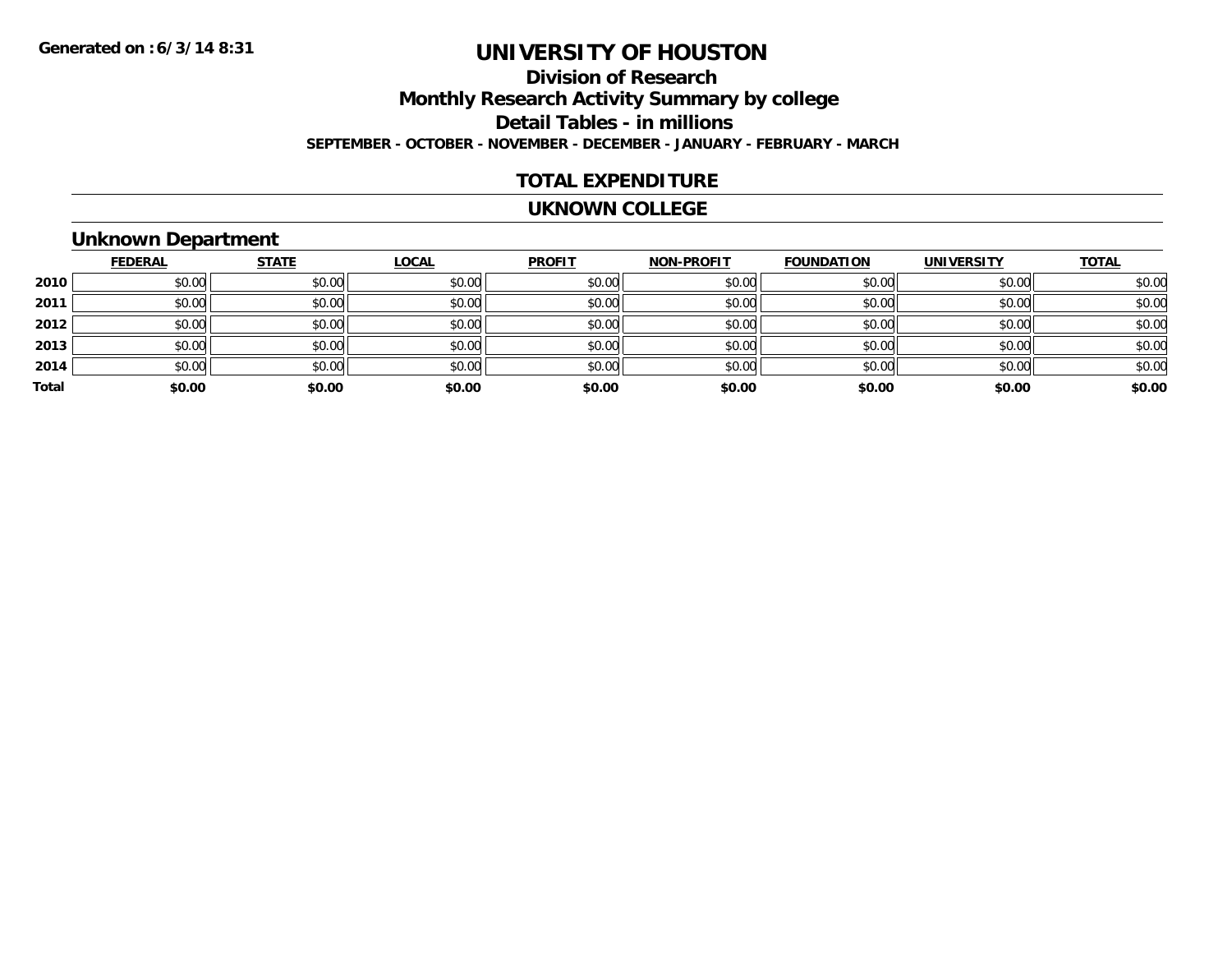### **Division of Research Monthly Research Activity Summary by college Detail Tables - in millions SEPTEMBER - OCTOBER - NOVEMBER - DECEMBER - JANUARY - FEBRUARY - MARCH**

### **TOTAL EXPENDITURE**

### **VICE PRESIDENT FOR ADMINISTRATION**

|       | <b>KUHF - Radio</b>         |              |              |               |                   |                   |                   |                 |
|-------|-----------------------------|--------------|--------------|---------------|-------------------|-------------------|-------------------|-----------------|
|       | <b>FEDERAL</b>              | <b>STATE</b> | <b>LOCAL</b> | <b>PROFIT</b> | <b>NON-PROFIT</b> | <b>FOUNDATION</b> | <b>UNIVERSITY</b> | <b>TOTAL</b>    |
| 2010  | \$11,640.00                 | \$0.00       | \$0.00       | \$0.00        | \$544,968.70      | \$0.00            | \$0.00            | \$556,608.70    |
| 2011  | \$0.00                      | \$0.00       | \$0.00       | \$0.00        | \$578,146.29      | \$0.00            | \$0.00            | \$578,146.29    |
| 2012  | (\$758.32)                  | \$10,153.66  | \$0.00       | \$0.00        | (\$233.11)        | \$0.00            | \$0.00            | \$9,162.23      |
| 2013  | \$0.00                      | \$0.00       | \$0.00       | \$0.00        | \$2,044,710.00    | \$0.00            | \$0.00            | \$2,044,710.00  |
| 2014  | \$0.00                      | \$0.00       | \$0.00       | \$0.00        | \$2,147,867.00    | \$0.00            | \$0.00            | \$2,147,867.00  |
|       | <b>KUHT-TV</b>              |              |              |               |                   |                   |                   |                 |
|       | <b>FEDERAL</b>              | <b>STATE</b> | <b>LOCAL</b> | <b>PROFIT</b> | <b>NON-PROFIT</b> | <b>FOUNDATION</b> | <b>UNIVERSITY</b> | <b>TOTAL</b>    |
| 2010  | (\$2,503.85)                | \$0.00       | \$0.00       | \$0.00        | \$1,452,729.00    | \$0.00            | \$0.00            | \$1,450,225.15  |
| 2011  | \$0.00                      | \$0.00       | \$0.00       | \$0.00        | \$1,606,903.00    | \$0.00            | \$0.00            | \$1,606,903.00  |
| 2012  | \$0.00                      | \$0.00       | \$0.00       | \$0.00        | \$0.02            | \$0.00            | \$0.00            | \$0.02          |
|       | <b>Physical Plant</b>       |              |              |               |                   |                   |                   |                 |
|       | <b>FEDERAL</b>              | <b>STATE</b> | <b>LOCAL</b> | <b>PROFIT</b> | <b>NON-PROFIT</b> | <b>FOUNDATION</b> | <b>UNIVERSITY</b> | <b>TOTAL</b>    |
| 2010  | \$0.00                      | \$0.00       | \$0.00       | \$0.00        | \$0.00            | \$0.00            | \$0.00            | \$0.00          |
| 2011  | \$0.00                      | \$0.00       | \$0.00       | \$0.00        | \$0.00            | \$0.00            | \$0.00            | \$0.00          |
| 2012  | \$0.00                      | \$0.00       | \$0.00       | \$0.00        | \$2,261,595.72    | \$0.00            | \$0.00            | \$2,261,595.72  |
| 2013  | \$0.00                      | \$0.00       | \$0.00       | \$0.00        | \$0.28            | \$0.00            | \$0.00            | \$0.28          |
|       | <b>UH Police Department</b> |              |              |               |                   |                   |                   |                 |
|       | <b>FEDERAL</b>              | <b>STATE</b> | <b>LOCAL</b> | <b>PROFIT</b> | <b>NON-PROFIT</b> | <b>FOUNDATION</b> | <b>UNIVERSITY</b> | <b>TOTAL</b>    |
| 2014  | \$3,000.00                  | \$0.00       | \$0.00       | \$0.00        | \$0.00            | \$0.00            | \$0.00            | \$3,000.00      |
| Total | \$11,377.83                 | \$10,153.66  | \$0.00       | \$0.00        | \$10,636,686.90   | \$0.00            | \$0.00            | \$10,658,218.39 |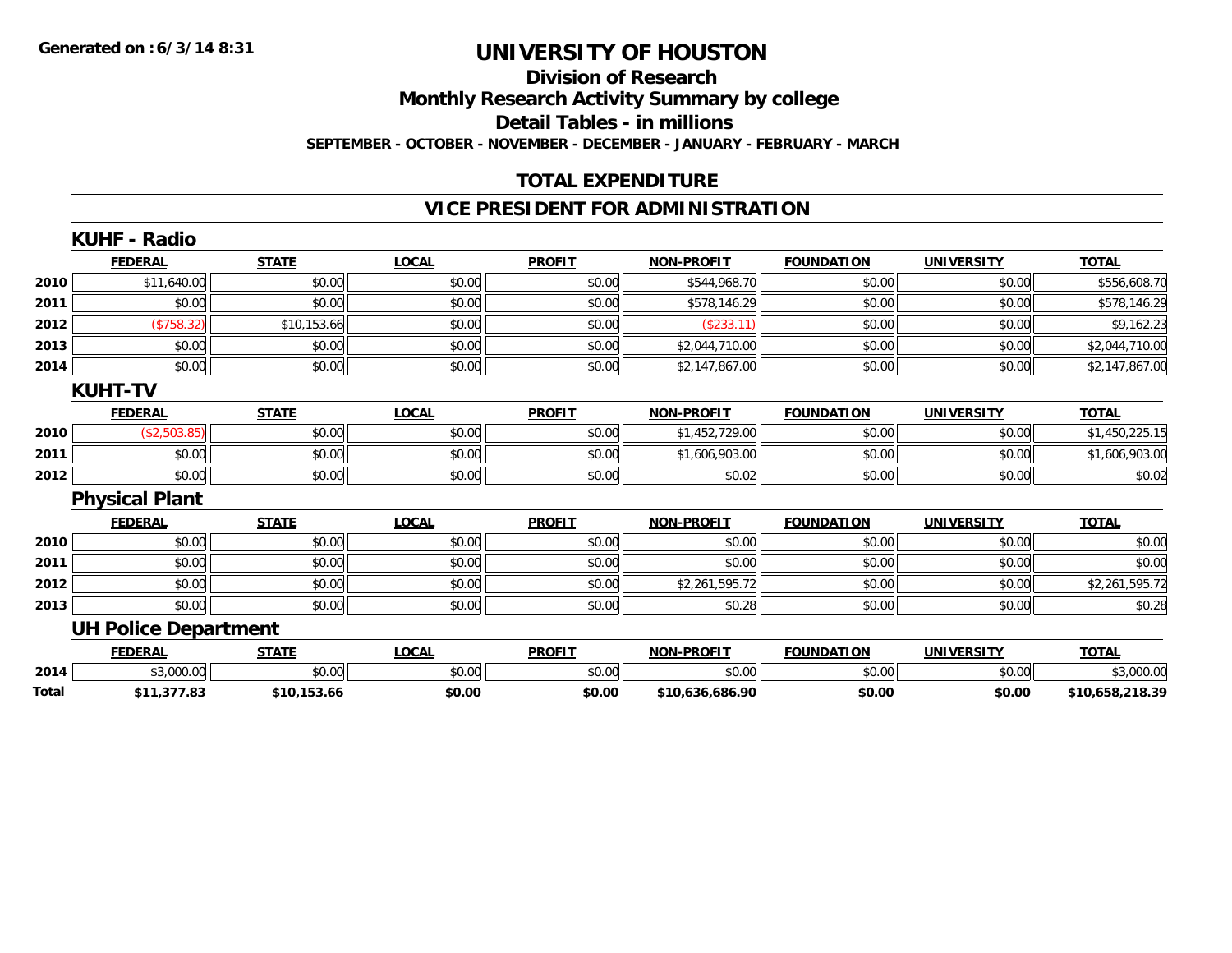**Division of Research**

**Monthly Research Activity Summary by college**

**Detail Tables - in millions**

**SEPTEMBER - OCTOBER - NOVEMBER - DECEMBER - JANUARY - FEBRUARY - MARCH**

# **TOTAL EXPENDITURE**

# **VICE PRESIDENT FOR STUDENT AFFAIRS**

### **Childrens Learning Centers**

|       | <b>FEDERAL</b>                         | <b>STATE</b> | <b>LOCAL</b> | <b>PROFIT</b> | <b>NON-PROFIT</b> | <b>FOUNDATION</b> | <b>UNIVERSITY</b> | <b>TOTAL</b> |
|-------|----------------------------------------|--------------|--------------|---------------|-------------------|-------------------|-------------------|--------------|
| 2014  | \$93,239.80                            | \$0.00       | \$0.00       | \$0.00        | \$0.00            | \$0.00            | \$0.00            | \$93,239.80  |
|       | <b>Dean, Student Affairs</b>           |              |              |               |                   |                   |                   |              |
|       | <b>FEDERAL</b>                         | <b>STATE</b> | <b>LOCAL</b> | <b>PROFIT</b> | <b>NON-PROFIT</b> | <b>FOUNDATION</b> | <b>UNIVERSITY</b> | <b>TOTAL</b> |
| 2010  | \$0.00                                 | \$0.00       | \$0.00       | \$0.00        | \$0.00            | \$0.00            | \$0.00            | \$0.00       |
| 2011  | \$28,869.95                            | \$0.00       | \$0.00       | \$0.00        | \$0.00            | \$0.00            | \$0.00            | \$28,869.95  |
| 2012  | \$37,757.54                            | \$0.00       | \$0.00       | \$0.00        | \$0.00            | \$0.00            | \$0.00            | \$37,757.54  |
| 2013  | \$3,721.51                             | \$0.00       | \$0.00       | \$0.00        | \$0.00            | \$0.00            | \$0.00            | \$3,721.51   |
|       | <b>Vice President, Student Affairs</b> |              |              |               |                   |                   |                   |              |
|       | <b>FEDERAL</b>                         | <b>STATE</b> | <b>LOCAL</b> | <b>PROFIT</b> | <b>NON-PROFIT</b> | <b>FOUNDATION</b> | <b>UNIVERSITY</b> | <b>TOTAL</b> |
| 2010  | \$65,862.00                            | \$0.00       | \$0.00       | \$0.00        | \$0.00            | \$0.00            | \$0.00            | \$65,862.00  |
| 2011  | \$108,669.59                           | \$0.00       | \$0.00       | \$0.00        | \$0.00            | \$0.00            | \$0.00            | \$108,669.59 |
| 2012  | \$7,866.04                             | \$0.00       | \$0.00       | \$0.00        | \$0.00            | \$0.00            | \$0.00            | \$7,866.04   |
| 2013  | \$44,636.97                            | \$0.00       | \$0.00       | \$0.00        | \$0.00            | \$0.00            | \$0.00            | \$44,636.97  |
| 2014  | \$15,609.39                            | \$0.00       | \$0.00       | \$0.00        | \$0.00            | \$0.00            | \$0.00            | \$15,609.39  |
| Total | \$406,232.79                           | \$0.00       | \$0.00       | \$0.00        | \$0.00            | \$0.00            | \$0.00            | \$406,232.79 |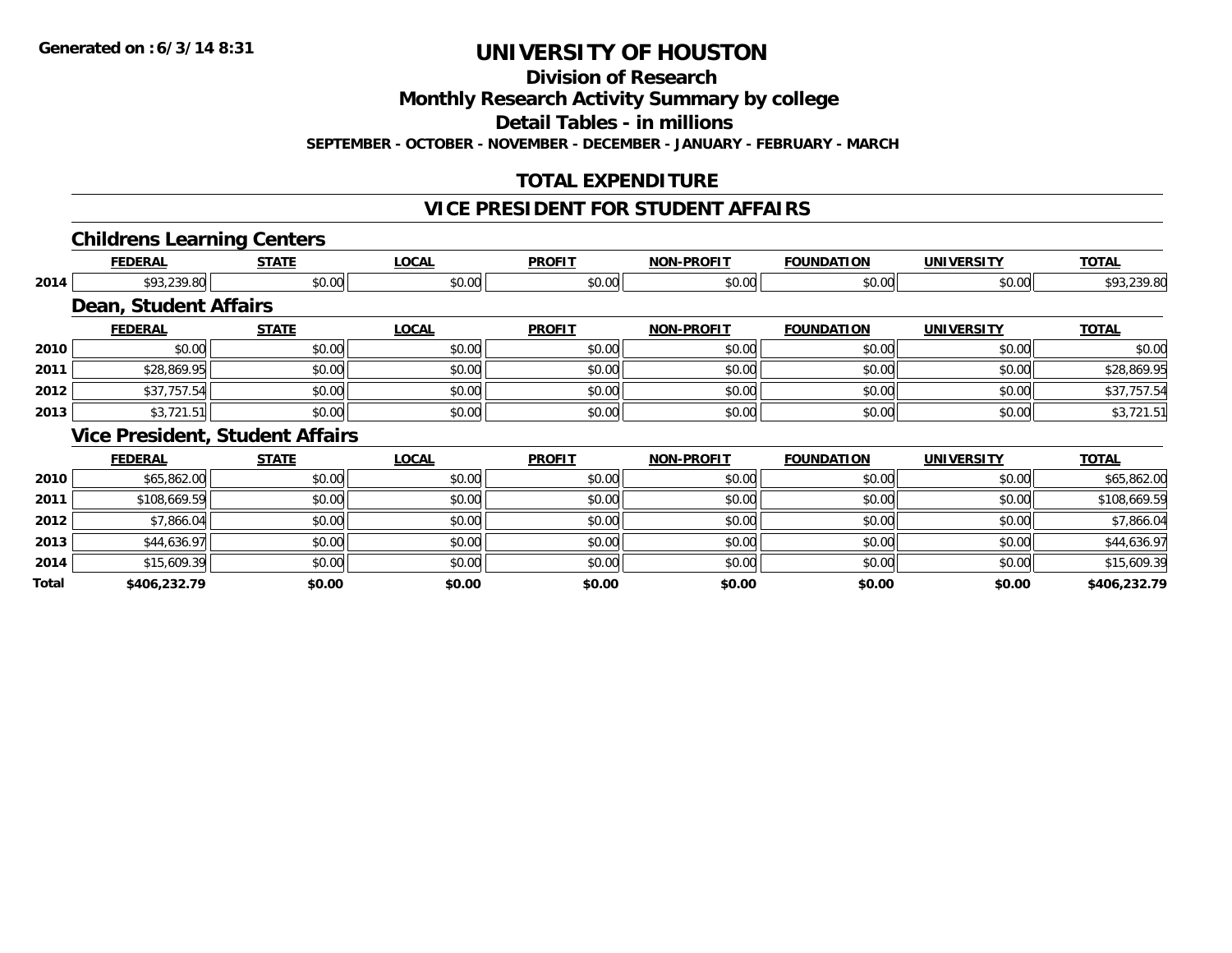## **Division of ResearchMonthly Research Activity Summary by college Detail Tables - in millions SEPTEMBER - OCTOBER - NOVEMBER - DECEMBER - JANUARY - FEBRUARY - MARCH**

#### **IDC RECOVERY**

#### **C.T. BAUER COLLEGE OF BUSINESS**

|       | <b>Finance</b>                           |              |              |               |                   |                   |                   |              |
|-------|------------------------------------------|--------------|--------------|---------------|-------------------|-------------------|-------------------|--------------|
|       | <b>FEDERAL</b>                           | <b>STATE</b> | <b>LOCAL</b> | <b>PROFIT</b> | <b>NON-PROFIT</b> | <b>FOUNDATION</b> | <b>UNIVERSITY</b> | <b>TOTAL</b> |
| 2010  | \$23,187.87                              | \$0.00       | \$0.00       | \$0.00        | \$0.00            | \$0.00            | \$0.00            | \$23,187.87  |
| 2011  | \$0.00                                   | \$0.00       | \$0.00       | \$0.00        | \$0.00            | \$0.00            | \$0.00            | \$0.00       |
| 2012  | \$9,016.00                               | \$0.00       | \$0.00       | \$0.00        | \$0.00            | \$0.00            | \$0.00            | \$9,016.00   |
| 2013  | \$0.00                                   | \$0.00       | \$0.00       | \$0.00        | \$0.00            | \$0.00            | \$0.00            | \$0.00       |
| 2014  | \$0.00                                   | \$0.00       | \$0.00       | \$0.00        | \$0.00            | \$0.00            | \$0.00            | \$0.00       |
|       | <b>Management</b>                        |              |              |               |                   |                   |                   |              |
|       | <b>FEDERAL</b>                           | <b>STATE</b> | <b>LOCAL</b> | <b>PROFIT</b> | <b>NON-PROFIT</b> | <b>FOUNDATION</b> | <b>UNIVERSITY</b> | <b>TOTAL</b> |
| 2010  | \$31,266.05                              | \$0.00       | \$0.00       | \$0.00        | \$0.00            | \$0.00            | \$0.00            | \$31,266.05  |
| 2011  | \$6,416.24                               | \$0.00       | \$0.00       | \$0.00        | \$0.00            | \$0.00            | \$0.00            | \$6,416.24   |
| 2012  | \$1,980.84)                              | \$0.00       | \$0.00       | \$0.00        | \$0.00            | \$0.00            | \$0.00            | (\$1,980.84) |
| 2013  | \$2,100.00                               | \$0.00       | \$0.00       | \$0.00        | \$0.00            | \$0.00            | \$0.00            | \$2,100.00   |
| 2014  | \$1,260.00                               | \$0.00       | \$0.00       | \$0.00        | \$0.00            | \$0.00            | \$0.00            | \$1,260.00   |
|       | <b>Marketing</b>                         |              |              |               |                   |                   |                   |              |
|       | <b>FEDERAL</b>                           | <b>STATE</b> | <b>LOCAL</b> | <b>PROFIT</b> | <b>NON-PROFIT</b> | <b>FOUNDATION</b> | <b>UNIVERSITY</b> | <b>TOTAL</b> |
| 2012  | \$0.00                                   | \$0.00       | \$0.00       | \$0.00        | \$0.00            | \$0.00            | \$0.00            | \$0.00       |
| 2013  | \$0.00                                   | \$0.00       | \$0.00       | \$0.00        | \$0.00            | \$0.00            | \$0.00            | \$0.00       |
| 2014  | \$0.00                                   | \$0.00       | \$0.00       | \$0.00        | \$0.00            | \$0.00            | \$0.00            | \$0.00       |
|       | <b>Small Business Development Center</b> |              |              |               |                   |                   |                   |              |
|       | <b>FEDERAL</b>                           | <b>STATE</b> | <b>LOCAL</b> | <b>PROFIT</b> | <b>NON-PROFIT</b> | <b>FOUNDATION</b> | <b>UNIVERSITY</b> | <b>TOTAL</b> |
| 2010  | \$55,001.49                              | \$0.00       | \$0.00       | \$0.00        | \$0.00            | \$0.00            | \$0.00            | \$55,001.49  |
| 2011  | \$47,672.13                              | \$0.00       | \$0.00       | \$0.00        | \$0.00            | \$0.00            | \$0.00            | \$47,672.13  |
| 2012  | \$107,191.33                             | \$0.00       | \$0.00       | \$0.00        | \$0.00            | \$0.00            | \$0.00            | \$107,191.33 |
| 2013  | \$298,081.73                             | \$0.00       | \$0.00       | \$0.00        | \$0.00            | \$2,890.08        | \$0.00            | \$300,971.81 |
| 2014  | \$198,158.90                             | \$0.00       | \$0.00       | \$0.00        | \$0.00            | \$6,160.62        | \$0.00            | \$204,319.52 |
| Total | \$777,370.90                             | \$0.00       | \$0.00       | \$0.00        | \$0.00            | \$9,050.70        | \$0.00            | \$786,421.60 |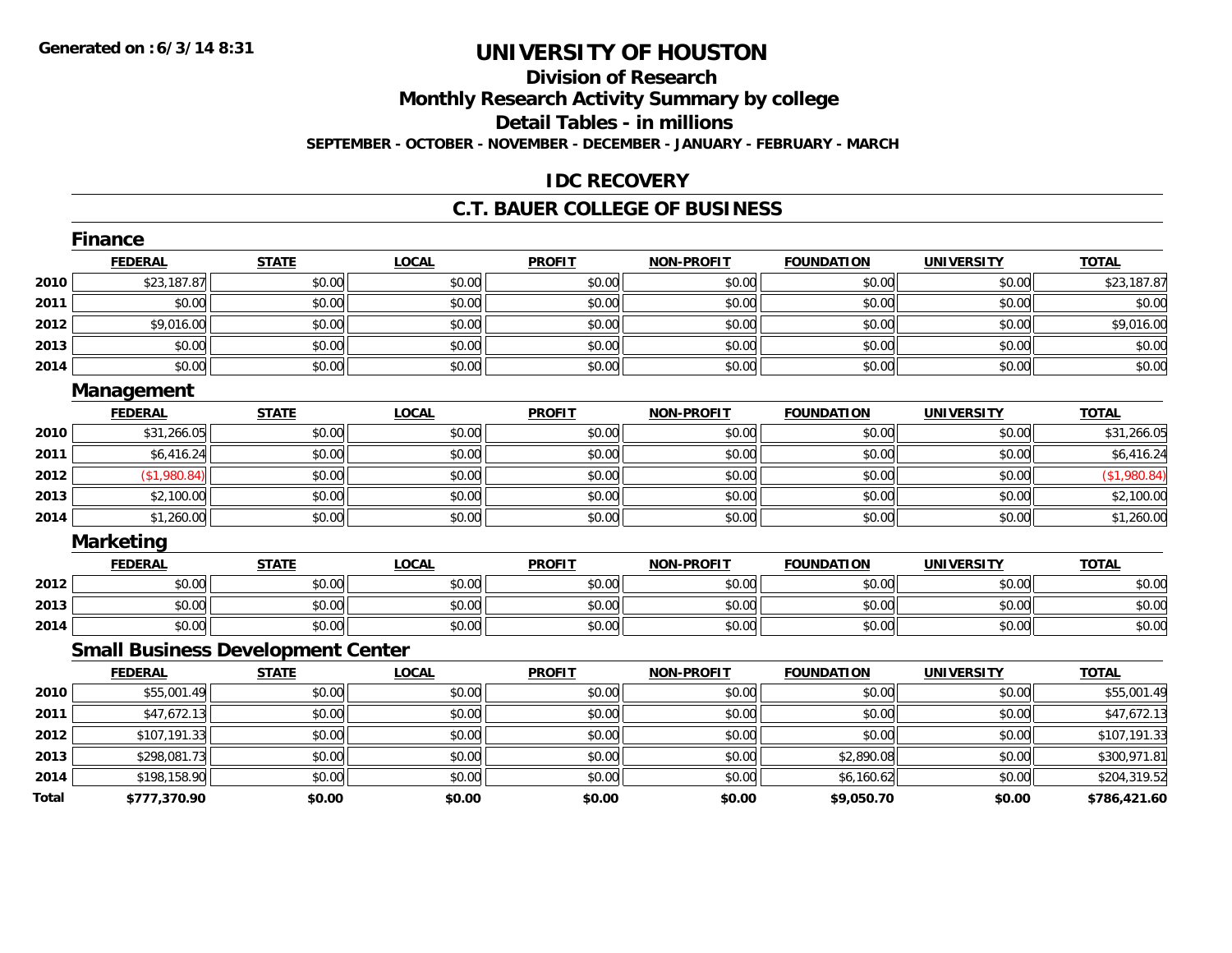# **Division of Research**

**Monthly Research Activity Summary by college**

**Detail Tables - in millions**

**SEPTEMBER - OCTOBER - NOVEMBER - DECEMBER - JANUARY - FEBRUARY - MARCH**

### **IDC RECOVERY**

### **COLLEGE OF EDUCATION**

# **Consistency Mgmt and Coop Disc**

|      | <u>FEDERAL</u> | <b>STATE</b> | <u>LOCAL</u> | <b>PROFIT</b> | <b>NON-PROFIT</b> | <b>FOUNDATION</b> | <b>UNIVERSITY</b> | <u>TOTAL</u> |
|------|----------------|--------------|--------------|---------------|-------------------|-------------------|-------------------|--------------|
| 2010 | \$125.64       | \$0.00       | \$641.65     | \$0.00        | \$21,798.86       | \$0.00            | \$0.00            | \$22,566.15  |
| 2011 | \$58.43        | \$0.00       | \$0.00       | \$0.00        | \$5,096.13        | \$0.00            | \$0.00            | \$5,154.56   |
| 2012 | \$0.00         | \$0.00       | \$0.00       | \$0.00        | \$5,361.75        | \$0.00            | \$0.00            | \$5,361.75   |
| 2013 | \$0.00         | \$0.00       | \$0.00       | \$0.00        | \$3,438.44        | \$0.00            | \$0.00            | \$3,438.44   |
| 2014 | \$0.00         | \$0.00       | \$3,690.37   | \$0.00        | \$246.15          | \$0.00            | \$0.00            | \$3,936.52   |

#### **Curriculum and Instruction**

|      | <u>FEDERAL</u> | <b>STATE</b> | <u>LOCAL</u> | <b>PROFIT</b> | <b>NON-PROFIT</b> | <b>FOUNDATION</b> | <b>UNIVERSITY</b> | <b>TOTAL</b> |
|------|----------------|--------------|--------------|---------------|-------------------|-------------------|-------------------|--------------|
| 2010 | \$6,059.65     | \$0.00       | \$0.00       | \$0.00        | \$0.00            | \$1,435.17        | \$0.00            | \$7,494.82   |
| 2011 | \$26,575.03    | \$0.00       | \$0.00       | \$0.00        | \$0.00            | \$5,884.41        | \$0.00            | \$32,459.44  |
| 2012 | \$41,626.83    | \$16,814.50  | \$0.00       | \$0.00        | \$0.00            | \$8,757.06        | \$0.00            | \$67,198.39  |
| 2013 | \$30,503.62    | \$6,808.72   | \$0.00       | \$0.00        | \$0.00            | \$8,313.90        | \$0.00            | \$45,626.24  |
| 2014 | \$44,277.77    | \$0.00       | \$0.00       | \$0.00        | \$756.28          | \$7,002.54        | \$0.00            | \$52,036.59  |

### **Dean, Education**

|      | <b>FEDERAL</b> | <b>STATE</b> | <u>LOCAL</u> | <b>PROFIT</b> | <b>NON-PROFIT</b> | <b>FOUNDATION</b> | <b>UNIVERSITY</b> | <b>TOTAL</b> |
|------|----------------|--------------|--------------|---------------|-------------------|-------------------|-------------------|--------------|
| 2010 | \$0.00         | \$0.00       | \$0.00       | \$0.00        | \$0.00            | \$0.00            | \$0.00            | \$0.00       |
| 2011 | \$0.00         | \$0.00       | \$0.00       | \$0.00        | \$0.00            | \$0.00            | \$0.00            | \$0.00       |
| 2012 | \$0.00         | \$0.00       | \$0.00       | \$0.00        | \$0.00            | \$0.00            | \$0.00            | \$0.00       |
| 2013 | \$0.00         | \$0.00       | \$0.00       | \$0.00        | \$0.00            | \$0.00            | \$0.00            | \$0.00       |
| 2014 | \$0.00         | \$0.00       | \$0.00       | \$0.00        | \$0.00            | \$0.00            | \$0.00            | \$0.00       |

# **Educational Leadership & Cultural Studies**

|      | <b>FEDERAL</b>                | <b>STATE</b> | <u>LOCAL</u> | <b>PROFIT</b> | <b>NON-PROFIT</b> | <b>FOUNDATION</b> | UNIVERSITY | <b>TOTAL</b> |
|------|-------------------------------|--------------|--------------|---------------|-------------------|-------------------|------------|--------------|
| 2011 | \$0.00                        | (\$20.03)    | \$0.00       | \$0.00        | \$0.00            | \$0.00            | \$0.00     | (\$20.03)    |
|      | <b>Educational Psychology</b> |              |              |               |                   |                   |            |              |
|      | <b>FEDERAL</b>                | <u>STATE</u> | <u>LOCAL</u> | <b>PROFIT</b> | <b>NON-PROFIT</b> | <b>FOUNDATION</b> | UNIVERSITY | <b>TOTAL</b> |
| 2010 | \$12,679.88                   | \$135.81     | \$0.00       | \$0.00        | \$435.11          | \$9,430.56        | \$0.00     | \$22,681.35  |

| 2010 | \$12,679.88  | \$135.81   | \$0.00 | \$0.00 | \$435.11 | \$9,430.56   | \$0.00 | \$22,681.35  |
|------|--------------|------------|--------|--------|----------|--------------|--------|--------------|
| 2011 | \$6,021.29   | \$2,414.47 | \$0.00 | \$0.00 | \$58.79  | \$10,050.45  | \$0.00 | \$18,545.00  |
| 2012 | \$30,986.86  | \$0.00     | \$0.00 | \$0.00 | \$0.00   | \$0.00       | \$0.00 | \$30,986.86  |
| 2013 | \$17,702.11  | \$0.00     | \$0.00 | \$0.00 | \$0.00   | \$23.00      | \$0.00 | \$17,679.11  |
| 2014 | \$113,609.85 | \$0.00     | \$0.00 | \$0.00 | \$415.49 | (\$3,294.60) | \$0.00 | \$110,730.74 |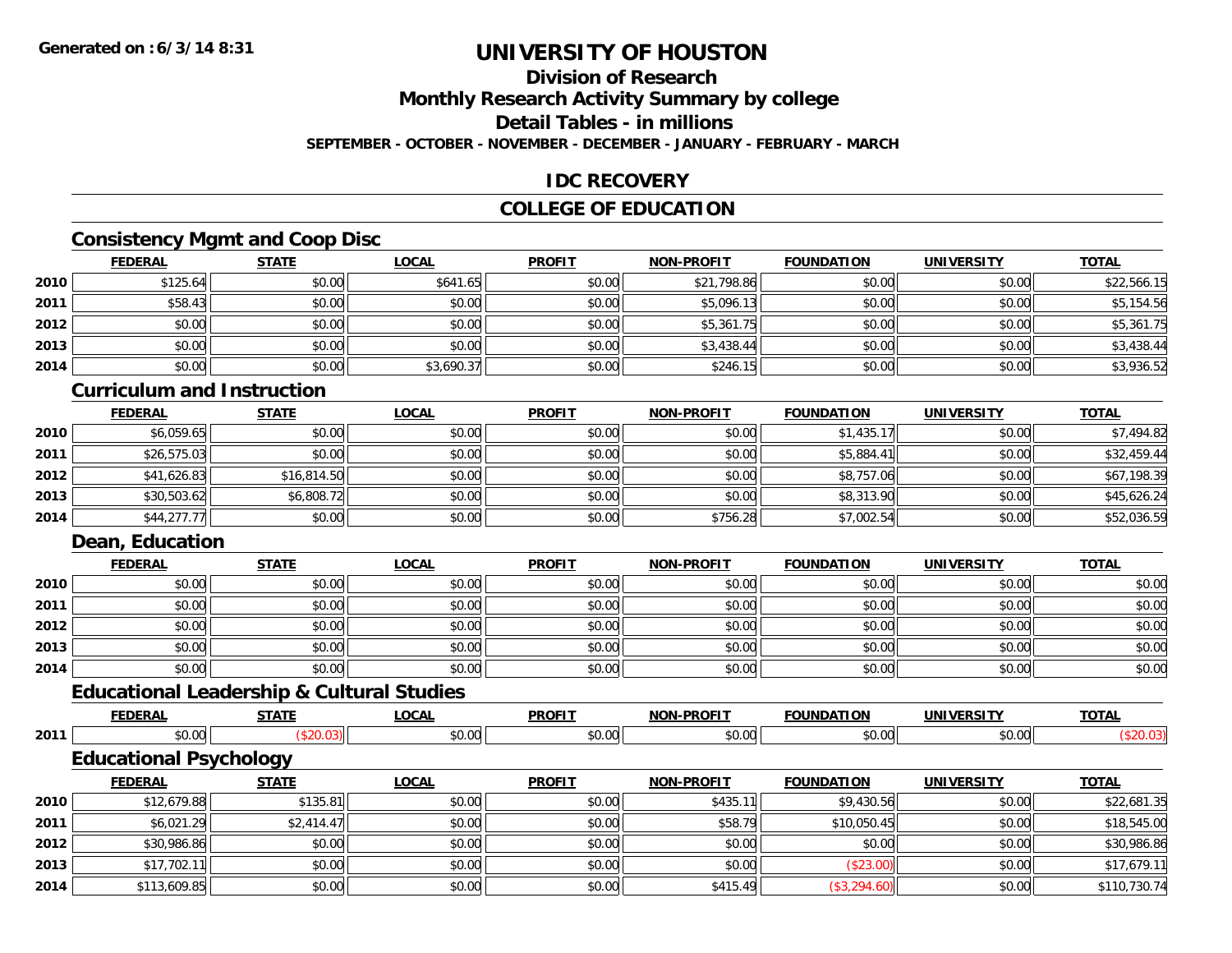# **Division of Research**

**Monthly Research Activity Summary by college**

**Detail Tables - in millions**

**SEPTEMBER - OCTOBER - NOVEMBER - DECEMBER - JANUARY - FEBRUARY - MARCH**

# **IDC RECOVERY**

# **COLLEGE OF EDUCATION**

#### **Institute for Urban Education**

|       | <b>FEDERAL</b> | <b>STATE</b> | <b>LOCAL</b> | <b>PROFIT</b> | <b>NON-PROFIT</b> | <b>FOUNDATION</b> | <b>UNIVERSITY</b> | <b>TOTAL</b> |
|-------|----------------|--------------|--------------|---------------|-------------------|-------------------|-------------------|--------------|
| 2010  | \$4,812.12     | \$0.00       | \$0.00       | \$0.00        | \$0.00            | \$0.00            | \$0.00            | \$4,812.12   |
| 2011  | \$6,136.24     | \$0.00       | \$0.00       | \$0.00        | \$0.00            | \$0.00            | \$0.00            | \$6,136.24   |
| 2012  | \$9,369.27     | \$0.00       | \$0.00       | \$0.00        | \$0.00            | \$0.00            | \$0.00            | \$9,369.27   |
| 2013  | \$2,665.86     | \$0.00       | \$0.00       | \$0.00        | \$0.00            | \$0.00            | \$0.00            | \$2,665.86   |
| 2014  | \$1,062.79     | \$0.00       | \$0.00       | \$0.00        | \$0.00            | \$0.00            | \$0.00            | \$1,062.79   |
| Total | \$354,273.23   | \$26,153.47  | \$4,332.02   | \$0.00        | \$37,607.00       | \$47,556.48       | \$0.00            | \$469,922.20 |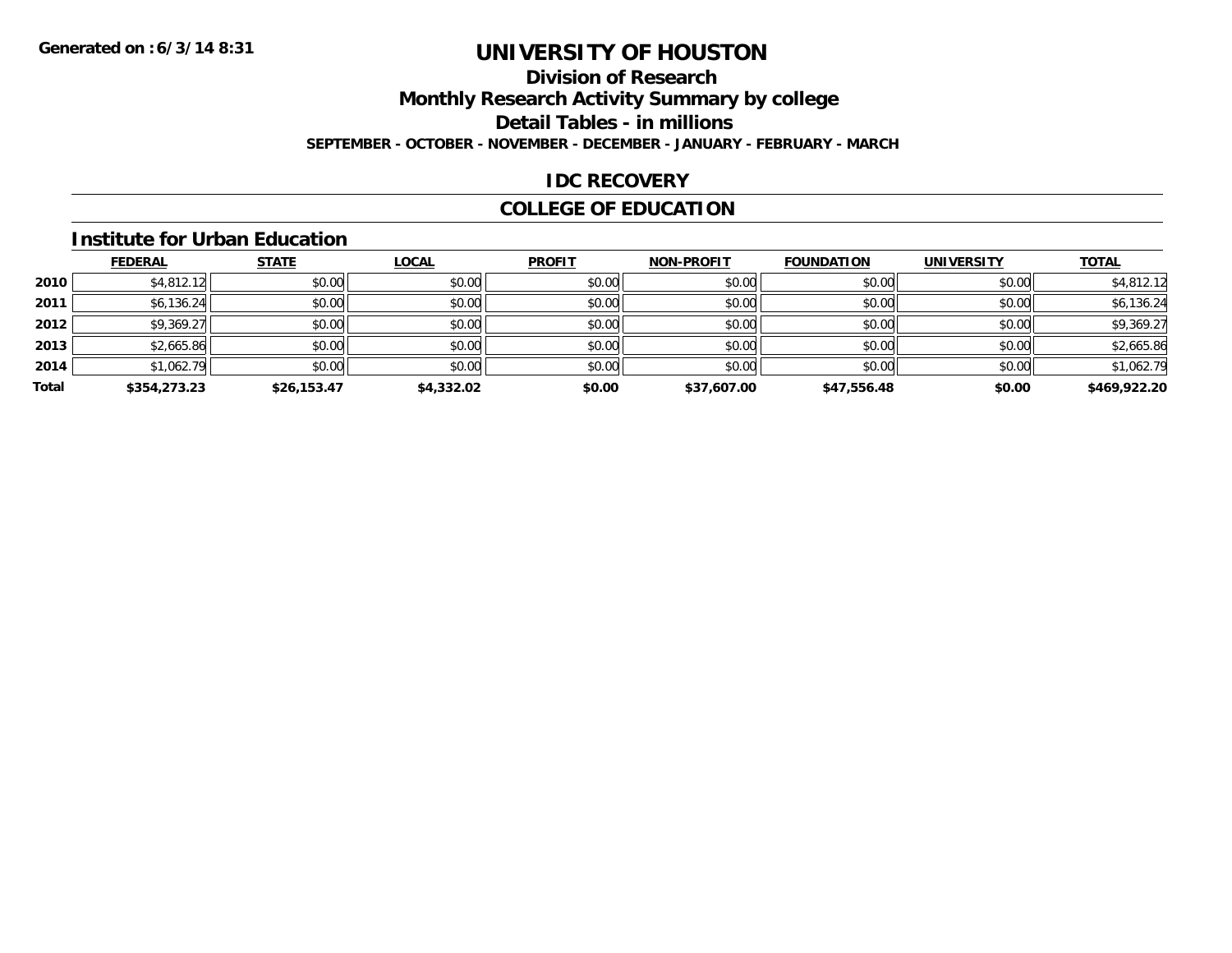#### **Division of Research**

**Monthly Research Activity Summary by college**

**Detail Tables - in millions**

**SEPTEMBER - OCTOBER - NOVEMBER - DECEMBER - JANUARY - FEBRUARY - MARCH**

## **IDC RECOVERY**

#### **COLLEGE OF LIBERAL ARTS AND SOCIAL SCIENCES**

|      | <b>FEDERAL</b>                      | <b>STATE</b> | <b>LOCAL</b> | <b>PROFIT</b> | <b>NON-PROFIT</b> | <b>FOUNDATION</b> | <b>UNIVERSITY</b> | <b>TOTAL</b> |
|------|-------------------------------------|--------------|--------------|---------------|-------------------|-------------------|-------------------|--------------|
| 2012 | \$285.11                            | \$0.00       | \$0.00       | \$0.00        | \$0.00            | \$0.00            | \$0.00            | \$285.11     |
| 2013 | \$2,000.59                          | \$0.00       | \$0.00       | \$0.00        | \$0.00            | \$0.00            | \$0.00            | \$2,000.59   |
| 2014 | \$382.39                            | \$0.00       | \$0.00       | \$0.00        | \$0.00            | \$0.00            | \$0.00            | \$382.39     |
|      | <b>Arte Publico Press</b>           |              |              |               |                   |                   |                   |              |
|      | <b>FEDERAL</b>                      | <b>STATE</b> | <b>LOCAL</b> | <b>PROFIT</b> | <b>NON-PROFIT</b> | <b>FOUNDATION</b> | <b>UNIVERSITY</b> | <b>TOTAL</b> |
| 2011 | \$0.00                              | \$0.00       | \$0.00       | \$0.00        | \$0.00            | \$3,002.95        | \$0.00            | \$3,002.95   |
| 2013 | \$0.00                              | \$0.00       | \$0.00       | \$0.00        | \$0.00            | \$13,298.77       | \$0.00            | \$13,298.77  |
| 2014 | \$0.00                              | \$0.00       | \$0.00       | \$0.00        | \$0.00            | \$5,666.72        | \$0.00            | \$5,666.72   |
|      | <b>Blaffer Gallery</b>              |              |              |               |                   |                   |                   |              |
|      | <b>FEDERAL</b>                      | <b>STATE</b> | <b>LOCAL</b> | <b>PROFIT</b> | <b>NON-PROFIT</b> | <b>FOUNDATION</b> | <b>UNIVERSITY</b> | <b>TOTAL</b> |
| 2010 | \$5,484.20                          | \$0.00       | \$0.00       | \$0.00        | \$0.00            | \$0.00            | \$0.00            | \$5,484.20   |
| 2011 | \$1,431.32                          | \$0.00       | \$0.00       | \$0.00        | \$0.00            | \$0.00            | \$0.00            | \$1,431.32   |
| 2014 | \$10,317.58                         | \$0.00       | \$0.00       | \$0.00        | \$0.00            | \$0.00            | \$0.00            | \$10,317.58  |
|      | <b>Center for Public History</b>    |              |              |               |                   |                   |                   |              |
|      | <b>FEDERAL</b>                      | <b>STATE</b> | <b>LOCAL</b> | <b>PROFIT</b> | <b>NON-PROFIT</b> | <b>FOUNDATION</b> | <b>UNIVERSITY</b> | <b>TOTAL</b> |
| 2012 | \$3,703.25                          | \$0.00       | \$0.00       | \$0.00        | \$0.00            | \$0.00            | \$0.00            | \$3,703.25   |
| 2013 | \$5,396.00                          | \$0.00       | \$0.00       | \$0.00        | \$0.00            | \$0.00            | \$0.00            | \$5,396.00   |
| 2014 | \$223.45                            | \$0.00       | \$0.00       | \$0.00        | \$0.00            | \$0.00            | \$0.00            | \$223.45     |
|      | <b>Communication Disorders</b>      |              |              |               |                   |                   |                   |              |
|      | <b>FEDERAL</b>                      | <b>STATE</b> | <b>LOCAL</b> | <b>PROFIT</b> | <b>NON-PROFIT</b> | <b>FOUNDATION</b> | <b>UNIVERSITY</b> | <b>TOTAL</b> |
| 2010 | (\$0.03)                            | \$0.00       | \$0.00       | \$0.00        | \$0.00            | \$0.00            | \$0.00            | (\$0.03)     |
| 2011 | \$1,931.06                          | \$0.00       | \$0.00       | \$0.00        | \$0.00            | \$0.00            | \$0.00            | \$1,931.06   |
| 2012 | \$1,453.02                          | \$0.00       | \$0.00       | \$0.00        | \$0.00            | \$0.00            | \$0.00            | \$1,453.02   |
| 2013 | (S0.01)                             | \$0.00       | \$0.00       | \$0.00        | \$0.00            | \$0.00            | \$0.00            | (\$0.01)     |
| 2014 | \$16,791.03                         | \$0.00       | \$0.00       | \$0.00        | \$0.00            | \$0.00            | \$0.00            | \$16,791.03  |
|      |                                     |              |              |               |                   |                   |                   |              |
|      | <b>Comparative Cultural Studies</b> |              |              |               |                   |                   |                   |              |
|      | <b>FEDERAL</b>                      | <b>STATE</b> | <b>LOCAL</b> | <b>PROFIT</b> | <b>NON-PROFIT</b> | <b>FOUNDATION</b> | <b>UNIVERSITY</b> | <b>TOTAL</b> |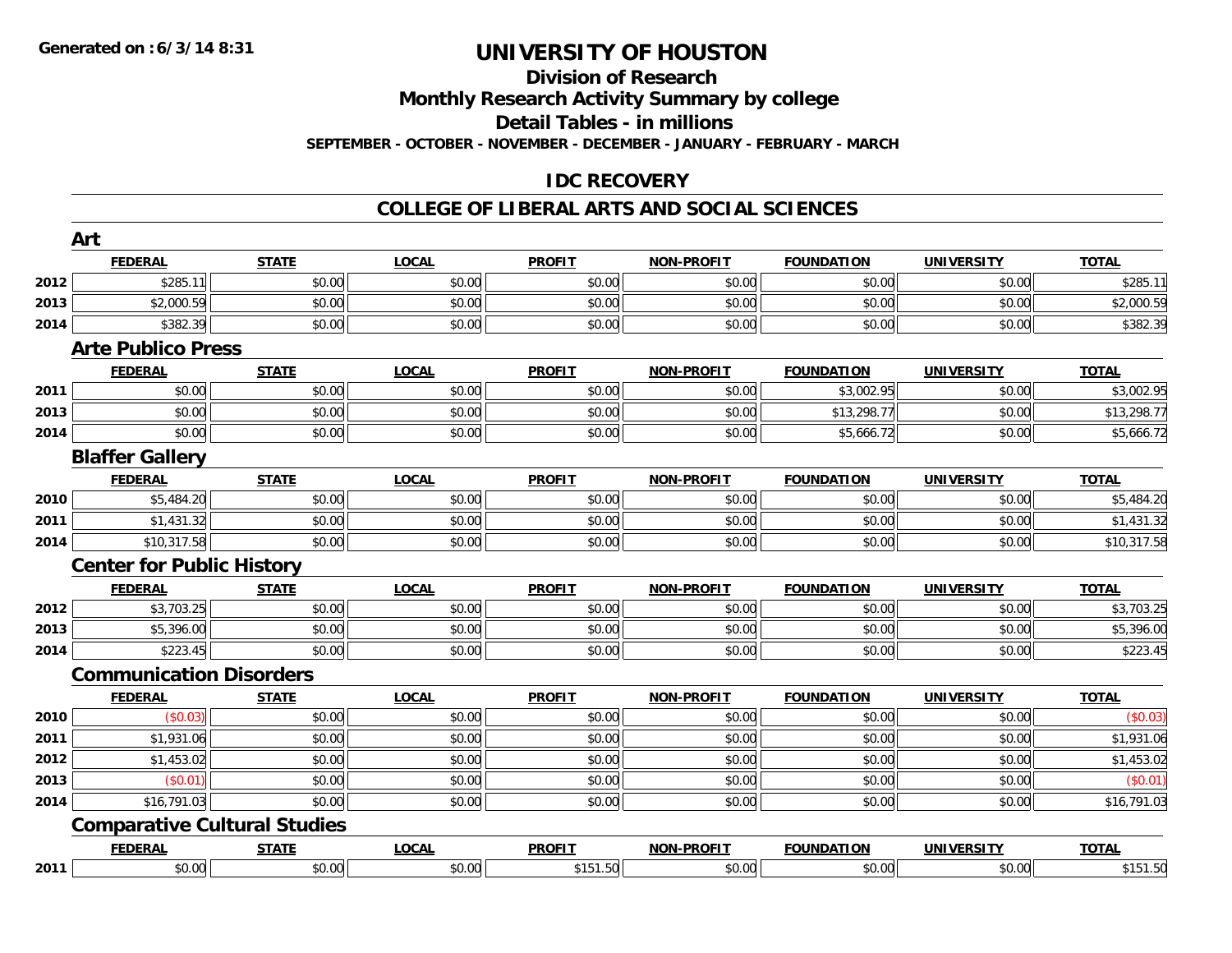# **Division of Research**

**Monthly Research Activity Summary by college**

**Detail Tables - in millions**

**SEPTEMBER - OCTOBER - NOVEMBER - DECEMBER - JANUARY - FEBRUARY - MARCH**

### **IDC RECOVERY**

#### **COLLEGE OF LIBERAL ARTS AND SOCIAL SCIENCES**

### **Dean, Liberal Arts and Social Sciences**

|      | <b>FEDERAL</b>                      | <b>STATE</b> | <b>LOCAL</b> | <b>PROFIT</b> | <b>NON-PROFIT</b> | <b>FOUNDATION</b> | <b>UNIVERSITY</b> | <b>TOTAL</b> |
|------|-------------------------------------|--------------|--------------|---------------|-------------------|-------------------|-------------------|--------------|
| 2010 | \$495.20                            | \$0.00       | \$0.00       | \$0.00        | \$0.00            | \$0.00            | \$0.00            | \$495.20     |
| 2011 | (\$705.83)                          | \$0.00       | \$0.00       | \$0.00        | \$0.00            | \$0.00            | \$0.00            | (\$705.83)   |
| 2012 | \$0.00                              | \$0.00       | \$0.00       | \$0.00        | \$0.00            | \$0.00            | \$0.00            | \$0.00       |
| 2013 | \$0.00                              | \$0.00       | \$0.00       | \$0.00        | \$0.00            | \$0.00            | \$0.00            | \$0.00       |
| 2014 | \$0.00                              | \$0.00       | \$0.00       | \$0.00        | \$0.00            | \$0.00            | \$0.00            | \$0.00       |
|      | <b>Economics</b>                    |              |              |               |                   |                   |                   |              |
|      | <b>FEDERAL</b>                      | <b>STATE</b> | <b>LOCAL</b> | <b>PROFIT</b> | <b>NON-PROFIT</b> | <b>FOUNDATION</b> | <b>UNIVERSITY</b> | <b>TOTAL</b> |
| 2010 | \$2,425.00                          | \$0.00       | \$0.00       | \$0.00        | \$0.00            | \$0.00            | \$0.00            | \$2,425.00   |
| 2012 | \$0.00                              | \$0.00       | \$0.00       | \$2,157.90    | \$0.00            | \$0.00            | \$0.00            | \$2,157.90   |
| 2013 | \$0.00                              | \$0.00       | \$0.00       | \$0.00        | \$10,653.22       | \$0.00            | \$0.00            | \$10,653.22  |
| 2014 | \$0.00                              | \$0.00       | \$0.00       | \$0.00        | \$0.00            | \$0.00            | \$0.00            | \$0.00       |
|      | English                             |              |              |               |                   |                   |                   |              |
|      | <b>FEDERAL</b>                      | <b>STATE</b> | <b>LOCAL</b> | <b>PROFIT</b> | <b>NON-PROFIT</b> | <b>FOUNDATION</b> | <b>UNIVERSITY</b> | <b>TOTAL</b> |
| 2010 | \$0.00                              | \$0.00       | \$0.00       | \$0.00        | \$0.00            | \$0.00            | \$0.00            | \$0.00       |
| 2011 | \$0.00                              | \$0.00       | \$0.00       | \$0.00        | \$0.00            | \$0.00            | \$0.00            | \$0.00       |
| 2012 | \$0.00                              | \$0.00       | \$0.00       | \$0.00        | \$0.00            | \$0.00            | \$0.00            | \$0.00       |
| 2013 | \$5,816.26                          | \$0.00       | \$0.00       | \$0.00        | \$0.00            | \$0.00            | \$0.00            | \$5,816.26   |
| 2014 | \$4,950.00                          | \$0.00       | \$0.00       | \$0.00        | \$0.00            | \$0.00            | \$0.00            | \$4,950.00   |
|      | <b>Health and Human Performance</b> |              |              |               |                   |                   |                   |              |
|      | <b>FEDERAL</b>                      | <b>STATE</b> | <b>LOCAL</b> | <b>PROFIT</b> | <b>NON-PROFIT</b> | <b>FOUNDATION</b> | <b>UNIVERSITY</b> | <b>TOTAL</b> |
| 2010 | \$316,258.03                        | \$0.00       | \$0.00       | \$10,344.41   | \$0.00            | \$958.71          | \$0.00            | \$327,561.15 |
| 2011 | \$215,607.52                        | \$0.00       | \$0.00       | \$31,760.76   | \$0.00            | \$776.35          | \$0.00            | \$248,144.63 |
| 2012 | \$139,296.23                        | \$0.00       | \$0.00       | \$26,778.21   | \$0.00            | \$0.00            | \$0.00            | \$166,074.43 |
| 2013 | \$476,820.19                        | \$0.00       | \$0.00       | \$14,530.62   | \$0.00            | (\$7.67)          | \$0.00            | \$491,343.14 |
| 2014 | \$320,355.75                        | \$0.00       | \$0.00       | \$17,518.06   | \$0.00            | \$175.94          | \$0.00            | \$338,049.76 |
|      | <b>Hispanic Studies</b>             |              |              |               |                   |                   |                   |              |
|      | <b>FEDERAL</b>                      | <b>STATE</b> | <b>LOCAL</b> | <b>PROFIT</b> | <b>NON-PROFIT</b> | <b>FOUNDATION</b> | <b>UNIVERSITY</b> | <b>TOTAL</b> |
| 2013 | \$0.00                              | \$0.00       | \$0.00       | \$0.00        | \$0.00            | \$0.00            | \$0.00            | \$0.00       |
| 2014 | \$0.00                              | \$0.00       | \$0.00       | \$0.00        | \$0.00            | \$0.00            | \$0.00            | \$0.00       |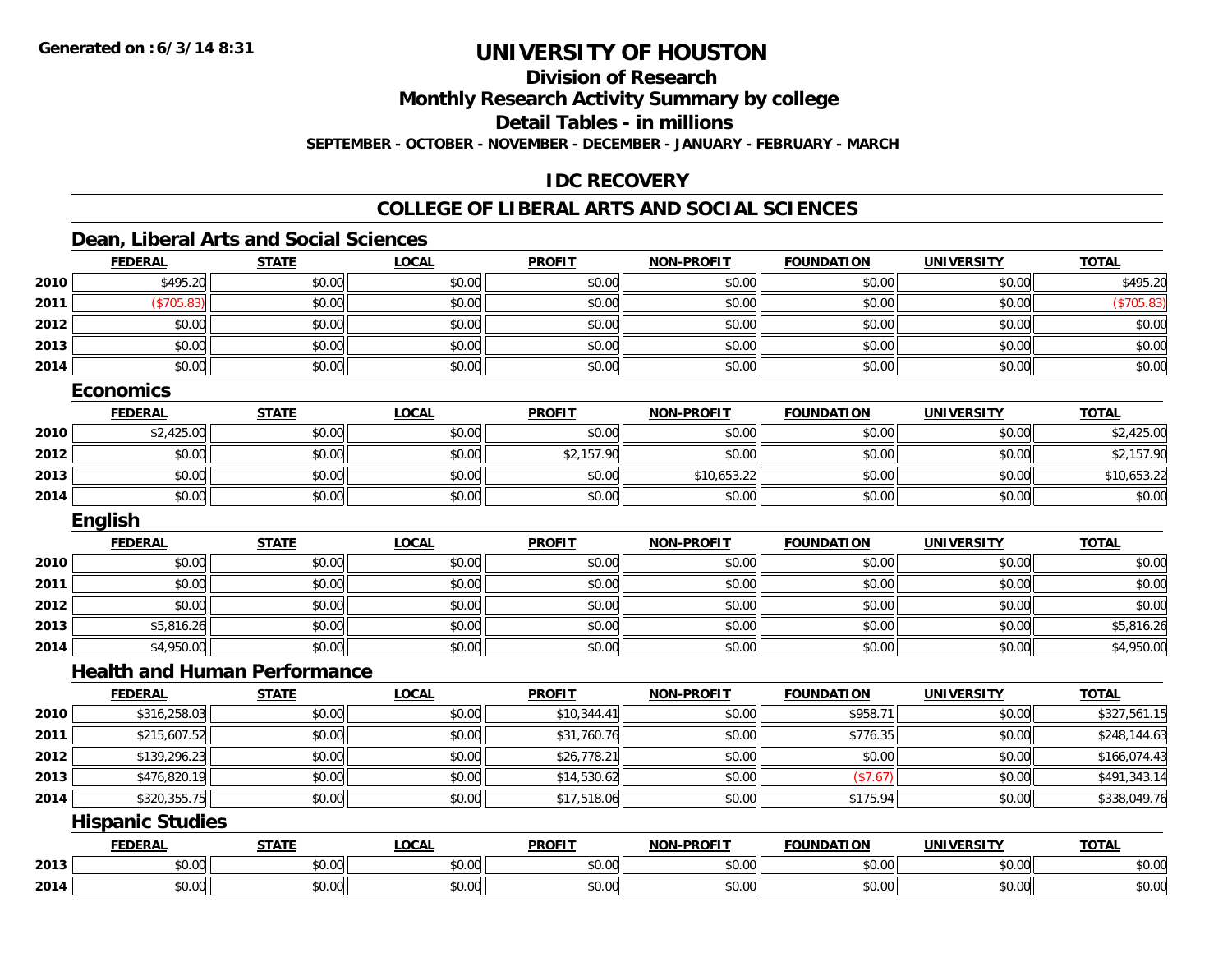#### **Division of Research Monthly Research Activity Summary by college**

**Detail Tables - in millions**

**SEPTEMBER - OCTOBER - NOVEMBER - DECEMBER - JANUARY - FEBRUARY - MARCH**

# **IDC RECOVERY**

### **COLLEGE OF LIBERAL ARTS AND SOCIAL SCIENCES**

|      | <b>History</b>                    |                                       |              |               |                   |                   |                   |                 |
|------|-----------------------------------|---------------------------------------|--------------|---------------|-------------------|-------------------|-------------------|-----------------|
|      | <b>FEDERAL</b>                    | <b>STATE</b>                          | <b>LOCAL</b> | <b>PROFIT</b> | <b>NON-PROFIT</b> | <b>FOUNDATION</b> | <b>UNIVERSITY</b> | <b>TOTAL</b>    |
| 2010 | \$0.00                            | \$0.00                                | \$0.00       | \$0.00        | \$0.00            | \$0.00            | \$0.00            | \$0.00          |
| 2012 | \$0.00                            | \$0.00                                | \$0.00       | \$0.00        | \$0.00            | \$0.00            | \$0.00            | \$0.00          |
| 2013 | (\$2,206.75)                      | \$0.00                                | \$0.00       | \$0.00        | (\$2,600.45)      | \$0.00            | \$0.00            | (\$4,807.20)    |
| 2014 | \$1,104.29                        | \$0.00                                | \$0.00       | \$0.00        | \$0.00            | \$0.00            | \$0.00            | \$1,104.29      |
|      |                                   | <b>Hobby Center for Public Policy</b> |              |               |                   |                   |                   |                 |
|      | <b>FEDERAL</b>                    | <b>STATE</b>                          | <b>LOCAL</b> | <b>PROFIT</b> | <b>NON-PROFIT</b> | <b>FOUNDATION</b> | <b>UNIVERSITY</b> | <b>TOTAL</b>    |
| 2010 | \$4,290.73                        | \$0.00                                | \$0.00       | \$0.00        | \$0.00            | \$0.00            | \$0.00            | \$4,290.73      |
| 2011 | \$1,711.55                        | \$0.00                                | \$0.00       | \$0.00        | \$0.00            | \$0.00            | \$0.00            | \$1,711.55      |
| 2014 | \$0.00                            | \$1,785.06                            | \$0.00       | \$0.00        | \$0.00            | \$0.00            | \$0.00            | \$1,785.06      |
|      | <b>Modern/Classical Languages</b> |                                       |              |               |                   |                   |                   |                 |
|      | <b>FEDERAL</b>                    | <b>STATE</b>                          | <b>LOCAL</b> | <b>PROFIT</b> | <b>NON-PROFIT</b> | <b>FOUNDATION</b> | <b>UNIVERSITY</b> | <b>TOTAL</b>    |
| 2013 | (\$6,723.38)                      | \$0.00                                | \$0.00       | \$0.00        | \$0.00            | \$0.00            | \$0.00            | $($ \$6,723.38) |
| 2014 | \$16,662.47                       | \$0.00                                | \$0.00       | \$0.00        | \$0.00            | \$0.00            | \$0.00            | \$16,662.47     |
|      | <b>Philosophy</b>                 |                                       |              |               |                   |                   |                   |                 |
|      | <b>FEDERAL</b>                    | <b>STATE</b>                          | <b>LOCAL</b> | <b>PROFIT</b> | <b>NON-PROFIT</b> | <b>FOUNDATION</b> | <b>UNIVERSITY</b> | <b>TOTAL</b>    |
| 2010 | \$0.00                            | \$0.00                                | \$0.00       | \$0.00        | \$0.00            | \$0.00            | \$0.00            | \$0.00          |
| 2011 | \$0.00                            | \$0.00                                | \$0.00       | \$0.00        | \$0.00            | \$0.00            | \$0.00            | \$0.00          |
| 2012 | \$1,283.70                        | \$0.00                                | \$0.00       | \$0.00        | \$0.00            | \$0.00            | \$0.00            | \$1,283.70      |
| 2013 | \$1,370.96                        | \$0.00                                | \$0.00       | \$0.00        | \$0.00            | \$0.00            | \$0.00            | \$1,370.96      |
| 2014 | \$2,373.51                        | \$0.00                                | \$0.00       | \$0.00        | \$0.00            | \$0.00            | \$0.00            | \$2,373.51      |
|      | <b>Political Science</b>          |                                       |              |               |                   |                   |                   |                 |
|      | <b>FEDERAL</b>                    | <b>STATE</b>                          | <b>LOCAL</b> | <b>PROFIT</b> | NON-PROFIT        | <b>FOUNDATION</b> | <b>UNIVERSITY</b> | <b>TOTAL</b>    |
| 2010 | \$166.49                          | \$0.00                                | \$0.00       | \$0.00        | \$0.00            | \$0.00            | \$0.00            | \$166.49        |
| 2011 | \$0.00                            | \$0.00                                | \$0.00       | \$0.00        | \$0.00            | \$0.00            | \$0.00            | \$0.00          |
| 2012 | \$0.00                            | \$0.00                                | \$0.00       | \$0.00        | \$0.00            | \$0.00            | \$0.00            | \$0.00          |
| 2013 | \$4,280.81                        | \$0.00                                | \$0.00       | \$0.00        | \$0.00            | \$0.00            | \$0.00            | \$4,280.81      |
| 2014 | \$0.00                            | \$0.00                                | \$0.00       | \$0.00        | \$0.00            | \$0.00            | \$0.00            | \$0.00          |
|      | <b>Psychology</b>                 |                                       |              |               |                   |                   |                   |                 |
|      | <b>FEDERAL</b>                    | <b>STATE</b>                          | <b>LOCAL</b> | <b>PROFIT</b> | <b>NON-PROFIT</b> | <b>FOUNDATION</b> | <b>UNIVERSITY</b> | <b>TOTAL</b>    |
| 2010 | \$337,867.17                      | \$14,218.66                           | \$0.00       | \$4,596.27    | \$0.00            | \$172.63          | \$0.00            | \$356,854.73    |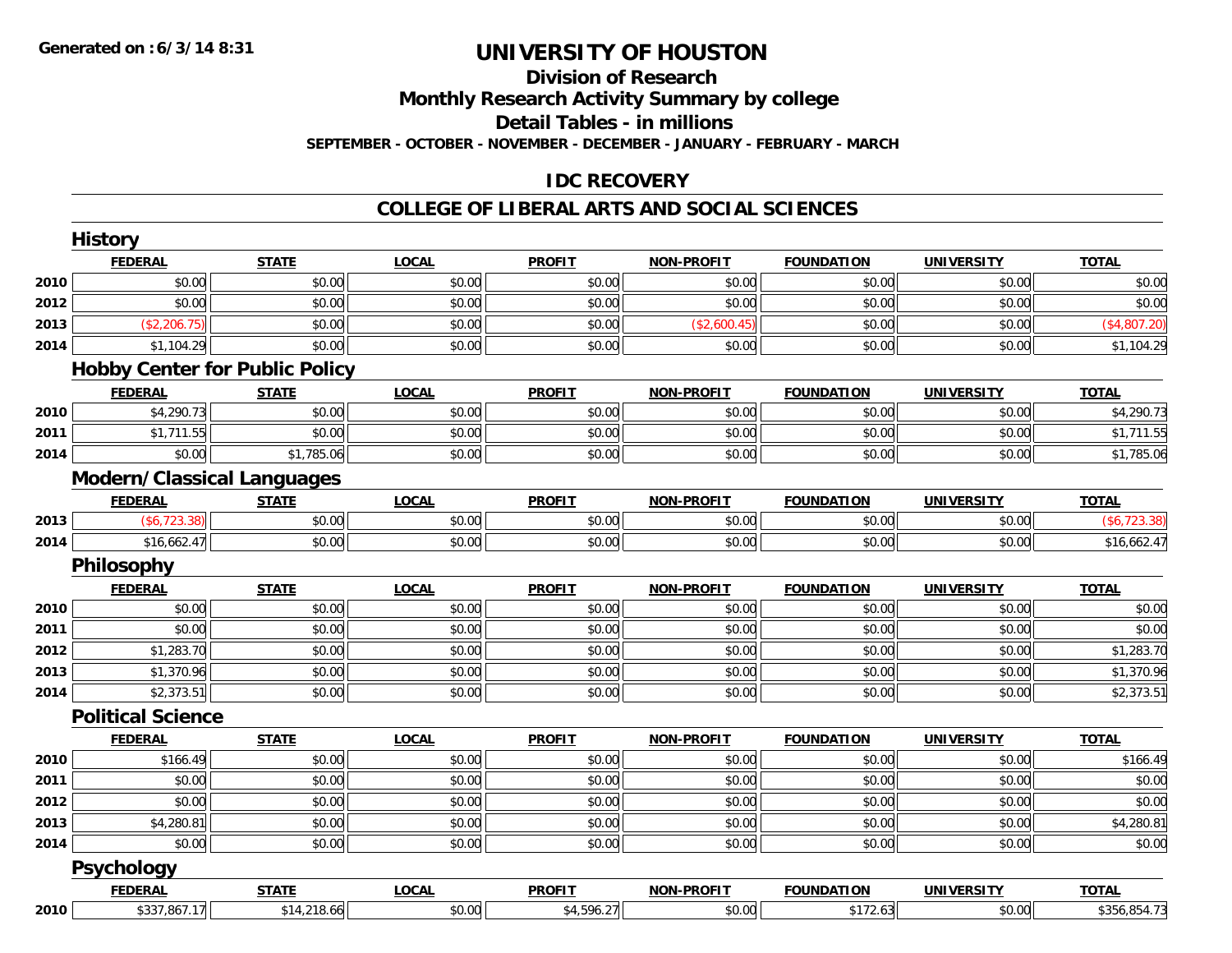#### **Division of Research Monthly Research Activity Summary by college Detail Tables - in millions SEPTEMBER - OCTOBER - NOVEMBER - DECEMBER - JANUARY - FEBRUARY - MARCH**

### **IDC RECOVERY**

#### **COLLEGE OF LIBERAL ARTS AND SOCIAL SCIENCES**

|       | <b>Psychology</b>              |              |              |               |                   |                   |                   |                |
|-------|--------------------------------|--------------|--------------|---------------|-------------------|-------------------|-------------------|----------------|
|       | <b>FEDERAL</b>                 | <b>STATE</b> | <b>LOCAL</b> | <b>PROFIT</b> | <b>NON-PROFIT</b> | <b>FOUNDATION</b> | <b>UNIVERSITY</b> | <b>TOTAL</b>   |
| 2011  | \$716,217.58                   | \$24,097.58  | \$0.00       | \$3,309.78    | \$5,262.92        | \$17,551.50       | \$0.00            | \$766,439.35   |
| 2012  | \$598,767.54                   | \$991.37     | \$0.00       | \$1,711.56    | \$8,081.84        | \$12,925.14       | (\$3, 117.51)     | \$619,359.94   |
| 2013  | \$627,937.60                   | \$17,550.20  | \$0.00       | \$0.00        | \$5,857.38        | \$4,288.01        | \$0.00            | \$655,633.19   |
| 2014  | \$502,383.60                   | \$14.16      | \$0.00       | \$167.29      | \$10,930.84       | (\$4.57)          | \$0.00            | \$513,491.31   |
|       | <b>School of Communication</b> |              |              |               |                   |                   |                   |                |
|       | <b>FEDERAL</b>                 | <b>STATE</b> | <b>LOCAL</b> | <b>PROFIT</b> | <b>NON-PROFIT</b> | <b>FOUNDATION</b> | <b>UNIVERSITY</b> | <b>TOTAL</b>   |
| 2010  | \$0.00                         | \$0.00       | \$0.00       | \$0.00        | \$0.00            | \$0.00            | \$0.00            | \$0.00         |
| 2011  | \$0.00                         | \$0.00       | \$0.00       | \$0.00        | \$0.00            | \$0.00            | \$0.00            | \$0.00         |
| 2012  | \$0.00                         | \$0.00       | \$0.00       | \$0.00        | \$0.00            | \$0.00            | \$0.00            | \$0.00         |
| 2013  | \$0.00                         | \$0.00       | \$0.00       | \$0.00        | \$0.00            | \$0.00            | \$0.00            | \$0.00         |
| 2014  | \$0.00                         | \$332.24     | \$0.00       | \$0.00        | \$0.00            | \$0.00            | \$0.00            | \$332.24       |
|       | <b>Sociology</b>               |              |              |               |                   |                   |                   |                |
|       | <b>FEDERAL</b>                 | <b>STATE</b> | <b>LOCAL</b> | <b>PROFIT</b> | <b>NON-PROFIT</b> | <b>FOUNDATION</b> | <b>UNIVERSITY</b> | <b>TOTAL</b>   |
| 2010  | \$35,150.79                    | \$0.00       | \$432.67     | \$0.00        | \$1,480.08        | \$0.00            | \$0.00            | \$37,063.54    |
| 2011  | \$28,553.39                    | \$0.00       | \$0.00       | \$0.00        | \$0.00            | \$0.00            | \$0.00            | \$28,553.39    |
| 2012  | \$1,142.95                     | \$0.00       | \$0.00       | \$0.00        | \$0.00            | \$0.00            | \$0.00            | \$1,142.95     |
| 2013  | (\$1,885.39)                   | \$0.00       | \$0.00       | \$0.00        | \$0.00            | \$0.00            | \$0.00            | (\$1,885.39)   |
| 2014  | \$3,796.91                     | \$0.00       | \$0.00       | \$0.00        | \$0.00            | \$0.00            | \$0.00            | \$3,796.91     |
| Total | \$4,404,963.84                 | \$58,989.27  | \$432.67     | \$113,026.37  | \$39,665.82       | \$58,804.48       | (\$3,117.51)      | \$4,672,764.94 |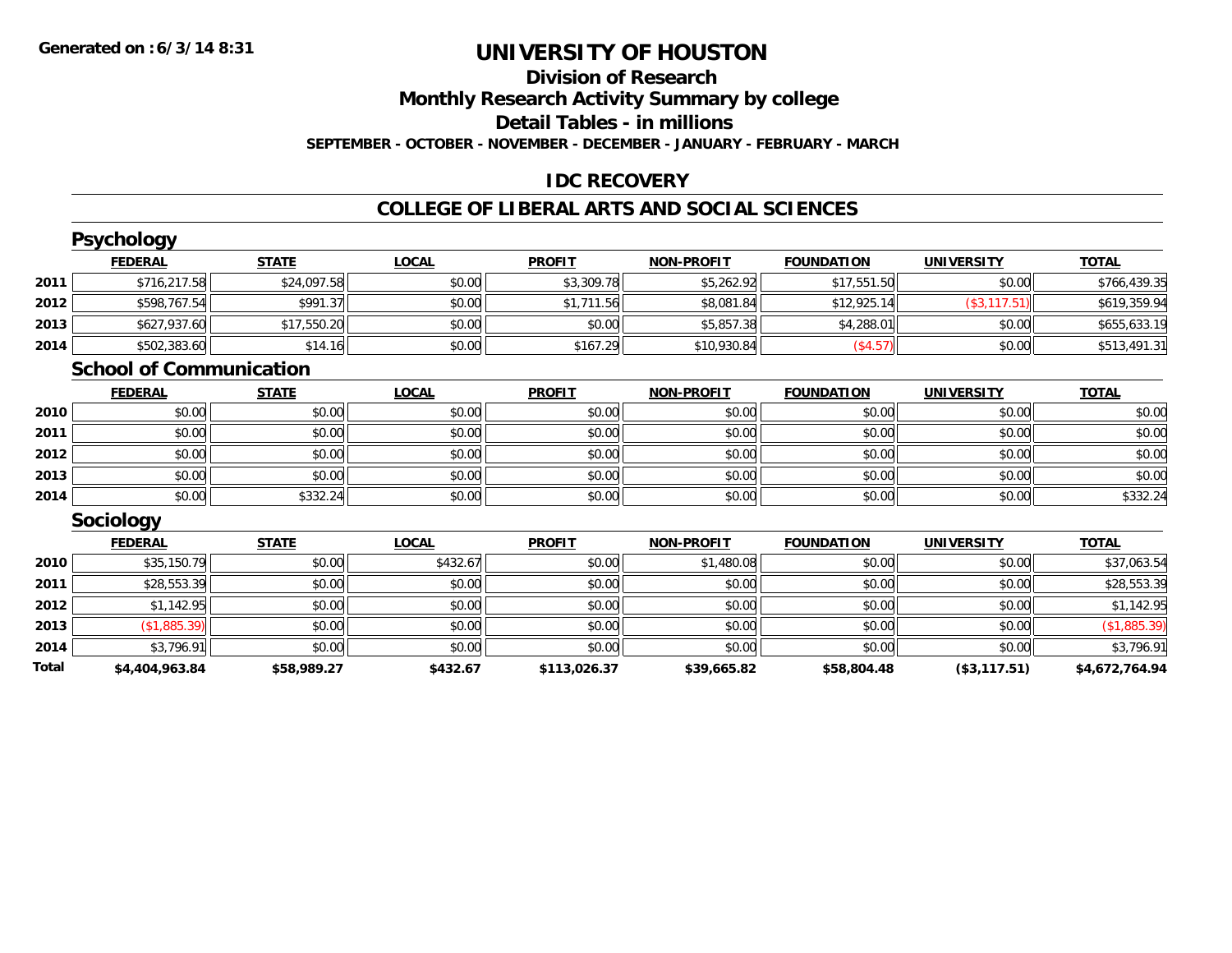# **Division of Research**

**Monthly Research Activity Summary by college**

**Detail Tables - in millions**

**SEPTEMBER - OCTOBER - NOVEMBER - DECEMBER - JANUARY - FEBRUARY - MARCH**

### **IDC RECOVERY**

#### **COLLEGE OF NATURAL SCIENCES AND MATHEMATICS**

# **Biology/Biochemistry**

**2014**

|      | <b>FEDERAL</b>          | <b>STATE</b>                                    | <b>LOCAL</b>                                           | <b>PROFIT</b> | <b>NON-PROFIT</b> | <b>FOUNDATION</b> | <b>UNIVERSITY</b> | <b>TOTAL</b> |
|------|-------------------------|-------------------------------------------------|--------------------------------------------------------|---------------|-------------------|-------------------|-------------------|--------------|
| 2010 | \$542,482.51            | \$0.00                                          | \$0.00                                                 | \$0.00        | \$15,567.82       | \$1,346.49        | \$0.00            | \$559,396.82 |
| 2011 | \$594,522.92            | \$3,550.62                                      | \$0.00                                                 | \$0.00        | \$17,927.97       | \$0.00            | \$0.00            | \$616,001.51 |
| 2012 | \$506,308.58            | \$18,599.71                                     | \$0.00                                                 | \$0.01        | \$27,479.72       | \$0.00            | \$0.00            | \$552,388.02 |
| 2013 | \$378,936.51            | \$24,796.35                                     | \$0.00                                                 | \$8,999.84    | \$28,464.96       | \$7,574.41        | \$0.00            | \$448,772.07 |
| 2014 | \$276,303.55            | \$22,850.48                                     | \$0.00                                                 | \$19,436.68   | \$14,830.80       | \$2,629.74        | \$0.00            | \$336,051.25 |
|      |                         | <b>Center for Applied Geoscience Excellence</b> |                                                        |               |                   |                   |                   |              |
|      | <b>FEDERAL</b>          | <b>STATE</b>                                    | <b>LOCAL</b>                                           | <b>PROFIT</b> | <b>NON-PROFIT</b> | <b>FOUNDATION</b> | <b>UNIVERSITY</b> | <b>TOTAL</b> |
| 2010 | \$0.00                  | \$0.00                                          | \$0.00                                                 | \$0.00        | \$0.00            | \$0.00            | \$0.00            | \$0.00       |
|      |                         |                                                 | <b>Center for Nuclear Receptors and Cell Signaling</b> |               |                   |                   |                   |              |
|      | <b>FEDERAL</b>          | <b>STATE</b>                                    | <b>LOCAL</b>                                           | <b>PROFIT</b> | <b>NON-PROFIT</b> | <b>FOUNDATION</b> | <b>UNIVERSITY</b> | <b>TOTAL</b> |
| 2010 | \$91,430.94             | \$0.00                                          | \$0.00                                                 | \$0.00        | \$0.00            | \$0.00            | \$0.00            | \$91,430.94  |
| 2011 | \$195,285.02            | \$457.60                                        | \$0.00                                                 | \$0.00        | \$0.00            | \$0.00            | \$0.00            | \$195,742.62 |
| 2012 | \$220,244.45            | \$13,888.11                                     | \$0.00                                                 | \$69,860.94   | \$0.00            | \$0.00            | \$0.00            | \$303,993.50 |
| 2013 | \$216,474.31            | \$28,351.81                                     | \$0.00                                                 | \$1,208.88    | \$0.00            | \$0.00            | \$0.00            | \$246,035.00 |
| 2014 | \$315,680.79            | (\$13,167.81)                                   | \$0.00                                                 | \$0.00        | \$0.00            | \$0.00            | \$0.00            | \$302,512.99 |
|      | Chemistry               |                                                 |                                                        |               |                   |                   |                   |              |
|      | <b>FEDERAL</b>          | <b>STATE</b>                                    | <b>LOCAL</b>                                           | <b>PROFIT</b> | <b>NON-PROFIT</b> | <b>FOUNDATION</b> | <b>UNIVERSITY</b> | <b>TOTAL</b> |
| 2010 | \$416,147.05            | \$0.00                                          | \$0.00                                                 | \$16,618.02   | (\$11.01)         | \$0.00            | \$39,946.50       | \$472,700.56 |
| 2011 | \$513,409.56            | \$0.00                                          | \$0.00                                                 | \$739.44      | \$0.00            | \$0.00            | \$13,936.76       | \$528,085.76 |
| 2012 | \$355,075.76            | \$1,336.96                                      | \$0.00                                                 | \$291.94      | \$0.00            | \$0.00            | \$11,452.94       | \$368,157.60 |
| 2013 | \$351,832.95            | (\$64.32)                                       | \$0.00                                                 | \$11,053.56   | \$0.00            | \$0.00            | (\$14,596.82)     | \$348,225.37 |
| 2014 | \$400,409.23            | \$0.00                                          | \$0.00                                                 | \$130.95      | \$0.00            | \$0.00            | \$0.00            | \$400,540.18 |
|      | <b>Computer Science</b> |                                                 |                                                        |               |                   |                   |                   |              |
|      | <b>FEDERAL</b>          | <b>STATE</b>                                    | <b>LOCAL</b>                                           | <b>PROFIT</b> | <b>NON-PROFIT</b> | <b>FOUNDATION</b> | <b>UNIVERSITY</b> | <b>TOTAL</b> |
| 2010 | \$535,160.04            | \$4,622.27                                      | \$0.00                                                 | \$11,282.52   | \$0.00            | \$0.00            | \$0.00            | \$551,064.84 |
| 2011 | \$767,048.81            | \$10,413.78                                     | \$0.00                                                 | \$12,015.20   | \$0.00            | \$0.00            | \$0.00            | \$789,477.80 |
| 2012 | \$368,326.65            | \$1,679.49                                      | \$0.00                                                 | \$67,909.64   | \$11,856.55       | \$0.00            | \$0.00            | \$449,772.32 |
| 2013 | \$396,136.38            | \$3,270.53                                      | \$0.00                                                 | \$46,095.17   | \$4,024.70        | \$0.00            | \$0.00            | \$449,526.78 |

\$250,660.77 \$0.00 \$0.00 \$42,166.85 \$71,585.23 \$0.00 \$0.00 \$364,412.85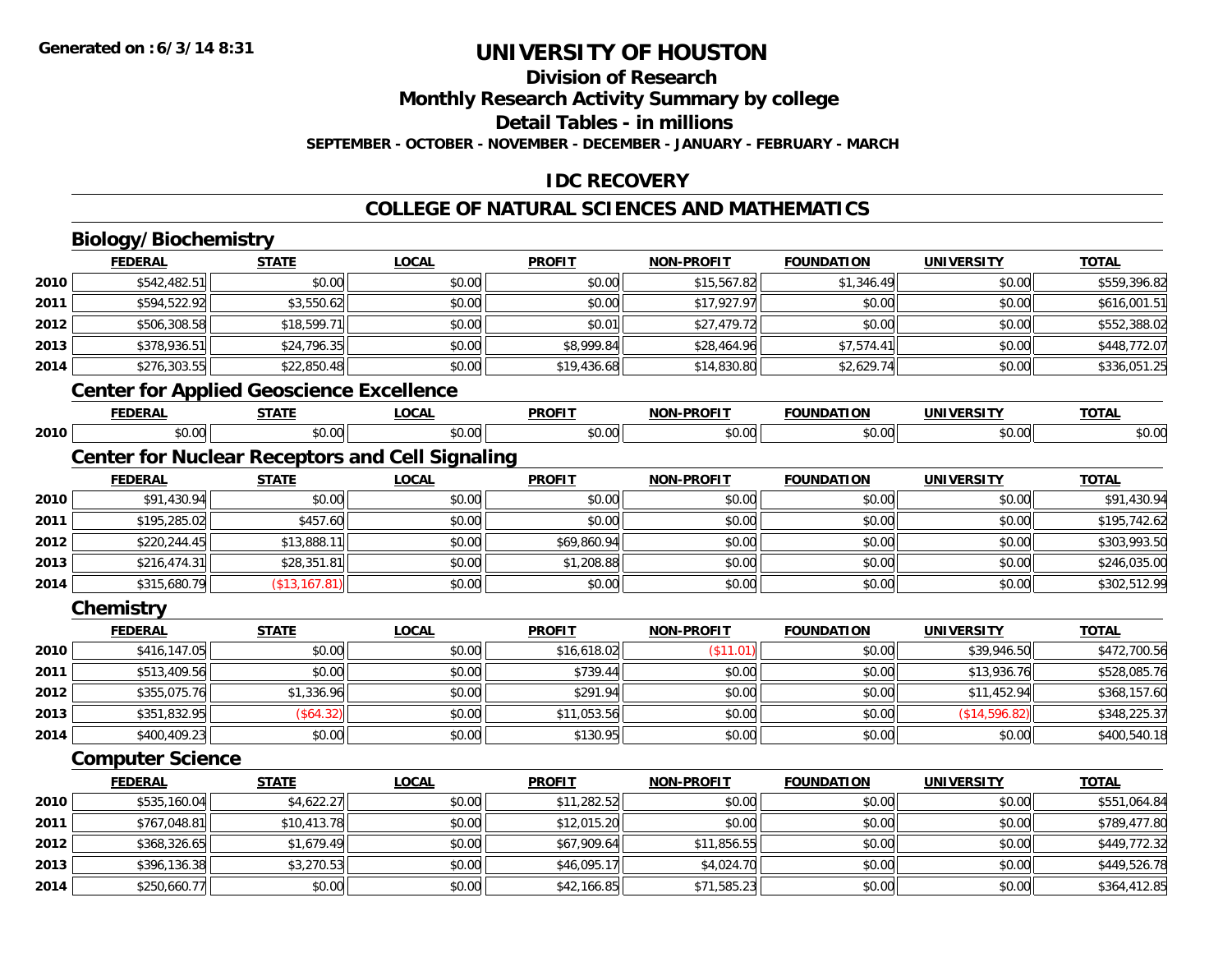# **Division of Research**

**Monthly Research Activity Summary by college**

**Detail Tables - in millions**

**SEPTEMBER - OCTOBER - NOVEMBER - DECEMBER - JANUARY - FEBRUARY - MARCH**

# **IDC RECOVERY**

# **COLLEGE OF NATURAL SCIENCES AND MATHEMATICS**

# **Dean, Natural Sciences and Mathematics**

|      | <b>FEDERAL</b> | <b>STATE</b> | <u>LOCAL</u> | <b>PROFIT</b> | <b>NON-PROFIT</b> | <b>FOUNDATION</b> | <b>UNIVERSITY</b> | <b>TOTAL</b> |
|------|----------------|--------------|--------------|---------------|-------------------|-------------------|-------------------|--------------|
| 2010 | \$0.00         | \$0.00       | \$0.00       | \$0.00        | \$0.00            | \$0.00            | \$0.00            | \$0.00       |
| 2011 | \$0.00         | \$0.00       | \$0.00       | \$0.00        | \$0.00            | \$0.00            | \$0.00            | \$0.00       |
| 2012 | \$5,134.80     | \$0.00       | \$0.00       | \$0.00        | \$0.00            | \$0.00            | \$0.00            | \$5,134.80   |
| 2013 | \$28,374.38    | \$0.00       | \$0.00       | \$0.00        | \$0.00            | \$0.00            | \$0.00            | \$28,374.38  |
| 2014 | \$9,451.61     | \$0.00       | \$0.00       | \$0.00        | \$0.00            | \$0.00            | \$0.00            | \$9,451.61   |

### **Earth & Atmospheric Sciences**

|      | <b>FEDERAL</b> | <b>STATE</b> | <b>LOCAL</b> | <b>PROFIT</b> | <b>NON-PROFIT</b> | <b>FOUNDATION</b> | <b>UNIVERSITY</b> | <b>TOTAL</b> |
|------|----------------|--------------|--------------|---------------|-------------------|-------------------|-------------------|--------------|
| 2010 | \$110,067.53   | \$25,283.47  | \$0.00       | \$223,461.25  | \$27,986.22       | \$0.00            | \$0.00            | \$386,798.47 |
| 2011 | \$165,793.22   | \$52,118.35  | \$0.00       | \$163,810.07  | \$21,851.26       | \$0.00            | \$0.00            | \$403,572.90 |
| 2012 | \$246,210.80   | \$43,863.88  | \$0.00       | \$216,207.99  | \$20,779.62       | \$0.00            | \$0.00            | \$527,062.29 |
| 2013 | \$191,779.48   | \$9,149.50   | \$0.00       | \$216,809.73  | \$18,138.90       | \$0.00            | \$0.00            | \$435,877.61 |
| 2014 | \$138,960.40   | \$25,367.25  | \$0.00       | \$172,150.14  | \$40,736.80       | \$1,021.17        | \$0.00            | \$378,235.76 |

### **Institute for Climate and Atmospheric Science**

|      | <b>FEDERAL</b> | <b>STATE</b> | <b>LOCAL</b> | <b>PROFIT</b> | <b>NON-PROFIT</b> | <b>FOUNDATION</b> | <b>UNIVERSITY</b> | <b>TOTAL</b> |
|------|----------------|--------------|--------------|---------------|-------------------|-------------------|-------------------|--------------|
| 2010 | \$0.00         | \$0.00       | \$0.00       | \$0.00        | \$0.00            | \$0.00            | \$0.00            | \$0.00       |
| 2011 | \$0.00         | \$0.00       | \$0.00       | \$0.00        | \$0.00            | \$0.00            | \$0.00            | \$0.00       |
| 2012 | \$0.00         | \$0.00       | \$0.00       | \$0.00        | \$0.00            | \$0.00            | \$0.00            | \$0.00       |
| 2013 | \$0.00         | \$0.00       | \$0.00       | \$0.00        | \$0.00            | \$0.00            | \$0.00            | \$0.00       |
| 2014 | \$0.00         | \$0.00       | \$0.00       | \$0.00        | \$0.00            | \$0.00            | \$0.00            | \$0.00       |

### **Mathematics**

|      | <b>FEDERAL</b> | <u>STATE</u> | <b>LOCAL</b> | <b>PROFIT</b> | <b>NON-PROFIT</b> | <b>FOUNDATION</b> | UNIVERSITY | <b>TOTAL</b> |
|------|----------------|--------------|--------------|---------------|-------------------|-------------------|------------|--------------|
| 2010 | \$175,012.97   | \$0.00       | \$0.00       | \$2,935.60    | \$0.00            | \$0.00            | \$0.00     | \$177,948.57 |
| 2011 | \$133,822.77   | \$9,484.28   | \$0.00       | \$11,237.72   | \$25,292.85       | \$0.00            | \$0.00     | \$179,837.61 |
| 2012 | \$117,458.98   | \$13,862.30  | \$0.00       | \$32,518.37   | \$9,667.41        | (\$252.50)        | \$0.00     | \$173,254.55 |
| 2013 | \$162,593.52   | \$0.00       | \$0.00       | \$22,332.11   | \$0.00            | \$812.12          | \$0.00     | \$185,737.75 |
| 2014 | \$242,418.65   | \$0.00       | \$0.00       | \$14,735.23   | \$0.00            | \$1,363.16        | \$0.00     | \$258,517.04 |

#### **Physics**

|      | <b>FEDERAL</b> | <b>STATE</b> | <b>LOCAL</b> | <b>PROFIT</b>              | <b>NON-PROFIT</b>          | <b>FOUNDATION</b> | UNIVERSITY | <b>TOTAL</b>                  |
|------|----------------|--------------|--------------|----------------------------|----------------------------|-------------------|------------|-------------------------------|
| 2010 | \$289,172.36   | \$1,089.23   | \$0.00       | \$109.091.5<br>571<br>71.J | <b>¢ 1 0 2 2</b><br>732.69 | \$0.00            | \$0.00     | $+285.81$<br>t 1 r            |
| 2011 | \$359,867.43   | \$688.89     | \$0.00       | 15.386.72<br><b>6111</b>   | \$0.96                     | \$0.00            | \$0.00     | 042.00<br>$-943.7.$<br>\$475. |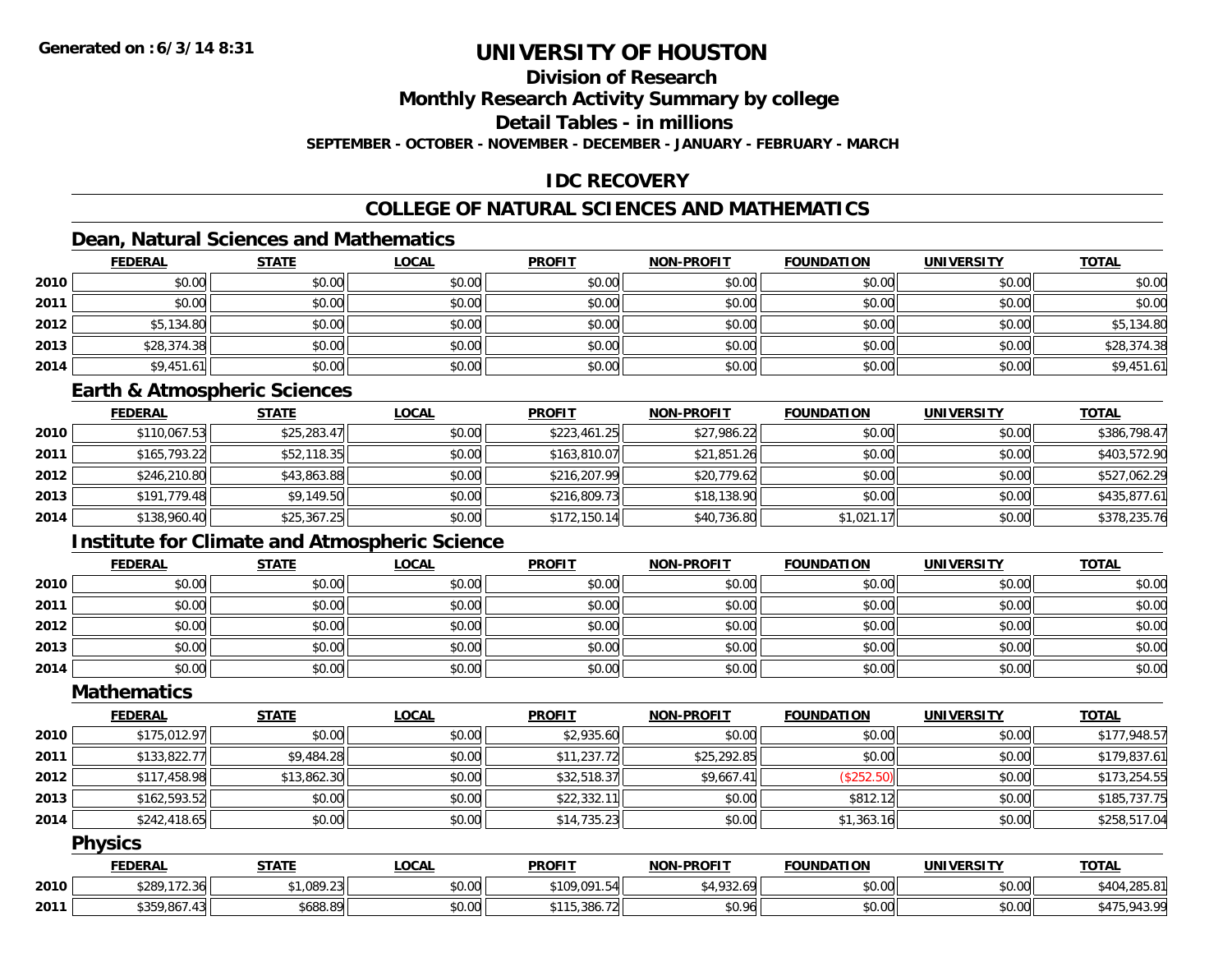#### **Division of Research**

**Monthly Research Activity Summary by college**

**Detail Tables - in millions**

**SEPTEMBER - OCTOBER - NOVEMBER - DECEMBER - JANUARY - FEBRUARY - MARCH**

### **IDC RECOVERY**

#### **COLLEGE OF NATURAL SCIENCES AND MATHEMATICS**

|       | <b>Physics</b>  |                  |              |                |                   |                   |                   |                 |  |  |  |
|-------|-----------------|------------------|--------------|----------------|-------------------|-------------------|-------------------|-----------------|--|--|--|
|       | <b>FEDERAL</b>  | <b>STATE</b>     | <u>LOCAL</u> | <b>PROFIT</b>  | <b>NON-PROFIT</b> | <b>FOUNDATION</b> | <b>UNIVERSITY</b> | <b>TOTAL</b>    |  |  |  |
| 2012  | \$469,043.96    | $($ \$61.33) $ $ | \$0.00       | \$33,883.50    | \$394.22          | \$0.00            | \$0.00            | \$503,260.35    |  |  |  |
| 2013  | \$410,880.19    | \$0.00           | \$0.00       | \$139,515.08   | \$0.00            | \$0.00            | \$0.00            | \$550,395.27    |  |  |  |
| 2014  | \$727,323.08    | \$0.00           | \$0.00       | \$169,728.15   | \$0.00            | \$0.00            | \$0.00            | \$897,051.23    |  |  |  |
| Total | \$11,675,242.92 | \$301,431.40     | \$0.00       | \$1,951,612.81 | \$361,507.65      | \$14,494.59       | \$50,739.38       | \$14,355,028.76 |  |  |  |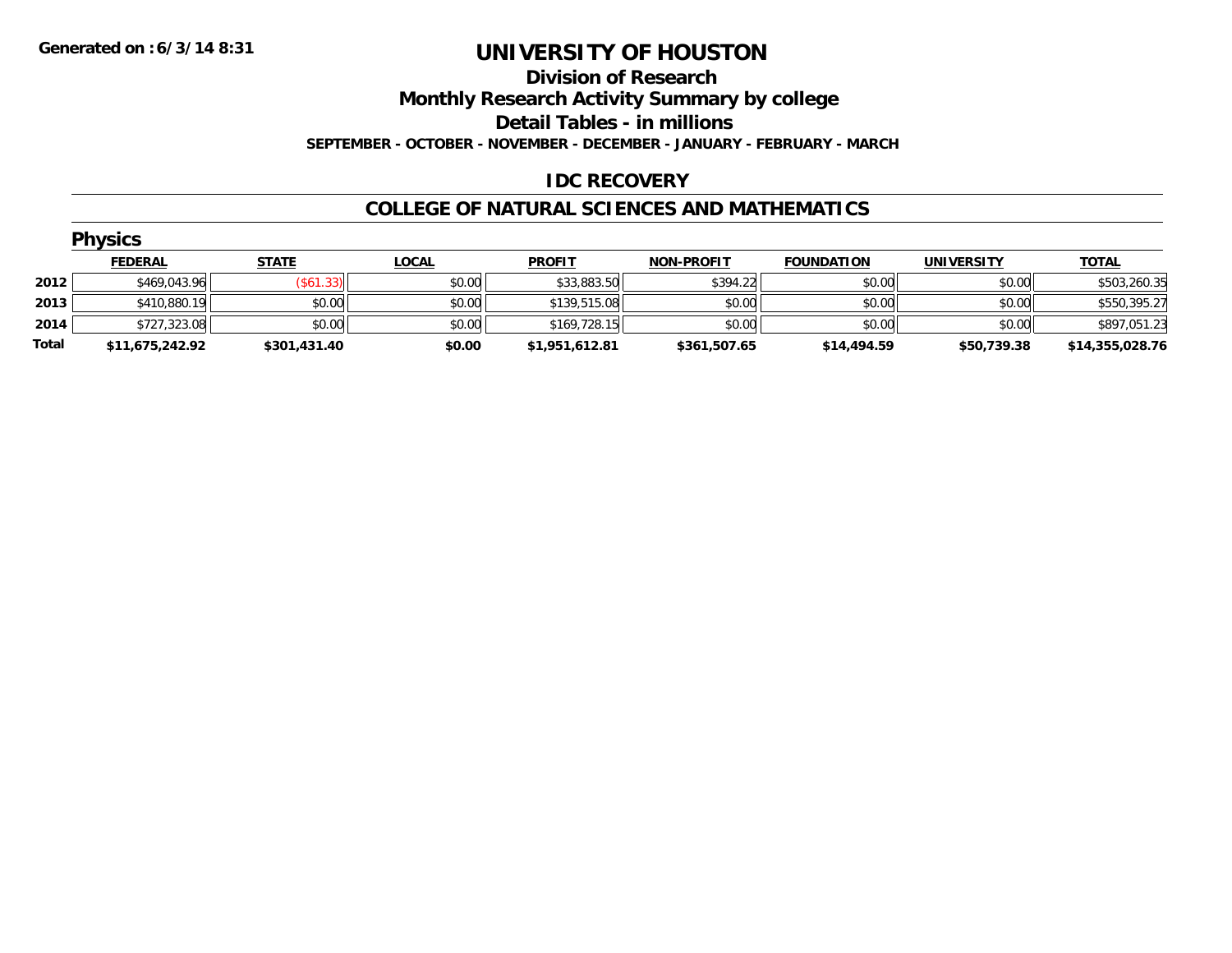# **Division of Research**

**Monthly Research Activity Summary by college**

**Detail Tables - in millions**

**SEPTEMBER - OCTOBER - NOVEMBER - DECEMBER - JANUARY - FEBRUARY - MARCH**

### **IDC RECOVERY**

#### **COLLEGE OF OPTOMETRY**

# **Optometry, Community**

|       | <b>FEDERAL</b> | <b>STATE</b> | <b>LOCAL</b> | <b>PROFIT</b> | <b>NON-PROFIT</b> | <b>FOUNDATION</b> | <b>UNIVERSITY</b> | <b>TOTAL</b>   |
|-------|----------------|--------------|--------------|---------------|-------------------|-------------------|-------------------|----------------|
| 2010  | \$653,169.50   | \$1,562.34   | \$0.00       | \$66,380.37   | \$0.00            | \$0.00            | \$18,914.44       | \$740,026.65   |
| 2011  | \$526,685.21   | \$1,176.77   | \$0.00       | \$31,004.05   | \$0.00            | \$0.00            | \$20,179.12       | \$579,045.15   |
| 2012  | \$624,845.08   | \$0.00       | \$0.00       | \$46,495.60   | \$0.00            | \$0.00            | \$32,077.87       | \$703,418.55   |
| 2013  | \$671,415.29   | \$0.00       | \$0.00       | \$123,574.89  | \$0.00            | \$0.00            | \$20,068.74       | \$815,058.92   |
| 2014  | \$760,950.21   | \$0.00       | \$0.00       | \$101,837.56  | \$0.00            | \$0.00            | \$27,394.84       | \$890,182.61   |
| Total | \$3,237,065.29 | \$2,739.11   | \$0.00       | \$369,292.47  | \$0.00            | \$0.00            | \$118,635.01      | \$3,727,731.88 |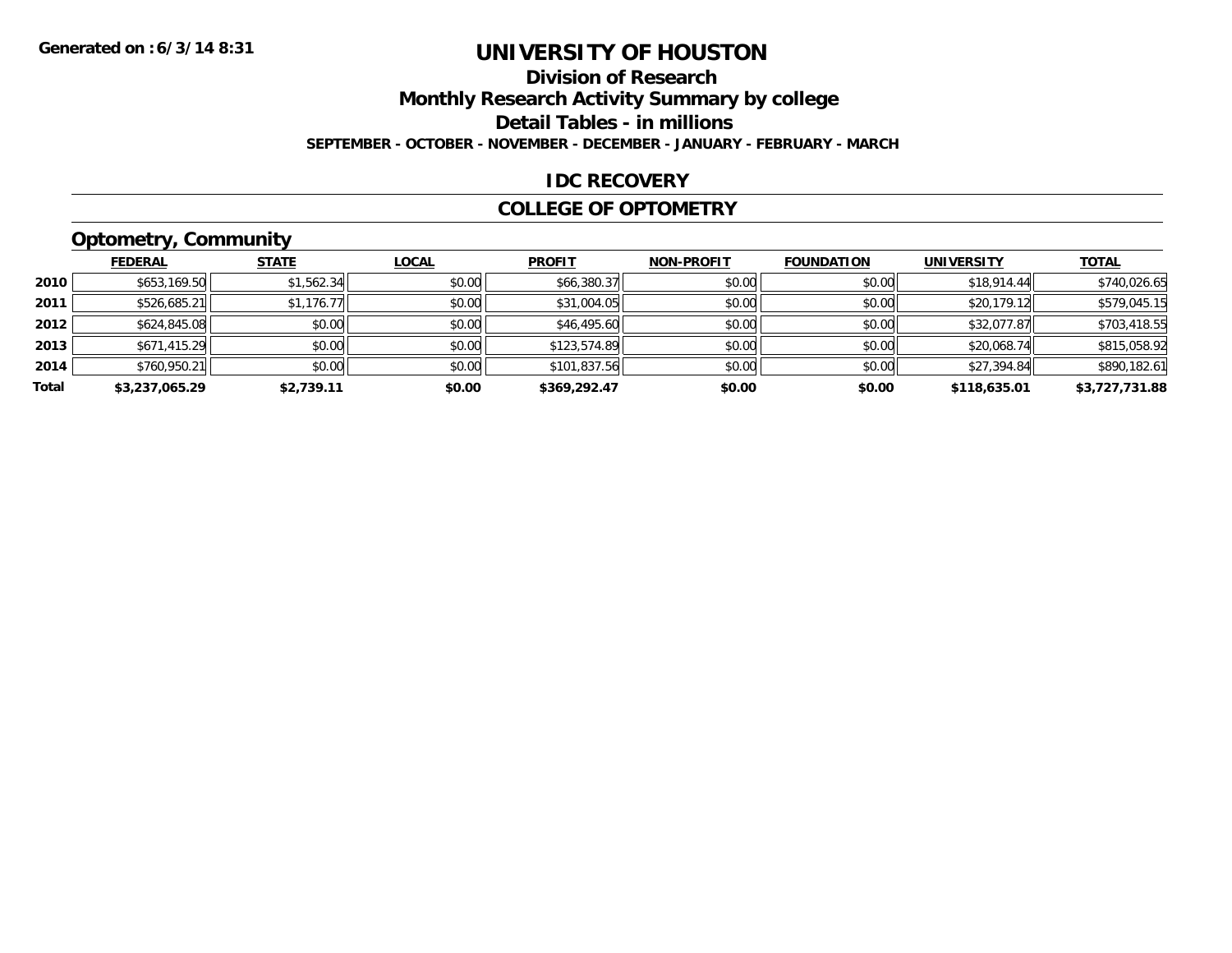**Division of Research**

**Monthly Research Activity Summary by college**

**Detail Tables - in millions**

**SEPTEMBER - OCTOBER - NOVEMBER - DECEMBER - JANUARY - FEBRUARY - MARCH**

### **IDC RECOVERY**

#### **COLLEGE OF PHARMACY**

|       | <b>FEDERAL</b> | <b>STATE</b>                                | <b>LOCAL</b>                                       | <b>PROFIT</b> | <b>NON-PROFIT</b> | <b>FOUNDATION</b> | <b>UNIVERSITY</b> | <b>TOTAL</b>   |
|-------|----------------|---------------------------------------------|----------------------------------------------------|---------------|-------------------|-------------------|-------------------|----------------|
| 2014  | \$0.00         | \$0.00                                      | \$0.00                                             | \$0.00        | \$0.00            | \$0.00            | \$0.00            | \$0.00         |
|       |                | <b>Clinical Sciences and Administration</b> |                                                    |               |                   |                   |                   |                |
|       | <b>FEDERAL</b> | <b>STATE</b>                                | <b>LOCAL</b>                                       | <b>PROFIT</b> | <b>NON-PROFIT</b> | <b>FOUNDATION</b> | <b>UNIVERSITY</b> | <b>TOTAL</b>   |
| 2010  | \$19,450.71    | \$0.00                                      | \$0.00                                             | \$38,823.19   | \$8,208.15        | \$0.00            | \$216.46          | \$66,698.51    |
| 2011  | \$36,807.75    | \$0.00                                      | \$0.00                                             | \$42,503.04   | \$12,552.62       | \$0.00            | \$4.97            | \$91,868.39    |
| 2012  | \$26,359.05    | \$0.00                                      | \$0.00                                             | \$39,588.41   | (\$11.27)         | \$0.00            | \$0.00            | \$65,936.19    |
| 2013  | \$56,795.43    | \$0.00                                      | \$0.00                                             | \$47,689.72   | \$0.00            | \$0.00            | \$0.00            | \$104,485.15   |
| 2014  | \$26,488.17    | \$0.00                                      | \$0.00                                             | \$57,085.67   | \$3,911.60        | \$0.00            | \$0.00            | \$87,485.44    |
|       | Dean, Pharmacy |                                             |                                                    |               |                   |                   |                   |                |
|       | <b>FEDERAL</b> | <b>STATE</b>                                | <b>LOCAL</b>                                       | <b>PROFIT</b> | <b>NON-PROFIT</b> | <b>FOUNDATION</b> | <b>UNIVERSITY</b> | <b>TOTAL</b>   |
| 2010  | \$0.00         | \$0.00                                      | \$0.00                                             | \$0.00        | \$0.00            | \$0.00            | \$0.00            | \$0.00         |
| 2011  | \$0.00         | \$0.00                                      | \$0.00                                             | \$0.00        | \$0.00            | \$0.00            | \$0.00            | \$0.00         |
| 2012  | \$0.00         | \$0.00                                      | \$0.00                                             | \$0.00        | \$0.00            | \$0.00            | \$0.00            | \$0.00         |
| 2013  | \$0.00         | \$0.00                                      | \$0.00                                             | \$0.00        | \$0.00            | \$0.00            | \$0.00            | \$0.00         |
| 2014  | \$0.00         | \$0.00                                      | \$0.00                                             | \$0.00        | \$0.00            | \$0.00            | \$0.00            | \$0.00         |
|       |                |                                             | <b>Pharmacological and Pharmaceutical Sciences</b> |               |                   |                   |                   |                |
|       | <b>FEDERAL</b> | <b>STATE</b>                                | <b>LOCAL</b>                                       | <b>PROFIT</b> | <b>NON-PROFIT</b> | <b>FOUNDATION</b> | <b>UNIVERSITY</b> | <b>TOTAL</b>   |
| 2010  | \$444,570.66   | \$235.75                                    | \$0.00                                             | (\$422.90)    | \$8,283.30        | \$1,300.39        | \$0.00            | \$453,967.20   |
| 2011  | \$519,788.77   | \$5,643.89                                  | \$0.00                                             | \$0.00        | \$10,894.74       | \$0.00            | \$0.00            | \$536,327.40   |
| 2012  | \$291,966.90   | \$0.01                                      | \$0.00                                             | \$0.00        | \$5,357.87        | \$291.71          | \$0.00            | \$297,616.49   |
| 2013  | \$323,353.18   | \$0.00                                      | \$0.00                                             | \$0.00        | \$1,535.43        | \$1,340.53        | \$0.00            | \$326,229.14   |
| 2014  | \$296,751.88   | \$0.00                                      | \$0.00                                             | \$2,289.14    | \$0.00            | \$1,912.04        | \$0.00            | \$300,953.06   |
| Total | \$2,042,332.48 | \$5,879.65                                  | \$0.00                                             | \$227,556.27  | \$50,732.44       | \$4,844.67        | \$221.43          | \$2,331,566.94 |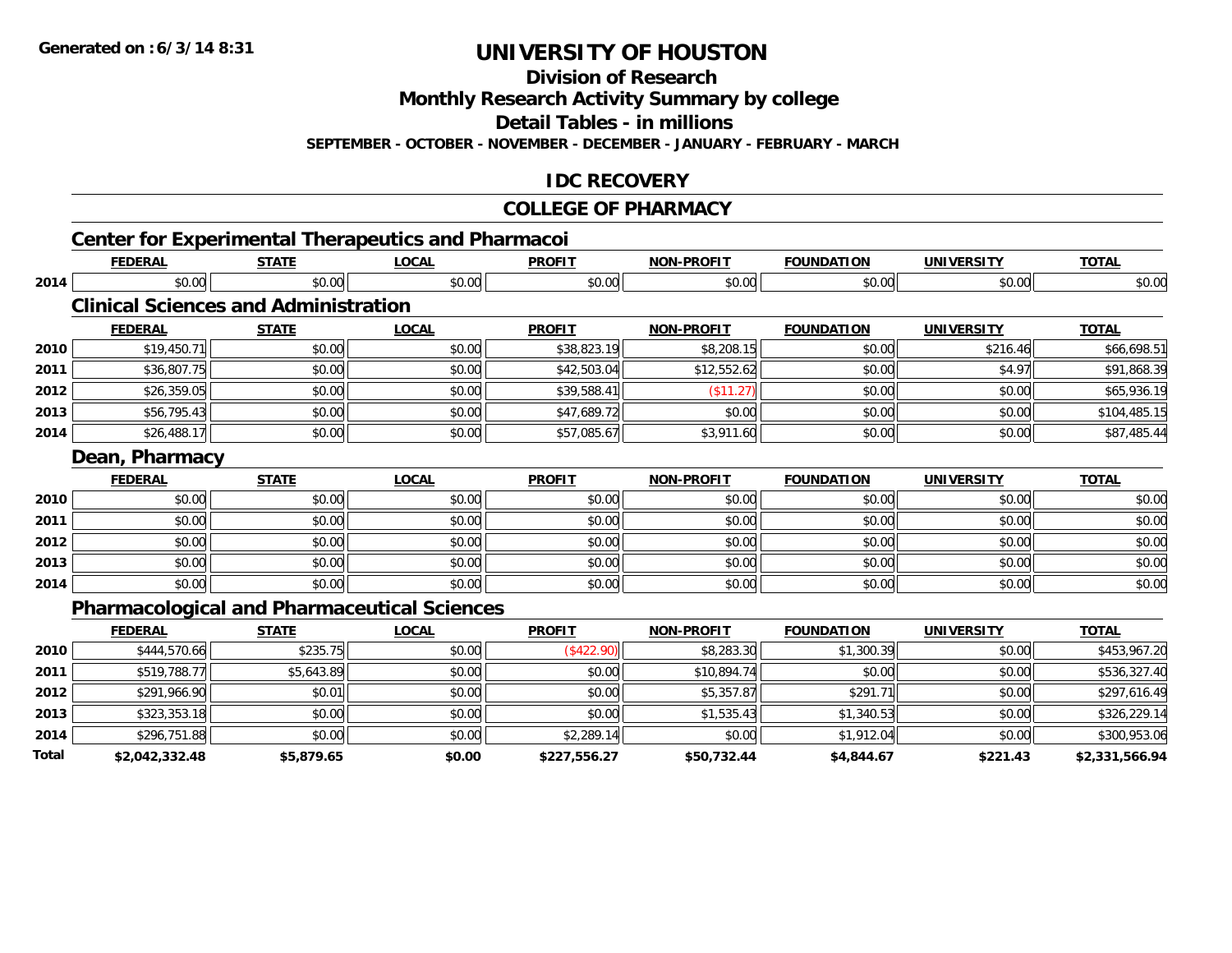**Division of Research**

**Monthly Research Activity Summary by college**

**Detail Tables - in millions**

**SEPTEMBER - OCTOBER - NOVEMBER - DECEMBER - JANUARY - FEBRUARY - MARCH**

### **IDC RECOVERY**

#### **COLLEGE OF TECHNOLOGY**

|      | <b>Center for Life Sciences Technology</b> |              |                                               |               |                   |                   |                   |              |
|------|--------------------------------------------|--------------|-----------------------------------------------|---------------|-------------------|-------------------|-------------------|--------------|
|      | <b>FEDERAL</b>                             | <b>STATE</b> | <b>LOCAL</b>                                  | <b>PROFIT</b> | <b>NON-PROFIT</b> | <b>FOUNDATION</b> | <b>UNIVERSITY</b> | <b>TOTAL</b> |
| 2010 | \$0.00                                     | \$0.00       | \$0.00                                        | \$0.00        | \$0.00            | \$0.00            | \$0.00            | \$0.00       |
|      | <b>Center for Technology Literacy</b>      |              |                                               |               |                   |                   |                   |              |
|      | <b>FEDERAL</b>                             | <b>STATE</b> | <b>LOCAL</b>                                  | <b>PROFIT</b> | <b>NON-PROFIT</b> | <b>FOUNDATION</b> | <b>UNIVERSITY</b> | <b>TOTAL</b> |
| 2010 | \$407.97                                   | \$0.00       | \$0.00                                        | \$0.00        | \$0.00            | \$0.00            | \$0.00            | \$407.97     |
| 2011 | \$90,423.87                                | \$0.00       | \$0.00                                        | \$0.00        | \$0.00            | \$0.00            | \$0.00            | \$90,423.87  |
| 2012 | \$79,282.76                                | \$0.00       | \$0.00                                        | \$0.00        | \$0.00            | \$0.00            | \$0.00            | \$79,282.76  |
| 2013 | \$52,285.09                                | \$0.00       | \$0.00                                        | \$0.00        | \$0.00            | \$0.00            | \$0.00            | \$52,285.09  |
| 2014 | \$60,927.42                                | \$0.00       | \$0.00                                        | \$0.00        | \$0.00            | \$0.00            | \$0.00            | \$60,927.42  |
|      | <b>Construction Management</b>             |              |                                               |               |                   |                   |                   |              |
|      | <b>FEDERAL</b>                             | <b>STATE</b> | <b>LOCAL</b>                                  | <b>PROFIT</b> | <b>NON-PROFIT</b> | <b>FOUNDATION</b> | <b>UNIVERSITY</b> | <b>TOTAL</b> |
| 2013 | \$0.00                                     | \$1,127.22   | \$0.00                                        | \$0.00        | \$0.00            | \$1,095.19        | \$0.00            | \$2,222.41   |
| 2014 | \$0.00                                     | \$2,763.67   | \$0.00                                        | \$0.00        | \$0.00            | \$813.26          | \$0.00            | \$3,576.93   |
|      | Dean, Technology                           |              |                                               |               |                   |                   |                   |              |
|      | <b>FEDERAL</b>                             | <b>STATE</b> | <b>LOCAL</b>                                  | <b>PROFIT</b> | <b>NON-PROFIT</b> | <b>FOUNDATION</b> | <b>UNIVERSITY</b> | <b>TOTAL</b> |
| 2010 | \$44,289.67                                | \$0.00       | \$0.00                                        | \$0.00        | \$0.00            | \$0.00            | \$0.00            | \$44,289.67  |
| 2011 | \$30,065.28                                | \$0.00       | \$0.00                                        | \$0.00        | \$0.00            | \$0.00            | \$0.00            | \$30,065.28  |
| 2012 | \$32,927.26                                | \$0.00       | \$0.00                                        | \$0.00        | \$0.00            | \$0.00            | \$0.00            | \$32,927.26  |
| 2013 | \$13,817.39                                | \$0.00       | \$0.00                                        | \$0.00        | \$0.00            | \$0.00            | \$0.00            | \$13,817.39  |
| 2014 | \$0.00                                     | \$0.00       | \$0.00                                        | \$0.00        | \$0.00            | \$0.00            | \$0.00            | \$0.00       |
|      | <b>Engineering Technology</b>              |              |                                               |               |                   |                   |                   |              |
|      | <b>FEDERAL</b>                             | <b>STATE</b> | <b>LOCAL</b>                                  | <b>PROFIT</b> | <b>NON-PROFIT</b> | <b>FOUNDATION</b> | <b>UNIVERSITY</b> | <b>TOTAL</b> |
| 2010 | \$30,605.51                                | \$0.00       | \$0.00                                        | \$630.64      | \$0.00            | \$12,724.99       | \$38.22           | \$43,999.36  |
| 2011 | \$66,973.49                                | \$0.00       | \$0.00                                        | \$0.00        | \$0.00            | \$8,326.02        | \$0.00            | \$75,299.51  |
| 2012 | \$56,048.30                                | \$0.00       | \$0.00                                        | \$4,427.29    | \$0.00            | \$0.00            | \$0.00            | \$60,475.59  |
| 2013 | \$99,591.81                                | \$0.00       | \$0.00                                        | \$10,527.14   | \$0.00            | \$1,567.70        | \$0.00            | \$111,686.65 |
| 2014 | \$45,001.00                                | \$0.00       | \$0.00                                        | \$16,687.35   | \$0.00            | \$0.00            | \$0.00            | \$61,688.35  |
|      |                                            |              | <b>Human Development and Consumer Science</b> |               |                   |                   |                   |              |
|      | <b>FEDERAL</b>                             | <b>STATE</b> | <b>LOCAL</b>                                  | <b>PROFIT</b> | <b>NON-PROFIT</b> | <b>FOUNDATION</b> | <b>UNIVERSITY</b> | <b>TOTAL</b> |
| 2010 | \$617.04                                   | \$0.00       | \$0.00                                        | \$415.56      | \$0.00            | \$0.00            | \$0.00            | \$1,032.60   |
| 2011 | \$213.79                                   | \$0.00       | \$0.00                                        | \$136.23      | \$0.00            | \$0.00            | \$0.00            | \$350.02     |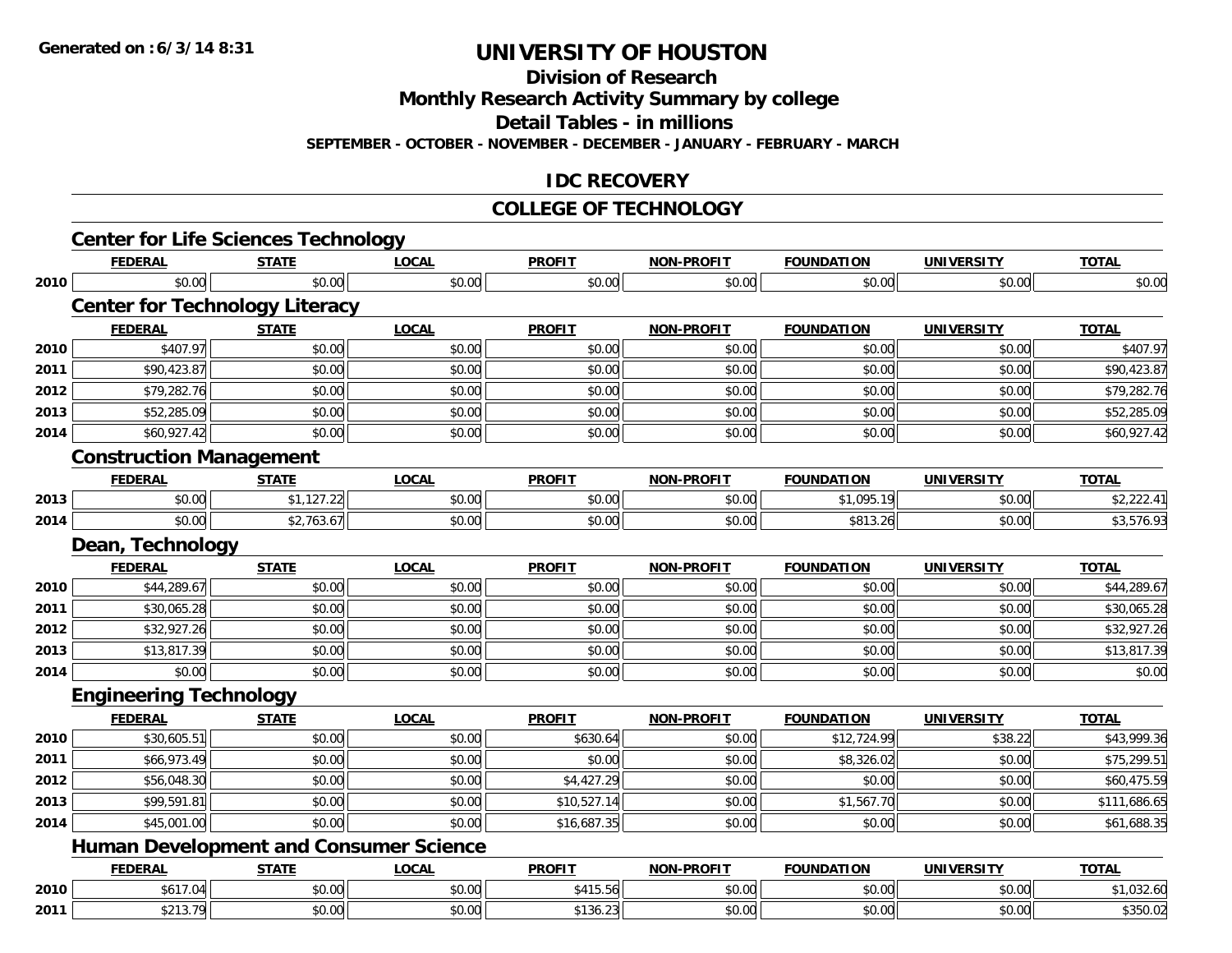# **Division of Research**

**Monthly Research Activity Summary by college**

**Detail Tables - in millions**

**SEPTEMBER - OCTOBER - NOVEMBER - DECEMBER - JANUARY - FEBRUARY - MARCH**

### **IDC RECOVERY**

### **COLLEGE OF TECHNOLOGY**

# **Human Development and Consumer Science**

|      | <b>FEDERAL</b>                            | <b>STATE</b> | <b>_OCAL</b> | <b>PROFIT</b> | <b>NON-PROFIT</b> | <b>FOUNDATION</b> | UNIVERSITY | <b>TOTAL</b>            |
|------|-------------------------------------------|--------------|--------------|---------------|-------------------|-------------------|------------|-------------------------|
| 2012 | 0.10701<br>312/01                         | \$0.00       | \$0.00       | \$0.00        | \$0.00            | ደስ ሰሰ<br>DU.UU    | \$0.00     | $AA$ $A$ $A$            |
| 2013 | A<br>Y 153.561                            | \$0.00       | \$0.00       | \$0.00        | \$0.00            | \$0.00            | \$0.00     | <b>C15256</b><br>יט.טני |
| 2014 | $\sim$ $ \sim$ $\sim$<br>42, J I Z.O / II | \$0.00       | \$0.00       | \$0.00        | \$0.00            | ャロッサリコ・コー         | \$0.00     | 0.0100<br>1,026.3       |

<u> 1980 - Johann Stoff, deutscher Stoffen und der Stoffen und der Stoffen und der Stoffen und der Stoffen und de</u>

### **Information & Logistics Technology**

|      | <b>FEDERAL</b> | <b>STATE</b> | <u>LOCAL</u> | <b>PROFIT</b> | <b>NON-PROFIT</b> | <b>FOUNDATION</b> | <b>UNIVERSITY</b> | <b>TOTAL</b> |
|------|----------------|--------------|--------------|---------------|-------------------|-------------------|-------------------|--------------|
| 2010 | \$1,978.67     | \$0.00       | \$0.00       | \$0.00        | \$0.00            | \$0.00            | \$0.00            | \$1,978.67   |
| 2011 | \$100.40       | \$0.00       | \$0.00       | \$0.00        | \$0.00            | \$0.00            | \$0.00            | (\$100.40)   |
| 2012 | \$8,863.65     | \$0.00       | \$0.00       | \$0.00        | \$0.00            | \$0.00            | \$0.00            | \$8,863.65   |
| 2013 | \$0.00         | \$0.00       | \$0.00       | \$0.00        | \$0.00            | \$0.00            | \$0.00            | \$0.00       |
| 2014 | \$92.50        | \$0.00       | \$0.00       | \$0.00        | \$0.00            | \$0.00            | \$0.00            | \$92.50      |

### **Texas Manufacturing Assistance Center**

|       | <b>FEDERAL</b> | <b>STATE</b> | <b>LOCAL</b> | <b>PROFIT</b> | <b>NON-PROFIT</b> | <b>FOUNDATION</b> | <b>UNIVERSITY</b> | <b>TOTAL</b> |
|-------|----------------|--------------|--------------|---------------|-------------------|-------------------|-------------------|--------------|
| 2010  | \$0.00         | \$0.00       | \$0.00       | \$0.00        | \$0.00            | \$0.00            | \$0.00            | \$0.00       |
| 2011  | \$0.00         | \$0.00       | \$0.00       | \$0.00        | \$0.00            | \$0.00            | \$0.00            | \$0.00       |
| 2012  | \$0.00         | \$0.00       | \$0.00       | \$0.00        | \$0.00            | \$0.00            | \$0.00            | \$0.00       |
| 2013  | \$0.00         | \$0.00       | \$0.00       | \$0.00        | \$0.00            | \$0.00            | \$0.00            | \$0.00       |
| 2014  | \$0.00         | \$0.00       | \$0.00       | \$0.00        | \$0.00            | \$0.00            | \$0.00            | \$0.00       |
| Total | \$716,981.28   | \$3,890.89   | \$0.00       | \$32,824.21   | \$0.00            | \$32,980.68       | \$38.22           | \$786,715.28 |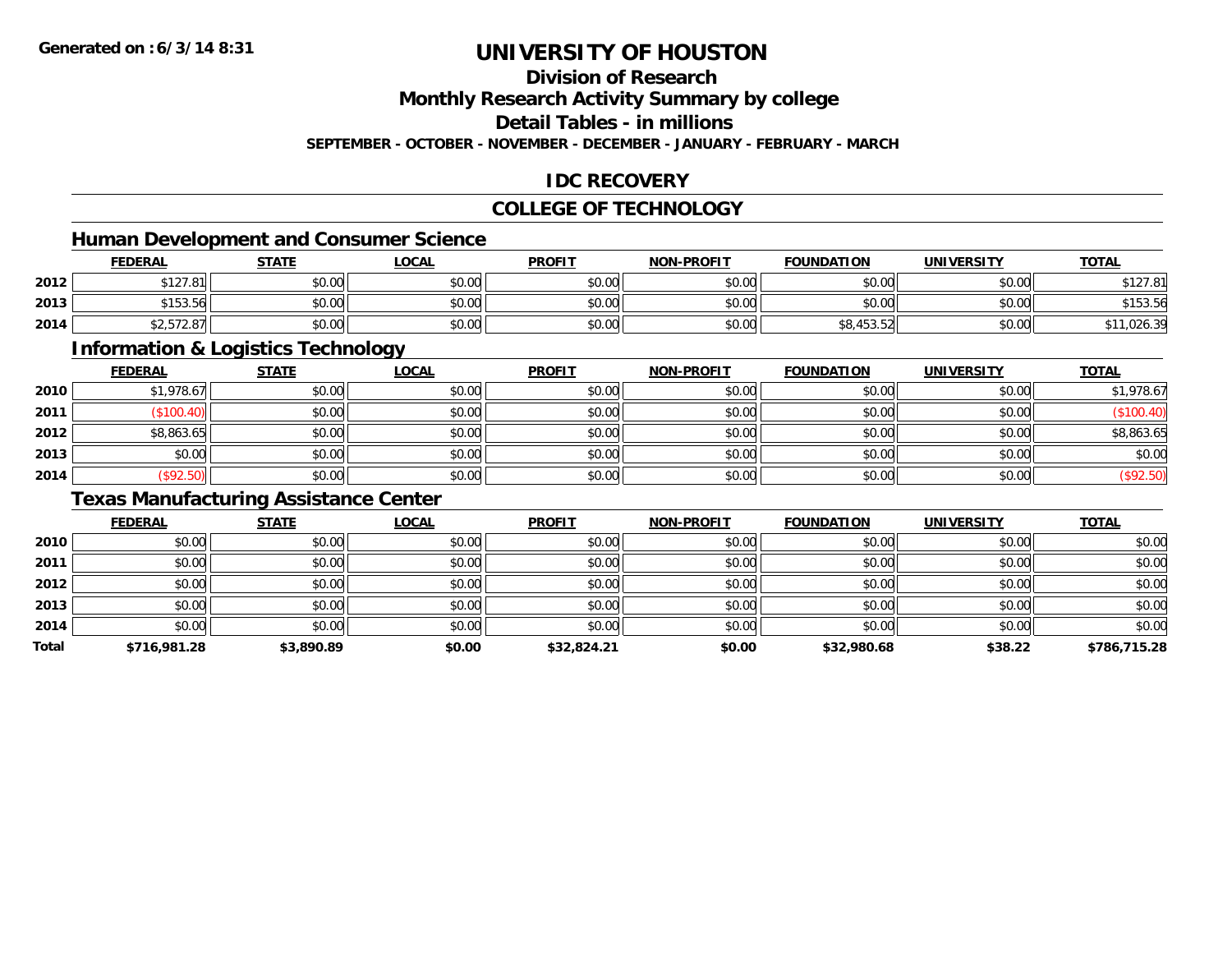# **Division of Research**

**Monthly Research Activity Summary by college**

**Detail Tables - in millions**

**SEPTEMBER - OCTOBER - NOVEMBER - DECEMBER - JANUARY - FEBRUARY - MARCH**

## **IDC RECOVERY**

## **CULLEN COLLEGE OF ENGINEERING**

## **Biomedical Engineering**

|      | <b>FEDERAL</b> | <b>STATE</b> | <b>LOCAL</b> | <b>PROFIT</b> | <b>NON-PROFIT</b> | <b>FOUNDATION</b> | <b>UNIVERSITY</b> | <b>TOTAL</b> |
|------|----------------|--------------|--------------|---------------|-------------------|-------------------|-------------------|--------------|
| 2010 | \$44,712.78    | \$0.00       | \$0.00       | \$0.00        | \$0.00            | (\$26.35)         | \$0.00            | \$44,686.43  |
| 2011 | \$39,640.95    | \$0.00       | \$0.00       | \$0.00        | \$0.00            | \$0.00            | \$0.00            | \$39,640.95  |
| 2012 | \$55,175.60    | \$0.00       | \$0.00       | \$0.00        | \$0.00            | \$0.00            | \$0.00            | \$55,175.60  |
| 2013 | \$152,891.61   | \$0.00       | \$0.00       | \$0.00        | \$0.00            | \$0.00            | \$0.00            | \$152,891.61 |
| 2014 | \$343,755.46   | \$0.00       | \$0.00       | (\$11,803.27) | \$0.00            | \$0.00            | \$0.00            | \$331,952.19 |

## **Center for Innovative Grouting Materials and Tech**

|      | <u>FEDERAL</u> | <b>STATE</b> | <b>LOCAL</b> | <b>PROFIT</b> | <b>NON-PROFIT</b> | <b>FOUNDATION</b> | <b>UNIVERSITY</b> | <b>TOTAL</b> |
|------|----------------|--------------|--------------|---------------|-------------------|-------------------|-------------------|--------------|
| 2010 | \$0.00         | \$0.00       | \$0.00       | \$0.00        | \$0.00            | \$0.00            | \$0.00            | \$0.00       |
| 2011 | \$0.00         | \$0.00       | \$0.00       | \$0.00        | \$0.00            | \$0.00            | \$0.00            | \$0.00       |
| 2012 | \$0.00         | \$0.00       | \$0.00       | \$0.00        | \$0.00            | \$0.00            | \$0.00            | \$0.00       |
| 2013 | \$0.00         | \$0.00       | \$0.00       | \$0.00        | \$0.00            | \$0.00            | \$0.00            | \$0.00       |
| 2014 | \$0.00         | \$0.00       | \$0.00       | \$0.00        | \$0.00            | \$0.00            | \$0.00            | \$0.00       |

## **Chemical Engineering**

|      | <b>FEDERAL</b> | <b>STATE</b>    | <b>LOCAL</b> | <b>PROFIT</b> | <b>NON-PROFIT</b> | <b>FOUNDATION</b> | <b>UNIVERSITY</b> | <b>TOTAL</b> |
|------|----------------|-----------------|--------------|---------------|-------------------|-------------------|-------------------|--------------|
| 2010 | \$408,292.95   | (S45, 551.26)   | \$3,945.37   | \$50,062.47   | \$0.00            | \$901.27          | \$30,015.05       | \$447,665.85 |
| 2011 | \$441,333.15   | (\$404, 840.66) | \$1,411.18   | \$105,237.84  | \$0.00            | (\$219.31)        | \$28,807.05       | \$171,729.24 |
| 2012 | \$455,620.24   | \$3,275.56      | \$224.16     | \$171,398.93  | \$0.00            | \$105.41          | \$0.02            | \$630,624.32 |
| 2013 | \$488,814.16   | \$5,792.84      | \$0.00       | \$101,218.71  | \$0.00            | (\$15.16)         | (\$6,637.83)      | \$589,172.72 |
| 2014 | \$504,245.33   | \$1,946.03      | \$0.00       | \$223,362.34  | \$0.00            | \$908.54          | \$0.00            | \$730,462.25 |

### **Civil Engineering**

|      | <b>FEDERAL</b> | <b>STATE</b> | <b>LOCAL</b> | <b>PROFIT</b> | <b>NON-PROFIT</b> | <b>FOUNDATION</b> | <b>UNIVERSITY</b> | <b>TOTAL</b> |
|------|----------------|--------------|--------------|---------------|-------------------|-------------------|-------------------|--------------|
| 2010 | \$72,573.66    | \$15,311.31  | \$25,164.99  | \$11,860.65   | \$10,289.43       | \$0.00            | \$0.00            | \$135,200.04 |
| 2011 | \$148,003.61   | \$12,437.98  | \$0.00       | \$36,239.52   | \$13,478.15       | \$0.00            | \$5,260.31        | \$215,419.57 |
| 2012 | \$135,583.66   | \$12,253.17  | \$23,911.21  | \$16,971.29   | \$9,824.65        | \$0.00            | \$0.00            | \$198,543.99 |
| 2013 | \$303,993.52   | \$13,255.54  | \$3,214.74   | \$61,521.97   | \$13,027.30       | \$0.00            | \$2,252.93        | \$397,266.00 |
| 2014 | \$405,185.60   | \$6,042.82   | (\$1,308.66) | \$98,895.59   | \$14,292.12       | \$9,993.31        | \$0.00            | \$533,100.79 |

## **Composites Engineering and Applications Center**

|      | <b>DERAL</b>                    | <b>CTATI</b>          | .OCAI                  | <b>PROFIT</b>         | <b>DDAEIT</b><br><b>NION</b> | .<br>ב נוחו<br>пом | - R.J.         | <b>TOTAL</b>                   |
|------|---------------------------------|-----------------------|------------------------|-----------------------|------------------------------|--------------------|----------------|--------------------------------|
| 2011 | $\sim$<br>. uu u                | $\overline{ }$<br>ט.ט | $\sim$ 00<br>pu.uu     | $\sim$ 00<br>ັ⊎ບ.ບບ,  | 0.00<br>PO.OO                | vv.vv              | 0.001<br>vv.vv | 0000<br>\$U.UU                 |
| 2012 | $\sim$ $\sim$<br>$\sim$<br>o.uu | しいい                   | $\sim$ $\sim$<br>vu.uu | $\sim$ 00<br>ັ້ນບ.ບເ∞ | 0.00<br>PO.OO                | JU.UU              | 0.00<br>PO.OO  | 0 <sup>0</sup><br><b>JU.UU</b> |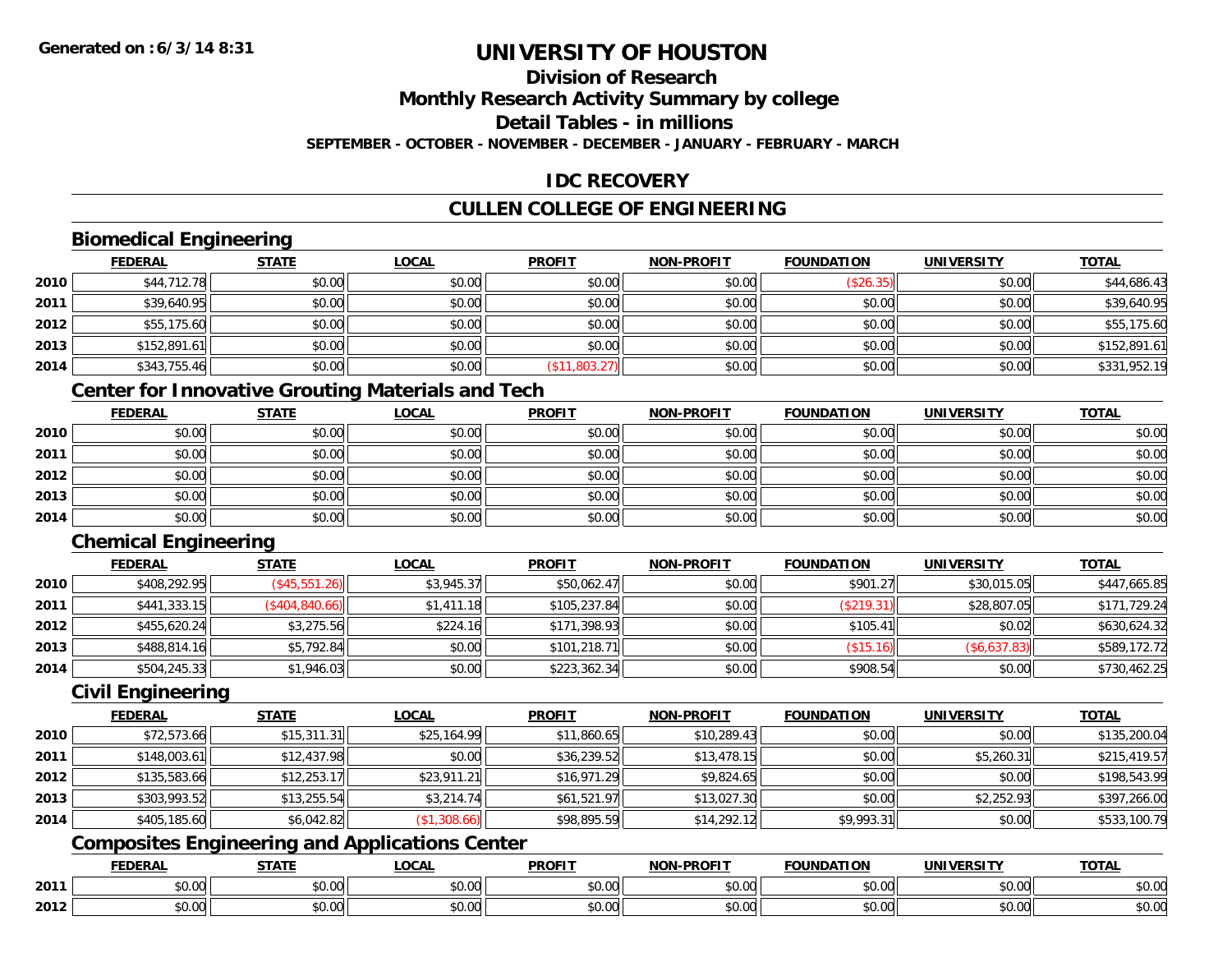## **Division of Research**

**Monthly Research Activity Summary by college**

**Detail Tables - in millions**

**SEPTEMBER - OCTOBER - NOVEMBER - DECEMBER - JANUARY - FEBRUARY - MARCH**

## **IDC RECOVERY**

## **CULLEN COLLEGE OF ENGINEERING**

# **Composites Engineering and Applications Center**

|      | <b>NEDAI</b><br>- R.P | <b>CTATE</b> | $\sim$<br>.UGAL | <b>PROFIT</b>                    | -PROFIT<br>NOM                              | <b>ATION</b><br>מרו | <b>IINIVEDSITV</b> | <b>TOTA</b>   |
|------|-----------------------|--------------|-----------------|----------------------------------|---------------------------------------------|---------------------|--------------------|---------------|
| 2013 | 0000                  | $\sim$ 00    | 0.00            | $\uparrow$ $\uparrow$ $\uparrow$ | $\sim$ 00                                   | $\sim$ 00           | $\sim$ 00          | $\sim$ $\sim$ |
|      | <b>DU.UU</b>          | טט.טע        | JU.UU           | JU.U                             | טט.טע                                       | טט.טע               | JU.UU              | DU.UU         |
| 2014 | 0000                  | $\sim$ 00    | 0.00            | 0 <sub>0</sub>                   | $\uparrow$ $\uparrow$ $\uparrow$ $\uparrow$ | $\sim$ 00           | $\sim$ 00          | $\sim$ $\sim$ |
|      | ,u.uu                 | JU.UU        | vu.vu           | vv.v                             | vv.vv                                       | טט.טע               | vu.vu              | ง∪.∪บ         |

### **Dean, Engineering**

|      | Dean, Engineering |              |              |               |                   |                   |                   |              |  |  |  |  |
|------|-------------------|--------------|--------------|---------------|-------------------|-------------------|-------------------|--------------|--|--|--|--|
|      | <b>FEDERAL</b>    | <b>STATE</b> | <b>LOCAL</b> | <b>PROFIT</b> | <b>NON-PROFIT</b> | <b>FOUNDATION</b> | <b>UNIVERSITY</b> | <b>TOTAL</b> |  |  |  |  |
| 2010 | \$2,858.23        | \$0.00       | \$0.00       | \$0.00        | \$0.00            | \$0.00            | \$0.00            | \$2,858.23   |  |  |  |  |
| 2011 | \$2,879.76        | \$0.00       | \$0.00       | \$0.00        | \$0.00            | \$0.00            | \$0.00            | \$2,879.76   |  |  |  |  |
| 2012 | \$2,569.79        | \$0.00       | \$0.00       | \$0.00        | \$0.00            | \$0.00            | \$0.00            | \$2,569.79   |  |  |  |  |
| 2013 | \$2,856.65        | \$0.00       | \$0.00       | \$0.00        | \$0.00            | \$0.00            | \$0.00            | \$2,856.65   |  |  |  |  |
| 2014 | \$2,698.07        | \$0.00       | \$0.00       | \$0.00        | \$0.00            | \$0.00            | \$0.00            | \$2,698.07   |  |  |  |  |

## **Electrical & Computer Engineering**

|      | <b>FEDERAL</b> | <b>STATE</b> | <u>LOCAL</u> | <b>PROFIT</b> | <b>NON-PROFIT</b> | <b>FOUNDATION</b> | UNIVERSITY | <b>TOTAL</b> |
|------|----------------|--------------|--------------|---------------|-------------------|-------------------|------------|--------------|
| 2010 | \$259,962.56   | \$12,967.38  | \$0.00       | \$62,717.15   | \$8,829.71        | \$0.00            | \$89.18    | \$344,565.98 |
| 2011 | \$369,275.92   | \$26,561.58  | \$0.00       | \$36,901.20   | \$4,648.54        | \$0.00            | \$2,455.44 | \$439,842.68 |
| 2012 | \$397,445.23   | \$864.78     | \$0.00       | \$67,121.15   | (\$3,369.47)      | (\$16, 163.66)    | \$0.21     | \$445,898.24 |
| 2013 | \$399,831.89   | \$303.20     | \$0.00       | \$36,848.14   | \$4,944.25        | \$0.00            | \$0.00     | \$441,927.47 |
| 2014 | \$362,376.01   | \$339.85     | \$0.00       | \$87,029.66   | \$22,387.49       | \$5,160.73        | \$0.00     | \$477,293.74 |

### **Industrial Engineering**

|      | <u>FEDERAL</u> | <b>STATE</b> | <u>LOCAL</u> | <b>PROFIT</b> | <b>NON-PROFIT</b> | <b>FOUNDATION</b> | <b>UNIVERSITY</b> | <b>TOTAL</b> |
|------|----------------|--------------|--------------|---------------|-------------------|-------------------|-------------------|--------------|
| 2010 | \$19,417.87    | \$762.21     | \$0.00       | \$0.00        | \$0.00            | \$0.00            | \$0.00            | \$20,180.08  |
| 2011 | \$16,335.41    | \$1,517.54   | \$11,994.11  | \$0.00        | \$0.00            | \$0.00            | \$0.00            | \$29,847.06  |
| 2012 | \$18,145.62    | (\$100.00)   | \$12,730.07  | \$0.00        | \$0.00            | \$0.00            | \$0.00            | \$30,775.69  |
| 2013 | \$12,625.51    | \$5,185.19   | \$2,303.40   | \$0.00        | \$0.00            | \$1,964.73        | \$0.00            | \$22,078.83  |
| 2014 | \$33,236.28    | \$4,524.58   | \$8,563.60   | \$0.00        | \$0.00            | \$4,961.62        | \$0.00            | \$51,286.08  |

## **Mechanical Engineering**

|      | <b>FEDERAL</b> | <b>STATE</b> | <b>LOCAL</b> | <b>PROFIT</b> | <b>NON-PROFIT</b> | <b>FOUNDATION</b> | <b>UNIVERSITY</b> | <u>TOTAL</u> |
|------|----------------|--------------|--------------|---------------|-------------------|-------------------|-------------------|--------------|
| 2010 | \$334,393.39   | \$3,267.68   | \$0.00       | \$35,648.15   | \$22,785.12       | \$0.00            | \$0.00            | \$396,094.34 |
| 2011 | \$480,022.30   | \$5,844.68   | \$0.00       | \$128,111.50  | \$11,670.41       | \$2,371.92        | \$0.00            | \$628,020.81 |
| 2012 | \$358,165.89   | \$10,611.07  | \$0.00       | \$47,736.61   | \$15,735.92       | \$5,956.56        | \$0.00            | \$438,206.05 |
| 2013 | \$485,230.74   | \$1,801.06   | \$0.00       | \$59,945.81   | \$0.00            | \$14,198.91       | \$0.00            | \$561,176.52 |
| 2014 | \$522,460.29   | \$10,169.56  | \$0.00       | \$167,513.75  | \$0.00            | \$22,407.32       | \$0.00            | \$722,550.92 |

<u> 1980 - Andrea Station Barbara, actor a component de la componentación de la componentación de la componentaci</u>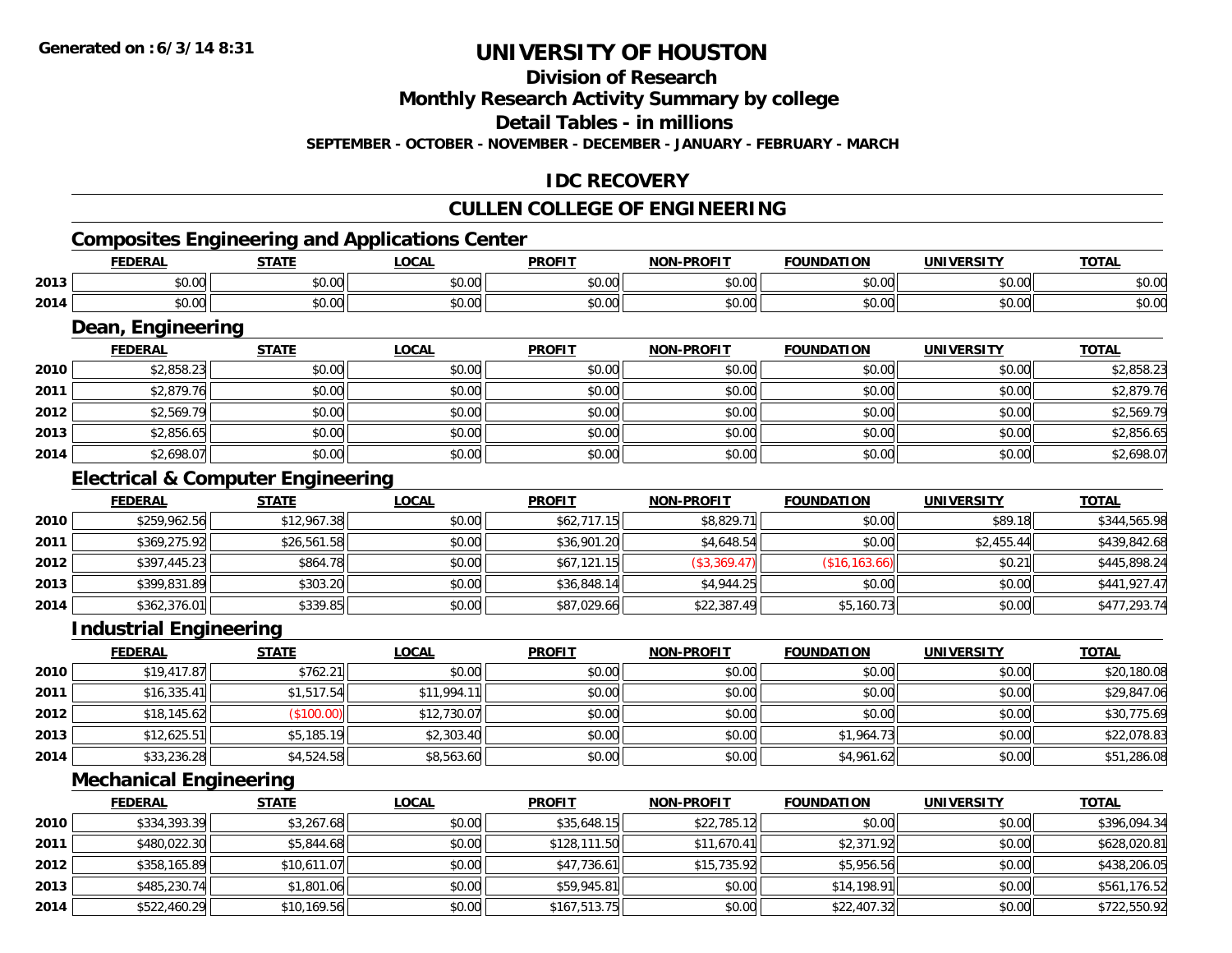## **Division of Research**

**Monthly Research Activity Summary by college**

**Detail Tables - in millions**

**SEPTEMBER - OCTOBER - NOVEMBER - DECEMBER - JANUARY - FEBRUARY - MARCH**

## **IDC RECOVERY**

# **CULLEN COLLEGE OF ENGINEERING**

### **National Wind Energy Center**

|       | <b>FEDERAL</b> | <b>STATE</b>   | <b>LOCAL</b> | <b>PROFIT</b>  | <b>NON-PROFIT</b> | <b>FOUNDATION</b> | <b>UNIVERSITY</b> | <b>TOTAL</b>   |
|-------|----------------|----------------|--------------|----------------|-------------------|-------------------|-------------------|----------------|
| 2011  | \$0.00         | \$0.00         | \$0.00       | \$0.00         | \$0.00            | \$0.00            | \$0.00            | \$0.00         |
| 2012  | \$0.00         | \$0.00         | \$0.00       | \$0.00         | \$0.00            | \$0.00            | \$0.00            | \$0.00         |
| 2013  | \$0.00         | \$0.00         | \$0.00       | \$0.00         | \$0.00            | \$0.00            | \$0.00            | \$0.00         |
| 2014  | \$0.00         | \$0.00         | \$0.00       | \$0.00         | \$0.00            | \$0.00            | \$0.00            | \$0.00         |
| Total | \$8,082,609.70 | (\$295,456.32) | \$92,154.17  | \$1,594,539.17 | \$148,543.62      | \$52,505.84       | \$62,242.36       | \$9,737,138.53 |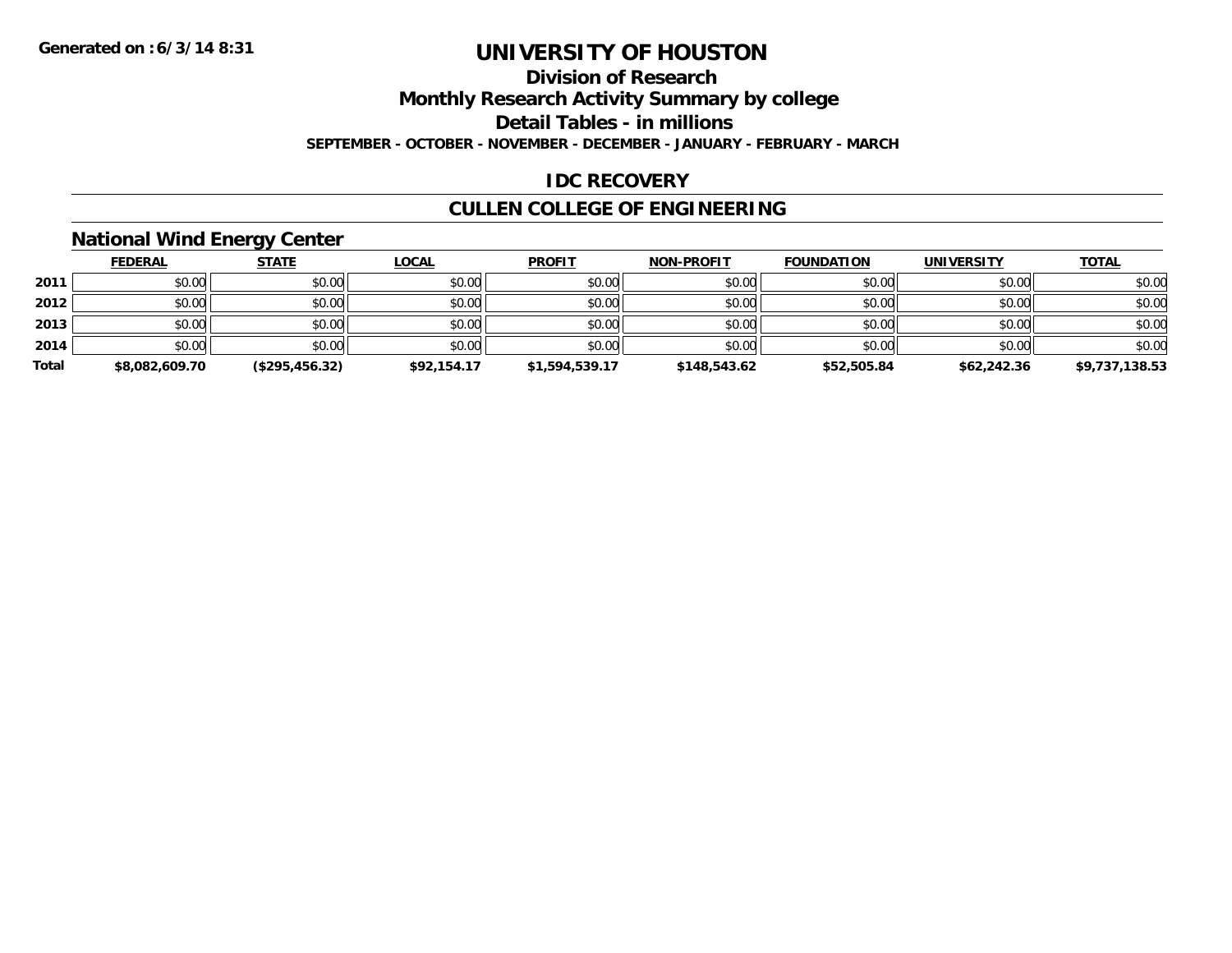## **Division of Research**

**Monthly Research Activity Summary by college**

**Detail Tables - in millions**

**SEPTEMBER - OCTOBER - NOVEMBER - DECEMBER - JANUARY - FEBRUARY - MARCH**

## **IDC RECOVERY**

## **DIVISION OF RESEARCH**

### **Allied Geophysical Laboratories**

|      | <b>FEDERAL</b> | <b>STATE</b>                                | <b>_OCAL</b>  | <b>PROFIT</b>     | <b>NON-PROFIT</b> | <b>FOUNDATION</b> | <b>UNIVERSITY</b> | <b>TOTAL</b> |
|------|----------------|---------------------------------------------|---------------|-------------------|-------------------|-------------------|-------------------|--------------|
| 2011 | \$0.00         | $\mathfrak{e}\cap\mathfrak{e}\cap$<br>JU.UU | \$0.00        | \$3,077.35<br>-26 | \$0.00            | \$0.00            | \$0.00            | 077.35<br>۰  |
| 2012 | \$0.00         | \$0.00                                      | 0.00<br>DU.UG | 74F               | \$0.00            | \$0.00            | \$0.00 l          | 15.80        |
| 2013 | \$0.00         | \$0.00                                      | \$0.00        | 2.678.00          | \$0.00            | \$0.00            | \$0.00            | \$2,678.00   |

### **Center for Advanced Computing and Data Systems**

|      | <b>FEDERAL</b> | <b>STATE</b> | <b>LOCAL</b> | <b>PROFIT</b> | <b>NON-PROFIT</b> | <b>FOUNDATION</b> | <b>UNIVERSITY</b> | <b>TOTAL</b> |
|------|----------------|--------------|--------------|---------------|-------------------|-------------------|-------------------|--------------|
| 2010 | \$0.00         | \$0.00       | \$0.00       | \$0.00        | \$0.00            | \$0.00            | \$0.00            | \$0.00       |
| 2011 | \$5,671.27     | \$0.00       | \$0.00       | \$0.00        | \$0.00            | \$0.00            | \$0.00            | \$5,671.27   |
| 2012 | \$8,875.87     | \$0.00       | \$0.00       | \$0.00        | \$0.00            | \$0.00            | \$0.00            | \$8,875.87   |
| 2013 | \$4,464.54     | \$0.00       | \$0.00       | \$0.00        | \$0.00            | \$0.00            | \$0.00            | \$4,464.54   |
| 2014 | \$548.59       | \$0.00       | \$0.00       | \$0.00        | \$0.00            | \$0.00            | \$0.00            | \$548.59     |

### **Center for Advanced Materials**

|      | <b>FEDERAL</b> | <b>STATE</b> | <u>LOCAL</u> | <b>PROFIT</b> | <b>NON-PROFIT</b> | <b>FOUNDATION</b> | <b>UNIVERSITY</b> | <b>TOTAL</b> |
|------|----------------|--------------|--------------|---------------|-------------------|-------------------|-------------------|--------------|
| 2010 | (\$0.34)       | \$825.08     | \$0.00       | \$0.00        | \$0.00            | \$0.00            | \$0.00            | \$824.75     |
| 2011 | \$5,891.90     | \$8,382.03   | \$0.00       | \$2,843.25    | \$0.00            | \$0.00            | \$0.00            | \$17,117.18  |
| 2012 | \$2,245.69     | \$0.00       | \$0.00       | \$0.00        | \$0.00            | \$0.00            | \$0.00            | \$2,245.69   |
| 2013 | \$366.83       | \$0.00       | \$0.00       | \$0.00        | \$0.00            | \$0.00            | \$0.00            | \$366.83     |
| 2014 | \$0.00         | \$0.00       | \$0.00       | \$0.00        | \$0.00            | \$0.00            | \$0.00            | \$0.00       |

#### **Center for Biomedical & Environmental Genomics**

|      | <u>FEDERAL</u> | <b>STATE</b> | <b>LOCAL</b> | <b>PROFIT</b> | NON-PROFIT | <b>FOUNDATION</b> | <b>UNIVERSITY</b> | <b>TOTAL</b> |
|------|----------------|--------------|--------------|---------------|------------|-------------------|-------------------|--------------|
| 2010 | \$0.00         | \$0.00       | \$0.00       | \$0.00        | \$0.00     | \$0.00            | \$0.00            | \$0.00       |
| 2011 | \$0.00         | \$0.00       | \$0.00       | \$0.00        | \$0.00     | \$0.00            | \$0.00            | \$0.00       |
| 2012 | \$0.00         | \$0.00       | \$0.00       | \$0.00        | \$0.00     | \$0.00            | \$0.00            | \$0.00       |
| 2013 | \$0.00         | \$0.00       | \$0.00       | \$0.00        | \$0.00     | \$0.00            | \$0.00            | \$0.00       |
| 2014 | \$0.00         | \$0.00       | \$0.00       | \$0.00        | \$0.00     | \$0.00            | \$0.00            | \$0.00       |

## **Center for Industrial Partnerships**

|      | <u>FEDERAL</u> | <b>STATE</b> | <b>LOCAL</b> | <b>PROFIT</b> | <b>NON-PROFIT</b> | <b>FOUNDATION</b> | <b>UNIVERSITY</b> | <b>TOTAL</b> |
|------|----------------|--------------|--------------|---------------|-------------------|-------------------|-------------------|--------------|
| 2010 | \$23,374.48    | \$0.00       | \$0.00       | \$1,209.69    | \$0.00            | \$0.00            | \$0.00            | \$24,584.17  |
| 2011 | \$45,266.00    | \$0.00       | \$0.00       | \$5,305.93    | \$0.00            | \$0.00            | \$0.00            | \$50,571.93  |
| 2012 | \$15,383.02    | \$0.00       | \$0.00       | \$5,576.19    | \$0.00            | \$0.00            | \$0.00            | \$20,959.22  |
| 2013 | \$1,541.11     | \$0.00       | \$0.00       | \$4,872.48    | \$0.00            | \$0.00            | \$0.00            | \$6,413.58   |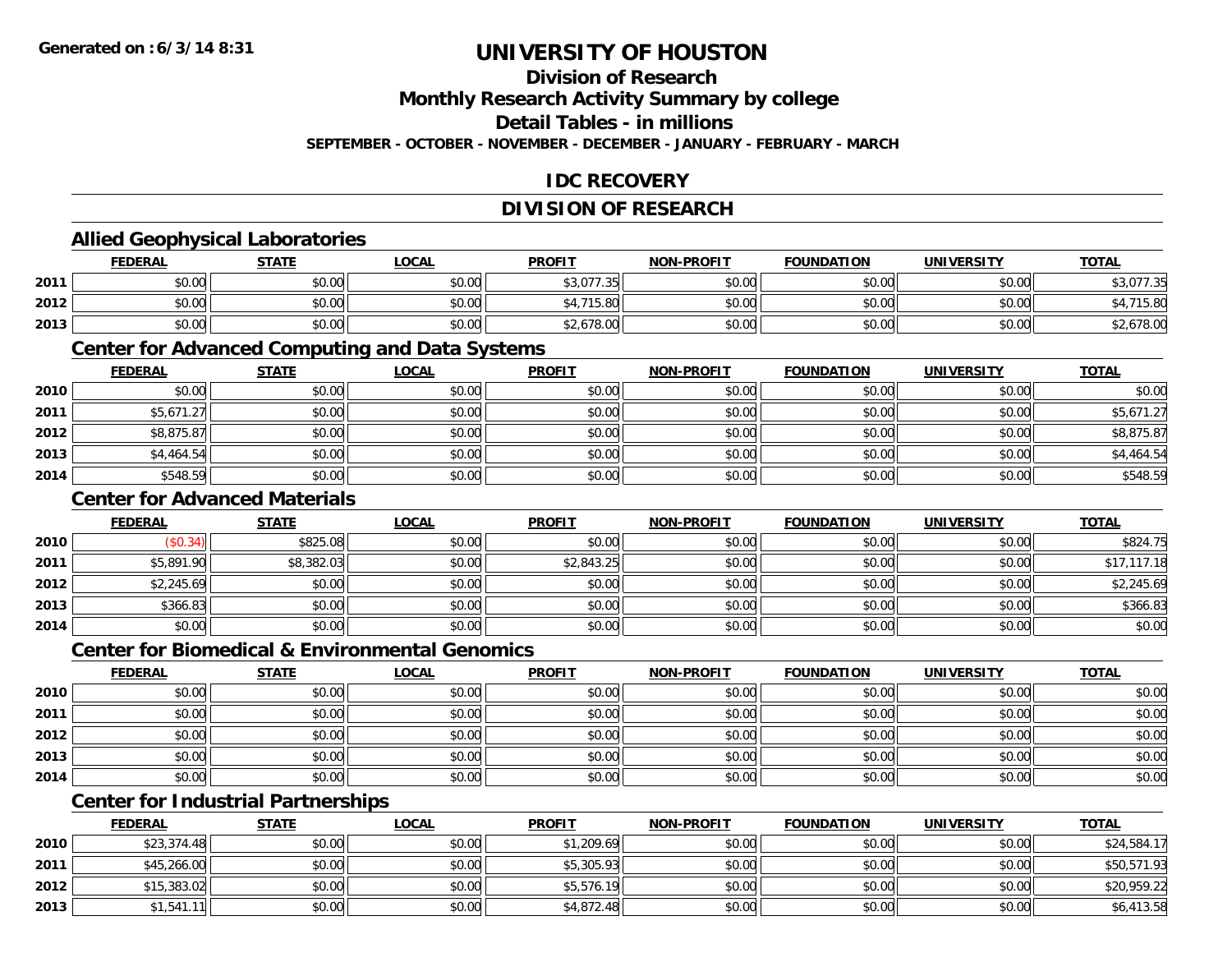**Division of Research**

**Monthly Research Activity Summary by college**

**Detail Tables - in millions**

**SEPTEMBER - OCTOBER - NOVEMBER - DECEMBER - JANUARY - FEBRUARY - MARCH**

## **IDC RECOVERY**

## **DIVISION OF RESEARCH**

| <b>FEDERAL</b> | <b>STATE</b> | <b>LOCAL</b>                                                                                                      | <b>PROFIT</b>                                       | NON-PROFIT                                                             | <b>FOUNDATION</b> | <b>UNIVERSITY</b> | <b>TOTAL</b> |
|----------------|--------------|-------------------------------------------------------------------------------------------------------------------|-----------------------------------------------------|------------------------------------------------------------------------|-------------------|-------------------|--------------|
|                |              |                                                                                                                   |                                                     | \$0.00                                                                 |                   | \$0.00            | \$7,514.75   |
|                |              |                                                                                                                   |                                                     |                                                                        |                   |                   |              |
| <b>FEDERAL</b> | <b>STATE</b> | <b>LOCAL</b>                                                                                                      | <b>PROFIT</b>                                       | NON-PROFIT                                                             | <b>FOUNDATION</b> | <b>UNIVERSITY</b> | <b>TOTAL</b> |
| \$0.00         | \$0.00       | \$0.00                                                                                                            | \$0.00                                              | \$0.00                                                                 | \$0.00            | \$0.00            | \$0.00       |
|                |              |                                                                                                                   |                                                     |                                                                        |                   |                   |              |
| <b>FEDERAL</b> | <b>STATE</b> | <b>LOCAL</b>                                                                                                      | <b>PROFIT</b>                                       | <b>NON-PROFIT</b>                                                      | <b>FOUNDATION</b> | <b>UNIVERSITY</b> | <b>TOTAL</b> |
| \$4,792.41     | \$0.00       | \$0.00                                                                                                            | \$0.00                                              | \$0.00                                                                 | \$0.00            | \$0.00            | \$4,792.41   |
| (\$1,040.61)   | \$0.00       | \$0.00                                                                                                            | \$0.00                                              | \$0.00                                                                 | \$0.00            | \$0.00            | (\$1,040.61) |
| (\$0.00)       | \$0.00       | \$0.00                                                                                                            | \$0.00                                              | \$0.00                                                                 | \$0.00            | \$0.00            | (\$0.00)     |
| \$0.00         | \$0.00       | \$0.00                                                                                                            | \$0.00                                              | \$0.00                                                                 | \$0.00            | \$0.00            | \$0.00       |
| \$0.00         | \$0.00       | \$0.00                                                                                                            | \$0.00                                              | \$0.00                                                                 | \$0.00            | \$0.00            | \$0.00       |
|                |              |                                                                                                                   |                                                     |                                                                        |                   |                   |              |
| <b>FEDERAL</b> | <b>STATE</b> | <b>LOCAL</b>                                                                                                      | <b>PROFIT</b>                                       | NON-PROFIT                                                             | <b>FOUNDATION</b> | <b>UNIVERSITY</b> | <b>TOTAL</b> |
| \$0.00         | \$0.00       | \$0.00                                                                                                            | \$0.00                                              | \$0.00                                                                 | \$0.00            | \$0.00            | \$0.00       |
| \$0.00         | \$0.00       | \$0.00                                                                                                            | \$0.00                                              | \$0.00                                                                 | \$0.00            | \$0.00            | \$0.00       |
| \$0.00         | \$0.00       | \$0.00                                                                                                            | \$0.00                                              | \$0.00                                                                 | \$0.00            | \$0.00            | \$0.00       |
| \$0.00         | \$0.00       | \$0.00                                                                                                            | \$0.00                                              | \$0.00                                                                 | \$0.00            | \$0.00            | \$0.00       |
| \$0.00         | \$0.00       | \$0.00                                                                                                            | \$0.00                                              | \$0.00                                                                 | \$0.00            | \$0.00            | \$0.00       |
|                |              |                                                                                                                   |                                                     |                                                                        |                   |                   |              |
| <b>FEDERAL</b> | <b>STATE</b> | <b>LOCAL</b>                                                                                                      | <b>PROFIT</b>                                       | <b>NON-PROFIT</b>                                                      | <b>FOUNDATION</b> | <b>UNIVERSITY</b> | <b>TOTAL</b> |
| \$0.00         | \$0.00       | \$0.00                                                                                                            | \$0.00                                              | \$0.00                                                                 | \$0.00            | \$0.00            | \$0.00       |
| \$0.00         | \$0.00       | \$0.00                                                                                                            | \$0.00                                              | \$0.00                                                                 | \$0.00            | \$0.00            | \$0.00       |
| \$0.00         | \$0.00       | \$0.00                                                                                                            | \$0.00                                              | \$0.00                                                                 | \$0.00            | \$0.00            | \$0.00       |
| \$0.00         | \$0.00       | \$0.00                                                                                                            | \$0.00                                              | \$0.00                                                                 | \$0.00            | \$0.00            | \$0.00       |
| \$0.00         | \$0.00       | \$0.00                                                                                                            | \$0.00                                              | \$0.00                                                                 | \$0.00            | \$0.00            | \$0.00       |
| <b>TcSAM</b>   |              |                                                                                                                   |                                                     |                                                                        |                   |                   |              |
| <b>FEDERAL</b> | <b>STATE</b> | <b>LOCAL</b>                                                                                                      | <b>PROFIT</b>                                       | <b>NON-PROFIT</b>                                                      | <b>FOUNDATION</b> | <b>UNIVERSITY</b> | <b>TOTAL</b> |
| \$0.00         | \$0.00       | \$0.00                                                                                                            | \$0.00                                              | \$0.00                                                                 | \$0.00            | \$0.00            | \$0.00       |
| \$0.00         | \$0.00       | \$0.00                                                                                                            | \$0.00                                              | \$0.00                                                                 | \$0.00            | \$0.00            | \$0.00       |
|                | \$1,641.04   | \$0.00<br><b>Division of Research</b><br><b>Institute for Nanoenergy</b><br><b>Office of Contracts and Grants</b> | <b>Center for Industrial Partnerships</b><br>\$0.00 | \$5,873.72<br><b>Center for Neuromotor &amp; Biomechanics Research</b> |                   | \$0.00            |              |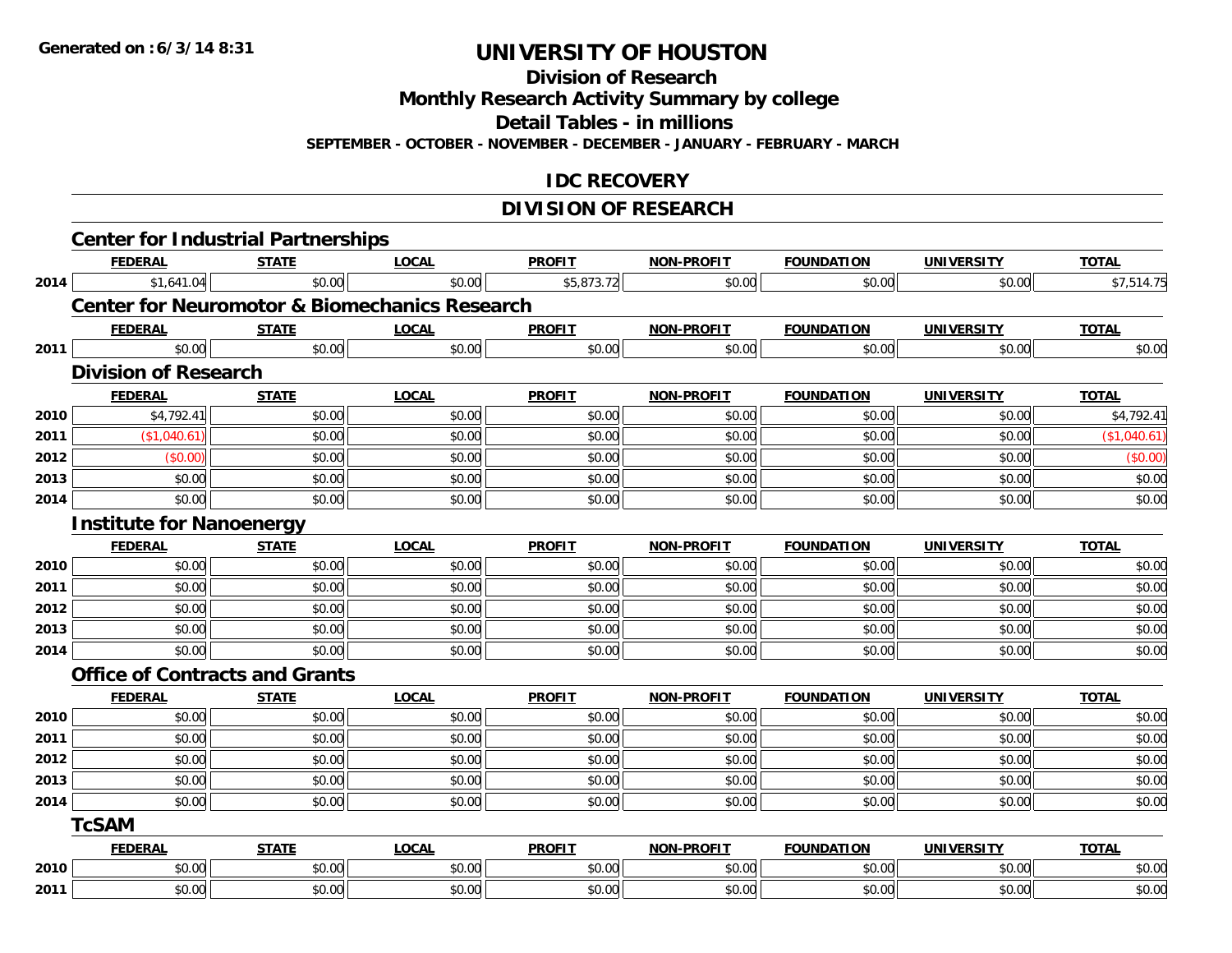## **Division of ResearchMonthly Research Activity Summary by college Detail Tables - in millions SEPTEMBER - OCTOBER - NOVEMBER - DECEMBER - JANUARY - FEBRUARY - MARCH**

### **IDC RECOVERY**

## **DIVISION OF RESEARCH**

|      | TcSUH          |                                      |              |               |                   |                   |                   |              |
|------|----------------|--------------------------------------|--------------|---------------|-------------------|-------------------|-------------------|--------------|
|      | <b>FEDERAL</b> | <b>STATE</b>                         | <b>LOCAL</b> | <b>PROFIT</b> | <b>NON-PROFIT</b> | <b>FOUNDATION</b> | <b>UNIVERSITY</b> | <b>TOTAL</b> |
| 2010 | \$14,483.37    | \$0.00                               | \$0.00       | \$19,346.05   | \$0.00            | \$0.00            | \$0.00            | \$33,829.42  |
| 2011 | \$8,827.69     | \$0.00                               | \$0.00       | \$29,236.71   | \$0.00            | \$0.00            | \$0.00            | \$38,064.40  |
| 2012 | \$10,431.43    | \$1,297.18                           | \$0.00       | \$24,648.64   | \$0.00            | \$0.00            | \$0.00            | \$36,377.25  |
| 2013 | \$13,731.08    | \$454.79                             | \$0.00       | \$13,824.46   | \$0.00            | \$0.00            | \$0.00            | \$28,010.33  |
| 2014 | \$45,658.73    | \$454.91                             | \$0.00       | \$10,887.99   | \$0.00            | \$0.00            | \$0.00            | \$57,001.63  |
|      |                | <b>Texas Obesity Research Center</b> |              |               |                   |                   |                   |              |
|      | <b>FEDERAL</b> | <b>STATE</b>                         | <b>LOCAL</b> | <b>PROFIT</b> | <b>NON-PROFIT</b> | <b>FOUNDATION</b> | <b>UNIVERSITY</b> | <b>TOTAL</b> |
| 2010 | \$0.00         | \$0.00                               | \$0.00       | \$0.00        | \$0.00            | \$0.00            | \$0.00            | \$0.00       |
| 2011 | \$0.00         | \$0.00                               | \$0.00       | \$0.00        | \$0.00            | \$0.00            | \$0.00            | \$0.00       |
| 2012 | \$0.00         | \$0.00                               | \$0.00       | \$0.00        | \$0.00            | \$0.00            | \$0.00            | \$0.00       |

| <b>2011</b> | NU.UU  | <b>DU.UG</b> | \$U.UU        | NU.UG  | \$U.UU | <b>SU.UU</b> | <b>BU.UU</b> | \$0.00 |
|-------------|--------|--------------|---------------|--------|--------|--------------|--------------|--------|
| 2012        | \$0.00 | \$0.00       | 4000<br>DU.UU | \$0.00 | \$0.00 | \$0.00       | \$0.00       | \$0.00 |
| 2013        | \$0.00 | \$0.00       | \$0.00        | \$0.00 | \$0.00 | \$0.00       | \$0.00       | \$0.00 |
| 2014        | \$0.00 | \$0.00       | \$0.00        | \$0.00 | \$0.00 | \$0.00       | \$0.00       | \$0.00 |

#### **TIMES**

|       | <b>FEDERAL</b> | <b>STATE</b> | <b>LOCAL</b> | <b>PROFIT</b> | <b>NON-PROFIT</b> | <b>FOUNDATION</b> | <b>UNIVERSITY</b> | <b>TOTAL</b>   |
|-------|----------------|--------------|--------------|---------------|-------------------|-------------------|-------------------|----------------|
| 2010  | \$66,212.83    | \$98,494.14  | \$0.00       | \$0.00        | \$0.00            | \$0.00            | \$162.29          | \$164,869.26   |
| 2011  | \$80,201.49    | \$2,770.35   | \$0.00       | \$0.00        | \$0.00            | \$0.00            | \$0.00            | \$82,971.83    |
| 2012  | \$310,258.12   | \$0.01       | \$0.00       | \$0.00        | \$0.00            | \$0.00            | \$0.00            | \$310,258.13   |
| 2013  | \$449,936.80   | (\$99.10)    | \$0.00       | \$0.00        | \$0.00            | \$0.00            | \$0.00            | \$449,837.70   |
| 2014  | \$323,474.93   | \$1,806.40   | \$0.00       | \$0.00        | \$0.00            | \$0.00            | \$0.00            | \$325,281.33   |
| Total | \$1,442,238.24 | \$114,385.80 | \$0.00       | \$134,096.25  | \$0.00            | \$0.00            | \$162.29          | \$1,690,882.57 |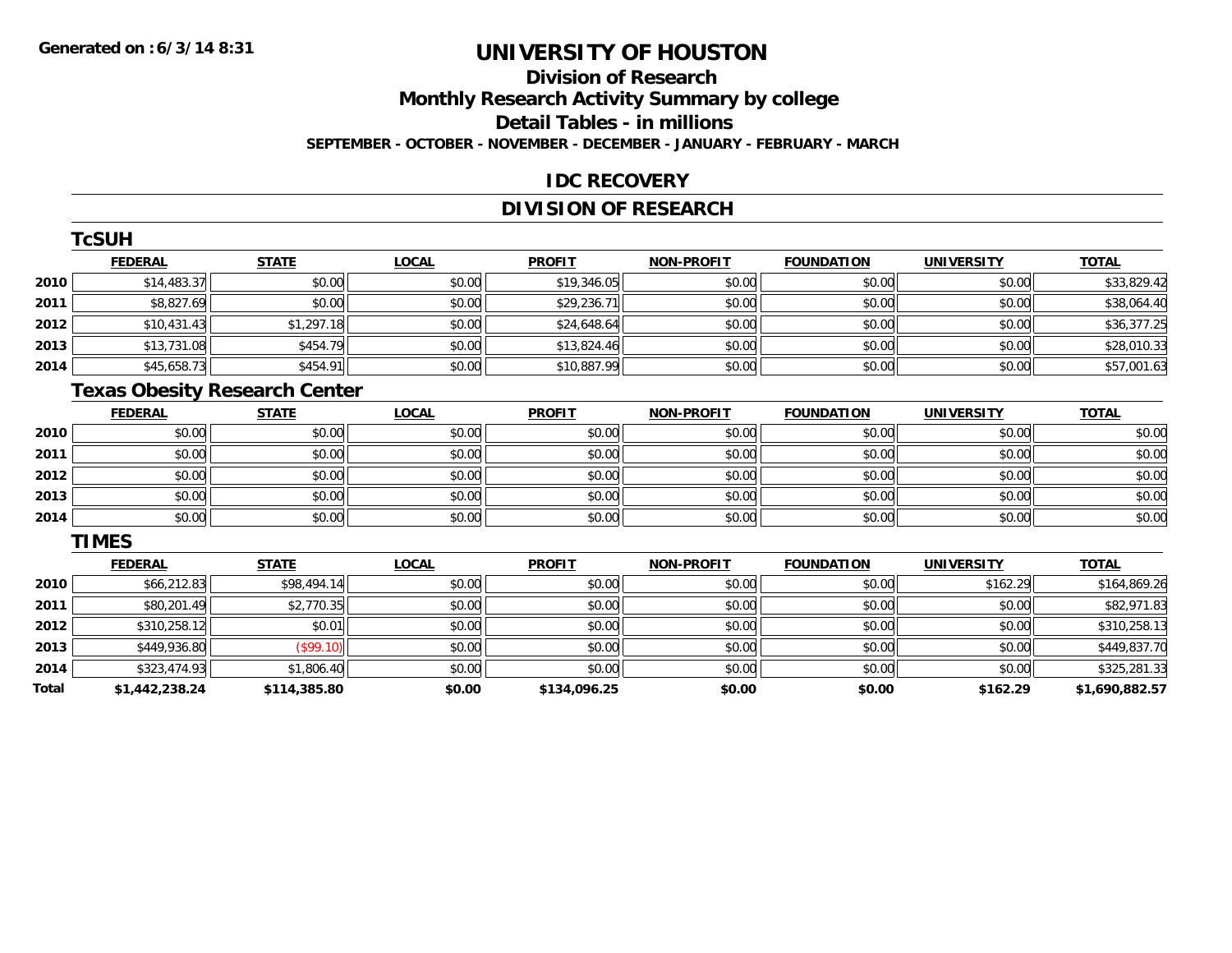## **Division of Research**

**Monthly Research Activity Summary by college**

**Detail Tables - in millions**

**SEPTEMBER - OCTOBER - NOVEMBER - DECEMBER - JANUARY - FEBRUARY - MARCH**

## **IDC RECOVERY**

## **GRADUATE COLLEGE OF SOCIAL WORK**

## **Center for Drug and Social Policy Research**

|      | <b>FEDERAL</b> | <b>STATE</b> | <u>LOCAL</u> | <b>PROFIT</b> | <b>NON-PROFIT</b> | <b>FOUNDATION</b> | <b>UNIVERSITY</b> | <b>TOTAL</b> |
|------|----------------|--------------|--------------|---------------|-------------------|-------------------|-------------------|--------------|
| 2010 | \$0.00         | \$0.00       | \$0.00       | \$0.00        | \$0.00            | \$0.00            | \$0.00            | \$0.00       |
| 2011 | \$0.00         | \$0.00       | \$0.00       | \$0.00        | \$0.00            | \$0.00            | \$0.00            | \$0.00       |
| 2012 | \$0.00         | \$0.00       | \$0.00       | \$0.00        | \$0.00            | \$0.00            | \$0.00            | \$0.00       |
| 2013 | \$0.00         | \$0.00       | \$0.00       | \$0.00        | \$0.00            | \$0.00            | \$0.00            | \$0.00       |
| 2014 | \$0.00         | \$0.00       | \$0.00       | \$0.00        | \$0.00            | \$0.00            | \$0.00            | \$0.00       |

### **Center for Health Equities & Evaluation Research**

|      | <b>FEDERAL</b> | <b>STATE</b> | <u>LOCAL</u> | <b>PROFIT</b> | <b>NON-PROFIT</b> | <b>FOUNDATION</b> | UNIVERSITY | <b>TOTAL</b> |
|------|----------------|--------------|--------------|---------------|-------------------|-------------------|------------|--------------|
| 2012 | \$9,952.25     | \$0.00       | \$0.00       | \$0.00        | \$0.00            | \$0.00            | \$0.00     | \$9,952.25   |
| 2013 | $$6,554$ $$7$  | \$0.00       | \$0.00       | \$0.00        | \$0.00            | \$0.00            | \$0.00     | 54.16        |
| 2014 | 6.701ه<br>L.8U | \$0.00       | \$0.00       | \$0.00        | \$0.00            | \$0.00            | \$0.00     | 6,701.80     |

## **Child & Family for Innovative Research**

|      | <b>FEDERAL</b> | <u>STATE</u> | <u>LOCAL</u> | <b>PROFIT</b> | <b>NON-PROFIT</b> | <b>FOUNDATION</b> | <b>UNIVERSITY</b> | <b>TOTAL</b> |
|------|----------------|--------------|--------------|---------------|-------------------|-------------------|-------------------|--------------|
| 2010 | \$143,276.89   | \$30,775.24  | \$0.00       | \$0.00        | \$0.00            | \$107.85          | \$0.00            | \$174,159.98 |
| 2011 | \$153,484.50   | \$1,040.07   | \$0.00       | \$0.00        | \$0.00            | \$129.39          | \$0.00            | \$154,653.96 |
| 2012 | \$139,326.05   | \$0.00       | \$0.00       | \$5,829.88    | \$0.00            | \$0.00            | \$0.00            | \$145,155.93 |
| 2013 | \$100.748.51   | \$571.19     | \$3,018.00   | (\$367.56)    | \$0.83            | \$0.00            | \$0.00            | \$103.970.97 |
| 2014 | \$33,629.47    | \$793.41     | \$573.16     | \$0.00        | \$133.65          | \$900.37          | \$0.00            | \$36,030.06  |

#### **Community Projects - Social Work**

|      | <b>FEDERAL</b> | <b>STATE</b> | <b>LOCAL</b> | <b>PROFIT</b> | <b>NON-PROFIT</b> | <b>FOUNDATION</b> | UNIVERSITY | <b>TOTAL</b> |
|------|----------------|--------------|--------------|---------------|-------------------|-------------------|------------|--------------|
| 2010 | \$0.00         | \$0.00       | \$0.00       | \$0.00        | \$0.00            | \$0.00            | \$0.00     | \$0.00       |
| 2011 | \$0.00         | \$0.00       | \$0.00       | \$0.00        | \$0.00            | \$0.00            | \$0.00     | \$0.00       |
| 2012 | \$33.78        | \$0.00       | \$0.00       | \$0.00        | \$0.00            | \$0.00            | \$0.00     | \$33.78      |
| 2013 | \$0.01         | \$0.00       | \$0.00       | \$0.00        | \$0.00            | \$0.00            | \$0.00     | (\$0.01)     |

#### **Dean, Social Work**

|      | <u>FEDERAL</u> | <b>STATE</b> | <b>LOCAL</b> | <b>PROFIT</b> | <b>NON-PROFIT</b> | <b>FOUNDATION</b> | <b>UNIVERSITY</b> | <b>TOTAL</b> |
|------|----------------|--------------|--------------|---------------|-------------------|-------------------|-------------------|--------------|
| 2010 | \$123,550.27   | \$0.00       | \$0.00       | \$0.00        | \$0.00            | \$0.00            | \$0.00            | \$123,550.27 |
| 2011 | \$100,140.27   | \$0.00       | \$0.00       | \$0.00        | \$0.00            | \$0.00            | \$0.00            | \$100,140.27 |
| 2012 | \$1,009.26     | \$0.00       | \$0.00       | \$0.00        | \$0.00            | \$0.00            | \$0.00            | (\$1,009.26) |
| 2013 | \$5,849.75     | \$0.00       | \$0.00       | \$0.00        | \$0.00            | \$0.00            | \$0.00            | \$5,849.75   |
| 2014 | \$0.00         | \$0.00       | \$0.00       | \$0.00        | \$0.00            | \$0.00            | \$0.00            | \$0.00       |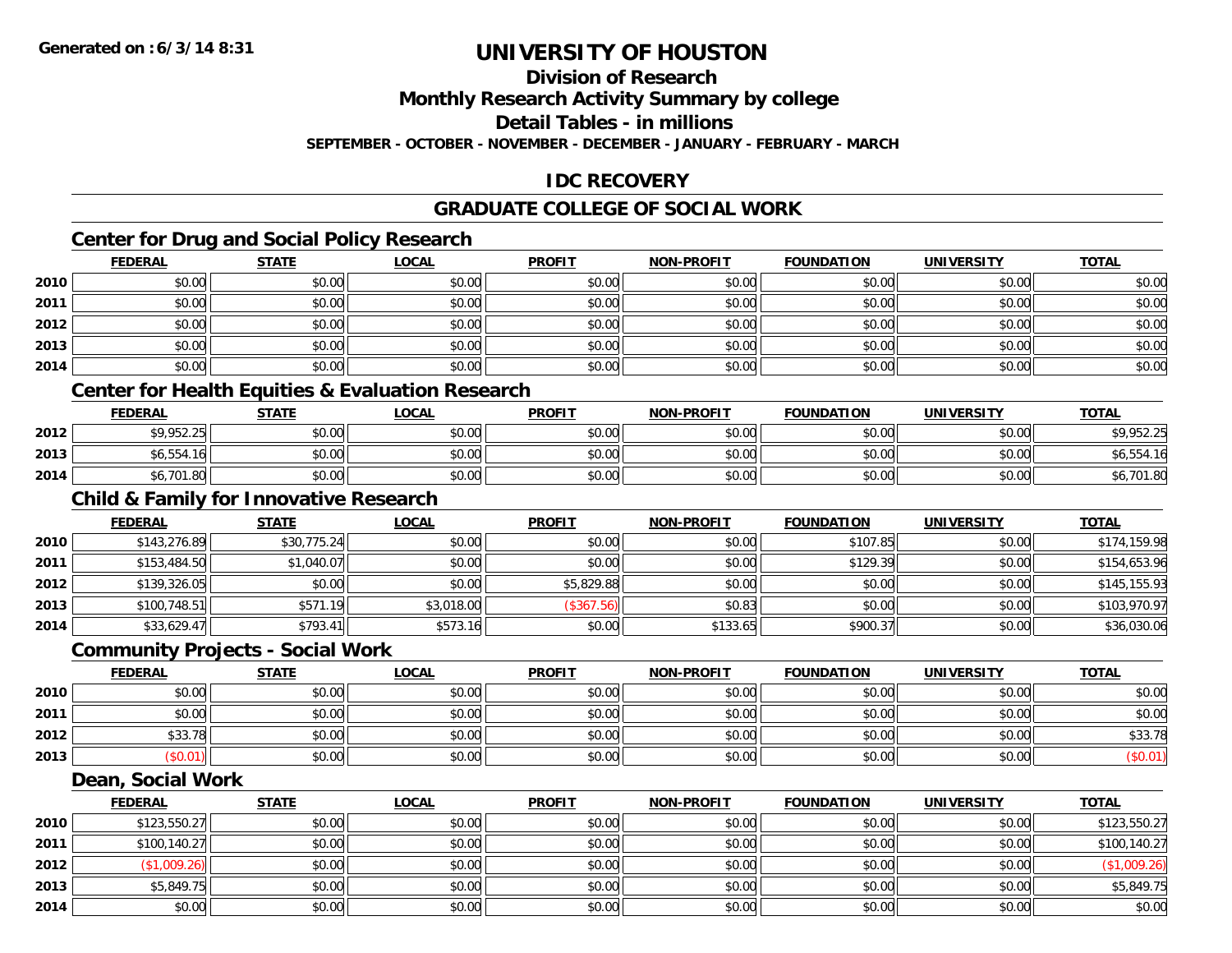#### **Division of Research**

**Monthly Research Activity Summary by college**

**Detail Tables - in millions**

**SEPTEMBER - OCTOBER - NOVEMBER - DECEMBER - JANUARY - FEBRUARY - MARCH**

## **IDC RECOVERY**

### **GRADUATE COLLEGE OF SOCIAL WORK**

# **Office for Drug SPR**

|       | <b>FEDERAL</b> | <b>STATE</b> | <b>LOCAL</b> | <b>PROFIT</b> | <b>NON-PROFIT</b> | <b>FOUNDATION</b> | <b>UNIVERSITY</b> | <b>TOTAL</b> |
|-------|----------------|--------------|--------------|---------------|-------------------|-------------------|-------------------|--------------|
| 2010  | \$0.00         | \$0.00       | \$0.00       | \$0.00        | \$0.00            | \$0.00            | \$0.00            | \$0.00       |
| 2011  | \$0.00         | \$0.00       | \$0.00       | \$0.00        | \$0.00            | \$0.00            | \$0.00            | \$0.00       |
| 2012  | \$0.00         | \$0.00       | \$0.00       | \$0.00        | \$0.00            | \$0.00            | \$0.00            | \$0.00       |
| 2013  | \$0.00         | \$0.00       | \$0.00       | \$0.00        | \$0.00            | \$0.00            | \$0.00            | \$0.00       |
| Total | \$822,238.44   | \$33,179.91  | \$3,591.16   | \$5,462.32    | \$134.48          | \$1,137.61        | \$0.00            | \$865,743.92 |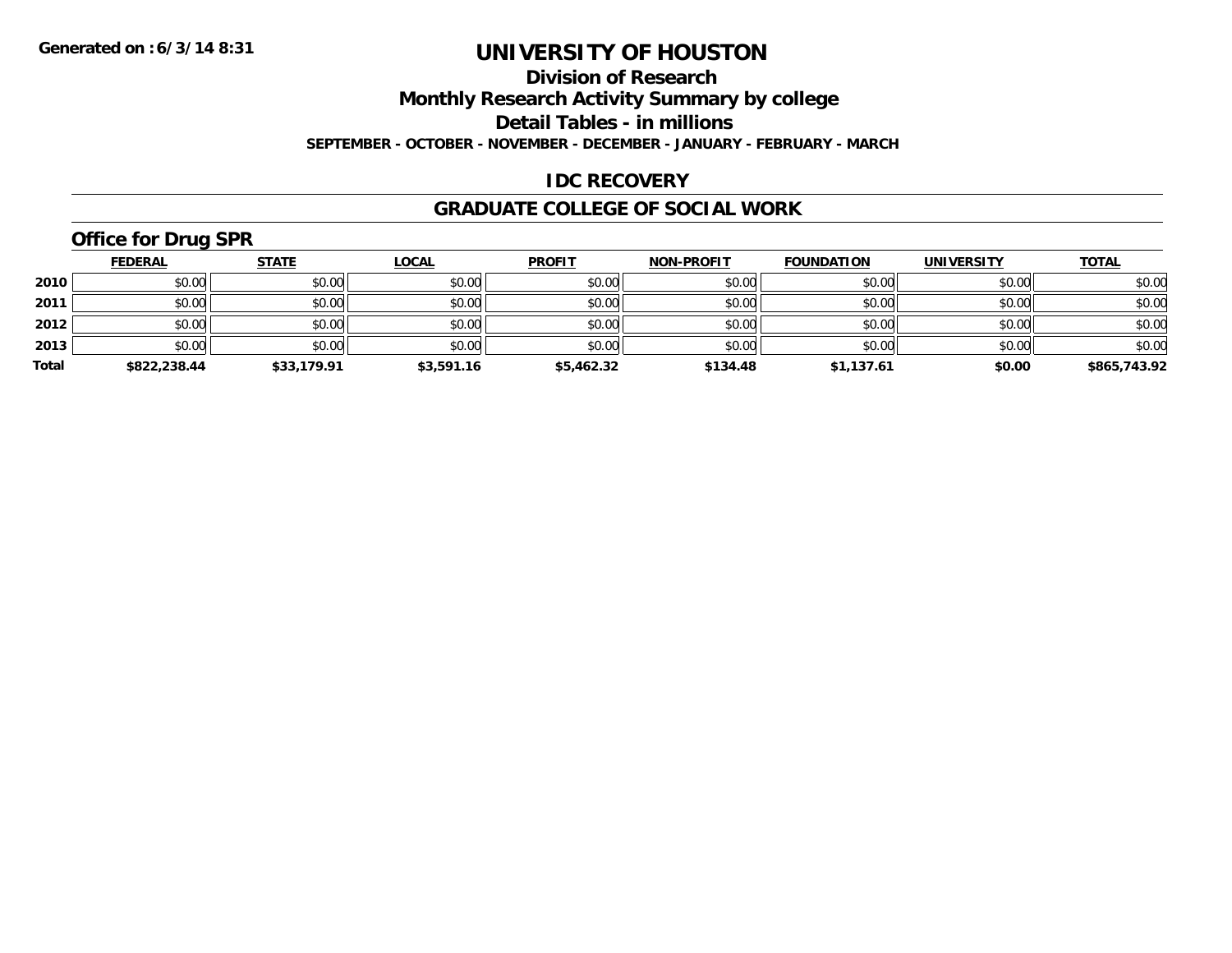## **Division of Research**

**Monthly Research Activity Summary by college**

**Detail Tables - in millions**

**SEPTEMBER - OCTOBER - NOVEMBER - DECEMBER - JANUARY - FEBRUARY - MARCH**

## **IDC RECOVERY**

## **HILTON COLLEGE OF HOTEL AND RESTAURANT MANAGEMENT**

## **Hotel and Restaurant Management**

|       | <b>FEDERAL</b> | <b>STATE</b> | <u>LOCAL</u> | <b>PROFIT</b> | <b>NON-PROFIT</b> | <b>FOUNDATION</b> | <b>UNIVERSITY</b> | <b>TOTAL</b> |
|-------|----------------|--------------|--------------|---------------|-------------------|-------------------|-------------------|--------------|
| 2010  | \$0.00         | \$0.00       | \$0.00       | \$1,236.29    | \$0.00            | \$0.00            | \$0.00            | \$1,236.29   |
| 2011  | \$654.24       | \$0.00       | \$0.00       | \$177.55      | \$372.72          | \$0.00            | \$0.00            | \$1,204.51   |
| 2012  | \$2,584.12     | \$10,573.92  | \$0.00       | \$8.59        | \$2,944.75        | \$0.00            | \$0.00            | \$16,111.38  |
| 2013  | \$3,268.89     | \$804.38     | \$0.00       | \$0.00        | \$0.00            | \$0.00            | \$0.00            | \$4,073.27   |
| 2014  | \$9,467.63     | (\$28.71)    | \$0.00       | \$0.00        | \$0.00            | \$1,936.03        | \$0.00            | \$11,374.95  |
| Total | \$15,974.88    | \$11,349.59  | \$0.00       | \$1,422.43    | \$3,317.47        | \$1,936.03        | \$0.00            | \$34,000.40  |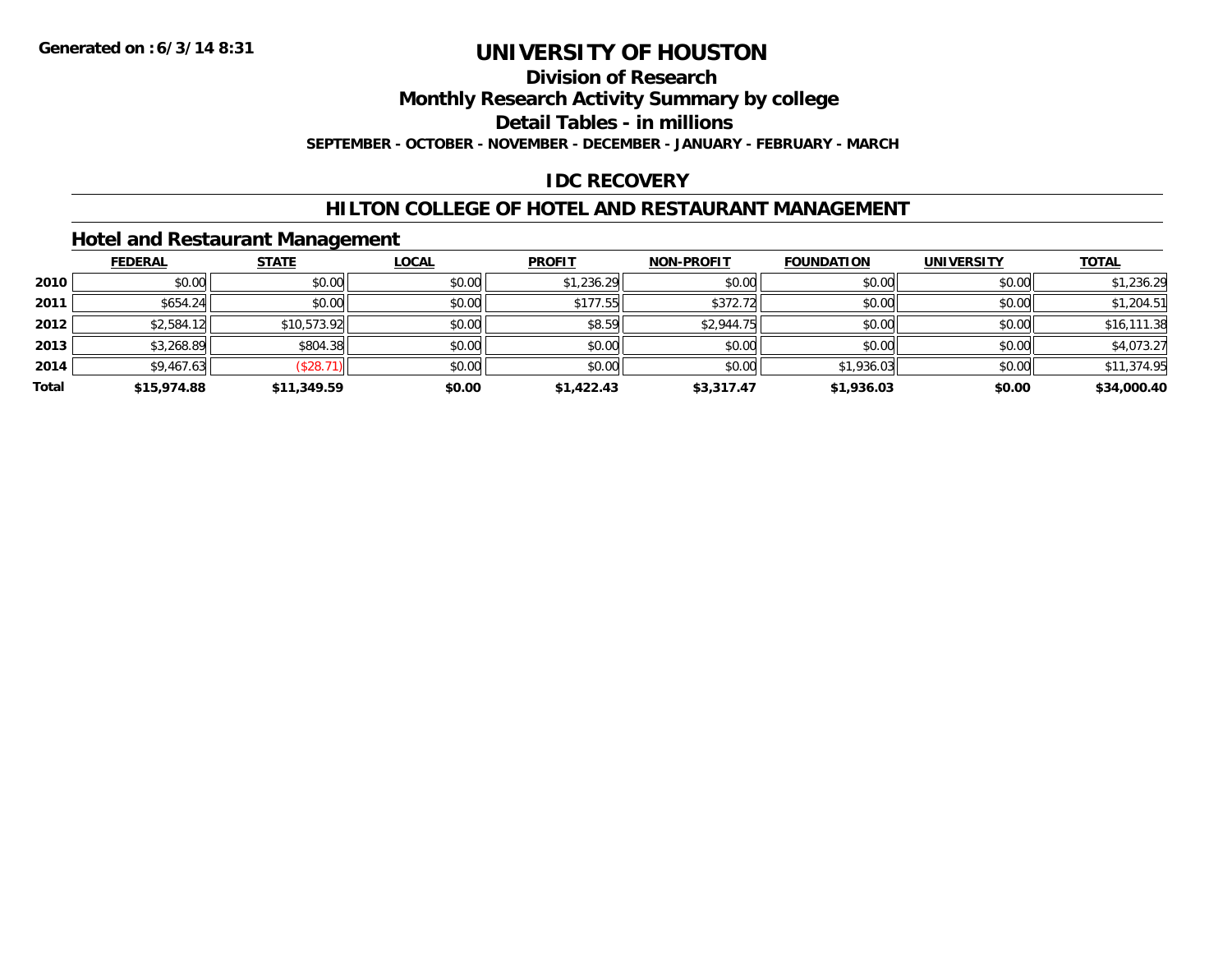## **Division of ResearchMonthly Research Activity Summary by college Detail Tables - in millions SEPTEMBER - OCTOBER - NOVEMBER - DECEMBER - JANUARY - FEBRUARY - MARCH**

### **IDC RECOVERY**

### **HONORS COLLEGE**

# **Dean, Honors College**

|       | <b>FEDERAL</b> | <b>STATE</b> | <b>LOCAL</b> | <b>PROFIT</b> | <b>NON-PROFIT</b> | <b>FOUNDATION</b> | <b>UNIVERSITY</b> | <b>TOTAL</b> |
|-------|----------------|--------------|--------------|---------------|-------------------|-------------------|-------------------|--------------|
| 2010  | \$8,886.30     | \$0.00       | \$0.00       | \$0.00        | \$0.00            | \$0.00            | \$0.00            | \$8,886.30   |
| 2011  | \$1,636.68     | \$0.00       | \$0.00       | \$0.00        | \$0.00            | \$0.00            | \$0.00            | \$1,636.68   |
| 2012  | \$4,277.63     | \$0.00       | \$0.00       | \$0.00        | \$3,424.78        | \$0.00            | \$0.00            | \$7,702.41   |
| 2013  | \$4,610.35     | \$0.00       | \$0.00       | \$0.00        | \$2,414.82        | \$0.00            | \$0.00            | \$7,025.17   |
| 2014  | \$892.24       | \$0.00       | \$0.00       | \$0.00        | \$2,985.57        | \$42.55           | \$0.00            | \$3,920.36   |
| Total | \$20,303.20    | \$0.00       | \$0.00       | \$0.00        | \$8,825.17        | \$42.55           | \$0.00            | \$29,170.91  |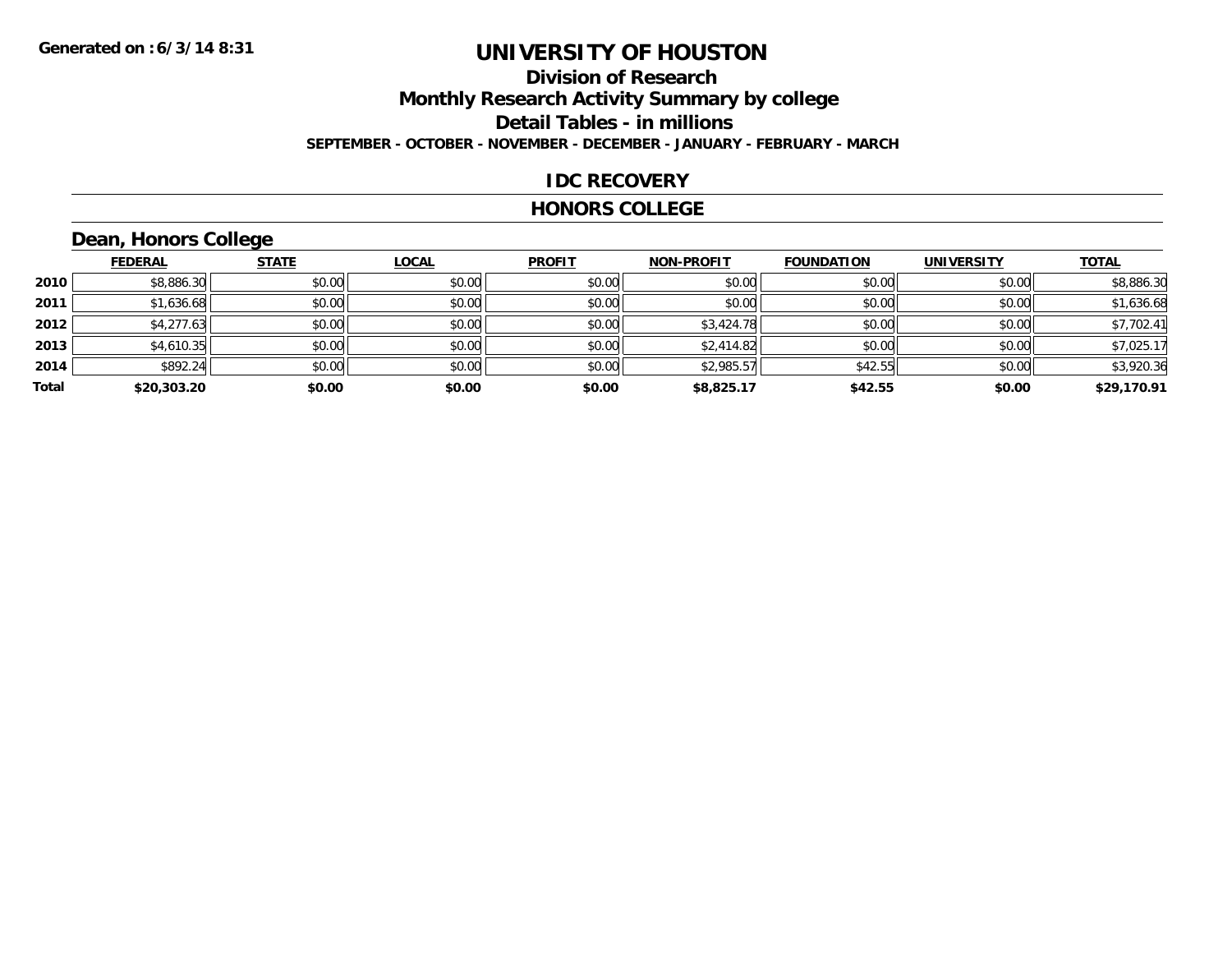## **Division of Research Monthly Research Activity Summary by college Detail Tables - in millions SEPTEMBER - OCTOBER - NOVEMBER - DECEMBER - JANUARY - FEBRUARY - MARCH**

### **IDC RECOVERY**

#### **LIBRARY**

## **Administration, Library**

|       | <b>FEDERAL</b> | <b>STATE</b> | <b>LOCAL</b> | <b>PROFIT</b> | <b>NON-PROFIT</b> | <b>FOUNDATION</b> | <b>UNIVERSITY</b> | <b>TOTAL</b> |
|-------|----------------|--------------|--------------|---------------|-------------------|-------------------|-------------------|--------------|
| 2010  | \$5,499.96     | \$0.00       | \$0.00       | \$0.00        | \$0.00            | \$0.00            | \$0.00            | \$5,499.96   |
| 2011  | \$718.08       | \$0.00       | \$0.00       | \$0.00        | \$0.00            | \$0.00            | \$0.00            | \$718.08     |
| 2012  | \$0.00         | \$0.00       | \$0.00       | \$0.00        | \$0.00            | \$0.00            | \$0.00            | \$0.00       |
| 2013  | \$0.00         | \$0.00       | \$0.00       | \$0.00        | \$0.00            | \$0.00            | \$0.00            | \$0.00       |
| 2014  | \$0.00         | \$0.00       | \$0.00       | \$0.00        | \$0.00            | \$0.00            | \$0.00            | \$0.00       |
| Total | \$6,218.04     | \$0.00       | \$0.00       | \$0.00        | \$0.00            | \$0.00            | \$0.00            | \$6,218.04   |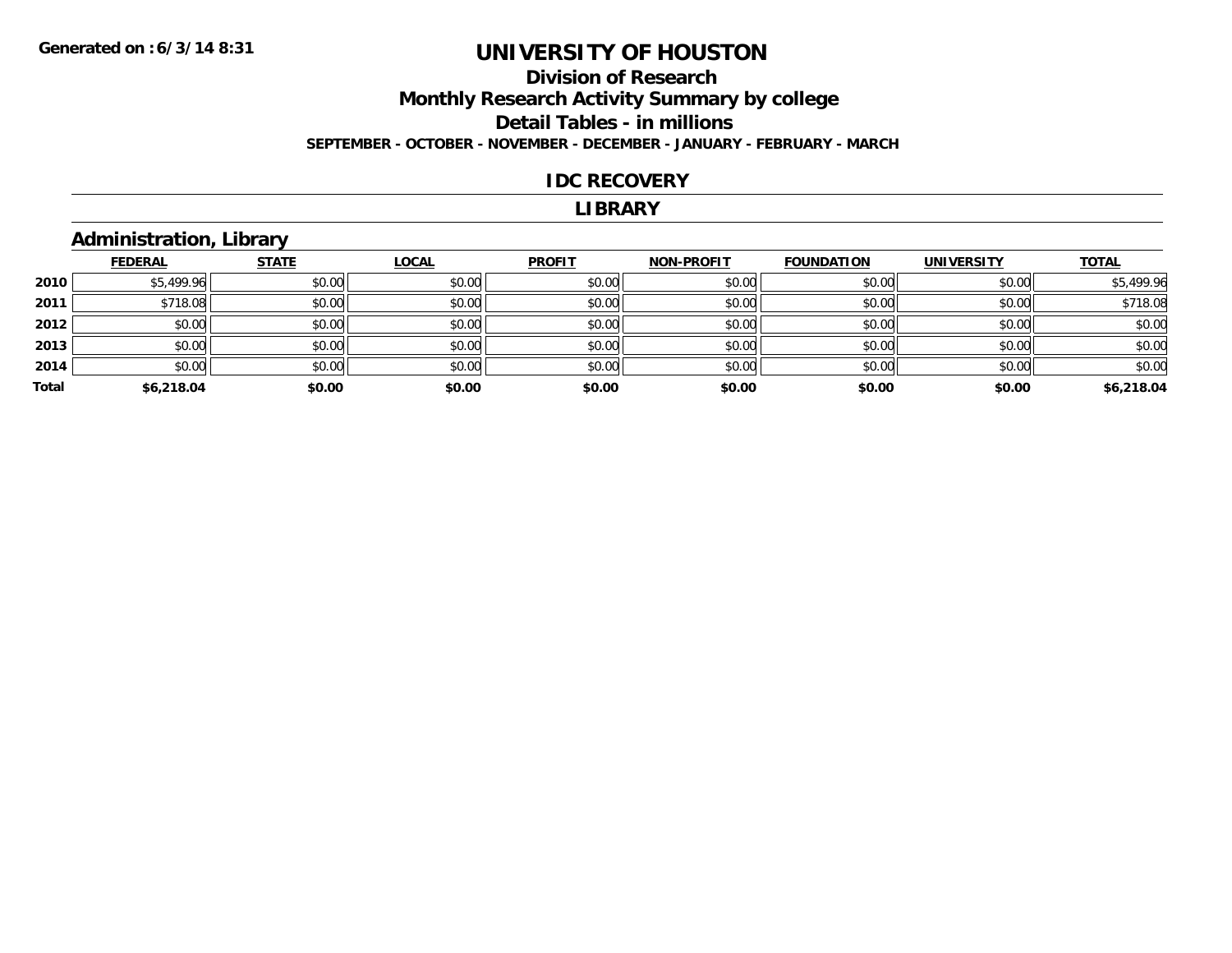**Division of Research**

**Monthly Research Activity Summary by college**

**Detail Tables - in millions**

**SEPTEMBER - OCTOBER - NOVEMBER - DECEMBER - JANUARY - FEBRUARY - MARCH**

## **IDC RECOVERY**

### **SENIOR V.P. FOR ACADEMIC AFFAIRS AND PROVOST**

## **Continuing Education**

|      | <b>FEDERAL</b>                          | <b>STATE</b> | <b>LOCAL</b> | <b>PROFIT</b> | <b>NON-PROFIT</b> | <b>FOUNDATION</b> | <b>UNIVERSITY</b> | <b>TOTAL</b> |
|------|-----------------------------------------|--------------|--------------|---------------|-------------------|-------------------|-------------------|--------------|
| 2011 | \$0.00                                  | \$79.12      | \$0.00       | \$0.00        | \$0.00            | \$0.00            | \$0.00            | \$79.12      |
|      | <b>Learning and Assessment Services</b> |              |              |               |                   |                   |                   |              |
|      | <b>FEDERAL</b>                          | <b>STATE</b> | <b>LOCAL</b> | <b>PROFIT</b> | <b>NON-PROFIT</b> | <b>FOUNDATION</b> | <b>UNIVERSITY</b> | <b>TOTAL</b> |
| 2010 | \$15,830.54                             | \$5,252.55   | \$0.00       | \$0.00        | \$0.00            | \$0.00            | \$0.00            | \$21,083.09  |
| 2011 | \$13,764.38                             | \$5,692.78   | \$0.00       | \$0.00        | (\$102.24)        | \$0.00            | \$0.00            | \$19,354.92  |
| 2012 | \$13,609.67                             | (\$121.33)   | \$0.00       | \$0.00        | \$0.00            | \$0.00            | \$0.00            | \$13,488.34  |
| 2013 | \$12,956.15                             | \$5,593.66   | \$0.00       | \$0.00        | \$0.00            | \$0.00            | \$0.00            | \$18,549.81  |
| 2014 | \$13,735.94                             | \$5,036.18   | \$0.00       | \$0.00        | \$0.00            | \$0.00            | \$0.00            | \$18,772.12  |
|      | <b>Learning Support Services</b>        |              |              |               |                   |                   |                   |              |
|      | <b>FEDERAL</b>                          | <b>STATE</b> | <b>LOCAL</b> | <b>PROFIT</b> | <b>NON-PROFIT</b> | <b>FOUNDATION</b> | <b>UNIVERSITY</b> | <b>TOTAL</b> |

| <b>Total</b> | \$69,896.68 | \$21,532.96 | \$0.00 | \$0.00 | (\$102.24) | \$0.00 | \$0.00 | ,327.40<br>\$91 |
|--------------|-------------|-------------|--------|--------|------------|--------|--------|-----------------|
| 2013         | \$0.00      | \$0.00      | \$0.00 | \$0.00 | \$0.00     | \$0.00 | \$0.00 | \$0.00          |
| 2012         | \$0.00      | \$0.00      | \$0.00 | \$0.00 | \$0.00     | \$0.00 | \$0.00 | \$0.00          |
|              |             |             |        |        |            |        |        |                 |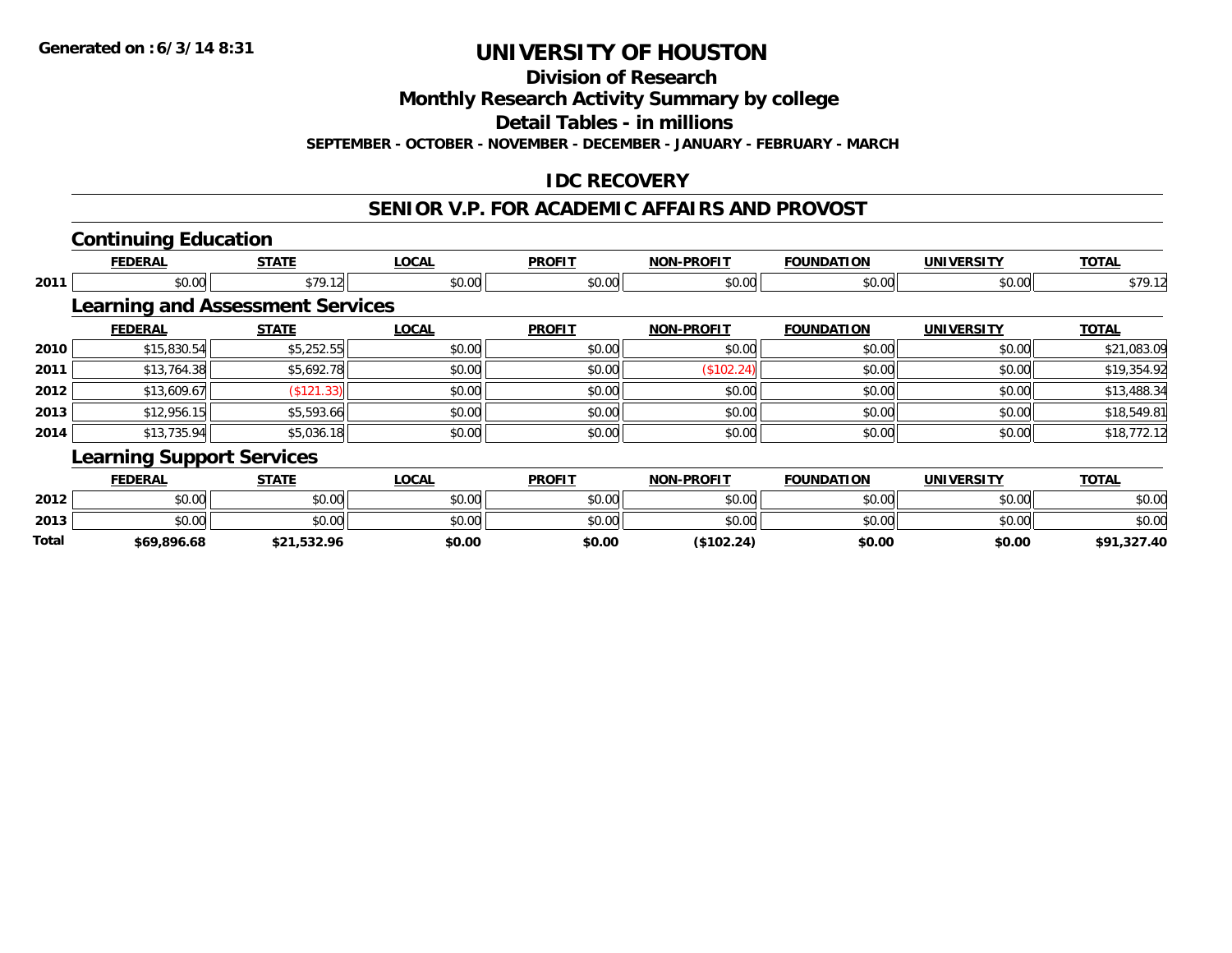### **Division of Research Monthly Research Activity Summary by college Detail Tables - in millions SEPTEMBER - OCTOBER - NOVEMBER - DECEMBER - JANUARY - FEBRUARY - MARCH**

### **IDC RECOVERY**

### **UH LAW CENTER**

|       | Dean, Law      |              |              |               |                   |                   |                   |               |
|-------|----------------|--------------|--------------|---------------|-------------------|-------------------|-------------------|---------------|
|       | <b>FEDERAL</b> | <b>STATE</b> | <b>LOCAL</b> | <b>PROFIT</b> | <b>NON-PROFIT</b> | <b>FOUNDATION</b> | <b>UNIVERSITY</b> | <b>TOTAL</b>  |
| 2010  | \$37,721.93    | \$0.00       | \$0.00       | \$0.00        | \$0.00            | \$0.00            | \$0.00            | \$37,721.93   |
| 2011  | \$5,968.23     | \$0.00       | \$0.00       | \$0.00        | \$0.00            | \$0.00            | \$0.00            | \$5,968.23    |
| 2012  | (\$70,357.42)  | \$0.00       | \$0.00       | \$0.00        | \$0.00            | \$0.00            | \$0.00            | (\$70,357.42) |
| 2013  | \$0.00         | \$0.00       | \$0.00       | \$0.00        | \$0.00            | \$0.00            | \$0.00            | \$0.00        |
|       | Law-UH         |              |              |               |                   |                   |                   |               |
|       | <b>FEDERAL</b> | <b>STATE</b> | <b>LOCAL</b> | <b>PROFIT</b> | <b>NON-PROFIT</b> | <b>FOUNDATION</b> | <b>UNIVERSITY</b> | <b>TOTAL</b>  |
| 2010  | \$2,668.04     | \$0.00       | \$0.00       | \$0.00        | \$0.00            | \$0.00            | \$0.00            | \$2,668.04    |
| 2011  | \$17,524.24    | \$2,755.67   | \$0.00       | \$0.00        | \$0.00            | \$4,116.74        | \$0.00            | \$24,396.65   |
| 2012  | \$1,235.07     | \$0.00       | \$0.00       | \$0.00        | \$0.00            | \$1,910.09        | \$0.00            | \$3,145.16    |
| 2013  | \$44,281.44    | \$11,501.79  | \$0.00       | \$0.00        | \$0.00            | \$2,412.70        | \$0.00            | \$58,195.93   |
| 2014  | \$5,629.40     | \$17,995.56  | \$0.00       | \$0.00        | \$0.00            | \$0.00            | \$0.00            | \$23,624.96   |
| Total | \$44,670.93    | \$32,253.02  | \$0.00       | \$0.00        | \$0.00            | \$8,439.53        | \$0.00            | \$85,363.48   |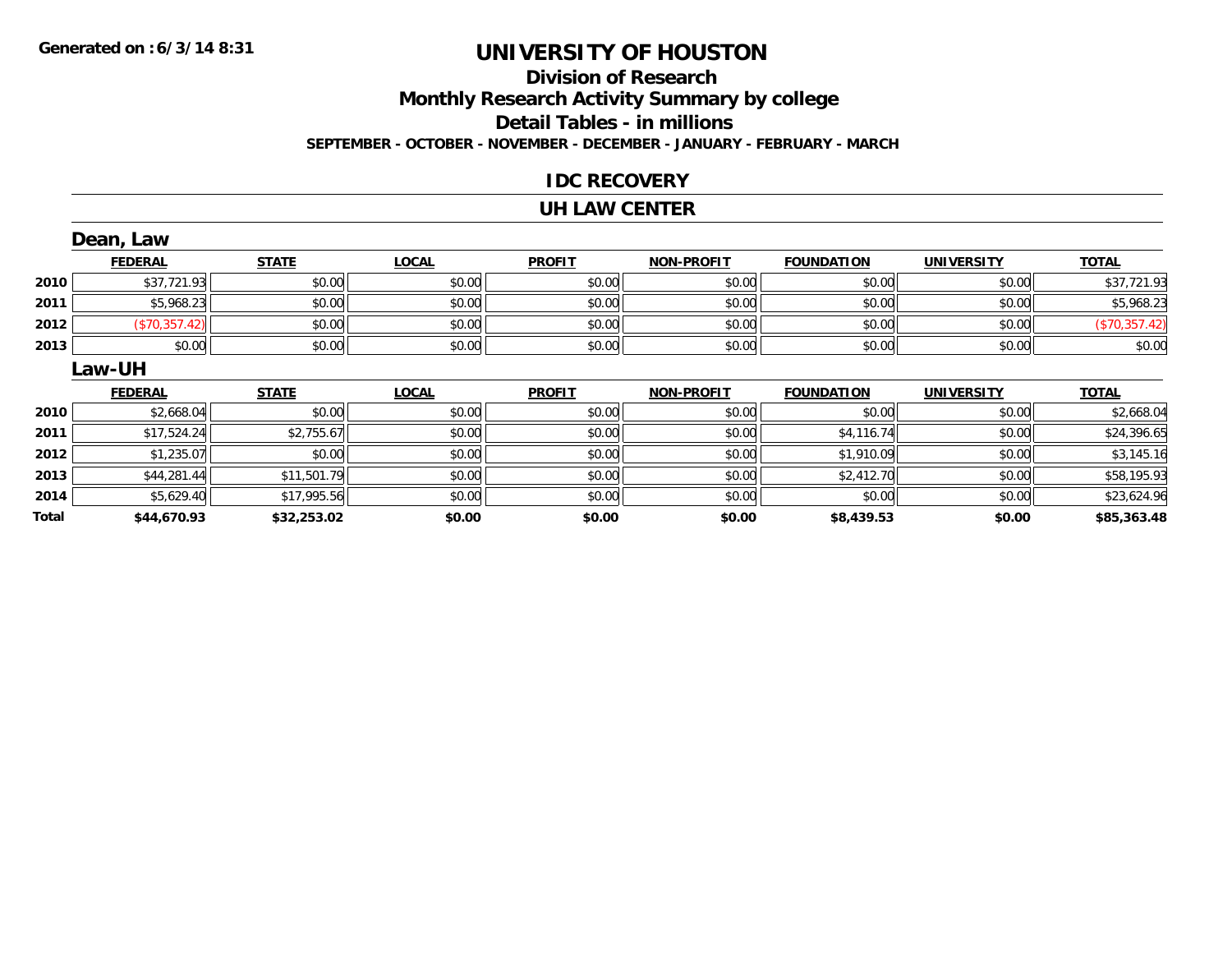**Division of Research**

**Monthly Research Activity Summary by college**

**Detail Tables - in millions**

**SEPTEMBER - OCTOBER - NOVEMBER - DECEMBER - JANUARY - FEBRUARY - MARCH**

## **IDC RECOVERY**

### **UKNOWN COLLEGE**

### **Unknown Department**

|              | <b>EDERAI</b> | <b>CTATE</b>    | <b>OCAL</b> | <b>PROFIT</b> | <b>-PROFI1</b><br>81 A B | <b>FOUNDATION</b> | UNIVERSITY | TOTA.  |
|--------------|---------------|-----------------|-------------|---------------|--------------------------|-------------------|------------|--------|
| 2014         | 0.00<br>JU.UU | 0000<br>ູນບ.ບພ. | \$0.00      | 0000<br>JU.UU | $\sim$ 00<br>ט.טע        | 0000<br>u.uu      | \$0.00     | \$0.00 |
| <b>Total</b> | \$0.00        | \$0.00          | \$0.00      | \$0.00        | \$0.00                   | \$0.00            | \$0.00     | \$0.00 |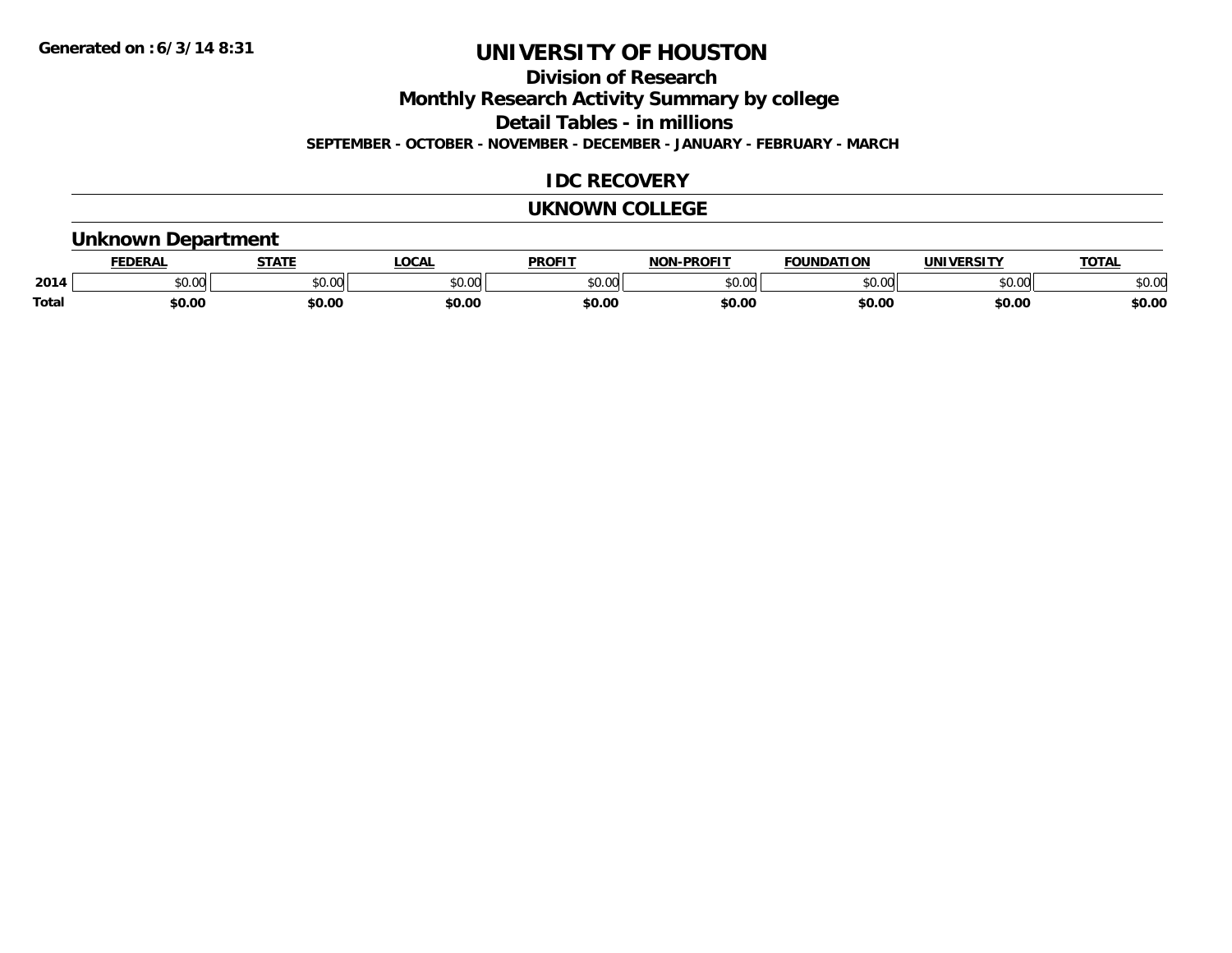**Division of Research**

**Monthly Research Activity Summary by college**

**Detail Tables - in millions**

**SEPTEMBER - OCTOBER - NOVEMBER - DECEMBER - JANUARY - FEBRUARY - MARCH**

## **IDC RECOVERY**

# **VICE PRESIDENT FOR ADMINISTRATION**

|              | . <i>.</i> <del>. .</del> |              |        |               |                   |                   |            |              |
|--------------|---------------------------|--------------|--------|---------------|-------------------|-------------------|------------|--------------|
|              | <b>FEDERAL</b>            | <b>STATE</b> | LOCAL  | <b>PROFIT</b> | <b>NON-PROFIT</b> | <b>FOUNDATION</b> | UNIVERSITY | <b>TOTAL</b> |
| 2010         |                           | \$0.00       | \$0.00 | \$0.00        | \$0.00            | \$0.00            | \$0.00     |              |
| <b>Total</b> | ( \$2,503.85)             | \$0.00       | \$0.00 | \$0.00        | \$0.00            | \$0.00            | \$0.00     | (\$2,503.85) |